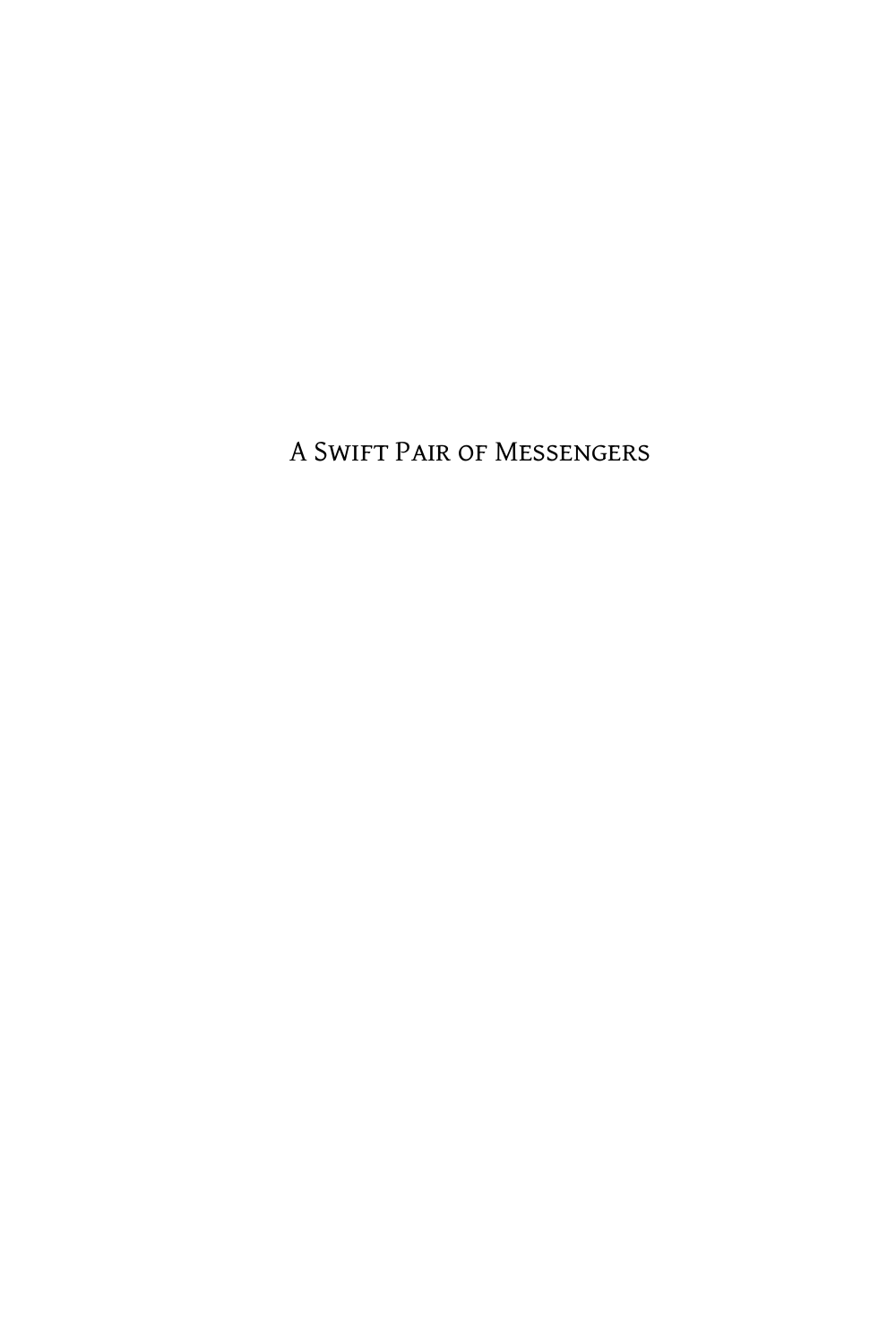*Also by Bhikkhu Sujato*

**A History of Mindfulness** How tranquillity worsted insight in the Pali canon

**Beginnings** There comes a time when the world ends…

**Sects & Sectarianism** The origins of Buddhist schools

**Bhikkhuni Vinaya Studies** Research & reflections on monastic discipline for Buddhist nuns

**Dreams of Bhaddā** Sex. Murder. Betrayal. Enlightenment. The story of a Buddhist nun.

### **White Bones Red Rot Black Snakes**

A Buddhist mythology of the feminine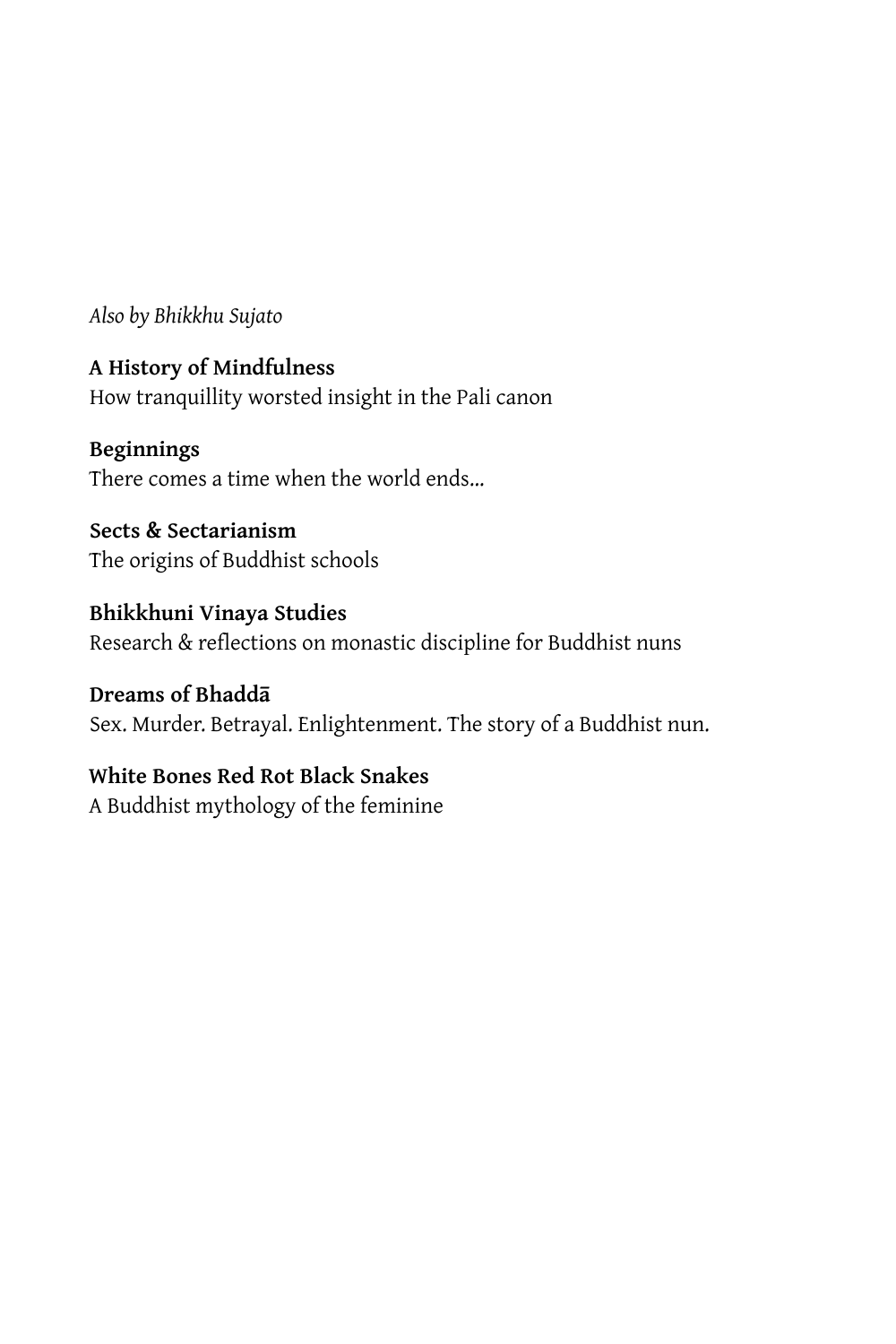## A Swift Pair of Messengers

## *Calm with insight in the Buddha's words*

BHIKKHU SUJATO



Wisdom & Wonders Books [wiswo.org](https://wiswo.org/)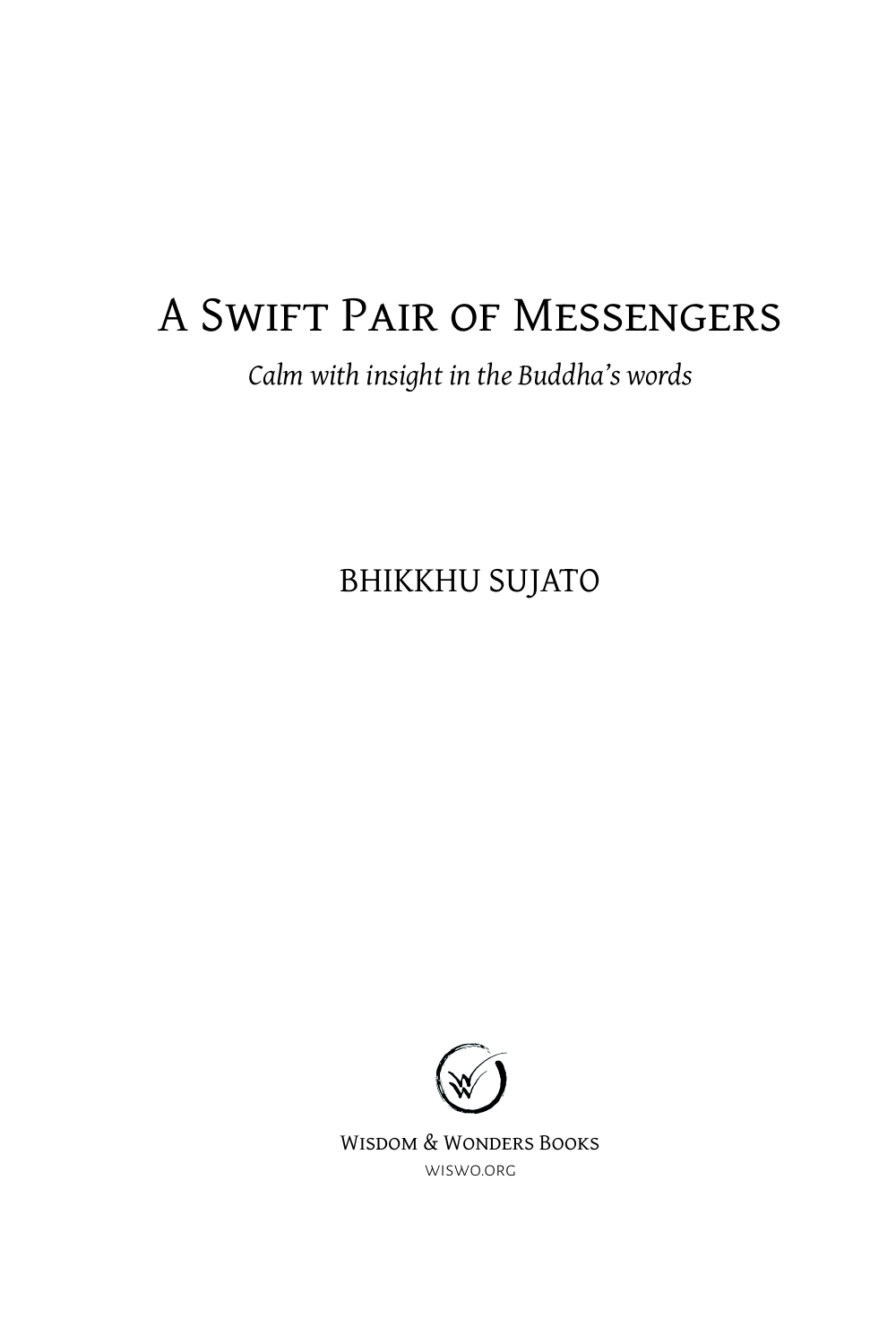Wisdom & Wonders [wiswo.org](https://wiswo.org/)

Originally published by Inward Path Publishers in 2001.

Revised edition published in 2012 by Santipada. ISBN 978-1-921842-00-9 Printed and distributed by Lulu.com.

This electronic edition published by Wisdom & Wonders Books is based on the 2012 Santipada edition with minor typographical and formatting corrections.

Copyright © Bhikkhu Sujato 2000, 2010, 2012, 2021

Creative Commons Attribution-NonCommercial-ShareAlike 4.0 International (CC BY-NC-SA 4.0)

You are free to:

**Share** — copy and redistribute the material in any medium or format **Adapt** — remix, transform, and build upon the material

Under the following terms:

**Attribution** — You must give appropriate credit, provide a link to the license, and indicate if changes were made. You may do so in any reasonable manner, but not in any way that suggests the licensor endorses you or your use.

**Non-Commercial** — You may not use the material for commercial purposes.

**ShareAlike** — If you remix, transform, or build upon the material, you must distribute your contributions under the same license as the original.

**No additional restrictions** — You may not apply legal terms or technological measures that legally restrict others from doing anything the license permits.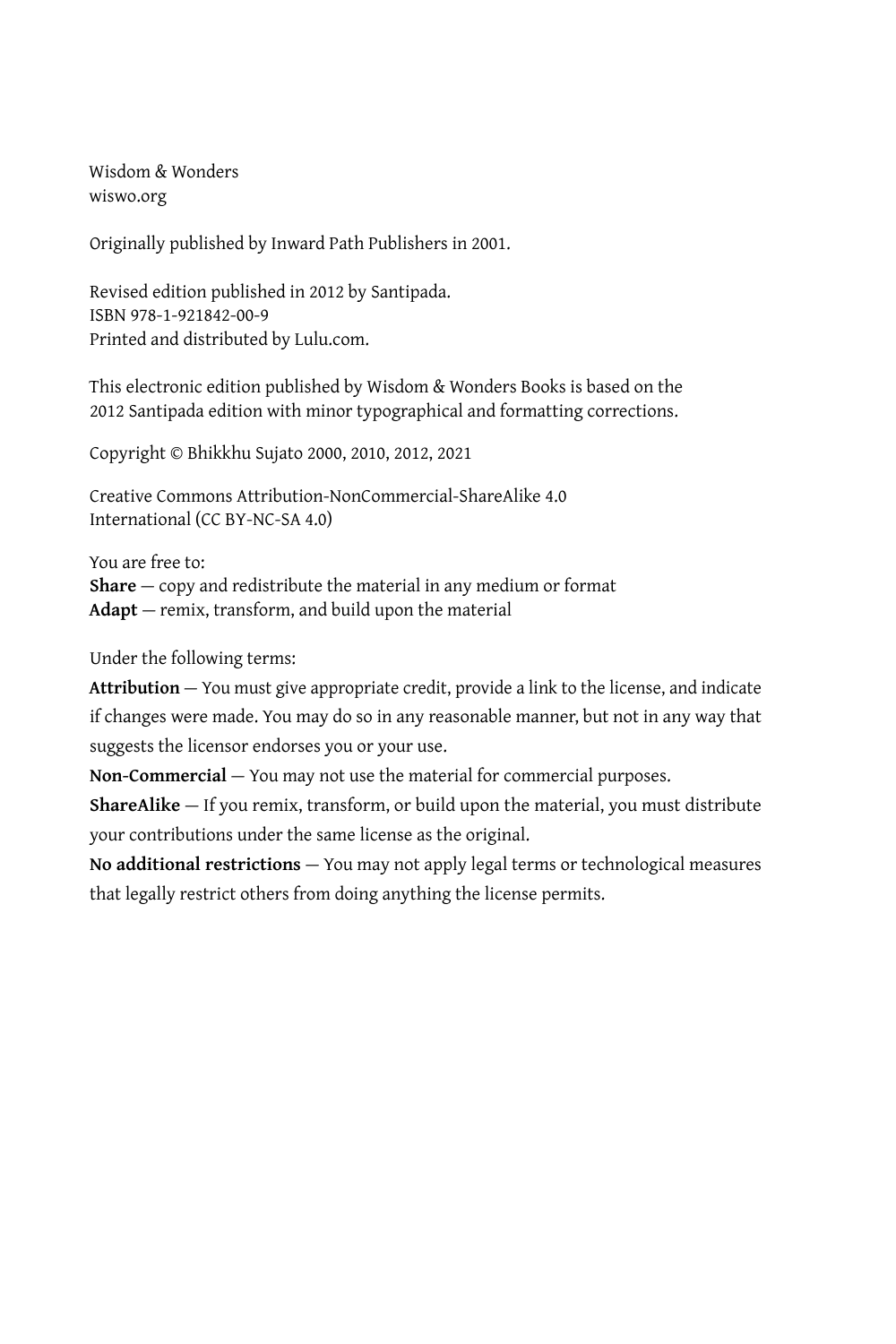# **Contents**

| Introduction                  |                                  | $\mathbf{1}$ |
|-------------------------------|----------------------------------|--------------|
| 1                             | A Handful of Leaves              | 6            |
| 2                             | Samatha & Vipassanā              | 28           |
| 3                             | The Wings to Enlightenment       | 36           |
| 4                             | Dependent Liberation             | 87           |
| 5                             | The Gradual Training             | 104          |
| 6                             | The Benefits of Samādhi          | 117          |
| 7                             | Jhāna & the Noble Ones           | 129          |
| 8                             | Counterexamples                  | 141          |
| Conclusion: Unity & Diversity |                                  | 159          |
| A                             | On the Translations              | 163          |
| B                             | Contemporary Teachers on Samādhi | 170          |
| С                             | Instant Enlightenment            | 172          |
| Abbreviations                 |                                  | 176          |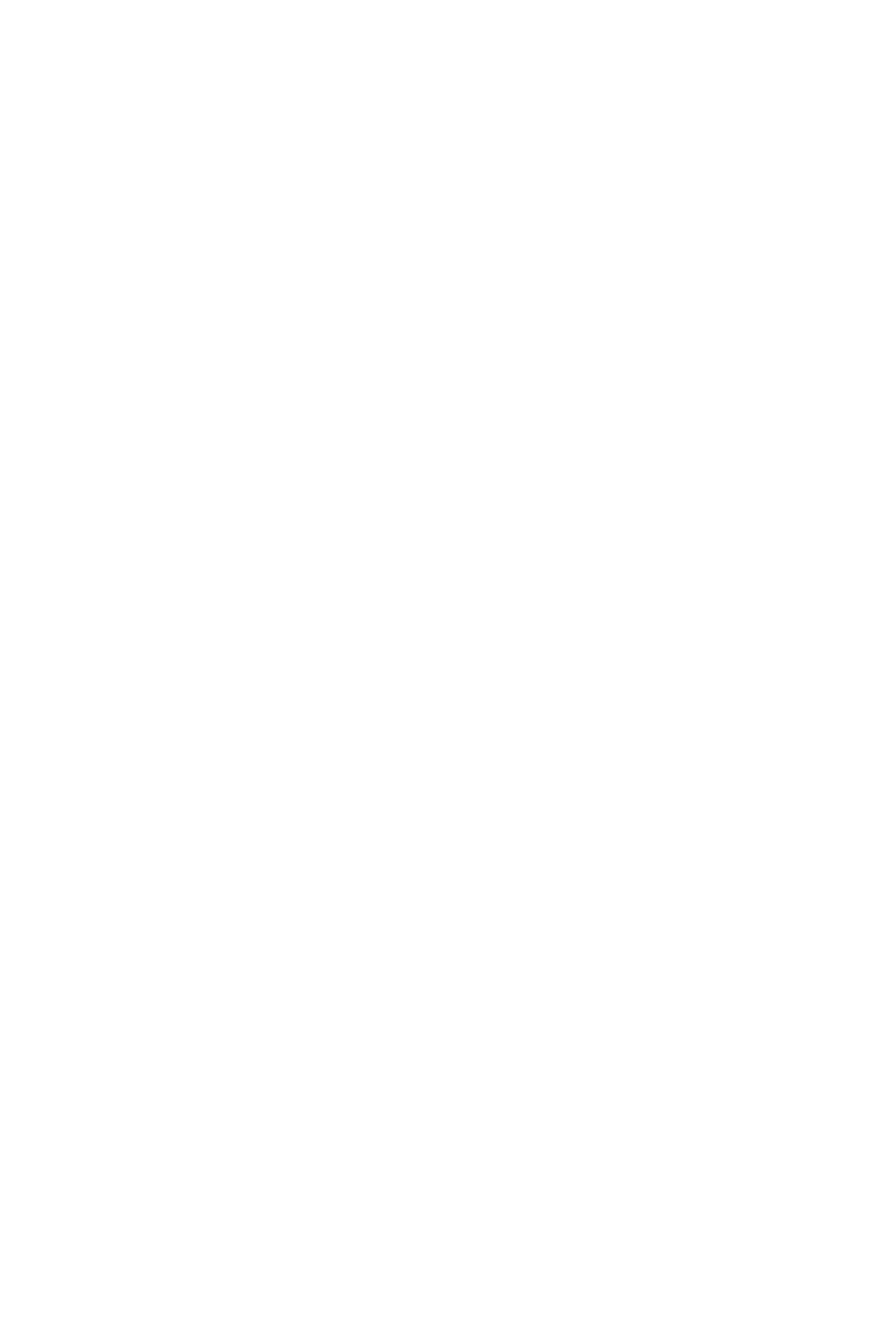## <span id="page-6-0"></span>INTRODUCTION

*'Wide open are the doors to the deathless! Let those with ears to hear make sure their faith!'*

— The Buddha, MN 26.21

 ${\rm W}$  ITH THIS INSPIRED VERSE the Buddha declared that the freedom he had realized was available to all. Nothing less than escape from death itself was his promise, and this goal was available to anyone willing to listen to his message with a sincere and confident heart. Many teachers had appeared before him-as they still do today-with such extravagant claims. But the distinctive feature of the Buddha's teaching was a pragmatic course of spiritual training leading step by step to the goal.

*<sup>2</sup>* This work is an attempt to clarify the meaning and function of *samatha* (tranquility) and *vipassanā* (insight) in Buddhist meditation. Much has been written on this topic, yet a cloud of confusion persists. Though modern Buddhism claims to rest on a foundation of inquiry, many meditators seem willing to invest their spiritual trust in meditation techniques without carefully considering exactly what it is they are practicing.

*<sup>3</sup>* This is not a beginner's introduction nor a guide to the nuts and bolts of practice. It is intended for those who have some knowledge and experience in Buddhist meditation, but who are confused by the diverse and often conflicting opinions expressed by meditation teachers. All of those teachers, however, are unanimous on one point — the greatest Teacher, the Teacher of teachers, is the Buddha himself. We wish to follow the path of the Buddha, so our starting point should be to see what the Buddha himself said, and did not say, about meditation. Even though the main aim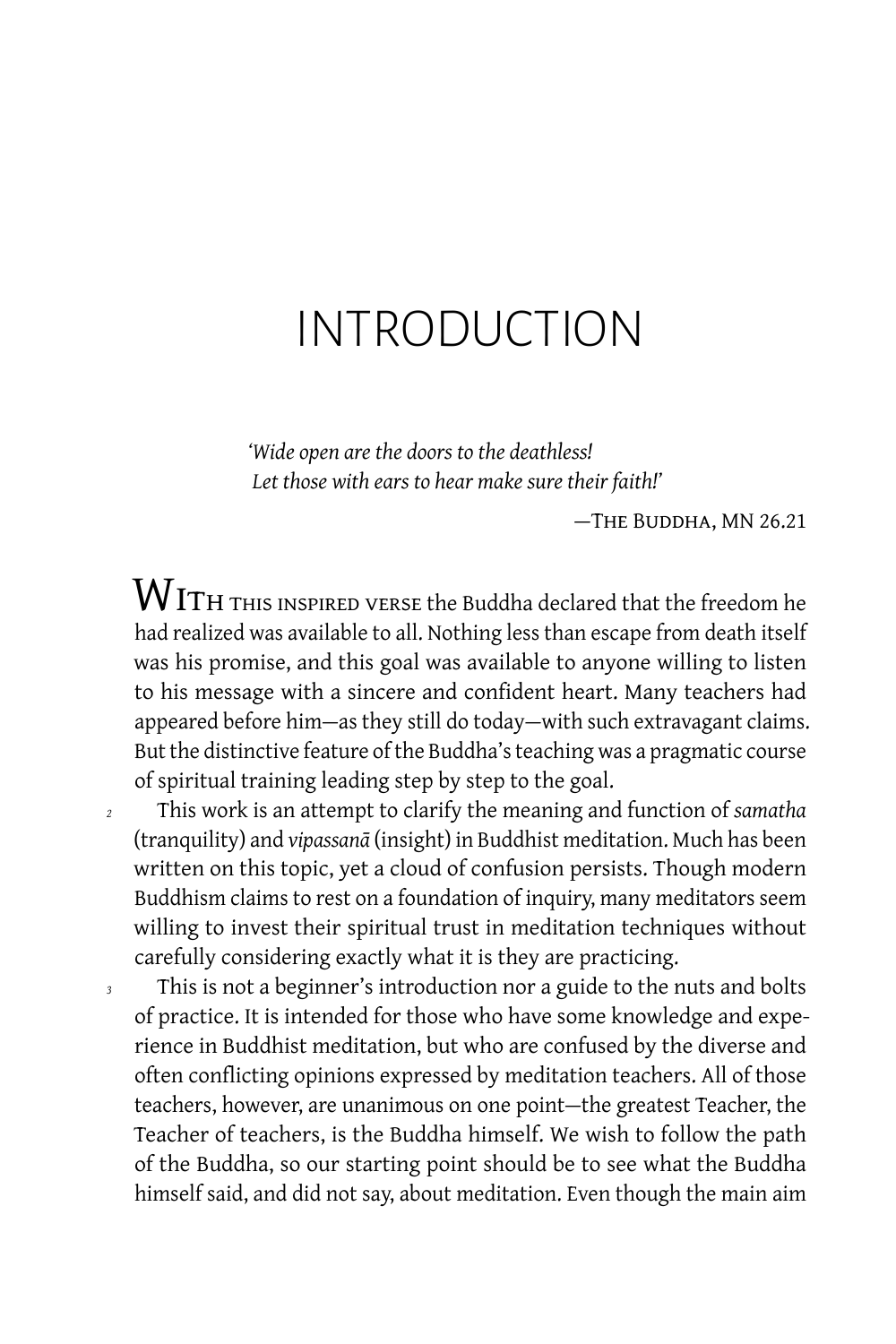here is theoretical clarity, I hope to offer inspiration and practical tools for meditation as well.

*<sup>4</sup>* The sutta passages are the heart of this essay. I obviously have my own views on this matter, and offer explanations accordingly, but you should accept these only to the extent that they aid your understanding of the suttas.

- *<sup>5</sup>* We should never forget the chasm that lies between the label, the word, and the experience to which it points. Even a simple notion, such as 'Swan River', is so far from capturing the reality of the thing itself: the brackish, lazy smell; the waters filled with jellyfish; or the absence of actual swans. Still worse, the word drags in a welter of *others*, unseen rivers and unnoticed allusions. And if something so banal is so fraught, what then the hope for agreement in matters such as these, anciently subtle and yet intensely, immediately personal? My only comfort is that the Buddha himself, having briefly flirted with such doubts, decided that words could be good enough.
- *<sup>6</sup>* It is the dedicated thirst for understanding, not the complacent acquiescence in an ancient theory, which gives rise to true wisdom. All too often Buddhists come out trumpeting their commitment to free inquiry over tradition, then content themselves with critiquing any tradition but their own. Really embodying the Dhamma requires a creative engagement with the teachings.
- *<sup>7</sup>* In this work, I hardly address the question of how best to apply these teachings in a modern context. While individuals will come to different solutions, I believe that a sincere response will not be easy or comforting; it will not prop up our complacent existence, but will sweep out our stays, precipitating a radical realignment of lifestyle.
- *<sup>8</sup>* If we are to understand samādhi, we must first consider how it works within the context of the path as a whole. The most fundamental division of the path is threefold: virtue, samādhi, and understanding. Each of these works to purify and develop the mind in essential ways, working from the coarse to the refined.
- *<sup>9</sup>* All Buddhist practice is based on ethical conduct. Virtuous ethical conduct dams the poisonous outflow of defilements which pollute behavior of body and speech, corrupting an individual's relations with the world outside. It conduces to peace and harmony in relationships, in society,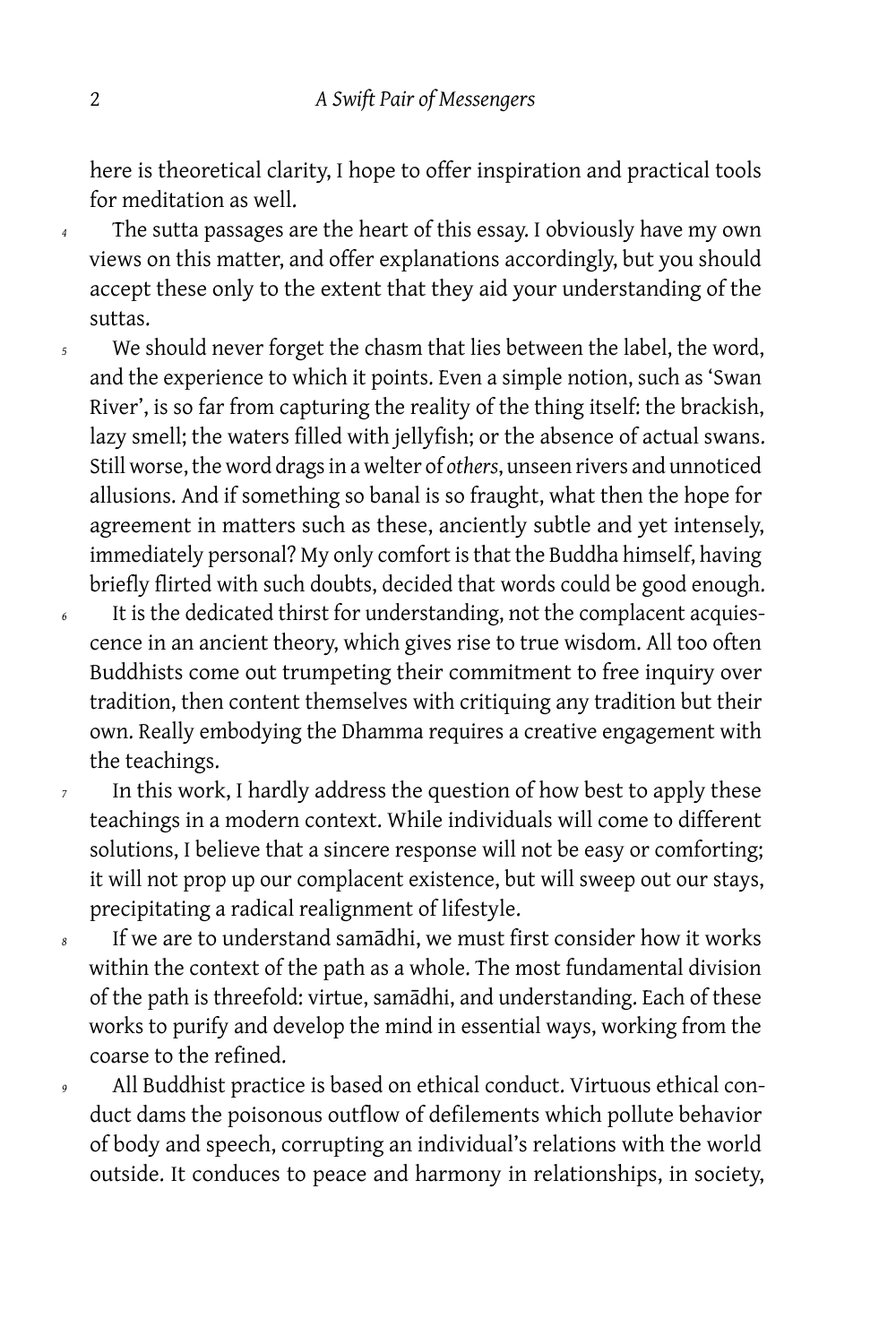#### *Introduction* 3

and in nature, for a moral person acts in a responsible, cooperative, and non-afflictive manner.

*<sup>10</sup>* The mind established on ethics will lean towards peace, and yet ethics alone is not sufficient to bring true wisdom. For that, we need the specialized development of consciousness through meditation, which the Buddha called *samādhi*. Samādhi clarifies the still waters, cleansing the subtle afflictions that pollute the mind, cloud the emotions, and darken wisdom. It leads to peace and harmony in the world within, with each mental factor functioning appropriately, in balance and unity.

*<sup>11</sup>* And in these still waters, understanding can clear up the source of suffering once and for all. As the Buddha said, over and over again, in his final days, as the great message he wished to be remembered for:

*<sup>12</sup>* 'Samādhi imbued with virtue is of great fruit and benefit. Understanding imbued with samādhi is of great fruit and benefit. The mind imbued with understanding is completely released from all poisons, that is, the poisons of sensual pleasures, existence, and ignorance.<sup>1</sup>

*<sup>13</sup>* Meditation is the key to liberating insight. In fact the exalted mind states of samādhi, when used as a basis for insight, are the very doors to the deathless.

*<sup>14</sup>* 'What, Bhante Ānanda, is one principle declared by the Blessed One who knows and sees, arahant, and fully enlightened Buddha whereby for a monk abiding diligent, ardent, and resolute the unreleased mind becomes released, the unevaporated poisons become evaporated, and the unattained supreme security from bondage becomes attained?'

*<sup>15</sup>* 'Here, householder, a monk, quite secluded from sensual pleasures, secluded from unbeneficial qualities, enters and abides in the first jhāna… second jhāna… third jhāna… fourth jhāna… the heart's release through loving-kindness… the heart's release through compassion… the heart's release through admiration… the heart's release through equanimity… the base of infinite space… the base of infinite consciousness… the base of nothingness… [In all of these cases] he reflects thus: "This attainment of the base of nothingness is formed by volition and acts of will." He understands: "Whatever is formed by volition and acts of will is impermanent, subject to cessation." Standing on that, he attains the evaporation of the poisons [or to the state of non-

 $\frac{1}{1}$  DN 16.1.12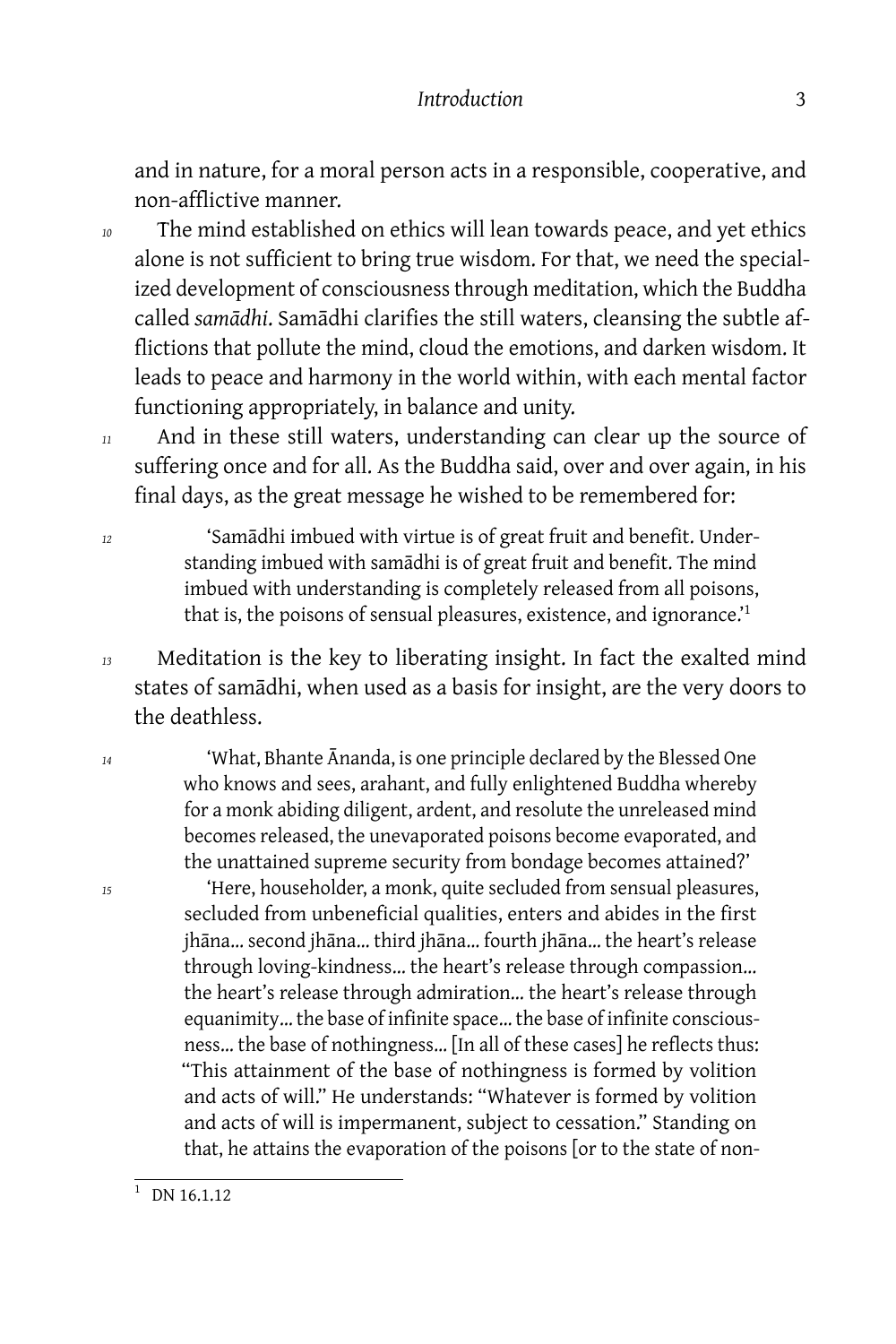returning]. This, householder, is one principle declared by the Blessed One… whereby the unattained supreme security from bondage becomes attained.'

*<sup>16</sup>* When this was said, the householder Dasama of the city of Aṭṭhaka said to Venerable Ānanda: 'Just as if, Bhante Ānanda, a man seeking one entrance to a hidden treasure were to come all at once upon eleven entrances to a hidden treasure; so too when seeking one door to the deathless I have all at once come to hear of eleven doors to the deathless. Just as if, Bhante, a man had a house with eleven doors, and if that house were to burn down he would be able to save himself through one or other of those doors; so too I will be able to save myself through one or other of the eleven doors to the deathless.'<sup>2</sup>

*<sup>17</sup>* Samatha, or peace of mind, is a gentle and unobtrusive quality. Meek and shy, she sometimes seems unable to hold her own against the forthright boldness of her brother, vipassanā, with his claims to be the central, unique Buddhist meditation, the direct route to 'ultimate reality'. And yet she has a unique contribution to offer, no less precious for being unobvious.

*<sup>18</sup>* Persistent attempts have been made to diminish the significance of samatha's role in Buddhist meditation in the never-ending search for a shortcut to happiness, so typical of our restless times. We are told that it is difficult in fast-paced modern times to find the tranquility of jhāna; which is obviously true, and yet it merely underscores how important serenity is for us, here & now. It is precisely because our postmodern world stresses the utility of analytical intelligence so excessively that the complementary holistic qualities of serenity and joy are sorely needed. Perhaps this essay may make some small contribution towards rehabilitating samatha to her rightful position as equal partner in that noblest of tasks, the development of the mind.

*<sup>19</sup>* In this work the path is first examined with a comprehensive survey of core doctrinal categories, emphasizing the role of samatha. The spotlight then turns to conditionality, attempting to pin down the precise nature of the causal connection between key factors. The all-important question, of course, is how to actually walk the path. This is therefore described next, showing the training for both monastics and laity. Given the central importance of samādhi in all the above teachings, the question naturally

 $\overline{2}$  MN 52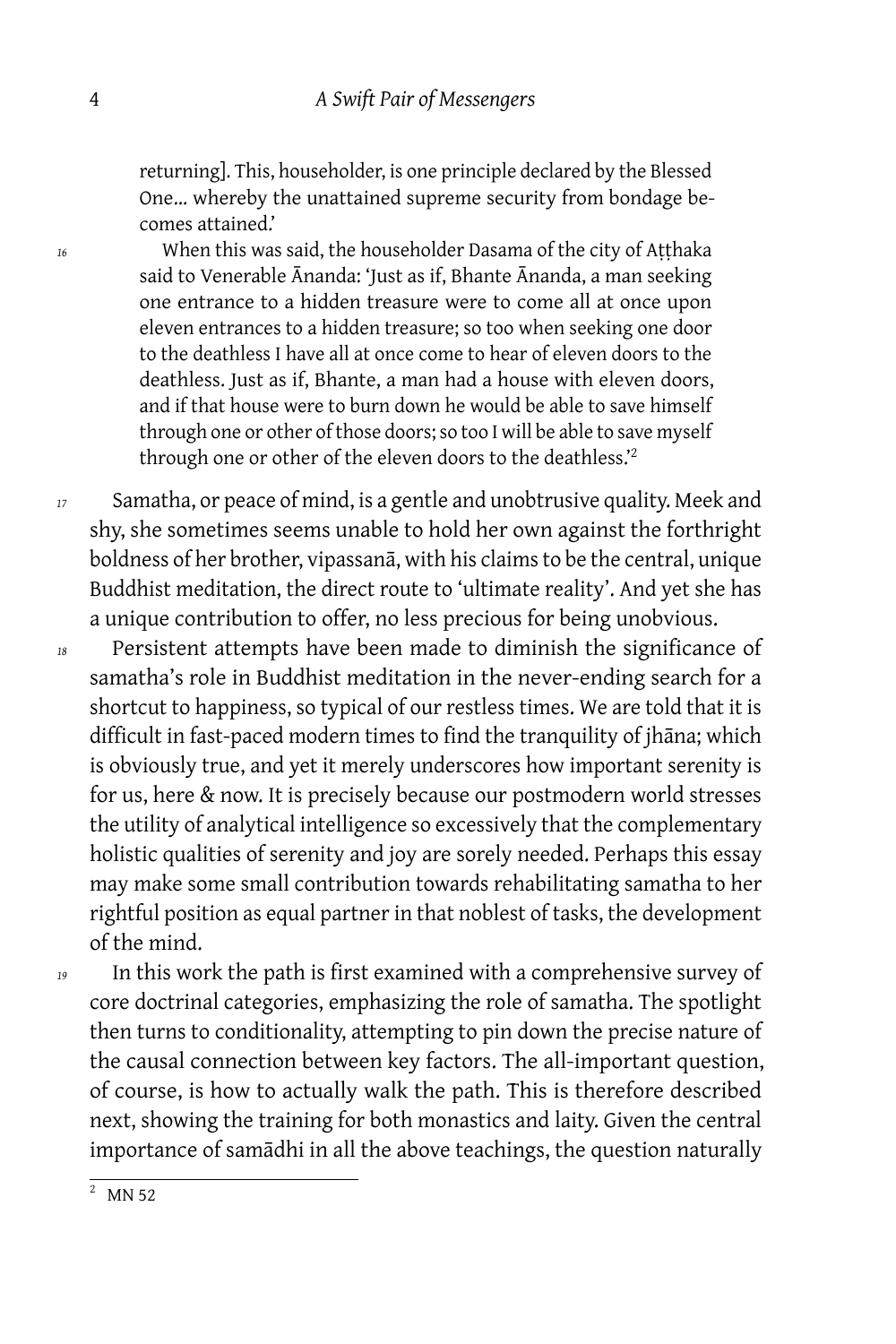#### *Introduction* 5

arises as to why it is so useful — how does samādhi work, and what do we get out of it? The highest benefit of samādhi is its support in attaining the various stages of enlightenment, and so the exploration of the path concludes by presenting the noble ones as living embodiments of the path. Lastly I consider the most important of the sutta passages which have been invoked to cast doubt on the necessity of jhāna. Issues relating to the translations have as far as possible been reserved for an appendix so as to not burden the text. A brief selection of comments by some of the most respected contemporary scholars and meditation masters is included.

*<sup>20</sup>* For those who helped me bring this work to light, thank you. Special thanks are due to Ven. Brahmali, who made detailed comments on an earlier draft, some of which have substantially altered the final presentation. For the many faults which doubtless remain, I alone am solely responsible.

- *<sup>21</sup>* In this new edition, I have completely revised the text. The first version of this book was written when I was staying in the caves and cliffs of Ipoh, surrounded by high, inaccessible, and forbidding walls of rock. More than a little of this found its way into the prose. I have tried to open out the text a little, simplifying some of the philosophical matter, while expanding the explanations. I have removed some of the more involved discussions on dependent origination, as they were tangential to the main argument. However, the basic structure and scholarship remains identical.
- *<sup>22</sup>* In the decade since I first wrote this book I have not seen any reason to change my basic position. If anything, the importance of samatha seems more obvious to me than ever, and I find myself wondering why we as a meditative tradition are still having this conversation. Things are shifting; the vipassanā rhetoric has toned down, and more teachers are teaching jhānas. Perhaps the time for this book has passed; but as long as major schools of Buddhism continue to claim that jhānas are not necessary for the Buddha's path, I think we still need to listen to what the Buddha had to say on the matter.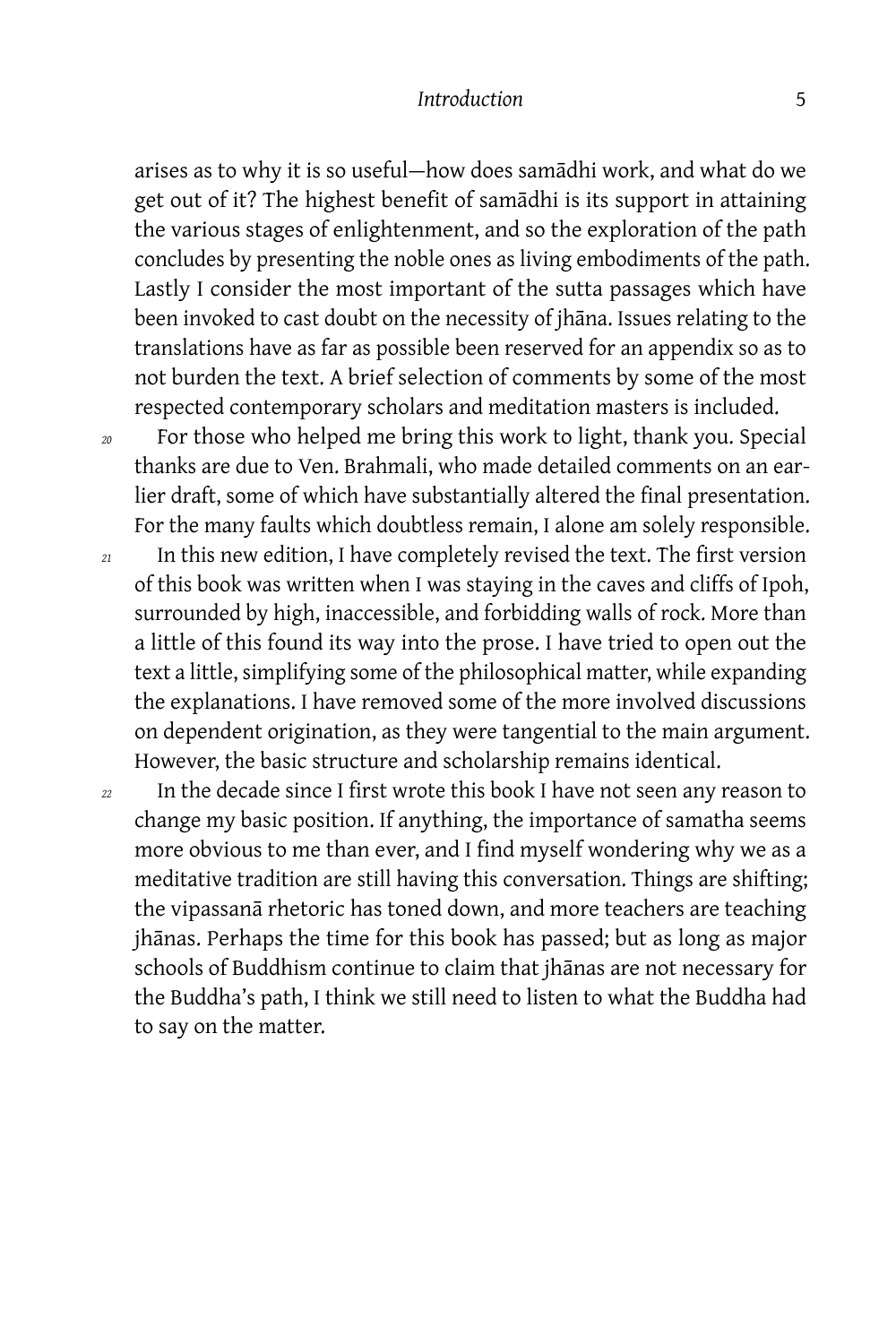## Chapter 1

## <span id="page-11-0"></span>A HANDFUL OF LEAVES

*And the Blessed One addressed Venerable Ānanda: 'Ānanda, it might occur to you: "In the past we had the guidance of our Teacher — now we have no Teacher!" But it should not be regarded thus. The Dhamma and vinaya I have taught and laid down for you will be your Teacher when I have gone.'*

— The Buddha, DN 16.6.1

 $\operatorname{W}\nolimits$ HO SHOULD WE BELIEVE? Amid the shifting sands of opinion, is there a solid rock of certainty on which to stand? The Buddha insisted that personal experience must be the ultimate criterion. But for the unenlightened, personal experience can be ambiguous, even misleading. To complicate matters further, in these times of information overload there is a bewildering diversity of teachers and teachings, all claiming to be based on experience.

<sup>2</sup> In this work I aim to address, not the question of the Kālāmas— 'How do we decide between different religious teachings?' — but rather: 'How do we decide between different interpretations of the Buddha's teachings?' This question also arose for the Buddha's followers as his life drew near its end. His answer, known as the four great references, is recorded as follows:

*<sup>3</sup>* 'Here, monks, a monk may say this: "Face to face with the Blessed One, friend, have I heard, face to face with him have I received this: 'This is Dhamma, this is vinaya, this is the message of the Teacher'…"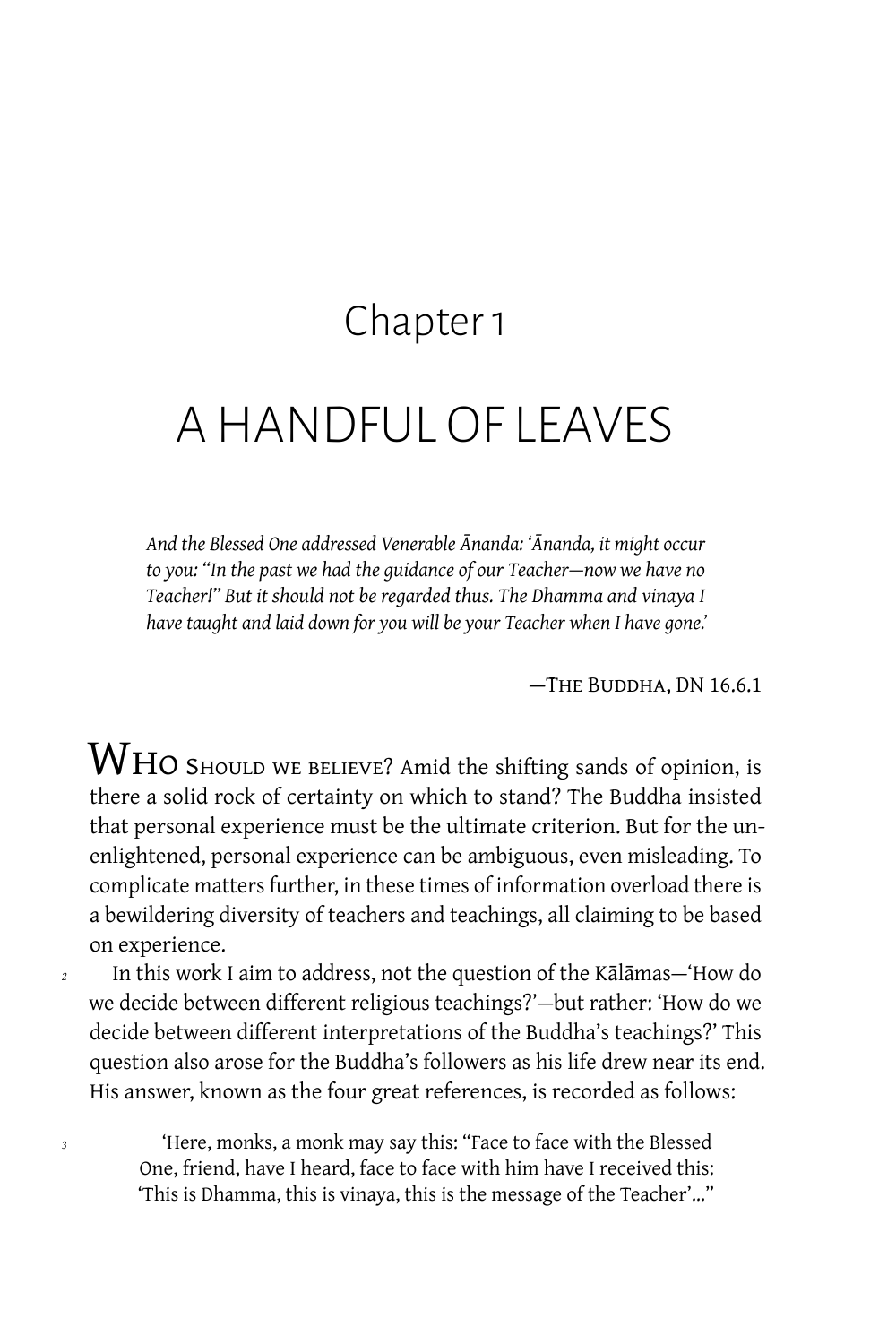*<sup>4</sup>* 'Again, monks, a monk may say: "In such and such a dwelling lives a Sangha with an elder, a leader. Face to face with that Sangha have I heard: 'This is Dhamma, this is vinaya, this is the message of the Teacher'…"

*<sup>5</sup>* 'Again, monks, a monk may say: "In such and such a dwelling live many elder monks of much learning who have mastered the tradition, Dhamma experts, vinaya experts, systematized summary (*mātikā*) experts. Face to face with them have I heard: 'This is Dhamma, this is vinaya, this is the message of the Teacher'…"

*<sup>6</sup>* 'Again, monks, a monk may say: "In such and such a dwelling lives a monk, an elder, of much learning, who has mastered the tradition, a Dhamma expert, a vinaya expert, a systematized summary expert. Face to face with this elder have I heard, face to face with him have I received it: 'This is Dhamma, this is vinaya, this is the message of the Teacher'…"

*<sup>7</sup>* [In all of the above cases:] 'Monks, the speech of that monk should neither be delighted in nor disparaged. Every word and phrase should be well apprehended, placed beside the sutta and compared with the vinaya. Should they not fit in with the sutta or accord with the vinaya, you should conclude: "Certainly this is not the word of the Blessed One, and has been wrongly apprehended by that elder." Thus, monks, you should reject it. If they fit in with the sutta and accord with the vinaya, then you should conclude: "Certainly this is the word of the Blessed One, and has been rightly apprehended by that elder."<sup>1</sup>

*<sup>8</sup>* It seems that the Buddha, though aware of the possibility of breakdown in transmission, nevertheless trusted the Sangha to adequately preserve his teachings. The suttas offer the seeker a unique opportunity to engage with a direct expression of perfect enlightenment. Lucid, immediate, and pragmatic, this Dhamma emerged at a time when experiments in democracy could form a model for organization of the Sangha; when freedom of religious creed and practice was unquestioned; and when the religious establishment was straining under the weight of the rituals, hierarchies, and mystifications of age-old tradition, unable to address the issues most relevant to people's lives. The spirit of inquiry responded to these conditions with a bewildering diversity of religious sects, of which the Buddha's best stood the test of time.

<sup>1</sup> AN 4.180; DN 16 4.8-4.11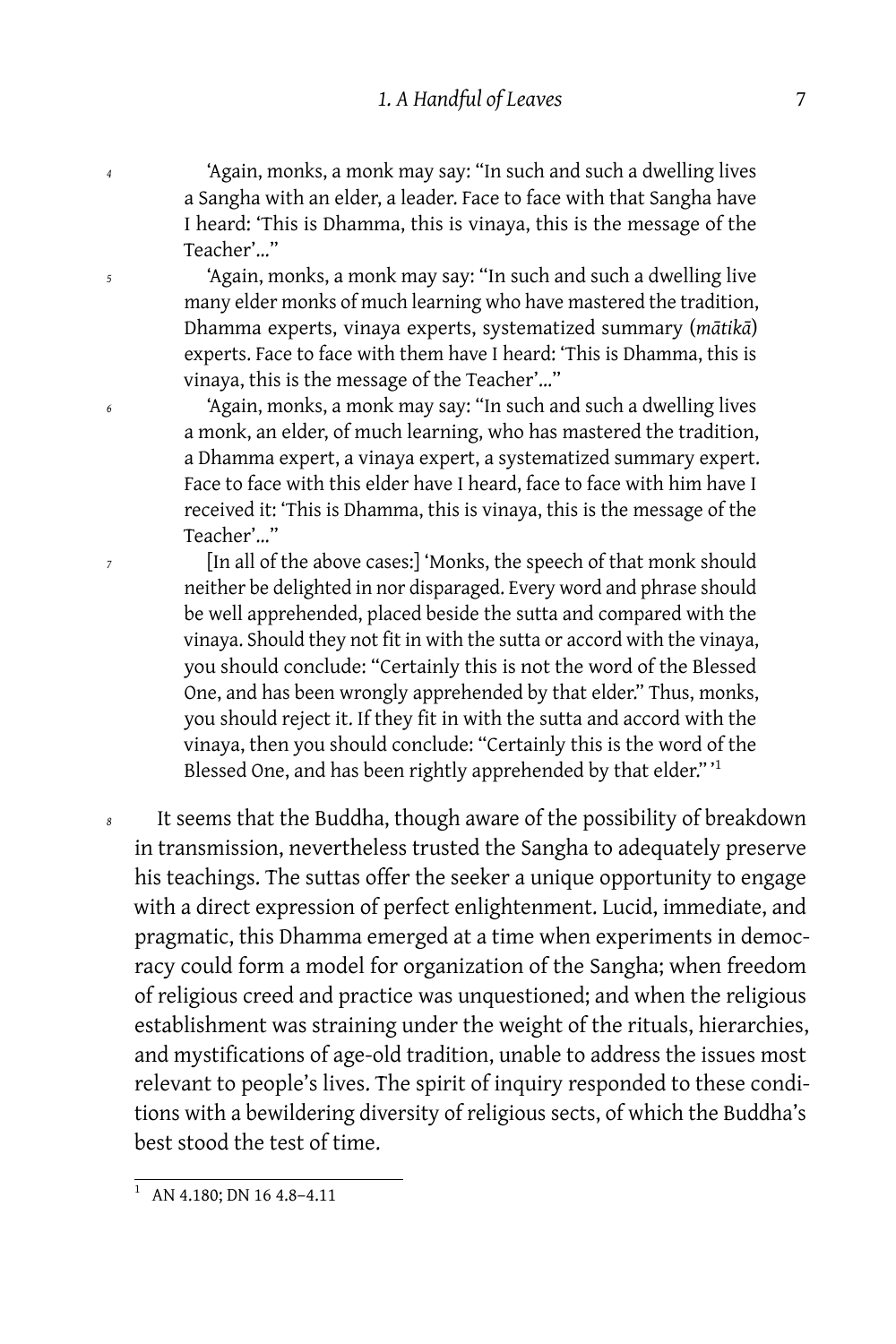- *<sup>9</sup>* The universal, timeless quality of the Buddha's words, like an arrow aimed straight at the heart of the human condition, inspired an unprecedented effort to preserve his Teachings 'for those who feel'.
- *<sup>10</sup>* The following passage clarifies both what the Buddha meant by 'sutta' and why this standard is important.

*<sup>11</sup>* 'In future times there will be monks undeveloped in bodily conduct, virtue, mind, and understanding… when suttas spoken by the Tathagata are taught — profound, profoundly meaningful, transcendental, dealing with emptiness-they will not listen, they will not lend an ear, they will not set their minds on profound knowledge, they will not think those teachings worth apprehending and mastering. But when suttas composed by literati are taught-literary, with fancy wordings, fancy phrasings, irrelevant, spoken by disciples-they will listen, they will lend an ear, they will set their minds on profound knowledge, they will think those teachings worth apprehending and mastering.

*<sup>12</sup>* 'Thus, monks, from corrupt Dhamma comes corrupt vinaya; from corrupt vinaya comes corrupt Dhamma. This is the fourth future danger as yet unarisen, which will arise in the future. Be alert, and strive to abandon it.'<sup>2</sup>

*<sup>13</sup>* The texts relied on here are the only ones considered authoritative by all schools of Buddhism. My intention is to establish an interpretation of the crucial features of the path acceptable to all Buddhists by not relying on later authorities peculiar to any particular school. These texts are the five Nikāyas of the Pali Sutta Pitaka-excluding later additions to the fifth Nikāya such as the Paṭisambhidāmagga — together with the Vinaya Piṭaka. There are, no doubt, some extraneous additions even within this limited body of texts; yet such additions are mainly limited to supplementary matter, such as narrative backgrounds and legends, and do not substantially affect the doctrine. The Vinaya Pitaka as a whole is later than the Suttas, but it still contains some early material. However this is only occasionally relevant for meditation dies.

*<sup>14</sup>* These Nikāyas correspond to the Āgamas preserved in various Indic languages, as well as the Chinese and Tibetan traditions. A thorough comparative study of the meditation material in all these texts still remains to be done. I have not done such a study, and do not attempt any but the most

 $\frac{1}{2}$  AN 5.79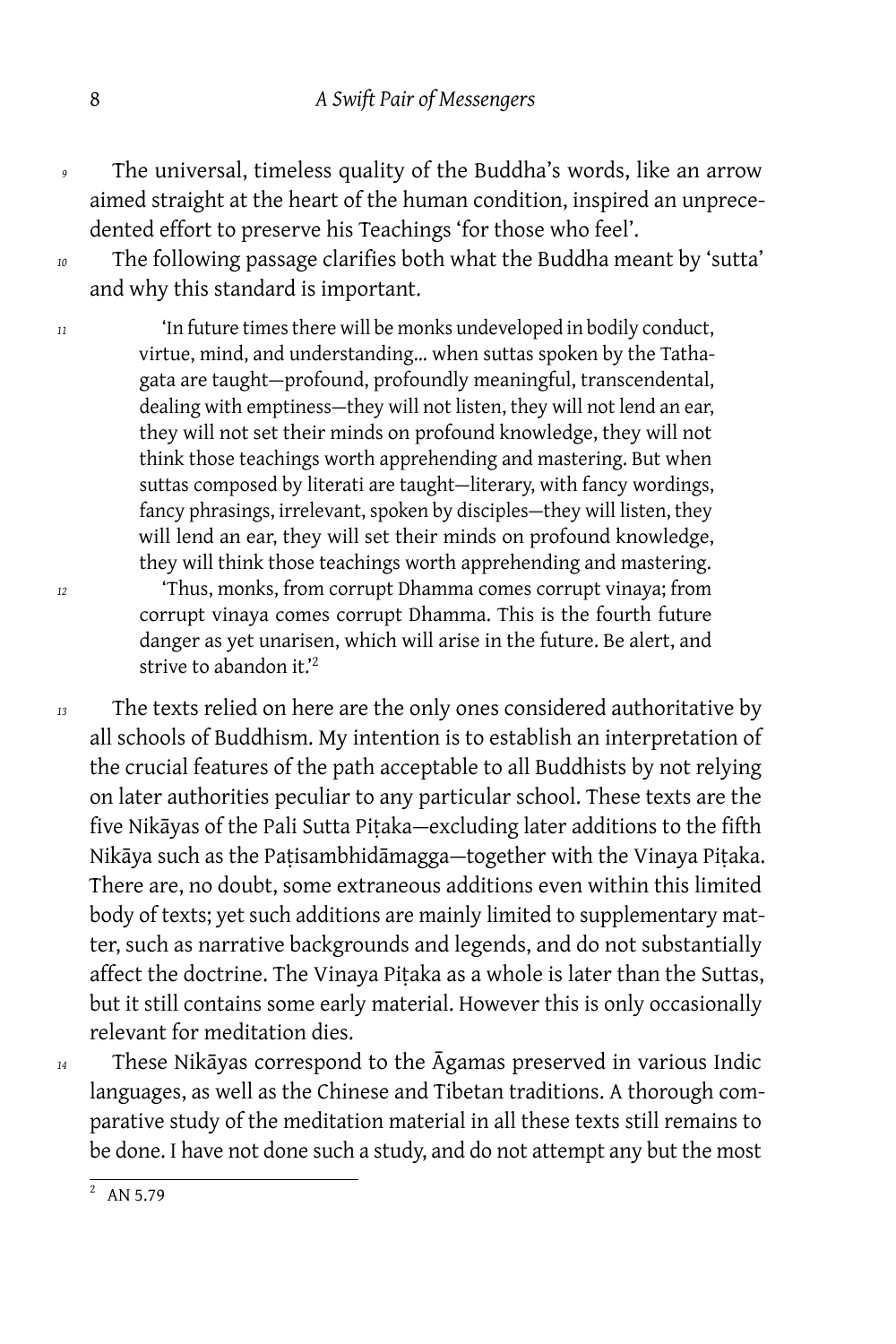#### 1. A Handful of Leaves 9

perfunctory comparative inquiries in this work. Nevertheless, in the years since writing the first edition of this book I have studied in some detail the meditation material in different traditions. I have not found any major variations; such differences as I have noticed tend, if anything, to reinforce the perspective I arrived at in this book. Some of the main results of those comparative studies are included in my book *A History of Mindfulness*.

- *<sup>15</sup>* I don't want this to become a 'fundamentalist' critique of contemporary schools of meditation or of the traditional commentaries. It seems that the commentaries in particular have become a favorite target of criticism, particularly for Western scholars. This might be influenced by the generally odious image of institutionalized medieval monasticism in the West. But time and again initially plausible critiques turn out to be shortsighted, and, worse, the critics then proceed to make as many or more new blunders. In fact the commentaries are an invaluable mine of information on Dhamma, Pali, history, and much else, and any translator owes them a great debt. However, I am resolutely committed to interpreting the suttas on their own terms, and try as I might to see the matter from the commentarial position, I have in several instances reached conflicting conclusions. I have noted some important points of divergence; the points of agreement are too many to mention. I have mentioned such differences, not out of desire to criticize, but because the commentarial system is highly influential in contemporary meditation circles and therefore has a direct effect on people's lives. I believe that a careful appraisal of the tradition in the light of the suttas will facilitate appreciation of its true value.
- *<sup>16</sup>* I have yet to see any satisfactory study along historical and comparative lines of the development of Theravādin thought in these issues. I may simply add that the commentaries universally praise jhāna and devote great lengths to explain what it is and how to develop it. However, certain variations in their explanations of key points suggest that the commentaries themselves, as compilations of the opinions of various teachers, contain some divergence of opinion.

*<sup>17</sup>* Thus 'purification of mind' is defined in the Dīgha Nikāya commentary as 'the thoroughly mastered eight attainments [i.e. form and formless jhāna] as a basis for vipassanā', but in the Visuddhimagga it is 'the eight attainments together with access [samādhi]'. Again, where the Visuddhimagga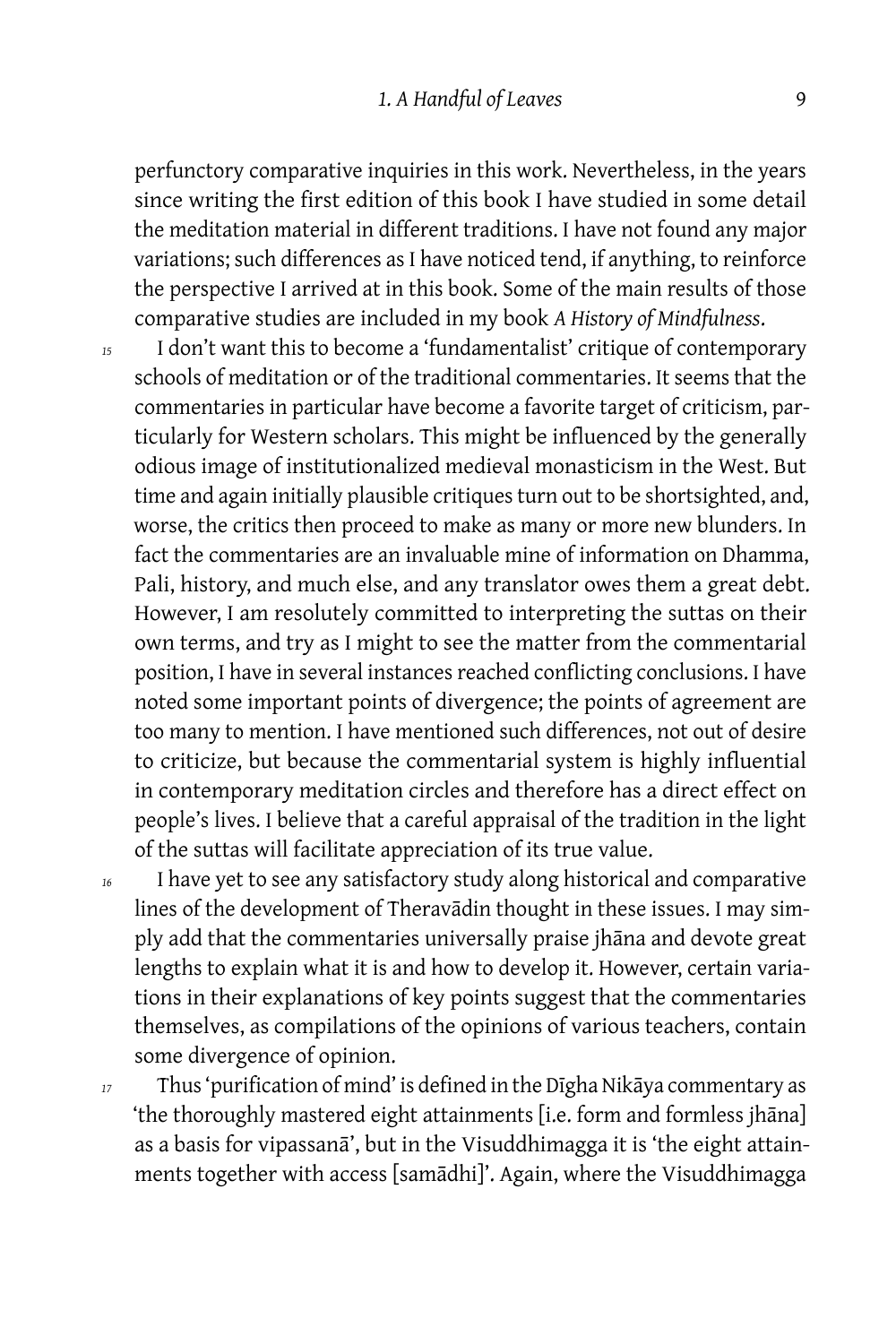treats 'mind' as absorption and access samādhi, the Saṁyutta Nikāya commentary to the same verse defines 'mind' simply as 'the eight attainments'. Again, 'momentary samādhi' occurs only twice, both times subordinate to jhāna, in the Visuddhimagga, but more often and with more independence in its commentary.

- *<sup>18</sup>* These differences could be explained away as mere variations in the letter; but the natural conclusion in the face of the evidence is that there is a divergence in meaning, perhaps a historical development. Far from being a uniform emanation of enlightened wisdom, the commentarial literature is a complex and evolving scholasticism. The tradition itself is quite happy to chronicle unreconciled differences of opinion. In any case, the task I have set myself is to explain what the suttas say, and so I have throughout avoided relying on the commentaries. Nor, with two slight exceptions, have I relied on the testimony of contemporary meditators, as such testimony is diverse and unverifiable.
- *<sup>19</sup>* A problem can arise: since even learned scholars can disagree on the meaning of sutta passages, is the above standard any use? Of course we can never hope for complete agreement. Any text admits of multiple possible readings. This is all the more so since we are missing so much background and context for the suttas. Nevertheless, two related principles of interpretation can help clarify obscure passages. One we call the principle of proportion, the second, the principle of historical perspective.

## The Principle of Proportion

- *<sup>20</sup>* The principle of proportion involves assessing the relative importance and reliability of sutta passages using a variety of acceptable objective criteria. If there are any gray areas, anomalies, or possible conflicts, then the more important and reliable passage should take precedence. It is not necessary to assume that there either are or are not contradictions in the sutta texts as we have them, nor that the secondary passages are not authoritative, simply that the primary passages should be granted greater authority.
- *<sup>21</sup>* Consider how the suttas were assembled. First, the Buddha would have taught; his followers would memorize the teachings and later embed them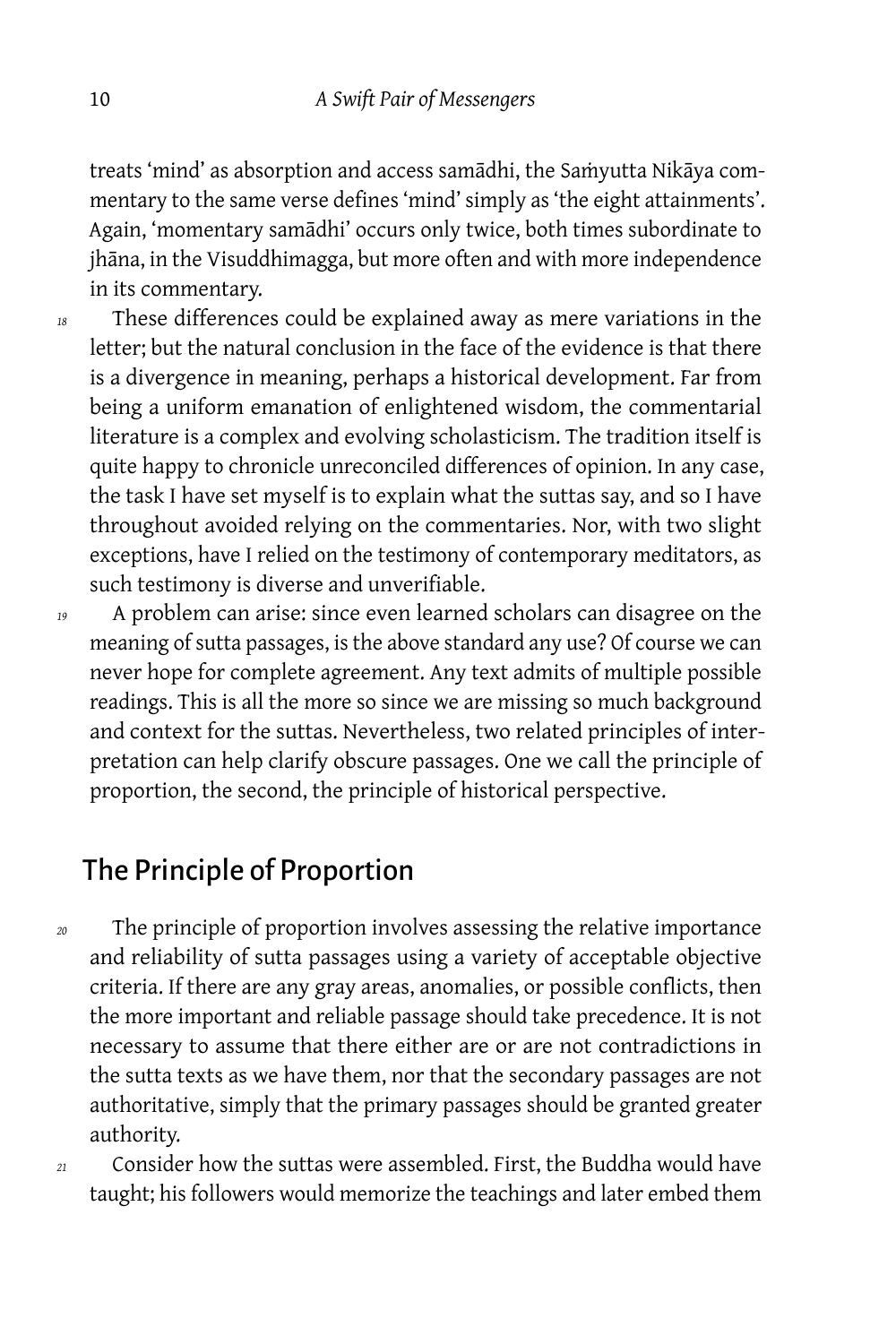in a framework of time and place. This indicates that it is the doctrinal teachings themselves, rather than background details or anecdotes, which should be accorded greater weight. This can be shown by comparing the following two passages, each introducing the same sutta, the Sāmaññaphala. The first is from the Vinaya Cūḷavagga, recounting the history of the recitation of the suttas and vinaya by the Sangha after the Buddha's passing away.

- *<sup>22</sup>* 'Ānanda, where was the Sāmaññaphala spoken?'
- *<sup>23</sup>* 'At Rājagaha, Bhante, in Jīvaka's mango-grove.'
- *<sup>24</sup>* 'Who with?'
- *<sup>25</sup>* 'With Ajātasattu Vedehiputta.'
- *<sup>26</sup>* Thus Venerable Mahā Kassapa asked Venerable Ānanda about the setting and the individuals. Using the same method, he asked about the five Nikāyas and Venerable Ānanda answered each question. $3$
- *<sup>27</sup>* From the Sāmaññaphala Sutta as recorded in the Dīgha Nikāya:

*<sup>28</sup>* Thus have I heard. At one time the Blessed One was living at Rājagaha, in the mango-grove of Jīvaka Komārabhacca, together with a great Sangha of twelve hundred and fifty monks. Now at that time Ajātasattu, the king of Magadha, was seated on the upper verandah of his palace, it being the full moon observance day of the fourth month, the Komudi, surrounded by his ministers.<sup>4</sup>

- *<sup>29</sup>* Although the story is essentially the same, the form is different and many details have been added. Even the words 'Thus have I heard' are missing from the Cūḷavagga account. From other contexts it is clear that that the phrase 'Thus have I heard' is reserved for relating events secondhand.<sup>5</sup> If one was actually present, the phrase 'Face to face have I heard it' is used instead. 'Thus have I heard' therefore would not have been spoken by Venerable Ānanda, since he was present when many of the suttas were delivered. It must have been inserted by later redactors, specifically to acknowledge the fact that they are passing down material that they did not learn directly from the Buddha.
- *<sup>30</sup>* The Buddha described his teaching as the 'suttas spoken by the Tathagata', and it seems from the above account that his early disciples also

<sup>&</sup>lt;sup>3</sup> Vin Cv 11.1.8

 $4$  DN 2.1

<sup>5</sup> MN 127.17; DN 5.21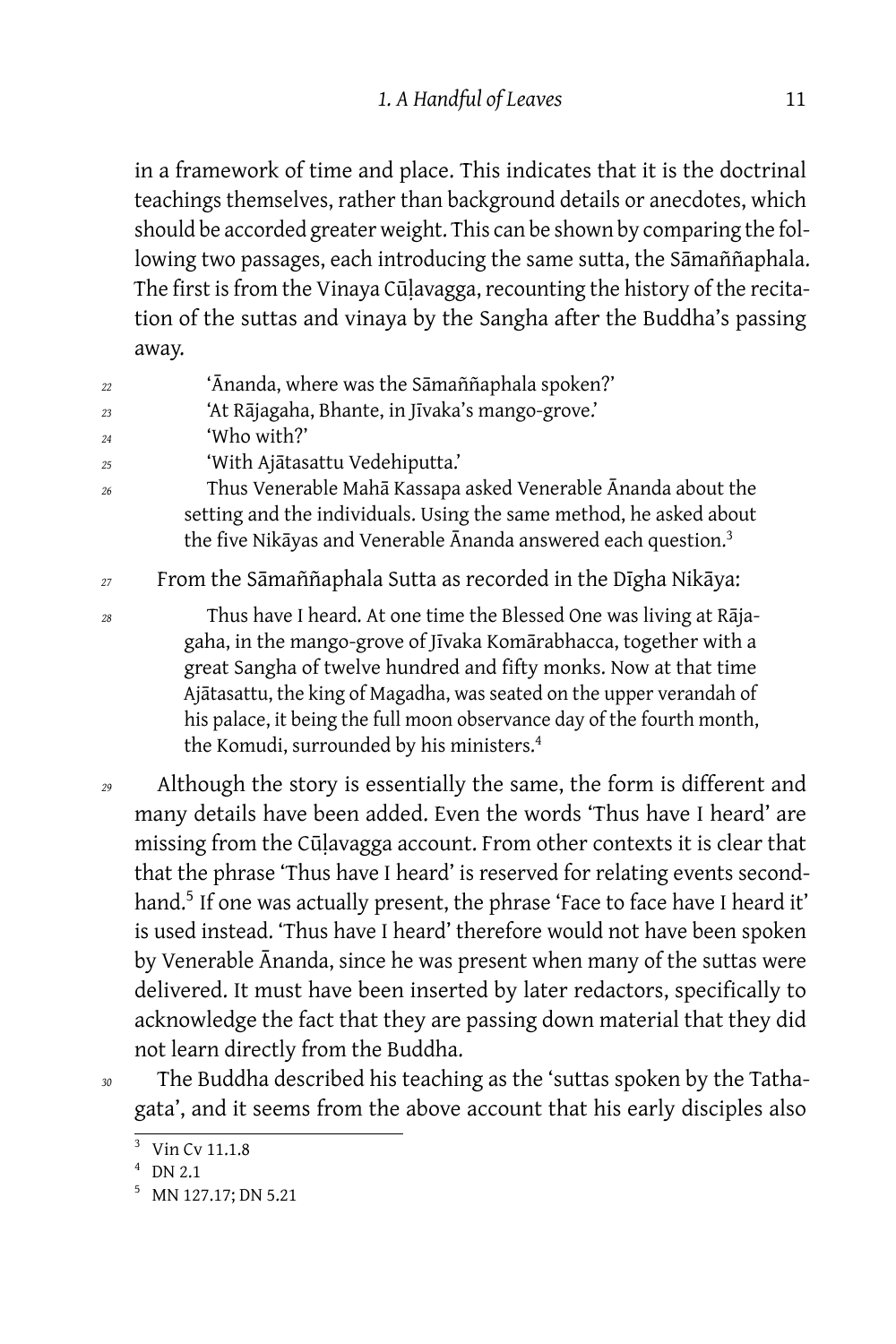regarded the 'sutta' in the most authoritative sense as the doctrinal teachings spoken by the Buddha (or his enlightened disciples), as distinct from the incidental details of where it was spoken and to whom, etc.

- *<sup>31</sup>* Other common sense considerations should also be borne in mind when interpreting the suttas. Minor teachings should concede precedence to central and important themes, especially those given special significance by the Buddha himself. Poetry is naturally less suited to precise and detailed exposition of doctrinal points than prose; in addition, much of the poetry of the Tipitaka seems to be of later date than the prose. When quoting verses, therefore, we will try to restrict ourselves to the earlier strata. Similes, inferences, and passages of dubious or controversial interpretation are likewise of secondary consideration.
- *<sup>32</sup>* For several centuries the suttas were handed down orally, most reciters concentrating on learning texts from a single Nikāya. The arrangers of the suttas would naturally wish to edit their material so that the core teachings would be found in each Nikāya, the fifth (minor) Nikāya being only somewhat of an exception. In this way by learning one Nikāya one should be able to come to an accurate understanding of all the major teachings. The Nikāyas differ in perspective and emphasis, but not in doctrine. The interesting conclusion follows that it is unlikely that a text crucial for deciding an important doctrinal point would be found in only one or two Nikāyas.
- 

*<sup>33</sup>* The Buddha clearly felt that at least some of his discourses stood in no need of interpretation.

*<sup>34</sup>* 'These two misrepresent the Tathagata… one who shows a sutta whose meaning requires further explanation as not requiring further explanation; and one who shows a sutta whose meaning does not require further explanation as requiring further explanation.'<sup>6</sup>

*<sup>35</sup>* There is therefore no justification for the modern Theravādin assertion that the suttas teach only a provisional, conventional teaching, which the abhidhamma explains in terms of ultimate reality; both of these methods are found within the suttas themselves. The suttas are full of similes, parables, and brief or enigmatic teachings which require interpretation. Sometimes the Buddha would do so, or encourage a disciple to do so. Often

<sup>&</sup>lt;sup>6</sup> AN 2.3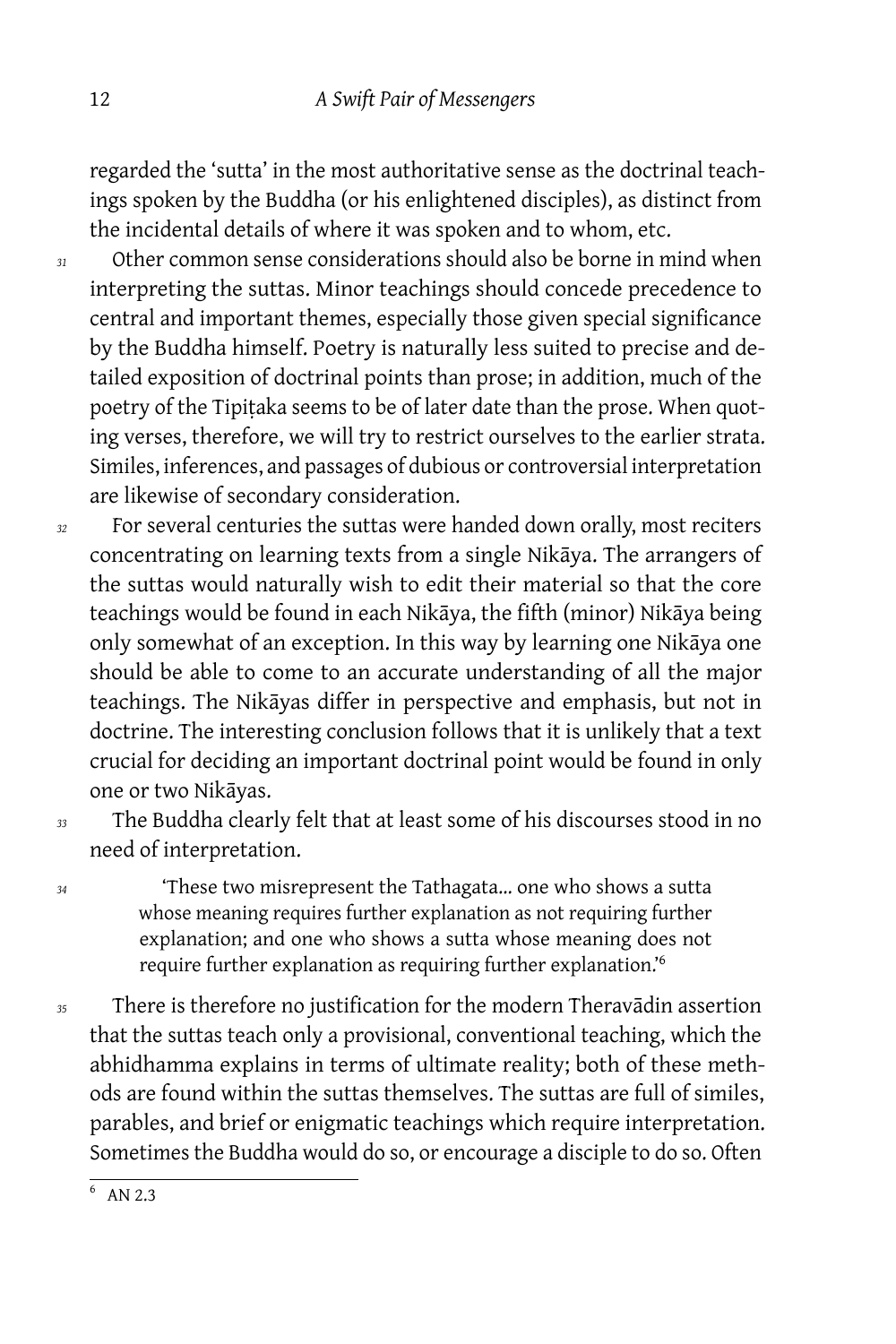it is up to the audience, the Buddha apparently recognizing that the process of sincere investigation into meaning can be of more value than being handed all the answers on a plate. But definitive statements of central doctrinal importance belong to those statements that are fully explained. Care should be taken, therefore, to avoid imputing unjustified meanings to such passages.

*<sup>36</sup>* So what then are these central teachings on practice? On the internal evidence of the texts themselves, I would suggest that there are three teaching frameworks that should be regarded as primary.

- *<sup>37</sup>* The first is a set of seven groups of Dhammas, later known as the thirtyseven wings to enlightenment, which are taught frequently in the suttas, and which the Buddha shortly before he passed away described as the teaching which 'should be cultivated, developed, and made much of, so that this holy life will last long, for the benefit and happiness of many people, out of compassion for the world, for the benefit and happiness of deities and humans.'<sup>7</sup>
- *<sup>38</sup>* The second teaching framework is less well known, but should be seen as central since it is a practical application of dependent origination. It is said that who sees the Dhamma sees dependent origination, and who sees dependent origination sees the Dhamma; the fundamental significance of causality in the Buddha's teaching is underlined by the famous verse of Venerable Assaji, regarded as the ideal epitome of Dhamma.

<sup>39</sup> 'Whatever phenomena arise from a cause Their cause and their cessation. Such is the doctrine of the Tathagata The Great Contemplative.'<sup>8</sup>

- *<sup>40</sup>* For the teachings where dependent origination is applied to the way of practice, I use the term 'dependent liberation'.
- *<sup>41</sup>* Finally, the Buddha said that practice in this Dhamma-vinaya is gradual, with no sudden penetration to knowledge; this gradual training comprises the heart of the second to twelfth suttas in the Dīgha Nikāya and many others.

DN 16.3.50

<sup>8</sup> Vin Mv 1.23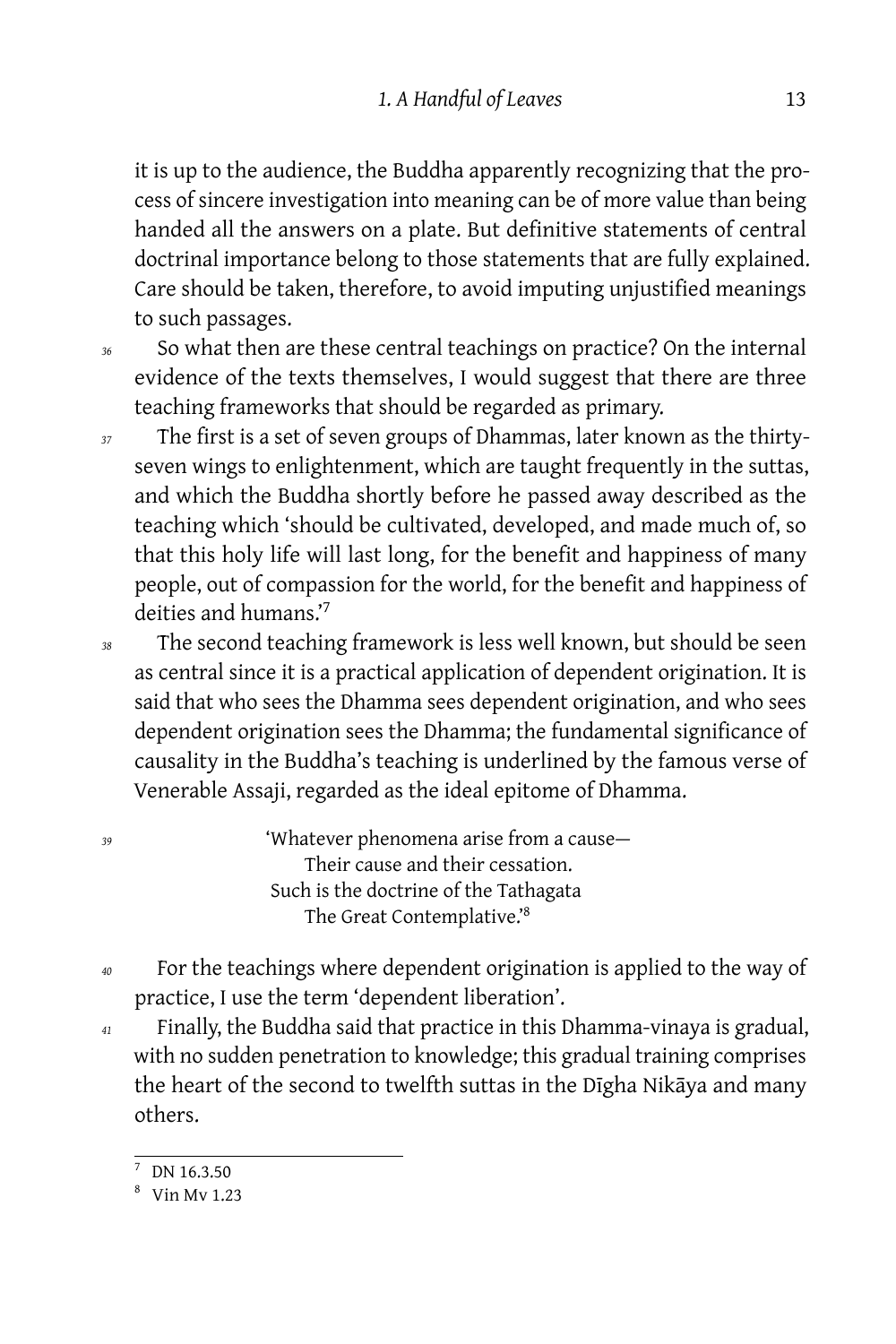*<sup>42</sup>* These three teachings — the wings to enlightenment, the dependent liberation, and the gradual training-are discussed in chapters 3, 4, and 5.

*<sup>43</sup>* This then is the first principle for interpretation, the principle of proportion, which we are proposing as a reasonable guideline to resolve conflicts in doctrinal understanding. Can we really suppose that the Buddha would have left a crucial question underpinning the whole way of practice to a background story, minor category, or dubious inference? Surely it is more reasonable to suppose that he would have described the way of practice very carefully, defined his terms clearly, and repeated them often. This being so, when faced with gray areas or unclear passages, we should interpret the minor statements so as to agree with the major statements, not the other way around.

## The Principle of Historical Perspective

- *<sup>44</sup>* Our second interpretative guideline is the principle of historical perspective. In the 2,500 years since the Buddha, discussion, systematization, and perhaps modification of the meaning of what he said has continued unabated. It is quite inappropriate to read terminology and concepts of a later era into the texts of an earlier era. This error may occur in a number of ways: new terminology may be invented for old ideas; old words may acquire new meanings; or completely new concepts may be invented and artificially imposed on the old texts.
- *<sup>45</sup>* Remember that in the text quoted at the beginning of this paper the Buddha conferred sole authority on the sutta and vinaya; no abhidhamma and certainly no commentaries. The abhidhamma did not exist in the Buddha's lifetime, but, along with some later works included in the suttas, was developed during a period of approximately four centuries after the Buddha's passing away. The commentaries were not finalized until 1,000 years after the Buddha, over the same period when the Mahāyāna Sūtras were composed.

*<sup>46</sup>* Some say that even if these texts did not exist in their present form, still their essence was spoken by the Buddha and his disciples. This claim, while not altogether baseless, is misleading. Much of the material in the abhidhamma and commentaries is perfectly in accord with the suttas and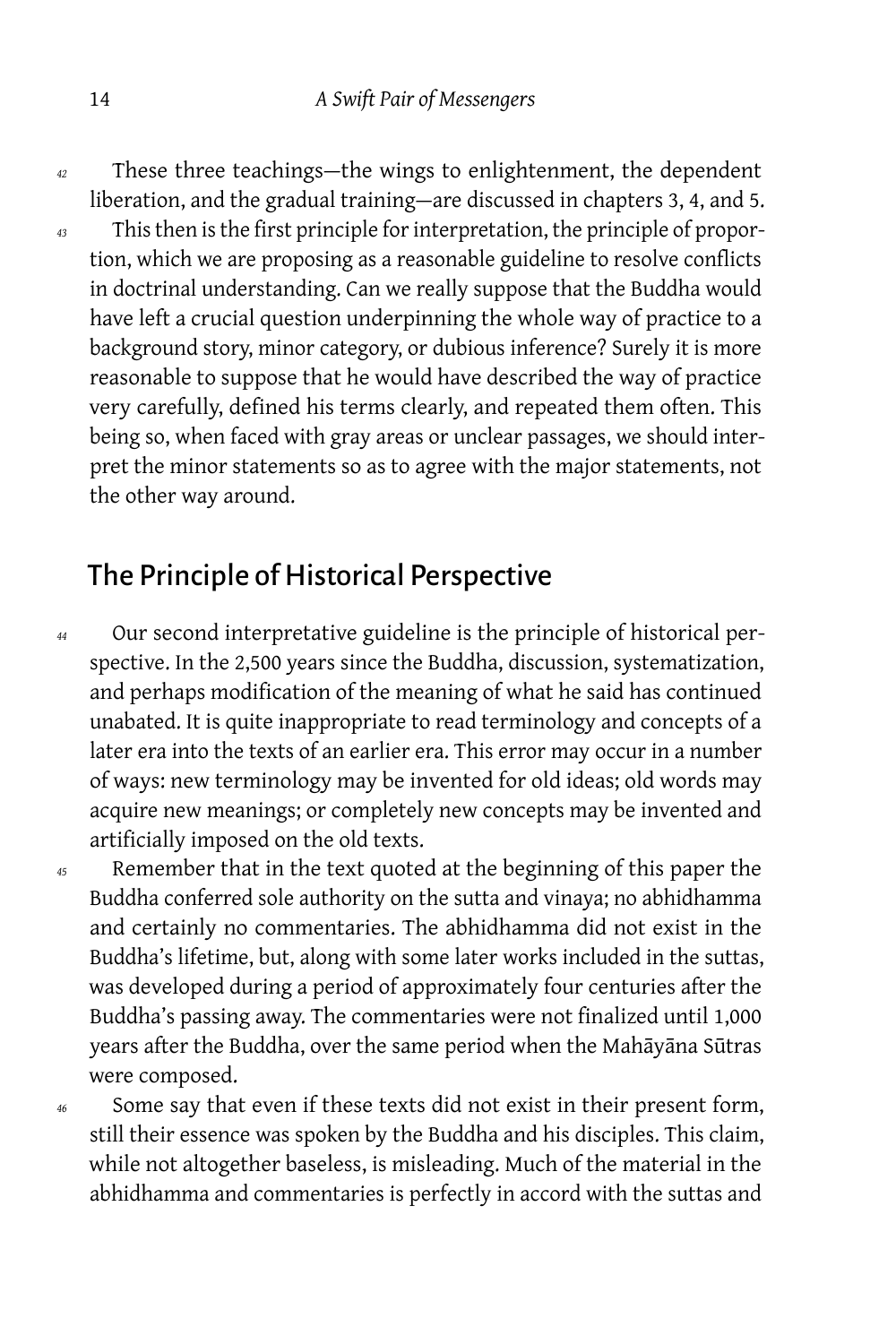may well be descended from sayings of the Buddha. However, much of their teachings are radically different in both form and content from the suttas, and it is precisely these passages which give rise to controversy.

- *<sup>47</sup>* We can, fortunately, sidestep the question of whether these teachings differ only in the letter or also in the meaning as a strictly separate and secondary issue. The first of the great references quoted above refers to a teaching that a monk claims to have heard from the Buddha's lips; even this must only be accepted if it is in line with the suttas and vinaya. So the suttas can simply be taken on their own terms, and for all important matters they should be sufficient. To hold that the Buddha was unable to explain what he meant in a central question regarding the path to Awakening would be a curious aspersion on his ability.
- *<sup>48</sup>* So what are these later teachings? The Theravāda tradition has coined a range of terminology and concepts which, although unknown to the suttas, constitutes the standard vocabulary of contemporary Buddhist meditation teachings. These terms include 'momentary' and 'access' samādhi; 'vipassanā jhāna', 'samatha jhāna', and 'transcendental jhāna'; the 'one whose vehicle is serenity' and the 'one whose vehicle is pure (or dry) insight'. So prevalent is the influence of these terms that the conception of the path of meditation they imply is tacitly accepted by almost all books on meditation, and has been 'authorized' by inclusion in standard reference works. Someone interested in Buddhist meditation can pick up a wide variety of books from diverse sources, simple and complex, all of which re-affirm the same ideas. The plain fact that these special concepts are based on scholastic writings dated centuries after the Buddha and peculiar to the Theravāda school is obscured.
- *<sup>49</sup>* If we wish to understand the suttas as those who listened to them, we must first carefully examine the contextual significance of crucial terms. Sound textual analysis must proceed from unambiguous contexts as a basis for inferring the meaning of ambiguous contexts. Any interpretation which relies on reading non-standard meanings into ambiguous passages should be rejected out of hand.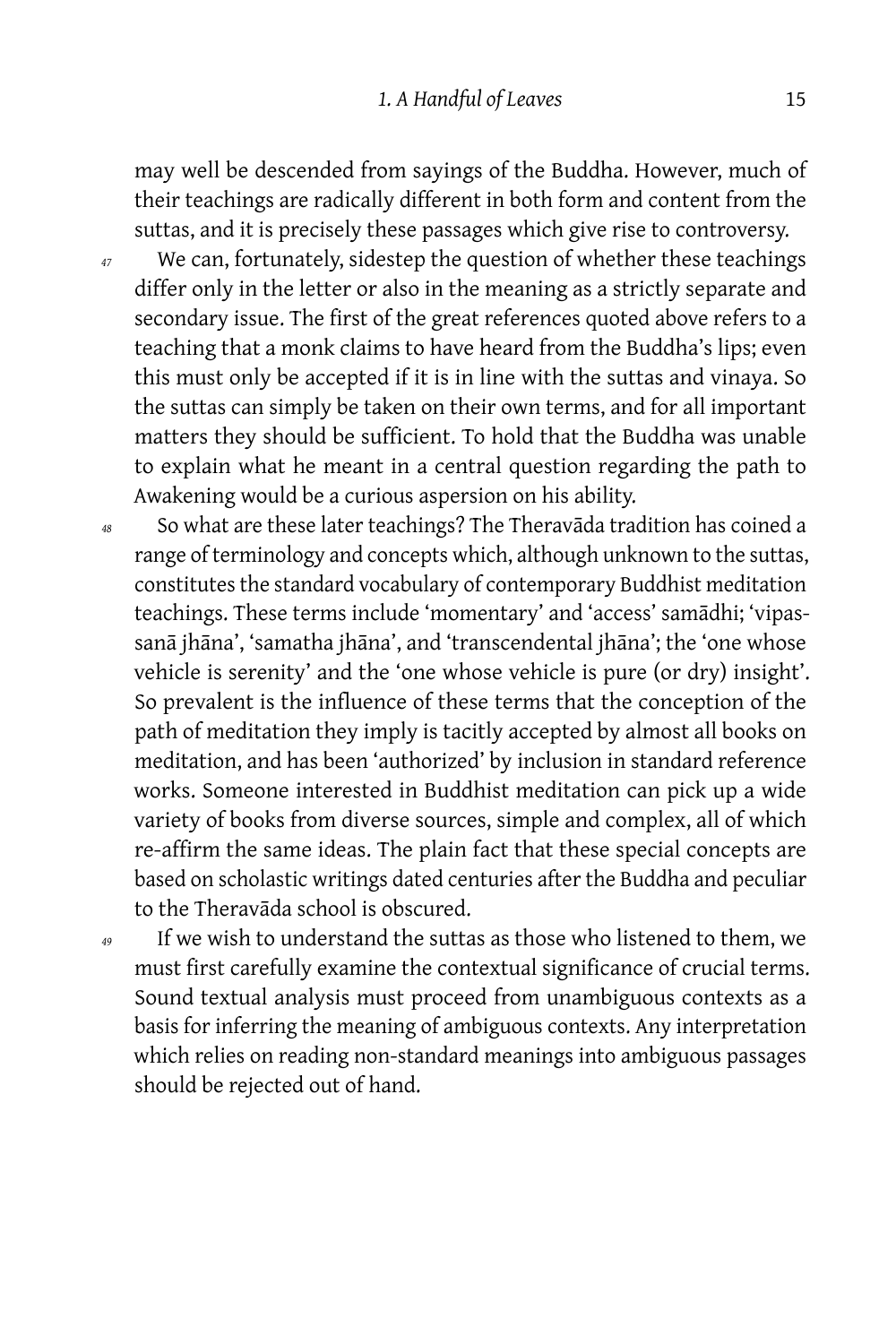### Samādhi

*<sup>50</sup> Samādhi* is a regular synonym for 'one-pointedness of mind' (*cittekaggatā*) or 'unification' (*ekodibhāva*). Both '*samādhi*' and 'unification' occur in the formula for the second jhāna, while elsewhere 'one-pointedness' is also said to already occur in first jhāna.<sup>9</sup> The verb forms of 'unification' (*ekodihoti* or *ekodikaroti*), which regularly occur alongside *samādhiyati*, may also refer to first jhāna.<sup>10</sup> Here is a standard definition of *samādhi* from the suttas:

*<sup>51</sup>* 'One-pointedness of mind with seven [path] factors as requisites is called noble right *samādhi* with its vital conditions and requisites.'<sup>11</sup>

- *<sup>52</sup>* Right *samādhi*, or one-pointedness of mind in the context of the path, is the four jhānas.<sup>12</sup> We shall see below that whenever *samādhi* is explicitly defined in core doctrinal categories, it is always the four jhānas.
- *<sup>53</sup>* This is by far the most important meaning of *samādhi* in the suttas. Nevertheless, it is possible, with a little hunting, to find cases which suggest *samādhi* can have a broader meaning.
- *<sup>54</sup>* In a very few contexts the meaning, not clarified by the context, may be jhāna, or possibly mere 'concentration' in the ordinary sense of the word.<sup>13</sup> One passage speaks of a monk establishing the 'mind one-pointed in samādhi' while in all four postures, including walking.<sup>14</sup> This would seem to be difficult to square with the usual understanding of jhāna, although it would not necessarily directly contradict anything in the suttas. Everything else in this sutta, though, is quite standard-virtue, abandoning the hindrances, energy, mindfulness, bodily tranquillity (which strikes me as slightly odd in the context of walking), and *samādhi*, with a verse extolling both samatha and vipassanā. Perhaps we might suspect some slightly clumsy editing; and we should not forget the many times when the meditator sits down cross-legged before entering *samādhi*.

<sup>&</sup>lt;sup>9</sup> MN 43.20 (quoted at ch. 3.70), MN 111.4

<sup>&</sup>lt;sup>10</sup> SN 40.1, MN 12.7. The absence of these terms in the normal formula for the first jhana seems to imply a certain reservation over whether first jhāna is fully one-pointed or not, no doubt due to the continued operation of initial & sustained application of mind.

<sup>11</sup> DN 18.27, MN 117.3, SN 45.28, AN 7.42

 $12$  DN 22.21, etc. (quoted ch. 3.15).

<sup>&</sup>lt;sup>13</sup> Vin Cv 5.3, AN 5.29, AN 5.151 (quoted ch. 8.33).

<sup>&</sup>lt;sup>14</sup> AN 4.12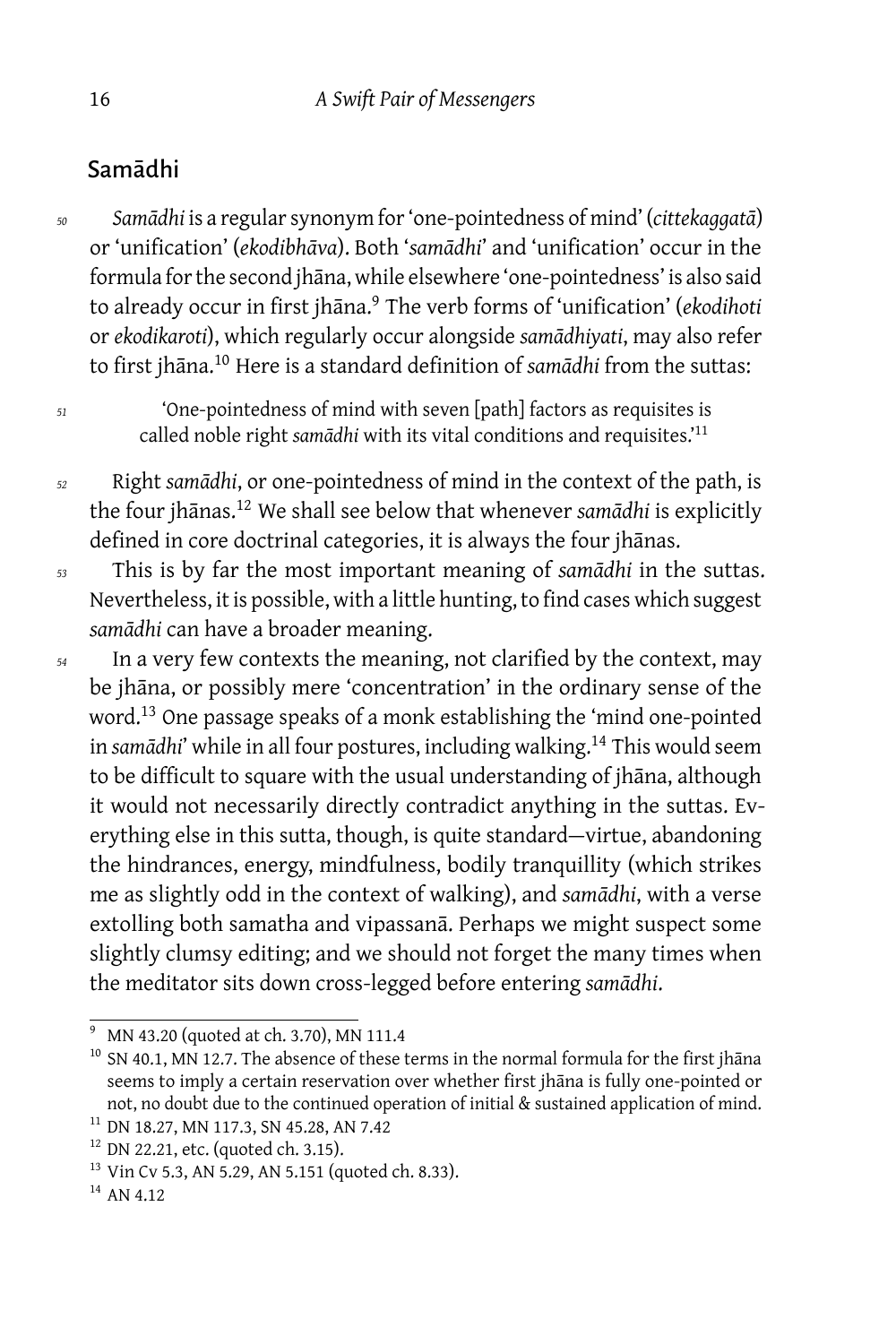- *<sup>55</sup>* More often, *samādhi* is used to describe meditative states of vipassanā or liberation. These include three of the four kinds of 'development of *samādhi*',<sup>15</sup> the 'basis of reviewing',<sup>16</sup> and the 'signless heart-*samādhi*'.<sup>17</sup> These are not substitutes for jhāna in any important doctrinal categories; in fact, they regularly follow *after* jhāna. It may be noted that 'development' (*bhāvanā*) often refers not to the basic establishing of a meditation subject, but to its further, advanced development.<sup>18</sup> Presumably, establishing onepointedness in jhāna enables the mind to maintain a comparable level of one-pointedness in the more complex task of vipassanā, justifying the term *samādhi*.
- *<sup>56</sup>* Very rarely, *samādhi* is used of a state of meditation that may precede jhāna. The following unique passage describes such a pre-jhanic *samādhi*.
- *<sup>57</sup>* 'For a monk devoted to the higher mind, there are coarse taints misconduct of body, speech, and mind. The aware and competent monk abandons, dispels, eradicates, and annihilates them.
- *<sup>58</sup>* 'When they are abandoned… there are middling taints thoughts of sensual pleasures, ill will, and cruelty…

<sup>59</sup> 'When they are abandoned... there are subtle taints—thoughts of family, country, and reputation. The aware and competent monk abandons, dispels, eradicates, and annihilates them.

*<sup>60</sup>* 'When they are abandoned and eradicated, from there on there remain only thoughts about Dhamma.<sup>19</sup> That *samādhi* is not quite peaceful, nor refined, nor possessed of tranquillity, nor unified, but is actively controlled and constrained. There comes a time when the mind is steadied within, settled, unified, and concentrated in samādhi. That *samādhi* is peaceful, refined, possessed of tranquillity, unified, and is not actively controlled or constrained.

<sup>&</sup>lt;sup>15</sup> DN 33: 1.11, AN 4.41

 $16$  AN 5.28

<sup>&</sup>lt;sup>17</sup> DN 16.2.25, MN 121.11, MN122.7, SN22.80, SN 40.9, SN 43.12.6-8, SN 41.7, AN 7.53, cp. MN 43.7*ff.*

<sup>&</sup>lt;sup>18</sup> E.g. MN 44.12

<sup>&</sup>lt;sup>19</sup> 'Thoughts about the Dhamma' means just that. The commentary asserts that the phrase refers to the ten 'taints of vipassanā'. But not only is this an anachronistic reading of a later concept into an earlier text, the context has nothing to do with vipassanā. Cp. AN 5.73, Iti 3.86.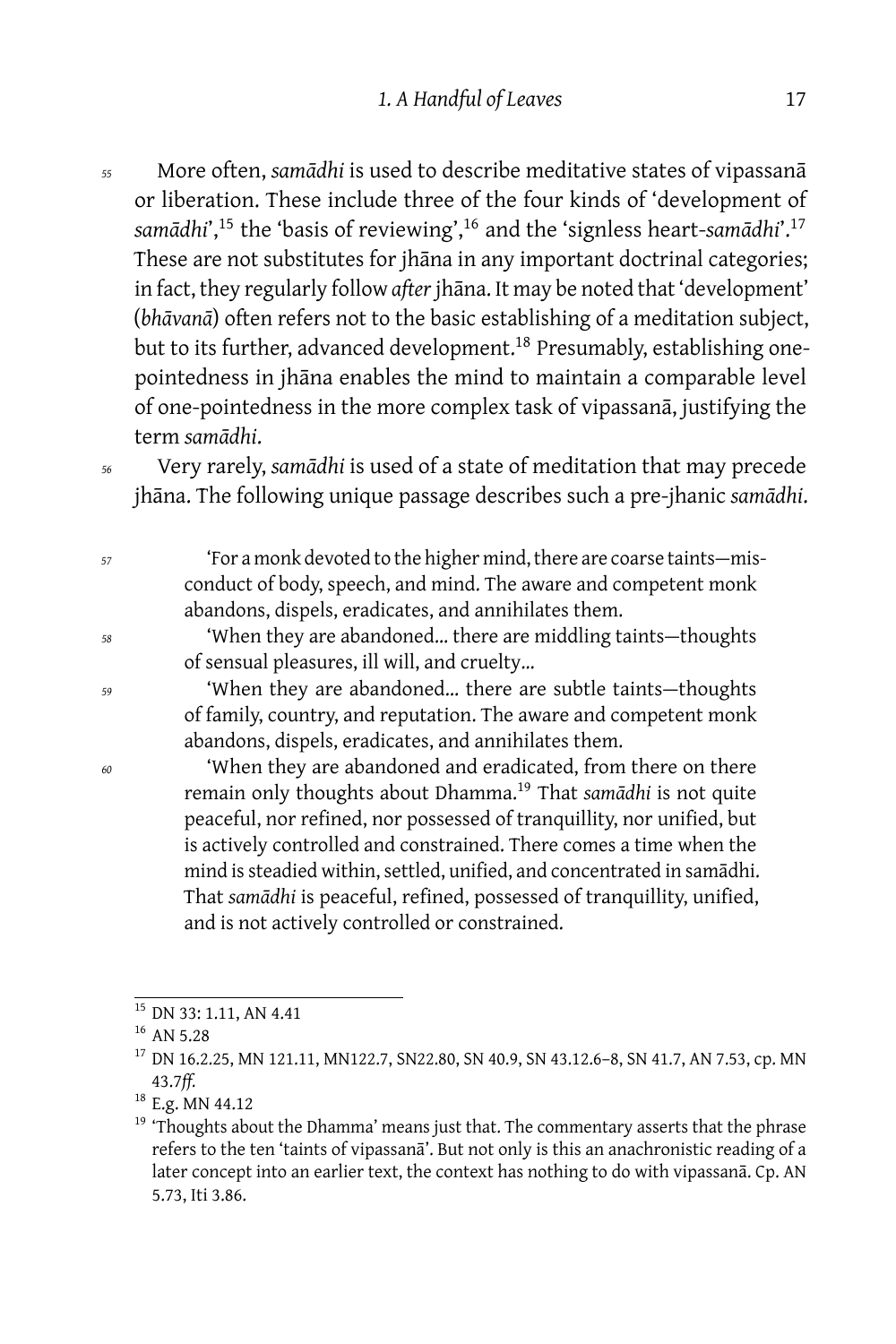*<sup>61</sup>* One can incline the mind to witness with direct knowledge whatever principle can be witnessed with direct knowledge, and become an eye-witness in every case, there being a suitable basis.'<sup>20</sup>

*<sup>62</sup>* It is only when the *samādhi* is 'peaceful and refined', in other words real *samādhi*, that it leads to the fruits of practice. These higher attainments of the path are regularly said to be the outcome of jhāna, so in such contexts it is only reasonable to infer that *samādhi* here means jhāna, as usual.<sup>21</sup> Until the minor hindrances have been fully overcome, and the mind stops thinking, even 'thinking about the Dhamma', the mind cannot enter jhāna and realize the deeper insights.<sup>22</sup> The only significance of pre-jhānic *samādhi* is to precede true *samādhi*, and hence it is ignored in all expositions of right *samādhi*.

### Jhāna

*<sup>63</sup>* According to the Pali Text Society's *Pali-English Dictionary:* '[*Jhāna*] never means vaguely "meditation". It is the technical term for a special religious experience reached in a certain order of mental states. It was originally divided into four such states.' This unambiguous meaning occurs many hundreds of times.

*<sup>64</sup>* If one searches among the thousands of early Buddhist texts, it is possible to find a few different usages. Very rarely, for example, *jhāna* may refer to a non-Buddhist form of self-torment such as the 'breathless *jhāna*'.<sup>23</sup>

*<sup>65</sup>* In prefixed form, *jhāna* often means 'ponder', 'brood'. Occasionally the simple and prefixed forms are used together in a disparaging sense. Despite the obvious incongruity, I retain the word 'jhāna' in the following passages for the sake of consistency.

<sup>20</sup> AN 3.100

 $21$  E.g. DN 1.1.31, DN 6.6, AN 6.26, AN 6.61. See too the bases for psychic power discussed in ch. 3.225*ff*.

<sup>22</sup> In speaking of the obstacles to meditation the passage only mentions *particular* subtle taints, and so it — probably deliberately — does not quite clarify whether the '*samādhi*' accompanied by 'thoughts about Dhamma' is totally free of hindrances or not — there is no mention of sloth & torpor, etc. We might surmise that hindrances, even if not actually arisen, may re-emerge at any moment due to the lack of one-pointedness, which is the defining characteristic of true *samādhi*.

<sup>23</sup> MN 36.21*ff.*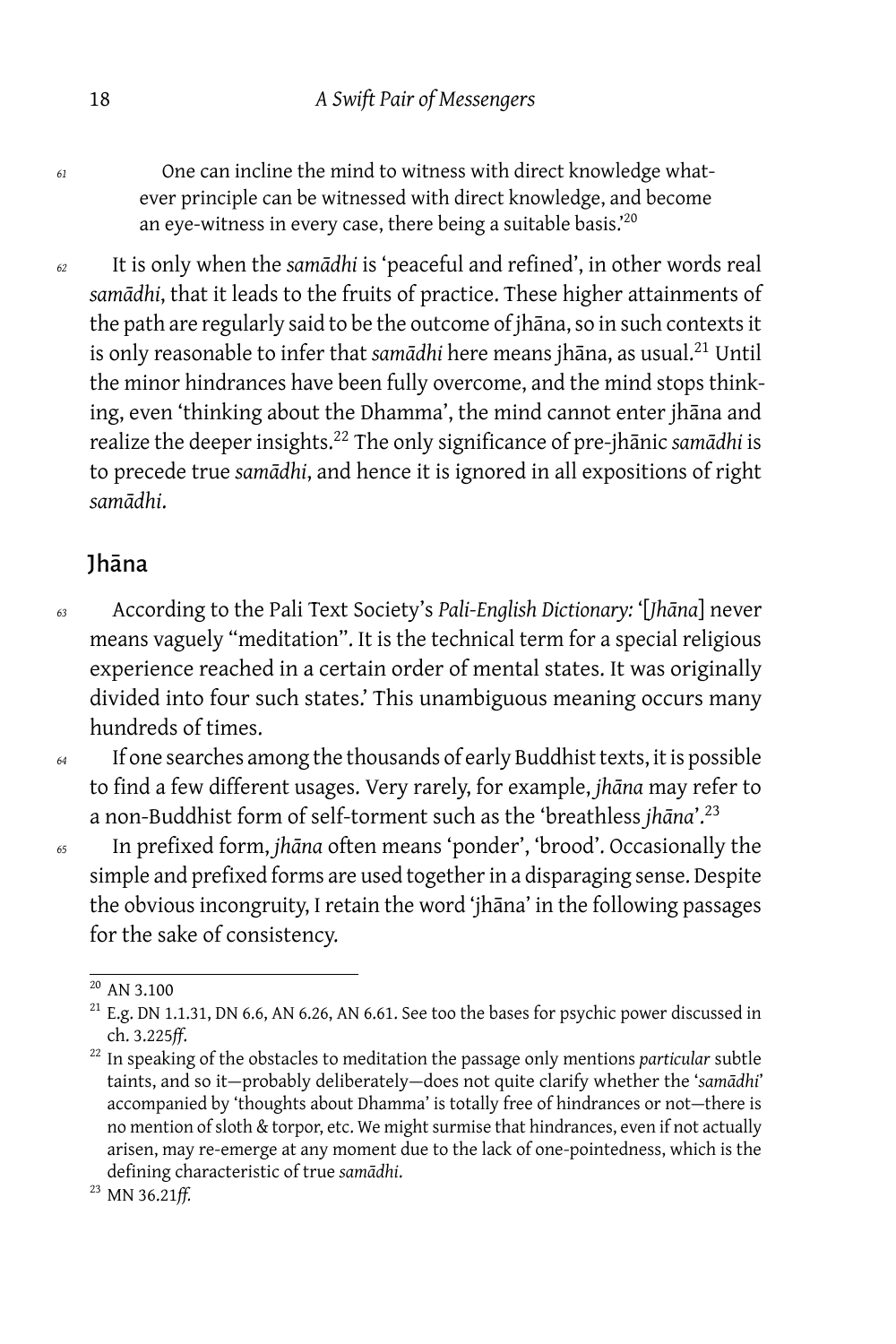*<sup>66</sup>* 'Then, when Māra Dūsī had possessed the brahman householders, they abused, reviled, mocked, and harassed the virtuous monks of good character thus: "These baldies, monkies, menial darkies spawned from the Ancestor's feet, claim: 'We're doing *jhāna*! We're doing *jhāna*!' and with shoulders drooping, heads hanging, and all limp they do *jhāna*, re-do *jhāna*, out-do *jhāna*, and mis-do *jhāna*. Just like an owl on a branch watching out for a mouse… like a jackal on a riverbank watching out for fish… like a cat by a door-post or a dustbin or a drain watching out for a mouse… like a clapped-out donkey hanging around a door-post or a dustbin or a drain does *jhāna*, re-does *jhāna*, out-does *jhāna*, and mis-does *jhāna*…" '<sup>24</sup>

*<sup>67</sup>* It hardly needs to be said that this kind of *jhāna* is not what the Buddha was encouraging his followers to practice! Nevertheless, this passage provides a clue as to the basic, non-specialized meaning of jhāna: close, sustained, concentrated observation at a single point.

*<sup>68</sup>* The significant image of 'food' as the object of *jhāna* recurs in the following remarkable passage, which encompasses the broadest range of meaning of '*jhāna*'.

*<sup>69</sup>* 'Sandha, you should practice the *jhāna* of the thoroughbred steed, not the *jhāna* of the clumsy nag. What is the *jhāna* of the clumsy nag?

*<sup>70</sup>* 'The clumsy nag, Sandha, when tied up by the feeding-trough does *jhāna* thus: "Fodder! Fodder!" For what reason? It does not occur to him: "What task will the trainer set for me today? What can I do for him in return?" Tied up by the feeding-trough, he just does *jhāna* thus: "Fodder! Fodder!" In just the same way, a certain clumsy nag of a person who has gone to a forest, the root of a tree, or an empty place, abides with heart obsessed and overwhelmed with sensual lust… ill will… sloth & torpor… restlessness & remorse… doubt. He does not understand the escape from these things in accordance with reality. Having formed these things inside himself, he does *jhāna*, re-does *jhāna*, out-does *jhāna*, and mis-does *jhāna*. He does *jhāna* dependent on earth… water… fire… air… the base of infinite space… the base of infinite consciousness… the base of nothingness… the base of neither perception nor non-perception… this world… the world beyond… on what is seen, heard, sensed, cognized, attained, sought out, and explored by the mind. This is the *jhāna* of the clumsy nag of a person. *<sup>71</sup>* 'What is the *jhāna* of the thoroughbred steed?

<sup>24</sup> MN 50.13; cp. MN 108.26–27, quoted ch. 3.74–75).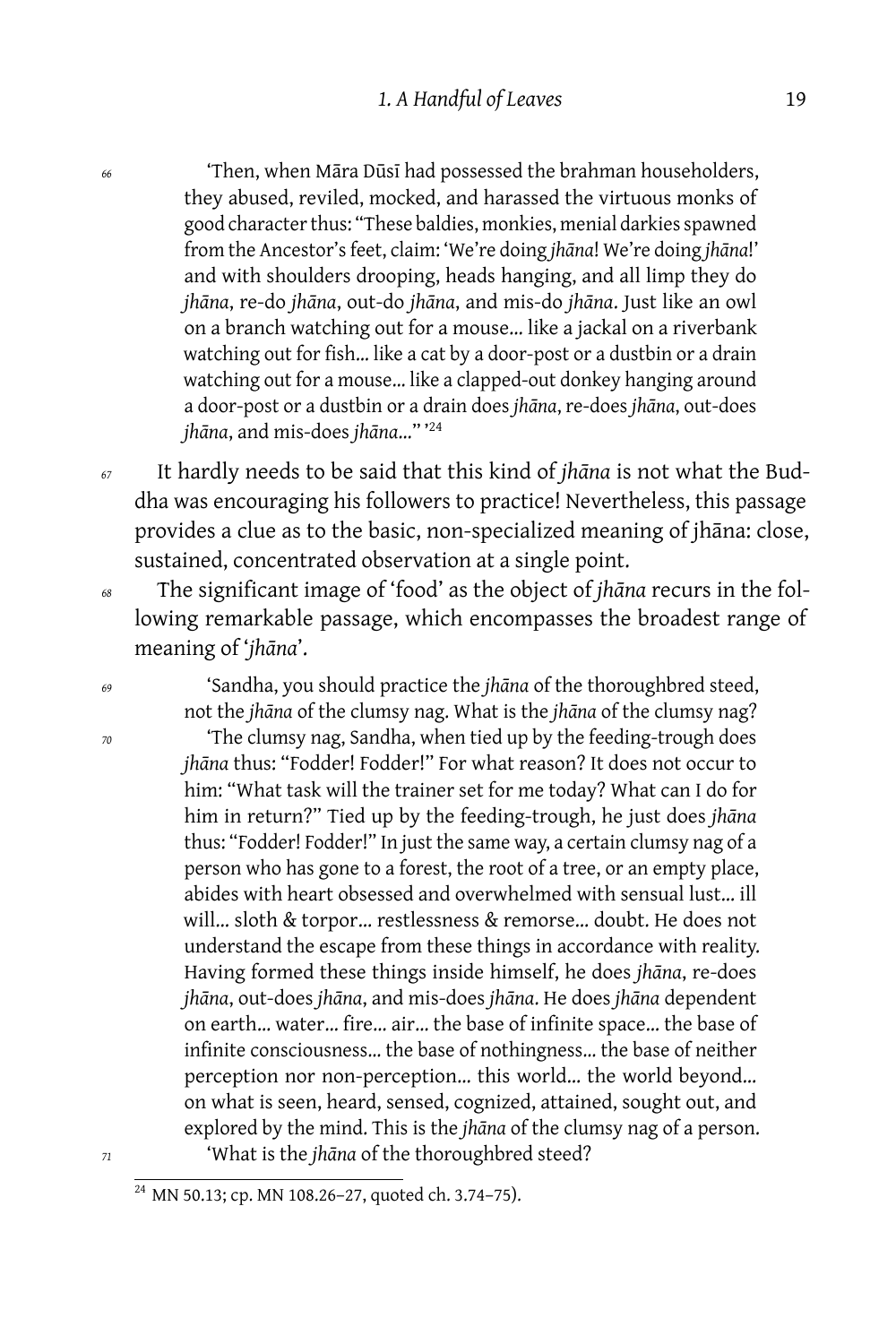*<sup>72</sup>* 'The excellent thoroughbred steed, when tied up by the feedingtrough does not do *jhāna* thus: "Fodder! Fodder!" For what reason? It occurs to him: "What task will the trainer set for me today? What can I do for him in return?"… The excellent thoroughbred steed regards the application of the whip as a debt, imprisonment, loss, and misfortune. In just the same way, the excellent thoroughbred steed of a person… does not abide with heart obsessed with the five hindrances… He does not do *jhāna* dependent on earth… on what is seen, heard, sensed, cognized, attained, sought out, and explored by the mind. And yet he does practice *jhāna*.'<sup>25</sup>

*<sup>73</sup>* This passage brings out a number of points in the usage of the term '*jhāna*'. The similes differentiate between the mind focused on one thing and the mind engaged in reflective consideration — the former is called '*jhāna*', the latter not. The series of four derivatives of '*jhāna*' augmented with prefixes is always used in connection with the five hindrances, never with the four *jhānas*. The mention of the four elements seems to be an idiomatic reference to the four 'form' *jhānas*. To preserve consistency, the text applies *jhāna* to the formless attainments — a common usage in later literature but perhaps unique in the suttas. The '*jhāna*' mentioned in the final phrase may be the fruition attainment of arahantship. Notice that this meditative experience of enlightenment is distinguished from the form and formless *jhānas*.

*<sup>74</sup>* Although the text does not unequivocally praise *jhāna*, it is not the *jhāna*, but the person practicing it, who the Buddha criticizes, and then only by comparison with the arahant. As we shall see below, the ideas of 'food' and 'dependence' imply dependent origination; so all conditioned states are being faulted here from the standpoint of ultimate wisdom as being still bound up with rebirth. It should be re-emphasized that these broad usages of the term *jhāna* — here mentioned for completeness — are exceedingly rare.

*<sup>75</sup>* These are the only meanings of the words *jhāna* and *samādhi* which can be unambiguously established from the early suttas. Since these two words occur so often with such clear meaning, it seems reasonable to assume that they refer to the four jhānas unless there is contextual evidence otherwise.

 $\frac{25}{25}$  AN 11.10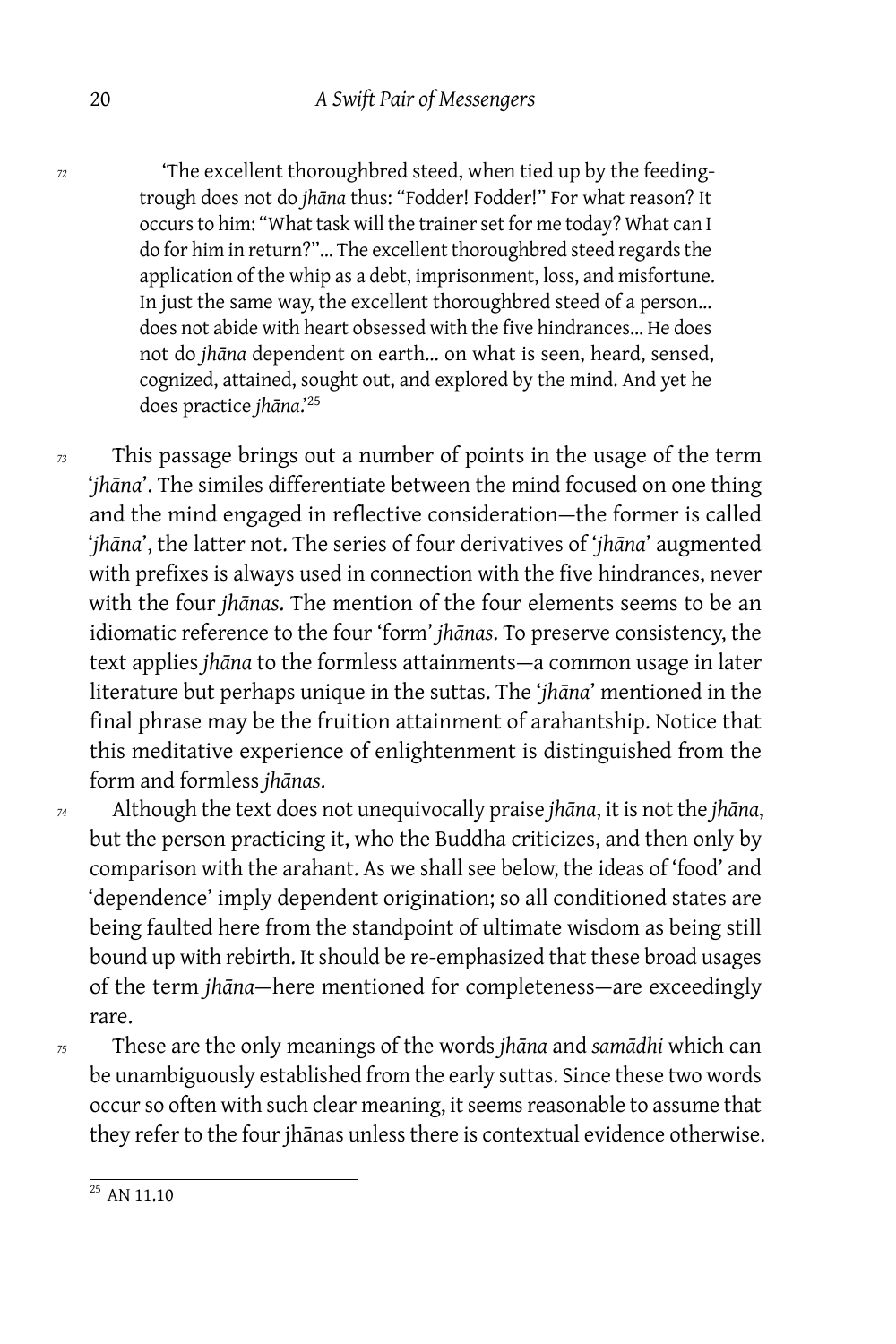As samādhi may have a broader meaning on occasion, however, we will try to confirm the contextual meaning whenever possible.

### Vipassanā jhāna

- *<sup>76</sup>* The controversial term *vipassanā jhāna* seems to stem from a historical development in the application of the terms 'samatha' and 'vipassanā'.
- *<sup>77</sup>* In the suttas, no meditation technique is labeled, such as by saying '*kasiṇas* and loving-kindness are samatha, *satipaṭṭhāna* is vipassanā'. A growing tendency to segregate and systematize the various meditation subjects developed into the prevailing practice of identifying samatha and vipassanā with the meditation subjects themselves, rather than with the mental qualities which the techniques foster. Having thus labeled a certain technique as 'vipassanā', it was found that experiences of rapture, serenity, and bliss occur during 'vipassanā'. These experiences were then called *vipassanā jhāna*.
- *<sup>78</sup>* But these emotional qualities are precisely what 'samatha' refers to. This is not some new kind of 'jhāna' happening in 'vipassanā', it is just samatha pure and simple. It simply happens to occur while practicing a meditation technique whose primary purpose is to develop vipassanā.
- *<sup>79</sup>* One may hear that 'vipassanā' helps to relieve stress, solve psychological imbalances, or increase compassion; but these things are aspects of samatha, 'development of the mind', regardless of the label stuck on the technique. As long as the mind is still moving, however, and as long as the five external senses still impinge, it falls short of true jhāna-the mind absolutely content to rest still within itself.

### Transcendental jhāna

*<sup>80</sup>* There is one further concept to be discussed: 'transcendental jhāna' (*lokuttarajjhāna*), which has been pressed into service as a substitute for 'samatha jhāna' to fulfil the path factor of right samādhi. This idea is based on the Paṭisambhidāmagga, one of the latest books in the Sutta Piṭaka, as well as the canonical Abhidhamma texts. It was taken up and developed by the commentators using their own special concepts.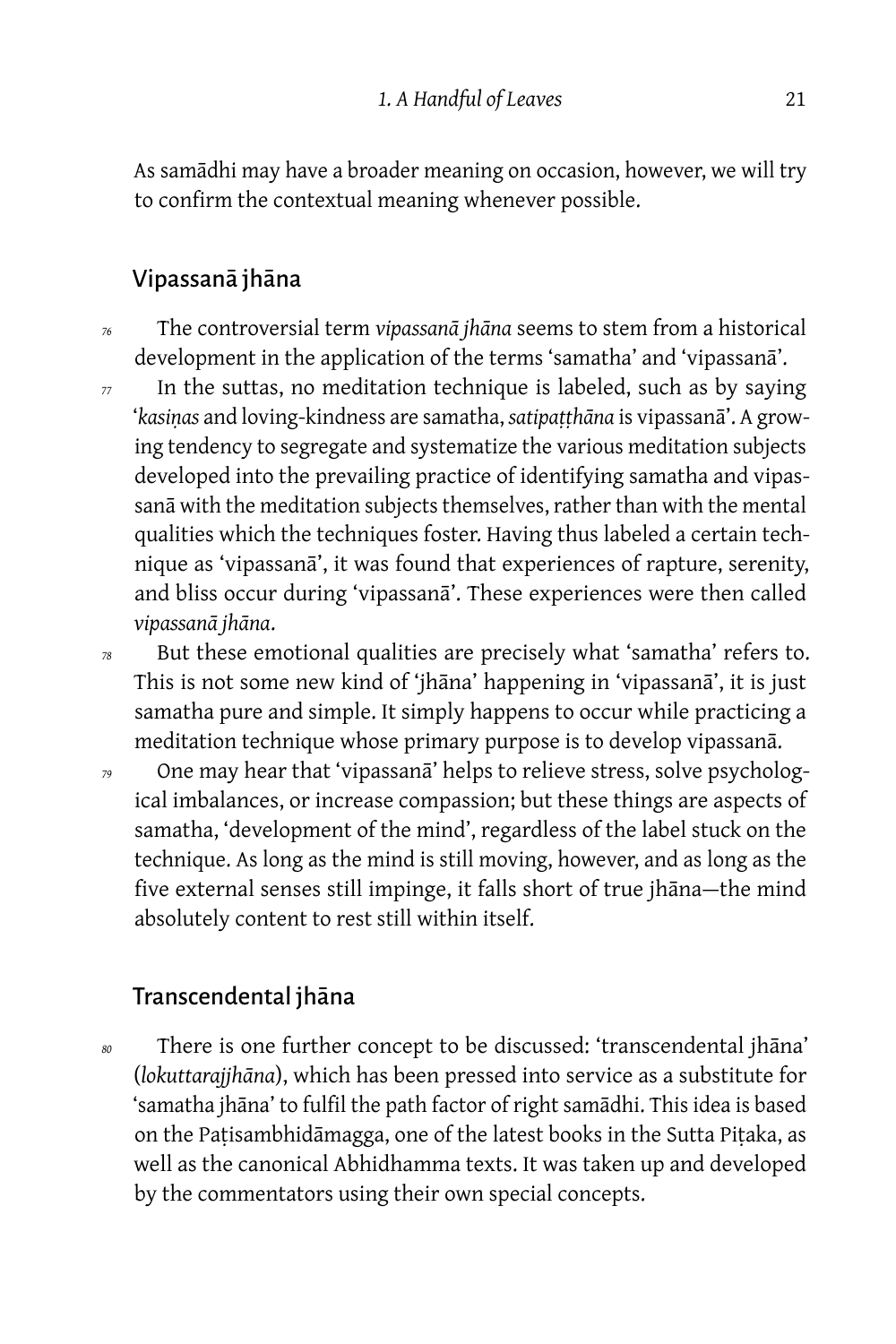*<sup>81</sup>* According to the developed commentarial theory, 'transcendental jhāna is a special kind of jhāna which occurs only at the time of penetrating to the noble paths and fruitions. This samādhi can apparently occur with the same mental factors as any of the four jhānas, but is distinguished by taking Nibbana as its object and by permanently eradicating, rather than merely suppressing, the defilements appropriate to each path. The four paths are each conceived as lasting one 'mind moment'<sup>26</sup>-another commentarial concept-occurring once only, while the fruition can be re-entered by the noble ones after appropriate preparation. This 'pathmoment' is supposed to last less than a billionth of the duration of a flash of lightning.<sup>27</sup>

*<sup>82</sup>* With the possible exception of fruition attainment,<sup>28</sup> none of these ideas finds support in the suttas. Supporters of the theory will usually point to the Mahācattārīsaka Sutta, which distinguishes between the transcendental and non-transcendental path for the first five path factors. However the text does not maintain that distinction for the factors of the samādhi aggregate.<sup>29</sup> The divergence in presentation is not arbitrary. The express purpose of the sutta is to show how all the path factors function to support samādhi for one developing the noble path. The first five factors are accordingly given special definitions appropriate in the context of samādhi. In particular, right view and right intention are defined by way of cognitive function rather than objective content. But the final three factors in their normal formulation already pertain directly to samādhi, so stand in no need of any special definition here. In any case, the mere mention of the words 'noble, poison-free, transcendental, a factor of the path' even if they were applied to jhāna would hardly imply the details of the commentarial theory.<sup>30</sup>

<sup>26</sup> See Vsm 22.15*ff.*

<sup>27</sup> For a detailed exposition, see Dr Henepola Gunaratana, *A Critical Analysis of the Jhānas in Theravāda Buddhist Meditation.*

<sup>&</sup>lt;sup>28</sup> Some such attainment seems to be attested to, for the arahant at least, by a number of passages, of which we have met one above. These passages, however, fall well short of justifying all the details of the commentarial theory. A detailed discussion of the fruition falls outside the scope of this essay on the path.

<sup>29</sup> MN 117

 $30$  See e.g. DN 28.18. At AN 5.79 quoted above, the suttas themselves are said to be 'transcendental' (*lokuttara*).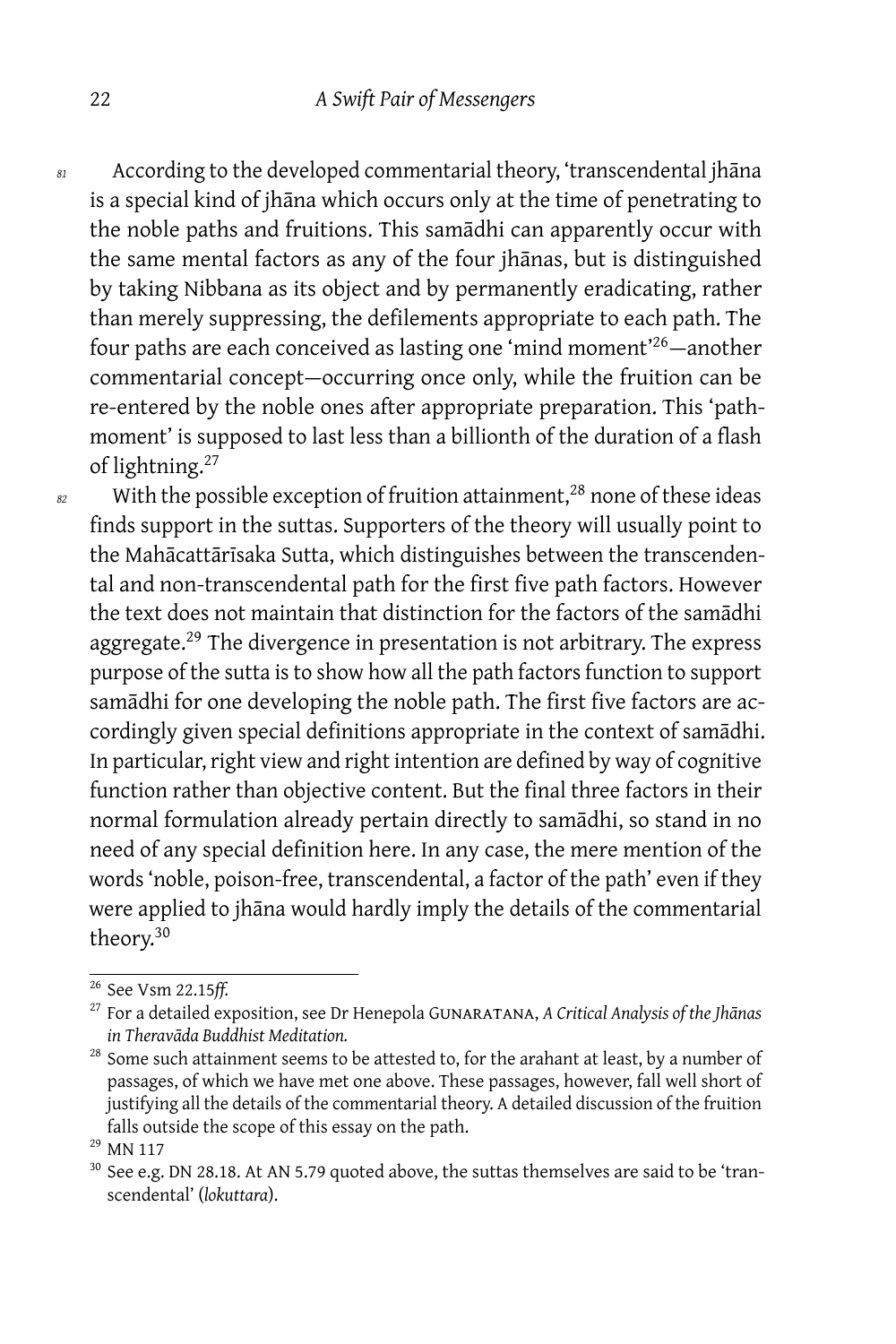- *<sup>83</sup>* The definition of the spiritual faculty of samādhi is also relied on to support this thesis. In the section dealing with the spiritual faculties I offer an alternative interpretation, reserving a technical critique of the commentarial position to Appendix A.
- *<sup>84</sup>* On these insubstantial grounds rests the entire elaborate edifice of the commentarial theory. One may wonder why the Buddha, normally so precise in wording, would choose to use such terms as 'path' and 'person' to describe a 'mind-moment'. Such ideas may have evolved from the recorded instances of apparently sudden penetration to the Dhamma. It seems that the path is entered at one time, developed gradually, and matures into the fruition at another time, after a short or long interval.<sup>31</sup> This is explained with such similes as chicks breaking out of their shells after incubation, or the collapse of a ship's rigging after rotting away for a long time in the weather.<sup>32</sup>
- *<sup>85</sup>* The commentarial notion that the 'path' happens in a flashing moment, and that therefore all passages that refer to the 'path' in its technical sense refer to that moment only, is a curious idea indeed, and one that finds no support in the suttas. On the contrary, the suttas constantly speak of one on the path as a person who develops the path over a period of time. Key sutta passages on the path are collected below.
- *<sup>86</sup>* 'Just as, monks, this great ocean deepens gradually, inclines gradually, slopes gradually, with no abrupt precipice, even so in this Dhammavinaya there is gradual training, gradual work, gradual practice, with no abrupt penetration to profound knowledge.
- *<sup>87</sup>* … 'Just as the great ocean is the home of many great beings… so too this Dhamma-vinaya is the home of many great beings: the streamenterer, the one on the way to witnessing the fruit of stream-entry [and so on.].'<sup>33</sup>
- *<sup>88</sup>* 'As he develops samatha prior to vipassanā, the path is born in him. He cultivates, develops, and makes much of that path.'<sup>34</sup>
- *<sup>89</sup>* 'One who, regarding the well-taught word of Dhamma, Lives on the path, restrained and mindful

 $31$  See Vin Pj 4.3

<sup>32</sup> SN 22.101

<sup>33</sup> AN 4: 200–1 cp. Vin Cv 9.1.4, Ud 5.5

<sup>&</sup>lt;sup>34</sup> AN 4.170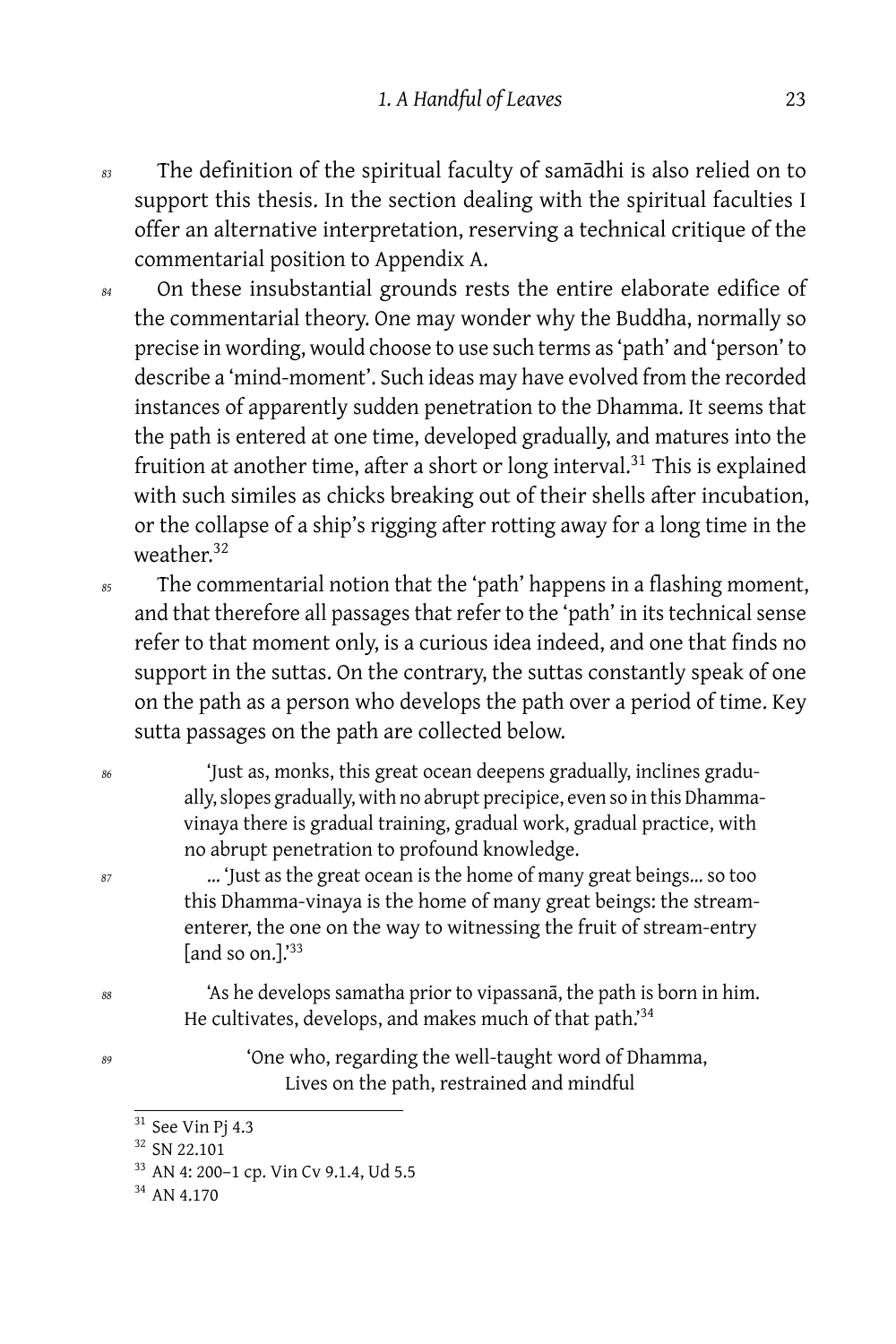Cultivating blameless states — This is the third kind of monk, the liver of the path.'<sup>35</sup>

*<sup>90</sup>* 'The four pairs of people, the eight individuals, these are the Sangha of the Blessed One's disciples: worthy of gifts, worthy of hospitality, worthy of offerings, worthy of reverential greeting, an unexcelled field of merit for the world.'<sup>36</sup>

*<sup>91</sup>* 'Those eight people who are praised The four pairs of the Blessed One's disciples They are worthy of offerings What is given to them bears great fruit.'<sup>37</sup>

*<sup>92</sup>* 'An offering to one on the way to witnessing the fruit of streamentry can be expected to repay incalculably; what could I say of an offering to a stream-enterer?'<sup>38</sup>

*<sup>93</sup>* The Dhamma-follower and faith-follower are those who are on the way to stream-entry. For the commentaries they are merely a 'mind-moment', yet the suttas constantly treat them as a 'person' in the ordinary sense.

*<sup>94</sup>* 'He is incapable of doing any action having done which he would be reborn in hell, the womb of an animal, or the ghost realm. He is incapable of passing away without witnessing the fruit of streamentry.<sup>39</sup>

*<sup>95</sup>* 'Just as that tender calf just born, being urged on by its mother's lowing also breasted the stream of the Ganges and got safely across to the further shore, so too those monks who are Dhamma-followers, faith-followers-by breasting Māra's stream they too will get safely across to the further shore.'<sup>40</sup>

*<sup>96</sup>* 'What do you think, Bhaddāli?… Suppose there was a monk who was a Dhamma-follower… a faith-follower, and I told him: "Come, monk, be a plank for me to walk across the mud." Would he walk across himself, or would he dispose his body otherwise, or would he say "No"?'

 $\overline{\frac{35}{35}}$  SNp 88

- <sup>37</sup> SNp 227
- <sup>38</sup> MN 142.6
- <sup>39</sup> SN 25
- <sup>40</sup> MN 34.10

<sup>36</sup> DN 16: 2.9 etc.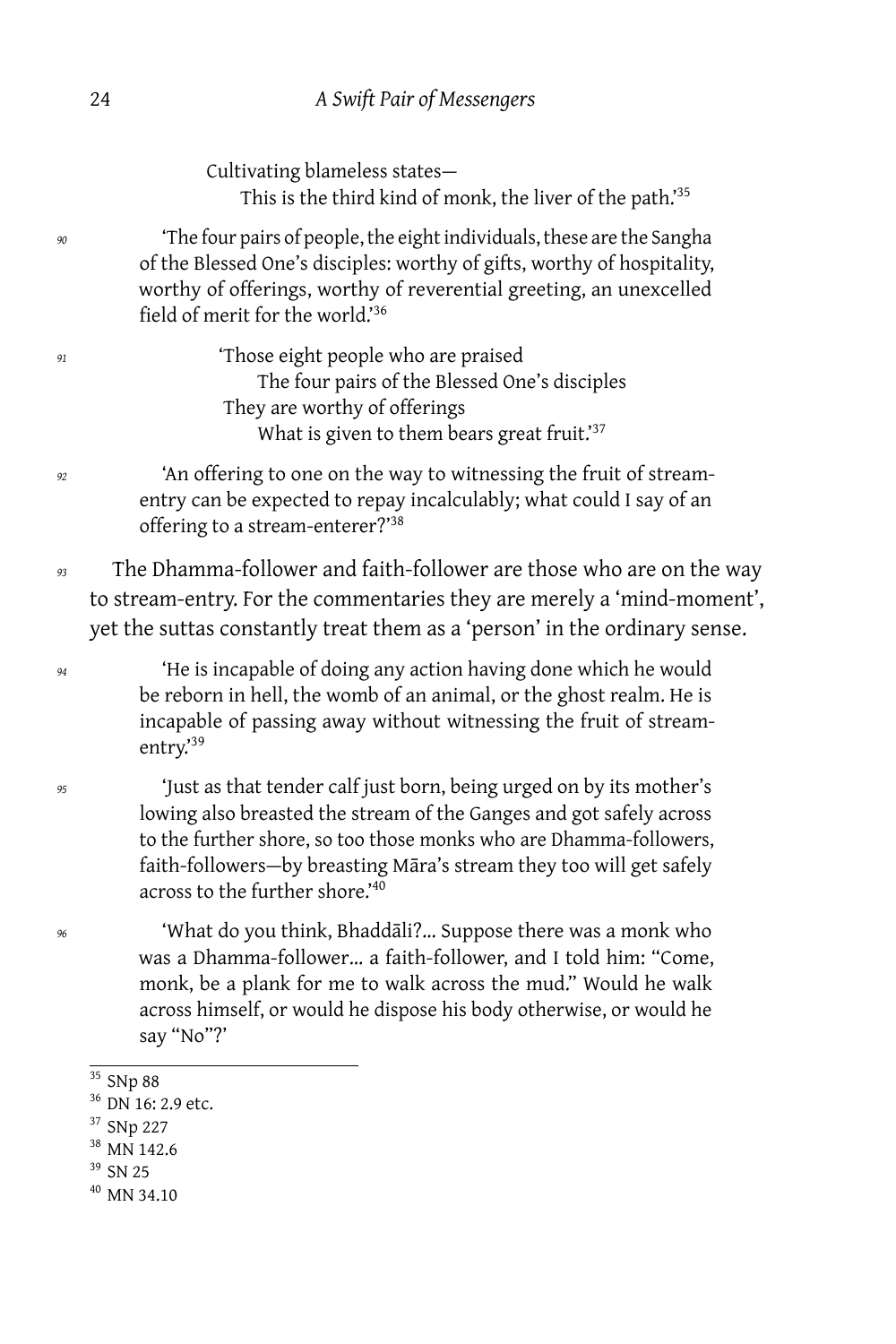*<sup>97</sup>* 'No, Bhante.'<sup>41</sup>

*<sup>98</sup>* 'When that venerable one makes use of suitable dwellings, associates with good friends, and composes his spiritual faculties, he may witness... the supreme goal... He still has work to do with diligence.<sup>'42</sup>

*<sup>99</sup>* In the following sutta passage, one of the chief lay-disciples relates how he learns of the monks' attainments.

*<sup>100</sup>* 'It is no surprise, Bhante, when the Sangha is invited by me, that deities approach and tell me: "That monk, householder, is one released on both sides; that one is released by understanding; that one is a personal witness; that one has attained to view; that one is faithreleased; that one is a Dhamma-follower; that one is a faith-follower; that one is virtuous, of good qualities; that one is immoral, of evil qualities." '<sup>43</sup>

- *<sup>101</sup>* Seeing some wanderers of other sects walk by, King Pasenadi asks the Buddha:
- *<sup>102</sup>* 'Bhante, are those among those in the world who are arahants or attained to the path to arahantship?'<sup>44</sup>

*<sup>103</sup>* 'It is hard, Great King, for you as a lay person enjoying sensual pleasures, dwelling crowded by children, using sandalwood imported from Benares, wearing garlands, perfume and make-up, and accepting gold and money, to know whether these are arahants or those attained to the path to arahantship.'<sup>45</sup>

*<sup>104</sup>* Or similarly, in speaking of what kind of monks would attend an animal sacrifice, the Buddha said:

*<sup>105</sup>* 'Neither arahants nor those attained to the path to arahantship will attend such a sacrifice. Why not? Because beatings and throttlings [of sacrificial animals] are seen there. But arahants or those attained to

 $41$  MN 65.11

<sup>42</sup> MN 70.21–22, cp. AN 7.53

<sup>43</sup> AN 8.22

<sup>44</sup> We might note here that the word 'path' (*magga*) is rarely used in the suttas to denote those developing the path; the synonym 'way' (*paṭipadā*), defined just as the noble eightfold path (SN 45.31) is the usual term. Nor is the path normally divided into four as such; the path is just the noble eightfold path, but those at different stages practice for different immediate goals. This being so, the phrase 'the path to arahantship' simply refers to the eightfold path.

<sup>45</sup> SN 3.11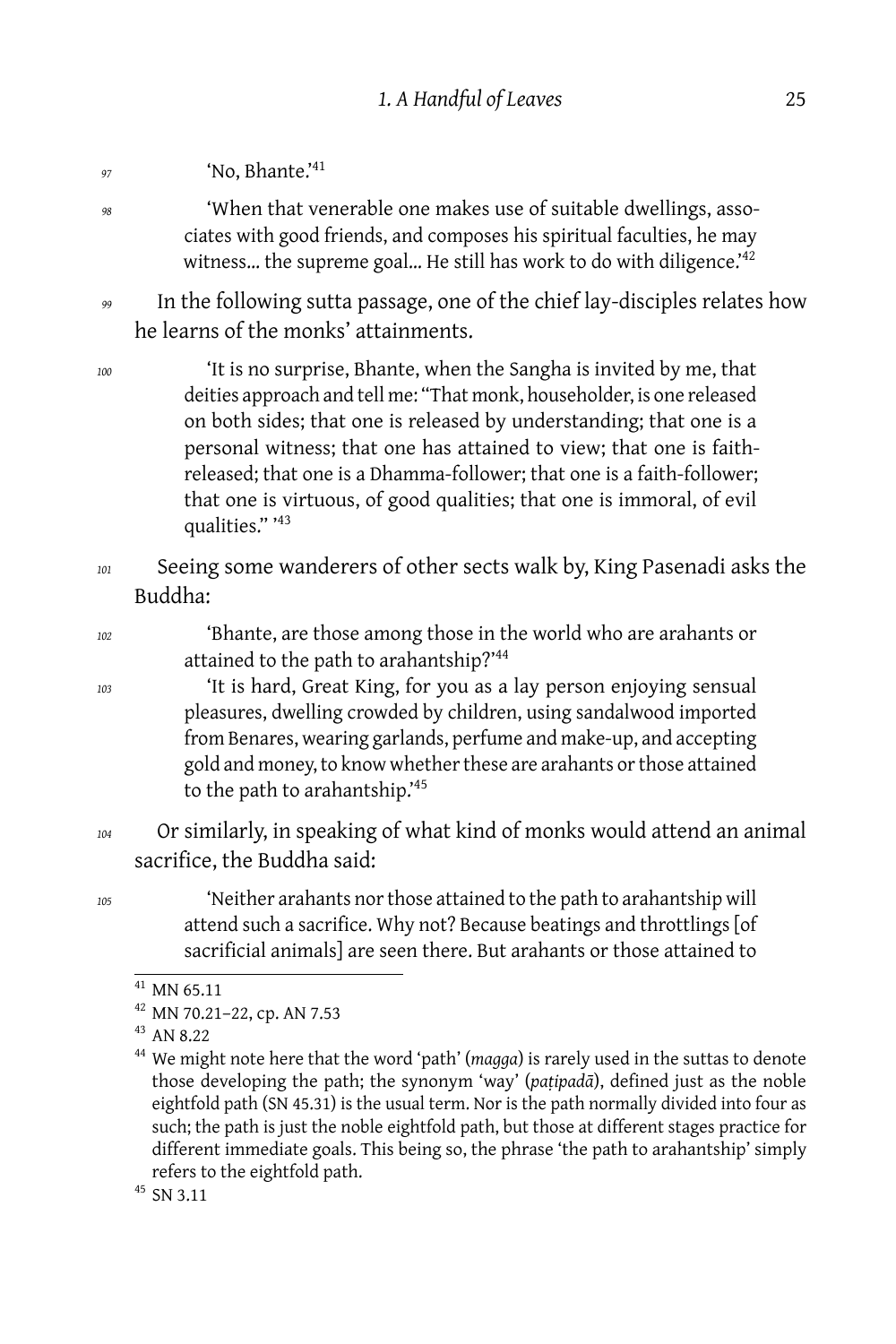the path to arahantship will attend the kind of sacrifice where regular family gifts are specially given to virtuous monks.'46

*<sup>106</sup>* Those of us who cannot imagine a 'mind-moment' lying in the mud or attending a meal or accepting a gift will conclude that the commentarial 'instant-path' theory cannot be relied on to explain the suttas.

*<sup>107</sup>* The 'mind-moment' theory of the path does not merely conflict with a few minor passages, it is at odds with the very nature of samādhi as taught in the suttas. The suttas regularly speak of samādhi as a gradual settling of activities resulting in a stable coalescence of mind that lasts for a substantial period of time, into which one 'enters and abides'. The word 'abides' (*viharati*) is specifically and exclusively used in Pali to denote an ongoing situation or event. A typical example:

*<sup>108</sup>* 'And so, Anuruddha, abiding diligent, ardent, and resolute I perceived limited light and saw limited forms, I perceived measureless light and saw measureless forms even for a whole night, a whole day, a whole night and day.'<sup>47</sup>

*<sup>109</sup>* This then is our second principle of interpretation, that of historical perspective. This principle guards against playing 'Chinese whispers' with the Dhamma, relying on an interpretation of a retelling of an exposition of a summary of something the Buddha was supposed to have said. The original teachings are available to us. Great as our gratitude is to the monks who preserved and passed down the suttas, do we really suppose that any of them could explain Dhamma better than the Buddha himself? The idea that commentarial or abhidhamma concepts are needed to correctly interpret the suttas hardly accords with the Buddha's own description of his liberating teaching.

*<sup>110</sup>* 'Perfect in every aspect, fulfilled in every aspect, with neither lack nor excess, well explained and entirely complete.'<sup>48</sup>

*<sup>111</sup>* In claiming that his teaching was complete, the Buddha, of course, did not pretend that he had answered all questions and given all facts. He did claim, however, to set out with sufficient detail, clarity, and precision a

<sup>46</sup> DN 5.23 cp. Vin Mv 1.20, Ud 1.10

<sup>47</sup> MN 128.29

<sup>48</sup> DN 29.16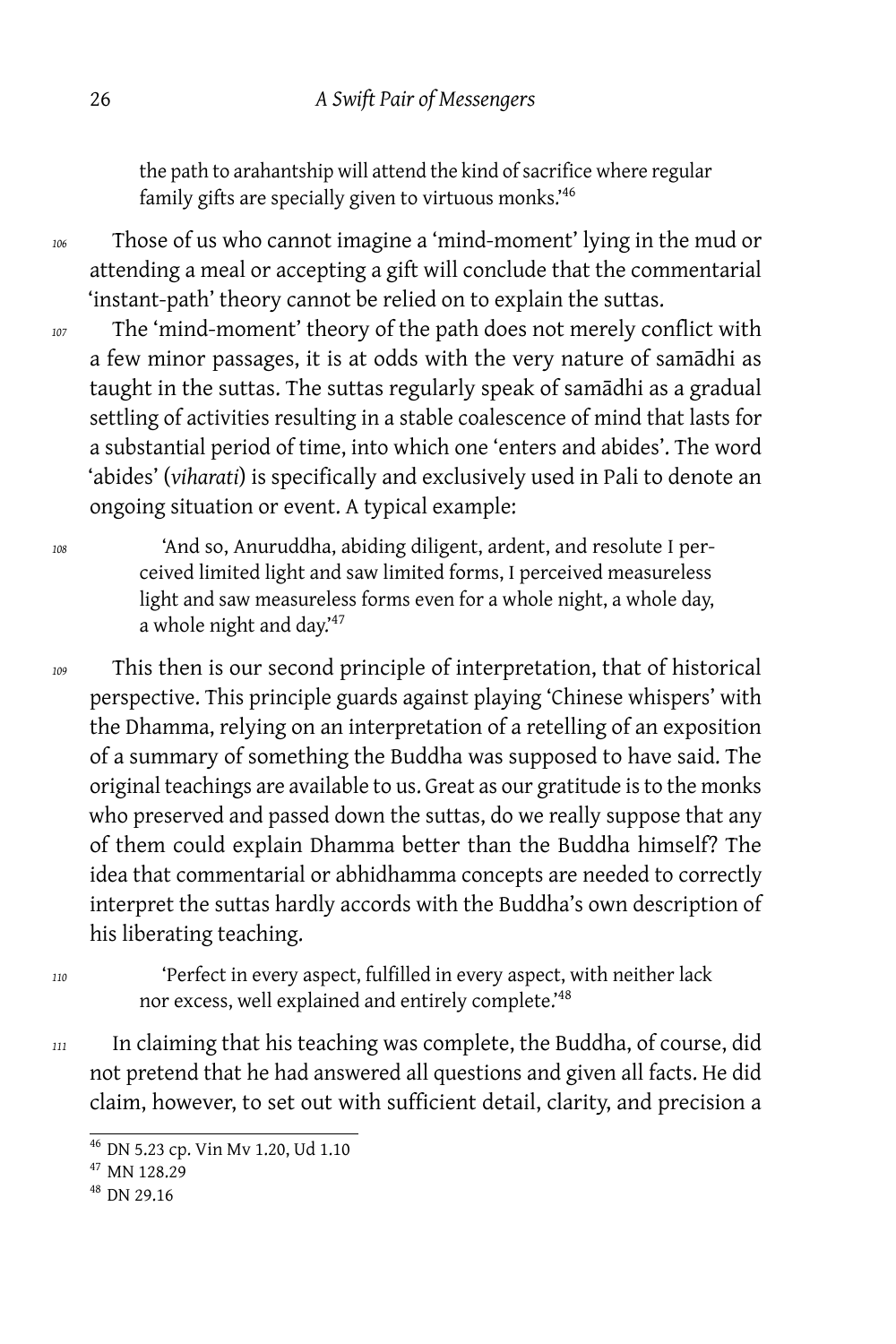framework for understanding adequate to serve as guide for all essential questions of theory and practice. This is illustrated with the famous simile of the handful of leaves.

*<sup>112</sup>* Then the Blessed One, taking a few *siṁsapa* leaves in his hand, addressed the monks: *<sup>113</sup>* 'What do you think, monks? Which is greater, the few leaves in my hand or those left up in the trees?' *<sup>114</sup>* 'The few leaves taken up by the Blessed One in his hand are less, Bhante; those left up in the trees are certainly greater.' *<sup>115</sup>* 'Just so, monks, the things I have directly known but I have not declared to you are certainly greater; what I have declared is less. And why are they undeclared by me? They are pointless, not pertaining to the fundamentals of the holy life, not leading to repulsion, fading away, cessation, peace, direct knowledge, enlightenment, Nibbana. Therefore they are undeclared by me. *<sup>116</sup>* And what is declared by me? This is suffering… This is the origin of suffering… This is the cessation of suffering… This is the way of practice leading to the cessation of suffering. And why is that declared by me? Because it has a point, it is pertaining to the fundamentals

of the holy life, leading to repulsion, fading away, cessation, peace, direct knowledge, Nibbana. Therefore it is declared by me.'<sup>49</sup>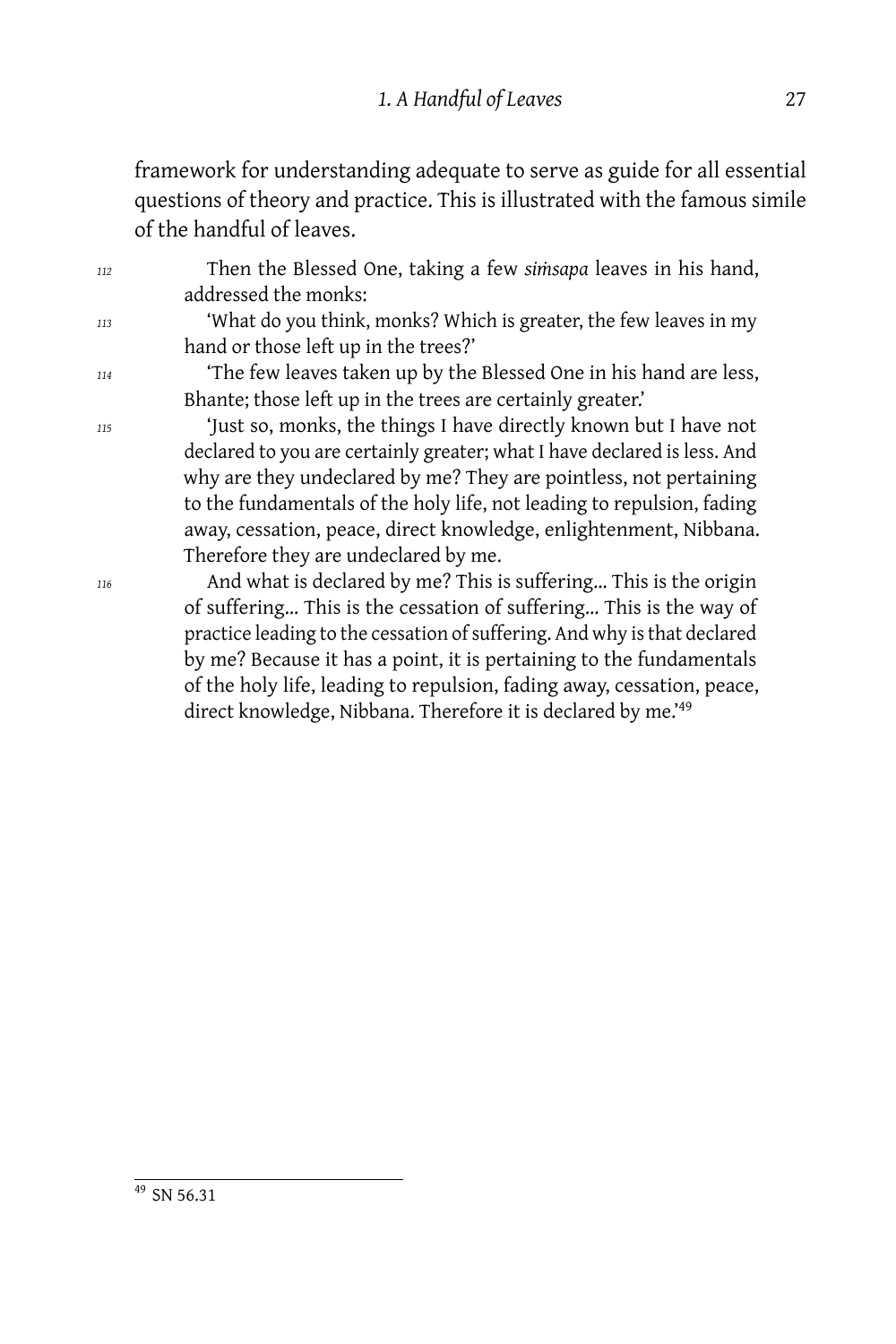## Chapter 2

# <span id="page-33-0"></span>SAMATHA & VIPASSANĀ

*'Suppose, monk, a king had a border city with strong ramparts, walls, and arches, and six gates. The gatekeeper there would be clever, competent, and intelligent, and would keep strangers out but let acquaintances in. A swift pair of messengers coming from the eastern quarter would question that gatekeeper thus: "Where, friend, is the lord of the city?" "There he is, sirs, he is sitting in the middle at the crossroads." Then that swift pair of messengers would present a message in accordance with reality to the lord of the city and leave by the way they came. I have made up this simile to convey a meaning. And this is the meaning: "City" is a designation for this body made up of the four great elements, produced from mother and father, built up from rice and porridge, subject to impermanence, to rubbing, wearing, breaking up, and dispersal. "Six gates" is a designation for the six internal sense bases. "Gatekeeper" is a designation for mindfulness. "Swift pair of messengers" is a designation for samatha and vipassanā. "Lord of the city" is a designation for consciousness. "In the middle at the crossroads" is a designation for the four great elements… "Message in accordance with reality" is a designation for Nibbana. "The way they came" is a designation for the noble eightfold path.'*

— The Buddha, SN 35.245

 $\operatorname{W}\hspace{-0.05cm}\mathrm{H}\hspace{-0.05cm}\mathrm{E}$ N we investigate the meaning of our meditation terminology, it is wise to proceed with a degree of caution. We are discussing highly abstract, rarefied states of consciousness, and such matters are not easy to pin down with mere words. Our languages are formed from what is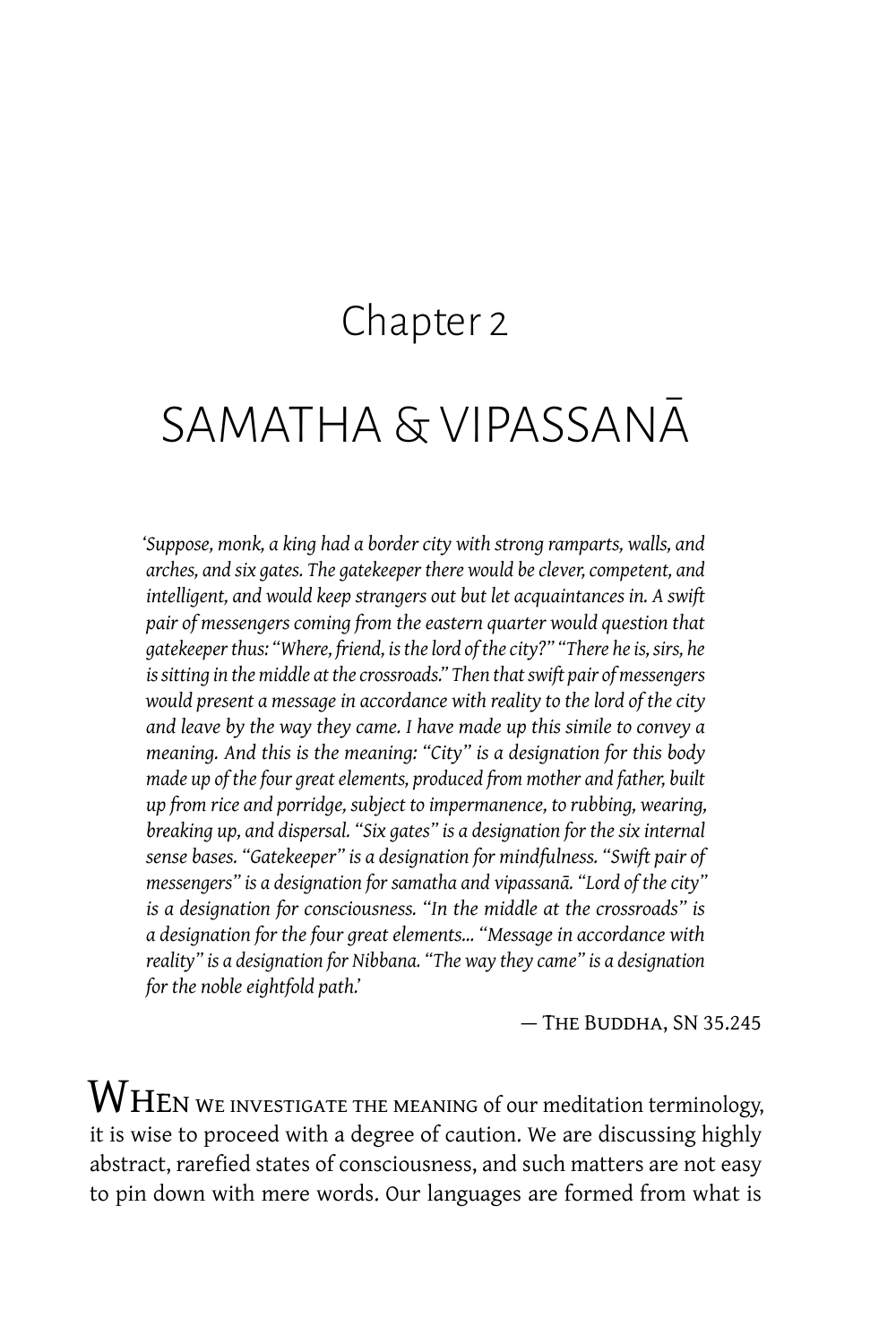around us, our concrete environment, and those things that are of pressing relevance. Gradually words are divorced from their concrete origins and pressed into service for more abstract uses. This is why it is useful to consider how a word is used in ordinary language first, where we can determine a simple meaning with a high degree of clarity, before approaching the more subtle uses.

- *<sup>2</sup>* In ordinary usage,*samatha* means 'calming, settling, pacifying', for example, of disputes and litigations;<sup>1</sup> here the meaning approaches 'cessation'. The means of settling disputes in the Sangha exemplify how samatha and vipassanā work together. The disputants should come together in harmony; thoroughly examine the issues in accordance with Dhamma; and unanimously agree on a solution. We thus find *vipassanā* also used in a legalistic context.
- *<sup>3</sup>* And when Prince Vipassī was born, the divine eye manifested to him as a result of past action, by means of which he saw for a league all around both day and night. And when Prince Vipassī was born, he was unblinkingly watchful, like the deities of Tavatisa. [People said:] 'The Prince is unblinkingly watchful', and so Prince Vipassī came to be called 'Vipassī'. And then, when King Bandhumā was seated adjudicating a legal case, he sat Prince Vipassī on his lap and instructed him regarding the legal case. And Prince Vipassī, even while seated on his father's lap, having thoroughly investigated, drew a conclusion regarding the legal case by a logical method… and so Prince Vipassī was all the more called 'Vipassī'.<sup>2</sup>
- *<sup>4</sup>* Here, two aspects of vipassanā are brought forth. Firstly, the penetrative, clear-eyed observation of what is occurring in the present moment. And secondly, the ability to infer a correct conclusion by closely examining the evidence before one's eyes, understanding it in line with valid general principles.<sup>3</sup>

MN 104.13

 $2$  DN 14.1.37. LDB is here, as all too often, thoroughly unreliable.

<sup>&</sup>lt;sup>3</sup> These two aspects of vipassanā are mirrored in the context of dependent origination by 'knowledge regarding Dhamma' — understanding each factor according to the four noble truths — and 'knowledge regarding entailment' — understanding that all those who see the Dhamma, past, present, and future, will see it the same way. (SN 12.343, 12.34) Another, similar, kind of knowledge is called the 'knowledge of the regularity of natural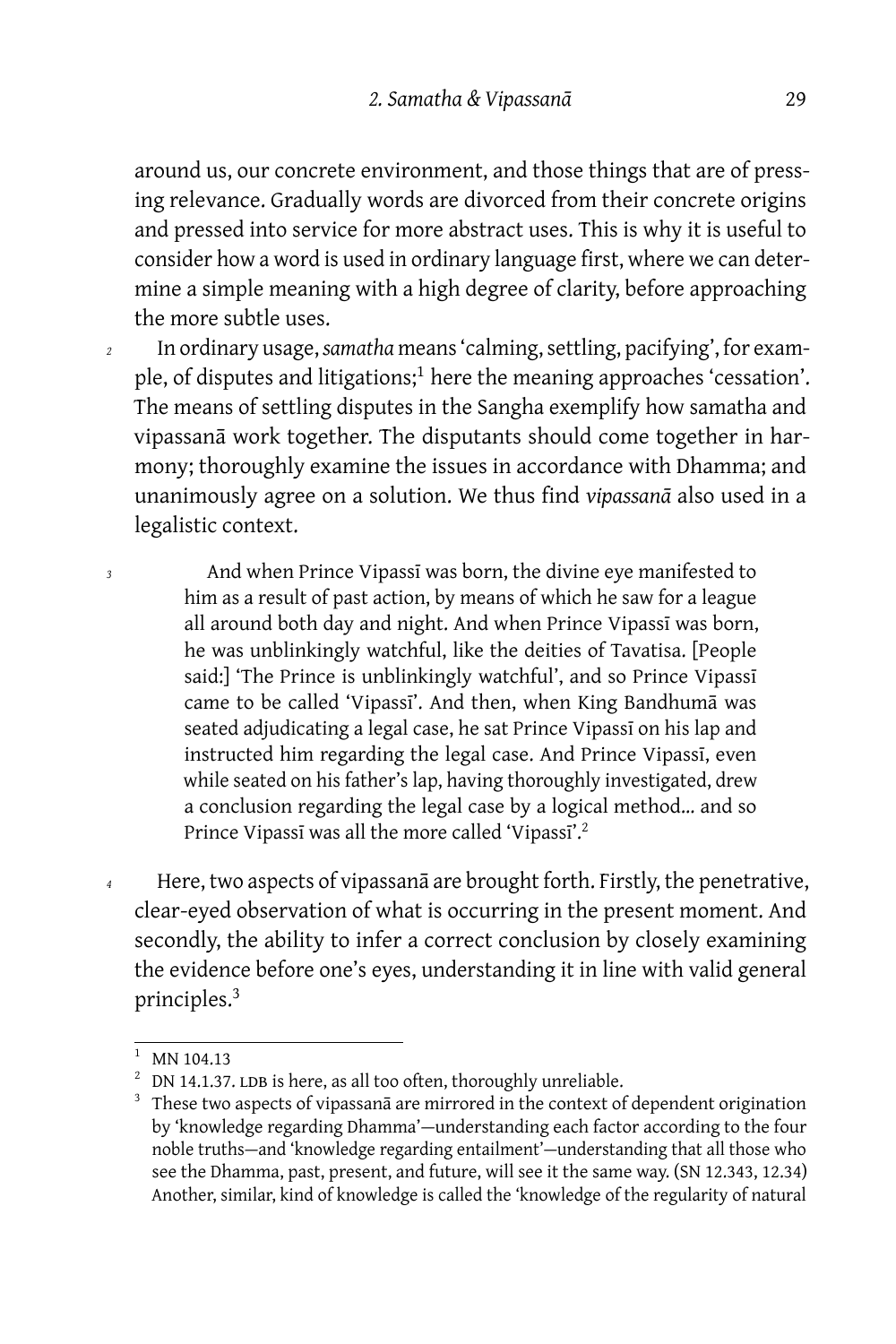- *<sup>5</sup>* The precise denotation of *samatha* and *vipassanā* in the context of meditation can be derived from a passage quoted more fully below. Samatha is the steadying of the mind, its settling, unifying, and concentrating in samādhi. It is therefore similar in meaning to 'unification of mind', the most distinctive mental quality of jhāna or samādhi.<sup>4</sup> Vipassanā is the seeing and exploring of activities. It therefore refers to wisdom in its refined mode of investigation into the nature of reality as experience.
- *<sup>6</sup>* These definitions express the quintessence of samatha and vipassanā. However, samatha and vipassanā are elsewhere treated as a comprehensive summary of the meditative aspect of the path, and the next passage treats them as leading to the development of the mind and of wisdom respectively. This implies that they may also be taken in a more general sense as including those qualities of mind leading to peace and to wisdom. They almost always occur as a pair in the suttas, and are a pair of mental qualities to be developed by means of the eightfold path.

*<sup>7</sup>* 'Monks, these two principles share in realization. What two? Samatha and vipassanā.

*<sup>8</sup>* 'When samatha is developed, what purpose is achieved? The mind is developed. When the mind is developed, what purpose is achieved? Lust is abandoned.

*<sup>9</sup>* 'When vipassanā is developed, what purpose is achieved? Understanding is developed. When understanding is developed, what purpose is achieved? Ignorance is abandoned.

*<sup>10</sup>* 'Monks, the mind tainted by lust is not released; understanding tainted by ignorance is not developed. Thus the release of heart is due to the fading away of lust; the release by understanding is due to the fading away of ignorance.'<sup>5</sup>

*<sup>11</sup>* Sometimes the phrases 'release of heart' and 'release by understanding' denote different kinds of arahants distinguished by their giving chief emphasis to either samādhi or wisdom. Normally however, as here, they point to two complementary aspects of the release of all arahants. Thus samatha and vipassanā function as a pair, not only in the preliminary

principles'-understanding that the conditional relations between the factors always operate the same way. (SN 12.20)

<sup>4</sup> Cp. SN 46.51, where samatha equals 'not-many-pointedness' (*avyagga*, unscattered), an obvious synonym for one-pointedness.

<sup>5</sup> AN 2:3.10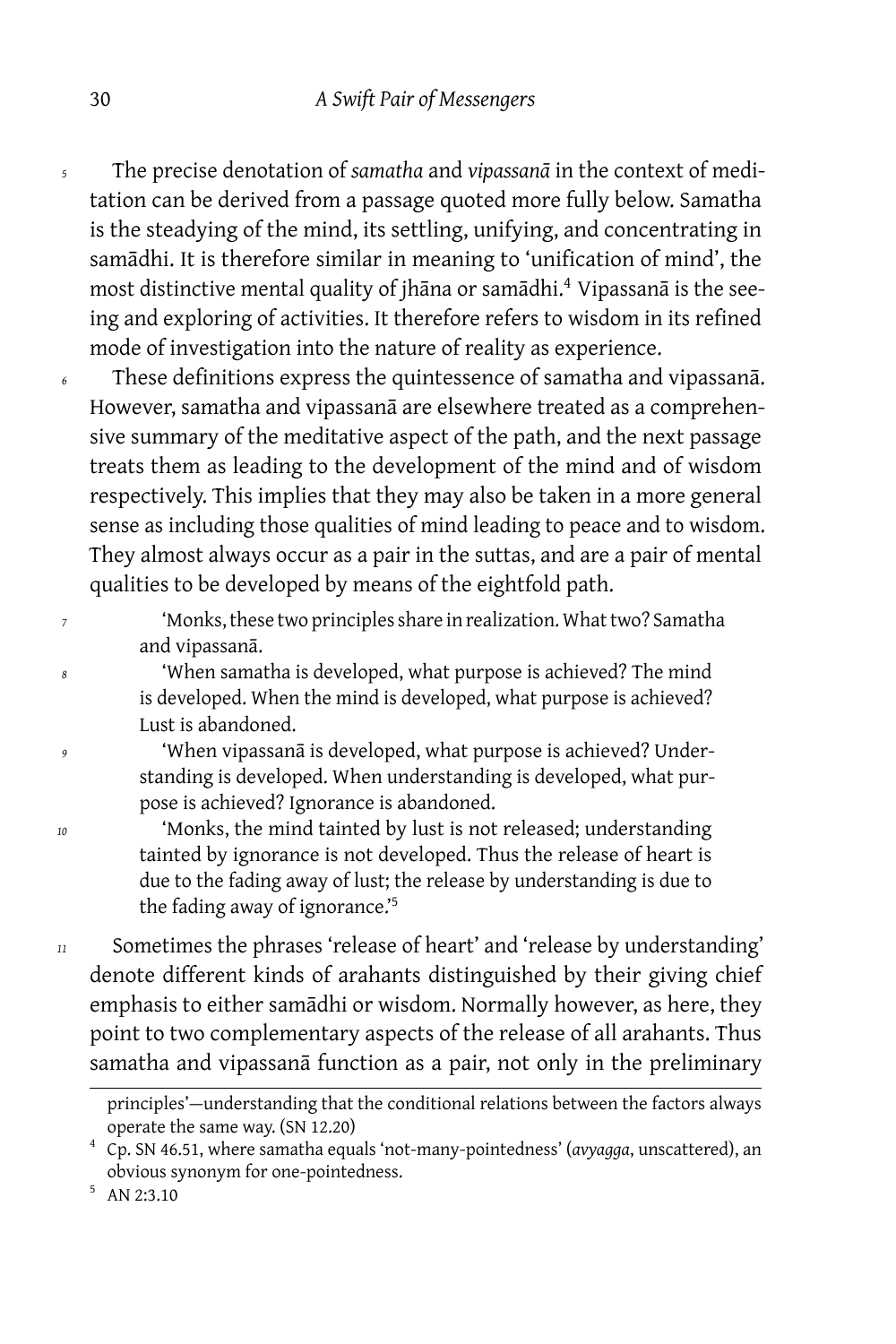training, but also right up to the ultimate liberation. This is why the Buddha called Nibbana the 'samatha of all activities', emphasizing that samatha points to the stilling, tranquillizing, and pacifying of suffering.

- *<sup>12</sup>* Notice that samatha brings about the fading of lust, vipassanā the fading of ignorance. Lust is a term for the emotional aspect of the defilements; ignorance is a term for the intellectual aspect. At their most general, then, samatha may be regarded as pertaining to emotional development, vipassanā as pertaining to intellectual development.
- *<sup>13</sup>* The terms 'emotional' and 'intellectual' are meant here in their broadest possible connotation. By using the word 'emotional' we no more mean being moody and impulsive than by 'intellectual' we mean mere reasoning and rational thinking. Rather, we refer to that whole side of experience, half of our mind or world which deals with feelings and intuitions, the soft yin side, and that which deals with understanding and analysis, the penetrating yang side. All of us contain both of these aspects within us. Each of these aspects contains some good and some bad and must be developed in a balanced way if we are to achieve liberation-we cannot enlighten only half our mind.
- *<sup>14</sup>* Many similes can illustrate this mutual support. Vipassanā only is like trying to cut down a tree with a razor blade; samatha only is like using a hammer. Both together is like using a sharp axe-both penetrating and powerful. Or samatha is like the underside of a postage stamp-it sticks-while vipassanā is like the top-it informs. Or samatha is like the left foot, vipassanā like the right foot-one can only move one foot forward by leaning on the other. Or samatha is like the cool breeze at the mountain top, and vipassanā is like the view of the countryside. Or samatha is like the hand which clings to the next rung up the ladder, vipassanā like the hand which lets go of the rung below. This simile contains a warning-if one lets go of both ends before reaching the top, one is likely to end up as a crumpled heap at the foot of the ladder.

*<sup>15</sup>* The suttas invariably say that both samatha and vipassanā are essential and should be developed. For example, here is a sutta where Venerable Ānanda states that enlightenment must depend on some combination of samatha and vipassanā.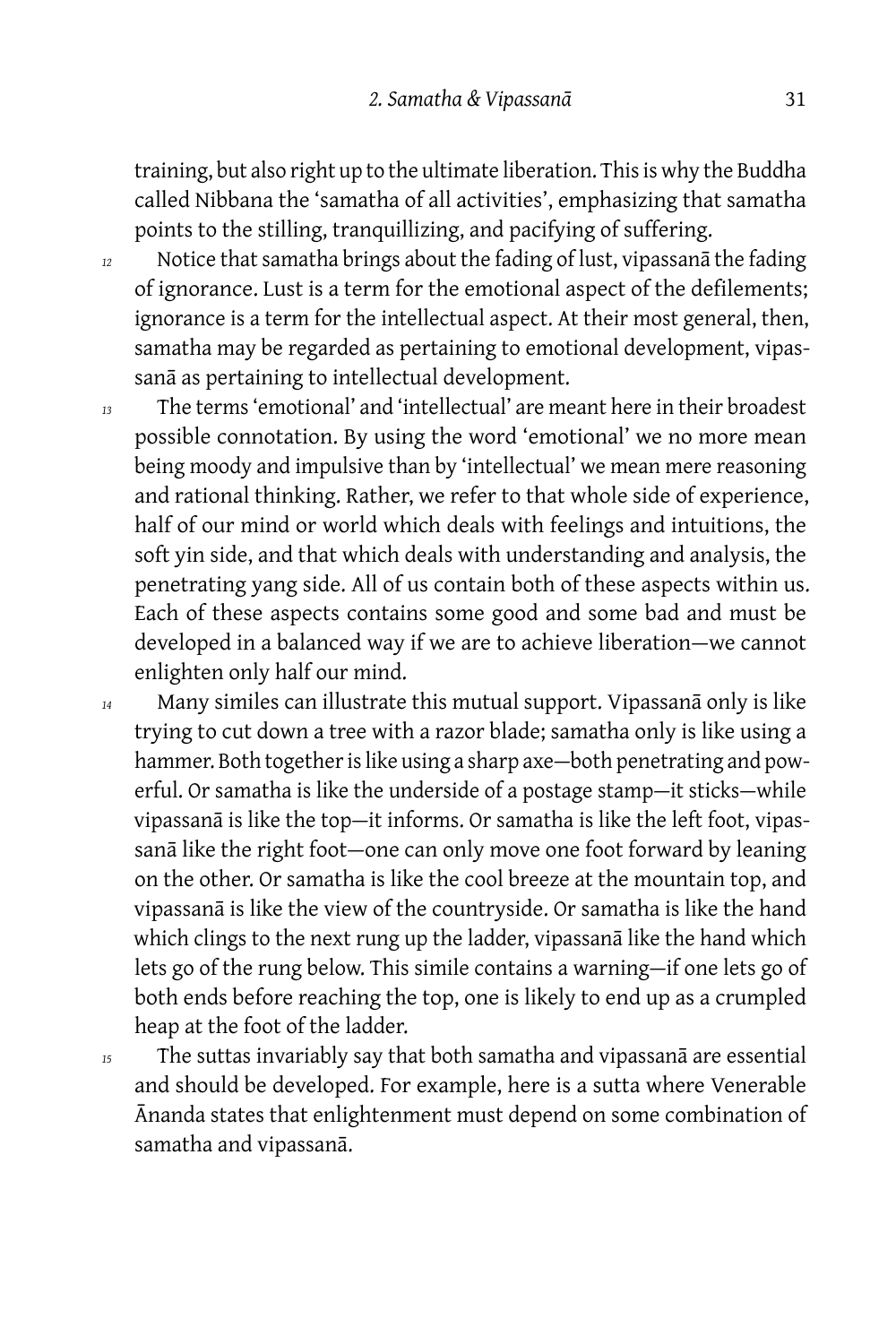*<sup>16</sup>* 'Friends, any monk or nun who declares arahantship in my presence has arrived there by four paths or by one of them. What four? Here, friends, a monk develops samatha prior to vipassanā. While he is developing samatha prior to vipassanā the path is born in him. He cultivates, develops, and makes much of that path. As he does so his fetters are abandoned and his inherent compulsions are eradicated. Again, friends, a monk develops vipassanā prior to samatha… Again, friends, a monk develops samatha and vipassanā yoked equally… Again, friends, a monk's mind is seized by restlessness for the Dhamma. When the mind settles down within, becomes steady, unified, and concentrated in samādhi, then the path is born in him. He cultivates, develops, and makes much of that path. As he does so, his fetters are abandoned and his inherent compulsions are eradicated.'<sup>6</sup>

*<sup>17</sup>* In this sutta, Venerable Ānanda sets out a comprehensive fourfold classification of the sequence of practice. The basic sequence is common to all four modes. First samatha and vipassanā are developed; then the path is born; then the path is developed further. The only variation is the manner of preliminary practice of samatha and vipassanā.

*<sup>18</sup>* The 'path' here is obviously the noble eightfold path. At its inception this is the way to stream-entry. This discourse says that all meditators who are to attain liberation will develop both samatha and vipassanā before becoming a noble one. Some vipassanā teachers try to interpret this passage as saying one can develops vipassanā first and then samatha (as transcendental jhāna) simultaneous with the arising of the path; or else, that one develops vipassanā until stream-entry and then samatha to support the higher stages. Neither of these readings are supported by the text, which is perfectly clear in saying both samatha and vipassanā are necessary before the arising of the noble path.

*<sup>19</sup>* Let us look a little closer at how these different modes are presented in the suttas. Examples of the first mode appear frequently throughout this work, so I will leave that aside for now. Vipassanā prior to samatha is exemplified as follows. In this passage, 'imperturbable' refers to the first two formless attainments.

*<sup>20</sup>* 'Again, monks, a noble disciple considers thus: "Sensual pleasures… sensual perceptions… physical forms… perceptions of physical forms

 $6$  AN 4.170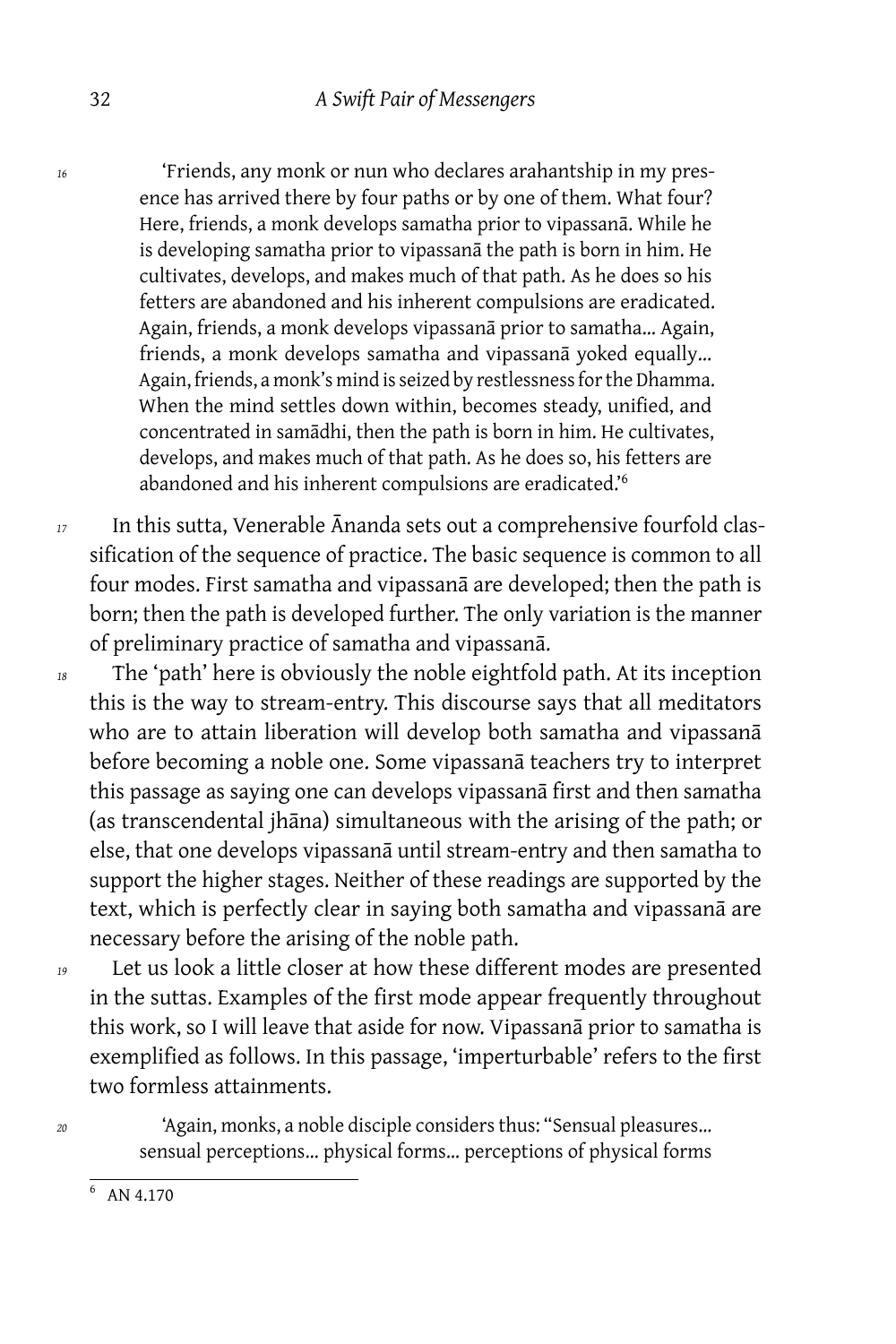both here & now and in lives to come are alike impermanent. What is impermanent is not worth relishing, not worth welcoming, not worth adhering to." When he practices in this way and frequently abides thus, his mind becomes clear about this base. When there is full clarity he attains to the imperturbable now, or he decides upon understanding. With the breaking up of the body, after death, it is possible that his onflowing consciousness will pass on to the imperturbable…

*<sup>21</sup>* 'Again, monks, a noble disciple, gone to a forest or to the root of a tree or to an empty hut, considers thus: "This is void of a self or of what belongs to a self." When he practices in this way and frequently abides thus, his mind becomes clear about this base. When there is full clarity he attains to the base of nothingness now or he decides upon understanding. With the breaking up of the body, after death, it is possible that his onflowing consciousness will pass on to the base of nothingness…'<sup>7</sup>

*<sup>22</sup>* The contemplation of impermanence or not-self leads the mind to dispassion and non-attachment. This enables the meditator to reach the deep peace of samādhi; but this is not the final goal, as they are still reborn.

*<sup>23</sup>* The path of samatha and vipassanā yoked equally is explicitly identified in only one place.

*<sup>24</sup>* 'Monks, when one knows & sees in accordance with reality the eye… visible forms… eye consciousness… eye contact… feeling born of eye contact, then one is not inflamed by lust for these things. When one abides uninflamed by lust, unattached, unconfused, contemplating danger, then the five aggregates associated with grasping are diminished for oneself in the future, and one's craving which generates repeated existence, accompanied by relishing & lust, delighting here & there, is abandoned. One's bodily and mental troubles, torments, and fevers are abandoned, and one experiences bodily and mental bliss.

*<sup>25</sup>* 'Such a person's view is right view. Their intention is right intention, their effort is right effort, their mindfulness is right mindfulness, and their samādhi is right samādhi. But their bodily action, verbal action, and livelihood have been well purified earlier. Thus the noble eightfold path is fulfilled for them by development [and also the other

<sup>7</sup> MN 106.5, 7. Although Bhikkhu Bodhi says that fourth jhāna can be included here as 'imperturbable', the reflection on the dangers of physical form makes this unlikely (see MLDB notes 1000, 1007).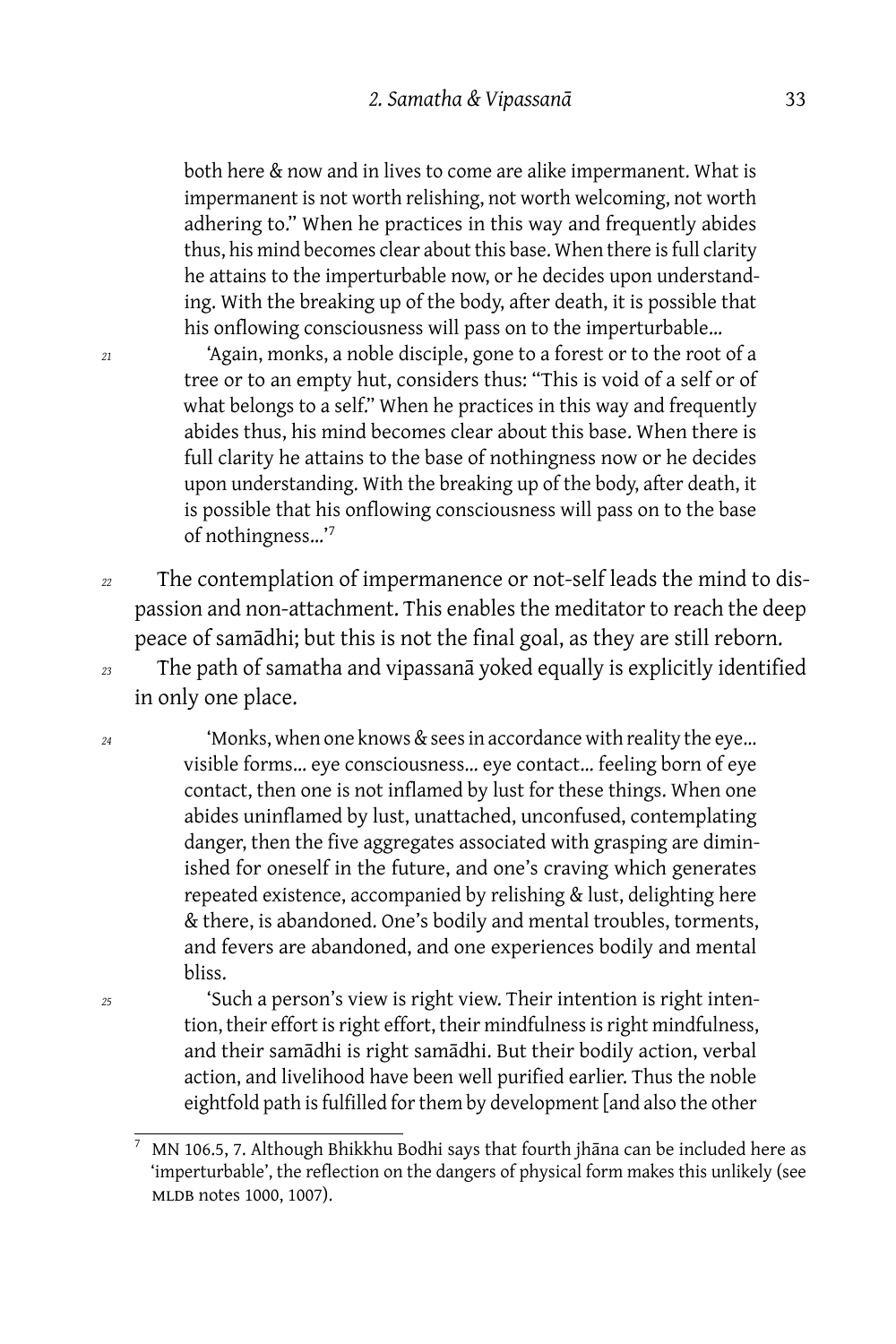wings to enlightenment]. These two qualities, samatha and vipassanā, are operating in them yoked evenly together.'<sup>8</sup>

*<sup>26</sup>* As always, the practice requires 'right samādhi', i.e. the four jhānas.

*<sup>27</sup>* In the final of Ānanda's four modes, the meditator seized by restlessness for Dhamma must turn to samatha for a cure.<sup>9</sup>

- *<sup>28</sup>* 'How does he steady his mind within himself, settle it, unify it, and concentrate it in samādhi? Here, Ānanda, he enters and abides in the first jhāna… second jhāna… third jhāna… fourth jhāna.'<sup>10</sup>
- *<sup>29</sup>* This 'restlessness for Dhamma' is probably the subtle fetter of restlessness remaining to be cut by the non-returner. It seems that if this restlessness is too strong, the meditator will over-emphasize vipassanā at the expense of samatha, whereas if the corresponding 'lust for form [jhāna realms]' and 'lust for formless [jhāna realms]' are too strong, they will over-emphasize samatha at the expense of vipassanā. These imbalances must be rectified if the path is to manifest.
- *<sup>30</sup>* So all the four modes presented by Ānanda for realizing arahantship require harmony between samatha and vipassanā. This is simply restating a basic principle that is found time and time again in the suttas.
- *<sup>31</sup>* The interdependence of these two qualities is emphasized once again in the following sutta passages.

*<sup>32</sup>* 'A person who has samatha of the heart within himself but no vipassanā into principles pertaining to higher understanding<sup>11</sup> should approach one who has vipassanā and inquire: "How should activities be seen? How should they be explored? How should they be discerned with vipassanā?" And later he can gain vipassanā…

*<sup>33</sup>* 'A person who has vipassanā into principles pertaining to higher understanding but no samatha of the heart within himself should approach one who has samatha and inquire: "How should the mind be steadied? How should it be settled? How should it be unified?

 $8$  MN 149.9-10

<sup>9</sup> Vsm, however, identifies 'restlessness for Dhamma' with the 'taints of vipassanā' and recommends more vipassanā. See Vsm 20.106, 126*f*.

<sup>&</sup>lt;sup>10</sup> MN 122.7, cp. MN 19.8-10, MN 20, MN 4.22, SN 40.1.

 $11$  The phrase 'pertaining to the higher understanding' doesn't necessarily imply an advanced level of vipassanā, but an understanding of impermanence, etc., rather than 'worldly' understanding of action and rebirth, etc.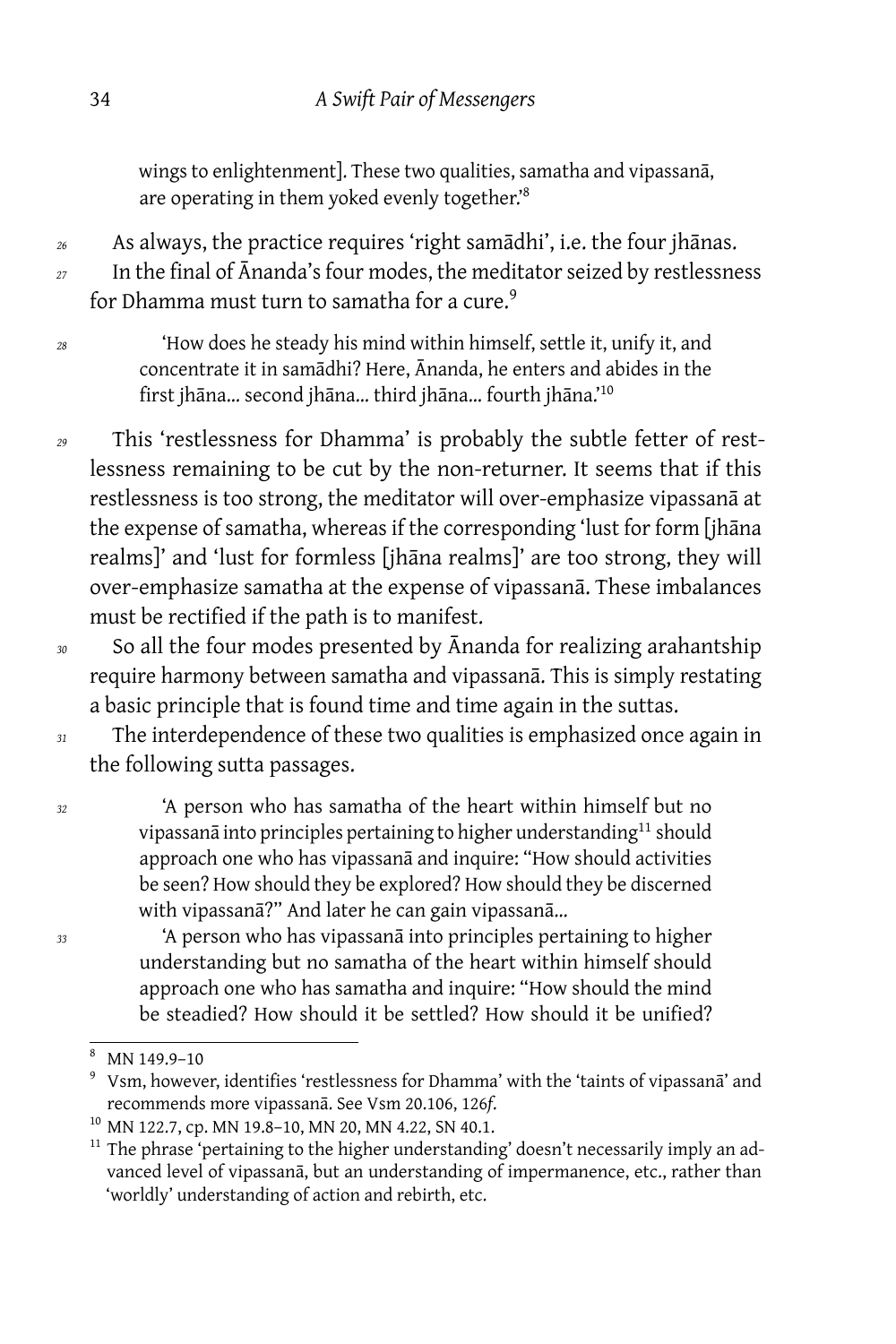How should it be concentrated in samādhi?" And later he can gain samatha…

*<sup>34</sup>* 'One who has neither should inquire about both [and "should put forth extreme enthusiasm, effort, endeavor, exertion, unflagging mindfulness, and clear comprehension to acquire them, just as if one's turban or hair were ablaze, one would put forth extreme effort to quench the flames"…<sup>12</sup>]

*<sup>35</sup>* 'One who has both, established in these beneficial qualities should make further effort for the evaporation of the poisons.<sup>13</sup>

*<sup>36</sup>* 'Just as if, Nandaka, there was a four-legged animal with one leg stunted and short, it would thus be unfulfilled in that factor; so too, a monk who is faithful and virtuous but does not gain samatha of the heart within himself is unfulfilled in that factor. That factor should be fulfilled by him… A monk who has these three but no vipassanā into principles pertaining to higher understanding is unfulfilled in that factor. That factor should be fulfilled by him.'<sup>14</sup>

*<sup>37</sup>* So all meditators should develop both samatha and vipassanā, using a variety of strategies to overcome the diversity of defilements.

*<sup>38</sup>* 'By a monk established in these five principles [that is: good friendship, virtue of the code of conduct, conversation on Dhamma, energy, wisdom], four principles should be further developed: [meditation on] ugliness should be developed to abandon lust; loving-kindness should be developed to abandon anger; mindfulness of breathing should be developed to cut off thinking; the perception of impermanence should be developed to eradicate the conceit "I am." '<sup>15</sup>

*<sup>39</sup>* Bearing in mind this basic understanding of samatha and vipassanā, we now go on to examine the three frameworks for practice referred to above. Each of these frameworks restates the balance and harmony between these emotional and intellectual qualities.

*<sup>40</sup>* 'There's no jhāna for one without wisdom, No wisdom for one without jhāna; But for one with both jhāna and wisdom Nibbana surely is near.'<sup>16</sup>

- $12$  AN 10.54 <sup>13</sup> AN 4.94
- $14$  AN 9.4
- <sup>15</sup> Ud 4.1
- <sup>16</sup> Dhp 372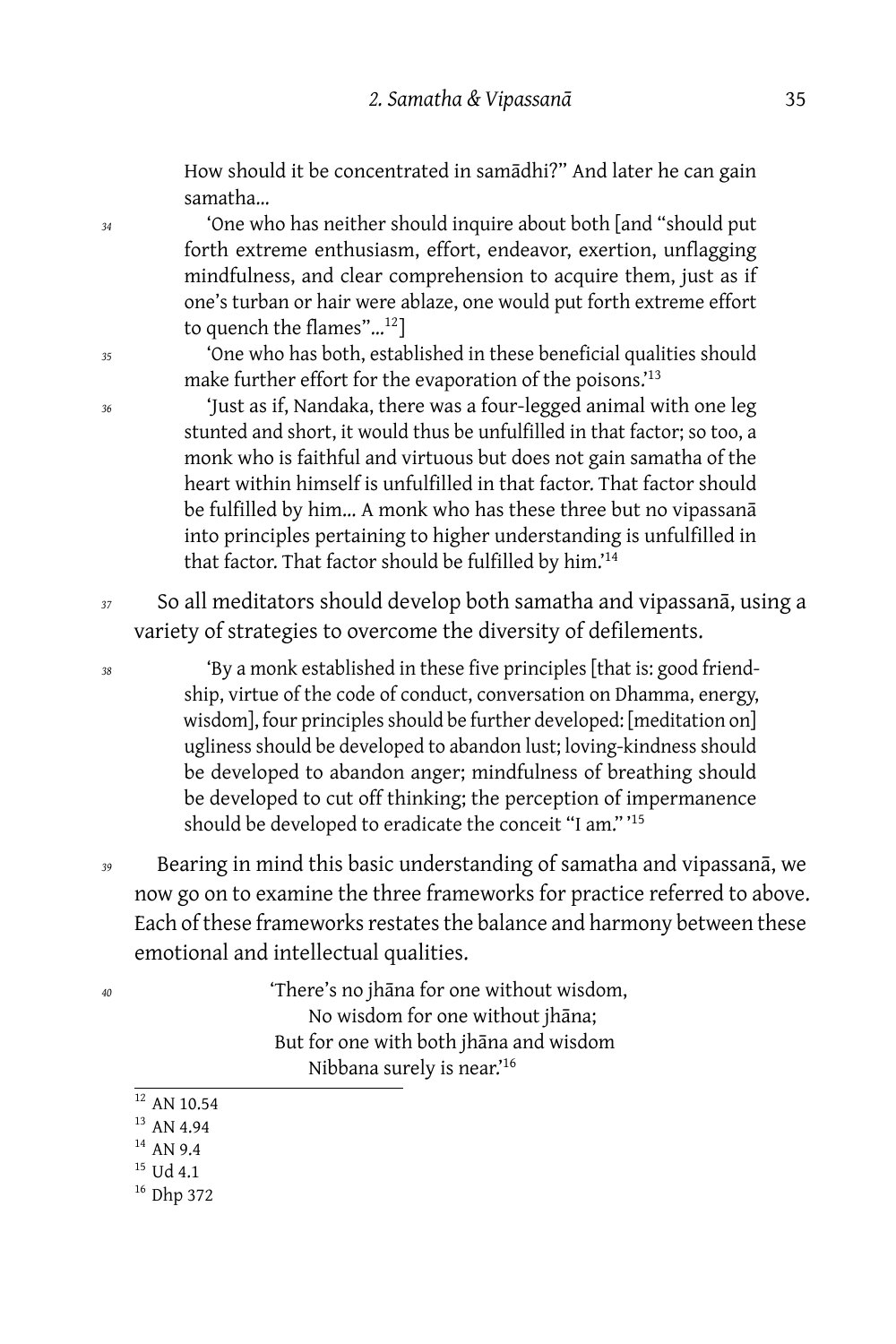# Chapter 3

# THE WINGS TO ENLIGHTENMENT

*'Those principles I have taught you having directly known them — that is, the four establishings of mindfulness, the four right efforts, the four bases of psychic power, the five spiritual faculties, the five spiritual powers, the seven enlightenment factors, the noble eightfold path — you should all train in these principles in concord, with mutual admiration, without disputing.'*

— The Buddha, MN 103.3

 ${\rm THE}$ SE SEVEN GROUPS, totaling thirty-seven 'wings to enlightenment', occur frequently in the suttas, were given unique importance by the Buddha, and became a standard doctrinal framework for all schools of Buddhism. As the most important and comprehensive of these groups, we will discuss the noble eightfold path first.

# The Noble Eightfold Path

*<sup>2</sup>* In the Buddha's first sermon, the Dhammacakkappavattana Sutta, he warned against pursuing two extremes: devotion to sensuality and devotion to self-torment. He then defined the famous 'middle way' of Buddhism which does not go anywhere near the two extremes but leads to peace, direct knowledge, enlightenment, Nibbana. This is precisely the noble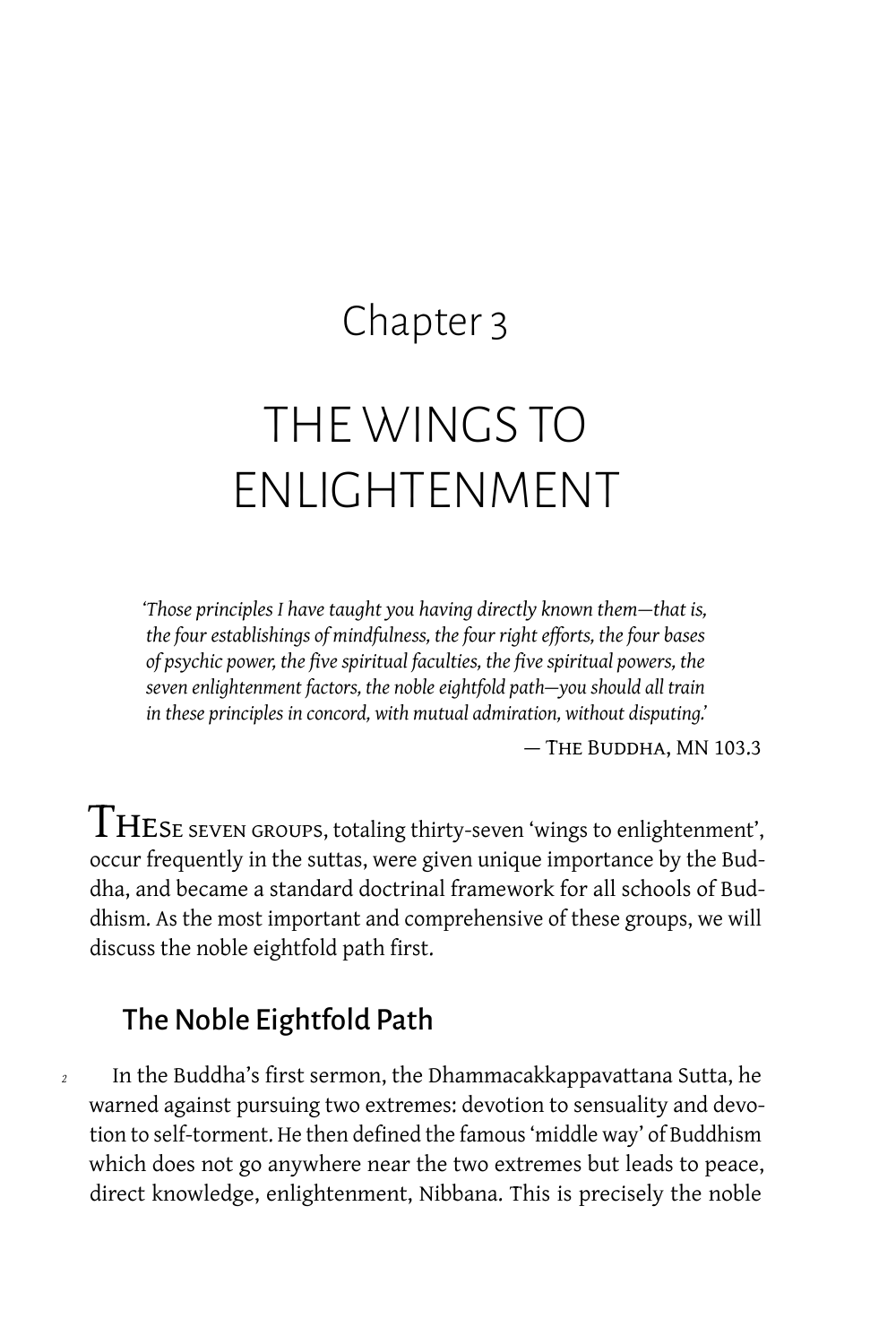eightfold path: right view; right intention; right speech; right action; right livelihood; right effort; right mindfulness; right samādhi.

*<sup>3</sup>* The middleness of the middle way has nothing to do with compromise; it is not the 'mediocre' way. It is rather the way that avoids seeking for a solution to life's problems in externals, in the pleasures and pains of the body, but instead turns inwards to the peace of the mind. For this reason, the Buddha would sometimes rephrase his basic teaching on the eightfold path with the four jhānas in place of the eightfold path as a whole.

*<sup>4</sup>* 'Bhante, the Blessed One is not devoted to the pursuit of pleasure in sensuality, which is low, vulgar, common, ignoble, and pointless; nor is he devoted to self-torment, which is painful, ignoble, and pointless. The Blessed One is one who gains the four jhānas which constitute the higher mind, and are a blissful abiding here & now at will, without trouble or difficulty.'<sup>1</sup>

- 5 Not only here do the suttas, emphasizing that 'samādhi is the path',<sup>2</sup> stand jhānas in the place of the path as a whole. Even the redactors of the canon gave up trying up to enumerate all of the ways jhāna was praised by the Buddha, merely commenting: 'The collection of connected discourses on jhāna should be elaborated just as the collection of connected discourses on the path.'<sup>3</sup>
- *<sup>6</sup>* Jhāna is not merely an adornment or embellishment of the 'holy vehicle', the noble eightfold path. When the Buddha illustrated the path with the simile of a chariot, he said jhāna is the axle-the stable pivot around which the wheel revolves.<sup>4</sup>

*<sup>7</sup>* The detailed exposition of the path is as follows.

*<sup>8</sup>* 'And what, monks, is right view? Knowledge of suffering, of the origin of suffering, of the cessation of suffering, and of the way of practice leading to the cessation of suffering. This is right view.

- *<sup>9</sup>* 'And what, monks, is right intention? The intention of renunciation, of non-ill will, and of non-cruelty. This is right intention.
- *<sup>10</sup>* 'And what, monks, is right speech? Refraining from lying, slander, harsh speech, and frivolous gossip. This is right speech.

 $1$  DN 28.19 Note: this paragraph is mistakenly numbered as 20 in the PTS Pali.

 $^{2}$  AN 6.64

<sup>3</sup> SN 53

<sup>4</sup> See SN 45.4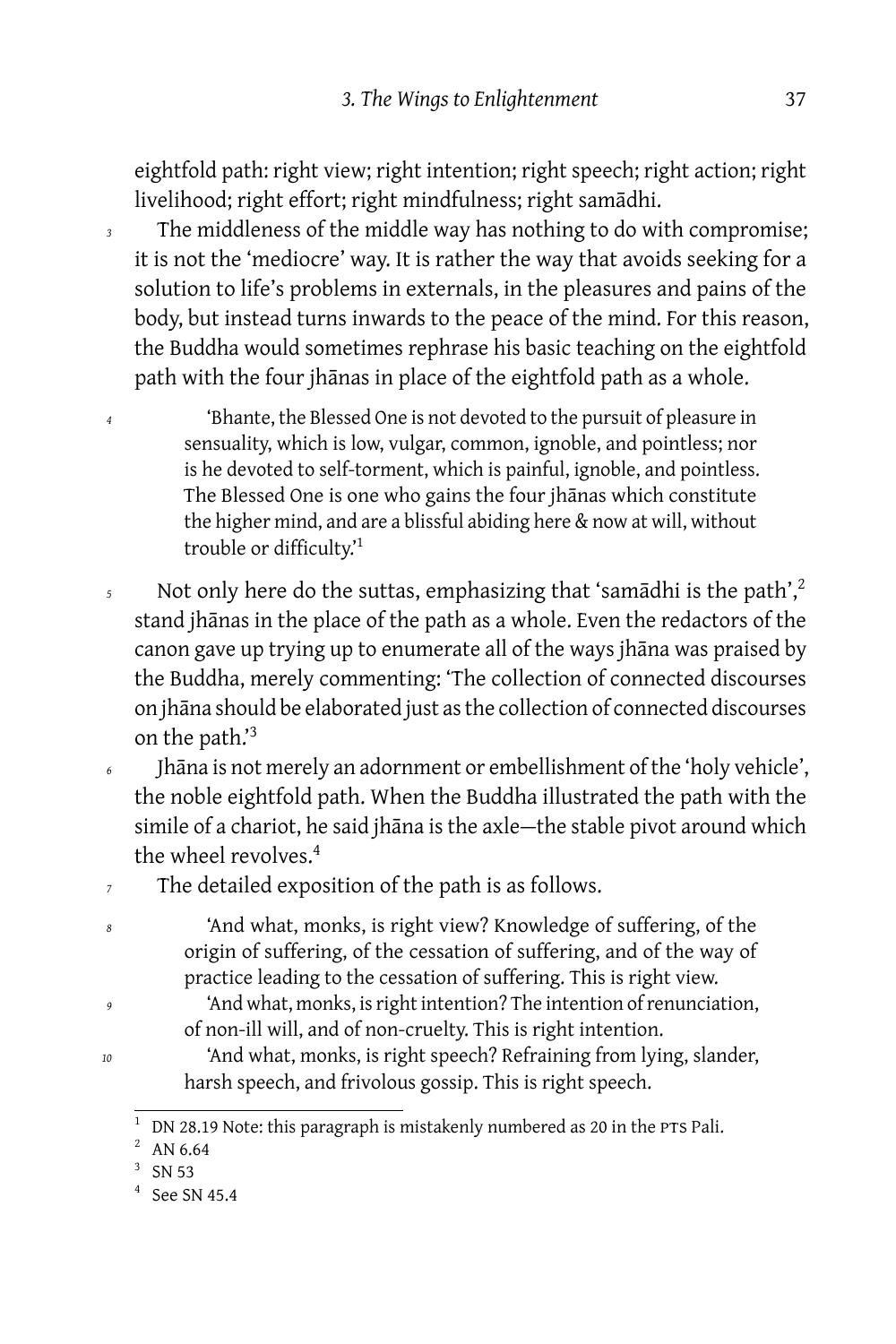*<sup>11</sup>* 'And what, monks, is right action? Refraining from killing living beings, from stealing, and from sexual misconduct. This is right action.

*<sup>12</sup>* 'And what, monks, is right livelihood? Here, monks, a noble disciple, having abandoned wrong livelihood, makes his living by right livelihood. This is right livelihood.

*<sup>13</sup>* 'And what, monks, is right effort? Here, monks, a monk generates enthusiasm, tries, stirs up energy, takes hold of the mind, and strives for the non-arising of unarisen evil, unbeneficial qualities… for the abandoning of arisen evil, unbeneficial qualities… for the arousing of unarisen beneficial qualities… for the stability, non-decline, increase, maturity, and fulfillment of arisen beneficial qualities. This, monks, is right effort.

*<sup>14</sup>* 'And what, monks, is right mindfulness? Here, monks, a monk abides contemplating a body in the body… a feeling in the feelings… a mind in the mind... a dhamma in the dhammas-ardent, clearly comprehending, and mindful, having removed desire and aversion for the world.

*<sup>15</sup>* 'And what, monks, is right samādhi? Here, monks, a monk, quite secluded from sensual pleasures, secluded from unbeneficial qualities, enters and abides in the first jhāna, which has initial & sustained application of mind, and rapture & bliss born of seclusion. With the stilling of initial & sustained application of mind, he enters and abides in the second jhāna, where there is inner clarity and unification, without initial & sustained application, but with rapture & bliss born of samādhi. With the fading away of rapture he abides in equanimity, mindful and clearly comprehending, personally experiencing the bliss of which the noble ones say: "Equanimous and mindful, one abides in bliss", he enters and abides in the third jhāna. With the abandoning of bodily pleasure and pain, and the previous ending of mental bliss and suffering, he enters and abides in the fourth jhāna, which is without pleasure and pain, but has mindfulness fully purified by equanimity. This, monks, is right samādhi.'<sup>5</sup>

*<sup>16</sup>* The first factor, right view, includes the knowledge of the path itself. This, to start with, is wisdom in its preliminary role of providing a theoretical understanding of the path as a necessary prerequisite for setting out on the journey. A distorted understanding of the path will surely act as an effective block to successfully arriving at the destination. Indeed,

<sup>5</sup> DN 22.21, MN 141.23–31, SN 45.8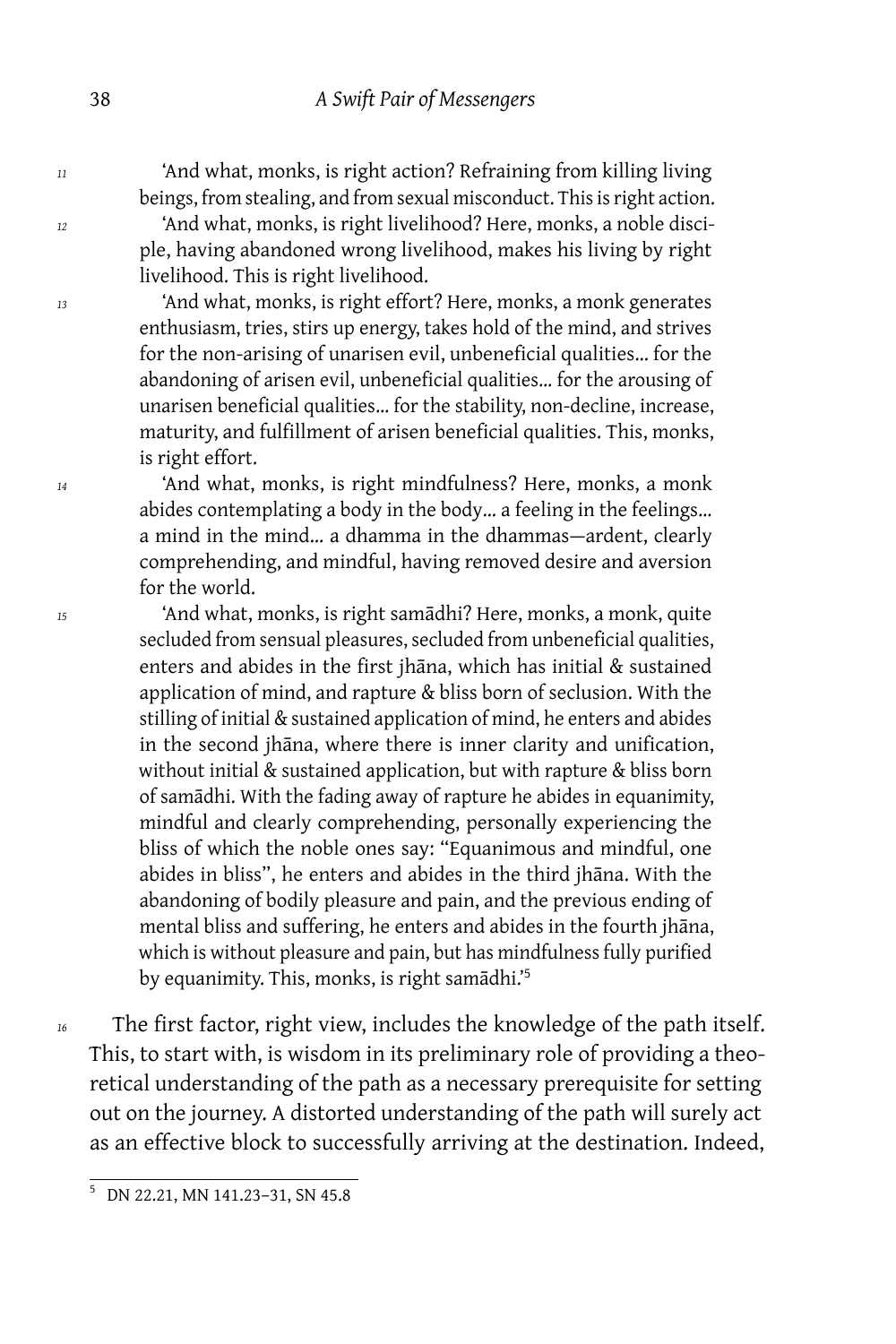there are many meditators who, starting practice with wrong views, interpret their meditation experiences so as to confirm and reinforce their misconceptions.<sup>6</sup>

- *<sup>17</sup>* But this intellectual understanding is not enough. It must be accompanied by some feeling for the meaning of suffering, an emotional response to the dilemmas of existence if it is to provide an effective motivation for action. Hence, the second path factor is right intention, the emotional counterpart of right view, which enables understanding to mature into wisdom rather than lapse into cunning. Endowed with these two, one can rightly undertake the virtues.
- *<sup>18</sup>* Right practice of virtue also requires two complementary qualities. Firstly, an understanding of what is right and wrong together with skill in acting appropriately; secondly, a feeling of compassion and fear of wrongdoing as motivation. These two qualities will work together in meditation as samatha and vipassanā until they culminate in the universal compassion and transcendental wisdom of the arahant.
- *<sup>19</sup>* A key benefit of ethical conduct is that it 'leads to samādhi'.<sup>7</sup> Of the basic moral precepts, those against killing and harsh speech counter the hindrance of ill will, those against stealing and adultery counter sensual desire, and those against lying and intoxicants counter delusion. Diligence in executing ones duties and responsibilities — an important aspect of virtue — combats sloth & torpor, while sense restraint and contentment further reduce sensual desire. Each facet of virtue eliminates stress, conflict, and suffering, giving rise to a quiet ease and confidence of heart. This curbing of gross defilements lays the groundwork for the more subtle task of samādhi. So it is that the Buddha declared that purity of virtue and correct view are the 'starting point of beneficial qualities', to be established before undertaking meditation.<sup>8</sup>
- *<sup>20</sup>* The last three factors of the path make up the 'aggregate of samādhi'. Right effort, the 'pre-requisite of samādhi', eradicates the hindrance of sloth & torpor. The most interesting of the four right efforts is the last. It points to the importance of not being complacent with whatever good has

<sup>6</sup> DN 1.1.31*ff.*

 $7$  E.g. AN 4.52

<sup>8</sup> SN 47.3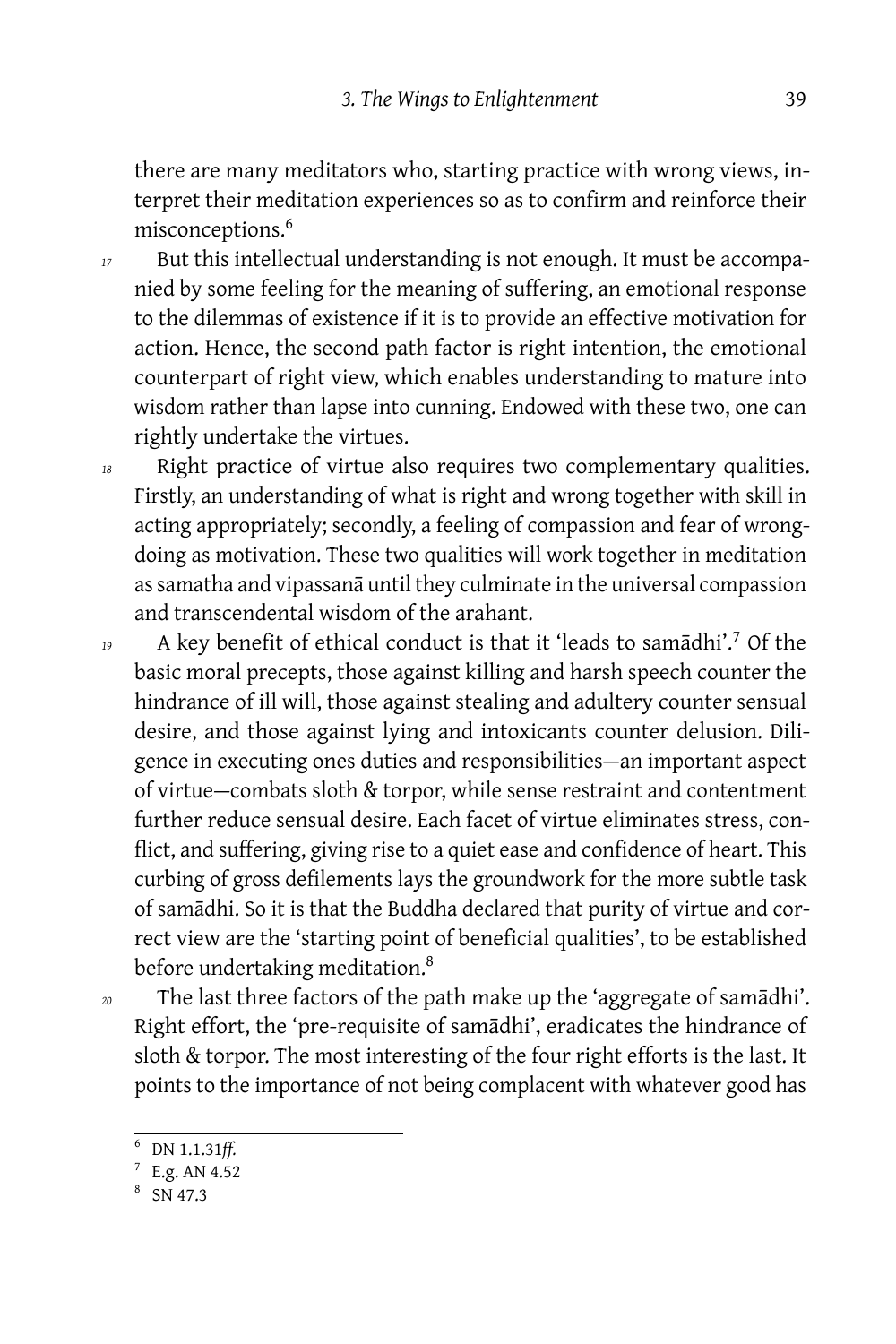been achieved. The first task of the meditator who has reached a certain degree of calm is not to rush ahead to insight, but to consolidate samādhi. And remember, 'effort' doesn't mean 'self-torture'.

- *<sup>21</sup>* 'A lazy person abides in suffering, overwhelmed by evil, unbeneficial qualities, and destroys a great deal of their own good. One with roused up energy abides in bliss, secluded from evil, unbeneficial qualities, and fulfills a great deal of their own good. It is not by the inferior that the topmost is attained; it is by the topmost that the topmost is attained. This holy life, monks, is the cream, and the Teacher is right in front of you. Therefore you should rouse up energy for the attaining of the unattained, for the achieving of the unachieved, for the witnessing of the unwitnessed.'<sup>9</sup>
- *<sup>22</sup>* Right mindfulness is defined as the four satipaṭṭhānas. Due to the complexity of the topic, we will treat them under their own section as one of the groups of the Wings to Awakening, rather than under the eightfold path. This is not to hide the crucial fact that satipatthana derives its true significance from the fact that they are one of the factors of the path. Since they are included in the 'section on samādhi', rather than the 'section on wisdom', their primary purpose is to lead to the attainment of jhāna, as the final factor of the path: right samādhi.

# Right Samādhi

*<sup>23</sup>* 'On the occasion when a noble disciple intends to go forth from the home life into homelessness, he is like the celestial coral tree of the Tāvatimsa deities when the leaves turn brown.

*<sup>24</sup>* 'On the occasion when the noble disciple shaves off hair and beard, puts on the dyed robe and goes forth from the home life into homelessness, he is like the celestial coral tree… when the leaves fall.

*<sup>25</sup>* 'On the occasion when the noble disciple… enters and abides in the first jhāna, he is like the celestial coral tree… when it is budding.

*<sup>26</sup>* 'On the occasion when the noble disciple… enters and abides in the second jhāna, he is like the celestial coral tree… when the shoots appear.

 $\overline{9}$ SN 12.22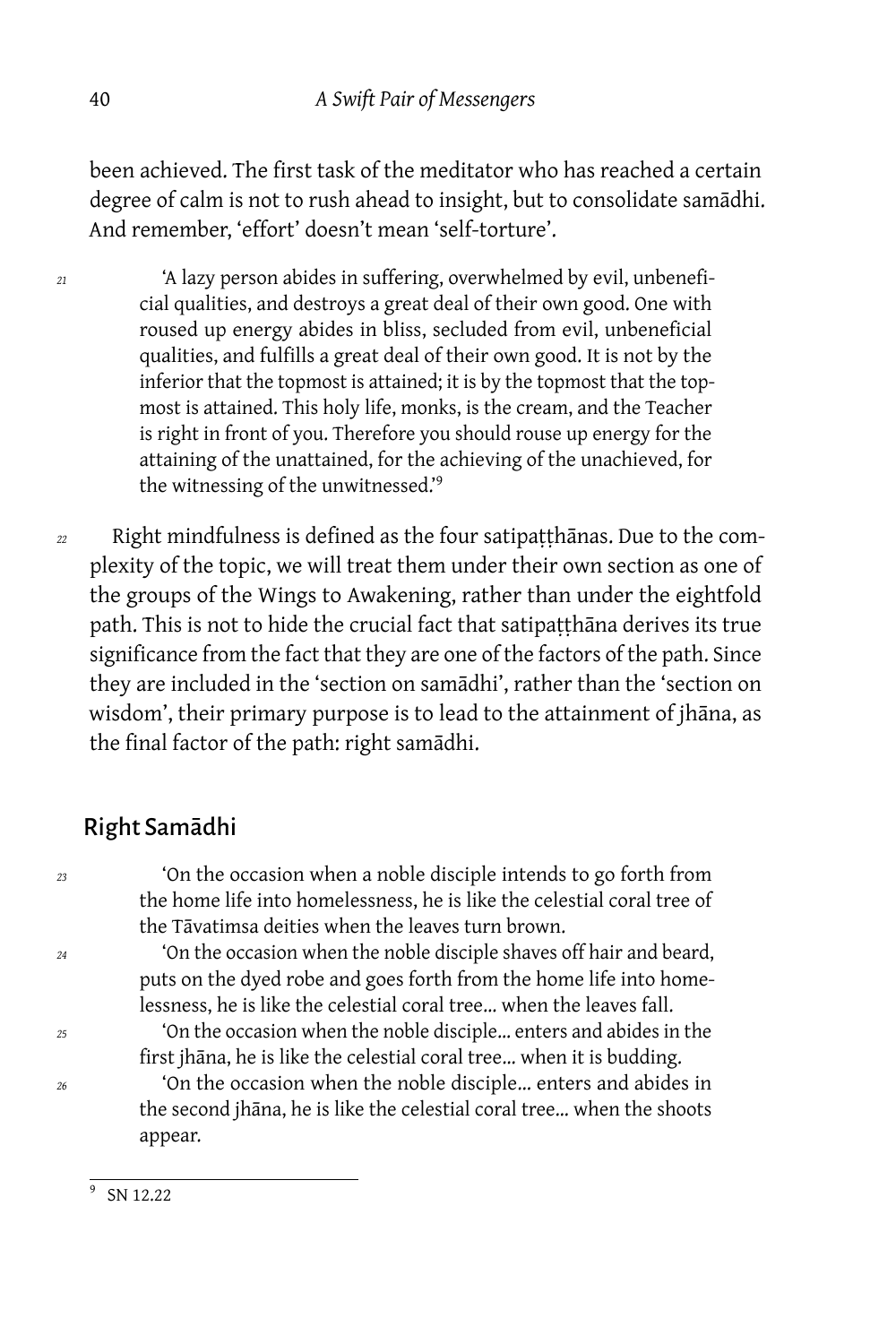*<sup>27</sup>* 'On the occasion when the noble disciple… enters and abides in the third jhāna, he is like the celestial coral tree… when the blossoms form.

*<sup>28</sup>* 'On the occasion when the noble disciple… enters and abides in the fourth jhāna, he is like the celestial coral tree… when the flowers are like the red lotus.

*<sup>29</sup>* 'On the occasion when the noble disciple, due to the evaporation of the poisons, enters and abides in the poison-free release of heart, release by wisdom, having witnessed it with his own direct knowledge, he is like the celestial coral tree of the Tāvatimsa deities when it is in full bloom.

*<sup>30</sup>* 'On that occasion the earth deities proclaim the news: "The venerable one of such & such a name, the student of such & such a venerable one, who went forth from such & such a village or town, has witnessed… the evaporation of the poisons!"… And right at that moment, that instant, the news soars up [through the various orders of deities] as far as the Brahmā realm. Such is the majesty of one who has evaporated the poisons.'<sup>10</sup>

*<sup>31</sup>* Right samādhi brings together the other seven path factors, issuing in right knowledge and release.

*<sup>32</sup>* 'How well described by the Blessed One who knows and sees, the arahant, the fully enlightened Buddha are the seven pre-requisites of samādhi for the development and fulfillment of right samādhi. What seven? Right view, right intention, right speech, right action, right livelihood, right effort, and right mindfulness. One-pointedness of mind with these seven factors as pre-requisites is called noble right samādhi with its vital conditions and with its requisites.<sup>'11</sup>

*<sup>33</sup>* I take 'one-pointedness of mind' in the context of jhāna to imply singleness both of consciousness and of object. That is, jhāna occurs based on mind-consciousness only, without the diversity of sense consciousness; and this mind-consciousness knows just one thing.

*<sup>34</sup>* The word 'point' is a translation of the Pali *agga* (= 'acme'), which has superlative connotations difficult to capture in translation. It should not be taken to imply that jhānas are a cramped, narrow state of mind; rather, they are regularly described as 'vast, exalted, measureless'.

 $\frac{1}{10}$  AN 7.65

<sup>&</sup>lt;sup>11</sup> DN 18.27; cp. SN 45.28, AN 7.42, MN 117.3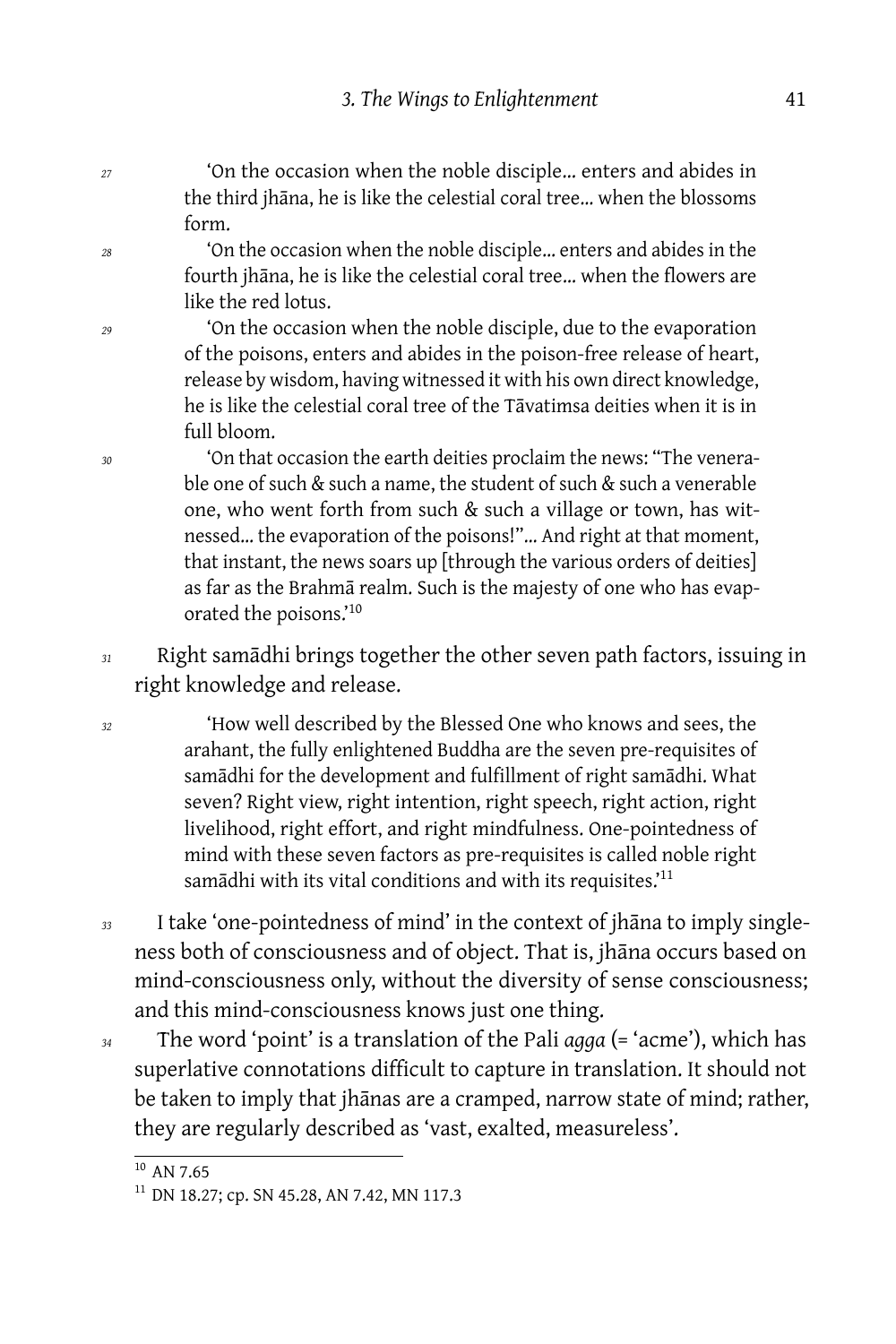- *<sup>35</sup>* It is often asked whether all activity of the five external senses must cease in jhāna. From the evidence of the suttas, this certainly seems to be the case. The jhāna formula begins with 'quite secluded from sensual pleasures'. *Kāma* can, in a typical Pali idiom, refer to either the inner attraction to the senses, or to the sense objects themselves. Here, the following phrase 'secluded from unbeneficial qualities' obviously includes sensual desire, so 'secluded from sensual pleasures' should refer to, or at least include, the sense objects. In fact, when used in plural form, as here, the term *kāma* normally means the objects of the sense; when speaking of desire for the objects, the singular is used.
- *<sup>36</sup>* The suttas regularly contrast the plurality of sense experience with the unity of jhāna, and so the Buddha said that: 'Noise is a thorn to the first jhāna.'<sup>12</sup> This might be understood as saying that 'When sound arises inside the first jhāna it's an obstruction.' However, this is not how it should be read, as is made clear by comparing with the statements which follow: 'Initial & sustained application of mind are a thorn to the second jhāna. Rapture is a thorn to the third jhāna' and so on. Initial & sustained application of mind are incompatible with the second jhāna, cannot exist in it, and if they arise they signify that one has fallen away from second jhāna. So too, sound-and by extension the other sense objects-are incompatible with the first jhāna, cannot exist in it, and if they arise they signify that one has fallen away from first jhāna.
- *<sup>37</sup>* The following passage bears on this question.

*<sup>38</sup>* And then Venerable Mahā Moggallāna addressed the monks: 'Here, friends, when I had attained imperturbable samādhi on the bank of the Sappinikā River, I heard the sound of elephants plunging in, crossing over, and trumpeting.' [On which the Buddha commented:] 'The meaning is that that samādhi was not fully purified. Moggallāna spoke truthfully.'<sup>13</sup>

*<sup>39</sup>* This episode presumably refers to Venerable Mahā Moggallāna's brief but troubled period of striving for enlightenment. 'Imperturbable' usually means at least fourth jhāna, or, as we have seen earlier, occasionally the

 $\frac{12}{12}$  AN 10.72

 $13$  Vin Pj 4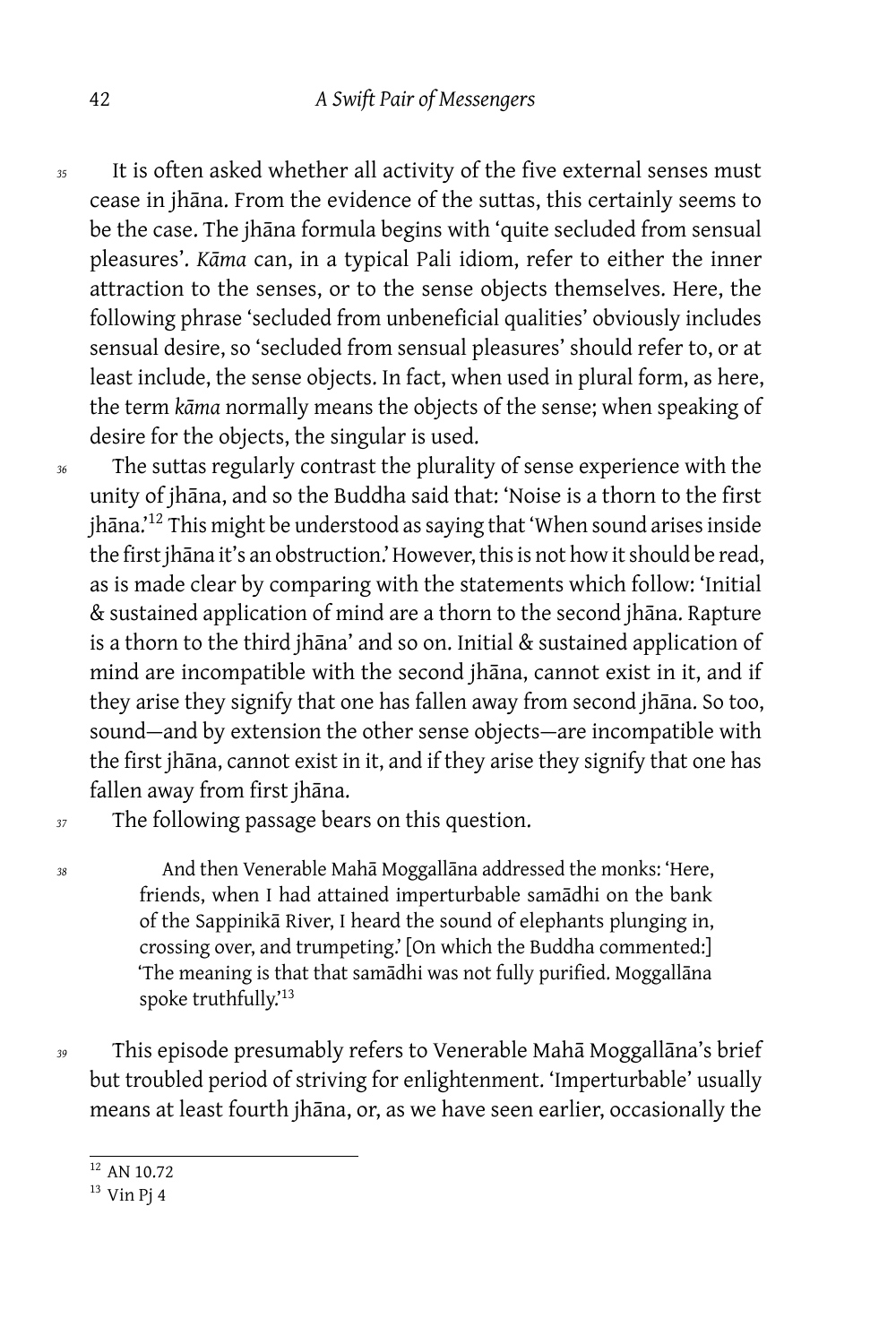formless attainments.<sup>14</sup> Mahā Moggallāna is describing an unusual situation, one striking enough to deserve a special mention. If hearing sounds in samādhi were normal, no explanation would be required. Clearly, the monks doubted Mahā Moggallāna's meaning, and so the Buddha responded by confirming that the samādhi was not perfected, which is why he could still hear sounds.

- 
- *<sup>40</sup>* The four jhānas are the ultimate manifestation of the psychology of bliss. The first jhāna occurs with the ending of the five external senses and the five hindrances. Relieved of these burdens, the mind is buoyant and at ease, solely preoccupied with one object, the subtle reflection of the mind derived from the basic meditation subject. Because of the nearness of sense activity and defilement, however, the mind must still actively apply itself to that object, first placing then pressing. This pressing causes the object to recede slightly, so the mind must be re-placed, and so on in an automatic process which causes a slight ripple or wavering in awareness. As the mind gains more inner confidence it no longer needs to apply itself, but can simply be at one with the object. The pulsing effect fades away, leaving the clear stillness characteristic of the second jhāna. The third jhāna is marked by a maturing of the emotional response to blissful feeling. The refined thrill of rapture deepens into the impartial watchfulness of equanimity. Mindfulness and clear comprehension, though like equanimity present from the first jhāna, come to the fore as one is fully immersed in bliss without being elated by it. But even that purified bliss exerts the softest of pulls and must be let go as the mind settles down into the fourth jhāna-pure bright watchfulness. Equanimity is now present as both affective tone and emotional attitude, allowing mindfulness to reach its maximum clarity and power.
- 

*<sup>41</sup>* The relative stability of the four jhānas can be gauged from the length of the rebirth they generate. From practicing the first jhāna, you get reborn in the Brahmā realm for one æon; for second jhāna-two æons; third jhāna — four æons; and fourth jhāna ensures a rebirth of a full five hundred

<sup>&</sup>lt;sup>14</sup> The term 'imperturbable' renders the Pali aneñja, which appears as part of the stock phrase describing the mind that has developed the fourth jhāna as a basis for higher knowledges: *evaṁ samāhite citte parisuddhe pariyodāte anaṅgaṇe vigatūpakkilese mudubhūte kammaniye ṭhite āneñjappatte…*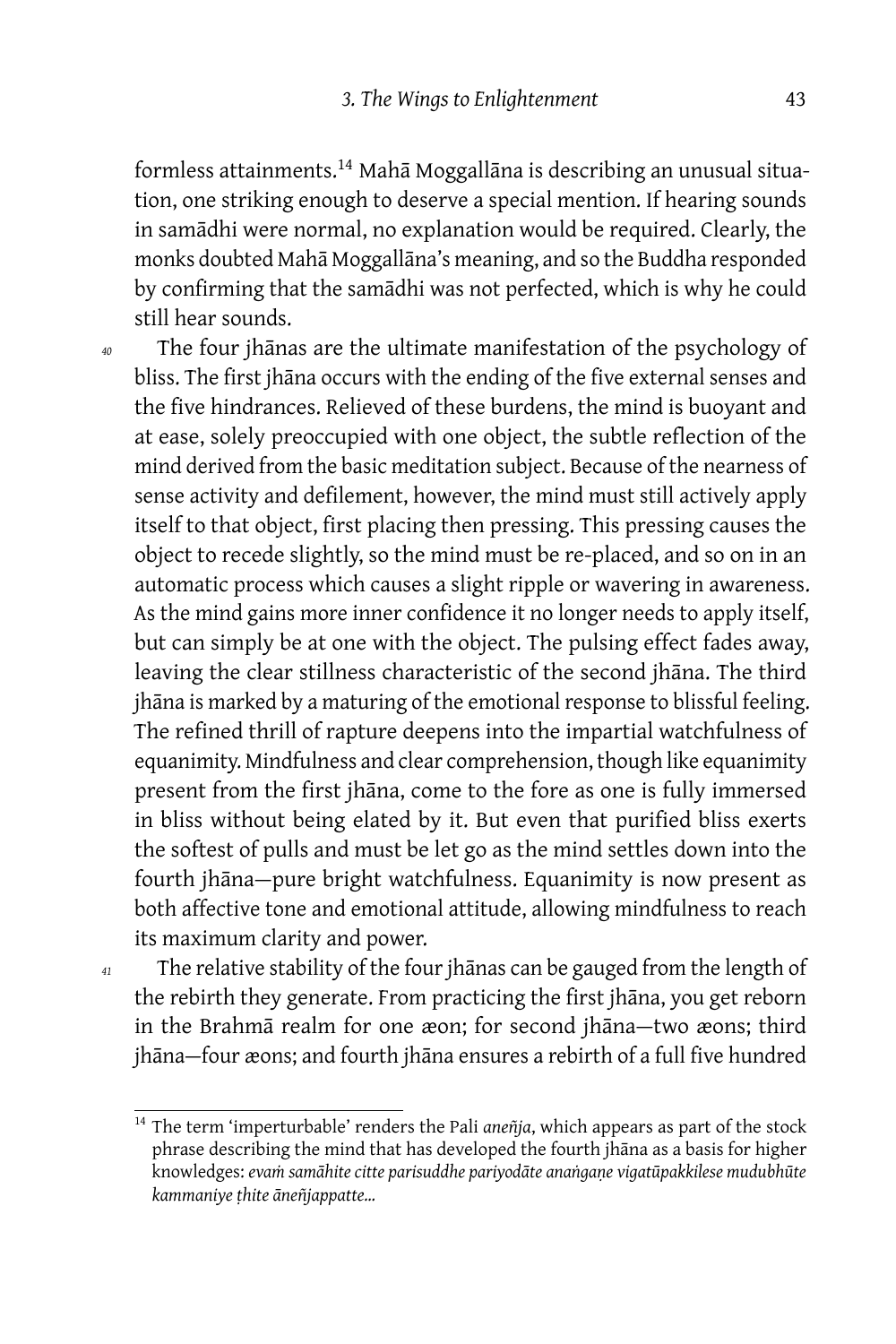æons.<sup>15</sup> It is the stability of the neutral feeling in fourth jhāna that gives it such potency. It should go without saying that the role of jhāna in Buddhist practice is not to attain such states; but this scale helps reflect on the scale of the jhānas. It would seem that the same power that gives rise to such a long rebirth, for those seeking such a thing, will also be the power that leads to the deepest insights; and the fourth jhāna in particular is normally used as the basis for realization.

*<sup>42</sup>* Right samādhi is further described as having five factors: 'suffusion with rapture, suffusion with bliss, suffusion with heart, suffusion with light, it is the basis of reviewing.'<sup>16</sup> Notice the embodied, 'immanent' language that the Buddha used so typically in describing samādhi. The final of these factors, 'basis of reviewing' is samādhi as a basis for the investigative reviewing knowledge developed upon emerging from jhāna, as described in the following passage.

*<sup>43</sup>* 'Just as if, monks, one should review another, or one standing should review one sitting, or one sitting should review one lying down, in the same way a monk has the basis of reviewing well apprehended, well attended, well borne in mind, well penetrated with understanding.'<sup>17</sup>

*<sup>44</sup>* The modern vipassanā schools like to say that jhāna is a pre-Buddhist practice, and hence is suspect, not 'really' Buddhist like vipassanā. However, while there was no doubt some practice of samādhi among preBuddhist ascetics, this was not the same as the Buddhist samādhi. The brahman student Subha said that:

*<sup>45</sup>* 'I do not see such a fulfilled noble aggregate of samādhi outside of Buddhism amongst other contemplatives and brahmans.'<sup>18</sup>

*<sup>46</sup>* How is Buddhist samādhi different? I think it's because it is 'noble right samādhi with its pre-requisites', namely, the previous seven factors of the path, starting with right view. The actual state of concentration may be similar, but it plays a different role in the spiritual path.

 $\frac{15}{15}$  AN 4.123. An æon in Buddhist (or more broadly Indian) cosmology is comparable to the period from one Big Bang to the next.

<sup>&</sup>lt;sup>16</sup> DN 34.1.6; cp. AN 5.28, DN 2.81

 $17$  AN 5.28

<sup>&</sup>lt;sup>18</sup> DN 10.2; cp. SN 45.14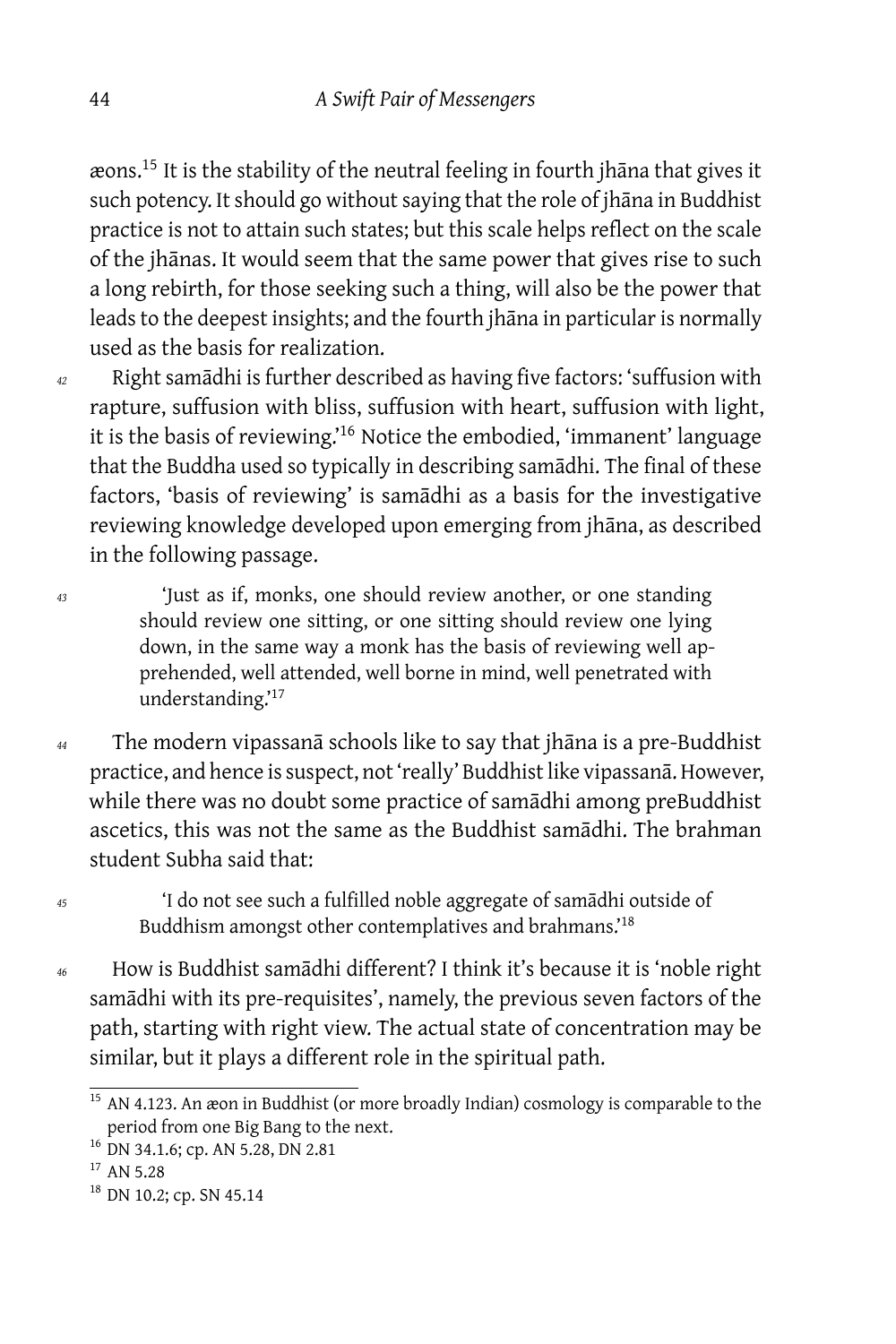#### *<sup>47</sup>* It is associated with five knowledges:

*<sup>48</sup>* 'Monks, develop samādhi that is measureless, masterly, and mindful. When samādhi is developed that is measureless, masterly, and mindful, five personal knowledges arise. What five? The personal knowledge arises: "This samādhi is blissful now and results in bliss in the future." … "This samādhi is noble and spiritual." … "This samādhi is not cultivated by bad men." … "This samādhi is peaceful and refined, tranquil, unified, not actively controlled or constrained." … "I enter and emerge mindfully from this samādhi." '<sup>19</sup>

*<sup>49</sup>* These descriptions have nothing to do with the concepts of 'momentary samādhi' or transcendental 'path-moment' samādhi. They simply refer to the practice of jhāna by one developing the noble path.

*<sup>50</sup>* The conception of the path as support for noble right samādhi might be described in this way. The course of meditation for one on the noble path has been smoothed by the right view that has eliminated or lessened certain defilements, such as doubt or sensual desire, according to the stage of progress. Furthermore, at the actual time of developing samādhi, the previously developed right view manifests as a clear awareness of what is beneficial and what is unbeneficial, as well as an understanding of the causal relationships between mental factors leading to peace of mind. The path factor of right intention manifests as undistracted application to the meditation object, while the previously purified virtue gives rise to the gladness of non-remorse. Together with energy and mindfulness, these factors lead to jhāna. These jhānas as noble right samādhi itself are similar in their basic functions and natures to jhāna practiced outside the eightfold path. However, due to the exceptional purity of the factors instrumental in their attaining, they are singularly pellucid and tranquil, yielding an intuitive flowering of wisdom. Upon emerging mindfully, the noble one will review the jhāna with wisdom. They will see that the bliss in that jhāna arose from letting go, and that continuing that process of letting go will culminate in the ultimate bliss of Nibbana.

*<sup>51</sup>* Noble right samādhi closes the circle: although the last factor of the path, its fruit is the perfection of the first factor, the right view normally associated with the stream-enterer. The path includes the truths, the truths

 $\overline{^{19}}$  DN 34: 1.6, AN 5.27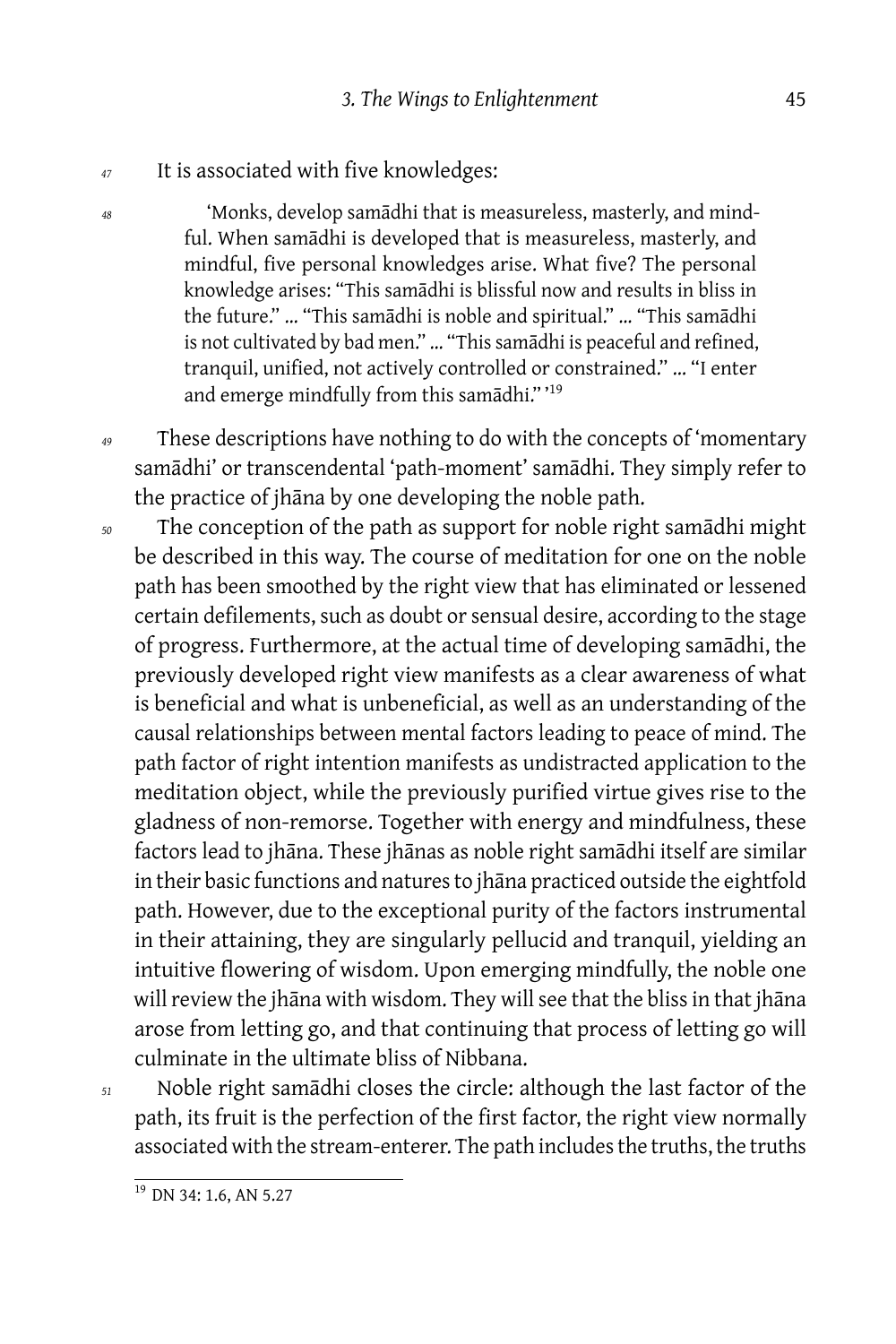include the path. The Dhamma is like a hologram image: when it is broken, each fragment contains not a part, but the whole of the original image.

*<sup>52</sup>* 'Monks, develop samādhi. A monk who has samādhi understands in accordance with reality. What does he understand in accordance with reality? He understands: This is suffering; this is the origin of suffering; this is the cessation of suffering; this is the way of practice leading to the cessation of suffering.'<sup>20</sup>

# The Four Satipaṭṭhānas

*<sup>53</sup>* Right mindfulness, the 'basis of samādhi',<sup>21</sup> is the gatekeeper who lets both samatha and vipassanā enter with their message in accordance with reality. Here, *nimitta*, rendered as 'basis', may also mean 'sign', since samādhi is certainly characterized by unobstructed mindfulness; but the intended contextual meaning seems to be that satipaṭṭhāna is a crucial support for samādhi. In keeping with the theme of this essay, of the mutual harmony between all aspects of the path, let us looking more closely at the relationship of mindfulness with samatha and vipassanā.

*<sup>54</sup>* In the analysis that follows, I will not be extensively quoting from the Satipaṭṭhāna Sutta as such. This is already widely known and widely available, and if you have not yet read it, you should. My aim is not to explain the Satipatthāna Sutta, but to show its deep and rich integration with the very many other teachings on practice found in the texts.

*<sup>55</sup>* Mindfulness may be characterized as the quality of mind that recollects and focuses awareness within an appropriate frame of reference, bearing in mind the what, why, and how of the task at hand. Mindfulness as a mental quality plays a crucial role in recollecting the teachings and applying them to the present moment, thus supporting right view. By reminding one of what is right and wrong, it supports the sense of conscience which is vital for virtue.

*<sup>56</sup>* Satipaṭṭhāna, the 'establishings of mindfulness', refers to a specific and detailed set of contemplative exercises in which mindfulness plays a prominent role. The 'development of satipatthāna' refers to the advanced em-

 $20$  SN 56.1

 $^{21}$  MN 44.12. See Appendix A.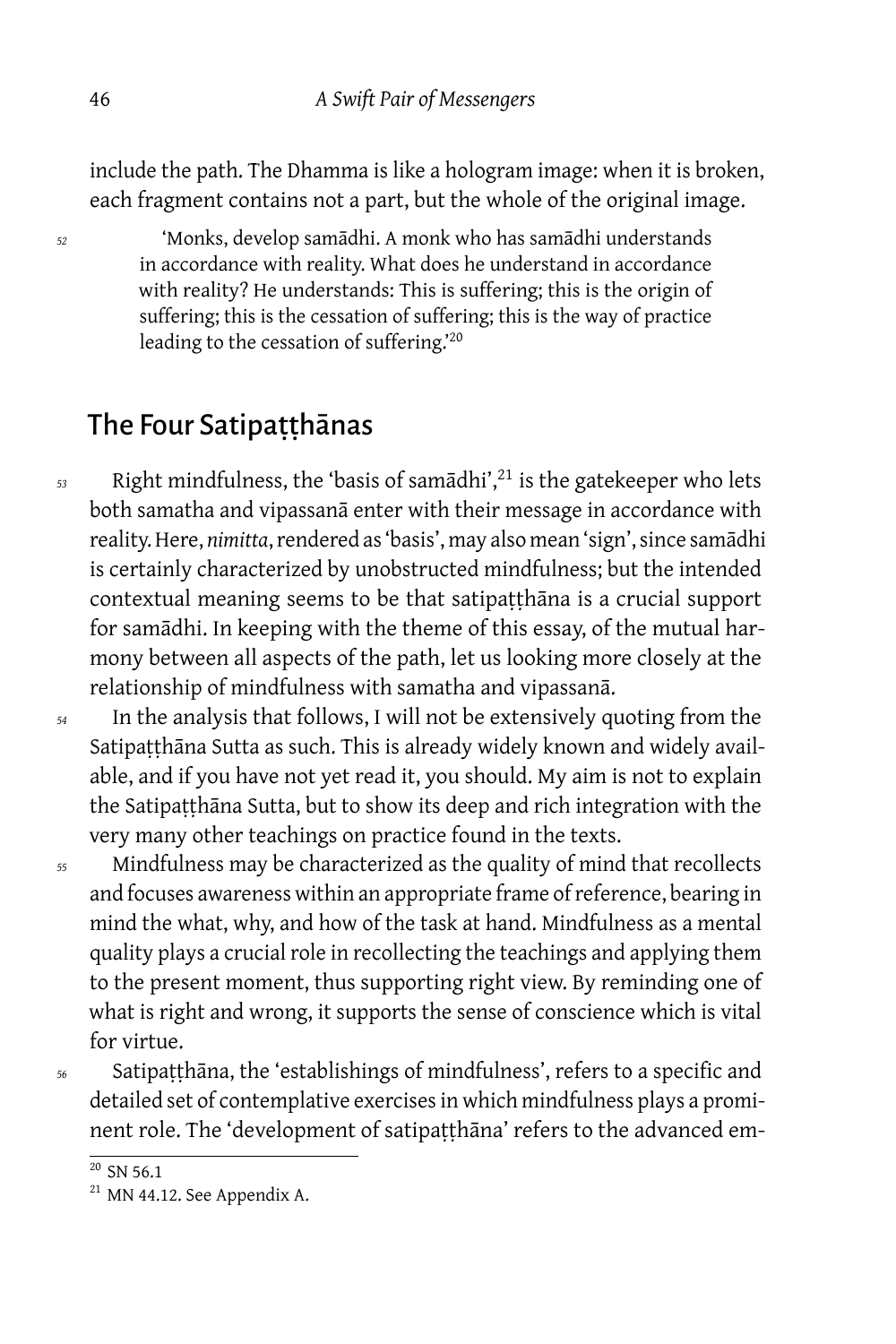ployment of the basic exercises for the contemplation of impermanence. The 'way of practice leading to the development of satipaṭṭhāna' is the noble eightfold path.<sup>22</sup> In this analysis, 'satipaṭṭhāna' seems to have the function of supporting samādhi, the 'development of satipatthāna' that of supporting insight, while both of these in the overall context of the path lead to liberation.

*<sup>57</sup>* The classic formula uses a reflexive idiom, saying one contemplates 'a body in the body'. This is explained in the suttas as: 'the in-and-out breaths are a certain body  $\lceil\text{among the bodies}\rceil^{23}$  This implies focusing on a specific aspect of the overall framework. The explanation that the phrase means 'contemplating the body as a body (and not as a self or soul)' does not ring true since the phrase pertains as much to samādhi as to insight.

#### Satipatthāna and the Hindrances

- *<sup>58</sup>* Each of the contemplations in satipaṭṭhāna is qualified by a set of four terms. The first term, 'ardent' refers to energy; the second, 'clearly comprehending' to understanding; the third is mindfulness itself.
- *<sup>59</sup>* The fourth term indicates the abandoning of desire and aversion, which are the chief of the five hindrances. $^{24}$  The phrase is not further defined here, but the following verses may be relevant. Bearing in mind that sequence in such verses is often quite loose, we may note that these verses follow teachings chiefly on virtue, including sense restraint, but jhāna and samādhi have also been mentioned.

*<sup>60</sup>* 'And then there are these five stains in the world For the removal of which the mindful one should train. One should overcome lust for visible forms Sounds, tastes, smells, and touches. *<sup>61</sup>* 'Having removed desire for these phenomena, A monk, mindful, with mind well released Rightly examining Dhamma at the right time Unified, he shatters the darkness.'<sup>25</sup>

 $22$  SN 47.40

<sup>&</sup>lt;sup>23</sup> MN 118; bracketed phrase omitted at SN 54.10, 13, 16.

<sup>&</sup>lt;sup>24</sup> Domanassa = ill will at SNp  $1106$  = AN 3.32.

<sup>25</sup> SNp 974, 975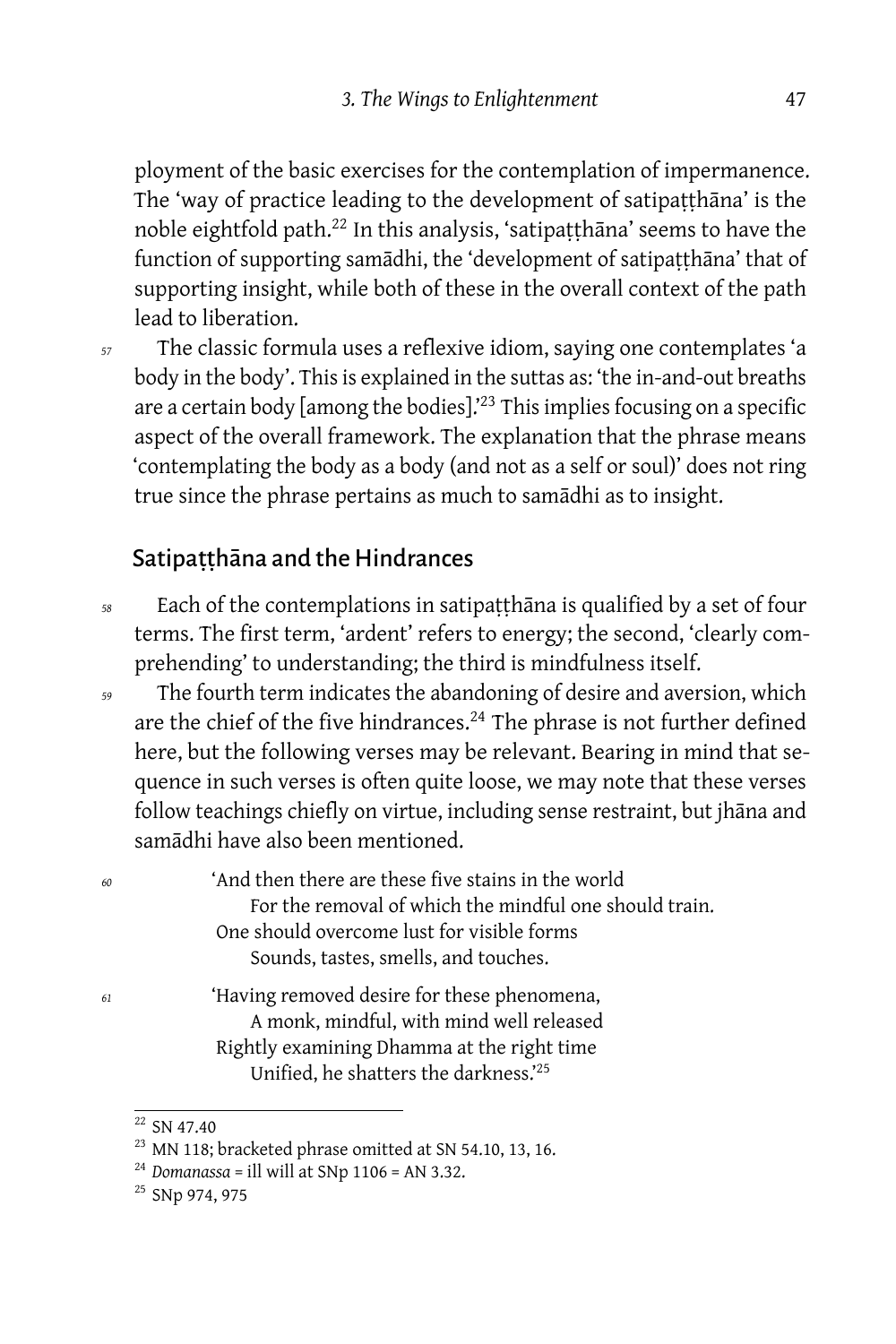*<sup>62</sup>* A series of four 'steps of the Dhamma' lists freedom from desire, freedom from ill will, right mindfulness, and right samādhi. It seems that the preliminary subduing of these hindrances through sense restraint, etc., prepares the mind for mindfulness practice, which is the foundation for the complete eradication of hindrances by right samādhi.

| 'One should abide without desire                   |
|----------------------------------------------------|
| With heart free from ill will                      |
| Mindful, one should be of one-pointed mind         |
| Well concentrated in samadhi within. <sup>26</sup> |
|                                                    |

*<sup>64</sup>* Contemplation of the hindrances present in the mind is part of the preliminary development of satipaṭṭhāna. But during the course of practice they must be fully abandoned if one is to realize any 'truly noble distinctions of knowledge & vision beyond human principles', which include jhāna, psychic powers, the stages of enlightenment, and satipatthāna itself as a factor of the noble path.<sup>27</sup>

| 65 | 'Monks, these five hindrances choke the mind, robbing understand- |
|----|-------------------------------------------------------------------|
|    | ing of its strength. What five?                                   |

*<sup>66</sup>* 'Sensual desire; ill will; sloth & torpor; restlessness & remorse; and doubt are obstructions and hindrances.

*<sup>67</sup>* 'Certainly, monks, that any monk with understanding thus feeble and robbed of strength, not having abandoned these five hindrances which choke the mind, robbing understanding of its strength, would know his own welfare, another's welfare, or the welfare of both, or witness any truly noble distinction of knowledge & vision beyond human principles: that is not possible.

*<sup>68</sup>* 'But certainly, monks, that any monk with powerful understanding, having abandoned these five hindrances which choke the mind, robbing understanding of its strength, would know his own welfare, another's welfare, or the welfare of both, or witness any truly noble distinction of knowledge & vision beyond human principles: that is possible.'<sup>28</sup>

*<sup>69</sup>* It is a common idiom in Pali that the same thing can be spoken of in positive or negative terms, as an attainment or an abandoning. For example,

 $^{26}$  AN 4.29; cp. AN 4.30

<sup>27</sup> Vin Pj 4.4

<sup>28</sup> AN 5.51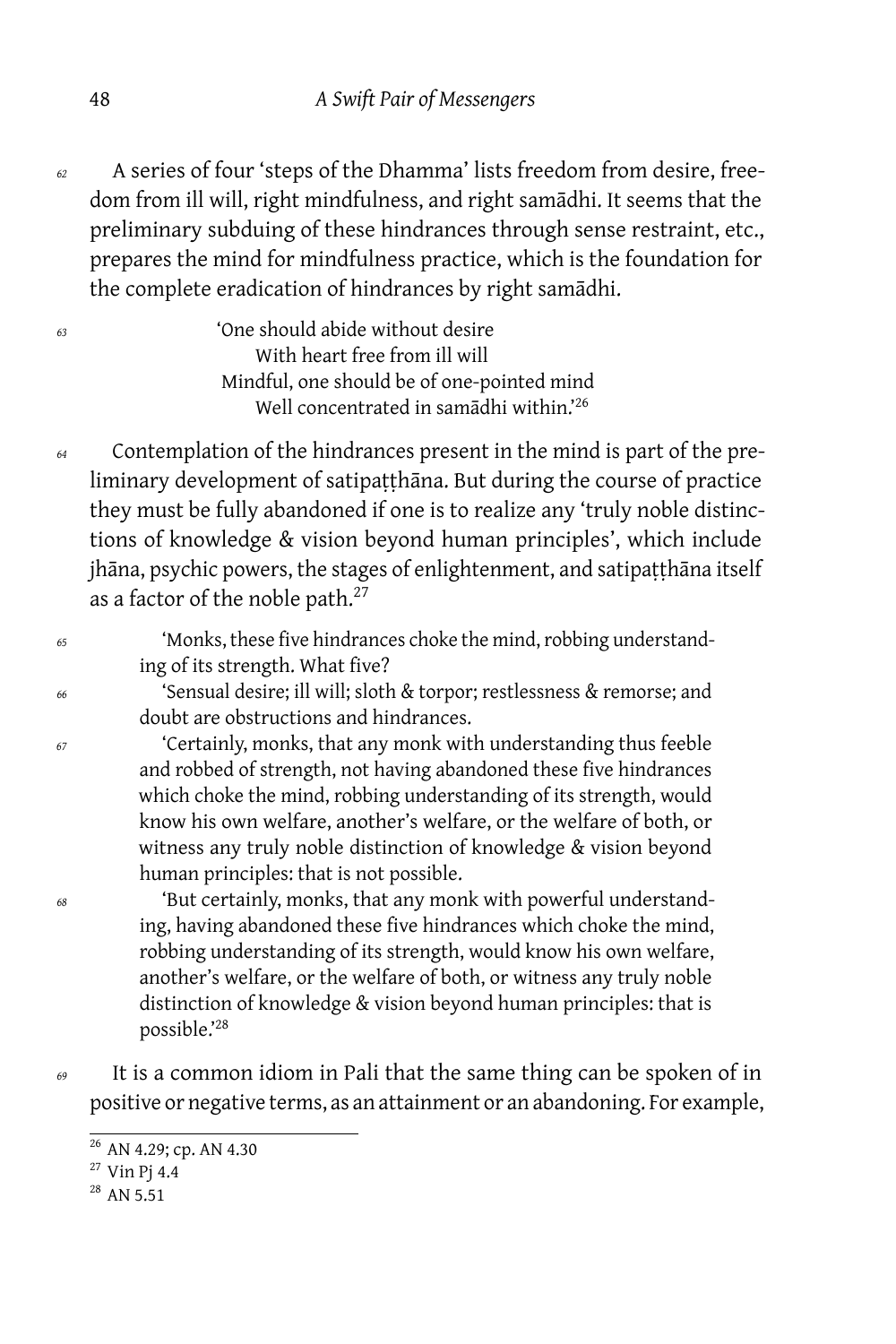the process of enlightenment can be described either as the successive abandoning of the defilements of self-view, doubt, etc., or as the attaining of the stages of stream-entry, once-return, non-return, and arahant. What then is the positive counterpart of the abandoning of the hindrances?

*<sup>70</sup>* 'The first jhāna, friend, abandons five factors and possesses five factors. Here, friend, when a monk has entered upon the first jhāna, sensual desire, ill will, sloth & torpor, restlessness & remorse, and doubt are abandoned. Initial & sustained application of mind, rapture, bliss, and one-pointedness of mind are occurring.<sup>29</sup>

*<sup>71</sup>* The opposition between jhāna and the five hindrances is not a one-off or occasional teaching, but is a central doctrine, frequently reiterated. It is even enshrined in the basic cosmology of Buddhism, which sees the worlds of rebirth as corresponding to the level of development of mind. One still bound by sensual desire will be reborn in the sensual realm (*kāmaloka*), while one who attains jhāna will be reborn in the Brahma realm. There is no 'access' realm.

*<sup>72</sup>* 'What should be done, Anuruddha, by a clansman who has gone forth thus? While he still does not achieve the rapture & bliss that are secluded from sensual pleasures, secluded from unbeneficial qualities, or to something more peaceful than that, desire invades his mind and remains, ill will… sloth & torpor… restlessness & remorse… doubt… cynicism…listlessness invades his mind and remains. When he achieves that rapture & bliss… or something more peaceful than that, desire does not invade his mind and remain, ill will… sloth & torpor… restlessness & remorse… doubt… cynicism… listlessness does not invade his mind and remain.'<sup>30</sup>

- *<sup>73</sup>* The following statement by Venerable Ānanda clarifies the standard the Buddha took for what he considered praiseworthy meditation, able to go beyond the hindrances.
- *<sup>74</sup>* 'What kind of jhāna did the Blessed One not praise? Here, someone abides with a heart dominated by and prey to lust for sensual pleasures… ill will… sloth & torpor… restlessness & remorse… doubt. Harboring these qualities within, and not understanding the escape from these qualities in accordance with reality, they do jhāna, re-do

<sup>29</sup> MN 43.20

<sup>&</sup>lt;sup>30</sup> MN 68.6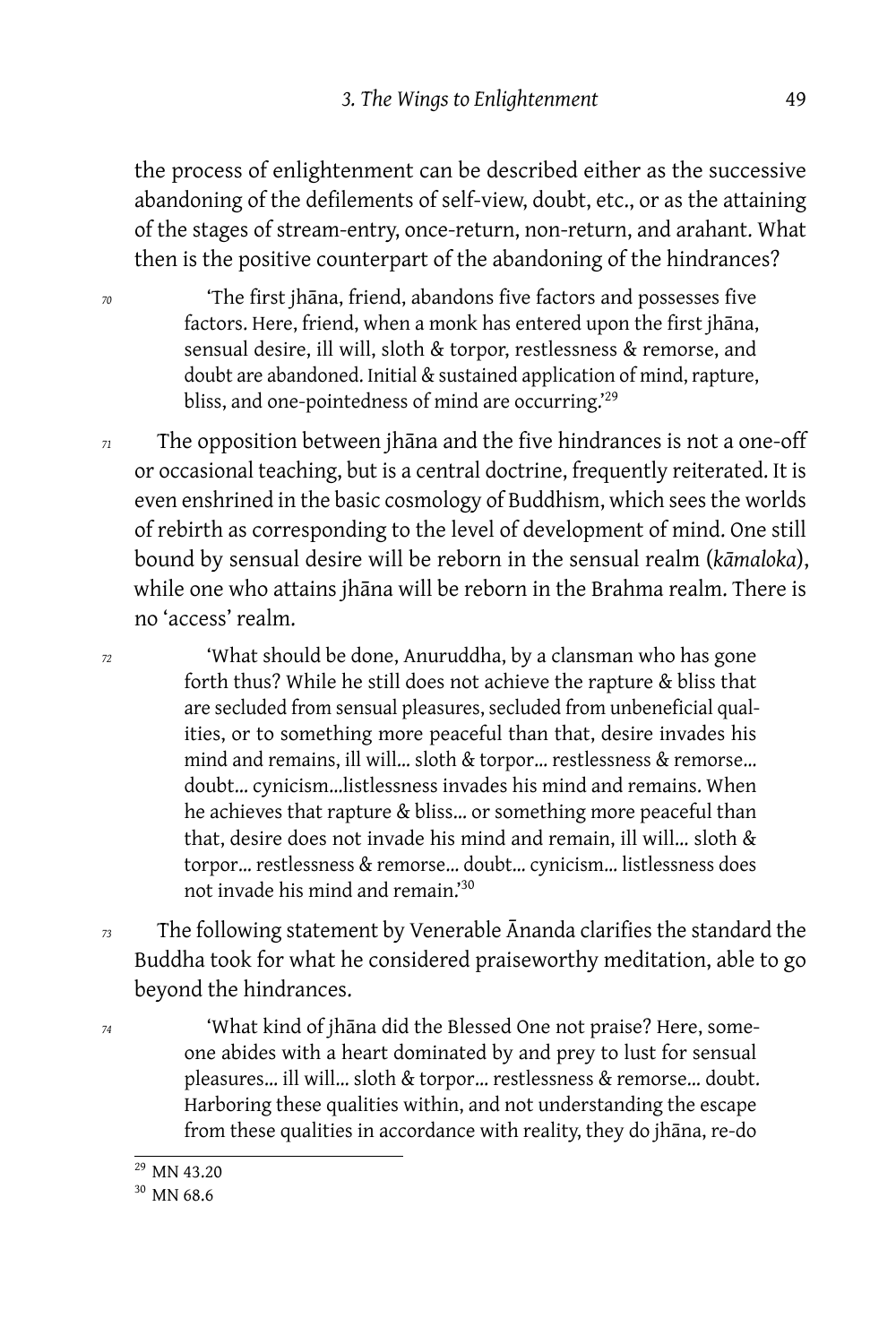jhāna, out-do jhāna, and mis-do jhāna. The Blessed One did not praise this kind of jhāna.

*<sup>75</sup>* 'But what kind of jhāna did the Blessed One praise? Here, a monk… enters and abides in the first jhāna… second jhāna… third jhāna… fourth jhāna. The Blessed One praised this kind of jhāna.'<sup>31</sup>

*<sup>76</sup>* Even the transcendental wisdom of the noble ones is unable to suppress the hindrances without the support of jhāna.

*<sup>77</sup>* 'Even though a noble disciple has seen clearly with right understanding in accordance with reality how sensual pleasures provide little gratification, much suffering, much despair, with great danger, as long as he does not attain the rapture & bliss that are apart from sensual pleasures, apart from unbeneficial qualities, he is not uninvolved in sensual pleasures… But when he does attain that rapture & bliss... he is uninvolved in sensual pleasures.'<sup>32</sup>

*<sup>78</sup>* This passage is one of those that has been used regularly to suggest that jhānas are not really necessary. Using the kind of logic that seems so persuasive to the vipassanā schools, a passage that is taught in order to quite explicitly praise jhāna and emphasize its necessity is pressed into service to argue that a noble disciple need not have jhāna. But the context in no way supports this. The sutta was taught by the Buddha to Mahānāma, a Sakyan layman. His problem is not, 'What is the way of practice to become a stream-enterer?' but 'Now that I am a stream-enterer, how do I deal with sensual desires that arise from time to time?' The Buddha reminds him that, since our pleasure seeking tendencies are so strong, only through the bliss of jhāna are we able to truly let go of the pleasures of the sense. It is Mahānāma's practice, now, that is the issue, not the practice that brought him to stream-entry in the first place. No doubt he could have have attained a peaceful and profound meditation state that lead to his insight, but, like most of us, found it difficult to maintain this in everyday life. His state of realization, of course, would not decay, but as long as he is not fully enlightened defilements can arise from time to time that would obstruct his further progress.

*<sup>79</sup>* The Buddha compared jhāna to gold. As long as the impurities have not been completely removed, gold is not soft, workable, or radiant.

 $\frac{31}{10}$  MN 108.26–27

<sup>&</sup>lt;sup>32</sup> MN 14.4; cp. MN 68.6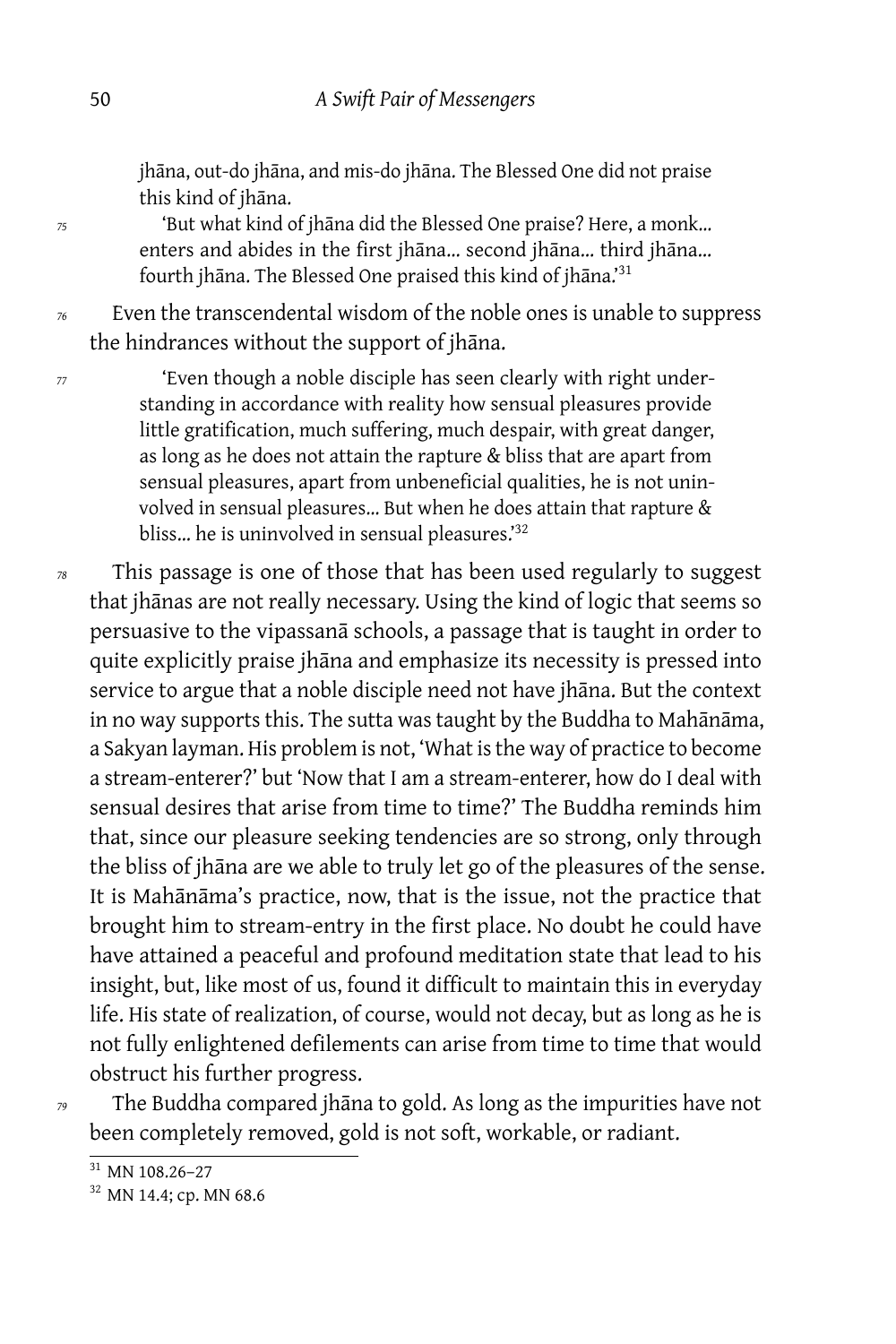*<sup>80</sup>* 'So too, there are these five taints of the mind, tainted by which the mind is not soft, nor workable, nor radiant, but is brittle, and does not have right samādhi for the evaporation of the poisons. What five? Sensual desire, ill will, sloth & torpor, restlessness & remorse, and doubt… But when the mind is released from these five taints, that mind is soft, workable, radiant, not brittle, it has right samādhi for the evaporation of the poisons.<sup>33</sup>

*<sup>81</sup>* The phrase 'having removed desire and aversion for the world', found so commonly in the satipaṭṭhāna formula, may be replaced by 'samādhi'.

*<sup>82</sup>* 'Monks, those monks who are new, not long gone forth, recently come to this Dhamma and vinaya should be spurred on, encouraged, and established by you in the development of the four establishings of mindfulness. What four? "Come friends, abide contemplating a body in the body… a feeling in the feelings… a mind in the mind… a dhamma in the dhammas — ardent, clearly comprehending, unified, with clarity of mind, concentrated in samādhi, with mind one-pointed for the knowledge of the body… feelings… mind… dhammas in accordance with reality."

*<sup>83</sup>* 'Those monks who are trainees, not yet attained to their heart's goal, who abide longing for the unexcelled security from bondage, they too abide contemplating a body in the body… a feeling in the feelings… a mind in the mind… a dhamma in the dhammas [in the same way] for the full knowledge of these things.

*<sup>84</sup>* 'Those monks who are arahants, they too abide contemplating a body in the body… a feeling in the feelings… a mind in the mind… a dhamma in the dhammas [in the same way] but detached from these things.'<sup>34</sup>

*<sup>85</sup>* Such passages show that satipaṭṭhāna, far from being separate from or opposed to samatha, is in fact indistinguishable from it. Note that the above passage, as is typical, distinguishes between individuals at various stages of development in terms of the goal, not the mode, of practice. There is no suggestion that one in a preliminary stage of development need not develop jhāna, and that this is only necessary for higher attainments. On the contrary, the investigative aspect of satipaṭṭhāna must be balanced with the emotional qualities of joy and serenity if obstacles are to be

 $\frac{1}{33}$  AN 5.13

<sup>34</sup> SN 47.4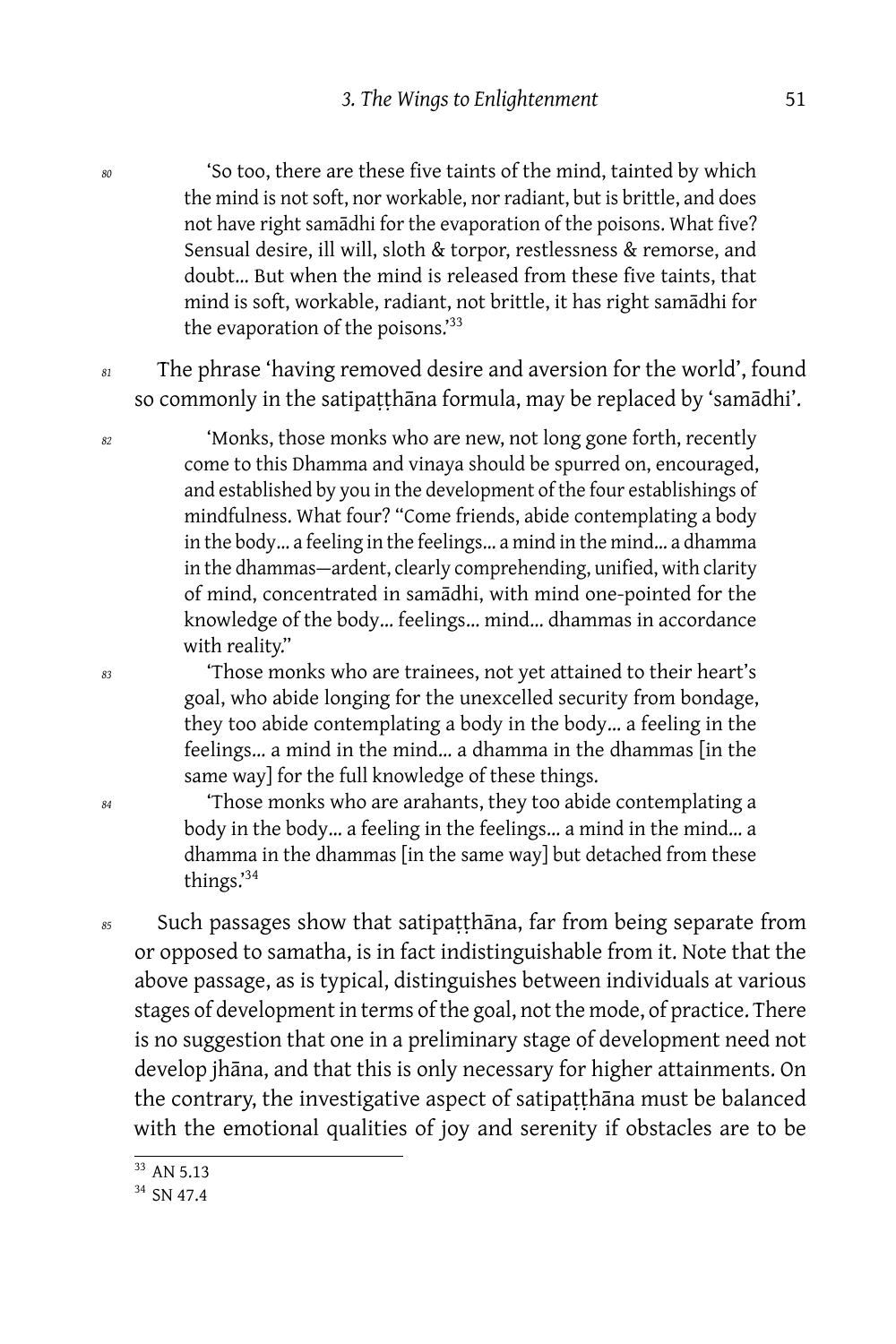overcome and insight is to be deepened. This process can proceed in various modes.

*<sup>86</sup>* 'Therefore, monk, you should train yourself thus: "My mind will be still and steady within myself, and arisen evil, unbeneficial qualities will not invade my mind and remain."

*<sup>87</sup>* 'When this is accomplished, you should train yourself thus: "I will develop the heart's release through loving-kindness… compassion… admiration… equanimity."

*<sup>88</sup>* 'When this samādhi is thus developed and made much of, then you should develop this samādhi with initial & sustained application of mind; without initial but with sustained application of mind; with neither initial nor sustained application of mind; with rapture; without rapture; with enjoyment; with equanimity…

*<sup>89</sup>* 'When this samādhi is thus developed, well developed, then you should train yourself thus: "I will abide contemplating a body in the body — ardent, clearly comprehending, and mindful, having removed desire and aversion for the world."

*<sup>90</sup>* 'When this samādhi is thus developed and made much of, then you should develop this samādhi with initial & sustained application of mind; without initial but with sustained application of mind; with neither initial nor sustained application of mind; with rapture; without rapture; with enjoyment; with equanimity… [And so on for feelings, mind, and dhammas].'<sup>35</sup>

*<sup>91</sup>* Here, satipaṭṭhāna is treated simply as jhāna. This probably refers to jhāna developed using one of the exercises included in the four satipaṭṭhānas. If one's original mode of satipatthāna fails to lead to samādhi, the meditator should find some way to uplift the mind.

*<sup>92</sup>* 'Thus dwelling contemplating a body in the body [feelings… mind… dhammas…], bodily disturbance arises based on the body [feelings… mind… dhammas…], or the heart is lazy, or the mind is distracted externally. That monk should direct his mind to some inspiring basis. Doing so, gladness is born in him. In one who is glad, rapture is born. In one with rapturous mind, the body becomes tranquil. One with tranquil body feels bliss. In one who is blissful, the mind enters samādhi. He considers thus: "I have accomplished that purpose for which I directed my mind; now let me withdraw." He withdraws, and

 $35$  AN 8.63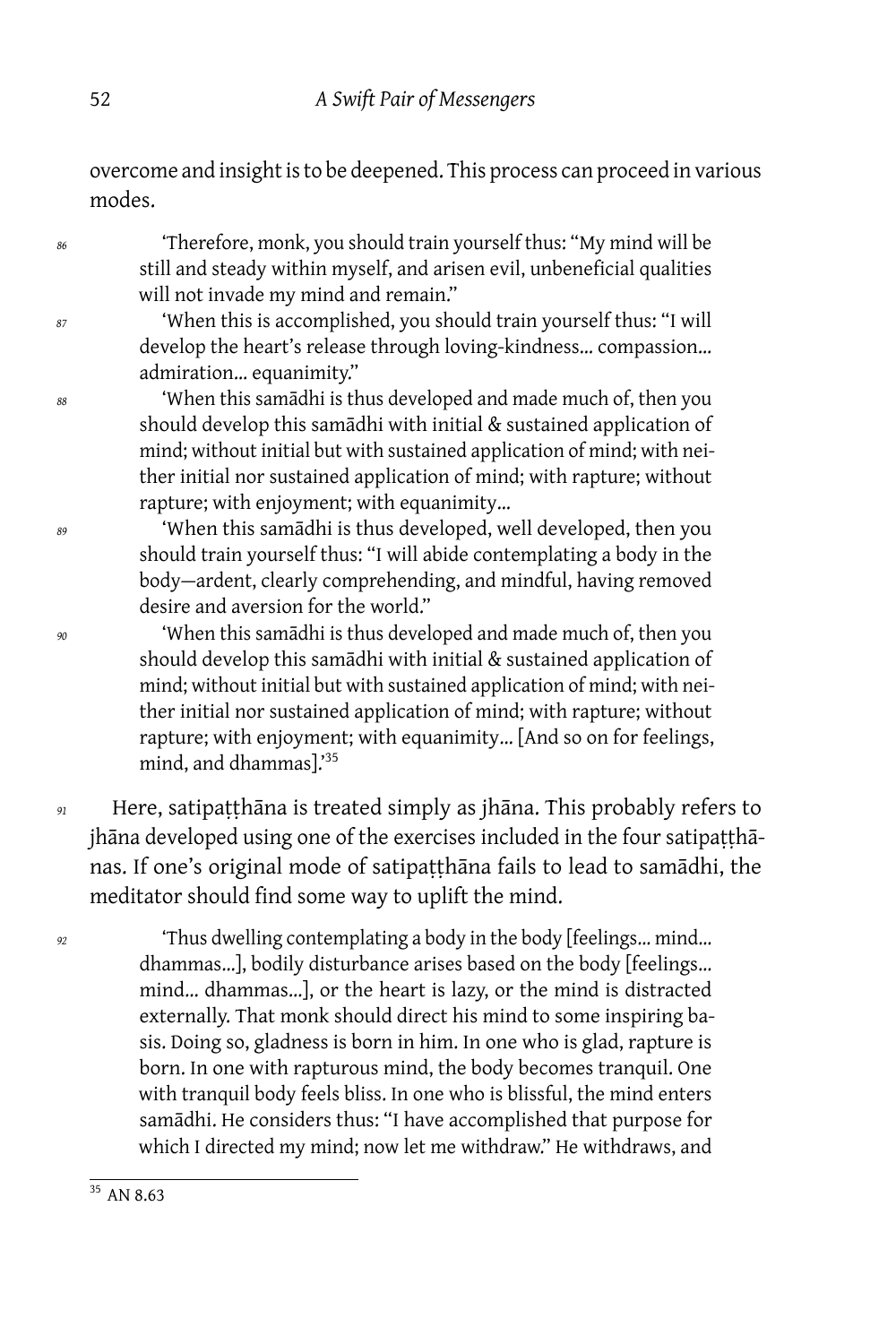neither initiates nor sustains application of mind. He understands: "I am without initial & sustained application of mind, I am mindful and blissful within myself." '<sup>36</sup>

*<sup>93</sup>* Here is another passage, where instead of the phrase 'having removed desire and aversion for the world', the sutta simply says 'I am blissful'.

*<sup>94</sup>* 'He understands: "As I abide contemplating a body in the body… a feeling in the feelings… a mind in the mind… a dhamma in the dhammas — ardent, clearly comprehending, and mindful, I am blissful." '<sup>37</sup>

# The Four Focuses. 1: Body

*<sup>95</sup>* The contemplation of the body begins with mindfulness of breathing. This is therefore the most fundamental satipaṭṭhāna practice. If this is borne in mind, the intimacy between satipaṭṭhāna and samādhi as evidenced in the above passages becomes easily understood.

*<sup>96</sup>* 'When mindfulness of breathing is developed and cultivated, it fulfills the four establishings of mindfulness. When the four establishings of mindfulness are developed and cultivated, they fulfill the seven enlightenment factors. When the seven enlightenment factors are developed and cultivated, they fulfill realization and release.<sup>38</sup>

- *<sup>97</sup>* Body contemplation then continues with development of awareness of the body postures, parts of the body, elements, and corpses. The contemplation on parts of the body and corpses is primarily a samatha practice designed to remove lust, and so such a meditator is said to 'not neglect jhāna'.<sup>39</sup>
- *<sup>98</sup>* Contemplation of body postures throughout daily activities is a bit of an odd one out here. Such a practice seems insufficient to induce jhāna, and so the appearance of the practice here is a cornerstone of the modern idea that observation of body postures may even replace concentrative

<sup>36</sup> SN 47.10

<sup>&</sup>lt;sup>37</sup> SN 47.10

<sup>38</sup> MN 118.15

<sup>&</sup>lt;sup>39</sup> AN 1: 20. Although I refer to this chapter a few times, it is a highly schematic passage, probably assembled quite late, and in part incongruous. For example, one who develops right speech is said to 'not neglect jhāna', which does not make much sense even if we interpret jhāna here as broadly as 'meditation.'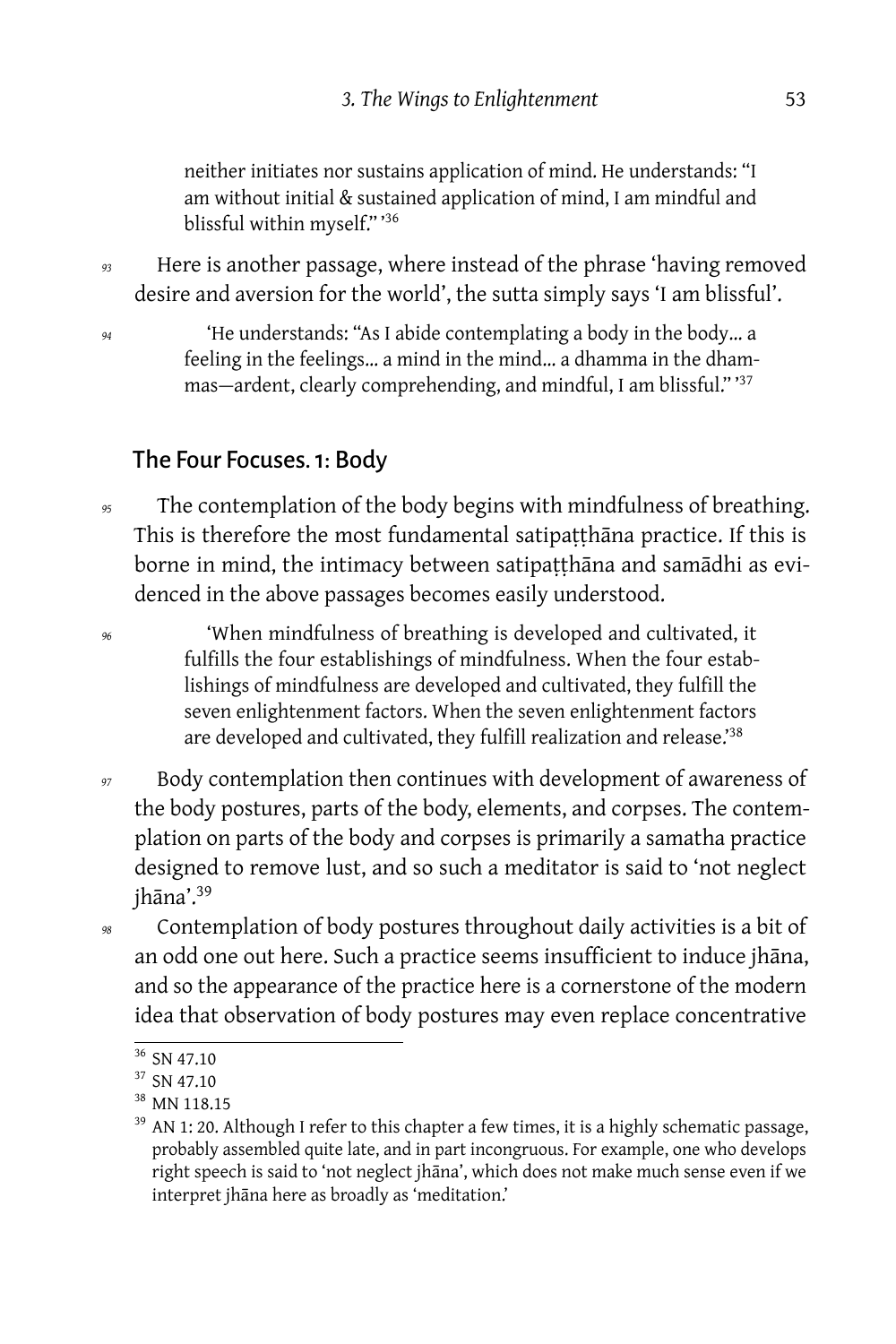meditation. In fact this practice is one of the preliminaries to developing meditation, rather than as meditative practice itself, as is borne out by its constant appearance in the Gradual Training *before* satipatthāna. Only in this one isolated instance (repeated in the Kāyagatasati Sutta) is this practice treated as if it were part of meditation itself. Most of the non-Pali versions of the Satipatthāna Sutta in fact omit this practice or place it prior to breath meditation. Nevertheless, it is undeniably true that continuity of mindfulness through the day is crucial to both samatha and vipassanā. As the words 'again and beyond' at the start of each section of the Satipaṭṭhāna Sutta indicate, each exercise contributes a part of the overall meditative development.

*<sup>99</sup>* The Kāyagatasati Sutta repeats each of these contemplations, but brings out the samatha side, saying in each case:

*<sup>100</sup>* 'As he abides thus diligent, ardent, and resolute, his memories and intentions based on the household life are abandoned. With their abandoning, his mind becomes steadied within himself, settled, unified, and concentrated in samādhi. That is how a monk develops mindfulness of the body.'<sup>40</sup>

*<sup>101</sup>* The basic purpose of the contemplations on the body parts, elements, and corpses is to rise above sensuality. If one believes that sensuality is an intrinsic quality of human nature, this objective will seem perverse, an unnatural repression leading inevitably to neurosis. Lust can indeed lead to neurosis if it is unacknowledged and denied. But seeing sensual desire, not as a permanent property, but as a conditioned phenomenon, one is free to investigate its effect on the happiness of the mind.

*<sup>102</sup>* Sensual lust is fueled by focusing on the attractiveness of the body. By going against the stream of habit, focusing attention on the unattractive aspect of the body, sensual lust can be seen in sharp relief. This is not repression; quite the opposite, it is broadening our experience to accept unpleasant aspects of our humanity which we normally prefer to repress. When the flame of desire is deprived of its fuel it simply goes out, and the mind experiences a coolness and bliss. Then one knows that the real repression, the real perversion, the real neurosis is the addiction to sensual gratification, locked in place by denying the futility of sense pleasures.

<sup>40</sup> MN 119.4*ff.*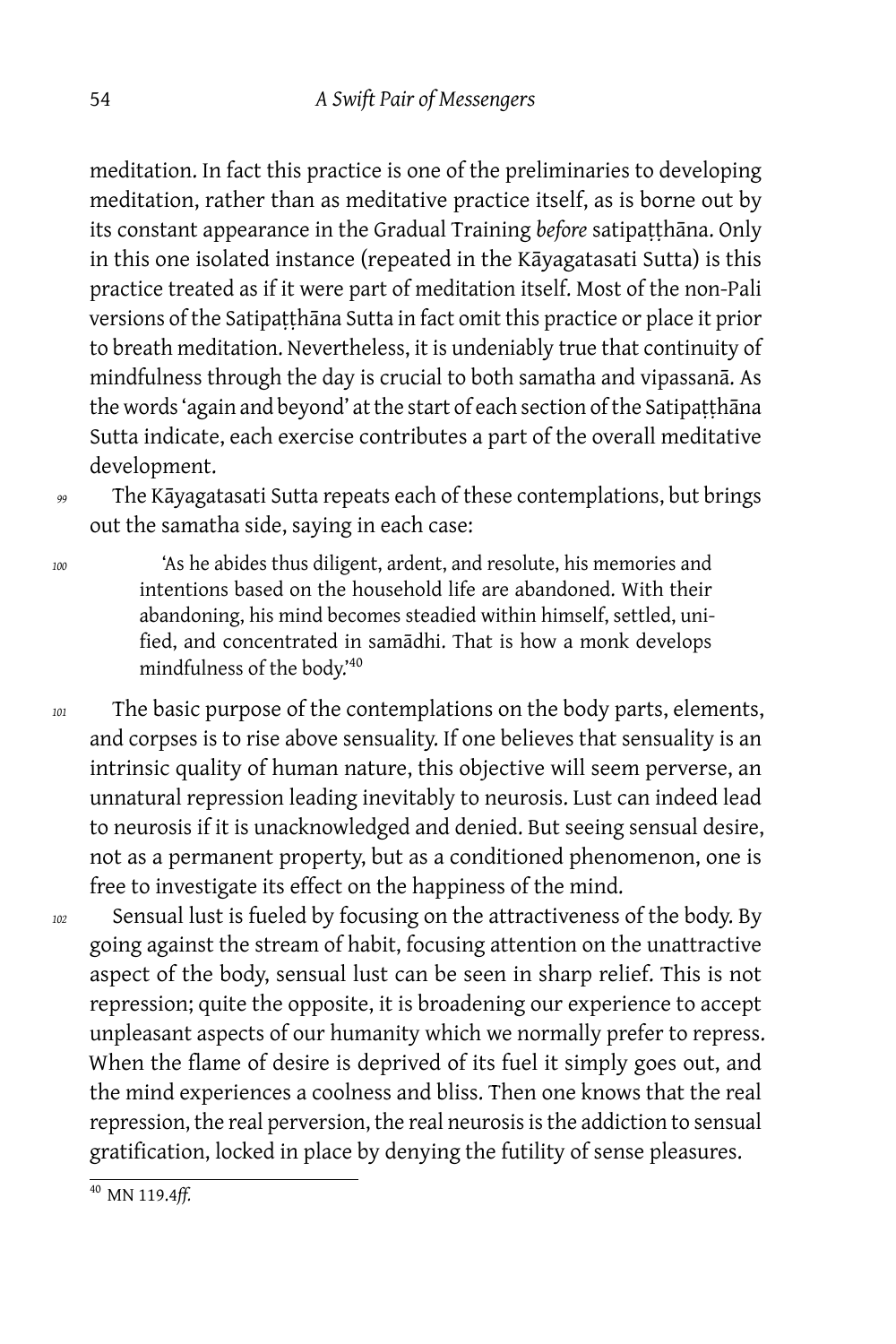*<sup>103</sup>* But these contemplations do not only bestow the emotional maturity, dignity, and independence that come with freedom from addiction. Being based on inquiry into reality, they also serve to deepen wisdom. The most suggestive description of the contemplation of the parts of the body treats this as a stepping-stone to understanding the consciousness which does not die with the body.

*<sup>104</sup>* 'There are, Bhante, these four attainments of vision. Here, a certain contemplative or brahman by means of ardor, striving, devotion, heedfulness, and right attention contacts such a form of heart-samādhi that when his mind is in samādhi he reviews this very body, up from the soles of the feet and down from the tips of the hair, surrounded by skin and full of many kinds of impurities thus: "In this body there are head hairs, body hairs, nails, teeth, skin, flesh, sinews, bones, bone marrow, kidneys, heart, liver, diaphragm, spleen, lungs, large intestines, small intestines, contents of the stomach, feces, bile, phlegm, pus, blood, sweat, fat, tears, grease, spittle, snot, oil of the joints, and urine." This is the first attainment of vision.

*<sup>105</sup>* 'Again, having done this and gone beyond it, he reviews a person's skin, flesh, blood, and bones. This is the second attainment of vision. *<sup>106</sup>* 'Again, having done this and gone beyond it, he understands a person's stream of consciousness unbroken on both sides, fixated in this world and in the world beyond. This is the third attainment of vision.

*<sup>107</sup>* 'Again, having done this and gone beyond it, he understands a person's stream of consciousness, unbroken on both sides, fixated neither in this world nor in the world beyond. This is the fourth attainment of vision. $141$ 

*<sup>108</sup>* The opening phrase is unusual, but occurs again later in the same sutta and also in the Brahmājala Sutta;<sup>42</sup> in both places 'heart-samādhi' definitely means jhāna. The third attainment is the realization of the passing on of consciousness according to dependent origination, which is the realization of the stream-enterer. The fourth attainment describes the arahant. Hence this passage shows that, when used as a basis for samādhi and insight, body contemplation is not merely a way to get beyond desire, but leads to emancipation from suffering.

 $\frac{1}{41}$  DN 28.7

<sup>42</sup> DN 1.1.31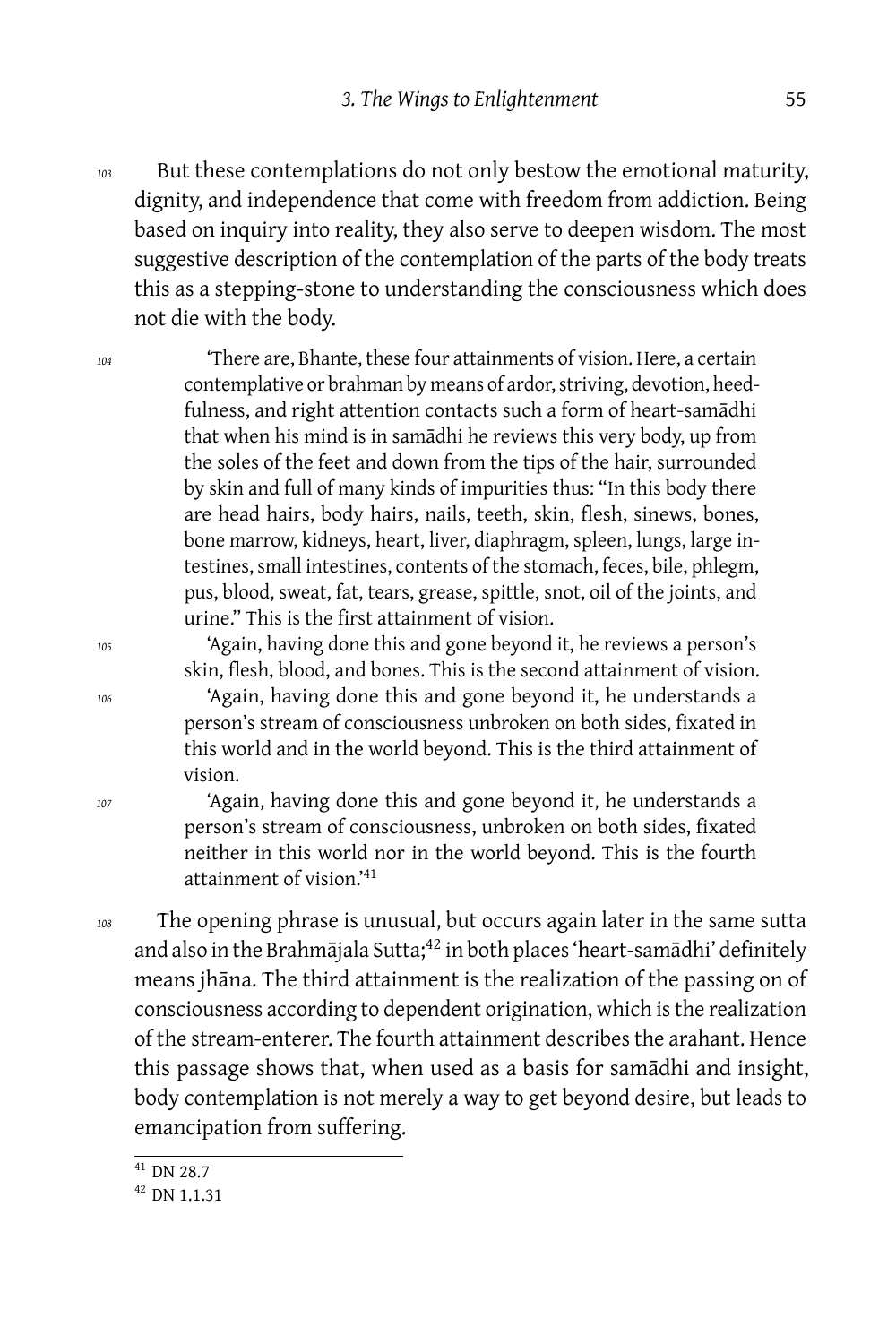- *<sup>109</sup>* In the following passage, the contemplation of the four elements forms a part of the practice directed towards the 'imperturbable', which as we have remarked, normally refers to fourth jhāna.
- *<sup>110</sup>* 'Again, monks, a noble disciple reflects thus: "There are sensual pleasures here & now and sensual pleasures in lives to come. Whatever physical form there is, is the four great elements and physical form derived from the four great elements." Practicing in this way and frequently abiding thus, his mind becomes clear about this base. When there is full clarity he attains to the imperturbable now or he decides upon understanding. With the breaking up of the body, after death, it is possible that his on-flowing consciousness will pass on to the imperturbable.'<sup>43</sup>
- *<sup>111</sup>* Notice the order of the teaching: sensuality; body contemplation; jhāna; understanding rebirth. It would seem that it is no coincidence that descriptions of 'near-death experiences' so uncannily resemble the experience of jhāna. We will return again to the intimate connection between the mind in jhāna set free from the body and the understanding of the process of rebirth.

#### The Four Focuses. 2: Feelings

- *<sup>112</sup>* Normally in Buddhism, 'feeling' (*vedanā*) simply refers to the hedonic or affective tone of experience. The Satipaṭṭhāna Sutta describes the contemplation of feelings as the understanding of pleasant, painful, and neutral feelings, both carnal and spiritual. However, the equivalent section of the Ānāpānasati Sutta brings in rapture — the emotional response to pleasant feeling — and mental activities (*cittasaṅkhārā*), which are defined in the context of mindfulness of breathing as feeling and perception.<sup>44</sup> This seems to broaden the scope of feelings here as far as 'emotions', 'moods'.
- 

*<sup>113</sup>* The important thing, however, is that when these 'feelings' are explicitly analyzed in the suttas, they are identified with the feelings experienced in jhāna.

*<sup>114</sup>* 'What, monks is carnal rapture? Rapture which arises dependent on the five cords of sensual pleasures. What is spiritual rapture? Here,

<sup>43</sup> MN 106.4

<sup>44</sup> MN 44.14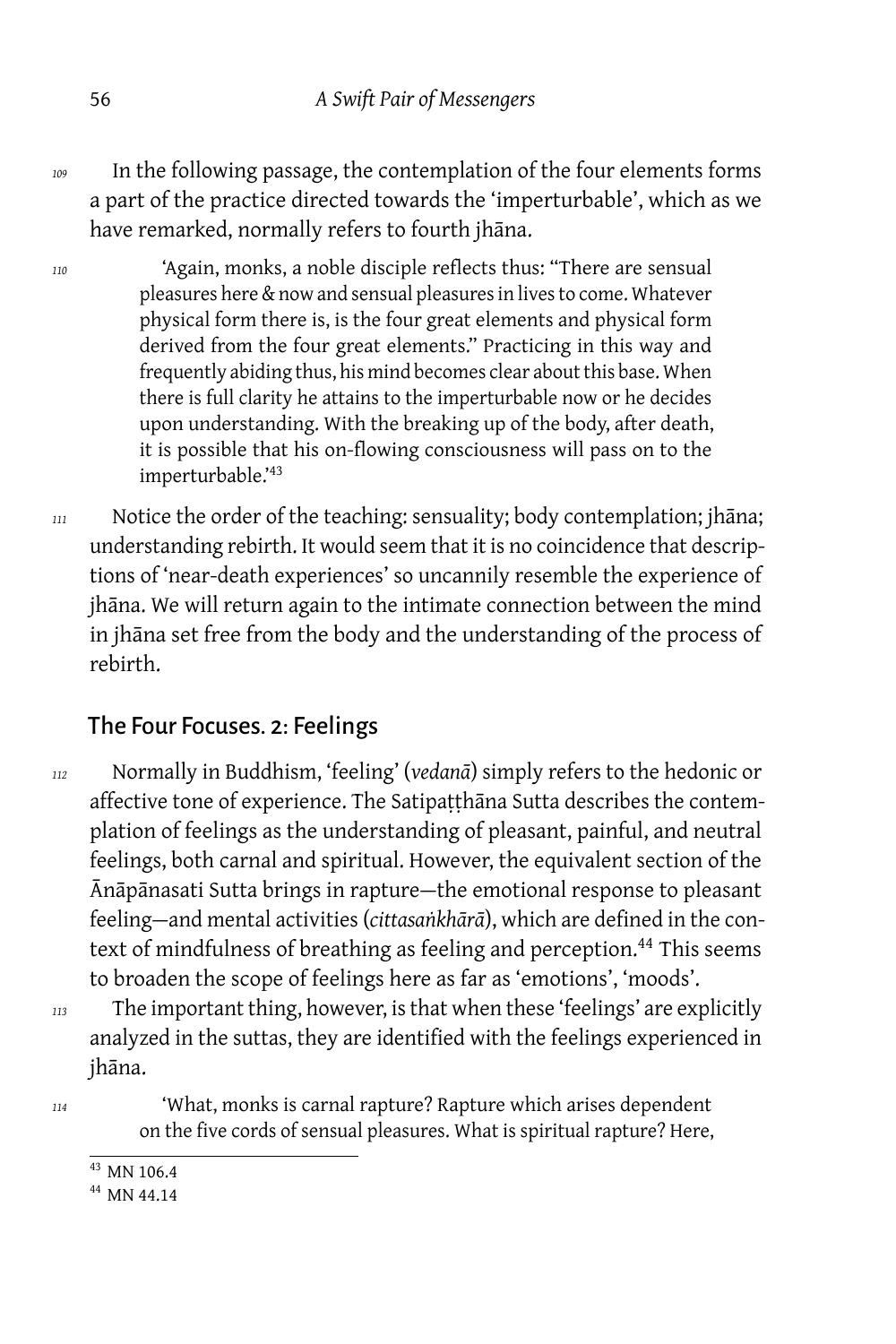a monk enters and abides in the first jhāna… second jhāna. What is even more spiritual rapture? Rapture which arises when a monk whose poisons are evaporated reviews his mind released from lust, anger, and delusion.'<sup>45</sup>

*<sup>115</sup>* Pleasant and neutral feelings are described in similar terms, except pleasant spiritual feelings apply to the first three jhānas, while neutral spiritual feelings only exist in the fourth jhāna. This analysis of feelings is specific to the Satipaṭṭhāna Sutta, and the suttas do not offer any alternate explanation. Occasionally, it is true, 'spiritual rapture' is used prior to jhāna, but this is not part of the full set of contemplations as found in the Satipaṭṭhāna Sutta; moreover, in such contexts it appears as one of the conditions leading to full samādhi, not a replacement for it.<sup>46</sup> Reading straightforwardly from the suttas, contemplation of feelings in satipatthāna requires the experience of jhāna.

*<sup>116</sup>* The last of these contemplation is the arahant's 'reviewing knowledge'. This is specifically distinguished from the feelings in the jhānas, and hence one cannot argue that this can replace jhāna.<sup>47</sup>

#### The Four Focuses. 3: Mind

*<sup>117</sup>* 'Mind' (*citta*), in Pali as in English, can convey a wide variety of connotations. Here, as will be clarified below, it means specifically 'cognition', that is, the faculty of awareness itself, as distinct from associated factors such as feeling, emotion, thought, volition, etc. This inner sense of knowing receives the information conveyed through the senses, supplemented and processed by these associated factors.

*<sup>118</sup>* As the 'lord of the city seated at the crossroads' it is the core of experience; but like any ruler it can maintain its position only with the help of its auxiliaries. The quality of the information received is the critical determinant of the quality of awareness. Also like any ruler, it often seems

<sup>&</sup>lt;sup>45</sup> SN 36.31; cp. Thag 85

<sup>46</sup> E.g. SN 46.3 quoted below

<sup>&</sup>lt;sup>47</sup> These 'even more spiritual feelings' seem to be similar to the 'feelings based on renunciation' mentioned elsewhere, which however, since they follow on 'seeing with right understanding in accordance with reality', seem broader, pertaining to stream-entry and beyond. See MN 137.11, 15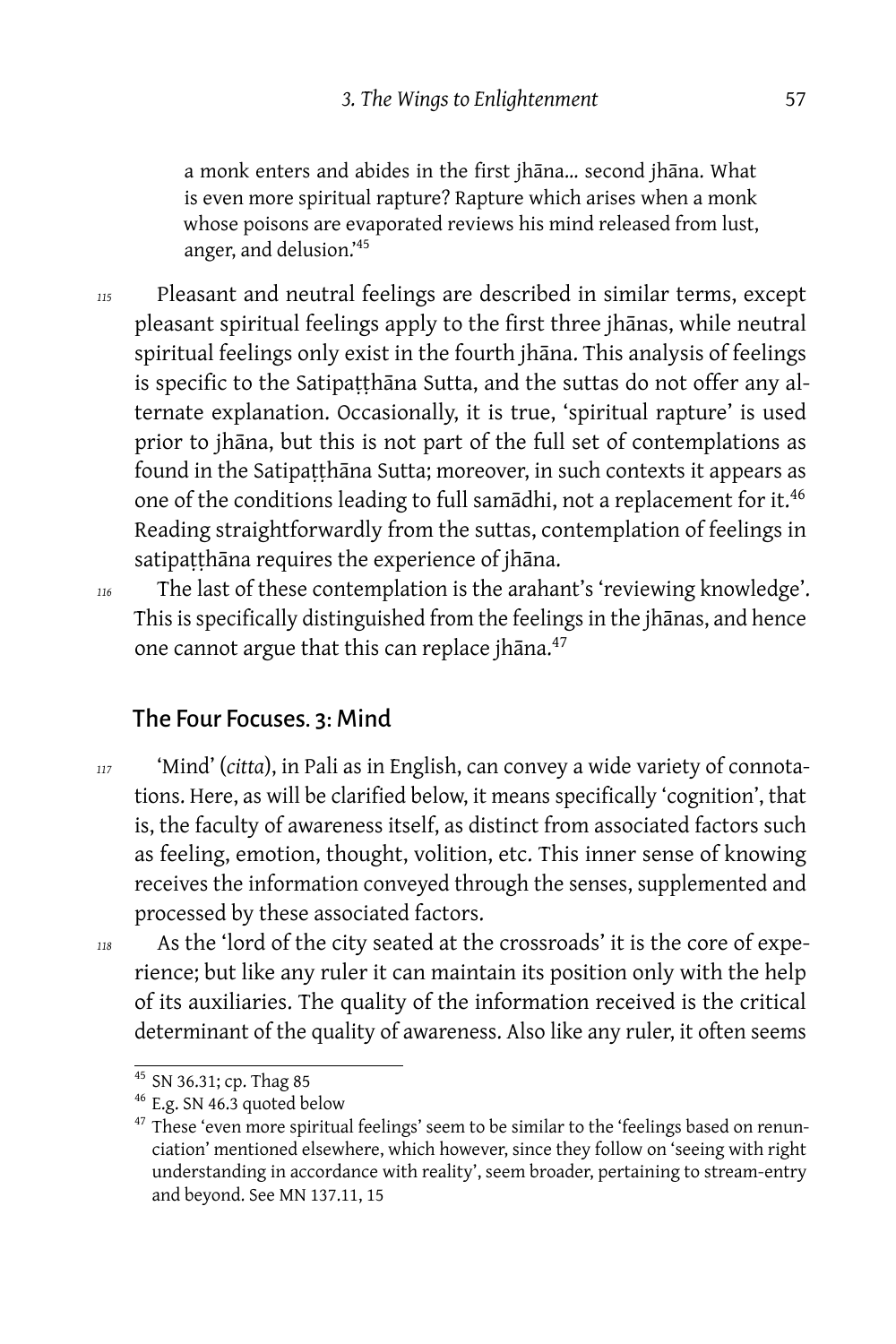that the auxiliaries impede rather than facilitate the flow of information. The more we try to see the 'boss', the more we are sidetracked with some underling.

- *<sup>119</sup>* The preliminary stages of this section involve contemplating the mind as colored by the presence or absence of greed, anger, and delusion. These accompanying factors are crude and domineering, and the contemplation necessarily coarse and incomplete. In the later stages the mind is contemplated in its pure form, as 'exalted', 'unexcelled', 'concentrated', 'released'-all terms for jhāna.
- *<sup>120</sup>* Just as the contemplation of feelings culminates with the supreme equanimity of the fourth jhāna, here too the term 'unexcelled' implies the 'unexcelled purity of mindfulness and equanimity' of the fourth jhana.<sup>48</sup>
- *<sup>121</sup>* This contemplation of mind, with its implicit distinction between the mind and the defilements which soil it, is reminiscent of the famous — and famously misquoted-statement about the radiant mind. The words 'original mind' or 'naturally radiant' do not occur here or elsewhere in the suttas. The 'radiant mind' is a term for jhana.<sup>49</sup> Here, 'development of the mind' seems to be a synonym for 'noble right samādhi'. The significance of the radiant mind is simply this—when the lights are on, a clear-sighted person can see what is there.

*<sup>122</sup>* 'Monks, this mind is radiant, but tainted by transient taints. An unlearned ordinary person does not understand this in accordance with reality. That is why I say there is no development of the mind for the unlearned ordinary person.

*<sup>123</sup>* 'Monks, this mind is radiant, and freed from transient taints. A learned noble disciple understands this in accordance with reality. That is why I say there is development of the mind for the learned noble disciple.'<sup>50</sup>

#### The Four Focuses. 4: Dhammas

*<sup>124</sup>* What does *dhammas* mean here? *Dhammas* is used in the Satipaṭṭhāna Sutta in its catch-all role, including *what* is experienced (phenomena), *how*

<sup>48</sup> MN 54.22–24, MN 53.20–22

<sup>49</sup> SN 46.33, AN 5.23

<sup>50</sup> AN 1: 6.1, 2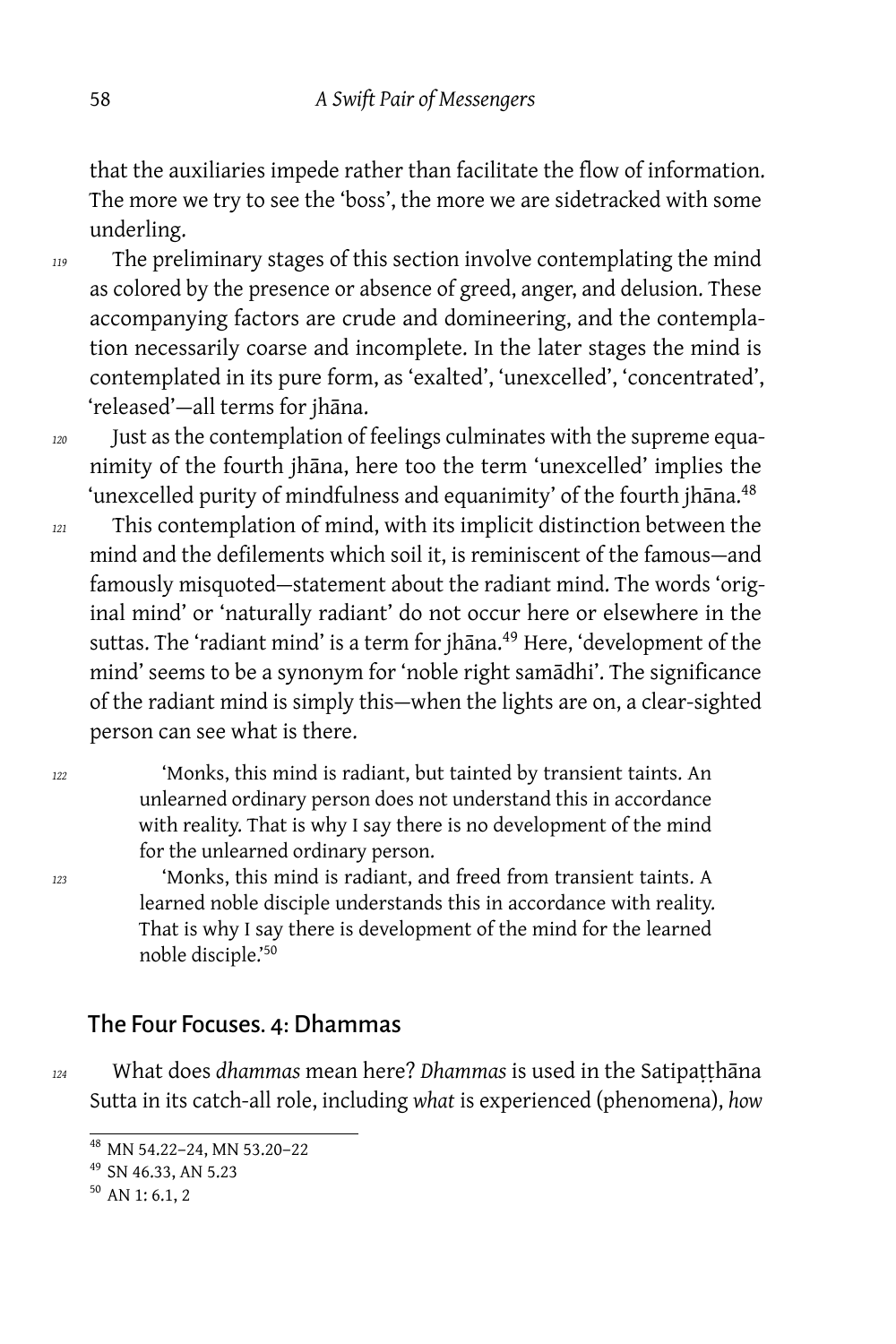experience operates (principles), and the meaningful description of experience (teachings). In research subsequent to the original publication of this work, I concluded that the specification of the contemplation of *dhammas* was originally much narrower, comprising just the five hindrances and the seven awakening factors. In *A History of Mindfulness* I have argued this point in detail. For the current work, however, I have chosen to proceed based on the Pali texts as they are.

*<sup>125</sup>* Contemplation of *dhammas* is often translated as contemplation of 'mental phenomena' or 'mental objects'. The practices detailed in the sutta, however, cover a much a broader scope than 'mental phenomena'. The contemplation of mental phenomena, not found in the Satipatthana Sutta as such, is a minor practice taught only occasionally: the realization of feelings, perceptions, and thoughts as they rise, remain, and end.<sup>51</sup> This practice is called a 'development of samādhi'. In teaching sequence it appears after jhāna and before the contemplation of the five aggregates. Its fruit is said to be 'mindfulness & clear comprehension', but it is not said to lead to awakening as such. This is because mental phenomena are the known, not the knowing; insight frees only when the radical impermanence of consciousness itself is brought within its fold.

- *<sup>126</sup>* The contemplation of dhammas begins with contemplation of the five hindrances present and absent. The diversity of these hindrances demands a diversity of approaches for their elimination.
- *<sup>127</sup>* Sensual desire colors the mind like water dyed vivid blue or crimson, making it attractive but opaque. $52$  The most important counter measures are sense restraint and the meditation on ugliness.
- *<sup>128</sup>* Ill will is a fire which heats the mind until it is boiling, bubbling, and steaming. It is overcome by loving-kindness. The Buddha said that by using mindfulness alone it is not possible to fully overcome ill will.
- *<sup>129</sup>* 'It is always good for the mindful The mindful one thrives in bliss It is better each day for the mindful one

But he is not released from enmity.

<sup>51</sup> DN 33.11 etc

<sup>52</sup> These similes at AN 3.193.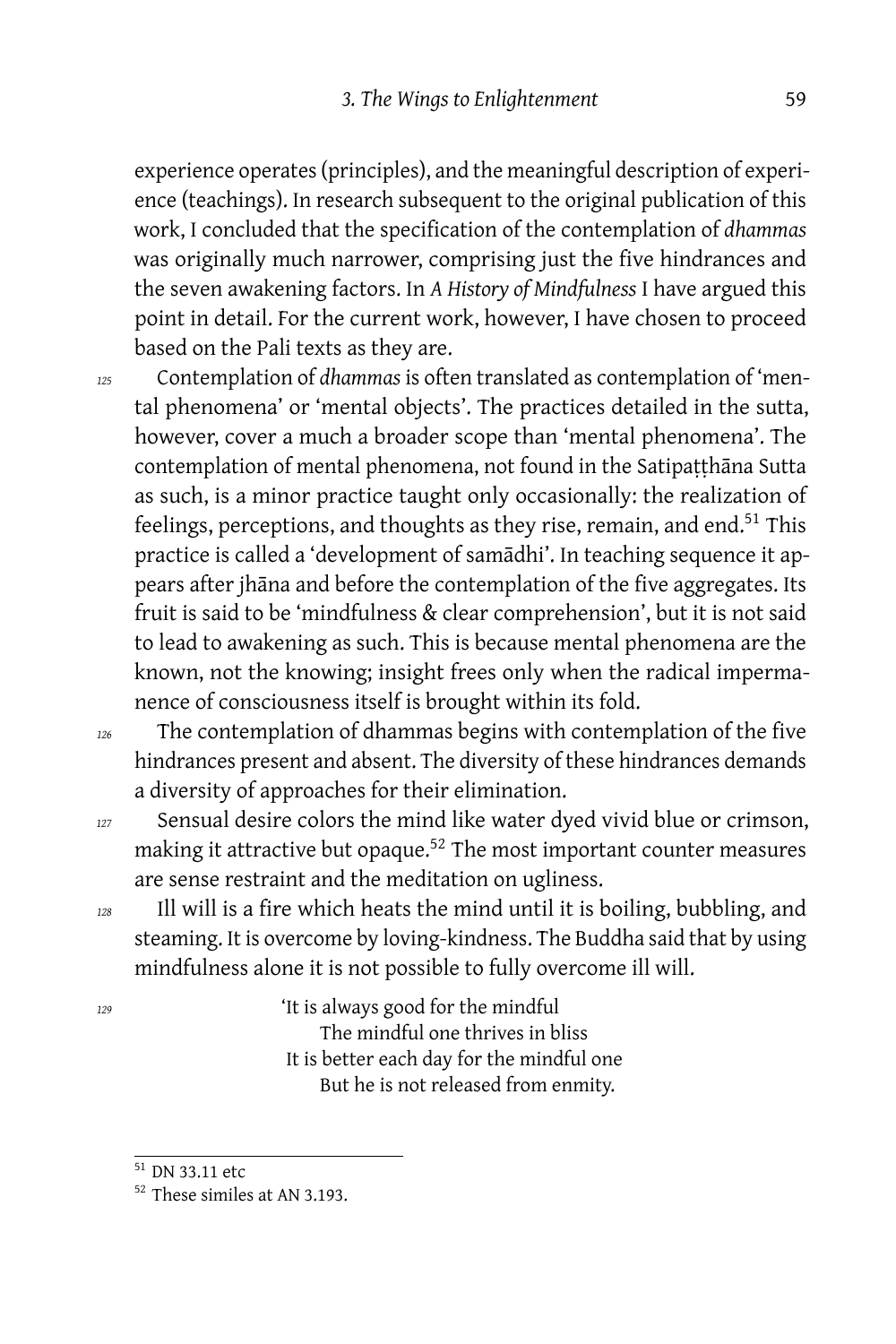*<sup>130</sup>* 'One whose mind all day and night Finds delight in harmlessness Who has loving-kindness for all living beings For him there is enmity with none.'<sup>53</sup>

- *<sup>131</sup>* Sloth & torpor is like a mossy, slimy weed overgrowing the clear waters of the mind. It is overcome by initiative, by putting forth effort, by sustained exertion, by non-complacency; the recommended meditation subject is the perception of light.
- *<sup>132</sup>* Restlessness & remorse are like strong winds which lash and stir up the mind into ripples and waves. Restlessness manifests as the inability to stay with one object for a long time. The Buddha was very explicit on how to overcome this:

#### *<sup>133</sup>* 'Samatha should be developed to abandon restlessness.'<sup>54</sup>

*<sup>134</sup>* Or again:

*<sup>135</sup>* 'Mindfulness of breathing should be developed to abandon scatteredness of heart.'55

- *<sup>136</sup>* Remorse (*kukkucca*, literally 'bad-done-ness') is chiefly worry over breaches of virtue, or regret over what was wrongly-done or undone in the past. Restlessness runs on to the future; remorse dredges up the past. Their antidote, keeping the mind content in the here & now, is bliss: the pervasive drenching of the whole field of awareness with serene, sublime, sustained ecstasy.
- *<sup>137</sup>* Doubt makes the mind turbid, muddy, and dark. It is overcome by 'paying attention to the root'.<sup>56</sup> The 'root' or basis of meditation is just the meditation object itself. Unwavering continuity of application defines the object, dispelling doubt.
- 
- *<sup>138</sup>* It is worth noting that mindfulness is nowhere singled out as being in and of itself capable of overcoming any hindrance. Only when working together with the other factors of jhāna can this occur. The following passage makes this clear. The meditator abandons the hindrances and does

 $\overline{53}$  SN 1.813, 814

<sup>54</sup> AN 6.116

<sup>55</sup> AN 6.115

<sup>56</sup> AN 1.2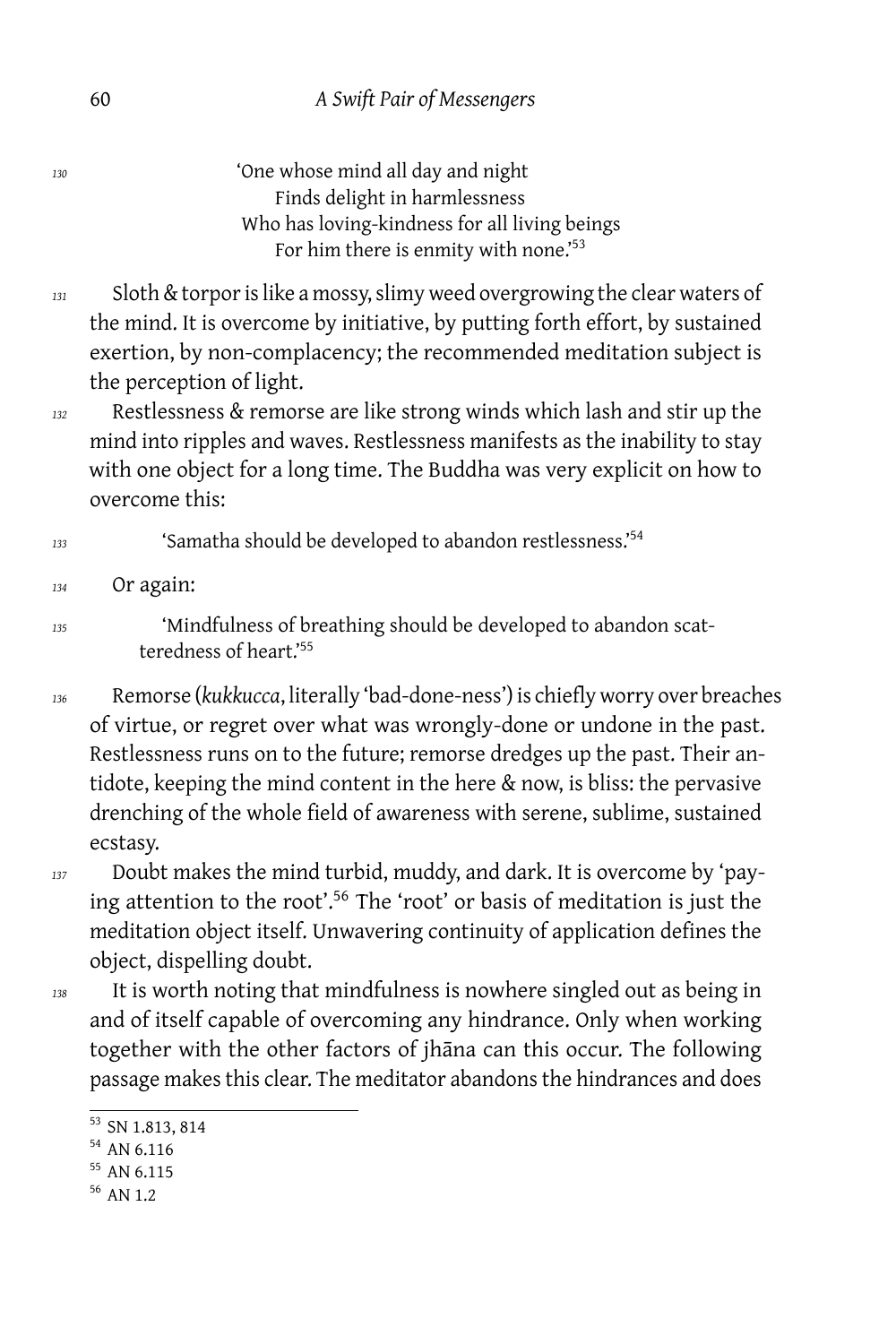satipaṭṭhāna; but the subsequent paragraph shows that this 'satipaṭṭhāna' is in fact the first jhāna. To deepen one's satipaṭṭhāna one must deepen one's practice of jhāna.

*<sup>139</sup>* 'Having thus abandoned these five hindrances, taints of the mind which rob understanding of its strength, he abides contemplating a body in the body… a feeling in the feelings… a mind in the mind… a dhamma in the dhammas…

- *<sup>140</sup>* 'Then the Tathagata leads him further on: "Come monk, abide contemplating a body in the body… a feeling in the feelings… a mind in the mind… a dhamma in the dhammas… but do not apply the mind to these things." With the stilling of initial & sustained application of mind, he enters and abides in the second jhāna…'<sup>57</sup>
- *<sup>141</sup>* After dealing with the hindrances, the next section in the Pali Satipaṭṭhāna Sutta deals with the classic vipassanā exercise of observing the rise and fall of the five aggregates.

*<sup>142</sup>* 'Monks, develop samādhi. A monk with samādhi understands in accordance with reality. What does he understand in accordance with reality? The origin and ending of physical form, feeling, perception, conceptual activities, and consciousness. What is the origin of physical form?… For one who relishes, welcomes, and remains attached to physical form, relishing arises. Relishing for physical form is grasping. Due to grasping as condition there is [ongoing] existence. Due to existence as condition, there is birth. Due to birth as condition, aging & death, sorrow, lamentation, bodily pain, mental suffering, and despair come to be. Thus there is the origin of this entire mass of suffering. [And so on for the other four aggregates.]

*<sup>143</sup>* 'And what is the ending of physical form?… For one who does not relish, welcome, and remain attached to physical form, relishing for physical form ceases. Due to the cessation of relishing, grasping ceases. Due to the cessation of grasping, [ongoing] existence ceases. Due to the cessation of existence, birth ceases. Due to the cessation of birth, aging & death, sorrow, lamentation, bodily pain, mental suffering, and despair cease. Thus there is the cessation of this entire mass of suffering. [And so on for the other four aggregates.]<sup>'58</sup>

<sup>57</sup> MN 125.22–25 condensed

<sup>58</sup> SN 22.5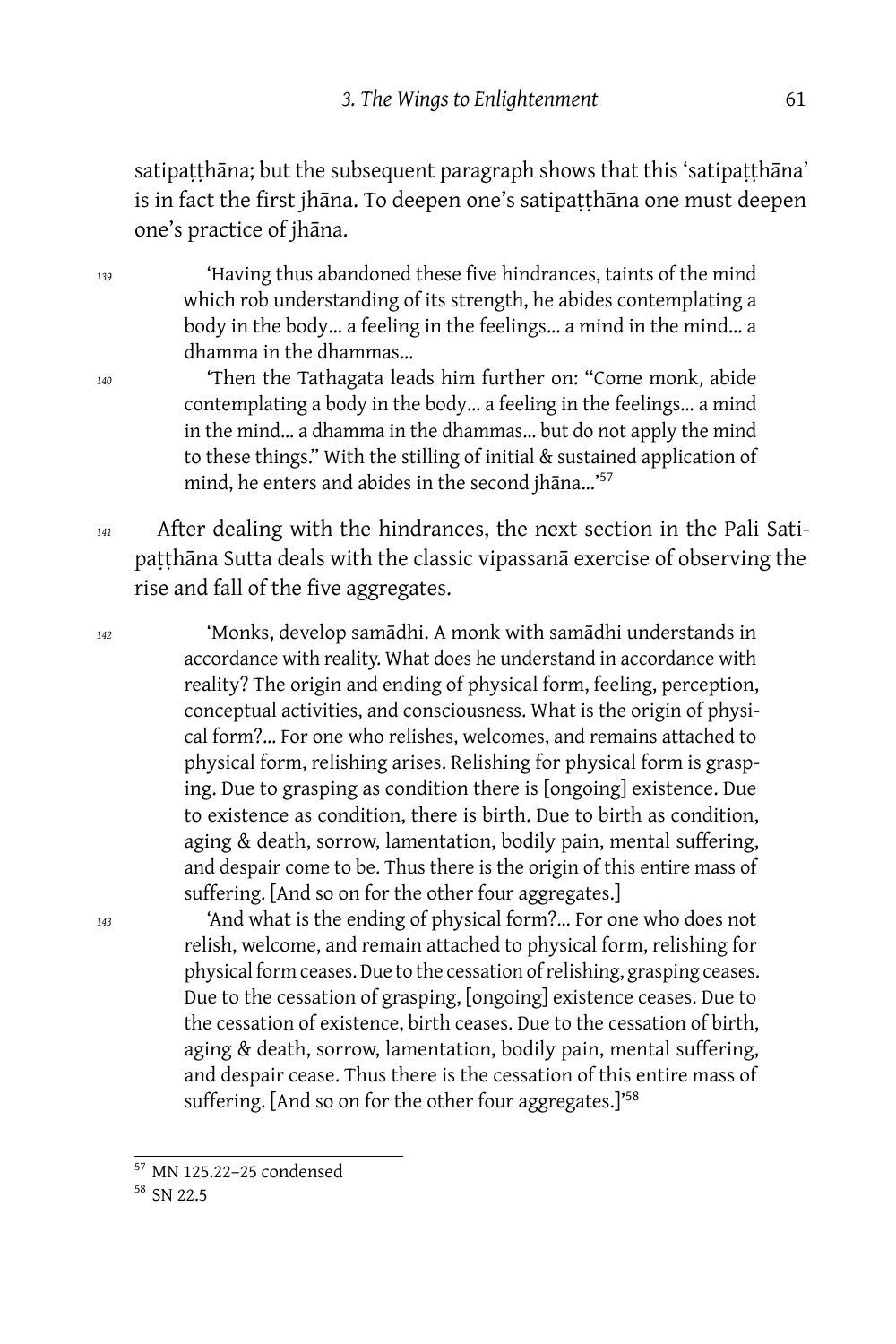- *<sup>144</sup>* Here, understanding impermanence is not the perception of conditioned phenomena arising and passing instantaneously, but understanding how attachment leads to rebirth in accordance with dependent origination. As always, such profound insights arise due to the clarity of the mind in samādhi.
- *<sup>145</sup>* The next, closely related, practice is the observation of the six internal and external sense bases, and the fetters that bind these together. Once again, this practice is explicitly said to be dependent on developing samādhi.

*<sup>146</sup>* 'Monks, develop samādhi. A monk with samādhi understands in accordance with reality. What does he understand in accordance with reality? He understands: "The eye is impermanent. Visible forms are impermanent. Eye-consciousness is impermanent. Eye contact is impermanent. Feeling arisen due to eye contact… is impermanent. [And so on for the ear, etc.]<sup>'59</sup>

- *<sup>147</sup>* The contemplation of dhammas also includes the contemplation of the seven enlightenment factors-mindfulness, investigation of dhammas, energy, rapture, tranquility, samādhi, and equanimity, discussed in more detail below — and their 'fulfillment by development.' Here, samādhi is not merely implied, as it has been in other sections of the Satipaṭṭhāna Sutta, but is mentioned by name, and the satipaṭṭhāna meditator is instructed to fulfill this samādhi through development.
- *<sup>148</sup>* The final section is the contemplation of the four noble truths. Elsewhere, the Buddha said these are taught for 'one who feels':

*<sup>149</sup>* 'It is for one who feels that I declare: "This is suffering; this is the origin of suffering; this is the cessation of suffering; this is the way of practice leading to the cessation of suffering." '<sup>60</sup>

*<sup>150</sup>* The point here is that the experience of suffering is fundamental to our spiritual pursuit. Pain is not an incidental to the practice, it underlies it. To understand the four noble truths is not to make oneself experience even more pain, but to understand how to transcend pain through letting go. The bliss of jhāna is a crucial teaching, showing us clearly and directly

<sup>59</sup> SN 35.99; cp. SN 35.160

<sup>60</sup> AN 3.61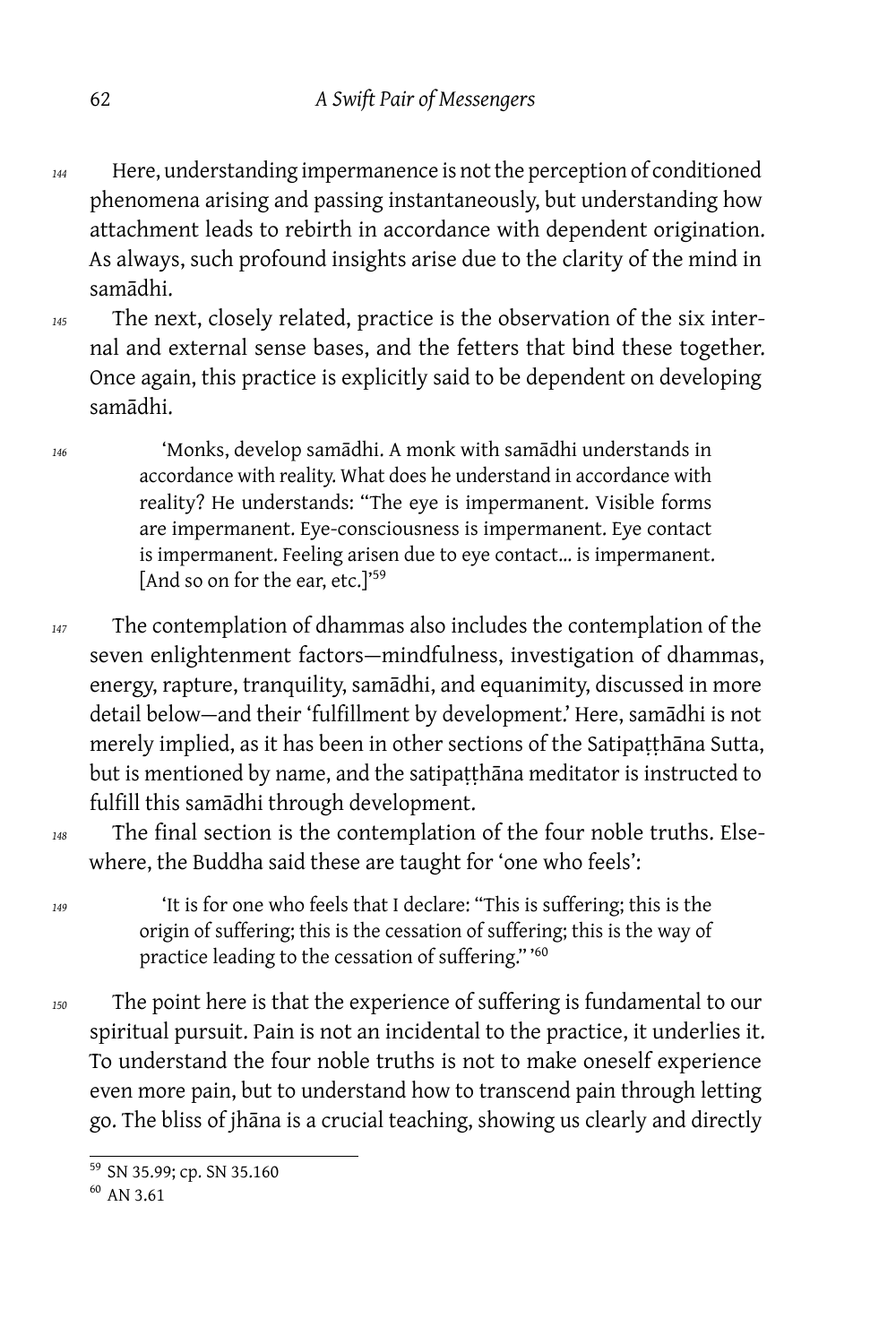that suffering arises from our attachments. This is why it is regarded as a foretaste of Nibbana.

*<sup>151</sup>* The four noble truths are briefly mentioned in the Satipaṭṭhāna Sutta (Majjhima Nikāya 10), but are described in detail in the Mahā Satipaṭṭhāna Sutta (Dīgha Nikāya 22). Actually, DN 22 is nothing more than a late expansion of MN 10, with the expanded section on the four noble truths taken from the Saccavibhaga Sutta (MN 141) and inserted by the redactors. It is not an authentic teaching of the Buddha, but nevertheless it gives an idea how these things were understood by the Theravādin redactors, perhaps 200-300 years after the Buddha.<sup>61</sup>

*<sup>152</sup>* The first noble truth is the various kinds of suffering headed by birth, aging, and death; the second is 'that craving which generates repeated existence'; while the third is the ending of that very same craving. The fourth noble truth, the way of practice, is the noble eightfold path as detailed above, including the four jhānas as right samādhi. Thus, once again, the Theravādin scriptures explicitly include jhāna as an integral part of satipaṭṭhāna practice.

# Insight

*<sup>153</sup>* Each exercise included in the four establishings of mindfulness concludes with a passage describing various aspects of insight development. This 'insight refrain' is a template for understanding how these practices are meant to be applied in this context.

*<sup>154</sup>* These 'refrain' sections vary considerably between the different versions, and the Pali sutta is one of the few to so strongly emphasize vipassanā here. For example, in the version of this material that is found in the Pali Abhidhamma Vibhaga, there is no mention of a vipassanā refrain.

*<sup>155</sup>* It seems that it is the presence of this refrain, which constantly reinforces the message of vipassanā, which has given rise to the unique modern Theravādin idea that satipaṭṭhāna is essentially a vipassanā practice. It is crucial to realize that this refrain is an unusual feature of one particular text, and does not represent the teachings on satipaṭṭhāna found elsewhere. In over 70 suttas dealing with satipaṭṭhāna in the Pali canon

<sup>61</sup> This is discussed in detail in *A History of Mindfulness*.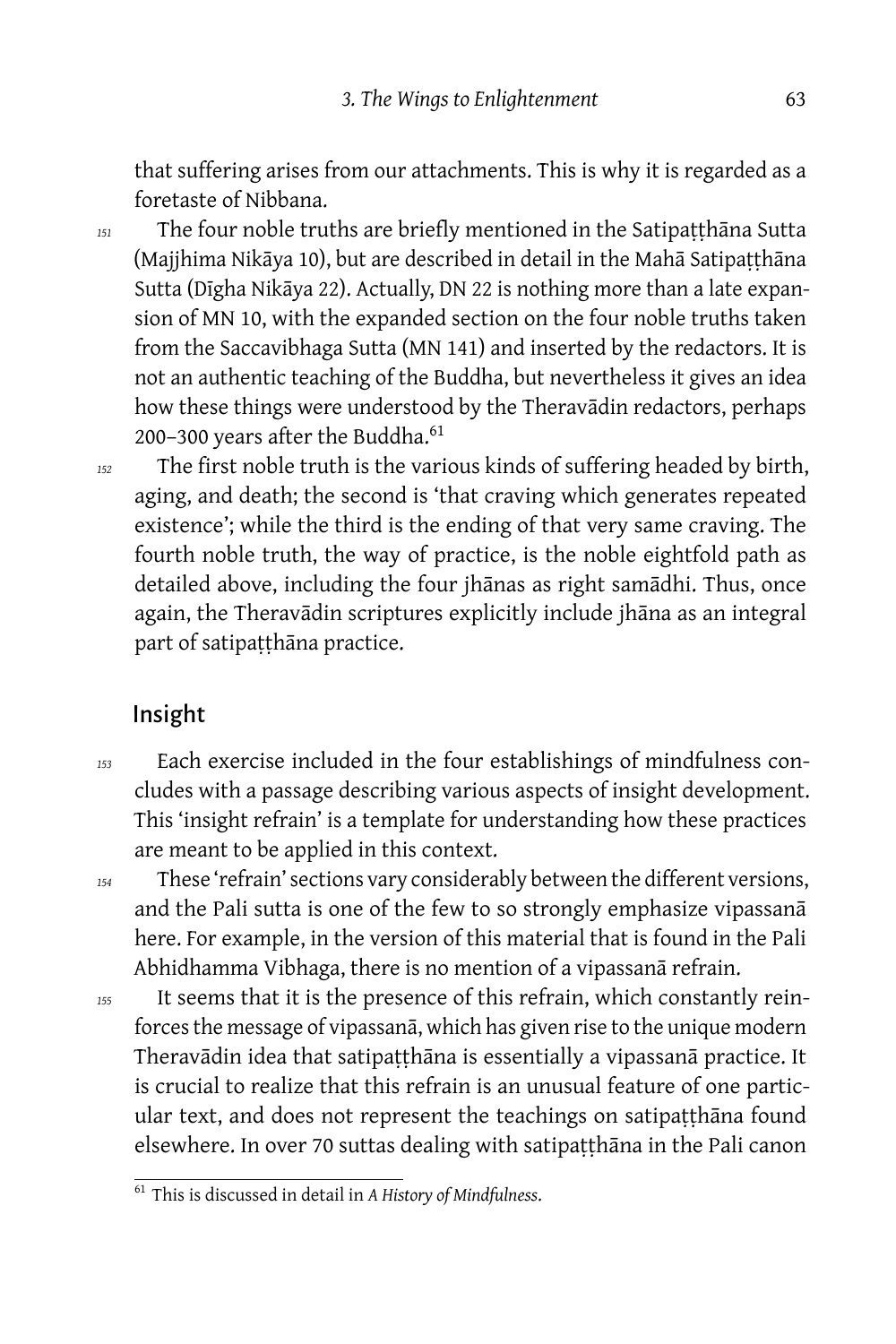alone, only two or three others even mention impermanence. Contrast this with the dozens of cases where satipaṭṭhāna is closely associated with samādhi. The modern doctrine of 'satipatthāna = vipassanā' is an artifact of a selective and misrepresentative reading of the texts.

*<sup>156</sup>* Nevertheless, despite our strong reservations about the authenticity of this passage, and its over-emphasis in modern teachings, we'll still have a look at it and show that, while vipassanā is being emphasized, especially in the section on rise and fall, this is by no means separate from samatha.

#### Insight 1: Internal and external

*<sup>157</sup>* First, one contemplates 'within oneself' and 'externally.' This phrase is commonly mentioned in the Pali, but is rarely defined explicitly. The following passage is perhaps the only place where we are given a clearer idea of what this contemplation involves in the context of satipatthāna. As so often, the suttas themselves say that samādhi and satipaṭṭhāna are closely linked.

*<sup>158</sup>* 'Here, good man, a monk abides contemplating a body in the body within himself-ardent, clearly comprehending, and mindful, having removed desire and aversion for the world. As he abides thus he becomes concentrated therein with right samādhi, with right clarity. Rightly concentrated and clear therein, he gives rise to knowledge & vision of the bodies of others externally. [And so on for feelings, mind, and dhammas.]'<sup>62</sup>

- *<sup>159</sup>* This explanation shows that the 'internal' contemplation is the preliminary satipatthāna meditation that leads to jhāna. This would normally be one of the objects such as the breath. The breath is 'internal' to one's own experience of one's body. Focusing awareness there, the mind is restrained from wandering 'outside' and becomes peaceful and still 'inside', from the subjective perspective of the meditator. Only when this process is complete may the meditator then extend their awareness 'outside'.
- 

*<sup>160</sup>* The phrase 'knowledge & vision' refers to the various psychic powers, such as the divine ear or the divine eye, which enable a meditator who has developed the ultra-refined consciousness of jhāna to extend their

 $62$  DN 18.26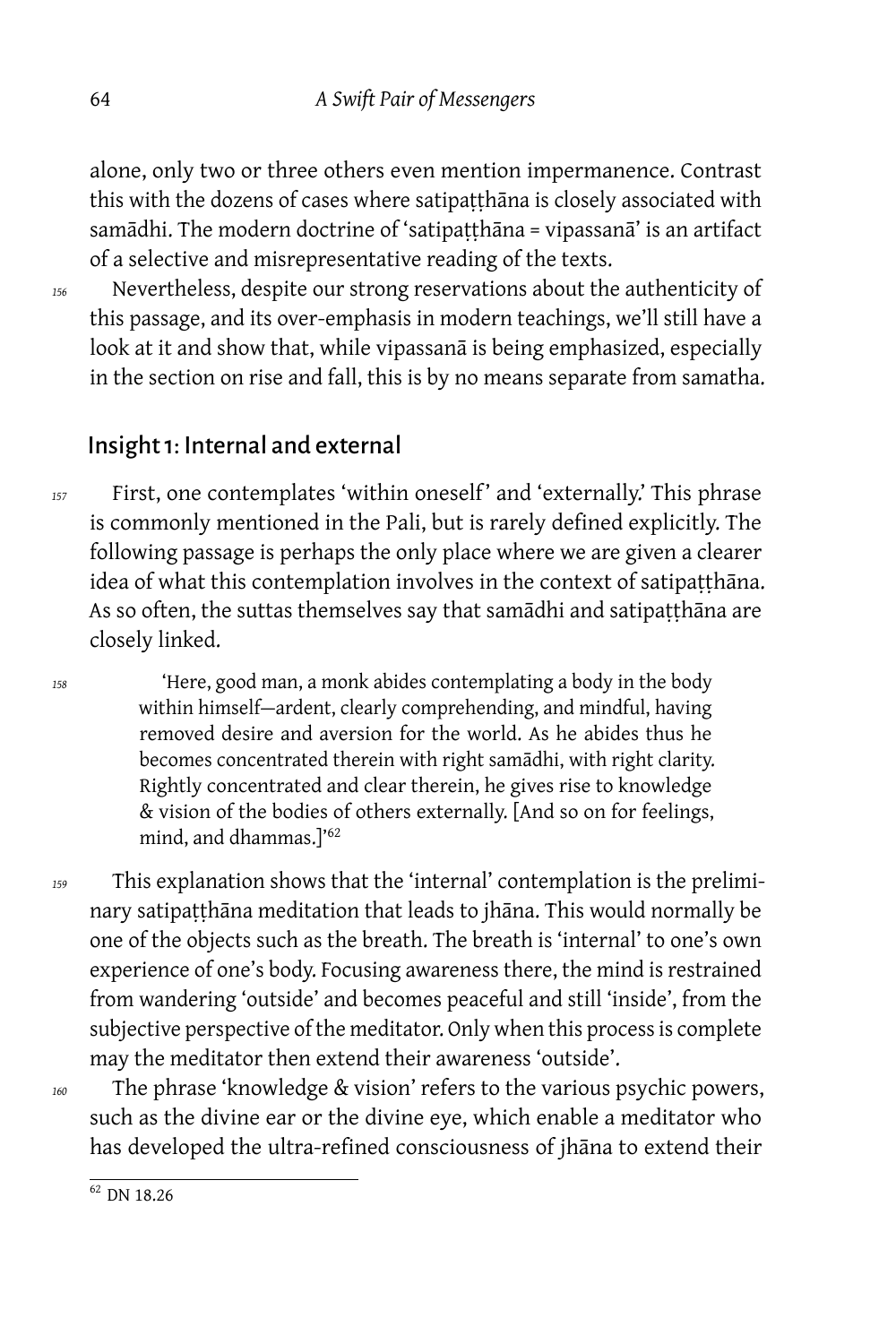awareness of externals. Since by this stage the mind is very still and the hindrances are completely absent, there is no danger that the meditator will become distracted or lose focus in this 'external' contemplation.

#### Insight 2: Impermanence

*<sup>161</sup>* The second aspect of insight development is the contemplation of the principles of origination and dissolution. Here is story that exemplifies the suttas' pragmatic approach to impermanence.

*<sup>162</sup>* 'Long ago, monks, there was a teacher called Araka, a ford-crosser, free from lust for sensual pleasures, with many hundreds of disciples. Araka the teacher taught Dhamma to his disciples thus: "Short is the life of humans, limited and trifling, with much suffering, much despair. Wake up by using your mind! Do good! Live the holy life! There is none born who does not die! Just as a drop of dew on the tip of a blade of grass when the sun rises… Just as a bubble in the water appears when it rains… Just as a line drawn on water with a stick… Just as a mountain stream, traveling far, fast flowing, sweeping all before it, never pausing for a moment, a second, an instant, but ever going on, rolling on, surging on… Just as a man might form a gob of spit on the tip of his tongue and spit it out easily… Just like a lump of meat thrown on an iron griddle which has been heated all day… Just like a cow being led to the slaughter, with each step she is closer to being killed, closer to death; in the same way the life of humans is like a cow to be slaughtered, limited and trifling, with much suffering, much despair. Wake up by using your mind! Do good! Live the holy life! There is none born who does not die!"

*<sup>163</sup>* Now at that time, monks, the life span of humans was sixty thousand years, and girls were marriageable at five hundred years. Humans had only six afflictions: cold, heat, hunger, thirst, excrement, and urine. And yet even though humans were of such long life, duration, and little affliction, still Araka the teacher taught Dhamma in that way… But now who lives long lives but a hundred years or a little more… I have done for you what should be done by a teacher seeking the welfare of his disciples out of compassion. Here, monks, are roots of trees, here are empty huts. Practice jhāna, monks! Do not be negligent! Do not regret it later! This is our instruction to you.'<sup>63</sup>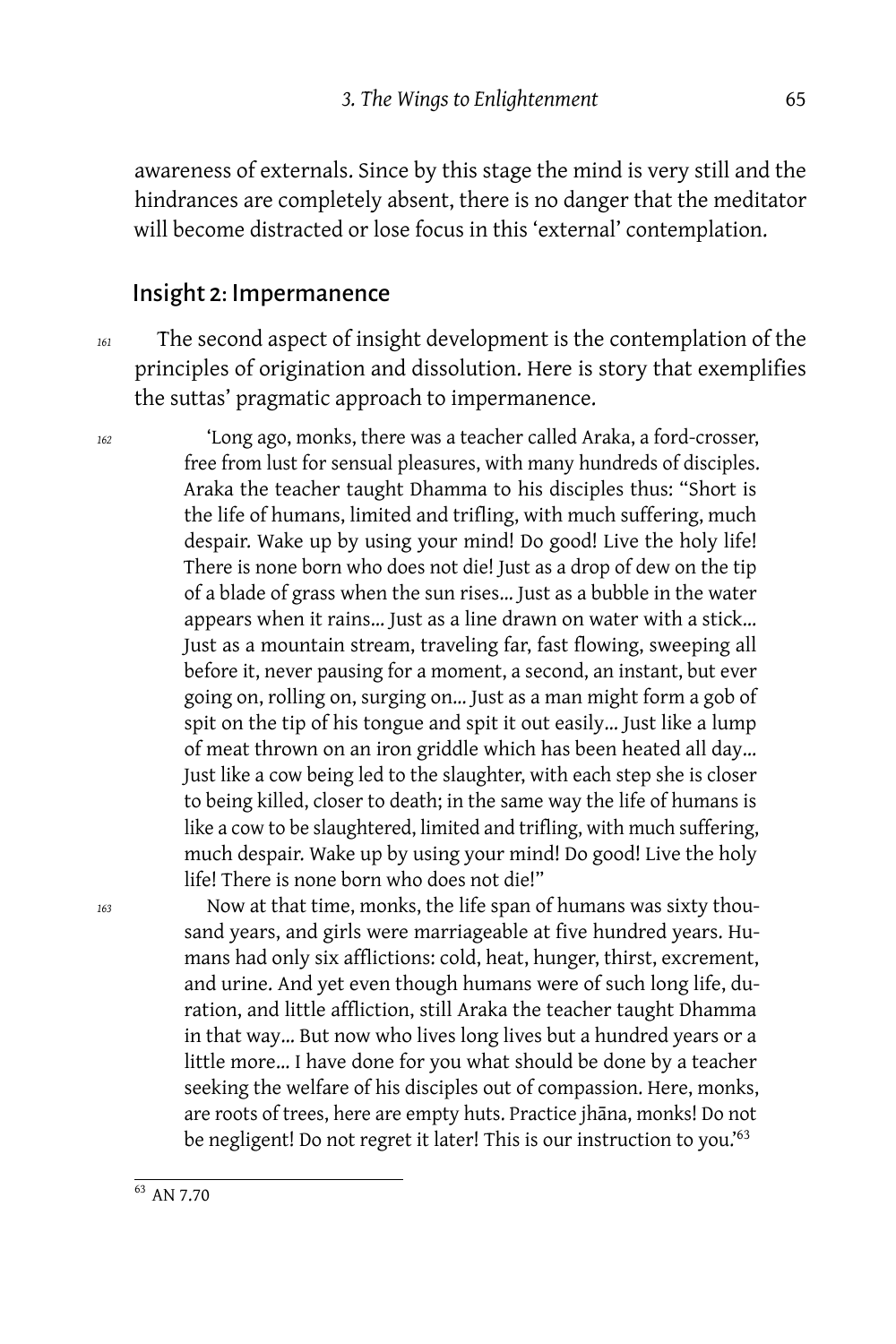- *<sup>164</sup>* This is a fable, a legend of long ago, and it is not so important whether it was meant to be taken literally as it is to understand the message: all things that we hold on to in life will fall away.
- *<sup>165</sup>* I mentioned earlier that the suttas rarely discuss impermanence in the context of satipatthāna, except for the Satipatthāna Sutta. Luckily however, in the main case where this does happen, the text gives a clear and explicit explanation. Here is the sutta text.

*<sup>166</sup>* 'The body originates due to the origination of nutriment; the body ends due to the cessation of nutriment. Feelings originate due to the origination of contact; feelings end due to the cessation of contact. The mind originates due to the origination of mentality & physical form; the mind ends due to the cessation of mentality & physical form. Dhammas originate due to the origination of attention; dhammas end due to the cessation of attention.'<sup>64</sup>

*<sup>167</sup>* Taken in isolation, this passage probably doesn't make much sense. But each of these terms is well-defined elsewhere in the suttas.

# Insight 2.1: Impermanence of the Body

*<sup>168</sup>* The origin of the body is said to be 'nutriment' (*āhāra*), which here means simply material food. On a basic level, this simply means that food is what sustains the body, with all that implies. We are dependent on the means of producing food, so ensuring that there is bread on the table has been one of humanities most pressing needs, right down to the present day. As long as we are still in this realm, in this 'body built up out of rice and bread', then the search for and reliance on food will never end. So much of our mental energy revolves around food, the getting, preparing, and eating of it. Small wonder that the Buddha pointed out that attachment to food is one of the forces driving rebirth.

*<sup>169</sup>* 'Just as if a painter or an artist with paint or resin of turmeric, blue, or crimson were to create an image of a man or a woman on a well-polished board or a canvas; in just the same way, if there is lust, relishing, and craving for material food, consciousness becomes fixated there and grows. Where consciousness is fixated and growing, there is the reincarnation of mentality & physical form… the

 $64$  SN 47.42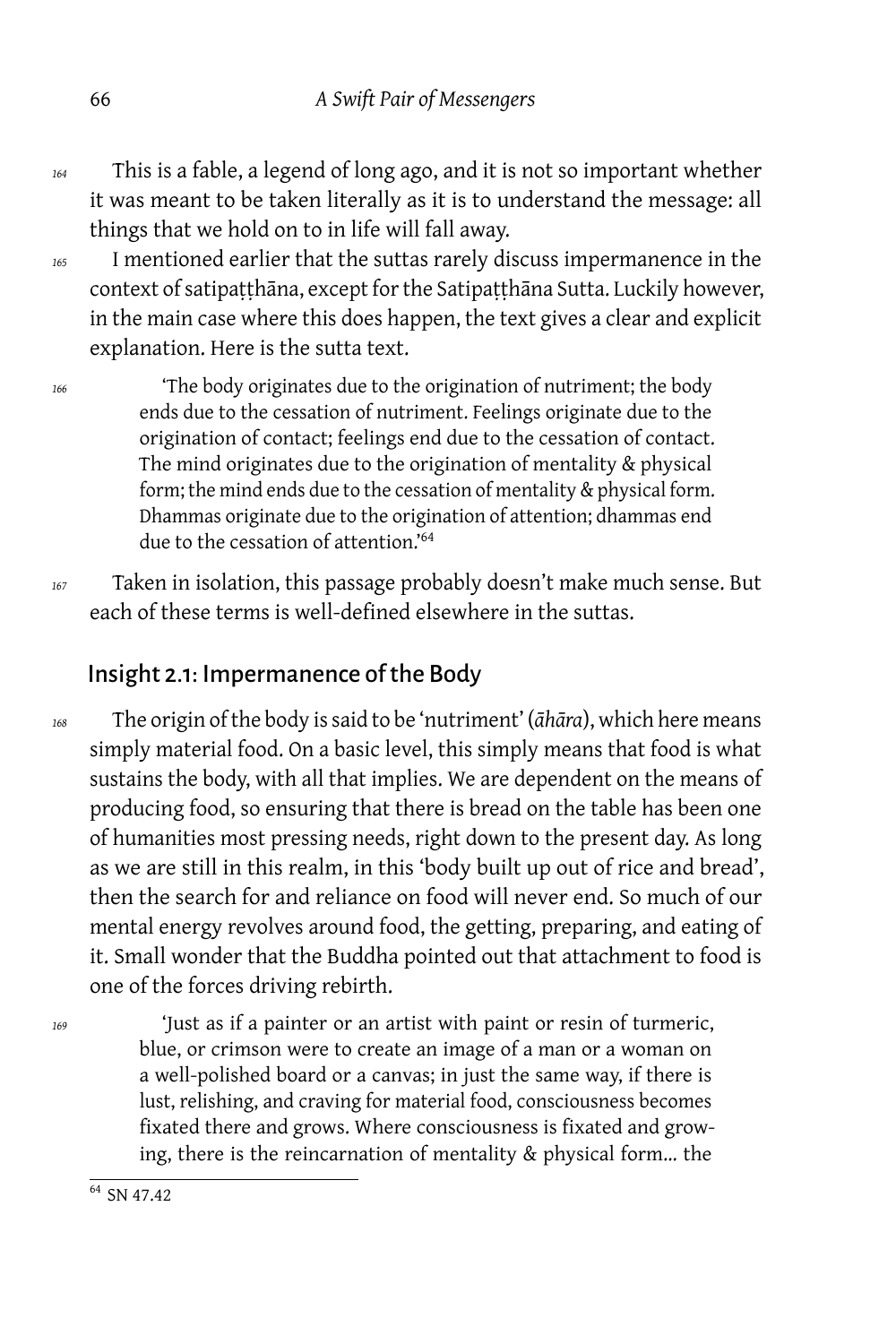growth of conceptual activities… appearance in repeated existence in the future… birth, aging, and death in the future… that is sorrowful, depressing, and full of despair, I say.'<sup>65</sup>

#### Insight 2.2: Impermanence of Feelings

*<sup>170</sup>* The origin of feelings is said to be 'contact' (perhaps 'stimulus' would be a better rendering of the Pali *phassa*). 'Contact' is the normal condition for feeling in dependent origination (and is also the condition for perception and conceptual activities).<sup>66</sup> Contact is said to be the coming together of three things: the internal sense organ (e.g. 'eye'), the external sense object ('form') and the corresponding consciousness ('visual consciousness'). The following passage beautifully shows how deep insight into the dependence of feeling on contact is related to samādhi. The 'purified equanimity' that the passage speaks of is, of course, the equanimity of the fourth jhāna.

*<sup>171</sup>* [When contemplation of the five material elements is completed:] 'Further, monk, there remains only consciousness, purified and bright. And what does one cognize with that consciousness? One cognizes: "pleasure"-"pain"-"neither pain nor pleasure." Dependent on a contact to be felt as pleasant arises pleasant feeling. Feeling that pleasant feeling, one understands: "I feel a pleasant feeling." One understands: "Due to the cessation of just that contact to be felt as pleasant, the corresponding pleasant feeling… ceases and stills." [And so on for painful and neutral feelings.]

*<sup>172</sup>* 'Just as from the contact and friction of two sticks, heat is born, fire appears, and due to the separation and laying down of those same two sticks that corresponding heat ceases and stills…

*<sup>173</sup>* 'And further there remains only equanimity, purified and bright, soft, workable, and radiant. Suppose a skilled goldsmith or goldsmith's apprentice were to prepare a furnace and heat the crucible, take some gold in a pair of tongs and place it in the crucible. Then from time to time he would blow air, from time to time he would sprinkle water, and from time to time he would watch over with equanimity. The gold would become refined, well refined, thoroughly refined, cleansed, rid of dross, soft, workable, and radiant, and could be used for whatever kind of adornment be desired, whether bracelets, earrings, necklaces,

<sup>65</sup> SN 12.64

<sup>66</sup> SN 22.56, SN 22.82, etc.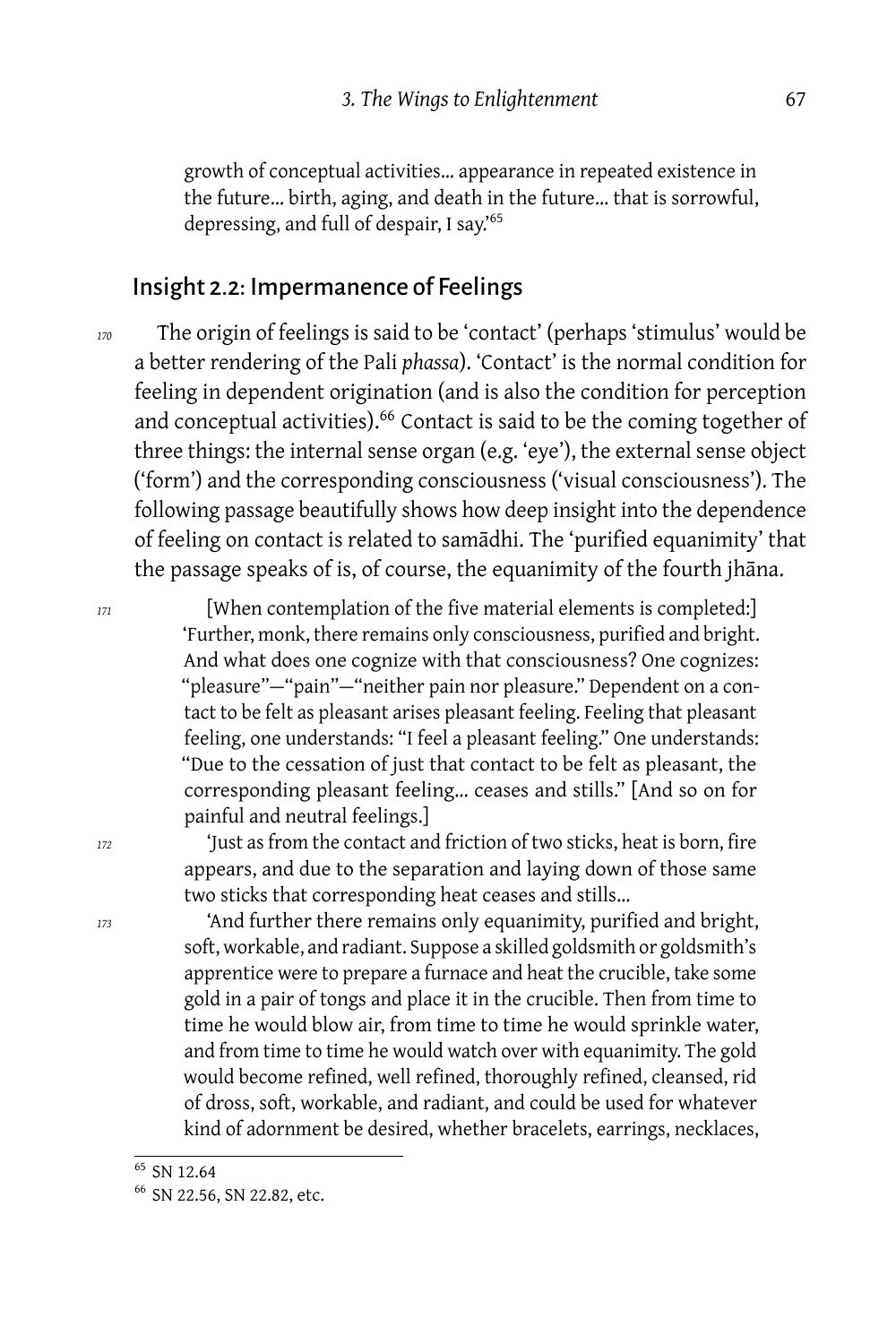or golden garlands. So too, there remains only equanimity, purified and bright, soft, workable, and radiant.

*<sup>174</sup>* 'He understands thus: "If I were to apply this equanimity so pure and bright to the base of infinite space… the base of infinite consciousness… the base of nothingness… the base of neither perception nor non-perception, and develop my mind accordingly, this equanimity of mine, dependent on that, grasping that as its fuel, would endure for a long time…" He understands thus: "That is conditioned [by conceptual activities]."

*<sup>175</sup>* 'He does not form any volition or act of will for existence or nonexistence… He does not grasp at anything in the world. Not grasping, he is not anxious. Not being anxious, he personally attains final Nibbana. He understands: "Birth is destroyed; the holy life has been lived; what was to be done has been done; there is no returning to this state of existence."

*<sup>176</sup>* 'If he feels a pleasant… painful… neither painful nor pleasant feeling he understands: "That is impermanent…" "That is not adhered to…" "That is not relished…" He feels it as one detached. Feeling a feeling of the ending of the body he understands: "I am feeling a feeling of the ending of the body." Feeling a feeling of the ending of life he understands: "I am feeling a feeling of the ending of life." He understands: "With the breaking up of the body, at the end of life, all that is felt, not being relished, will become cool right here."

*<sup>177</sup>* 'Just as a lamp burning dependent on oil and wick, with the finishing of that oil and wick, without any other fuel, would be quenched with no fuel…'<sup>67</sup>

#### Insight 2.3: Impermanence of the Mind

*<sup>178</sup>* In the discussion of the conditions for the four satipaṭṭhānas, the Buddha said that the condition for the mind is 'mentality & materiality' (*nāmarūpa*). Once more, this definition, while initially obscure, refers to a well-defined set of concepts used in dependent origination.

*<sup>179</sup>* There is a difference in that in dependent origination the term *viññāṇa* ('consciousness') is used instead of *citta* (mind). Actually, here as usual the two words are synonyms. The difference is not in the meaning of the words, but in their connotations. *Citta* is frequently used in the context of practice,

<sup>67</sup> MN 140.19–24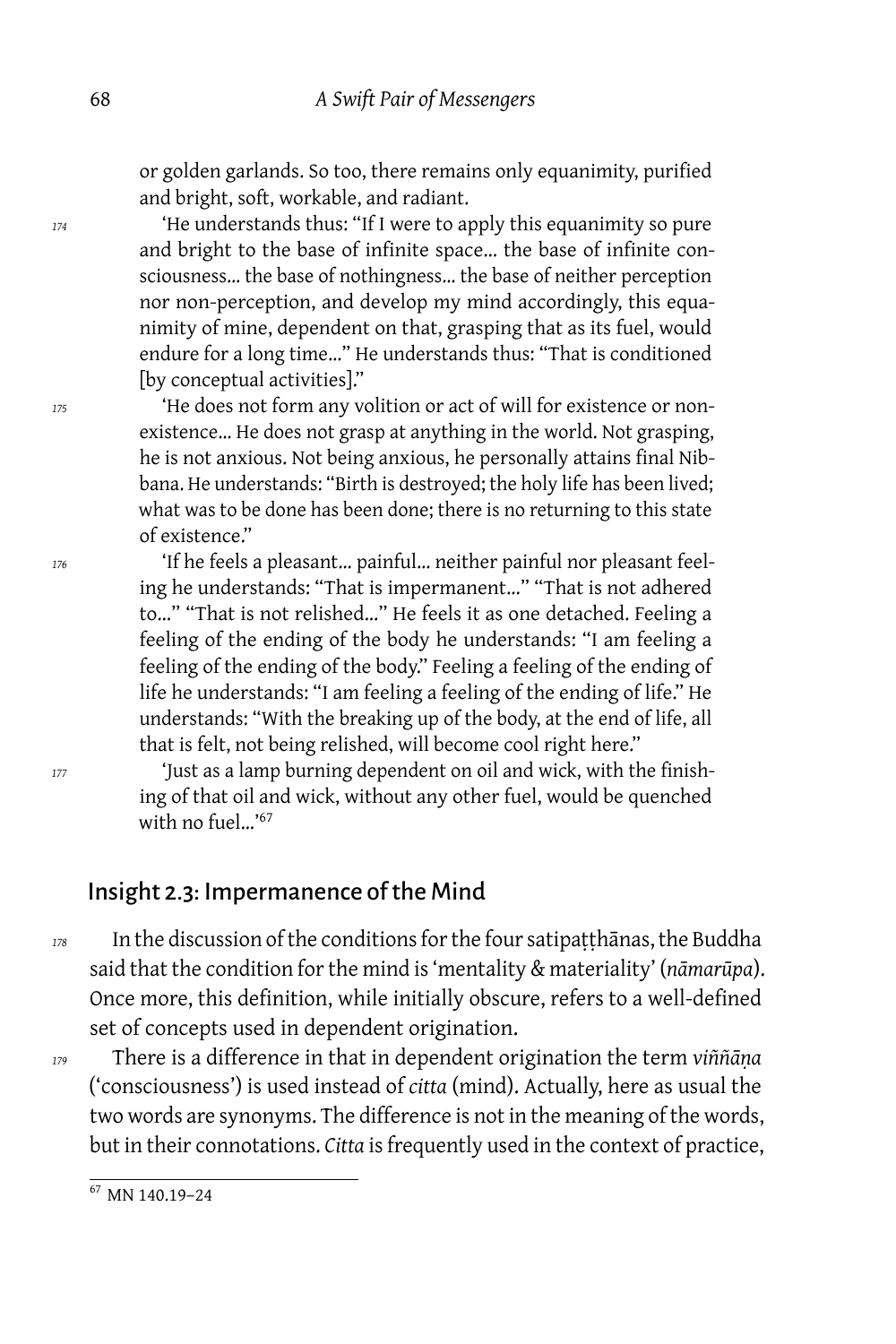where it signifies the 'developed mind' of samādhi; while *viññāṇa* is more typically used in an analytical vipassanā-style context. In other words, *citta* pertains to the fourth noble truth, while *viññāṇa* pertains to the first three. In satipatthāna, we have a context which, although primarily used for teaching how to develop the *citta* as part of the fourth noble truth, is here being extended to cover the understanding of impermanence, and so it is treated in a way similar to *viññāṇa*.

*<sup>180</sup>* In the context of dependent origination, 'mentality' is defined as feeling, perception, volition, contact, and attention. 'Physical form' is the elements of earth, water, fire, and air, as well as derived physical form.<sup>68</sup> Together, these correspond with the first four of the five aggregates (physical form, feeling, perception, conceptual activities), which are called the 'stations for consciousness'.<sup>69</sup> In other words, these factors are the support based on which consciousness thrives.

*<sup>181</sup>* They support consciousness in a number of ways. Physical form directly supports consciousness as the external objects of the senses, as well as in the subtle 'forms'-images, etc.-which, though appearing in mindconsciousness, retain certain physical qualities, such as color and shape. In addition, physical form makes up the body, which provides the physical basis for the sense organs.

- *<sup>182</sup>* The components of mentality can support consciousness directly as object — as, for example, when one is aware of a feeling or memory - or indirectly by performing essential cognitive functions. For example, feeling provides the affective tone that attracts or repels consciousness; perception provides the framework for making sense of experience, and so on. At a basic level these factors make sense-consciousness work; on more complex levels they weld the diverse elements of experience into the elaborate superstructures of language and concepts. This is why the Pali word we have translated as 'mentality' is *nāma*, literally 'name'.
- 

*<sup>183</sup>* All this is external, or objective, to consciousness, defining, determining, and delimiting subjective experience.

<sup>68</sup> SN 12.2

<sup>69</sup> SN 22.55 etc. *Nāma* in the suttas excludes consciousness, and so is not a blanket term for the four mental aggregates, although it is often used as such in later literature.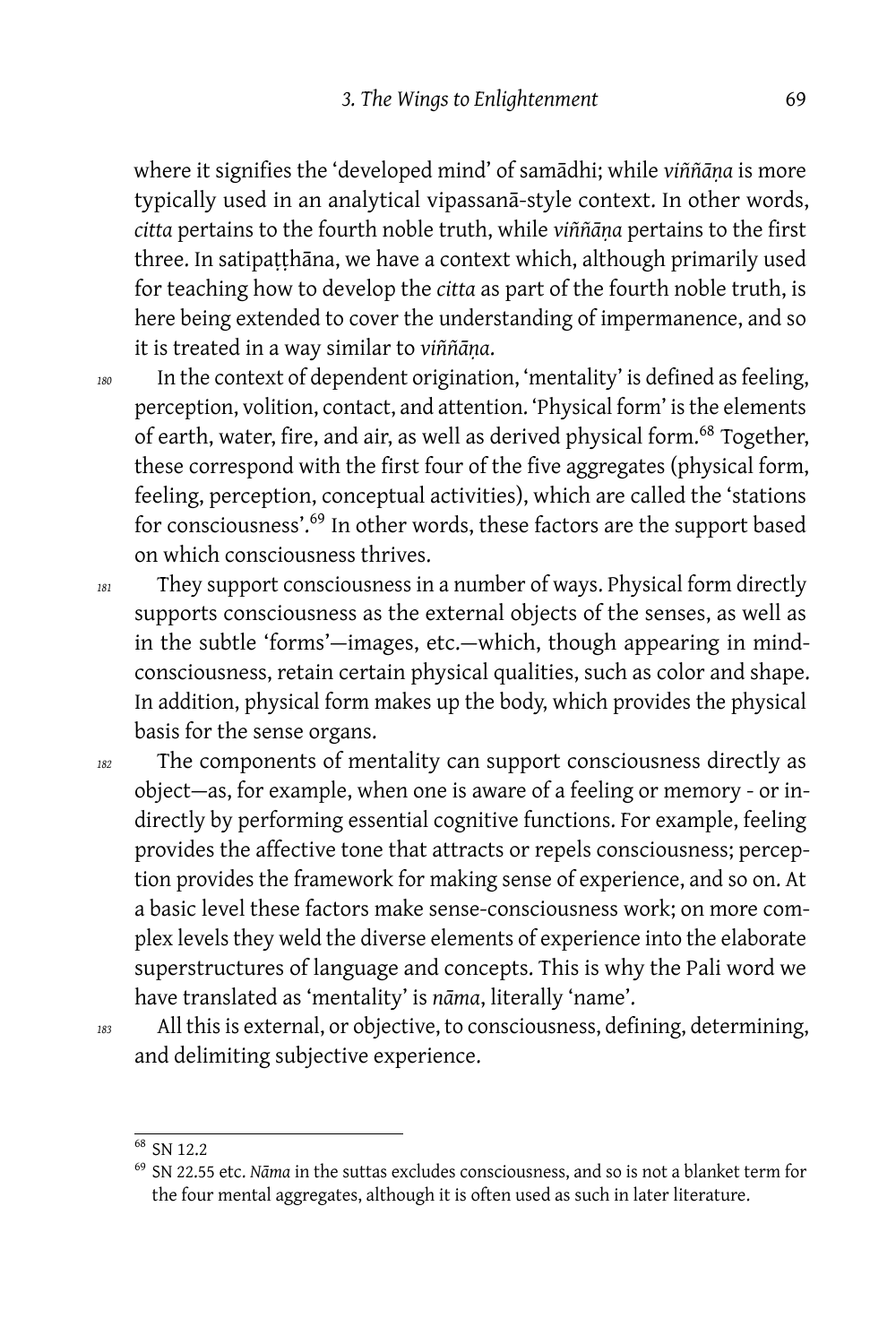*<sup>184</sup>* The terminology of *nāma-rūpa* was adopted by the Buddha from the pre-Buddhist Upaniṣadic philosophy. In the Upaniṣads, *nāma-rūpa* refers to the limited and diverse 'names' and 'shapes' in the world, each of which has its own identity, like a river; but for the enlightened one they flow and merge together into infinite consciousness, like the great ocean. In stating that consciousness was itself dependent on *nāma-rūpa*, the Buddha was turning this Upaniṣadic idea on its head. Consciousness is not an independent metaphysical absolute, but a part of everyday empirical reality, as fragile and dependent as anything else. Consciousness grows or decays together with *nāma-rūpa* at each stage in a person's life.

*<sup>185</sup>* 'If, Ānanda, consciousness were not reincarnated in the mother's womb, would mentality & physical form take shape in the mother's womb?'

*<sup>186</sup>* 'No, Bhante.' *<sup>187</sup>* 'If, Ānanda, consciousness having been reincarnated in the mother's womb were to be miscarried, would mentality & physical form appear into this state of existence?' *<sup>188</sup>* 'No, Bhante.'

*<sup>189</sup>* 'If, Ānanda, the consciousness of a young boy or girl were to be cut off, would mentality & physical form attain to growth, increase, and maturity?'

*<sup>190</sup>* 'No, Bhante.'…

*<sup>191</sup>* 'If, Ānanda, consciousness were not fixated in mentality & physical form, would the production of birth, aging, death, and the origin of suffering in the future be found?'

*<sup>192</sup>* 'No, Bhante.'<sup>70</sup>

*<sup>193</sup>* It is simply the nature of the mind to pass away, but it is not content to leave no trace; instead, the inner world of the mind becomes amplified through the force of kamma into the worlds of rebirth, also called 'stations for consciousness'.<sup>71</sup>

*<sup>194</sup>* This process depends on the idea of 'self ', which is intimately linked with labels and language. We stick a label saying 'I, me, mine' on the diverse items of baggage in experience, which one then feels obliged to claim and lug around. Moment to moment, year to year, life to life, the baggage

 $\frac{1}{70}$  DN 15.21

 $71$  DN 15.33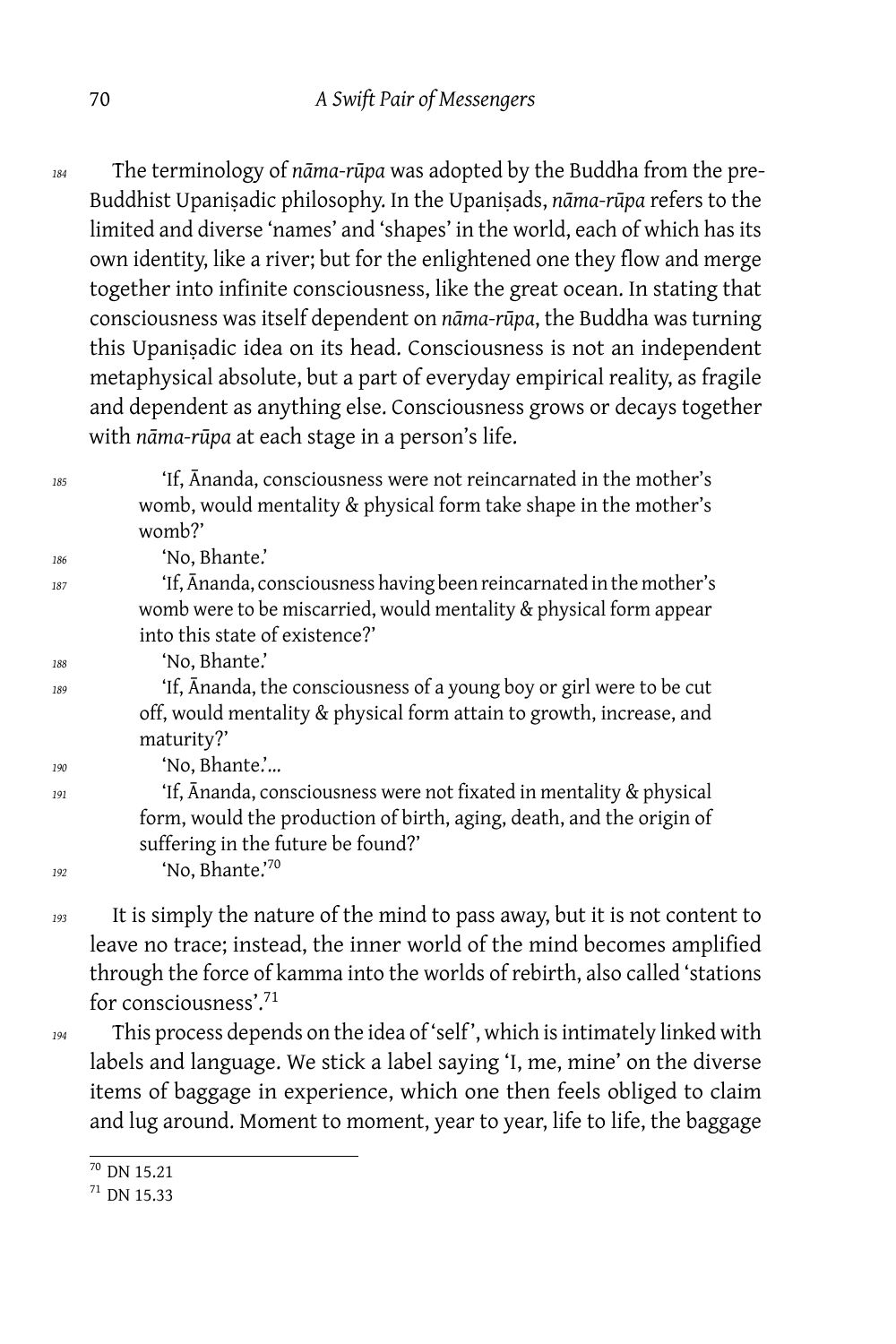changes but the message on the labels stays the same. The construction of a 'self ', which takes up so much of our mental energy, is a device to convince us that 'I' will last forever, despite the fact that everything changes. Even death is not enough to let go. Thus the fascination of the mind with its makings is the thread which weaves the fabric of time.

*<sup>195</sup>* 'Thus far, Ānanda, could one be born, age, die, pass away, and be reborn; thus far is the range of designation; thus far is the range of language; thus far is the range of concepts; thus far is the domain of understanding; thus far whirls the round for describing this state of existence, that is: mentality & physical form together with consciousness.'<sup>72</sup>

*<sup>196</sup>* The impermanence and mutual dependence of *nāma-rūpa* and consciousness, then, is a very profound thing, perhaps the most profound of the Buddha's insights. It does not mean that one simply observes the rise and fall of the stuff of experience that appears in the present moment. It is about the untying of existence; the ending of time itself.

| 197 | 'Just as when ghee or oil is burnt, neither ashes nor soot are to be   |
|-----|------------------------------------------------------------------------|
|     | found, so too when Dabba Mallaputta rose into the air and, seated      |
|     | cross legged in the sky, attained final Nibbana after attaining to and |
|     | withdrawing from the fire element, his body burnt up and neither       |
|     | ashes nor soot were to be found.'                                      |
| 198 | And the Blessed One, realizing the meaning of that, was then in-       |
|     | spired to utter:                                                       |
| 199 | 'The body broke up, perception ceased                                  |
|     | Feelings all disappeared                                               |
|     | Conceptual activities were calmed                                      |
|     | And consciousness came to an end. <sup>73</sup>                        |

#### Insight 2.4: Impermanence of Dhammas

*<sup>200</sup>* Once again, the saying that 'dhammas are originated by attention' might seem obscure, but a little inquiry shows the meaning clearly enough. 'Attention' is the normal rendering of the Pali *manasikāra*. It refers to the act of turning the mind, for example to a sense field or a topic of inquiry. In

 $\frac{1}{72}$  DN 15.22

<sup>73</sup> Ud 8.9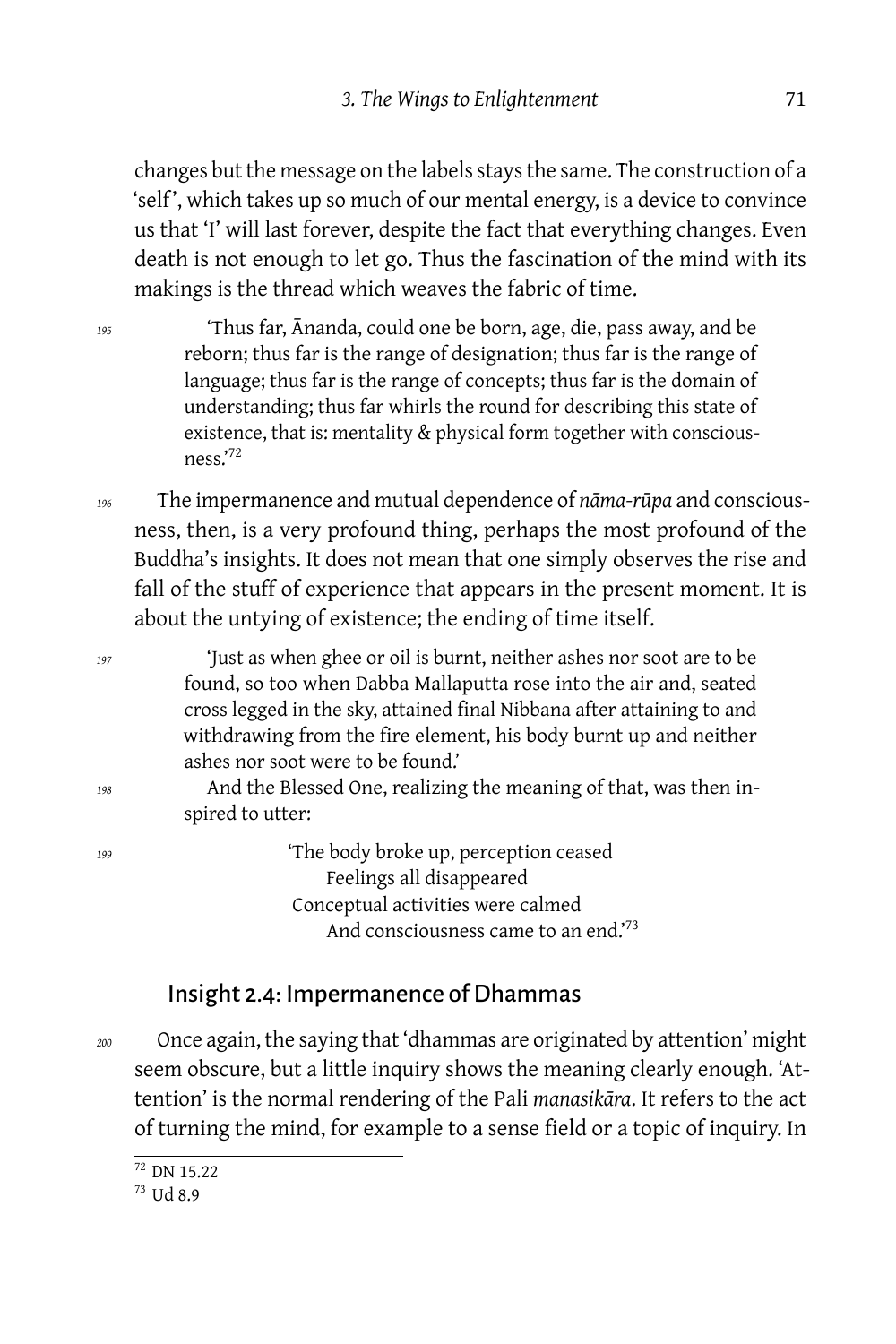Buddhist psychology it is closely associated with investigation into causality; so *manasikāra* is normally prefixed by *yoniso*. The *yoni* is the womb, so *yoniso manisikāra* is paying attention to the root or cause; the opposite, *ayoniso manasikāra*, means paying attention away from the root; in other words, allowing the mind to drift from what is essential, to wander off the topic and be confused about what is happening.

*<sup>201</sup>* In saying that dhammas are originated by attention, the Buddha is pointing out, in particular, the relation between the five hindrances and the seven enlightenment factors. These two sets of dhammas are frequently set against one another. The meditator is said to give rise to the hindrances by paying 'attention away from the root', while the enlightenment factors are developed by 'paying attention to the root'. This is pointing to the conditioned nature of these mental qualities. Good and bad qualities do not just happen-they have a cause. By understanding that cause, and using the mind in the right way, bad qualities can be undone and good qualities increased.

*<sup>202</sup>* My comparative study of this part of the Satipaṭṭhāna Sutta has convinced me that this is what is what is meant by saying that dhammas are originated by attention, a conclusion supported by the traditional commentary on this phrase. Nevertheless, as it stands today the text has a broader application, since 'paying attention to the root' is fundamental to the investigation of the other categories included in the contemplation of dhammas, such as the five aggregates, the six senses, and especially the four noble truths.

*<sup>203</sup>* 'Due to not paying attention to dhammas unfit for attention and to paying attention to dhammas fit for attention, unarisen poisons do not arise and arisen poisons are abandoned. He pays attention to the root: "This is suffering"… "This is the origin of suffering"… "This is the cessation of suffering"… "This is the way of practice leading to the cessation of suffering." Paying attention in this way, three fetters are abandoned in him: identity view, doubt, and misapprehension of virtue & vows.'<sup>74</sup>

*<sup>204</sup>* By bringing in the investigation into causality so explicitly here, the Buddha is emphasizing the strong role that wisdom plays in this final of

 $\frac{1}{74}$  MN 2.10, 11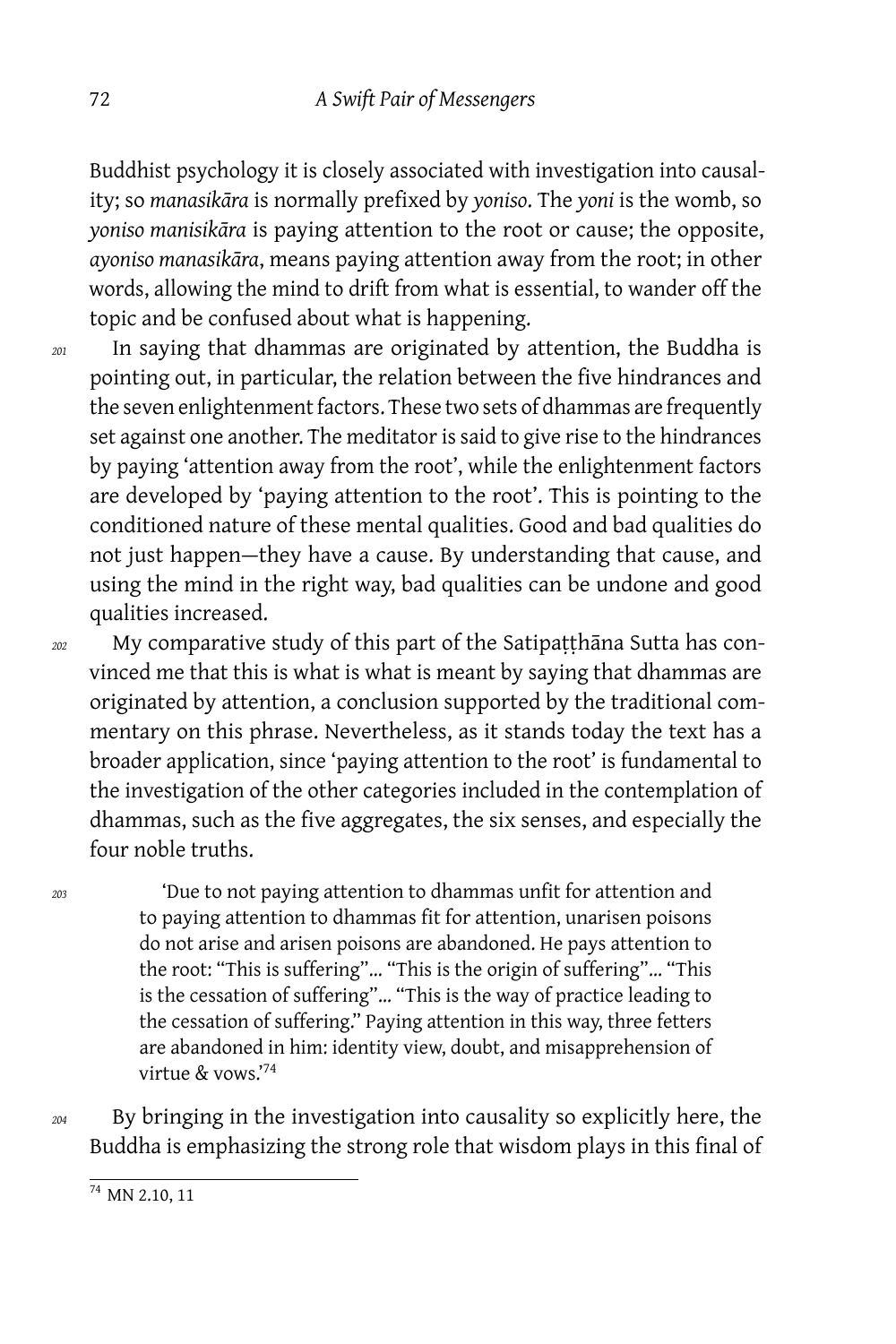the four satipaṭṭhānas.<sup>75</sup> But this inquiry is not divorced from the tranquility that has been so characteristic of the Buddha's whole approach to meditation. On the contrary, it is understanding how cause and effect works in the very process of meditation itself, as is shown in the teaching on the 'nine dhammas that are very helpful'.

*<sup>205</sup>* 'What nine dhammas are very helpful? The nine dhammas rooted in paying attention to the root. In one paying attention to the root, gladness is born. In one who is glad, rapture is born. In one with rapturous mind, the body becomes tranquil. One with tranquil body feels bliss. In one who is blissful, the mind enters samādhi. With mind in samādhi, one knows & sees in accordance with reality. Knowing & seeing in accordance with reality, one is repulsed. Being repulsed, lust fades away. Due to fading away, one is released. These are the nine dhammas that are very helpful.'<sup>76</sup>

*<sup>206</sup>* This passage suggests the meaning of 'paying attention to the root': a systematic, thoroughgoing inquiry, not distracted by superficial issues, which focuses awareness precisely where it counts, staying at that point until it opens up to wisdom, and the mind moves not onwards, but inwards; not from one leaf to another to another, but from a leaf to a branch to the trunk and all the way down to the roots.

### Insight 3: Knowledge

*<sup>207</sup>* The third aspect of insight development involves the establishing of mindfulness only for a measure of knowledge and mindfulness. The kinds of knowledge that can be developed are not described further. The interpretation of the vipassanā schools would bring in the socalled 'insightknowledges' here. But this list dates from many centuries after the Buddha and cannot have been meant here.

*<sup>208</sup>* Luckily, there is a sutta where Venerable Anuruddha details the kinds of knowledge obtainable by satipaṭṭhāna. Many of these are normally

 $^{75}$  'Attention' is prominently featured in the context of dependent origination, e.g. DN 14.2.18. Incidentally, in the phrase appearing below at DN 14.2.21 'the vipassanā path to enlightenment', the word 'vipassanā' was inserted into the PTS Pali from the commentary despite lacking any manuscript support.

<sup>76</sup> DN 34.2.2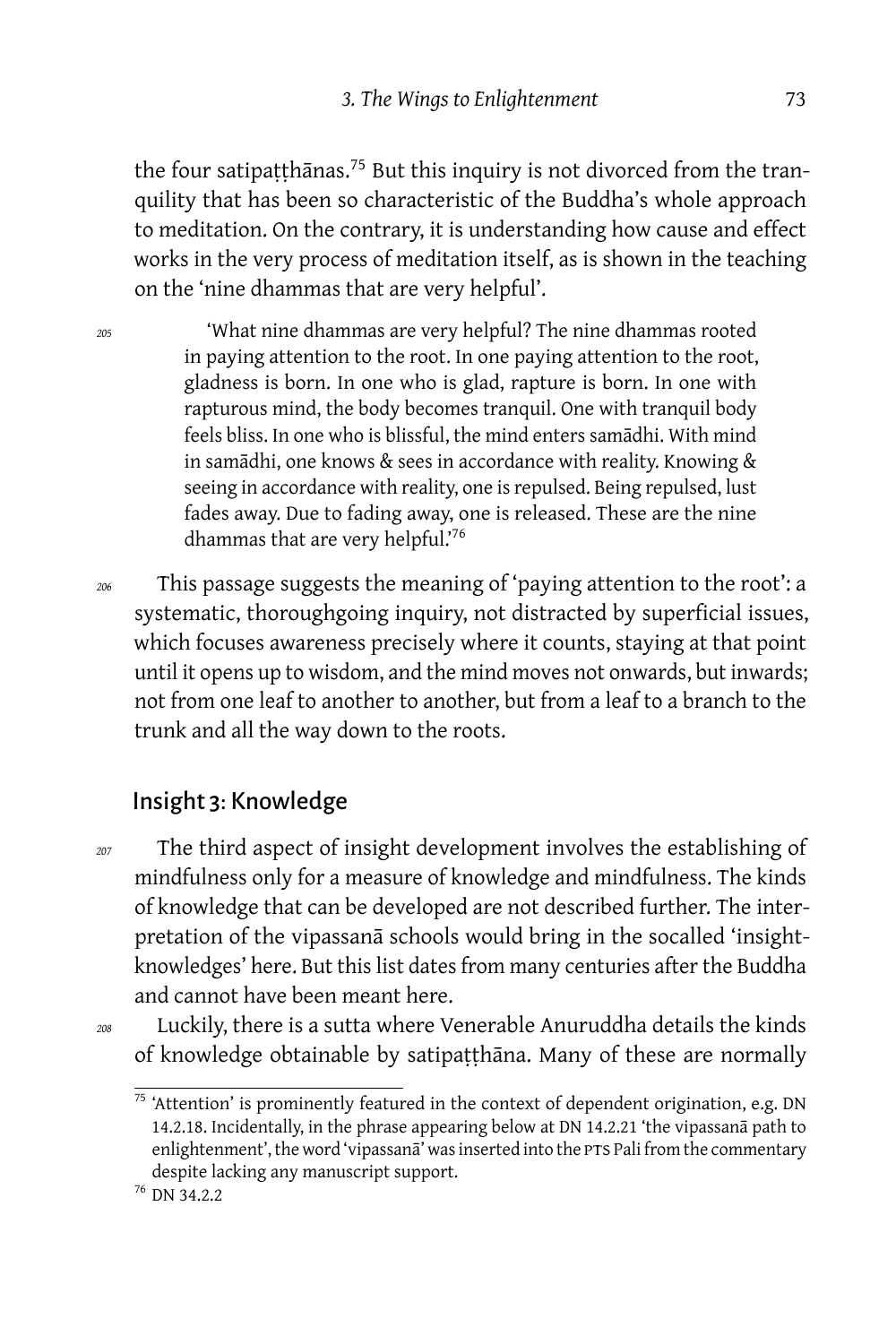associated with samādhi practice, especially the various kinds of psychic knowledge. But in the suttas they belong firmly in the wisdom category. As with all deep wisdom, the suttas state that these knowledges are 'for one with samādhi, not for one without samādhi.<sup>77</sup>

*<sup>209</sup>* 'It is from the development and making much of these four establishings of mindfulness that I have attained such great direct knowledge… I directly know a thousand worlds…' 'I recollect a thousand æons…' 'I wield the various kinds of psychic powers…' 'I have the purified divine ear, which surpasses the human…' 'I understand the minds of other beings…' 'I understand in accordance with reality the possible as possible, and the impossible as impossible…' 'I understand in accordance with reality the fruits of undertaking actions past, future, and present…' '…the goals of all paths of practice…' '…the many and various elements…' '…the various dispositions of beings…' '…the spiritual faculties of other beings…' '…the defilement, cleansing, and emergence of jhānas, liberations, samādhi, and attainments…' 'I recollect various past lives…' 'I understand with the divine eye how beings pass on according to their actions…' 'I enter and abide, due to the evaporation of the poisons, in the poison-free release of heart, release by understanding, having witnessed it here & now with my own direct knowledge.'<sup>78</sup>

#### Insight 4: Independence

*<sup>210</sup>* The insight section of the Satipaṭṭhāna Sutta concludes with the following statement:

*<sup>211</sup>* 'One abides independent, not grasping at anything in the world.'<sup>79</sup>

- *<sup>212</sup>* For advanced practitioners this is taught as the comprehensive detachment from any aspect of existence.<sup>80</sup> But another aspect of 'independence' is particularly relevant to stream-entry.
- 

*<sup>213</sup>* 'The four satipaṭṭhānas are taught and described by me for the abandoning and surmounting of these dependencies on views con-

 $77$  AN 6.64

<sup>78</sup> SN 52.6, 11–24

<sup>79</sup> MN 10.5*ff.*, DN 22.2*ff.*

<sup>80</sup> E.g. MN 143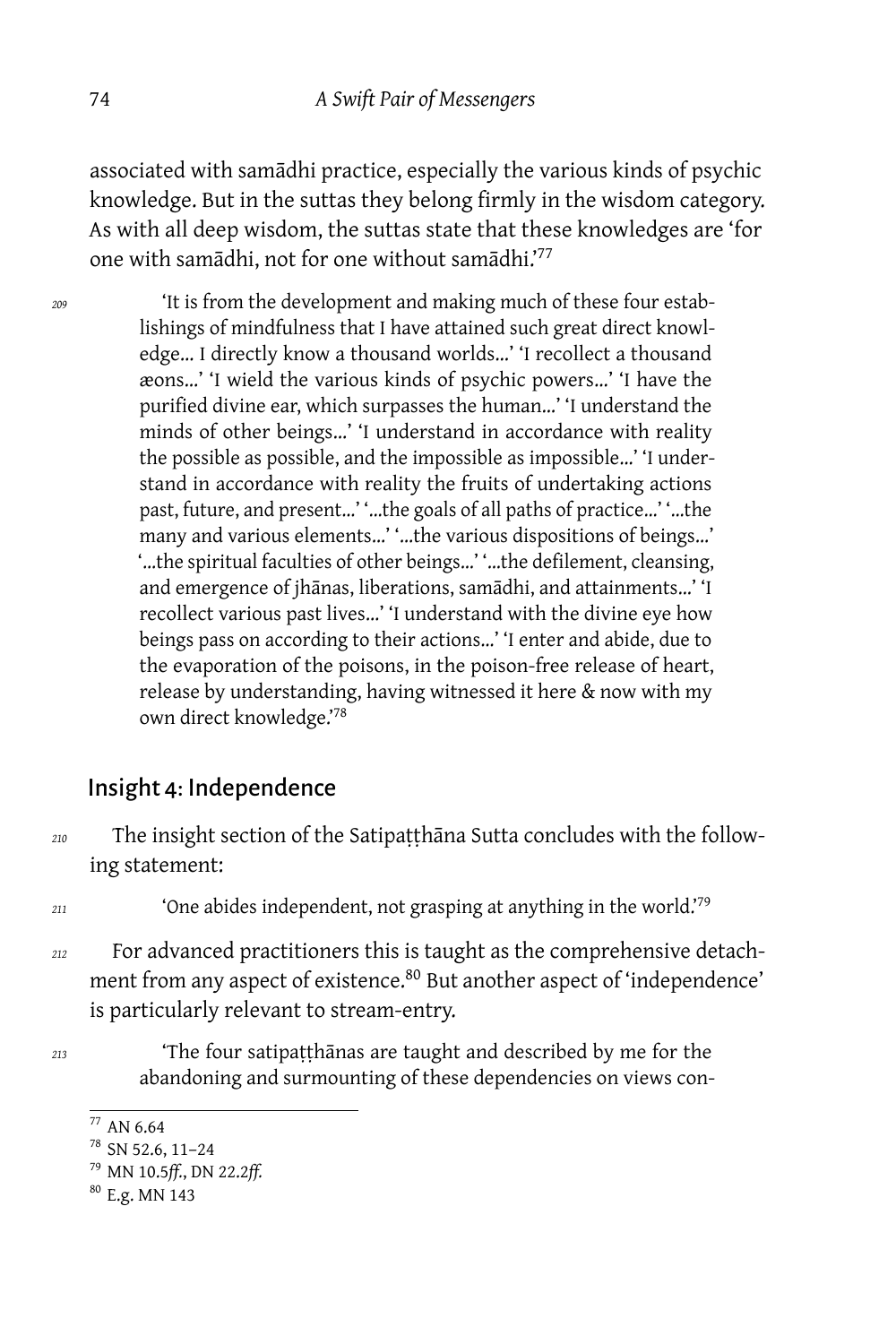nected with former times and dependencies on views connected with times to come.'<sup>81</sup>

*<sup>214</sup>* This passage makes an direct link between the practice of satipaṭṭhāna and the overcoming of views. The views connected with the past concern the idea of a 'self' as providing a link between this life and previous lives, which views of the future concern future lives. In other words, if we think of our 'self' as an identical, unchanging essence, then in understanding the past we will naturally postulate that this very same 'self' existed in past lives, and will exist in future lives.

*<sup>215</sup>* Thinking in this way will obscure the true nature of conditions, the fact that, even here & now, we are constantly changing and altering with conditions, so how much more so in the past and the future? The reality is that all experience in the past or future is based on the same conditional principles that may be observed here in the present. Hence an understanding of past and future lives comes not from a metaphysical theory of a 'self ', but by observing the changing nature of consciousness according to dependent origination.

*<sup>216</sup>* 'All these contemplatives and brahmans who hold settled views about the past and the future, and assert on sixty-two grounds various conceptual theorems referring to the past and the future, experience these feelings only by repeated contacts through the six bases of contact. Due to feeling as condition, there arises in them craving. Due to craving as condition, there is grasping. Due to grasping as condition, there is [ongoing] existence. Due to existence as condition, there is birth. Due to birth as condition, aging & death, sorrow, lamentation, bodily pain, mental suffering, and despair come to be. When a monk understands in accordance with reality the origin, ending, gratification, danger, and escape regarding the six bases of contact, then he understands what lies beyond all these views.'<sup>82</sup>

*<sup>217</sup>* In this passage, views are traced to an innocuous origin in the very process of sense perception. 'Contact' is where the inner and outer meet; the interface of the self and the world. That moment is not a neutral record of data, as for example a camera. All we see, hear, sense, is interpreted, classified, sorted out by the mind; and crucially, we either like or dislike

 $81$  DN 29.40

<sup>82</sup> DN 1.144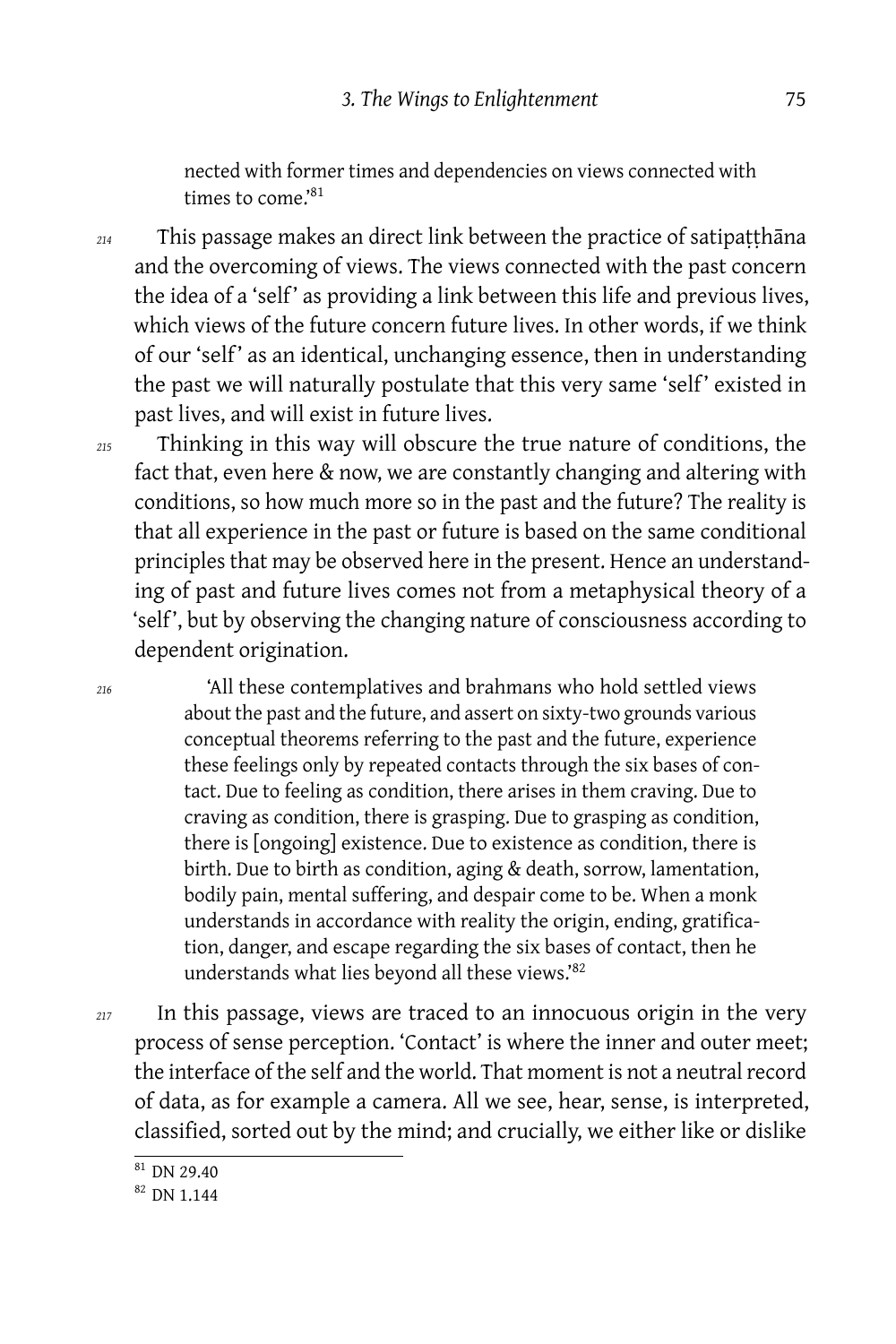or are neutral. This sets up the dynamic of the mind that moves, pulled this way and that by sense experience. Our craving and desire grows, and we form various theories of identification, such as by saying, 'This is mine, this is not mine'. Through this process our attachment to rebirth propels us on to life after life.

*<sup>218</sup>* Views of 'self ' in the past and future are classified by Buddhism as 'annihilationism' and 'eternalism'. Each of these classes of views encompasses many variations. But the most familiar form of annihilationism is the belief that this physical realm is all there is, and after death there is no other life. Eternalism typically postulates an everlasting soul that survives death and lives forever in a blissful-or painful-state. According to the Buddha, these are extreme views, neither of which does justice to the complexity and nuance of reality as we experience it.

*<sup>219</sup>* Never in our life do we actually experience a moment of consciousness that actually ends, with nothing coming after. Since this is simply not part of our experience, how can we insist that this is what happens after death? Similarly, never do we experience a state of permanence or eternity, nor can we even imagine what such a state might be. Both of these views fail the simple test of Buddhist empiricism: can they be reasonably inferred from actual experience?

*<sup>220</sup>* Life involves both change and continuity, both unity and diversity. Buddhist philosophy accepts both of these aspects, and insists that they cannot be taken as absolutes.

*<sup>221</sup>* This twofold philosophical approach calls for a twofold meditative response: samatha and vipassanā. Samatha is a joyous plunge into oneness, the inner waters of the mind. When we experience the ending of the five external senses, we can no longer believe that only externals are real, and will turn away from annihilationism. Vipassanā discloses the radical discontinuity of consciousness, dispelling the belief in an eternal soul.

*<sup>222</sup>* Since it is only suffering that ceases, the gradual stilling of activities is experienced as exquisite bliss by the meditator. One can at last be truly independent, as one experiences for oneself the fading away of suffering. Faith in this process of peace enables the meditator to loosen, then untie the shackles binding the mind to the world, free of the fear that there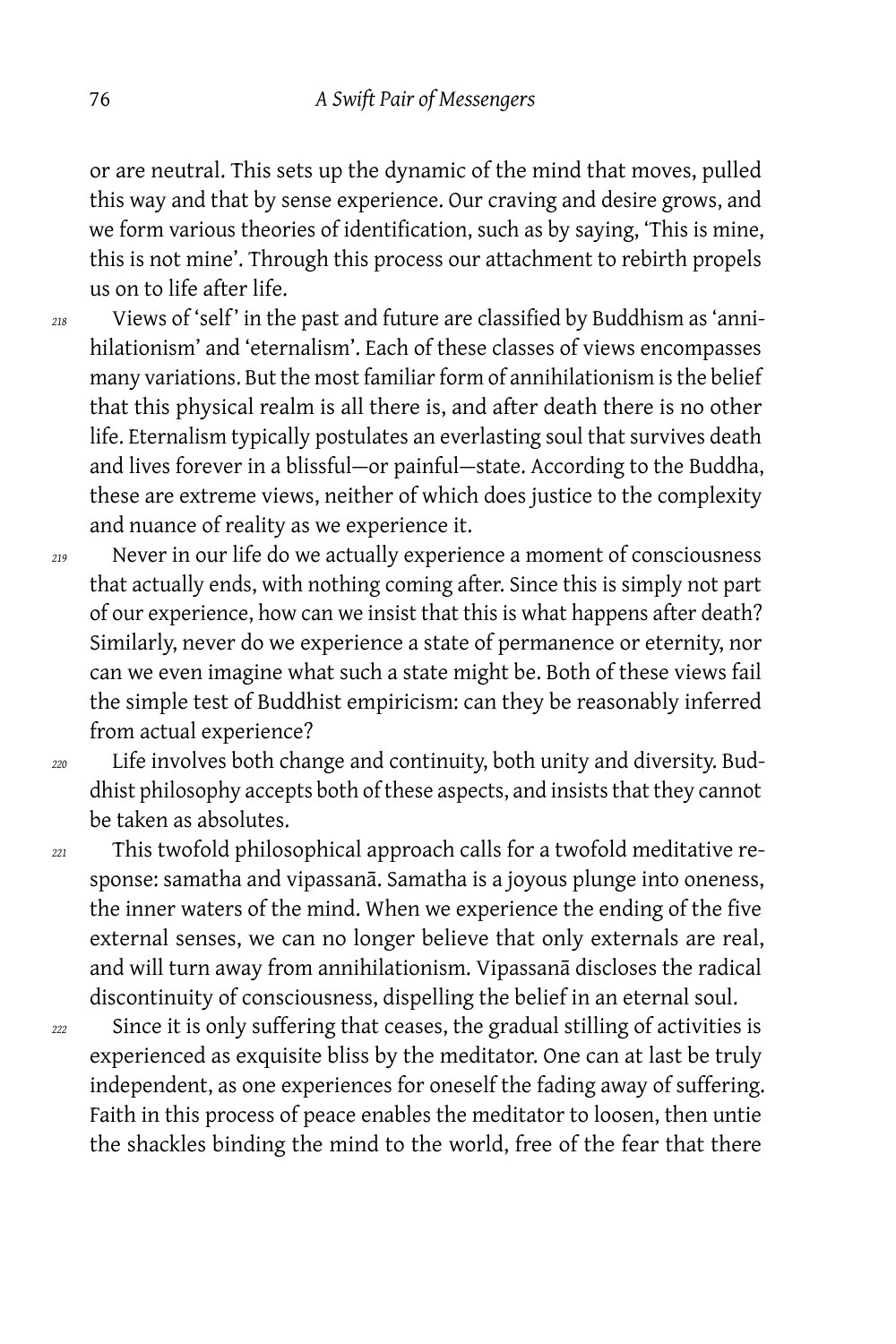could be any kind of existing 'self' to be destroyed. This is the right view of the stream-enterer.

*<sup>223</sup>* 'Activities are impermanent, Their nature's to rise and fall. Having arisen, they cease: Their stilling is bliss.'<sup>83</sup>

#### Conclusion: Satipaṭṭhāna and Insight

*<sup>224</sup>* Contemplation of rise and fall refers not to an objective, pseudo-scientific scrutiny of phenomena 'out there', independent of the observer, but to seeing the way the mind entangles itself in the world, altering what is known by the very act of knowing. This implies that it is the understanding of the mind itself, the faculty of knowing, which is the crucial element in the delicate process of disentanglement. Mind consciousness is the resort of the five senses, the functional center coordinating experience, and the subjective sense of individual identity linking life to life. While samādhi plays an important role in all aspects of insight, its 'home base' is the contemplation of mind. So samādhi is the straight road from virtue to wisdom, focusing attention right at the heart of the matter and providing a perspective for the other aspects of insight.

## The Bases of Psychic Power

- *<sup>225</sup>* These are: enthusiasm, energy, mind, and inquiry.
- *<sup>226</sup>* 'Dependent on enthusiasm [… energy… mind… inquiry], one gains samādhi, one gains one-pointedness of mind; when endowed with active striving, this is the base of psychic power consisting of enthusiasm [… energy… mind… inquiry].'<sup>84</sup>
- *<sup>227</sup>* Thus these are various mental qualities which predominate in gaining samādhi. 'Enthusiasm' is a wholesome mode of desire; not the worldly desire to 'be' or 'have', but especially in this context of samādhi, the desire to know. Both enthusiasm and energy are compassed within the path

<sup>83</sup> DN 16.6.10 etc.

<sup>&</sup>lt;sup>84</sup> SN 51.13 condensed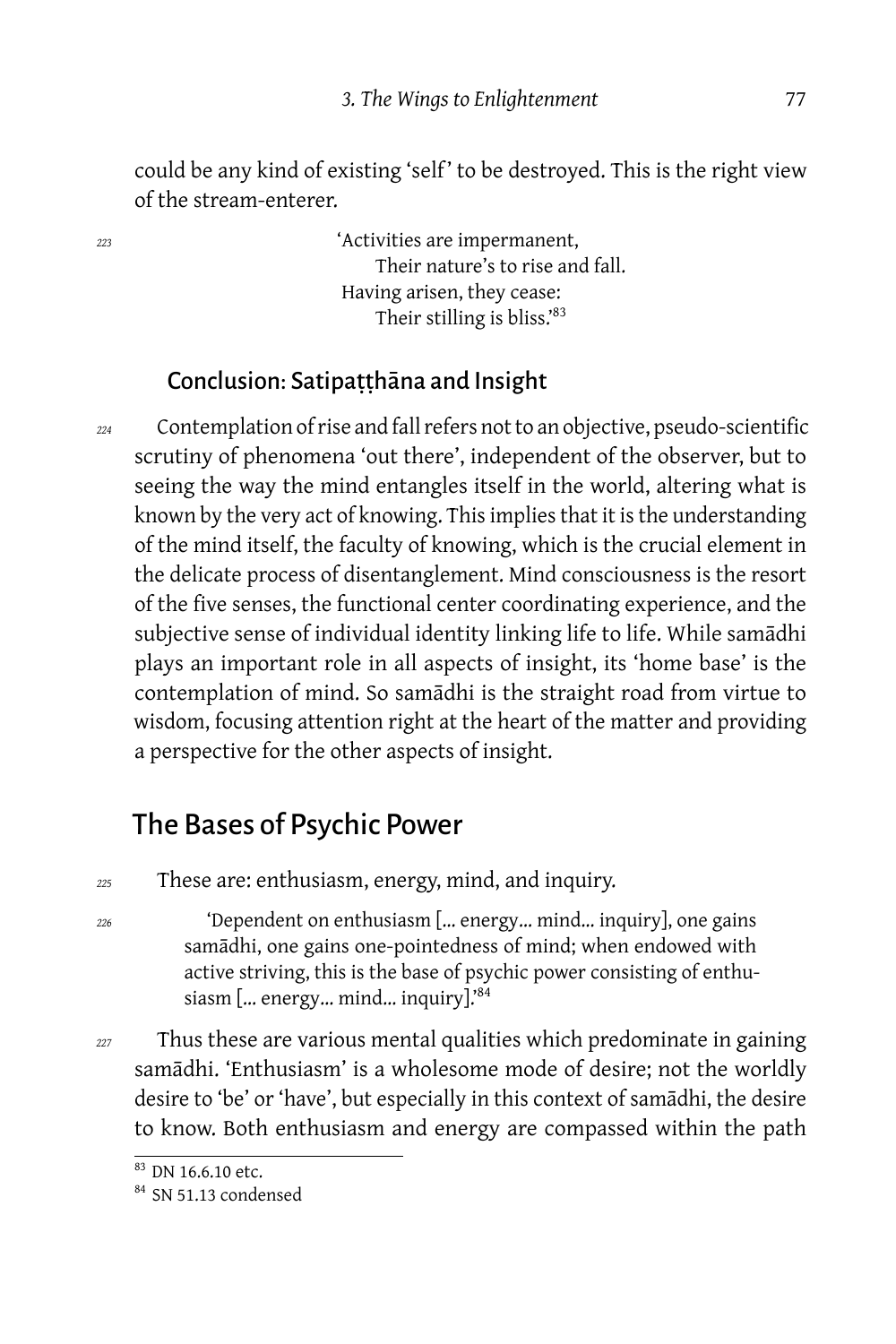factor of right effort in its role as 'requisite of samādhi'. 'Inquiry' is wisdom in its mode of investigation into the reasons for progress or decline in meditation. 'Mind' here denotes samādhi itself. The word 'mind' (*citta*) is a common synonym for samādhi. It is not defined further here, but as it is a basis for psychic power, there is no doubt as to the meaning.

- *<sup>228</sup>* 'That a monk without refined, peaceful, tranquil, and unified samādhi could wield the various kinds of psychic power… or witness the evaporation of the poisons: that is not possible.'<sup>85</sup>
- *<sup>229</sup>* An interesting analysis details the manner of developing all four of these factors.

*<sup>230</sup>* 'Here, monks, a monk develops the basis of psychic power consisting of samādhi due to enthusiasm [… energy… mind… inquiry] and active striving, thinking: "Thus my enthusiasm will be neither too slack nor too tense, and it will neither be constricted within [due to sloth & torpor] nor distracted externally [due to sense pleasures]." He abides perceiving before and after: "As before, so after; as after, so before; as below, so above; as above, so below; as by day, so by night; as by night, so by day." Thus with heart open and unenveloped, he develops a mind imbued with luminosity.'<sup>86</sup>

*<sup>231</sup>* 'As below, so above' is explained in the sutta with reference to the meditation on the parts of the body 'upwards from the soles of the feet, and downwards from the tips of the hairs'. 'As before, so after' probably refers to evenness in attending to the meditation subject throughout the session. The phrase 'well apprehended, well attended, well borne in mind, well penetrated with understanding' is used here just as with the 'basis for reviewing', implying that reviewing and inquiring into causes is a key to developing this evenness.

*<sup>232</sup>* This inquiry will investigate the causal relationships between the bases of psychic power themselves, in line with similar relationships described elsewhere. Enthusiasm is the wish, the motivation to do the work of purifying the mind. Effort is the actual exerting of energy to do the work. The purified mind is the result of that work. And in the clarity of the purified

<sup>85</sup> AN 6.70

<sup>&</sup>lt;sup>86</sup> SN 51.20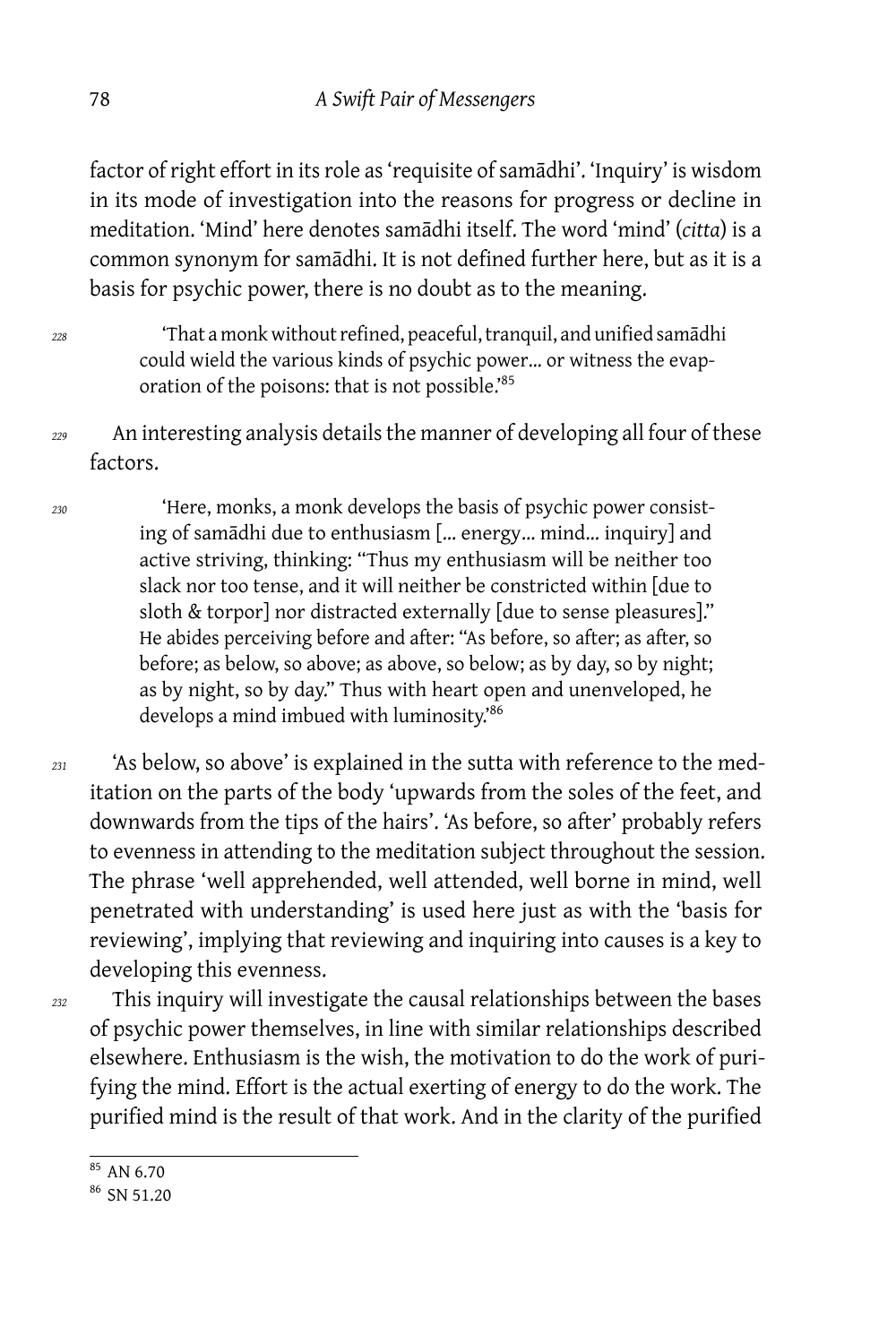mind, the causes and conditions for that purity can be discerned through inquiry.

*<sup>233</sup>* These qualities work together like an electric light. Enthusiasm is like the voltage in the circuits. Energy is like the current of electricity which flows when the switch is turned on. The mind is like the globe lighting up. And when the room is lit, it's easy to see what is there.

## Spiritual Faculties & Powers

*<sup>234</sup>* The spiritual faculties and powers are simply different aspects of the same set of principles,<sup>87</sup> which are: faith, energy, mindfulness, samādhi, and understanding. Here is one description of how they work together.

*<sup>235</sup>* 'Bhante, a noble disciple who is absolutely dedicated to the Tathagata, with full confidence would not doubt or be uncertain about the Tathagata or the Tathagata's dispensation. It is to be expected, Bhante, of a faithful noble disciple that he will abide with energy aroused for the abandoning of unbeneficial qualities and the undertaking of beneficial qualities, that he will be strong, firm in exertion, not shirking his responsibility regarding beneficial qualities. His energy is his spiritual faculty of energy.

*<sup>236</sup>* 'It is to be expected, Bhante, of a faithful noble disciple whose energy is aroused that he will be mindful, endowed with supreme mindfulness and mastery [over the senses], able to remember and recall what was said and done long ago. His mindfulness is his spiritual faculty of mindfulness.

*<sup>237</sup>* 'It is to be expected, Bhante, of a faithful noble disciple whose energy is aroused and whose mindfulness is established that, having made relinquishment the support, he will gain samādhi, he will gain one-pointedness of mind. His samādhi is his spiritual faculty of samādhi.

*<sup>238</sup>* 'It is to be expected, Bhante, of a faithful noble disciple whose energy is aroused, whose mindfulness is established and whose mind is concentrated in samādhi that he will understand: "Inconceivable is saṁsāra's beginning. For beings hindered by ignorance and fettered by craving, a starting point of roaming on and faring on is not found. But the remainderless fading away and cessation of that dark mass

 $87$  SN 48.43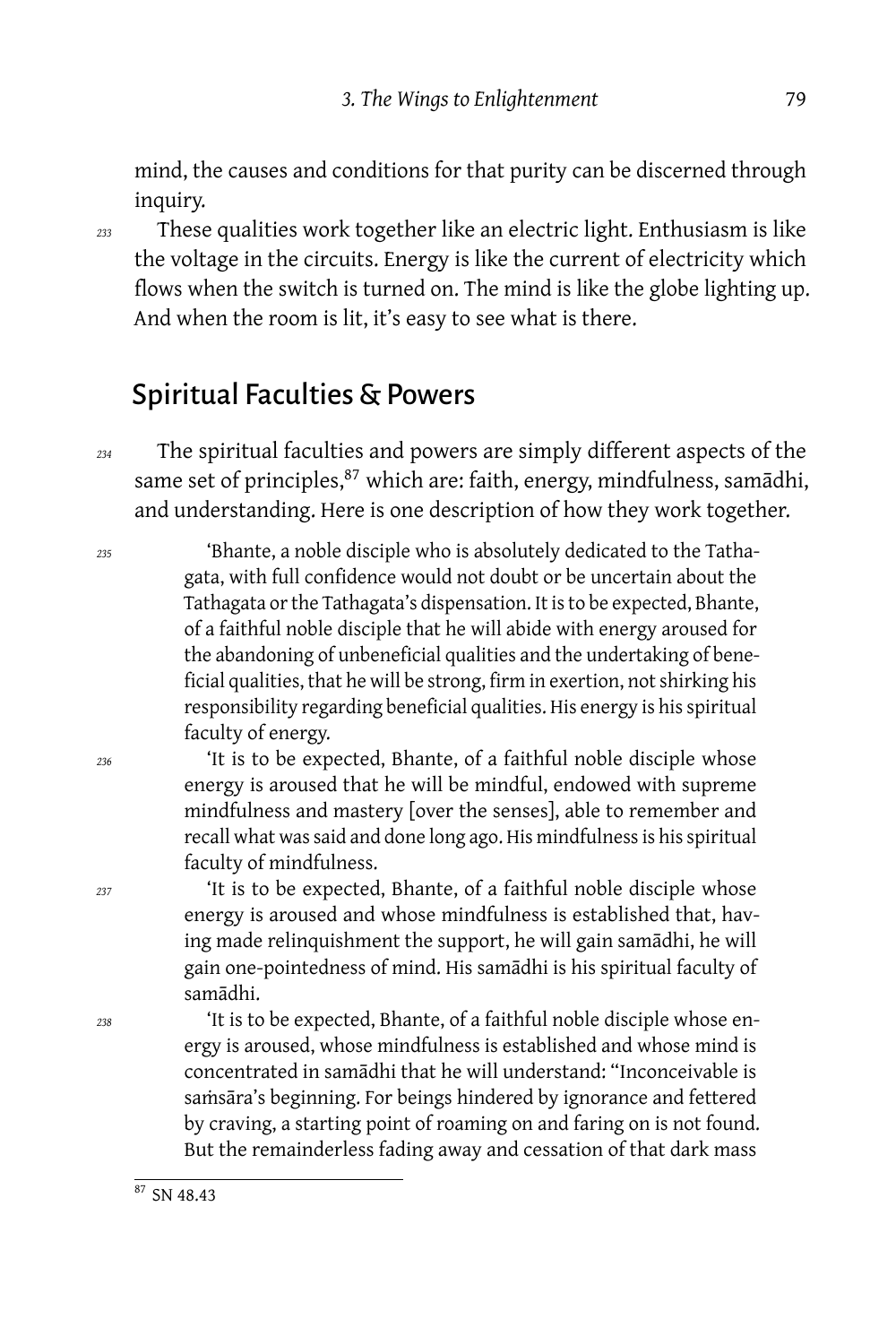of ignorance — that state is peaceful, that state is sublime, that is, the samatha of all activities, the relinquishment of all belongings, the evaporation of craving, fading away, cessation, Nibbana." His understanding is his spiritual faculty of understanding.

*<sup>239</sup>* 'That faithful noble disciple, having thus repeatedly practiced striving, remembering, samādhi, and understanding has full confidence thus: "These principles which I had previously only heard about I now abide having personally contacted, and see having penetrated with understanding." '<sup>88</sup>

*<sup>240</sup>* These principles are conveniently elaborated in groups of four, bringing them in line with the corresponding path-factors: faith should be seen in the four factors of stream-entry (faith in the Buddha, Dhamma, Sangha, and perfect virtue); energy in the four right efforts; mindfulness in the four satipaṭṭhānas; samādhi in the four jhānas; and understanding in the four noble truths.<sup>89</sup> However, understanding is most commonly defined as 'the noble and penetrative understanding of arising and ending which leads to the complete evaporation of suffering.'<sup>90</sup>

*<sup>241</sup>* The phrase 'having made relinquishment the support, one gains samādhi' is unique to the spiritual faculties. The precise meaning may be read a number of ways, which I discuss further below. However we read this, it should not be seen as an alternative to jhana, since the phrase itself is sometimes followed by the full jhāna formula.<sup>91</sup>

*<sup>242</sup>* The spiritual powers are defined similarly, the sole difference being the absence of the phrase 'having made relinquishment the support.'<sup>92</sup> Since the spiritual faculties and powers are identical, that phrase cannot add anything crucial to the definition, or justify extending the scope of the spiritual faculty of samādhi beyond the four jhānas.

*<sup>243</sup>* Each of the spiritual faculties and powers are further described as being developed together with each of the four jhanas.<sup>93</sup> One practicing in this way, even for the duration of a finger snap, 'does the Teacher's bidding, responds to instruction, and does not waste the nation's almsfood.'

<sup>&</sup>lt;sup>88</sup> SN 48.50

<sup>89</sup> SN 48.8

<sup>&</sup>lt;sup>90</sup> SN 48.9  $91$  SN 48.10

<sup>92</sup> AN 7.4, AN 5.14, AN 5.15

<sup>&</sup>lt;sup>93</sup> AN 1.20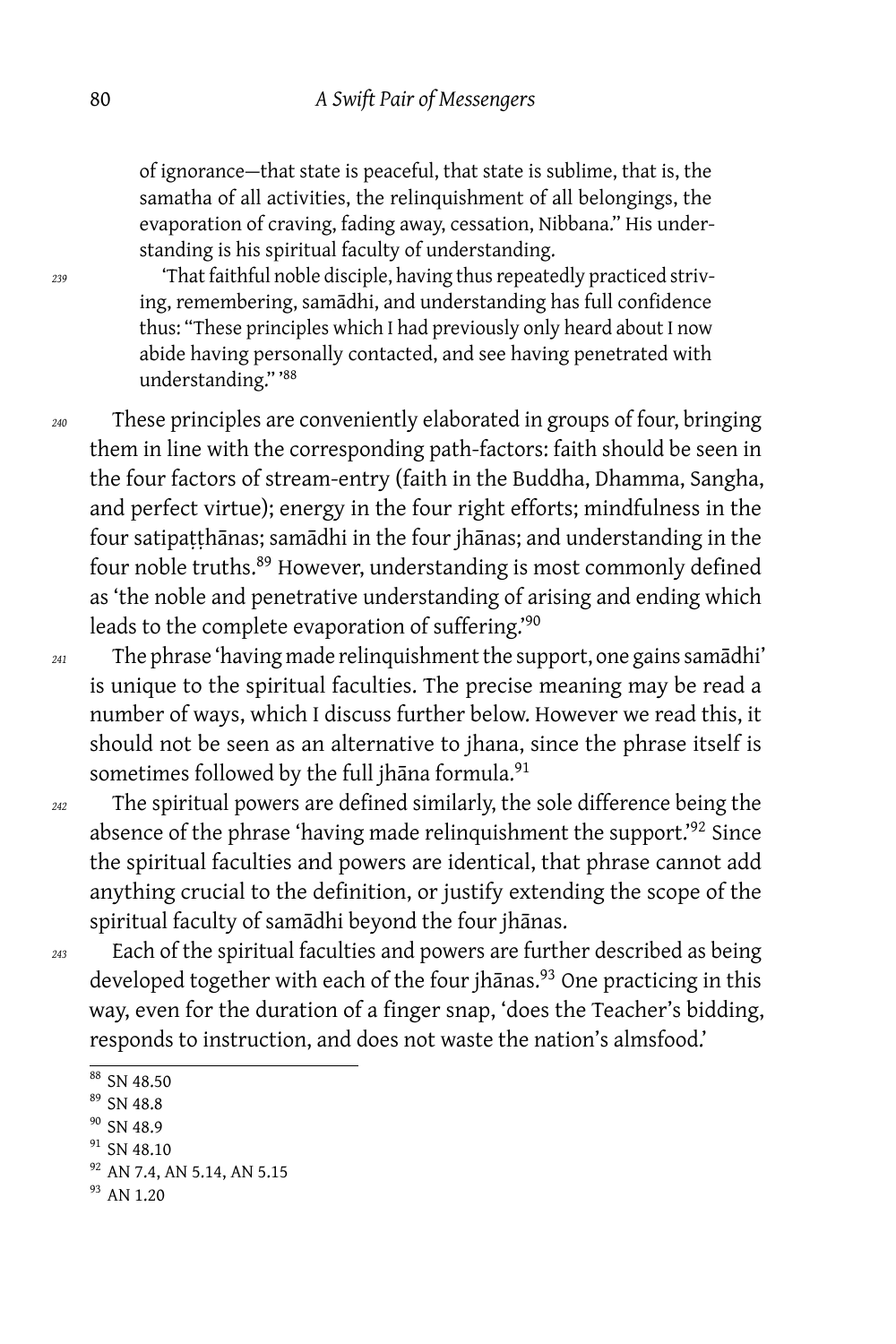*<sup>244</sup>* Strikingly, the texts set the spiritual faculties apart from the other sets comprised within the wings to awakening by treating them under all four of the noble truths, not just the fourth.<sup>94</sup> Normally, of course, all these groups are considered to fall under the topic of the Path as the fourth noble truth. By treating the spiritual faculties under all four noble truths, the suttas invite us to contemplate that the path, too, is conditioned, impermanent, and still subject to suffering. This is the task of the spiritual faculty of understanding itself, defined precisely as understanding rise and fall.

*<sup>245</sup>* So to possess the faculties, one must understand the faculties. The faculties should be seen as arising dependent on each other, and this interdependence shows how the mind works, not just in the context of the spiritual faculties, but in everything. The one who perfects this 'understanding in accordance with reality' is the stream-enterer.<sup>95</sup>

- *<sup>246</sup>* Hence, although as mental qualities they are to be developed by the ordinary person, only with the entrance to the noble path do they gain control, becoming the predominating dispositions in their own field, thus meriting the title 'spiritual faculties'.<sup>96</sup>
- *<sup>247</sup>* Not only does the presence or absence of the spiritual faculties serve to distinguish between the ordinary person and the noble ones, the relative strength of the faculties is a key criterion for classifying the noble ones in terms of spiritual potential, level of attainment, and mode of practice.
- *<sup>248</sup>* To return to the obscure phrase, 'having made relinquishment the support', we should consider this in light of such passages as the following, which describe how the noble ones meditate. In this passage, 'taints of the mind' does not refer, as elsewhere, to the five hindrances, but to the manifestations of greed, anger, and delusion abandoned by the stages of the noble path.
- *<sup>249</sup>* 'When he has given up, expelled, released, abandoned, and relinquished [the taints of the mind] in part, he thinks: "I am endowed with confirmed confidence in the Buddha [… Dhamma… Sangha]." He

<sup>94</sup> SN 48.2-7. This treatment foreshadows the terminological development, already nascent in the suttas, of 'faculty' as a general phenomenological classification parallel to the aggregates, sense bases, and elements.

<sup>&</sup>lt;sup>95</sup> E.g. SN 48.2, 3; see too SN 22.109, M2.11, etc.

 $96$  MN 26.21. Although the term 'spiritual faculties' may be used in a more general sense, this is not identified with the group of five.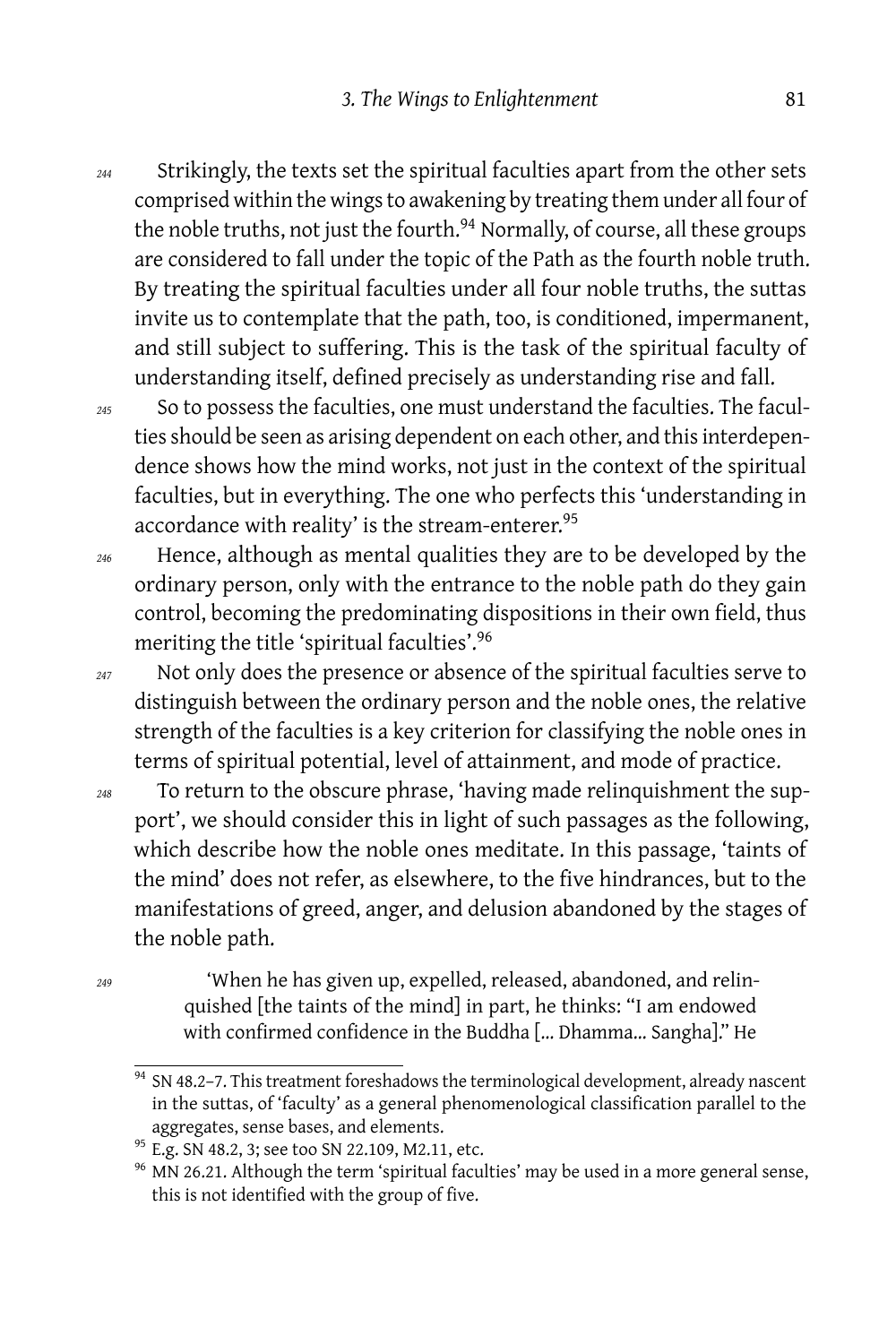gains inspiration in the meaning, inspiration in the Dhamma, gladness connected with the Dhamma. In one who is glad, rapture is born. In one whose mind is rapturous, the body becomes tranquil. One with tranquil body feels bliss. The mind of one who is blissful enters samādhi.'<sup>97</sup>

*<sup>250</sup>* This passage describes how someone who has already reached at least stream-entry finds joy in this fact; this joy and lightness of heart at having overcome some of the deepest afflictions of the mind itself becomes the foundation for gaining samādhi.

*<sup>251</sup>* 'Confirmed confidence' is the clarity from having undergone the experience of forever relinquishing defilements, thereby walking in the Buddha's footsteps, seeing the Dhamma, and becoming one of the noble Sangha. Here, the spiritual faculty of faith is predominant in the meditation subject of recollecting the Triple Gem; energy is implied in the undertaking of meditation; while mindfulness is the act of recollecting. Samādhi here is obviously 'noble right samādhi', equivalent to the spiritual faculty of samādhi.

*<sup>252</sup>* The word for 'relinquishment' (*paṭinissagga*) is a slightly different form than in the spiritual faculty of samādhi (*vossagga*), but the meaning is surely the same. If we are on the right track, then it would seem that the reason why the unique phrase 'having made relinquishment the support' appears before the jhāna formula in the definition of the spiritual faculty of samādhi is linked to the fact that only the noble ones actually possess the spiritual faculties in the true sense. Only they have their course of meditation smoothed by the root-level eradication of defilements. Supported by the relinquishment of defilements, it is much easier for them to gain samādhi.

*<sup>253</sup>* In the above sutta, the monk next develops the divine abidings, and then the sutta shows how the highest wisdom is attained:

*<sup>254</sup>* 'He understands thus: "There is this, there is the inferior, there is the superior, and beyond there is an escape from this whole field of perception." '

*<sup>255</sup>* As so often in the suttas, this laconic phrase appears almost willfully obscure. But the phrase 'field of perception' invites comparison with such

 $97$  MN 7.8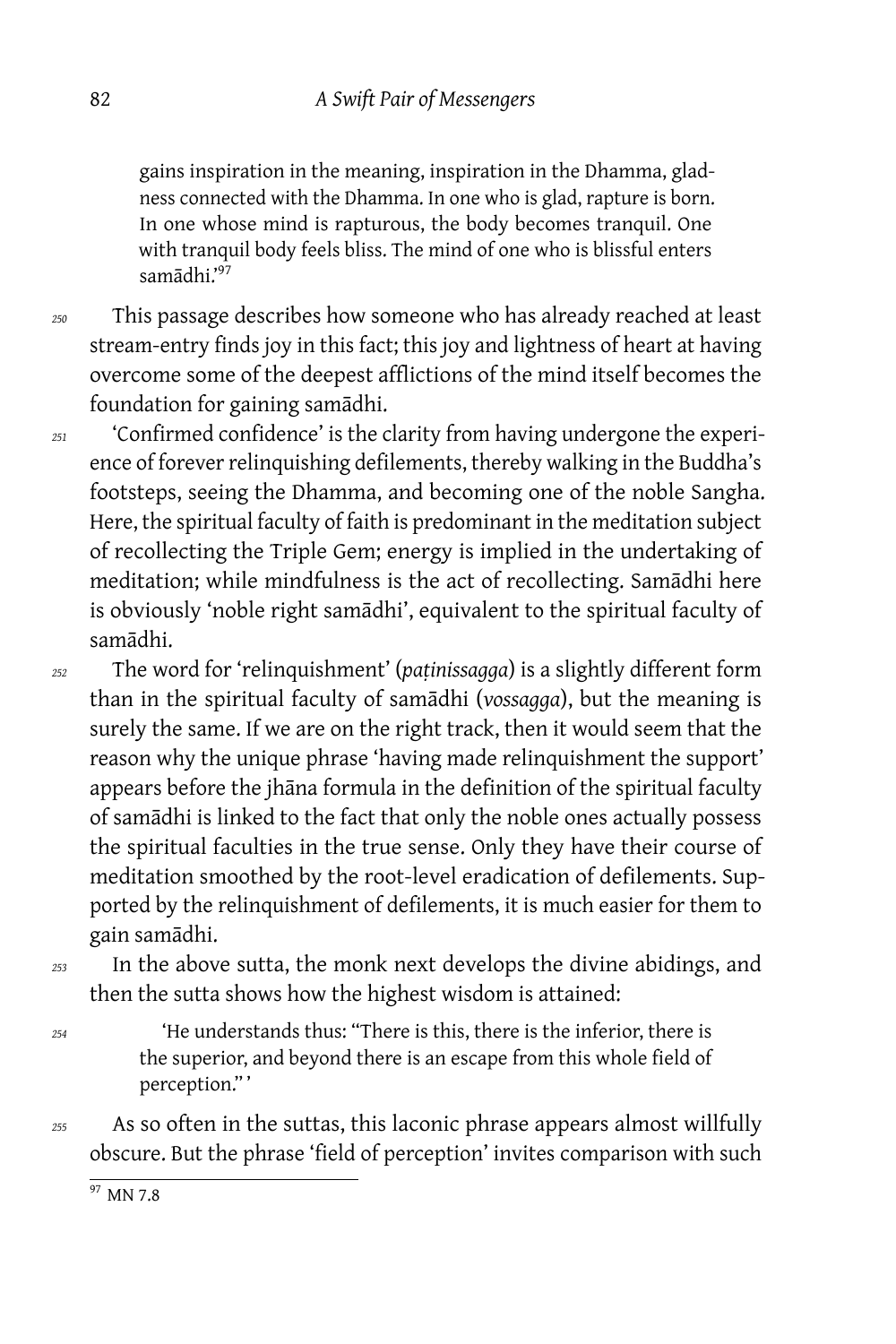passages as the Poṭṭhapāda Sutta, which then offers a key to interpretation.<sup>98</sup> 'This' would then refer to the divine abidings; 'the inferior' to the sensual realm; 'the superior' to the formless liberations; while 'the escape' is Nibbana. So the spiritual faculties, relying on the partial relinquishment of defilements by the trainees, mature into the total relinquishment of defilements by the arahant.

## The Enlightenment Factors

*<sup>256</sup>* 'They lead to enlightenment, therefore they are called enlightenment factors.'<sup>99</sup>

*<sup>257</sup>* The seven enlightenment factors are: mindfulness, investigation of dhammas, energy, rapture, tranquility, samādhi, and equanimity. Generally, they may be regarded as a presentation of the meditative aspect of the path, complementary to the bases for psychic powers and the spiritual faculties. The very first sutta of the collection on the enlightenment factors, however, emphasizes the indispensability of virtuous ethical conduct as their foundation.<sup>100</sup>

*<sup>258</sup>* 'Mindfulness' and 'investigation of dhammas', include both the recollection and investigation of teachings as well as the discriminative contemplation of presently arisen mental phenomena. 'Energy' and 'tranquility' include both physical and mental aspects. 'Rapture' and 'samādhi' occur either with initial & sustained application of mind (in the first jhāna) or without (in the higher jhānas). 'Equanimity' is the crowning quality of samatha, reaching perfection in the fourth jhāna and the fourth divine abiding.

*<sup>259</sup>* A whole series of texts deal with the opposition between the enlightenment factors and the five hindrances. This is presented both as a general appraisal of the two sets as leading to or obstructing enlightenment, and as a specific analysis, especially in terms of the distinctive 'nutriment' for each factor. The gradual assimilation of the nutriments through repeated attention nurtures the growth of either good or bad qualities.

<sup>98</sup> DN 9.10*ff.* quoted below. See too Iti 72, 73.

 $99$  SN 46.5

 $100$ SN 46.1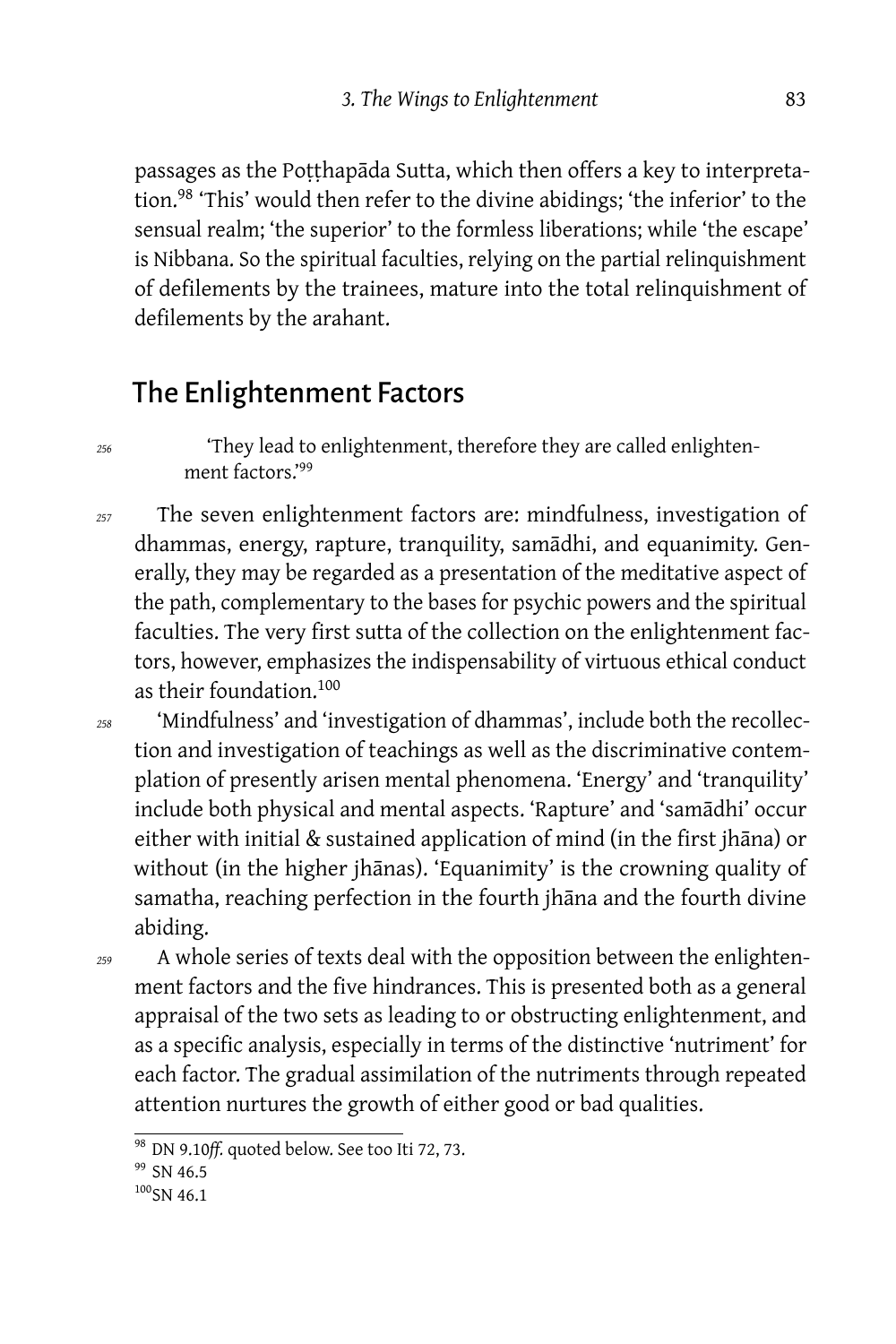- *<sup>260</sup>* Sometimes a specific enlightenment factor opposes a specific hindrance. The nutriment for 'investigation of dhammas'-discriminating between good and bad-starves the hindrance of doubt. The nutriments of energy — the elements of arousal, of exertion, of persistence — starve the hindrance of sloth & torpor. Tranquility opposes restlessness & remorse. Samādhi is nurtured by those things that are 'the basis of samatha, the basis of not-many-pointedness'.<sup>101</sup>
- *<sup>261</sup>* The suttas do not directly oppose samādhi and rapture to particular hindrances, but elsewhere the commentaries set them against sensual desire and ill will respectively. Equanimity, along with tranquility and samādhi, serves to pacify the excited mind, whereas investigation, energy, and rapture rouse up the sluggish mind. Mindfulness is always useful. Mindfulness, rapture, and equanimity are not allocated specific nutriments; perhaps the Buddha is throwing us back on our own 'investigation of dhammas' to discern these.
- *<sup>262</sup>* Each of the enlightenment factors may be developed in conjunction with various meditation subjects: a skeleton; a decaying corpse; the divine abidings; mindfulness of breathing; and the perceptions of ugliness, death, the repulsiveness of food, boredom with the whole world, impermanence, suffering, not-self, abandonment, fading away, and cessation. Developed in this way, these meditations are of great fruit and benefit, lead to arahantship or non-returning, to great good, security from bondage, a sense of urgency, and a comfortable abiding.<sup>102</sup>

*<sup>263</sup>* One passage describes how the enlightenment factors arise through recollecting the Dhamma of the noble ones. Here, 'spiritual rapture' seems to encompass rapture arisen prior to jhāna, but only, of course, as a prelude to jhāna, not as a replacement for it.

*<sup>264</sup>* 'On an occasion when a monk abiding withdrawn remembers and thinks over that Dhamma, the enlightenment factor of mindfulness is aroused, developed, and fulfilled. Abiding thus mindfully, he investigates, explores, and inquires into that Dhamma with understanding… His energy is roused up and persistent… Spiritual rapture arises… In one who is rapturous, the body and mind become tranquil… In one whose body is tranquil, there is bliss. The mind of one whose body

 $101$ SN 46.51

<sup>102</sup>SN 46.57*ff.*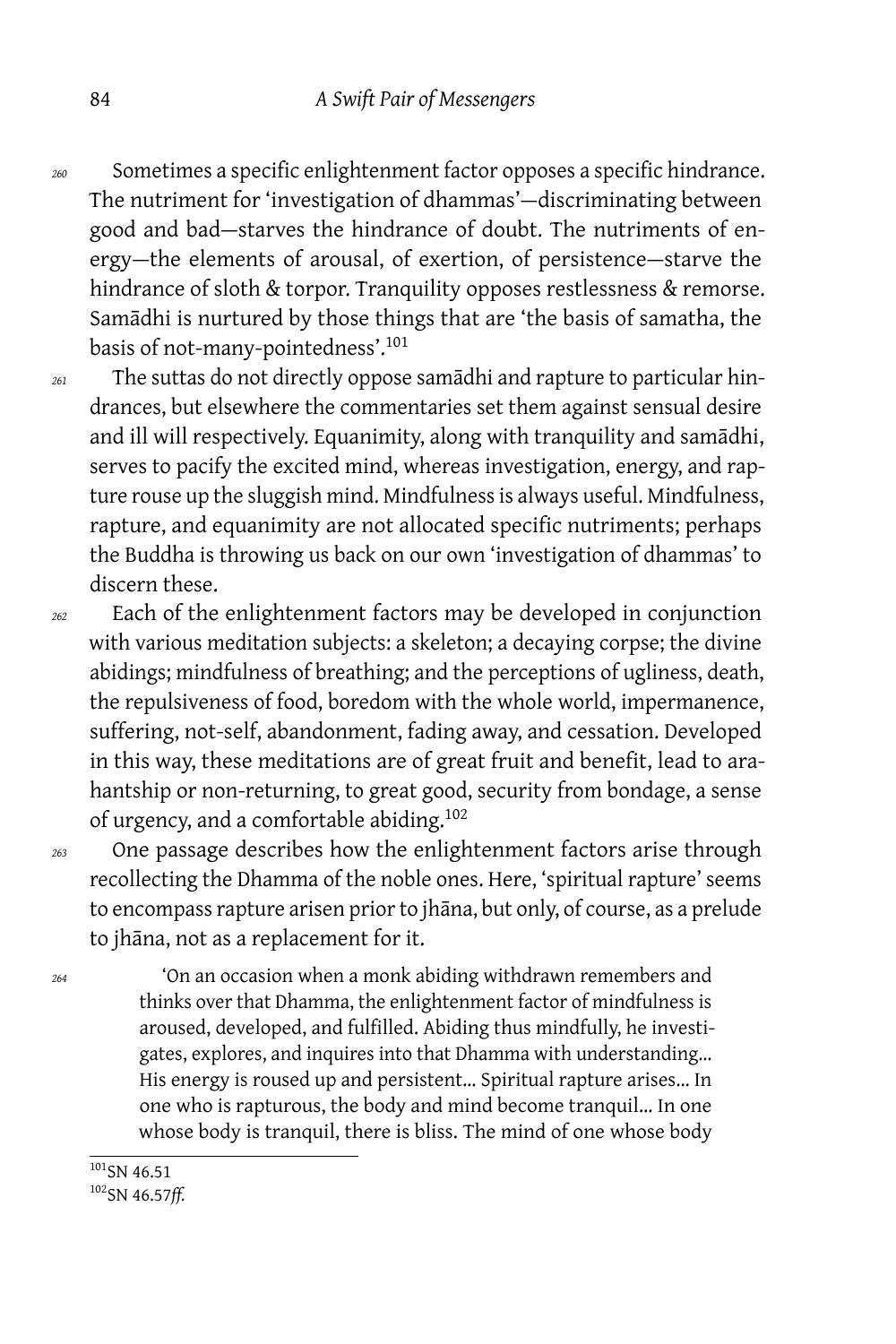is tranquil and who is blissful enters samādhi… One watches closely with equanimity the mind thus concentrated in samādhi.' [Thus all the factors of enlightenment are roused, developed, and fulfilled.]<sup>103</sup>

*<sup>265</sup>* Samatha and vipassanā are intimately interlaced through all these teachings. It is noteworthy, though, that most of these factors pertain to samatha, while only investigation of dhammas pertains specifically to vipassanā, and even this is chiefly treated in its mode of supporting samādhi. Indeed, these seven dhammas sometimes simply substitute for samādhi in the grouping: virtue, dhamma, understanding.<sup>104</sup> The emphasis throughout is simply on the development of the mind. Many terms used with these principles-'seclusion', 'fading away', 'cessation', 'relinquishment', 'abandoning', 'ending', 'stilling', and others — are also used of the four jhānas, vipassanā, and even Nibbana itself, underlining the essential kinship of these facets of the path and the goal.

## The Wings to Enlightenment: A Conclusion

*<sup>266</sup>* Examining these thirty-seven wings to enlightenment, consistent patterns emerge. The sequences start with more basic qualities: faith, or enthusiasm, or energy. The placing of investigation of dhammas near the start of the enlightenment factors is reminiscent of the placing of right view at the start of the eightfold path. With energy and mindfulness in operation, the mind develops the joy which leads to samādhi, ripening in liberating wisdom. Fundamental principles of the nature of the mind are embodied in these formulations. At each stage the emotional and intellectual qualities are balanced and support each other, while the variations

 $103$ SN 46.3

<sup>&</sup>lt;sup>104</sup>This grouping occurs several times in the suttas, usually glossed by the commentary as 'dhammas pertaining to samādhi', but as far as I know only explained in the suttas at Iti 3.97 as 'the seven dhammas that are wings to enlightenment', which is often translated as 'the seven sets of dhammas that are wings to enlightenment'. Now it is well known that the thirty-seven are not called 'wings to enlightenment' in the suttas. The term is used of the spiritual faculties, however, and as there are many descriptive terms common to both the spiritual faculties and the enlightenment factors, I feel it would be easier for an epithet to transfer from one set to another than from one set to the whole group of sets. Moreover, 'dhamma' is more idiomatically used of the members of the set rather than the set as a whole.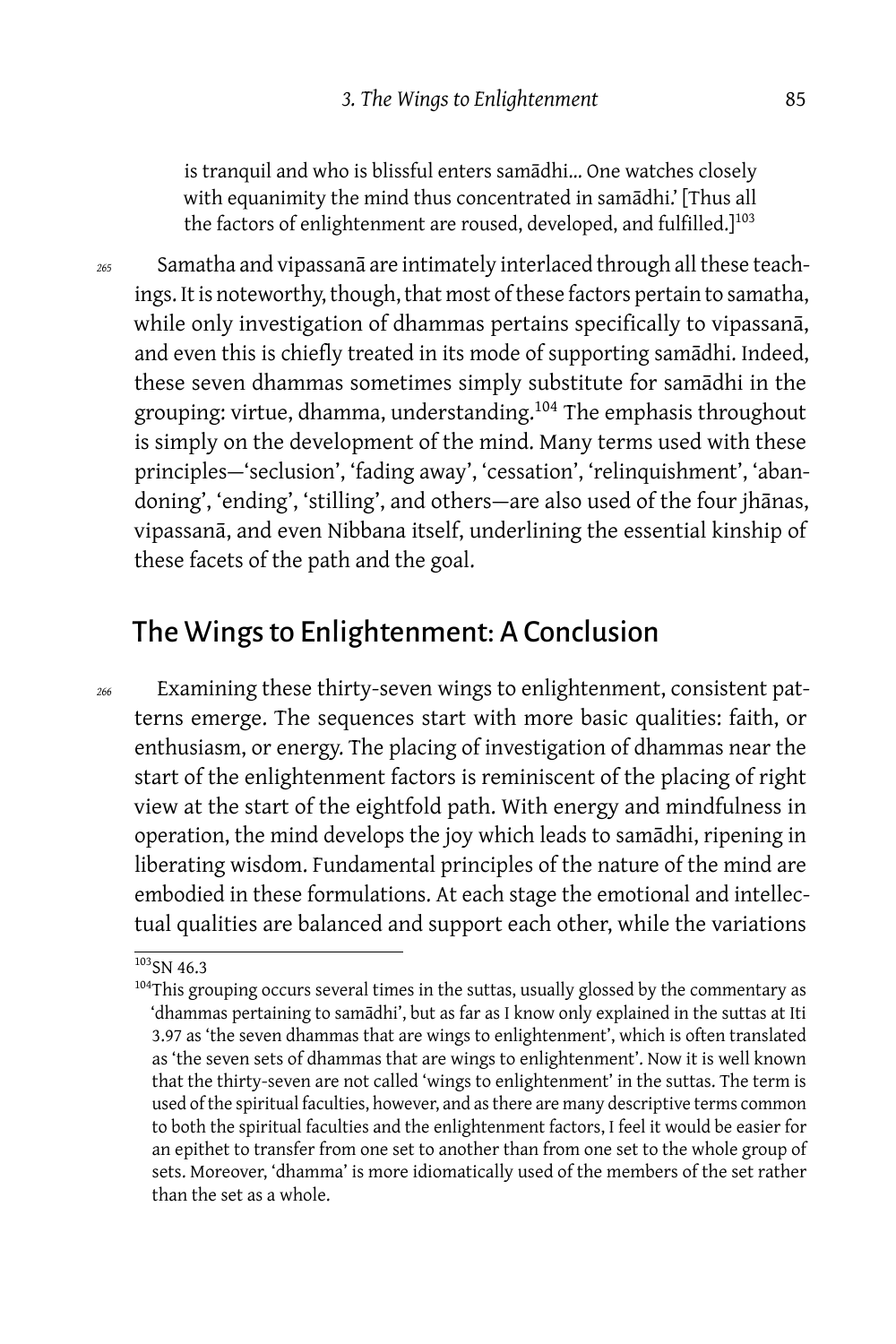warn against taking an overly rigid approach to development. In the next chapter we will examine in more detail the relationships between these qualities.

*<sup>267</sup>* 'Thus, Ānanda, beneficial virtues gradually proceed to the peak.'<sup>105</sup>

<sup>105</sup>AN 10.1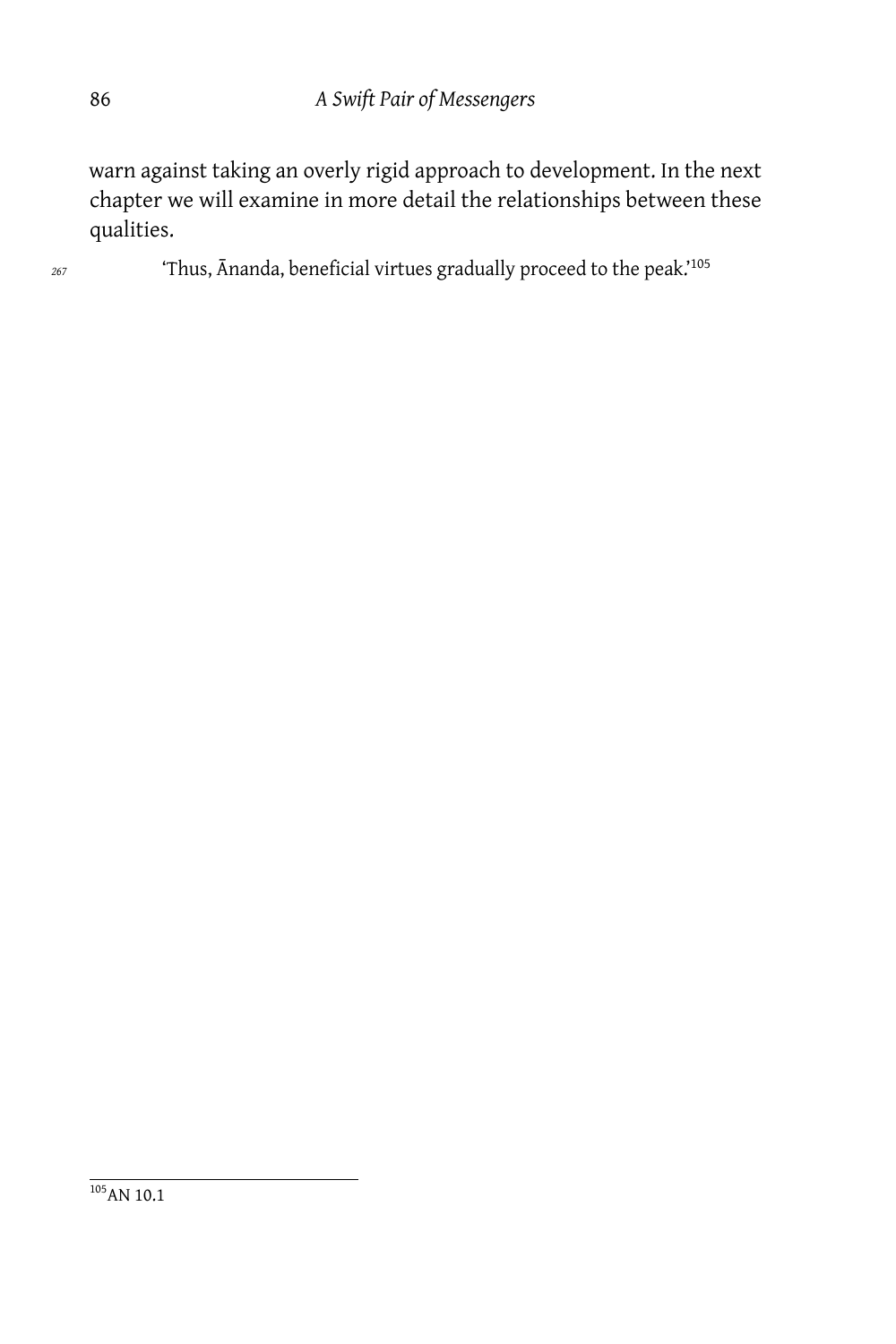## Chapter 4

# DEPENDENT LIBERATION

*'Monks, one who is virtuous need not wish: "May I be free from remorse." It is natural that the virtuous are free from remorse.*

*'One who is free from remorse need not wish: "May I be glad." It is natural that in one free from remorse, gladness arises.*

*'One who is glad need not wish: "May I feel rapture." It is natural that one who is glad feels rapture.*

*'One who feels rapture need not wish: "May my body be tranquil." It is natural that one who feels rapture has a tranquil body.*

*'One whose body is tranquil need not wish: "May I feel bliss." It is natural that one whose body is tranquil feels bliss.*

*'One who is blissful need not wish: "May my mind be concentrated in samādhi." It is natural that one who is blissful has samādhi.*

*'One who has samādhi need not wish: "May I know & see in line with reality." It is natural that one who has samādhi knows & sees in line with reality.*

*'One who knows & sees in line with reality need not wish: "May I be repulsed." It is natural that one who knows & sees is repulsed.*

*'One who is repulsed need not wish: "May lust fade away." It is natural that lust fades away in one who is repulsed.*

*'One whose lust has faded away need not wish: "May I witness the knowledge & vision of release." It is natural that one whose lust has faded away witnesses the knowledge & vision of release…*

*'Thus, monks, dhammas flow on to and fulfill dhammas for crossing over from the near to the far shore.'*

— The Buddha, AN 11.2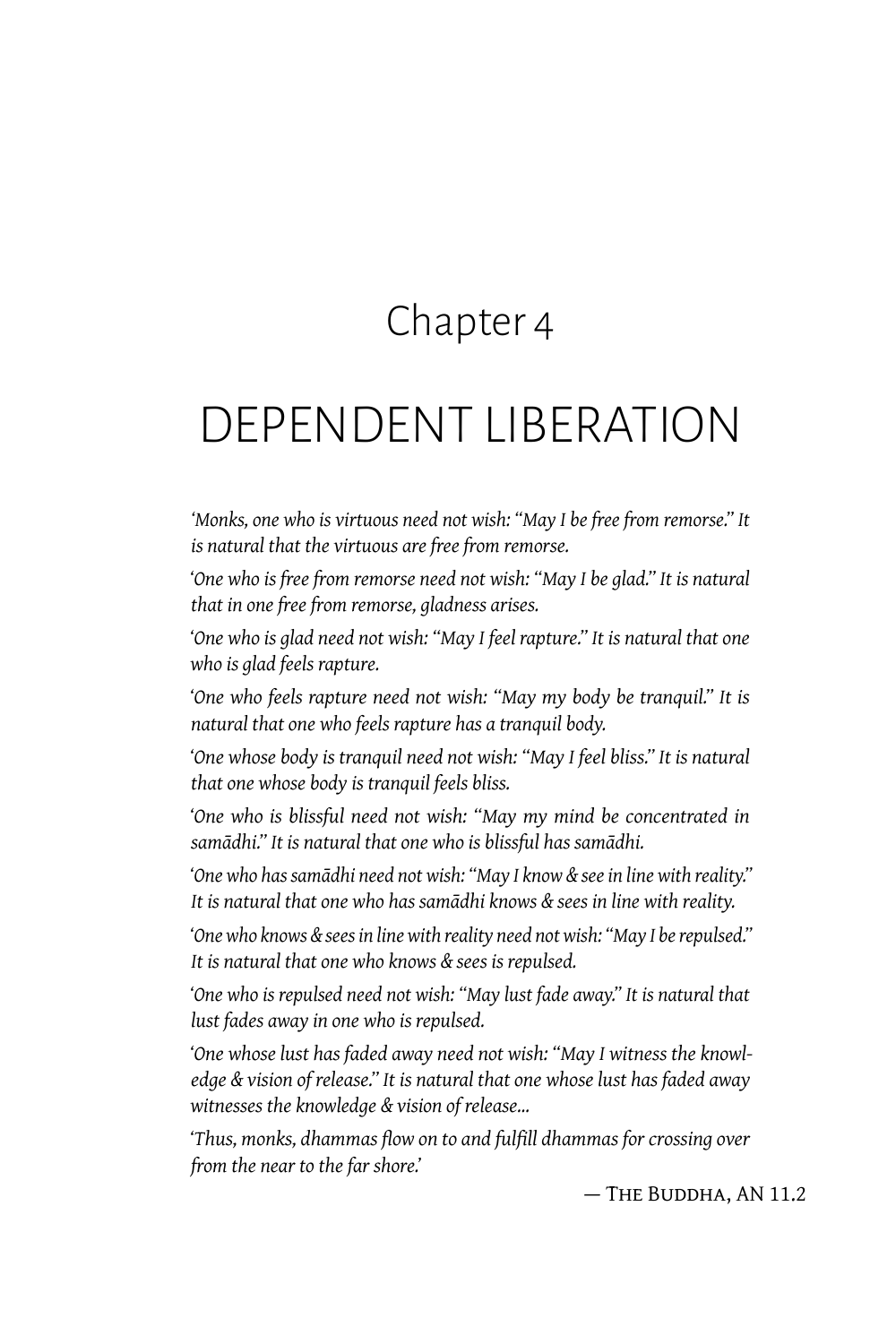## **Causality**

 ${\rm ENL}$ IGHTENMENT IS NO ACCIDENT. It emerges from a precisely defined set of conditions, which are frequently depicted in the suttas. There is no widely used term for this doctrinal framework, so I have coined the term 'dependent liberation'.<sup>1</sup> Many versions occur in the suttas, but with a common pattern, displaying the conditional unfolding of liberation as an evolution of ever more refined qualities. All of the variations follow the sequence virtue, samādhi, wisdom. Often these broad categories are subdivided, revealing their inner structure as comprised of further conditional sequences. Such passages as the above, which treat the samādhi section in most detail, occur throughout the suttas.

*<sup>2</sup>* Some understanding of the principles of causality is essential to fully appreciate the significance of this teaching. Causes can be analyzed as two kinds: necessary conditions and sufficient conditions. A necessary condition is one whose absence makes it impossible for the result to occur. For example, a necessary condition for being a woman is being a human being; if one is not a human being, it is impossible to be a woman. A sufficient condition is one whose presence makes it inevitable that the result will occur. For example, a sufficient condition for being a human being is being a woman; if one is a woman, it definitely follows that one is a human being.

*<sup>3</sup>* The two need not, as in the examples above, be exclusive. For example, a necessary and sufficient condition for being a human being is being a featherless biped; if one is not a featherless biped, one cannot be a human being and if one is a featherless biped, it definitely follows that one is a human being. Or a condition may be neither necessary nor sufficient. For example, being a boy is neither necessary nor sufficient condition for becoming an adult human being, but merely conducive.

*<sup>4</sup>* This distinction is critical. If in the thought-world of the suttas 'x is a condition for y' means 'x is a sufficient condition for y', this leaves open the question whether other things may also be sufficient. Virtue, samādhi, and

<sup>1</sup> Elsewhere it has been called 'transcendental dependent origination'.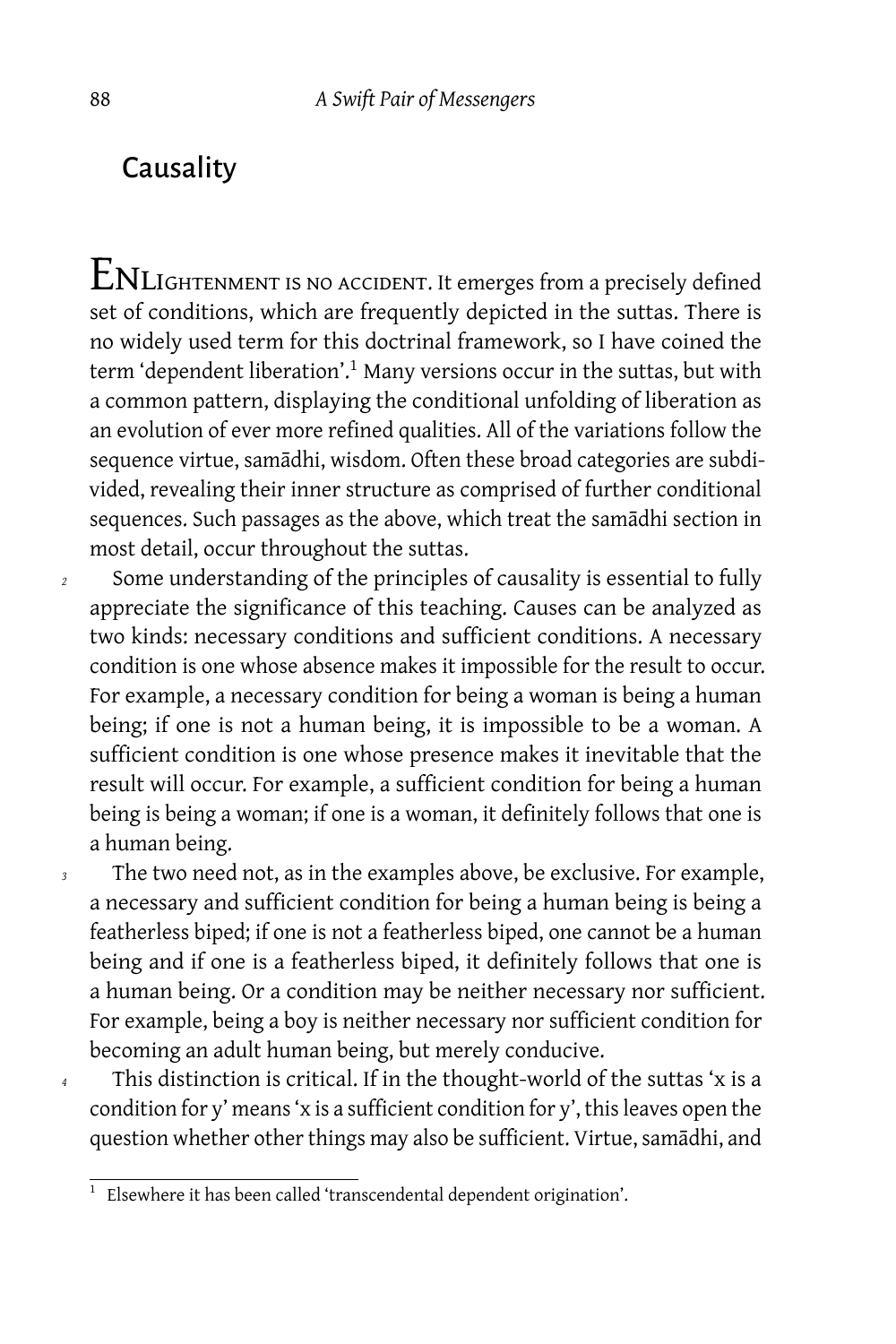understanding lead to Nibbana; but there may be another, or a myriad of other paths up the same mountain. If however, 'x is a condition for y' means 'x is a necessary condition for y', we must regard all 'x' — each of the factors subsumed within such a causal relationship-as being indispensable.

- *<sup>5</sup>* So which alternative applies in the sutta teachings on causality? Let us start with the most general formula for causality in dependent origination, known as 'specific conditionality':<sup>2</sup>
- *<sup>6</sup>* 'When this exists, that is; due to the arising of this, that arises.
- <sup>7</sup> <sup>'</sup>When this does not exist, that is not; due to the cessation of this, that ceases.'
- The first pair of principles appears to imply sufficient conditionality. If something exists, another thing comes to be. However, a close contextual examination reveals that this is not so. Here is one example where someone possessed of an earlier condition for spiritual progress, ethical conduct, does not realize the higher states.
- <sup>9</sup> <sup>'</sup>That noble disciple, content with the virtues beloved of the noble ones, does not try further for seclusion by day and retreat by night. Abiding thus negligent, gladness does not arise. When there is no gladness, there is no rapture. When there is no rapture, there is no tranquility. When there is no tranquility, he abides in suffering. The mind of one who suffers does not enter samādhi. Dhammas do not manifest in a mind without samādhi. Because dhammas do not manifest he is called an abider in negligence.'<sup>3</sup>
- *<sup>10</sup>* If such sequences were based on a concept of sufficient conditionality, there would be no point in making an effort, for an ethical person would naturally gain samādhi, whether or not they actually meditated.
- *<sup>11</sup>* This is not an isolated example. In the standard sequence of dependent origination, it is said that 'feeling is the condition for craving'. If 'feeling' were a sufficient condition for 'craving', then no-one, including the Buddha, would be exempt from craving. All spiritual practice would be ineffectual.
- *<sup>12</sup>* There are in fact many conditions left unstated in these contexts. It is fundamental to Buddhist causality that many factors are present at all times, interacting in complex ways. The suttas do not claim to offer a

<sup>2</sup> SN 12.37 etc.

 $3$  SN 55.40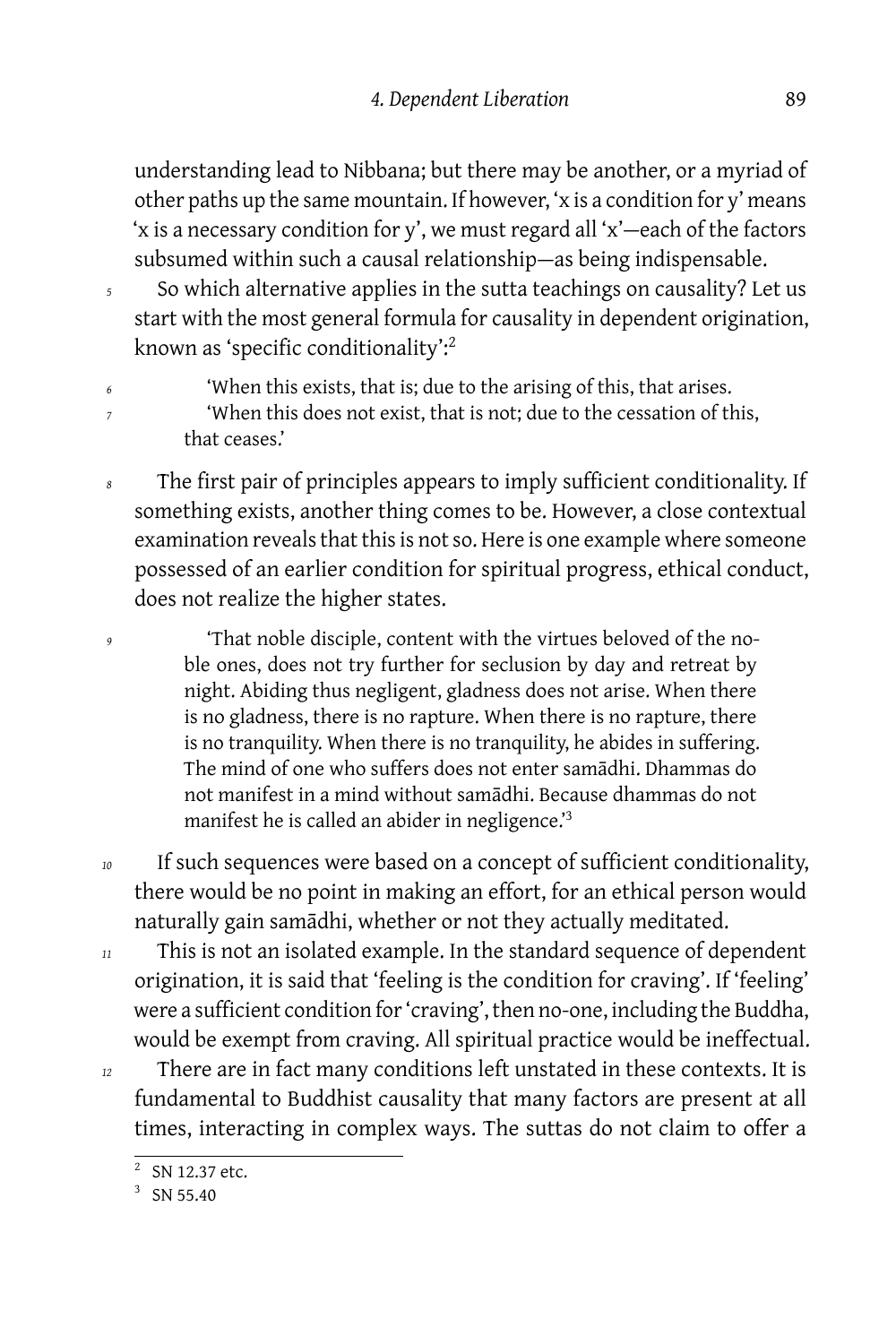complete analysis of every factor at all times; rather, they point to what is useful, what is necessary.

- *<sup>13</sup>* In the context of practice, the notion of sufficient condition applies only in that a noble disciple must eventually attain liberation even if, as above, they are 'mightily negligent'.<sup>4</sup>
- *<sup>14</sup>* If the main causal connections spoken of in Buddhism are not 'sufficient conditions', then should they be seen as 'necessary conditions'? The relation of 'necessity' is, in fact, one that is specified in many passages. Here is one example, in the context of dependent origination:

*<sup>15</sup>* 'If there were not the birth of those various kinds of beings into the various states [of existence]; when all kinds of birth do not exist, due to the cessation of birth, would aging & death be found?' *<sup>16</sup>* 'No Bhante.'<sup>5</sup>

- *<sup>17</sup>* Quite clearly, birth is a necessary condition for aging & death. It is true that birth is also a sufficient condition for death; however it is not a sufficient condition for aging (because a being who has been newly born might die immediately before aging). So the notion of sufficiency cannot be inherent in the causal specification; it must be inferred from context.
- *<sup>18</sup>* Below we shall see the kinship between dependent origination and dependent liberation, like an image and its reflection, expressed in various ways in the suttas. And just as causality in dependent origination is primarily necessary conditionality, all the main similes illustrating dependent liberation likewise imply necessity-the rain filling the mountain streams, the leaves sustaining the tree, or each stage of a journey bringing one to the next.<sup>6</sup> This means that these passages embody an invariable law of nature: unless these conditions are fulfilled, it is impossible that the result can occur.
- 

*<sup>19</sup>* Our first passage above, however, shows a more active process than mere necessity. The previous conditions do not merely allow subsequent conditions to arise, they are an energy that actively promotes the arising. The main emphasis is not that the absence of the conditions immediately destroys the resultant phenomena, but that without the supporting con-

<sup>4</sup> SNp 230

<sup>5</sup> DN 15.4

<sup>6</sup> Similar similes are applied to dependent origination at SN 12.23, SN 12.55, SN 12.69.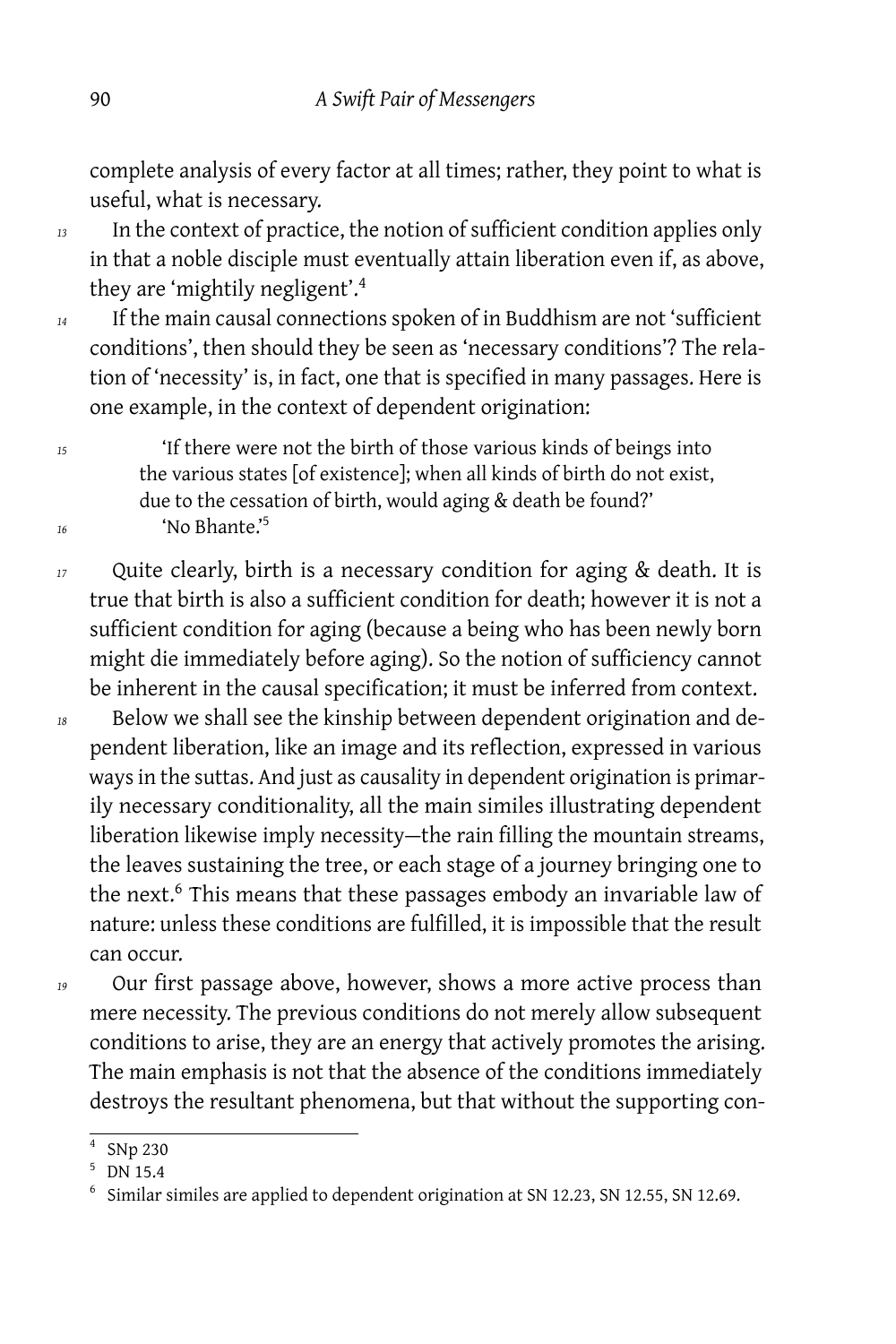ditions the results are not nourished to fulfillment. Although this does not apply to all causal relationships found in the suttas, it is an important aspect of the contexts dealing with practice-they have a direction, a forward impetus. Following the way of the world, the sequence of dependent origination starting with ignorance, one is swept along the stream of birth, aging, and death. But the sequence starting with faith and virtue will sweep one along to Nibbana.

- *<sup>20</sup>* Some writers have tried to reduce Buddhist conditionality to the 'mutuality condition', that is, when two factors act as a mutual support for each other, as when two sheaves of straw lean against one another. If all Buddhist conditions were mutual, then this would apply to samatha and vipassanā as well-they would be entirely equal partners. But this type of condition, though important, is restricted to a few contexts. In many contexts, this relation is expressly denied.<sup>7</sup> It would be difficult to establish from the suttas that the normal expressions for conditional relations can mean, in and of themselves, 'conascent' (or 'mutuality') condition. The few occasions where such a relation is discussed emphasize how abstruse and unusual this was regarded.<sup>8</sup> And even here the standard conditional clause does not alone bear the burden of expressing two-way conditionality. Conascence is explained instead with two separate mirror-image statements of one-way conditionality.
- *<sup>21</sup>* This lack of full mutuality is emphasized in the relationship between samādhi and wisdom. In the Poṭṭhapāda Sutta, the Buddha first describes 'perception' in terms of the successive refinement of perception through the jhānas leading to insight knowledge. This passage deals with the relation between perception — how things *seem* — which arises in samādhi, and knowledge — how things *are* — which is vipassanā.
- *<sup>22</sup>* 'But Bhante, does perception arise first and knowledge afterwards, or does knowledge arise first and perception afterwards?'
- *<sup>23</sup>* 'Perception, Poṭṭhapāda, arises first, knowledge afterwards; due to the arising of perception there is the arising of knowledge. One understands thus: "It seems that my knowledge arose due to that condition." '<sup>9</sup>

<sup>7</sup> SN 14.3, 5, 8, 10

<sup>8</sup> E.g. DN 15.21–22, SN 12.67, MN 43.22

<sup>&</sup>lt;sup>9</sup> DN 9.20; see below.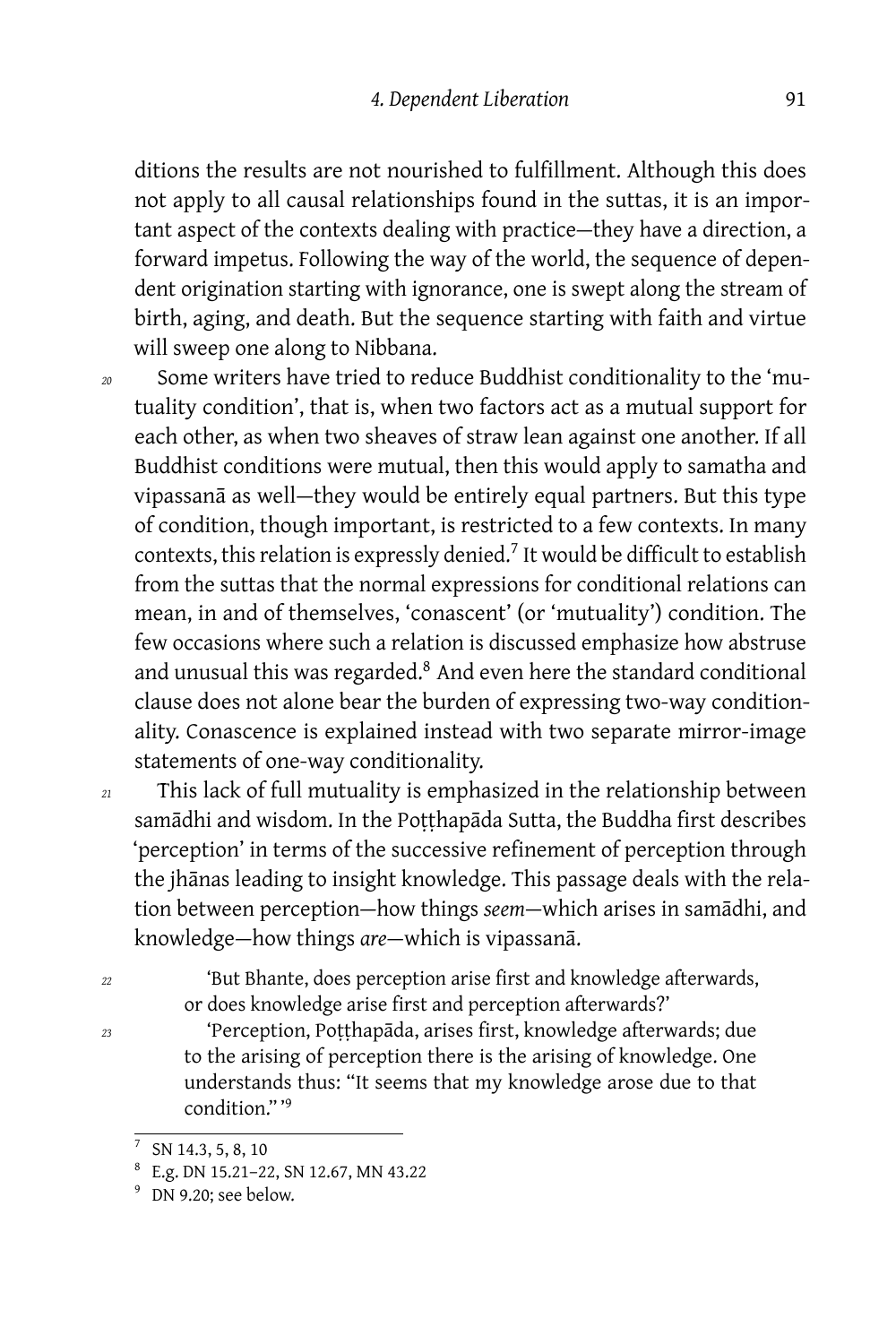- *<sup>24</sup>* In this kind of relationship, the earlier quality is a necessary condition for the later; the later quality can then support and reinforce the earlier developed quality. But it is never in a fully mutual or equal relationship. This is like a mother's relationship with her child. A child as they mature may give their mother as much support and help as they are able, but can never repay the gift of life. Similarly, wisdom can act as a supporting condition to deepen clarity of awareness, but can only see its way to do so dependent on clarity already present. So although, as we have said again and again, these two qualities are closely connected and mutually supportive, it is nevertheless the case that samādhi is, in the final analysis, preliminary to the wisdom of realization.
- *<sup>25</sup>* Still, wisdom can, and indeed must, be developed from the beginning of practice. Three main modes of the wisdom which precedes samādhi can be discerned. Firstly, conceptual understanding from hearing and reflecting on the teachings. Second, investigation into the causes of samādhi. Third, vipassanā proper — the clear-eyed discernment of conditioned reality.
- *<sup>26</sup>* Now obviously these three aspects are closely linked, and the mention of any one of them in a particular context should normally be understood by way of emphasis, not exclusion. A thread unifying all these modes is that wisdom is described in some sort of relation to samādhi, not apart from it. This preliminary understanding serves various preparatory functions, but only with the ripening of the other path factors does it mature into the wisdom that really counts-'knowledge & vision in accordance with reality'.

*<sup>27</sup>* 'It is, monks, just like a house with a peaked roof. As long as the roof peak has not been set in place, the rafters are not steady, not stable. But when the roof peak has been set in place, then the rafters are steady and stable. So too, as long as noble knowledge has not arisen in the noble disciple, the [other] four spiritual faculties are not steady, not stable. But when noble knowledge has arisen in the noble disciple, the [other] four spiritual faculties are steady and stable.<sup>10</sup>

*<sup>28</sup>* The rafters of faith, energy, mindfulness, and samādhi must be set up before the roof peak of noble understanding can be set in place. They are the necessary antecedent conditions for liberating wisdom. Understand-

 $\frac{10}{10}$  SN 48.52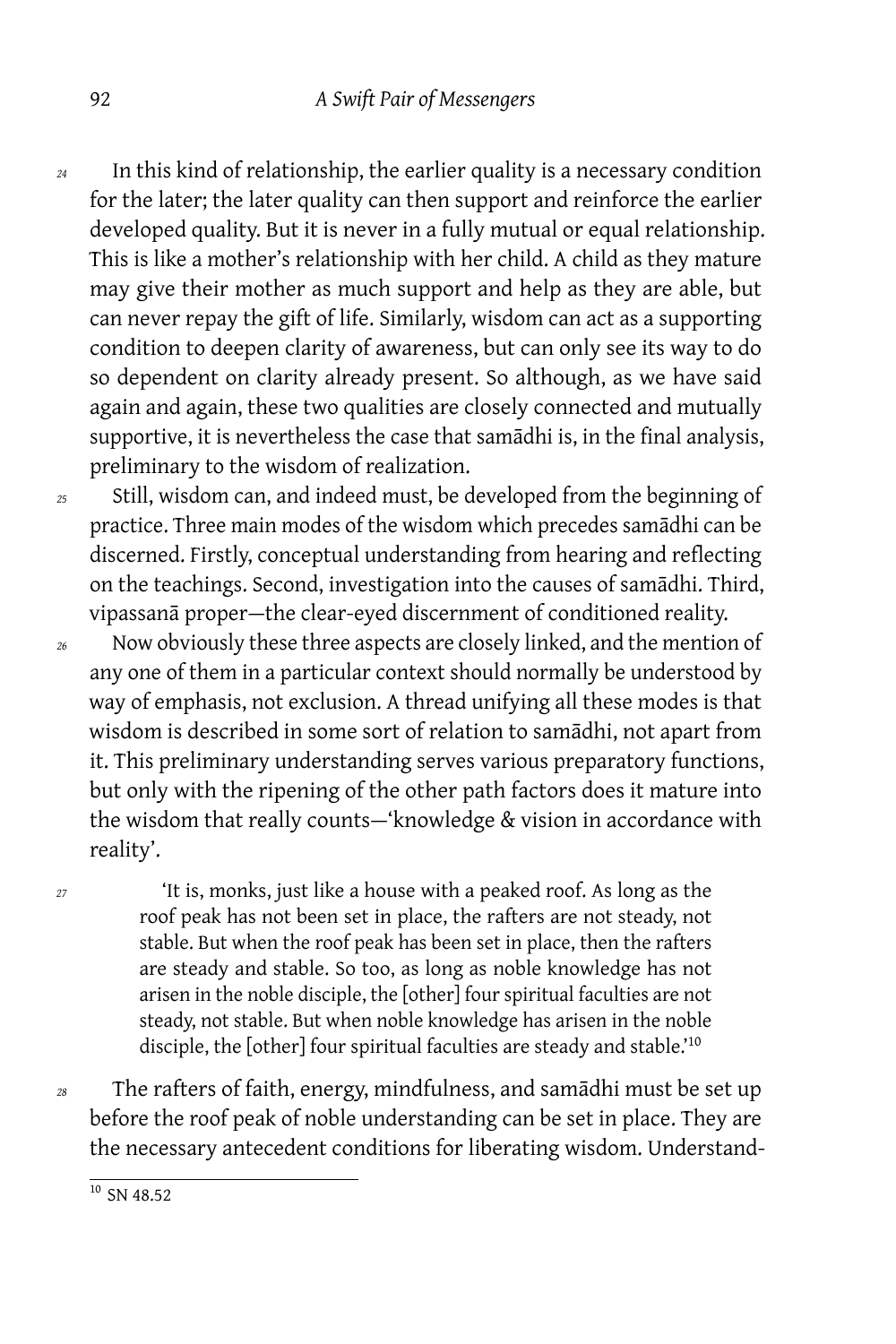ing in its turn fortifies and firmly fixes the four already existing faculties. This kind of 'feedback loop' may have quite a general application-any subsequent quality can strengthen previously developed qualities. However, this should not distract from the prevailing paradigm of sequential conditions. Hence the suttas state quite clearly:

*<sup>29</sup>* 'That one could fulfill the aggregate of understanding without having fulfilled the aggregate of samādhi: that is not possible.'<sup>11</sup>

- *<sup>30</sup>* There is no equivalent passage stating that development of understanding must be fulfilled before one gains samādhi.
- *<sup>31</sup>* These considerations point to an understanding of causality that is definite and structured. The Buddha did not teach causality with such philosophical pleasantries as 'Everything is interrelated.' He taught specific conditionality — *this* is the cause of *that*. The same patterns occur over and over. Craving is the cause of suffering; but just as the lotus grows in the mud, the experience of suffering is the essential motivation for the spiritual practice which will end suffering.
- *<sup>32</sup>* In the Upanisā Sutta, the connection between the normal dependent origination and the liberating sequence is made explicit.<sup>12</sup> The sequence starts out as usual with ignorance leading up to birth and suffering; but suffering gives rise not to despair, but to faith. This emotional conviction then triggers the same sequence of joy, rapture, tranquility, bliss, samādhi, insight, and release that was described above beginning with virtue.<sup>13</sup> The sequence of twelve factors, beginning with suffering, is the positive counterpart of the twelve factors of the cessation mode of the normal dependent origination. Intriguingly, dependent origination in the mode of origination is called 'the wrong way of practice', just as the wrong eightfold path, while the mode of cessation is called 'the right way of practice', just as the right eightfold path. This collapses the distinction between theory and practice, between the middle teaching and the middle way.<sup>14</sup>

 $11$  AN 5.22

<sup>&</sup>lt;sup>12</sup> SN 12.23

<sup>&</sup>lt;sup>13</sup> In the spiritual faculties, virtue is included in faith. SN 48.8 cp. SN 55.3, etc.

<sup>&</sup>lt;sup>14</sup> SN 12.3, SN 45.23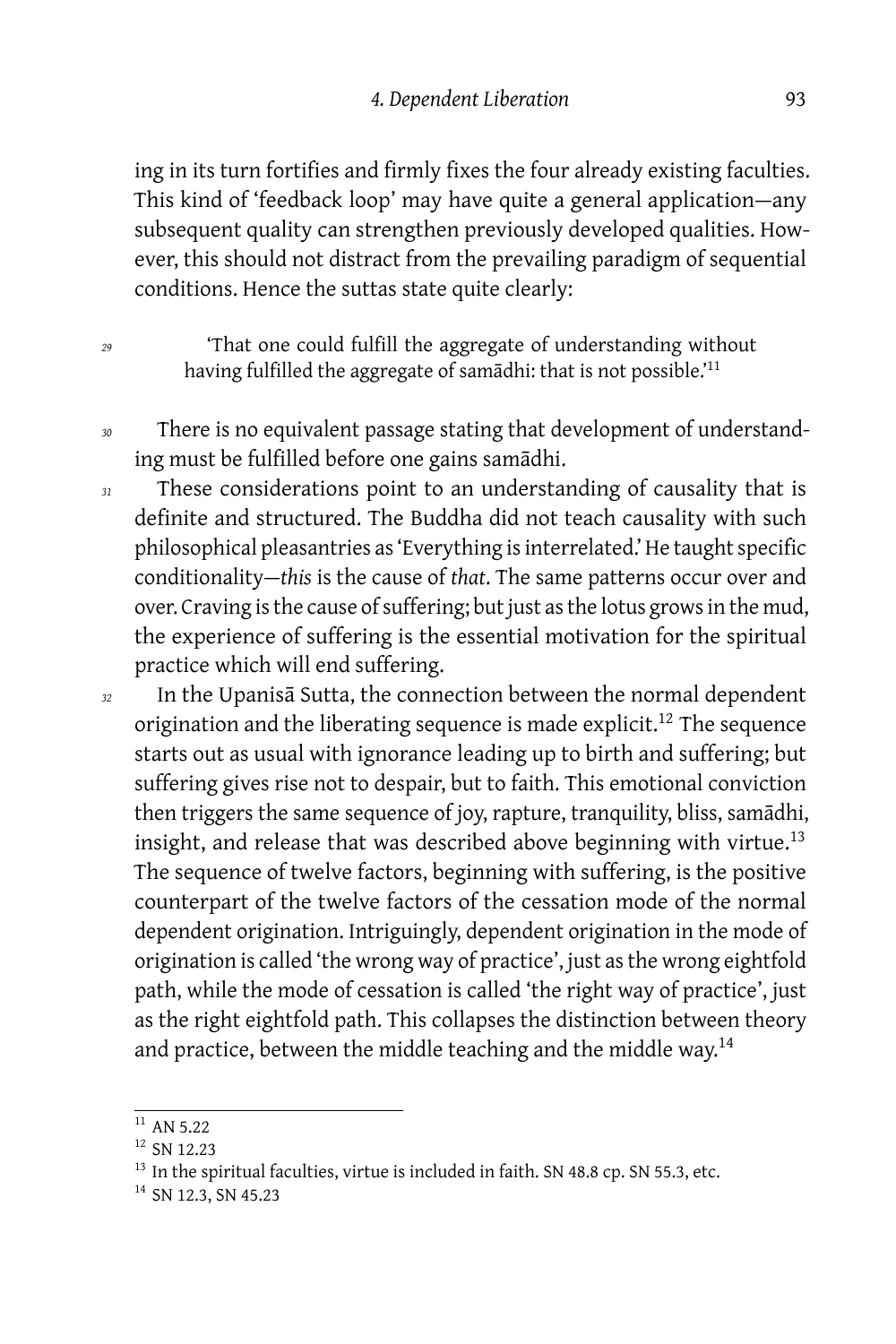- *<sup>33</sup>* The Mahā Nidāna Sutta also describes the ending of suffering in positive terms, by focusing on two kinds of arahants.<sup>15</sup> The first is 'released by understanding'. Here this is described as understanding the origin, ending, gratification, danger, and escape in the case of the seven stations of consciousness and two bases. These are all planes into which rebirth can occur depending on the level of development of consciousness, with particular emphasis on meditative attainments. Here the identity is clear between consciousness as a link in dependent origination, as the mind states developed in meditation, and as the stream of consciousness flowing on to rebirth in the various worlds. The second kind of arahant is the 'both-sides released', who is distinguished by fluency in all the meditative attainments. Thus the transparent mind of samādhi has a key role throughout in unraveling the tangle of samsāra.
- *<sup>34</sup>* 'This dependent origination is profound, and appears profound. Not awakening to and not penetrating this principle, this generation has become like a tangled ball of string, matted like a bird's nest, entangled like a mass of coarse grass, and does not evolve beyond lower realms, bad destinies, the abyss, and saṁsāra.'<sup>16</sup>
- *<sup>35</sup>* A tangled ball of string will never untie itself, and so too the mind entangled in worldly affairs will never loosen the knot of suffering. The key difference between enlightened and unenlightened beings is their sincerity of devotion to spiritual practice.

*<sup>36</sup>* 'For the fool [as for the sage], hindered by ignorance and fettered by craving, this [conscious] body has been acquired. Thus there is the duality of this body and external mentality & physical form. Dependent on this duality, there is contact. There are just six sense bases, contacted through which-or through one of them-the fool [and the sage] experience pleasure and pain. What then is the difference, the distinction, between the fool and the sage?'…

*<sup>37</sup>* 'For the fool, this ignorance has not been abandoned and this craving has not been evaporated. For what reason? Because the fool has not lived the holy life for the complete evaporation of suffering. Therefore with the breaking up of the body, the fool passes on to a [new] body. He is not released from birth, aging, death, sorrow, lamentation,

<sup>15</sup> DN 15.33*ff.*

 $16$  DN 15.1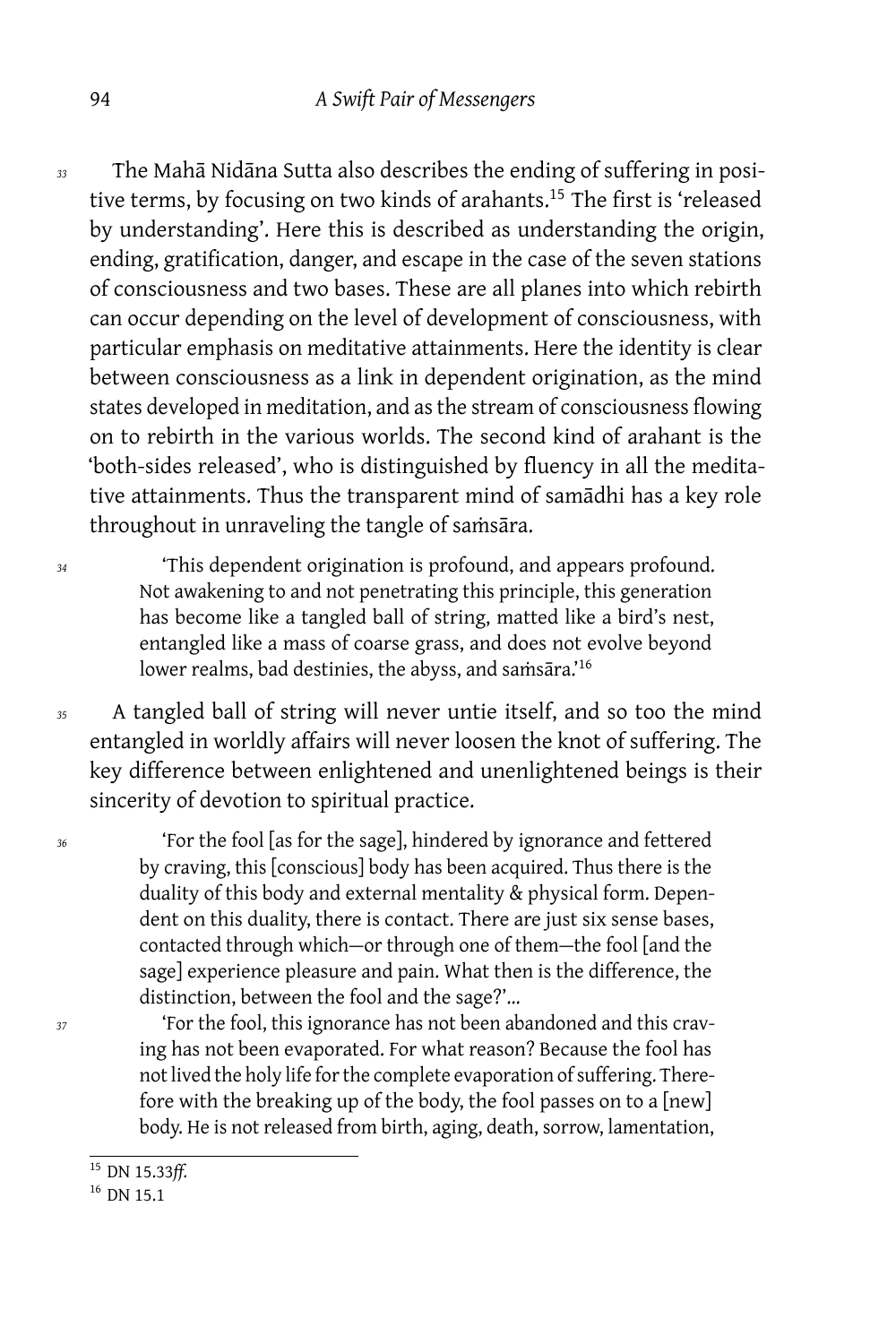bodily pain, mental suffering, and despair; he is not released from suffering, I say.

*<sup>38</sup>* 'But for the sage, this ignorance has been abandoned and this craving has been evaporated. For what reason? Because the sage has lived the holy life for the complete evaporation of suffering. Therefore with the breaking up of the body, the sage does not pass on to a [new] body. He is released from birth, aging, death, sorrow, lamentation, bodily pain, mental suffering, and despair; he is released from suffering, I say.

*<sup>39</sup>* 'This is the distinction, the difference, between the fool and the sage, that is, living the holy life.'<sup>17</sup>

*<sup>40</sup>* 'The holy life' is usually identified as the noble eightfold path.<sup>18</sup> Its application in this context is illustrated in the Mahātaṇhāsaṅkhaya Sutta. This is one of the most important discourses on dependent origination, set up specifically to refute the view that it is this 'very same consciousness' that fares on through the round of rebirths. It is one of the contexts which suggests that the word 'consciousness' was established pre-Buddhist parlance for the principle underlying rebirth. As he often did, the Buddha accepted the conventional terminology but redefined it, insisting that consciousness arises according to conditions.

- *<sup>41</sup>* The Buddha also takes over a brahmanical view that reincarnation of the embryo occurs concurrent with three things: the coming together of the mother and father; the mother is fertile; and the being to be reborn is present.<sup>19</sup> Having taken rebirth, one is nourished by the mother, plays childish games, and, as the sense faculties mature, engages in favoring and opposing feelings, giving rise to craving and future rebirth. The round of cessation is shown with the full gradual training, from the appearance of the Tathagata and the going forth, to the abandoning of the hindrances.
- *<sup>42</sup>* 'Having thus abandoned these five hindrances, taints of the mind which rob understanding of its strength…he enters and abides in the first jhāna… second jhāna… third jhāna… fourth jhāna. Seeing a visible form with the eye, he does not lust for pleasant seeming visible forms. He abides with mindfulness of the body established, with an immeasurable heart, and he understands in accordance with

<sup>&</sup>lt;sup>17</sup> SN 12.19

 $18$  SN 45.39

<sup>&</sup>lt;sup>19</sup> See MN 93.18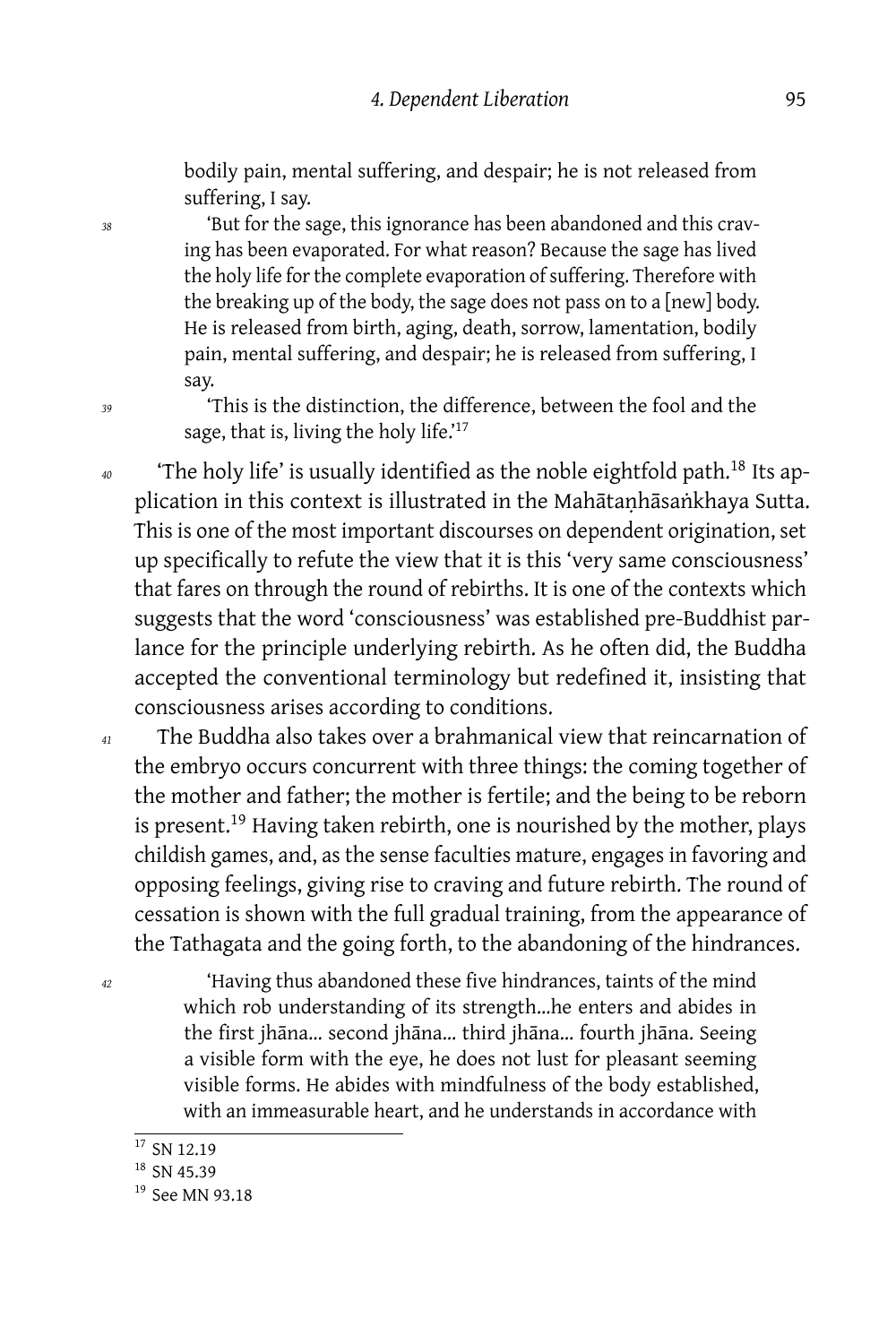reality the release of heart, release by understanding where these evil unbeneficial phenomena cease without remainder. Having thus abandoned favoring and opposing, whatever feeling he feels, whether pleasant, or painful, or neither pleasant nor painful, he does not relish, welcome, or remain attached to it… The relishing of feelings ceases in him. Due to the cessation of his relishing, grasping ceases. Due to the cessation of grasping, [ongoing] existence ceases. Due to the cessation of existence, birth ceases. Due to the cessation of birth, aging & death, sorrow, lamentation, bodily pain, mental suffering, and despair cease. Thus there is the cessation of this whole mass of suffering. [And so on for the ear, etc.]'<sup>20</sup>

*<sup>43</sup>* Something of the profound relationship between the evolving sequence of dhammas beginning with faith or virtue and the core of the Dhamma is beginning to emerge, how this process is both necessary for and powerfully inducive to liberation. I have coined the term 'vital condition' to bring out these two aspects.

| 44 | 'Monks, when there is no mindfulness and clear comprehension,              |
|----|----------------------------------------------------------------------------|
|    | in one without mindfulness and clear comprehension, the vital con-         |
|    | dition for conscience and fear of wrong-doing is destroyed.                |
| 45 | 'When there is no conscience and fear of wrongdoing the vital              |
|    | condition for sense restraint is destroyed.                                |
| 46 | 'When there is no sense restraint the vital condition for virtue is        |
|    | destroyed.                                                                 |
| 47 | 'When there is no virtue the vital condition for right samādhi is          |
|    | destroyed.                                                                 |
| 48 | 'When there is no right samādhi, in one without right samādhi, the         |
|    | vital condition for knowledge & vision in accordance with reality is       |
|    | destroyed.                                                                 |
| 49 | 'When there is no knowledge & vision in accordance with reality            |
|    | the vital condition for repulsion and fading away is destroyed.            |
| 50 | 'When there is no repulsion and fading away the vital condition            |
|    | for knowledge & vision of release is destroyed.                            |
| 51 | 'Just as, monks, when a tree is without leaves and twigs, the branches,    |
|    | bark, sapwood, and heartwood do not come to fulfillment <sup>'21</sup>     |
| 52 | The critical link here is between 'right samādhi' (= jhāna) and 'knowledge |
|    | & vision in accordance with reality'. This phrase refers to the stream-    |
|    |                                                                            |

<sup>20</sup> MN 38

<sup>&</sup>lt;sup>21</sup> AN 8.81; cp. AN 5.24, AN 5.168, AN 6.50, AN 7.61, AN 10.3-5, AN 11.3-5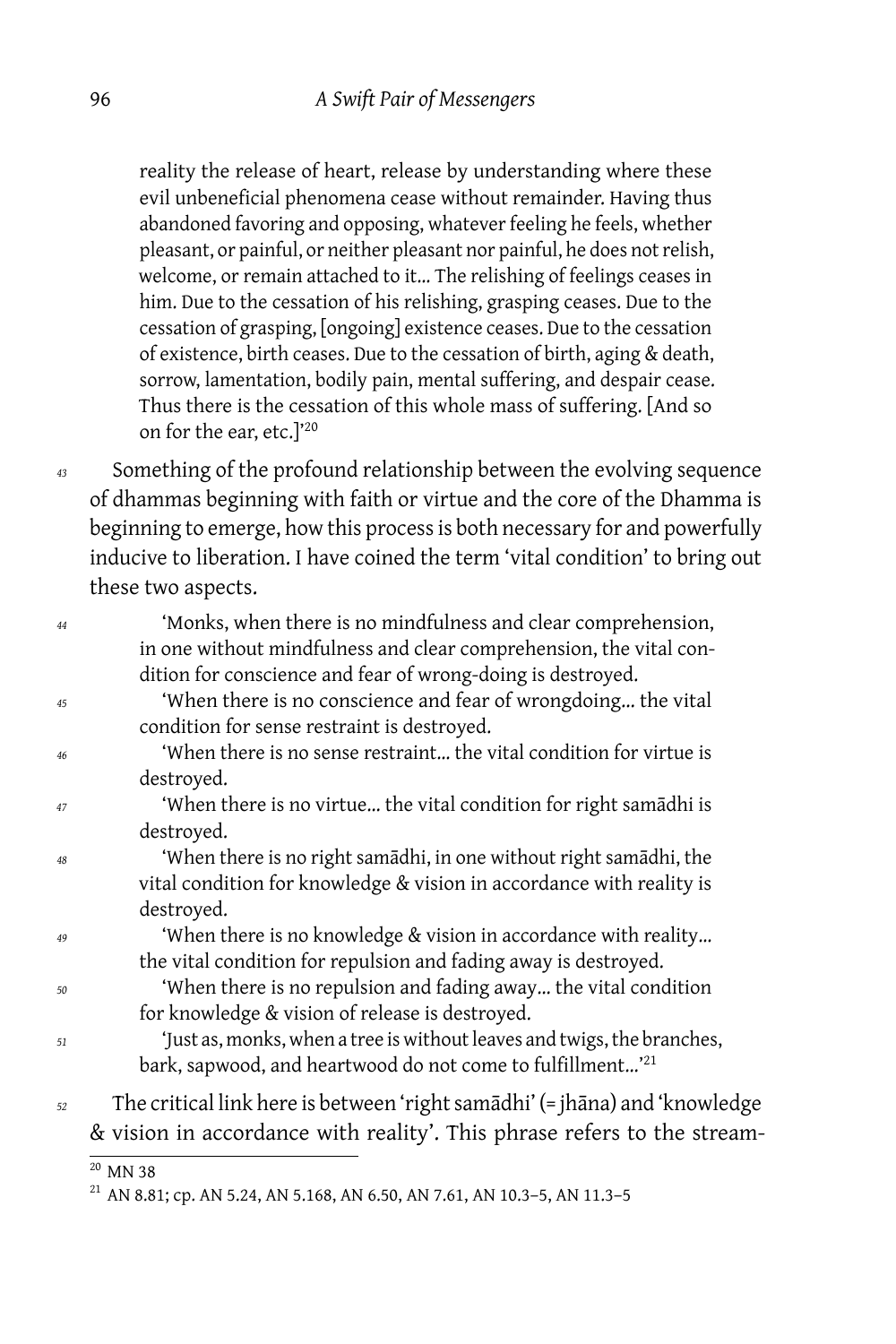enterer's 'vision of the Dhamma'. In other words, this passages says that jhāna is a necessary condition for stream-entry.<sup>22</sup>

*<sup>53</sup>* It is quite striking that in this, as well as many other passages, there is no clear mention of vipassanā. The commentaries treat 'knowledge & vision in accordance with reality' as immature vipassanā. But this cannot be so, since immature vipassanā may be developed prior to jhāna, whereas here we are told that jhāna is a vital condition. Vipassanā as such seems to be one of the unstated factors in such sequences.

- *<sup>54</sup>* This passage further clarifies two points in the interpretation of other descriptions of dependent liberation or the path in general. Firstly, samādhi as a crucial support for liberation means right samādhi, which is the four jhānas. When we came across other descriptions of the path that refer to or imply samādhi in less explicit terms, we should therefore infer that jhāna is meant. This is the normal situation in the suttas, since the sequence gladness, rapture, tranquility, bliss, and samādhi elsewhere serves to introduce the four jhanas;<sup>23</sup> sometimes too the divine abidings;<sup>24</sup> or else it develops the spiritual faculties, powers, and enlightenment factors.<sup>25</sup>
- *<sup>55</sup>* Secondly, this right samādhi is an essential component of the path, not an optional extra. In contexts such as the gradual training, which include extras such as psychic powers, we must therefore understand that samādhi, no less than virtue or wisdom, cannot be skipped over.

## The Seven Purifications

*<sup>56</sup>* The seven purifications shed further light on 'dependent liberation'. They occur only once in the suttas, and once again with two further purifications addended, and are not analyzed in detail. Although of slight importance in the suttas, they were utilized as the framework of the Visuddhimagga, thus assuming great importance for the Theravādin exegetical tradition. Here virtue and samādhi are treated summarily, the focus being

 $\frac{22 \text{ It does not, however, in and of itself confirm the necessity of jhāna for those on the way}$ to stream-entry, since they do not have 'knowledge & vision in accordance with reality'. See SN 25.1. More on these path-attainers below.

<sup>&</sup>lt;sup>23</sup> DN 2.25, etc. quoted below.

<sup>24</sup> MN 7.8*ff.* quoted above, MN 40.8.

<sup>&</sup>lt;sup>25</sup> Vin Mv 8.15 quoted below.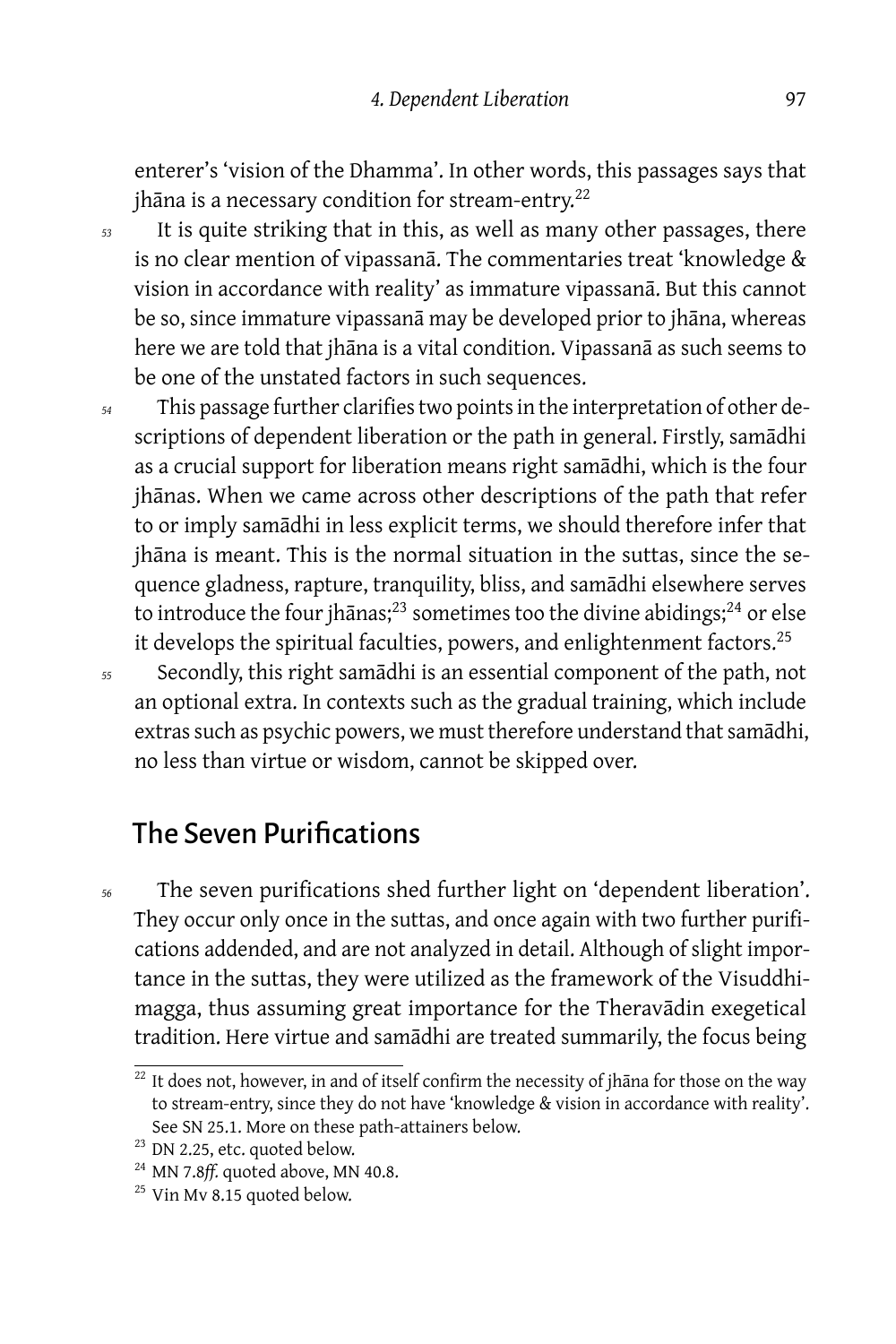on a more detailed breakdown of the stages of insight. This trend continues further in the Paṭisambhidāmagga, and further still in the Visuddhimagga. Perhaps for this reason the seven purifications have played a key role in the attempts to discover a vehicle of 'pure vipassanā' in the suttas. I will endeavor to piece together what the suttas say about these stages. First, the basic statement from the primary source, the Rathavinīta Sutta.

*<sup>57</sup>* 'Purification of virtue is for the sake of purification of mind. Purification of mind is for the sake of purification of view. Purification of view is for the sake of purification of overcoming uncertainty. Purification of overcoming uncertainty is for the sake of purification of knowledge & vision of what is and what is not the path. Purification of knowledge & vision of what is and what is not the path is for the sake of purification of knowledge & vision of the way. Purification of knowledge & vision of the way is for the sake of purification of knowledge & vision. Purification of knowledge & vision is for the sake of final Nibbana without grasping.'<sup>26</sup>

*<sup>58</sup>* The sutta gives the simile of a journey by means of relay carriages. The first carriage takes one as far as the second carriage, but no further. The second carriage takes one as far as the third, but no further. Each carriage has a specific role to play, which cannot be omitted. As usual, the stages are both necessary and helpful conditions, but not sufficient.

*<sup>59</sup>* The individual stages are not defined in the Rathavinīta Sutta, so we must look elsewhere. A related teaching by Venerable Ānanda provides explanations of some factors. The stages of purification are here shown, not as self-sufficient, but as supported by a phalanx of ancillary factors. Though wisdom is at work throughout, only after 'purification of mind', which as always is explicitly defined as the four jhānas, does it mature into 'knowledge & vision in accordance with reality'.

*<sup>60</sup>* 'And what, Vyagghapajjas, is the factor of striving in the purification of virtue? Here, a monk is virtuous; he trains in the rules of training he has undertaken. This is called purification of virtue. [He thinks:] "I will fulfill such a form of purification when it is unfulfilled, or when it is fulfilled, I will assist it everywhere with understanding." The enthusiasm therein, the effort, the industry, the endeavor, the

 $26$  MN 24.15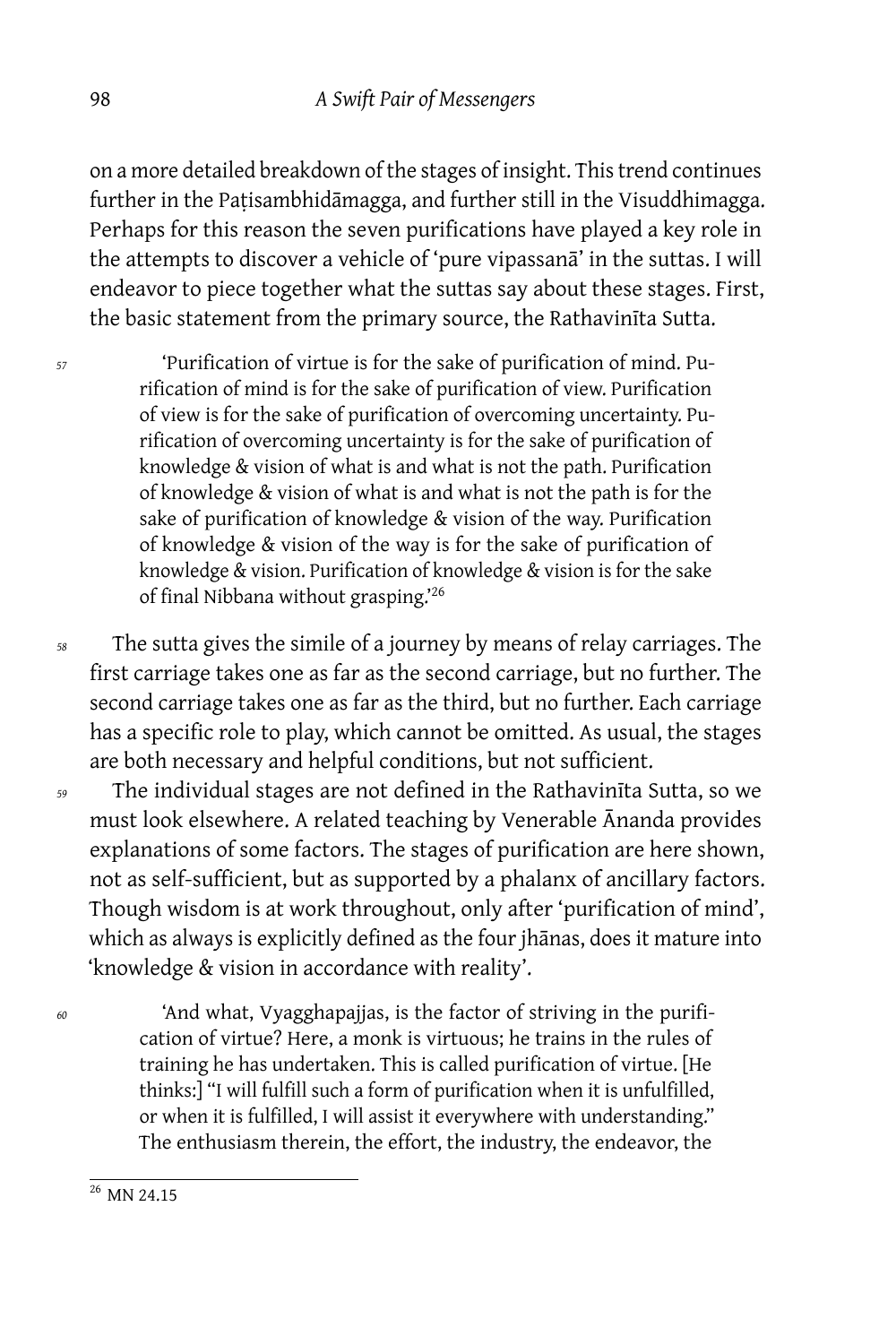not holding back, the mindfulness, and the clear comprehension; this is called the factor of striving in the purification of virtue.

*<sup>61</sup>* 'And what, Vyagghapajjas, is the factor of striving in the purification of mind? Here, a monk … enters and abides in the first jhāna… second jhāna… third jhāna… fourth jhāna. This is called purification of mind… The enthusiasm [etc] therein; this is called the factor of striving in the purification of mind.

*<sup>62</sup>* 'And what, Vyagghapajjas, is the factor of striving in the purification of view? Here a monk understands in accordance with reality: "This is suffering"…"This is the origin of suffering"…"This is the cessation of suffering"…"This is the way of practice leading to the cessation of suffering." This is called purification of view… The enthusiasm [etc] therein; this is called the factor of striving in the purification of view.

*<sup>63</sup>* 'And what, Vyagghapajjas, is the factor of striving in the purification of release? That noble disciple, endowed with the factor of striving in the purification of virtue… of mind… of view, makes lust fade from his mind regarding phenomena provoking lust, and makes his mind release from phenomena which should be released from. Having done so, he contacts right release. This is called purification of release. [He thinks:] "I will fulfill such a form of purification when it is unfulfilled, or when it is fulfilled, I will assist it everywhere with understanding." The enthusiasm therein, the effort, the industry, the endeavor, the not holding back, the mindfulness, and the clear comprehension; this is called the factor of striving in the purification of release.'<sup>27</sup>

*<sup>64</sup>* In this sequence, purification of view is the vision of the four noble truths, which as we noted above, is normally associated with the streamenterer.<sup>28</sup> 'Purification of view' in this group of four occupies the same place where the seven purifications mention three factors: purification of view, of overcoming uncertainty, and of knowledge & vision of what is and what is not the path. These correspond exactly with the three fetters abandoned by the stream-enterer-identity view, doubt, and misapprehension of virtue & vows.

*<sup>65</sup>* A possible reading is that these three purifications constitute an expanded explanation of purification of view, detailing the sequence in which these fetters are abandoned during the course of vipassanā culminating in

<sup>27</sup> AN 4.194

<sup>28</sup> Contra Vsm 182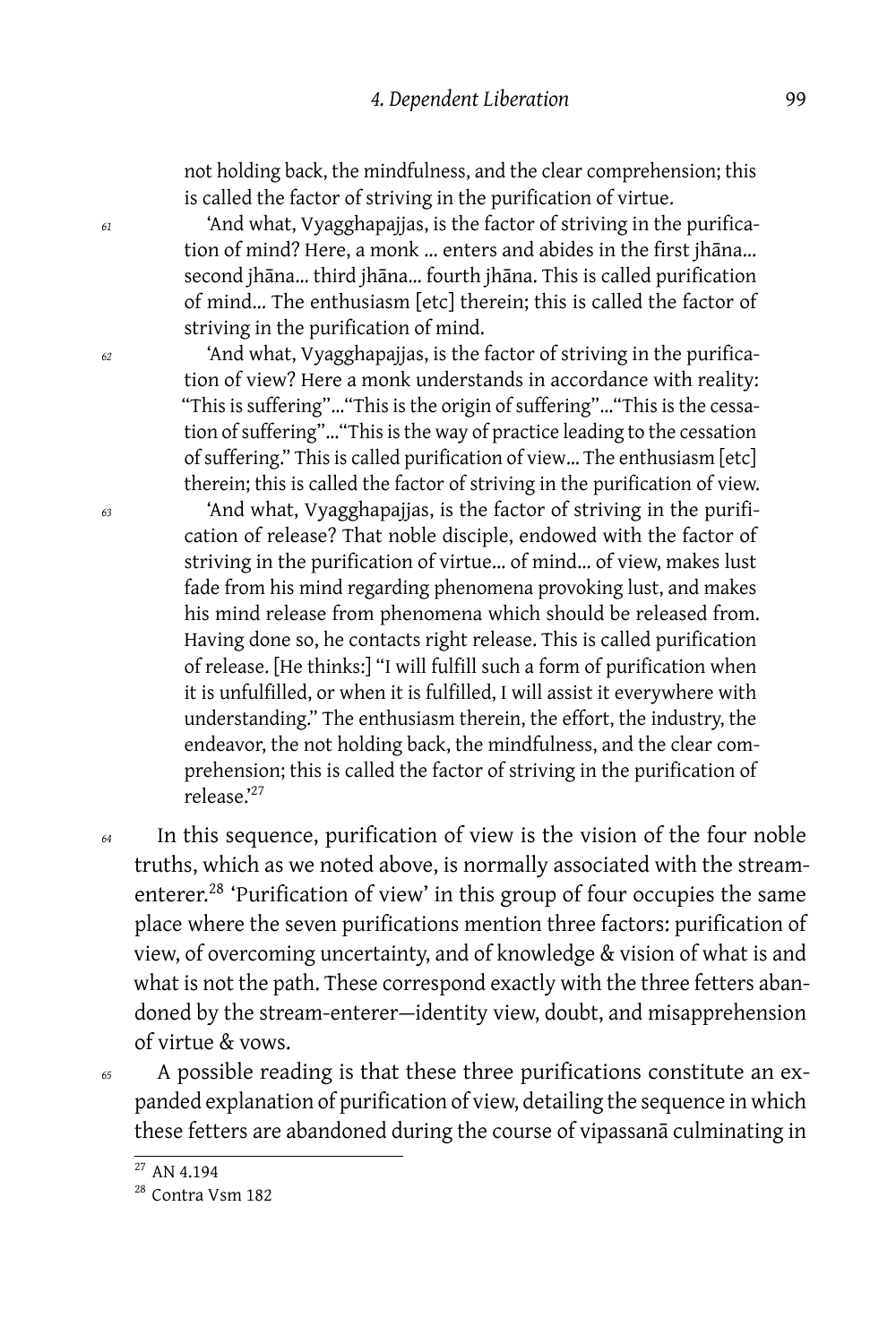the vision of the four noble truths. Having clearly seen what the path is, the stream-enterer is in a position to perfect their purification of knowledge & vision of the way. This occupies the equivalent position in this sequence as do 'repulsion' and 'fading away' elsewhere. We noted earlier that these pertain exclusively to the noble stages; and in the above passage too, the text changes from 'monk' to 'noble disciple' for the final purification, the fading away of lust after seeing the four noble truths.<sup>29</sup> The development of insight culminates with the purification of knowledge & vision, here surely the knowledge & vision of release pertaining to arahantship.<sup>30</sup>

*<sup>66</sup>* The commentarial notion that these seven stages are completed by the stream-enterer, and that the higher path attainers go around again, each time repeating the sequence of vipassan $\bar{a}$  knowledges, $31$  finds no support in the suttas and contradicts the basic texts and similes, which speak of a one-way, step by step progression. The purpose of developing purification of knowledge & vision is not for the further purification of insight through the higher paths, but for final Nibbana without grasping.

*<sup>67</sup>* Now it is true that in real life things are not so straightforward, and Buddhist causality hinges on these nuances and ramifications. But this does not empower us to simply postulate interpretations without a textual basis. The Rathavinīta sequences is clearly meant to express the primary conditional sequence of practice, to which other elements — supplementary factors, feedback loops, etc.-should be considered as subordinate.

- *<sup>68</sup>* This interpretation is somewhat complicated by the nine purifications mentioned in the Dasuttara Sutta, which add purification of understanding and purification of release to the seven. $32$  These two extras, occurring only in this late and formalistic sutta, may perhaps be read as an expanded explanation of purification of knowledge & vision.
- *<sup>69</sup>* The exact interpretation of the stages of liberating insight, though, does not affect the necessity for jhāna as the purification of mind that precedes all these stages.

*<sup>70</sup>* Purification of view can be described from different angles.

<sup>29</sup> *Contra* Vsm 21.135

<sup>30</sup> *Contra* Vsm 22.1

<sup>31</sup> Vsm 22.22*f.*

<sup>32</sup> DN 34.22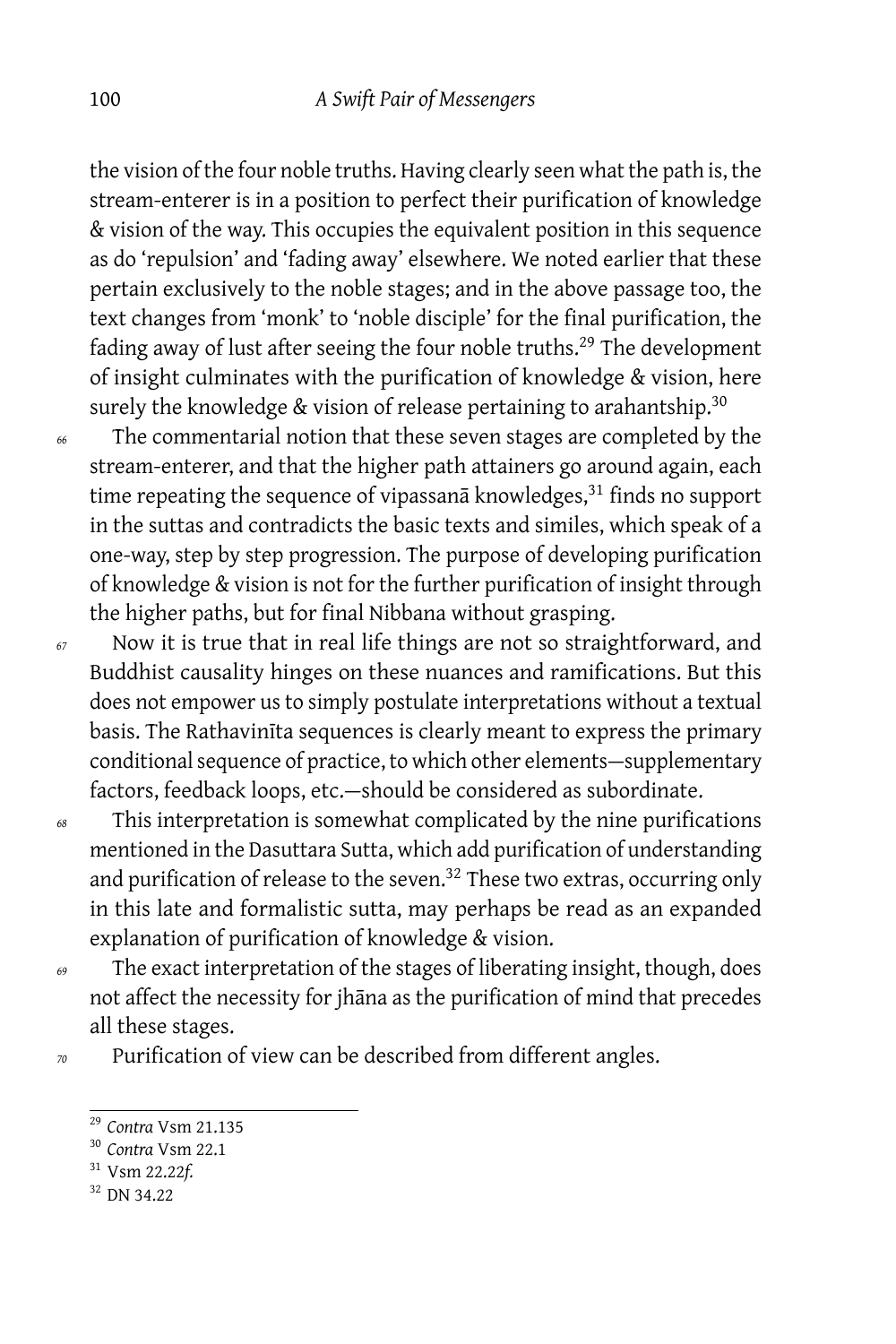*<sup>71</sup>* A certain monk approached another monk and asked: 'What does "well-purified vision" refer to?' That monk replied: 'When a monk understands in accordance with reality the origin and ending of the six bases of contact…' Dissatisfied with that explanation, he approached another monk, who said: 'When a monk understands… the five aggregates…' and another monk said: 'When a monk understands… the four great elements…' and yet another said: 'When a monk understands in accordance with reality: "Whatever is subject to arising, all that is subject to cessation," that is what "well-purified vision" refers to.'

*<sup>72</sup>* Dissatisfied with all these answers, that monk approached the Blessed One, who replied: 'Each of those true men explained how vision is well purified according to their dispositions, in just the same way that their own vision had been well purified.<sup>33</sup>

*<sup>73</sup>* The Buddha then went on to present the simile of the city given above, showing that all of these modes of seeing reality are delivered to the mind by samatha and vipassanā.

*<sup>74</sup>* Purification by overcoming uncertainty refers to doubts such as: 'Was I in the past? How was I? Will I be in the future?' All such speculation is ultimately based on the false notion of a permanent self. Seeing the monk Revata the Doubter reviewing his purification by overcoming uncertainty, the Buddha remarked:

*<sup>75</sup>* 'Whatever uncertainties about here or beyond One's own or another's feelings [about views] The liver of the holy life abandons them all Ardently practicing jhāna.'<sup>34</sup>

*<sup>76</sup>* The Buddha's first inspired utterance after his enlightenment describes how he overcame doubt through discernment of conditions. Emerging from seven days' samādhi absorbed in the 'bliss of liberation', he reflected on dependent origination and spoke the following verses.

*<sup>77</sup>* 'When dhammas fully manifest To the ardent brahman in jhāna Then his doubts all disappear Since he understands dhammas and their causes.

<sup>&</sup>lt;sup>33</sup> SN 35.245 (condensed)

<sup>34</sup> Ud 5.7; cp. SNp 474. Views are called feelings in DN 1.3.32*ff*.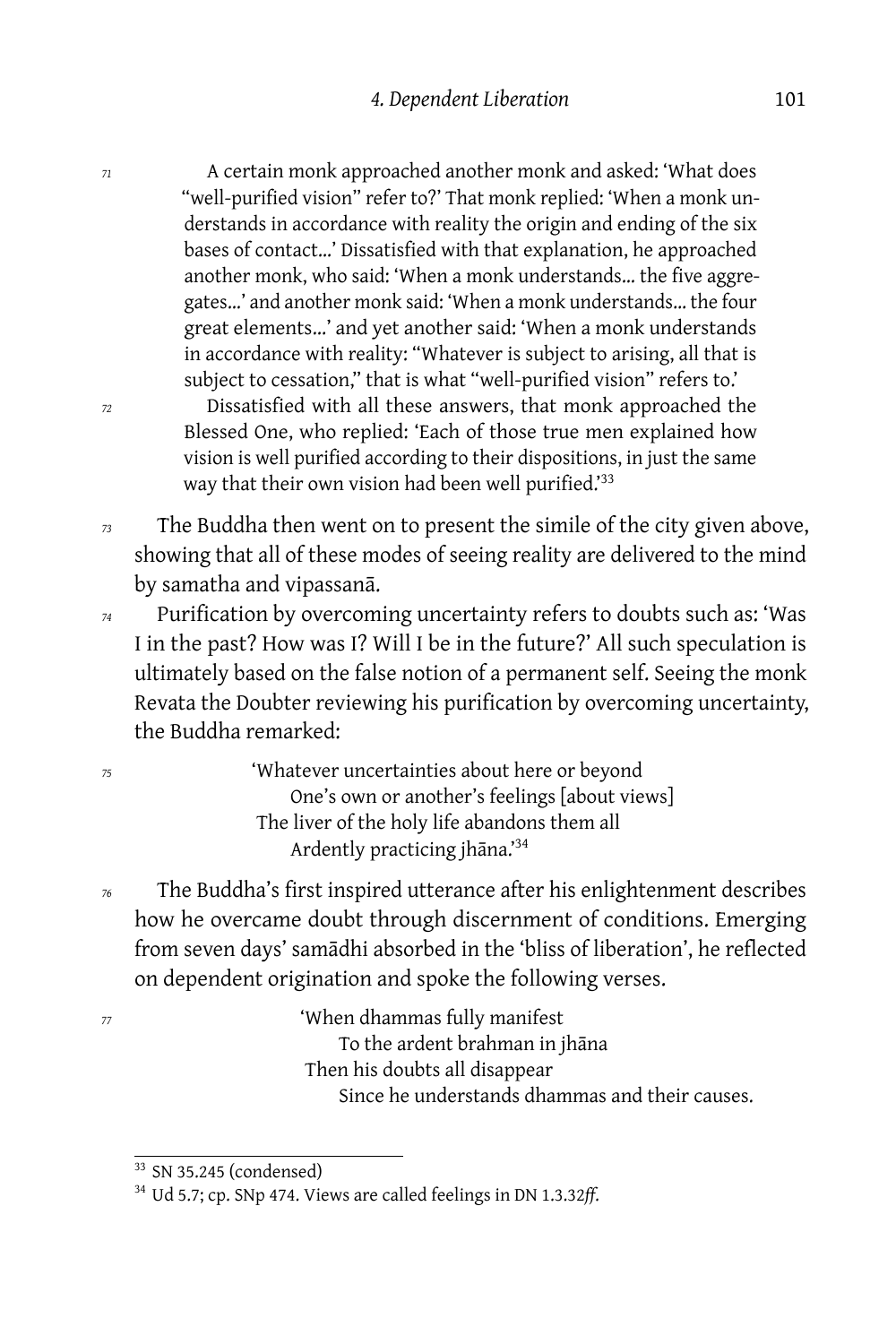#### 102 *A Swift Pair of Messengers*

| 78 | 'When dhammas fully manifest<br>To the ardent brahman in jhāna<br>Then his doubts all disappear<br>Since he has realized the evaporation of conditions.                                                                                                                                                                                                                                                                                                                                                                                                                                                                                         |
|----|-------------------------------------------------------------------------------------------------------------------------------------------------------------------------------------------------------------------------------------------------------------------------------------------------------------------------------------------------------------------------------------------------------------------------------------------------------------------------------------------------------------------------------------------------------------------------------------------------------------------------------------------------|
| 79 | 'When dhammas fully manifest<br>To the ardent brahman in jhāna<br>He stands dispelling Māra's hordes<br>Like the sun which lights the sky.'35                                                                                                                                                                                                                                                                                                                                                                                                                                                                                                   |
| 80 | 'Knowledge and vision of what is and what is not the path' seems to<br>occur in only one other passage. In this passage, the word 'universal' is a<br>technical term for samādhi based on a perception of an element or color. <sup>36</sup>                                                                                                                                                                                                                                                                                                                                                                                                    |
| 81 | 'This was spoken by the Blessed One in the "Girl's Questions":                                                                                                                                                                                                                                                                                                                                                                                                                                                                                                                                                                                  |
| 82 | "The attainment of the goal, the peace of the heart;<br>Having conquered the army, dear and pleasant seeming,<br>Alone, doing jhāna, I awakened to bliss.<br>Therefore I make no partners with people-<br>Partnership with anyone is not for me."                                                                                                                                                                                                                                                                                                                                                                                               |
| 83 | 'Bhante, how should the detailed meaning of this brief statement                                                                                                                                                                                                                                                                                                                                                                                                                                                                                                                                                                                |
| 84 | by the Blessed One be regarded?'<br>'Sister, some contemplatives and brahmans, excelling in the at-<br>tainment of the earth-universal, came up with that as the goal. But<br>the extent of excellence in the attainment of the earth-universal was<br>directly known by the Blessed One. Directly knowing thus, he saw the<br>beginning, the danger, the escape, and knowledge & vision of what<br>is and what is not the path. For him, because of seeing these things,<br>the attainment of the goal, the peace of the heart, is known.' [And so<br>on for the other nine universals, concluding with the consciousness-<br>universal.] $37$ |
| 85 | So this knowledge involves developing insight into samādhi based on                                                                                                                                                                                                                                                                                                                                                                                                                                                                                                                                                                             |

direct experience. The seven purifications thus involve samādhi, not simply as the precondition for insight at purification of mind, but at each step

 $35$  Ud 1.1-3

<sup>36</sup> The Pali is *kasiṇa*, but in the suttas this does not mean 'a disk of color or elements used as a support for preliminary meditation', as described in the Visuddhimagga. See Appendix A for discussion.

<sup>&</sup>lt;sup>37</sup> AN 10.26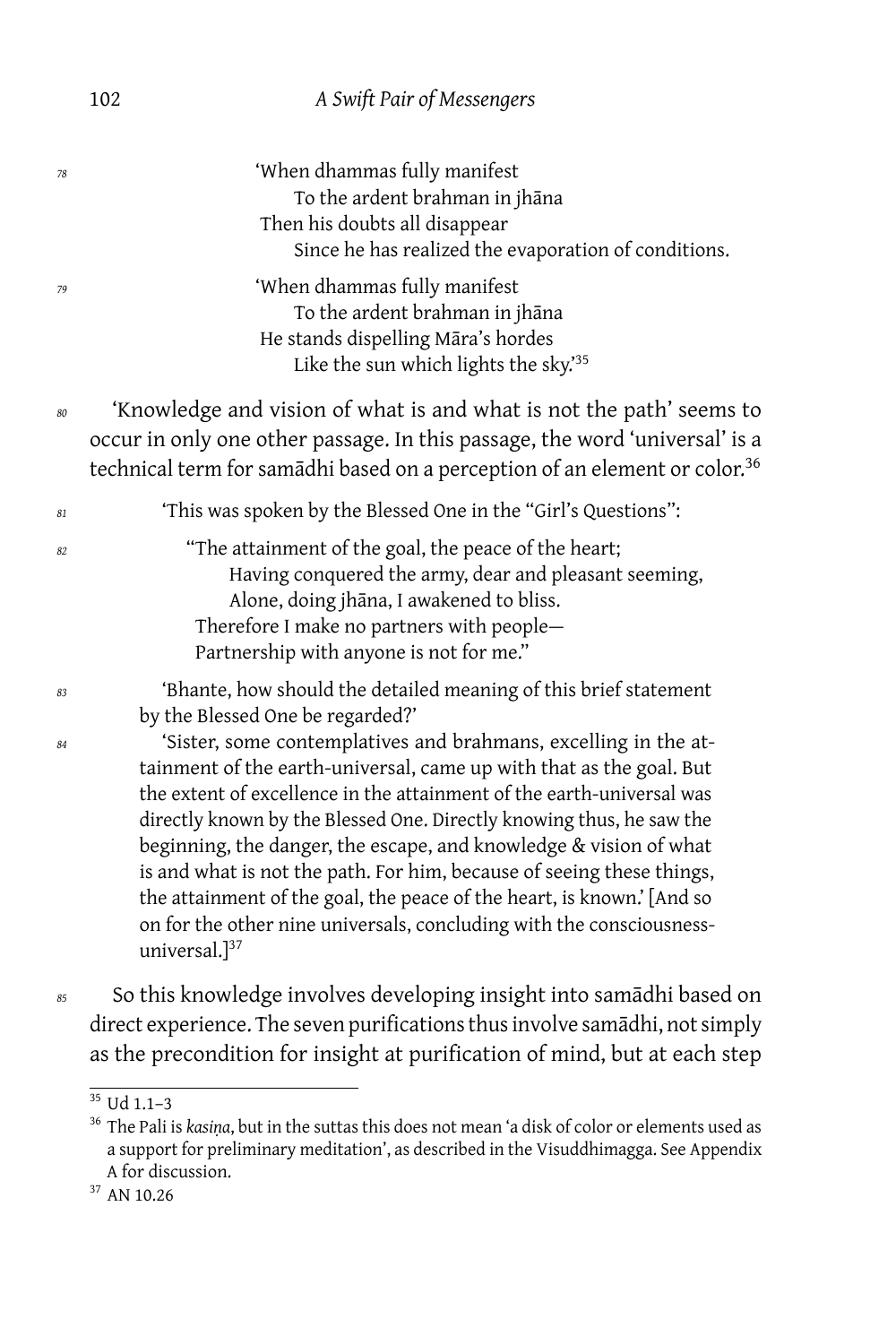of the development of insight, specifically including the stages of insight pertaining to stream-entry.

### Conclusion

*<sup>86</sup>* In this chapter we have delved into the nature of the conditional relations governing the path of practice. The path embodies the principles of the Dhamma in practical form. The practice and theory of Dhamma can only be provisionally separated; for the sincere practitioner their every moment is a reflection of Dhamma. The serenity they find in their daily life and in their meditation is the experiential proof of the drying up of the flood of defilements. The next chapter shows how these principles find expression in a life of contemplative simplicity.

*<sup>87</sup>* 'When the sky pours down rain in big drops on the mountaintop, the water flows down and fills the mountain cracks and crevices. When the mountain cracks and crevices are full, they fill the little pools. When the little pools are full, they fill the great pools. When the great pools are full, they fill the little rivers. When the little rivers are full, they fill the great rivers. When the great rivers are full, they fill the mighty ocean.'<sup>38</sup>

<sup>38</sup> SN 12.23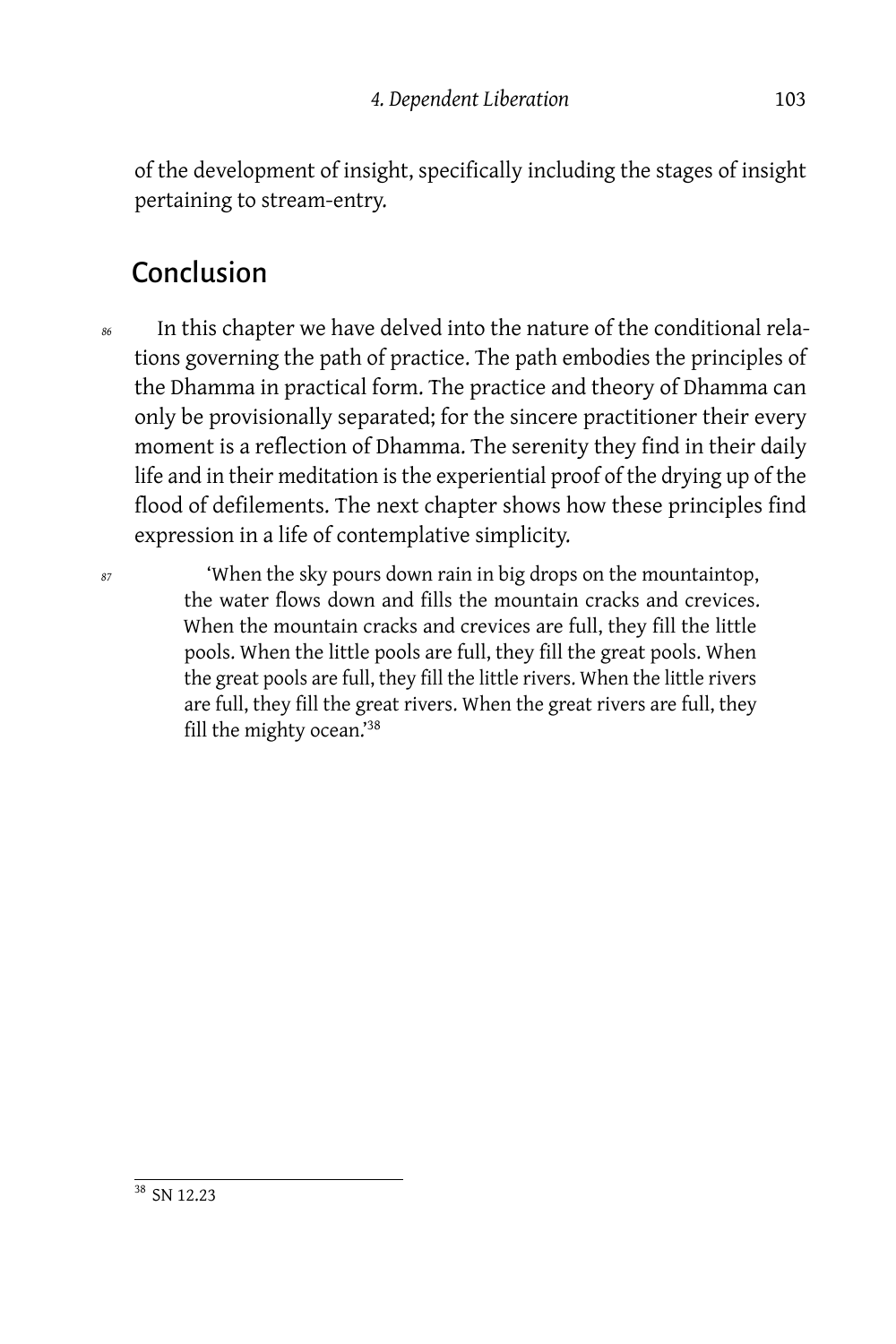### Chapter 5

## THE GRADUAL TRAINING

 $\rm{THE}$  GRADUAL TRAINING puts into practice the path described above in abstract. Since it is an example, not a universal principle, there will naturally be some variation when applied to the complexities of the real world. Not everyone will accomplish everything described here; for example, it is not necessary to develop psychic powers. Nevertheless, the prominence of the gradual training and its central role in displaying the detailed workings of the path lend it great authority. Indeed, development of all the key factors of the gradual training is said to be necessary to abandon suffering.<sup>1</sup> The Buddha stresses that each step of the training should be accomplished in order for the practitioner to successfully progress to the next step.<sup>2</sup>

<sup>2</sup> Of all the versions of the gradual training<sup>3</sup> none can rival the Samaññaphala Sutta. This very long discourse is the record of a conversation between the Buddha and the newly crowned King Ajātasattu. This is a truly regal discourse, a literary classic, and a tragedy of mythic proportions. Its power is only enhanced by the fact that the desperate psychological struggle of the king remains in the background, barely hinted at in the discourse. For the sake of concision, unfortunately, we must remain content

 $^1$  See e.g. AN 10.76

<sup>2</sup> MN 107.3*ff.*

<sup>3</sup> MN 27, MN 38, MN 39, MN 51, MN 53, MN 107, MN 125, etc.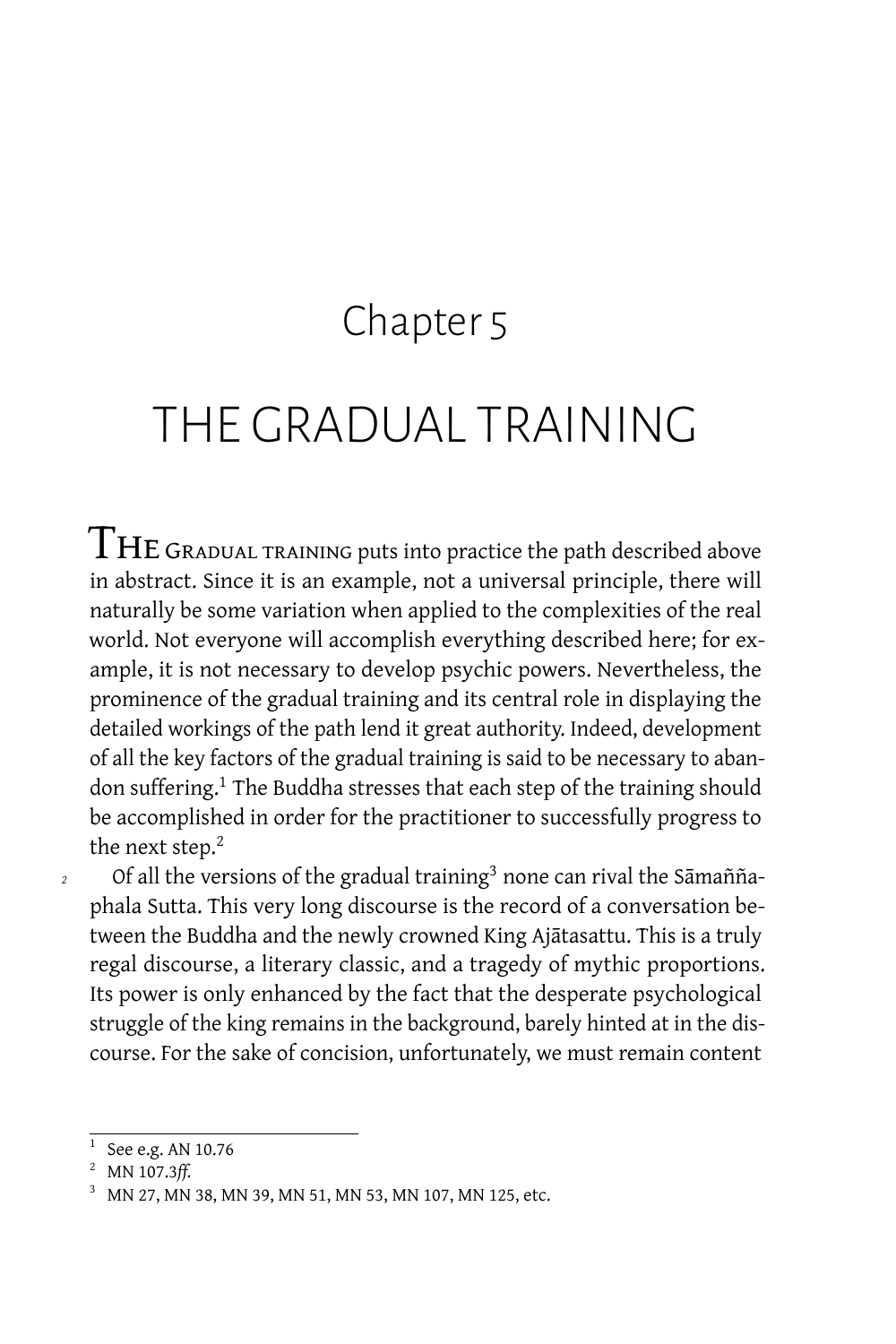with an abridgment rather than a full translation. The king, tormented by remorse over a terrible crime, asks the Buddha about happiness.

*<sup>3</sup>* 'Bhante, the various craftsmen and workers enjoy here & now the visible fruits of their skills, bringing themselves and their families pleasure and joy, and supporting monks, which leads to happiness in heaven. Is it possible, Bhante, to point out such a fruit of the contemplative life apparent here & now, pertaining to this life?'

*<sup>4</sup>* 'It is possible, Great King… Here, a Tathagata arises in the world, an arahant, a fully enlightened Buddha, perfect in realization and conduct, sublime, knower of the worlds, unexcelled trainer of persons to be tamed, teacher of deities and humans, enlightened, blessed. He makes known this world with its deities, Māras, and Brahmās, this generation with its contemplatives and brahmans, princes and people, having witnessed it himself with direct knowledge. He teaches the Dhamma, beautiful in the beginning, beautiful in the middle, beautiful in the end, meaningful and well phrased, and he elucidates the holy life entirely fulfilled and purified.

*<sup>5</sup>* 'A householder hears that Dhamma and gains faith in the Tathagata. He considers thus: "This household life is cramped and dirty, but life gone forth is wide open. It is not easy while dwelling in a house to live the holy life absolutely fulfilled and purified as a polished shell. What if I were to shave off my hair and beard, put on the dyed robe and go forth from the home to homelessness?" And after some time, having abandoned a small or large quantity of wealth, having abandoned a small or large circle of relatives, he goes forth into homelessness.

*<sup>6</sup>* 'When he has gone forth he dwells restrained in the role of the monastic code, perfect in conduct and resort, seeing danger in the slightest fault, training in the rules he has undertaken; endowed with good action of body and speech; with purified livelihood; perfect in virtue; with sense doors guarded; endowed with mindfulness and clear comprehension; content.

*<sup>7</sup>* 'And how, Great King, is a monk perfect in virtue?

*<sup>8</sup>* 'Here a monk has abandoned killing living beings, he has laid down the rod and the sword, and abides compassionate for the welfare of all living beings…

*<sup>9</sup>* 'He has abandoned theft, taking only what is given…

*<sup>10</sup>* 'He has abandoned what is not the holy life, living remote from the vulgar act of sex…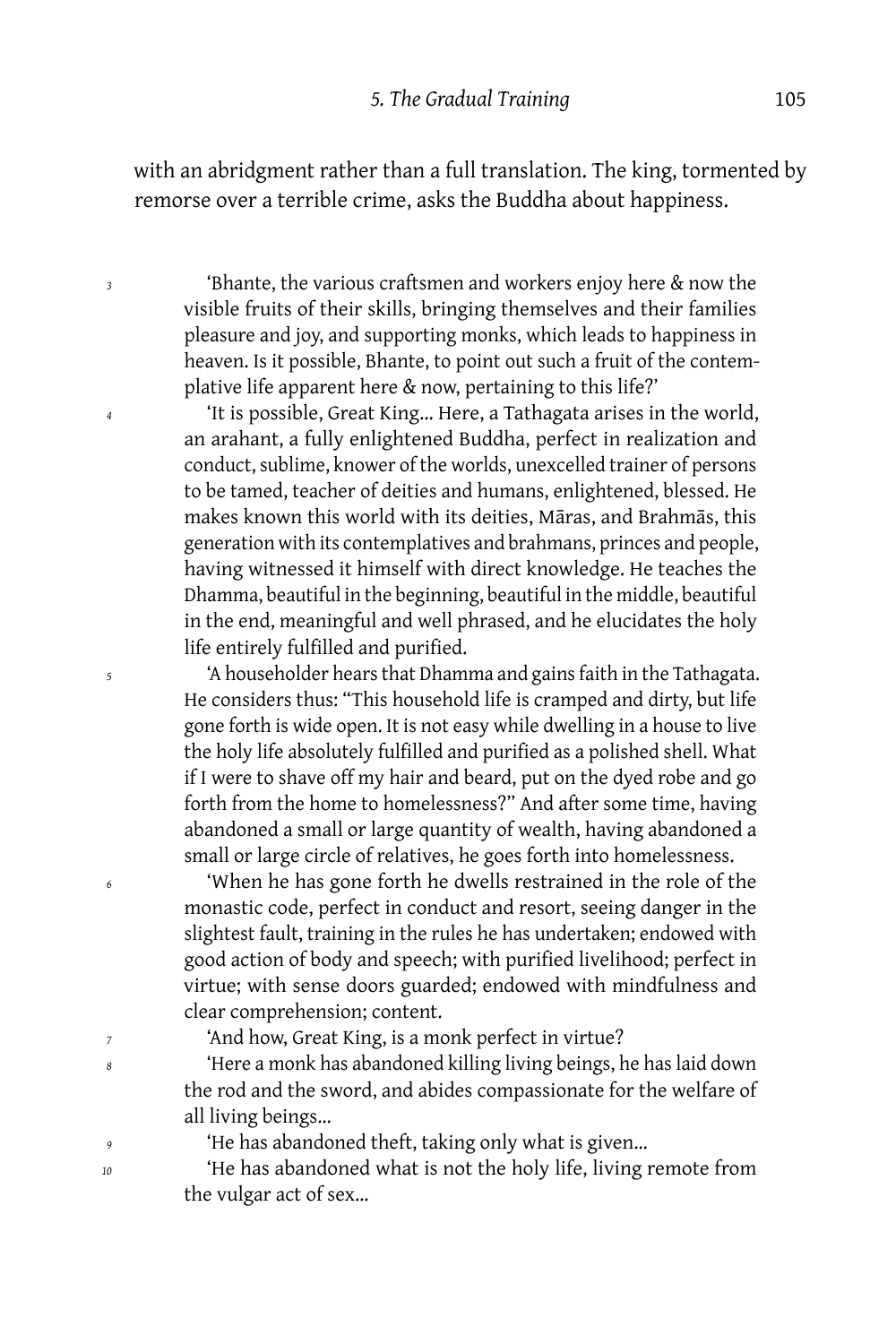*<sup>11</sup>* 'He has abandoned false speech, speaking what is true and reliable, no deceiver of the world… *<sup>12</sup>* 'He has abandoned divisive speech, delighting and rejoicing in harmony… *<sup>13</sup>* 'He has abandoned harsh speech, speaking what is pleasing to the ear, going to the heart, delightful and pleasing to the manyfolk… *<sup>14</sup>* 'He has abandoned gossip, speaking what is true and meaningful at the right time… *<sup>15</sup>* 'He eats one meal a day… *<sup>16</sup>* 'He refrains from dancing, singing, playing music, and seeing shows… <sup>17</sup> <sup>'He refrains from accepting gold and money...</sup> *<sup>18</sup>* 'He refrains from storing up food and material possessions… *<sup>19</sup>* 'He refrains from hinting and suggesting, using material goods to gain other material goods… *<sup>20</sup>* 'He refrains from making a living by various trivial sciences such as interpreting omens and dreams, fortune telling, palmistry, astrology, mathematics, worldly poetry and studies, geomancy [feng shui], and medicine… *<sup>21</sup>* 'And so, Great King, a monk thus perfect in virtue, just like a warrior chief without enemies, does not see fear from any quarter. Endowed with this noble aggregate of virtue he experiences within himself a blameless bliss… *<sup>22</sup>* 'And how, Great King, does a monk guard his sense-doors? *<sup>23</sup>* 'Seeing a form with the eye; hearing a sound with the ear; smelling a smell with the nose; tasting a taste with the tongue; touching a tangible object with the body; and cognizing a phenomena with the mind he does not grasp at general or particular features. Since if he did not restrain his sense faculties he would be overwhelmed by desire and aversion, by evil, unbeneficial qualities, he practices for the restraint and guarding of his sense faculties. Endowed with this noble aggregate of sense restraint, he experiences within himself an unblemished bliss… *<sup>24</sup>* 'And how, Great King, is a monk endowed with mindfulness and clear comprehension? *<sup>25</sup>* 'Here, a monk acts with clear comprehension when going out and returning; when looking in front and to the side; when bending and stretching the limbs; when carrying robes and bowl; when eating and drinking; when urinating and defecating; when walking, standing, sitting, sleeping, waking, speaking, and keeping silent.

*<sup>26</sup>* 'And how, Great King, is a monk content?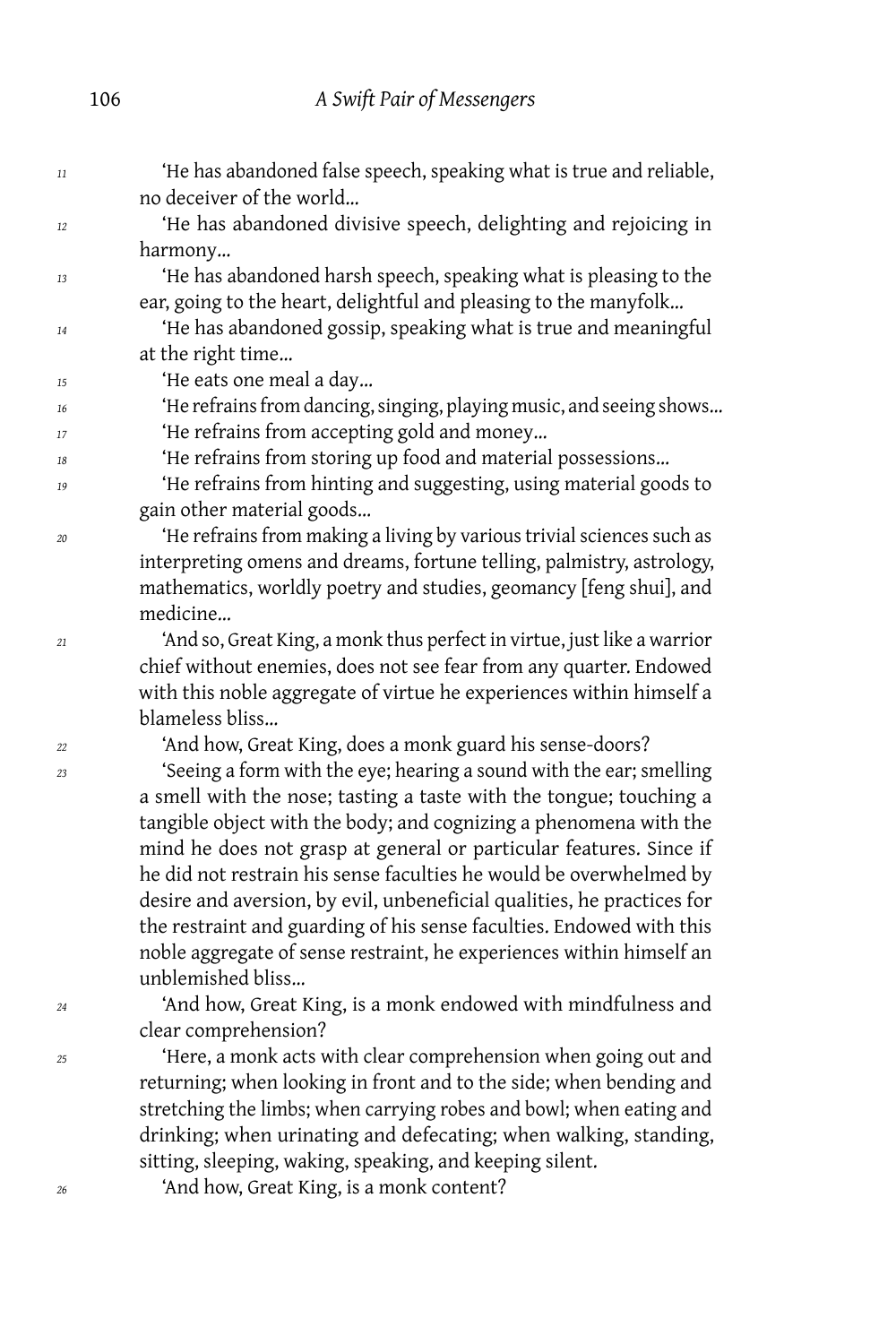*<sup>27</sup>* 'Here, a monk is content with robes to protect the body and almsfood to sustain the belly. Wherever he goes, he takes just these with him, like a bird which flies, burdened only by its wings…

*<sup>28</sup>* 'And so, Great King, endowed with this noble aggregate of virtue, this noble sense restraint, this noble mindfulness and clear comprehension, and this noble contentment he resorts to a secluded dwelling place — a forest, the root of a tree, a mountain, a wilderness, a cave, a charnel ground, a wood, an open space, or a heap of straw. Then after his meal, having returned from alms-round, he sits down cross-legged, sets his body erect, and establishes mindfulness before him.

*<sup>29</sup>* 'Having abandoned desire he abides with a mind free from desire. Having abandoned ill will and anger, he is compassionate for the welfare of all living beings. Having abandoned sloth & torpor, he is percipient of light, mindful and clearly comprehending. Having abandoned restlessness & remorse he abides unruffled, with mind inwardly calm. Having abandoned doubt, he is not perplexed regarding beneficial qualities. He purifies his mind from these five hindrances.

*<sup>30</sup>* 'When a debtor pays off their debt, or a sick person is cured, or a prisoner is released, or a slave is freed, or a traveler through the desert reaches a safe place, for that reason they would gain gladness and happiness. In just the same way, a monk contemplates these five hindrances when not abandoned in himself as a debt, a sickness, a prison, slavery, a desert journey. He contemplates these five hindrances when they are abandoned in himself as unindebtedness, health, release from prison, freedom, a safe place.

*<sup>31</sup>* 'In one who contemplates the abandoning of the five hindrances in oneself, gladness is born. In one who is glad, rapture is born. In one whose mind is rapturous, the body becomes tranquil. One whose body is tranquil feels bliss. The mind of one who is blissful enters samādhi.

*<sup>32</sup>* 'Quite secluded from sensual pleasures, secluded from unbeneficial qualities he enters and abides in the first jhāna. He steeps, soaks, fills, and suffuses his person with rapture and bliss born of seclusion, so that nothing remains unsuffused by rapture and bliss. Just as if an expert bathman were to knead a lump of bath-powder, the entire lump would be soaked with water and yet no water would leak out. In the same way he suffuses his person with rapture and bliss born of seclusion. This, Great King, is a fruit of the contemplative life apparent here & now, pertaining to this life, more exalted and sublime than those described previously.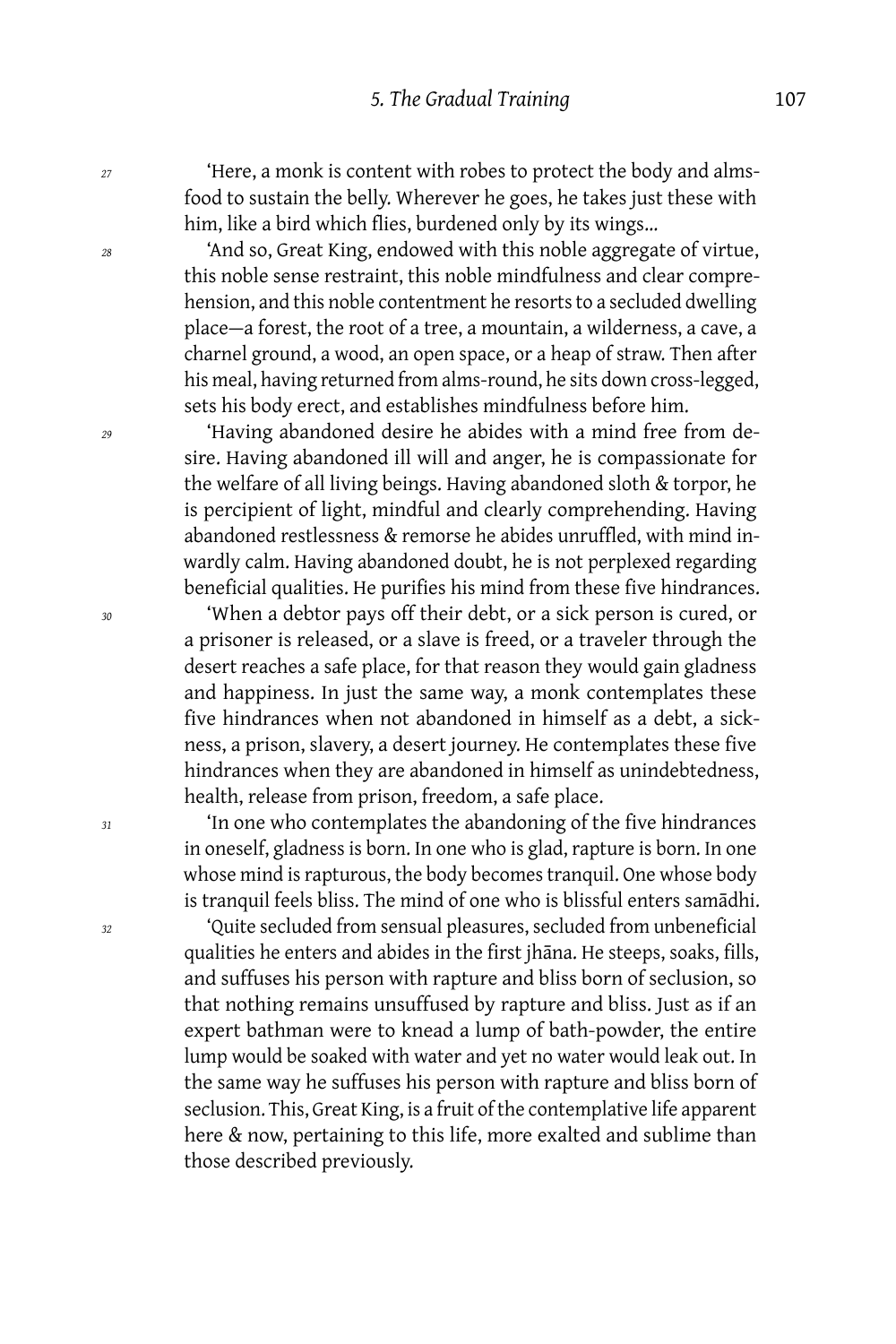*<sup>33</sup>* 'And again, Great King, a monk enters and abides in the second jhāna. He steeps, soaks, fills, and suffuses his person with rapture and bliss born of samādhi, so that nothing remains unsuffused. Just as if there were a pool of water fed neither by streams nor by rain; but a spring welling up underneath would steep, soak, fill, and suffuse the entire pool with cool water, so that nothing of the pool would remain unsuffused by cool water. In the same way he suffuses his person with rapture and bliss born of samādhi. This too, Great King is a more exalted and sublime fruit of the contemplative life.

*<sup>34</sup>* 'And again, Great King, a monk enters and abides in the third jhāna. He steeps, soaks, fills, and suffuses his person with bliss devoid of rapture, so that nothing remains unsuffused. Just as if a lotus were to be born and grow underneath the water without emerging, the entire plant from the roots to the tips would be steeped, soaked, filled and suffused with cool water, so that nothing of the lotus would remain unsuffused by cool water. In the same way he suffuses his person with bliss devoid of rapture. This too, Great King is a more exalted and sublime fruit of the contemplative life.

*<sup>35</sup>* 'And again, Great King, a monk enters and abides in the fourth jhāna. He sits having suffused his person with pure bright heart, so that nothing remains unsuffused with pure bright heart. Just as if a man were to sit completely covered, including his head, with white cloth, so that nothing of his person would remain unsuffused by the white cloth, in just the same way he suffuses his person with pure bright heart. This too, Great King, is a more exalted and sublime fruit of the contemplative life.

*<sup>36</sup>* 'And so when his mind is thus concentrated in samādhi, is purified, bright, rid of blemishes, free of taints, soft, workable, steady, and attained to imperturbability, he bends and inclines his mind to knowledge & vision. He understands: "This my body is material, made up of the four great elements, produced by mother and father, built up from rice and porridge, subject to impermanence, to rubbing, wearing, breaking up and dispersal; and this my consciousness is caught up and bound up in it." Just as if a man with good sight were to examine a beryl gem in his hand, saying: "This beryl gem is beautiful, well made, clear, and transparent; and through it is strung a blue, yellow, red, white, or brown string." In just the same way he inclines his mind to knowledge & vision. This too, Great King, is a more exalted and sublime fruit of the contemplative life.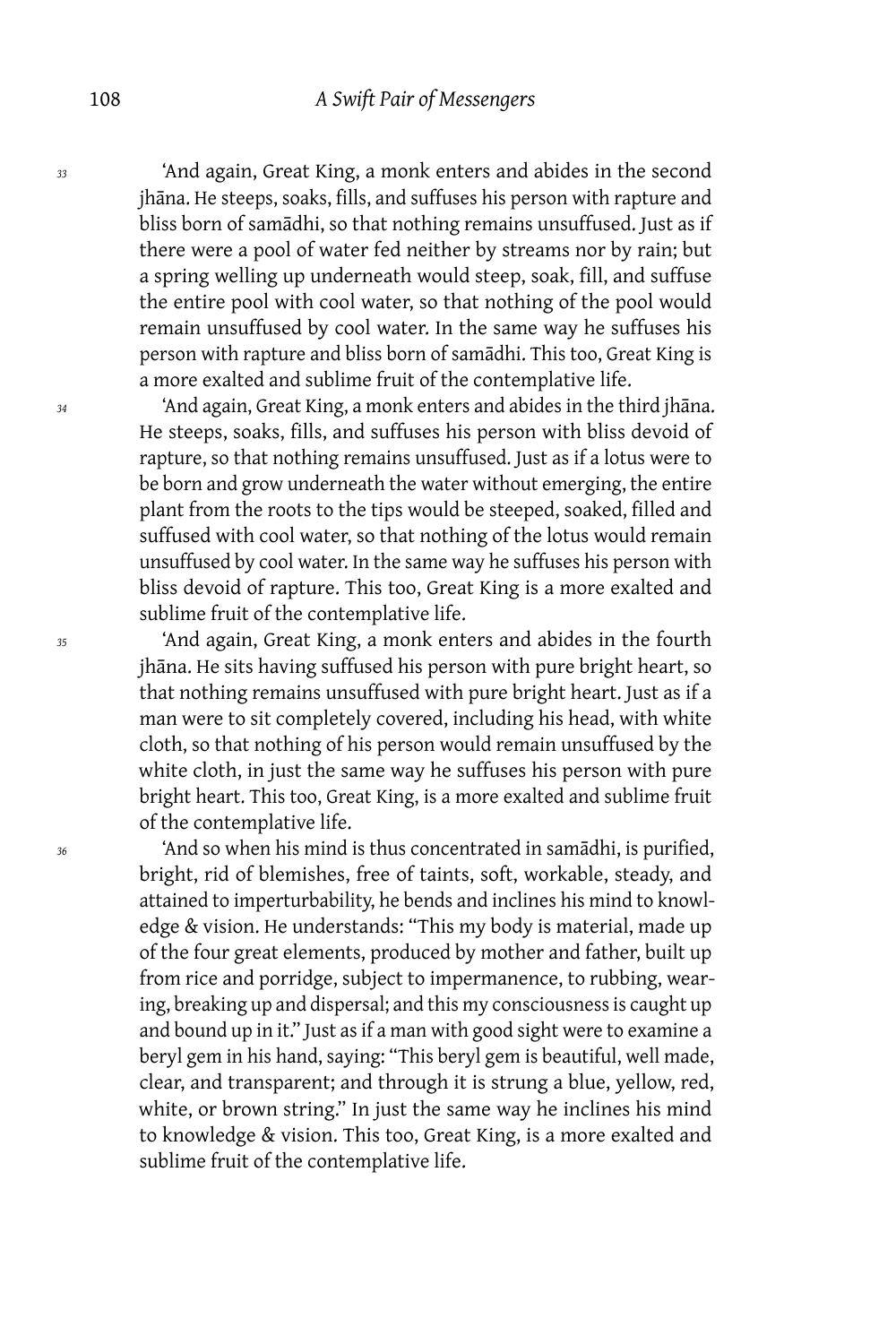*<sup>37</sup>* 'And so when his mind is thus concentrated in samādhi, is purified, bright, rid of blemishes, free of taints, soft, workable, steady, and attained to imperturbability, he bends and inclines his mind to creation of a mind-made body… to wielding the various psychic powers… to the divine ear… to knowledge of the minds of others… to recollection of past lives… to the divine eye which sees the passing away and reappearing of beings according to their actions… Each of these is a fruit of the contemplative life apparent here & now, pertaining to this life, more exalted and sublime than those previously described.

*<sup>38</sup>* 'And so when his mind is thus concentrated in samādhi, is purified, bright, rid of blemishes, free of taints, soft, workable, steady, and attained to imperturbability, he bends and inclines his mind to the knowledge of the evaporation of the poisons. He understands in accordance with reality: "This is suffering"… "This is the origin of suffering"… "This is the cessation of suffering"… "This is the way leading to the cessation of suffering"… "These are poisons"… "This is the origin of the poisons"… "This is the cessation of the poisons"… "This is the way leading to the cessation of the poisons." For him knowing & seeing thus, his mind is freed from the poisons of sensual pleasures, existence, and ignorance. When released he knows: "It is released." He understands: "Birth is evaporated; the holy life has been lived; what was to be done has been done; there is no returning to this state of existence."

*<sup>39</sup>* 'Just as if, Great King, there were a mountain pool, crystal clear and clean, a man with good sight standing on the bank would see the rocks, pebbles, and shells, and would see the fish swimming about or resting… So too he knows… "There is no returning to this state of existence."

*<sup>40</sup>* 'This, Great King, is a fruit of the contemplative life apparent here & now, pertaining to this life, which is more exalted and sublime than those described previously. And, Great King, there is no fruit of the contemplative life more exalted and sublime than this.'<sup>4</sup>

*<sup>41</sup>* King Ajātasattu is an archetype for the dilemmas of worldly people searching for inner peace. He obviously had great spiritual potential, and respect for those pursuing the path of renunciation. But, goaded on by the evil monk Devadatta, he had murdered his father King Bimbisāra, a stream-enterer, for the sake of the throne, thus destroying his chance of

 $\frac{1}{4}$  DN 2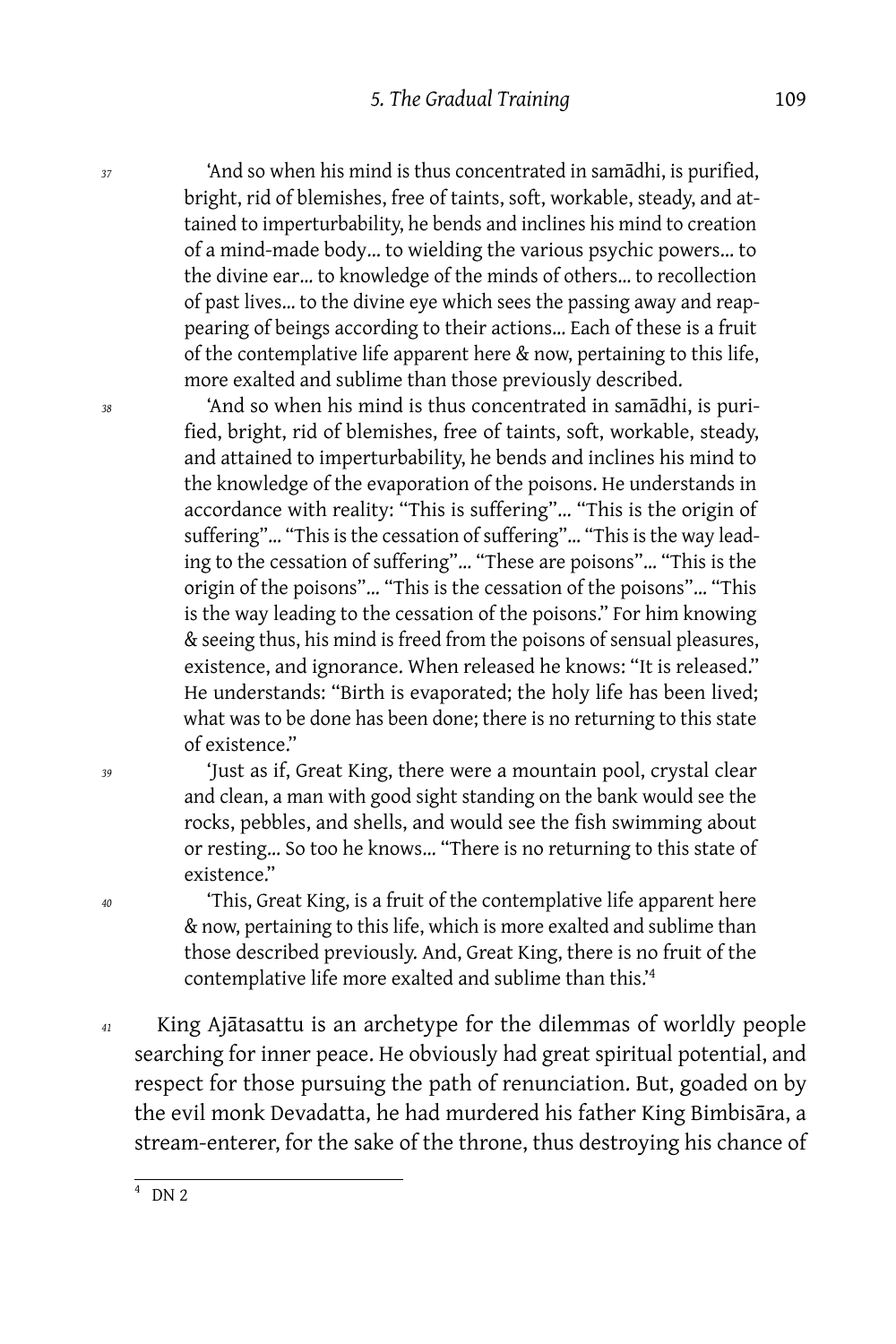seeing the Dhamma. It is because of the inevitable conflict between worldly ambitions and spiritual aspirations that the Buddha laid such stress on the way of renunciation.

- *<sup>42</sup>* The gradual training is the key paradigm for monastic practice. Such meticulous care and attention to refinement of conduct, seclusion, restraint, contentment, and discipline, day in day out, year in year out, provides the optimum supporting conditions for the refined states of mind that lead to liberation. So close was the connection between meditation and the life of seclusion in the forest that often they were virtually equated, as in the Buddha's critique of the brahmans which follows, so sadly prophetic of the course Buddhism was to take. There is a pun in the Pali: the word for scholar (*ajjhāyaka*) also means 'non-jhāna meditator'.
- *<sup>43</sup>* 'They made leaf huts in the forest and practiced jhāna in them. They went to the city or village to gather alms… and then returned to their huts to practice jhāna. People saw this and noticed how they meditated so they introduced the title "jhāna meditator" for them… But some of them, being unable to do jhāna, settled around towns and villages and composed scriptures. People saw them doing this and not meditating, so they introduced the title "scholars" for them… At that time it was regarded as a low designation, but now it is the higher.'5
- *<sup>44</sup>* However, the Buddha never insisted that his followers must leave the lay life. As in all things, he relied on the maturity of the individual to choose the appropriate course of action. For those who choose to remain in the household life, he would point out how to live that life well, to restrain the defilements, and to incline gradually towards Dhamma. Whether lay or monastic, practice of the Dhamma is, in its essence, the same.
- *<sup>45</sup>* 'There are five things which conduce to the disappearance of the true Dhamma. What five? When monks and nuns, laymen and laywomen live in disrespect and are undeferential towards the Buddha… Dhamma… Sangha… training… samādhi.'<sup>6</sup>
- *<sup>46</sup>* The distinction between laypeople and monastics pertains to moral conduct only; that is, to actions of body and speech. The world of the mind,

<sup>5</sup> DN 27.23

<sup>6</sup> SN 16.13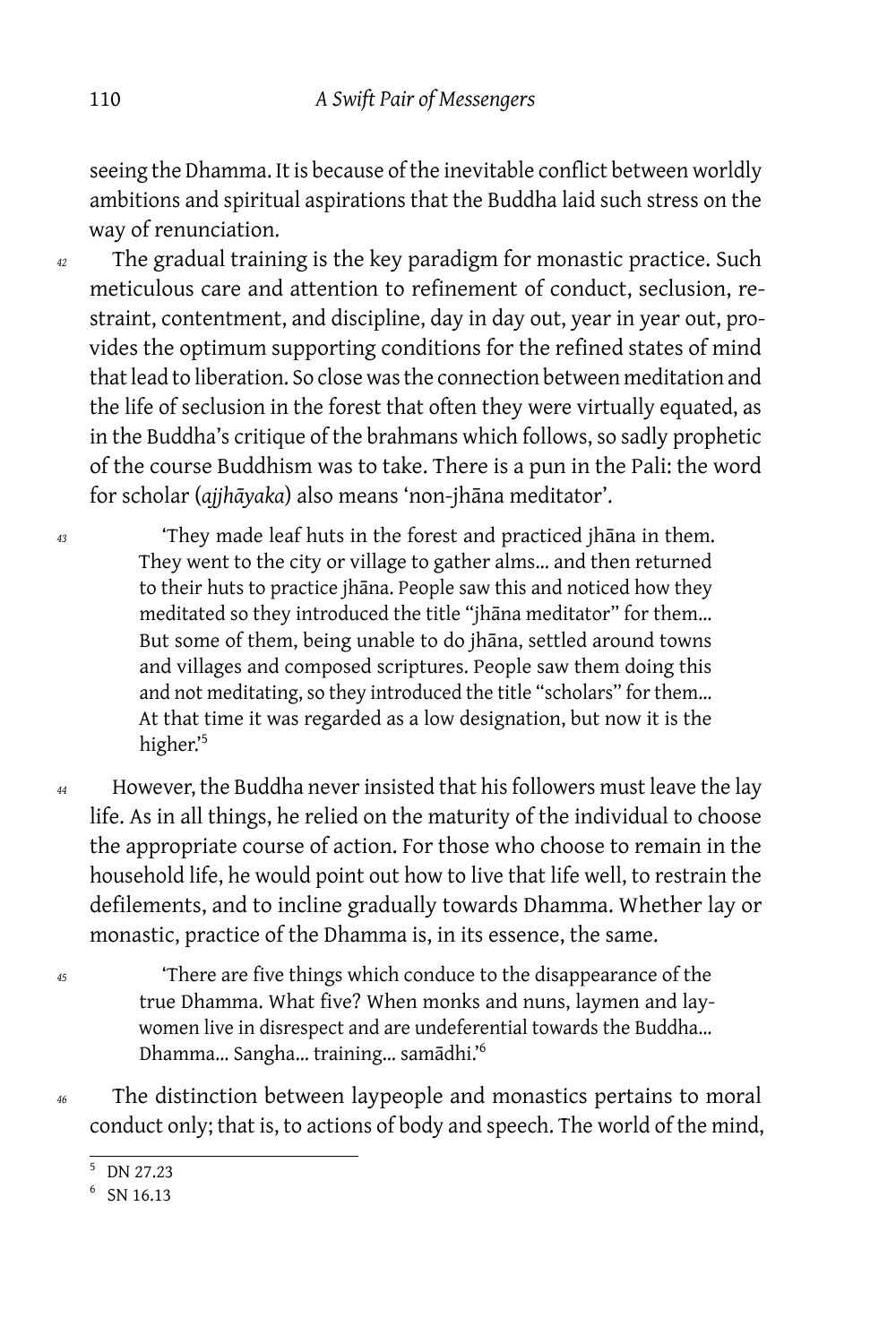though dependent on virtue, lies beyond it, following natural principles of its own where distinctions of lifestyle, gender, race, or nationality have been left behind. Bhikkhunī Somā forcibly makes this point in her rebuke to Māra's taunt about a woman's 'two-fingered understanding.'

| 47 | 'What does womanhood matter at all            |
|----|-----------------------------------------------|
|    | When the mind is well concentrated in samadhi |
|    | When knowledge flows on steadily              |
|    | As one rightly sees Dhamma with vipassana?    |
| 48 | 'One to whom it might occur                   |
|    | "I am woman" or "I am man"                    |
|    | Or "I am anything at all"                     |
|    | Is fit for Māra to address'7                  |
|    |                                               |

*<sup>49</sup>* The training for the laity will be similar in principles to the monastic training. In both cases the Buddha urged us to avoid the 'wrong path'.

*<sup>50</sup>* 'Monks, I do not praise wrong practice for either householders or those gone forth… What is wrong practice? Wrong view, wrong intention, wrong speech, wrong action, wrong livelihood, wrong effort, wrong mindfulness, wrong samādhi.'<sup>8</sup>

*<sup>51</sup>* While the Buddha emphasized the basics of generosity, faith, and virtue for laypeople, he encouraged them to go further than that and, like the monastics, to strive to develop the bliss of meditation.

*<sup>52</sup>* 'Householder, you have supplied robes, alms-food, dwellings, and medicines for the Sangha of monks, yet you should not be content with just that much. Therefore you should train yourself: "Come now, from time to time I should enter & abide in the rapture of seclusion." '<sup>9</sup>

*<sup>53</sup>* While in conventional Buddhism the lay community is typically encouraged to practice of generosity and virtue, it is often forgotten that these good practices yield their highest benefit when they lead to deep meditation. In the following passage, the wise lady Visākhā explains to the Buddha why she has asked for the privilege of supplying the Sangha in Sāvatthī with eight specific kinds of requisites.

 $^7$  SN 1.523, 524

<sup>8</sup> SN 45.24

<sup>&</sup>lt;sup>9</sup> AN 5.176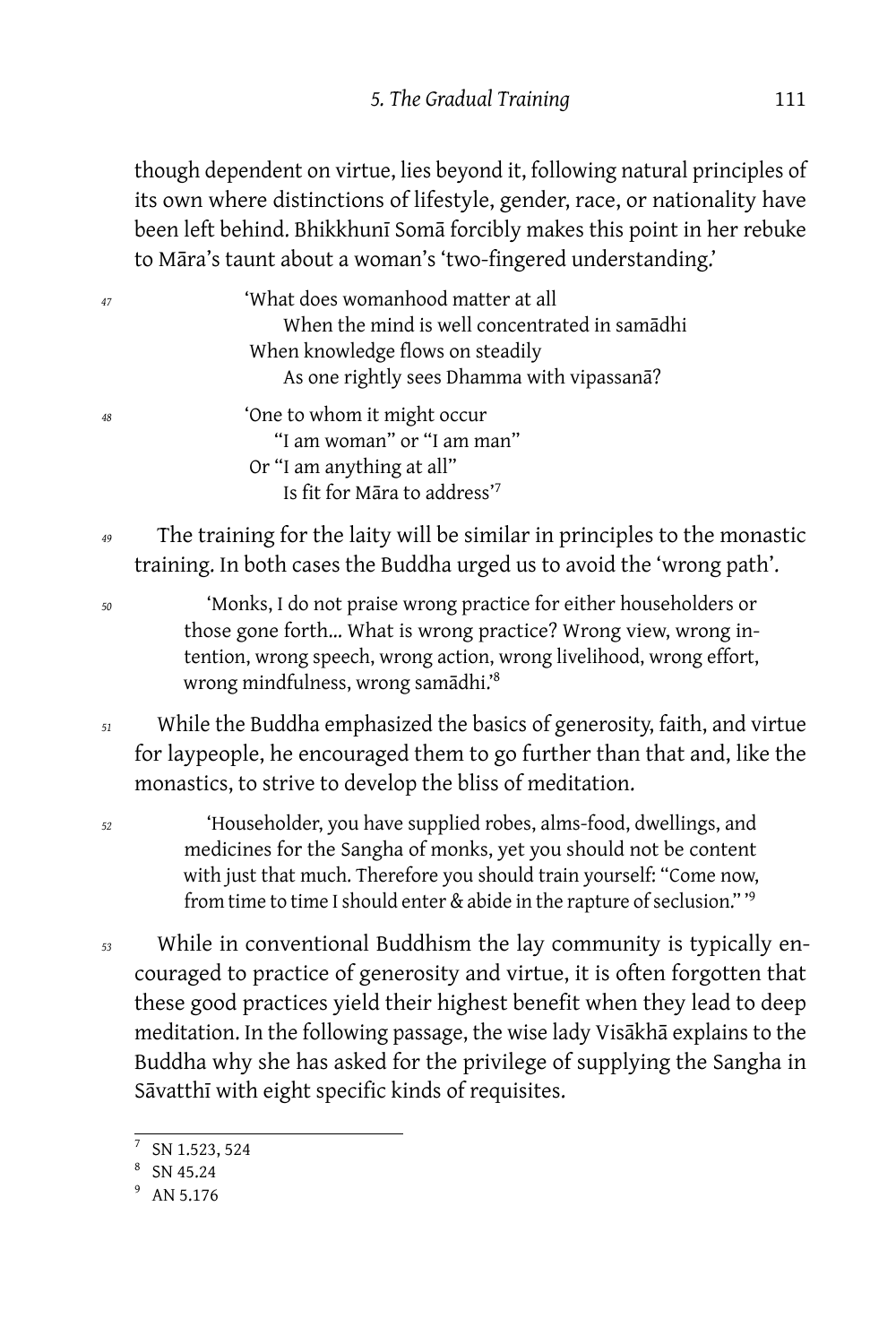*<sup>54</sup>* 'When, Bhante, monks will come to Sāvatthī when the rains retreat is completed in order to see the Blessed One, they will approach the Blessed One and ask: "Bhante, a monk called such and such has passed away-what is his destiny, his future course?" The Blessed One will explain that as the fruit of stream-entry, once-return, nonreturn, or arahantship. I will approach them and ask: "Bhante, did that venerable one ever come to Sāvatthī?" If they say "Yes, he did", then I will come to the conclusion that surely that venerable one used a rains cloth, or food for those arriving or leaving, or food for the sick or those attending the sick, or medicine for the sick, or porridge. Recollecting that, gladness will be born in me. Being glad, rapture will be born in me. Being rapturous, my body will become tranquil. Being of tranquil body, I will feel bliss. Being blissful, my mind will enter samādhi. That will develop the spiritual faculties, spiritual powers, and enlightenment factors in me. Seeing this benefit, Bhante, I ask the Tathagata for these eight favors.'

*<sup>55</sup>* 'Sadhu! Sadhu! Visākhā. It is good that seeing this benefit you ask the Tathagata for these eight favors. I allow you, Visākhā, these eight favors.'<sup>10</sup>

*<sup>56</sup>* In modern times, vipassanā teachers often say that the deep stillness of samatha meditation is not suitable for lay practitioners. However, although lay people practiced satipatthana 'from time to time', $11$  it was never singled out as being particularly appropriate for them. The Satipatthāna Saṁyutta records satipatthāna being taught to lay people on only two occasions-both times to non-returners on their deathbeds.<sup>12</sup> More typically, lay meditators were encouraged to develop the divine abidings or the six recollections.

*<sup>57</sup>* The Buddha never taught lay meditation retreats or established any lay meditation centers. The intensive retreat seems to have been for monastics only. This is quite in tune with the gradual training, which sees higher states of mind emerging, not from strenuous toil for a short time in artificial conditions divorced from everyday life, but from a holistic lifestyle of simplicity, contentment, and restraint. This distinguishing feature of

 $10$  Vin Mv 8.15

 $11$  MN 51.4

<sup>&</sup>lt;sup>12</sup> SN 47.29, SN 47.30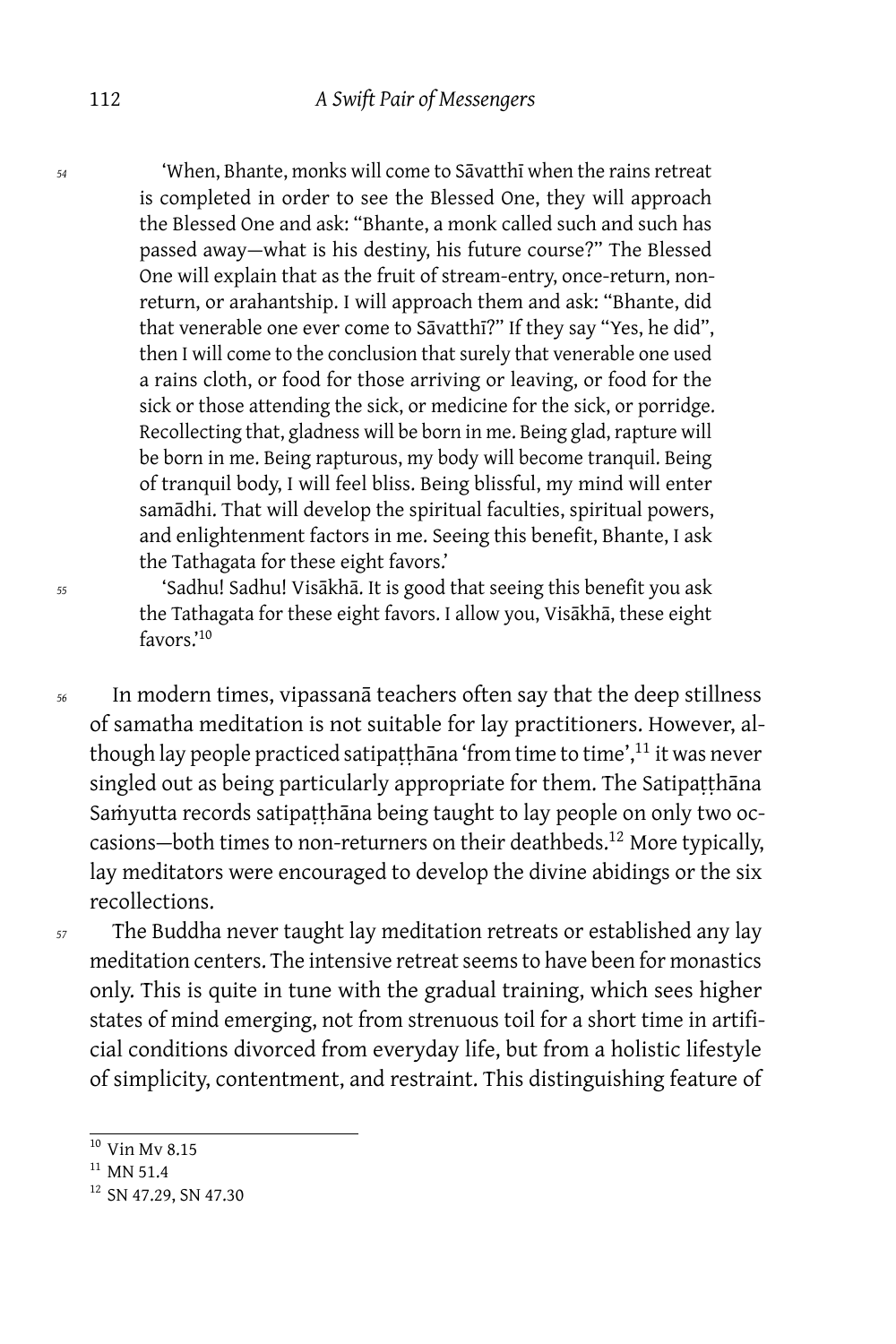the Buddha's dispensation was one of the 'monuments to the Dhamma' proclaimed by King Pasenadi.

*<sup>58</sup>* 'Bhante, I see some contemplatives and brahmans leading a limited holy life for ten, twenty, thirty, or forty years, and then on a later occasion I see them well groomed and well anointed, with trimmed hair and beards, enjoying themselves provided and endowed with the five cords of sensual pleasure. But here I see monks leading the perfect and pure holy life as long as life and breath last.<sup>13</sup>

*<sup>59</sup>* In Theravāda meditation retreats, meditators will typically undertake the mildly ascetic vows of the eight precepts while on retreat, which includes no food after midday. Skipping the evening meal is for some a grueling asceticism; but for others it's a chance to lose weight. Here's the Buddha's droll assessment of the benefits of intermittent starvation.

- *<sup>60</sup>* '[Some contemplatives] take food once a day… or once a week… or once a fortnight; they dwell pursuing the practice of taking food at stated intervals.' *<sup>61</sup>* 'But do they survive on so little, Aggivessana?' *<sup>62</sup>* 'No, Master Gotama. Sometimes they consume various sorts of deli
	- cious food, delicacies, and drinks. Thereby they regain their strength, fortify themselves, and become fat.'
- *<sup>63</sup>* 'What they earlier abandoned, Aggivessana, they later gather together again. That is how there is increase and decrease of this body.'<sup>14</sup>
- *<sup>64</sup>* Rather than plunging in at the deep end of spiritual life at a meditation intensive, lay people were encouraged to spend one day a week in the monastery, keeping eight precepts, listening to Dhamma, and practicing meditation. This practice is continued in some places today.

| 'Now do you Sakyans keep the observance day endowed with eight              |
|-----------------------------------------------------------------------------|
|                                                                             |
| 'It is no gain for you Sakyans, it is ill-gained that in this life with its |
| fear of sorrow, fear of death, sometimes you keep the observance day        |
| and sometimes you don't. What do you think, Sakyans? What if a              |
| man day in, day out were to earn a hundred dollars, a thousand dollars      |
|                                                                             |

 $\frac{13}{13}$  MN 89.10

 $14$  MN 36.5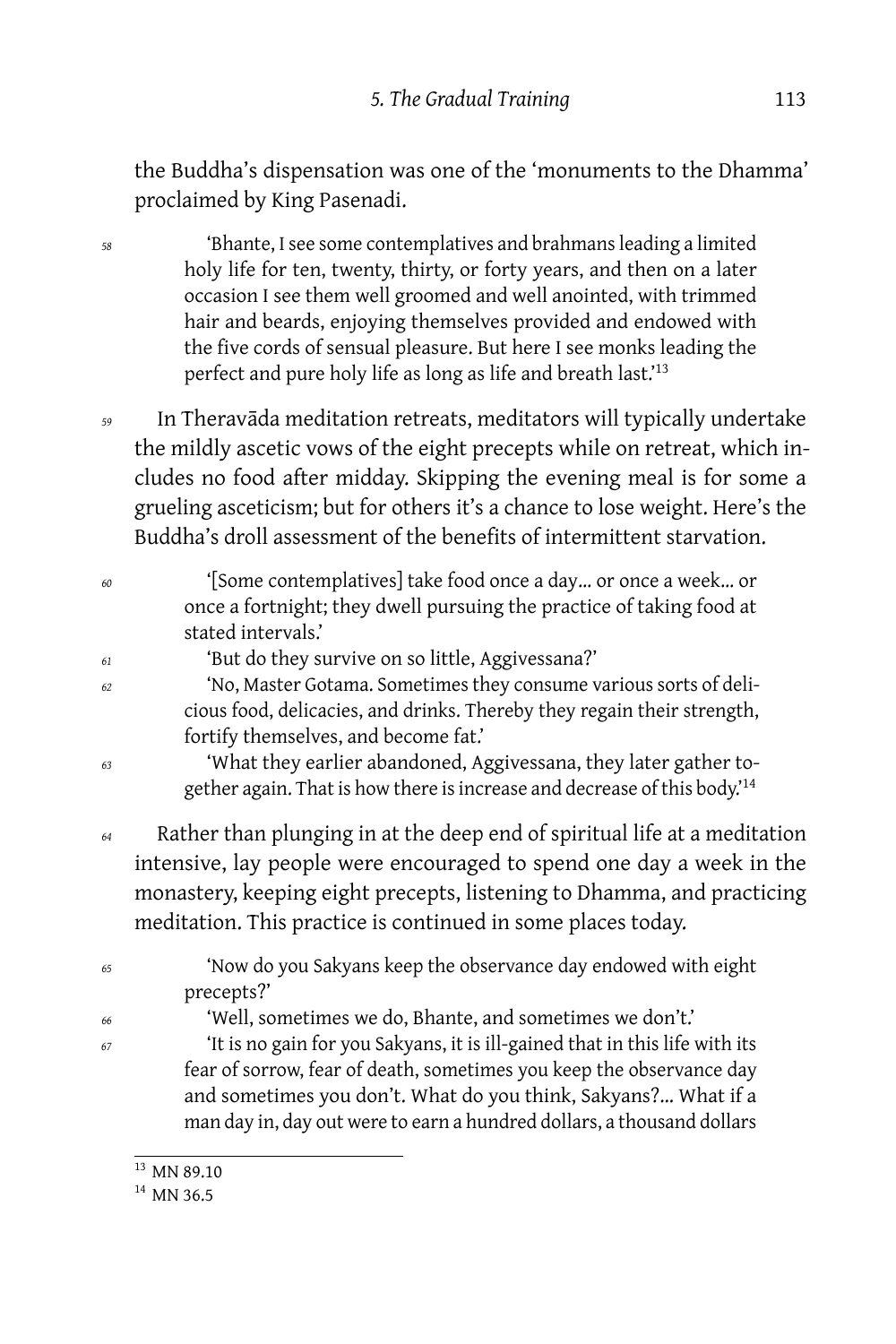and were to invest his earnings throughout his life of a hundred years, would he not achieve a great mass of wealth?'

*<sup>68</sup>* 'Yes, Bhante.'

*<sup>69</sup>* 'Well, would that man because of his wealth, owing to his wealth, abide exclusively experiencing bliss for one day and night? Or for half a day and night?'

*<sup>70</sup>* 'No, Bhante. For what reason? Sensual pleasures, Bhante, are impermanent, hollow, false, delusory.'

*<sup>71</sup>* 'Here, Sakyans, one of my disciples abiding diligent, ardent, and resolute, practicing according to my instructions… for one day and night would abide exclusively experiencing bliss for a hundred years, a hundred times a hundred years, a hundred times a thousand years, a hundred times a hundred thousand years. And he would be a oncereturner, a non-returner, or without question a stream-enterer. It is no gain for you, Sakyans, it is ill-gained that in this life with its fear of sorrow, fear of death, sometimes you keep the observance day and sometimes you don't.'

*<sup>72</sup>* 'From this day on, Bhante, we will keep the observance day endowed with eight precepts.'<sup>15</sup>

*<sup>73</sup>* Some lay disciples were skilled in the highest reaches of meditation. The following sutta records the time that the Sangha arrived in the village of Veḷukaṇṭaka, where one of the local lay followers was Uttarā Nandamātā, the foremost female devotee in jhāna practice. She was ready waiting to offer the travelling monks food. Venerable Sāriputta asked her how she knew in advance of the Sangha's arrival. That morning, it seems, a passing deity had stopped to hear her chanting.

*<sup>74</sup>* 'Having arisen in the night before dawn, Bhante, and chanted the "Way to the Beyond,"<sup>16</sup> I was silent. Then Great King Vessavana, realizing that I had finished reciting, congratulated me: "Sadhu, sister! Sadhu, sister!"

*<sup>75</sup>* ' "But who is this of majestic countenance?"

- *<sup>76</sup>* ' "I, sister, am your brother, Great King Vessavaṇa."<sup>17</sup>
- *<sup>77</sup>* ' "Sadhu, Your Majesty! May this passage of Dhamma which I have chanted be my gift to you."

<sup>&</sup>lt;sup>15</sup> AN 10.46

<sup>&</sup>lt;sup>16</sup> SNp 1032-1123. The 'Vatthugāthā' in its current form is no doubt later.

<sup>&</sup>lt;sup>17</sup> Vessavana was stream-enterer, and so he was Uttara's Dhamma-brother.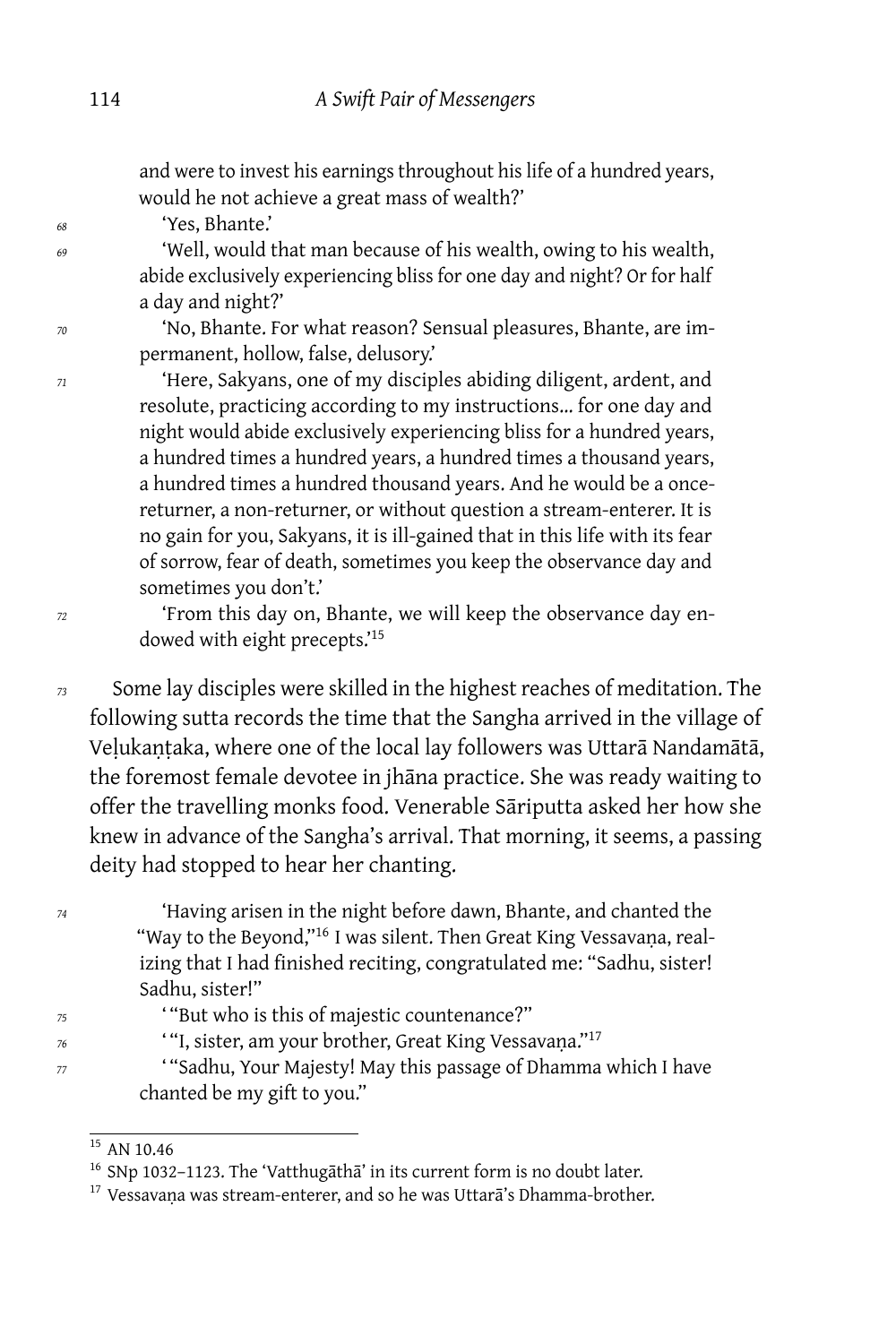| 78 | "Sadhu, sister! Then let this be a gift for me: tomorrow the Sangha                                                                                 |
|----|-----------------------------------------------------------------------------------------------------------------------------------------------------|
|    | of monks headed by Sāriputta and Moggallāna will arrive here at<br>Velukantaka without having eaten. Having fed the Sangha of monks                 |
| 79 | may you dedicate the offering to me, then that will be a gift for me."<br>'So let the merit of this offering be for the happiness of Great King     |
|    | Vessavana.'                                                                                                                                         |
| 80 | 'It is wonderful, Nandamātā, it is marvelous that you should con-                                                                                   |
|    | verse face to face with Great King Vessavana, a deity of such great                                                                                 |
|    | psychic power and potency!'                                                                                                                         |
| 81 | 'This is not my only wonderful and marvelous quality, Bhante<br>When rulers for some reason took my dear beloved son by force and                   |
|    | killed him I know of no change in my mind                                                                                                           |
|    | 'When my husband, who had passed away and re-arisen in a spirit                                                                                     |
| 82 | world, revealed himself to me in his old form, I know of no change in                                                                               |
|    | my mind on that account                                                                                                                             |
| 83 | 'Since I was a maiden brought to my youthful husband, I know of                                                                                     |
|    | no transgression against him in thought, how then in body?                                                                                          |
| 84 | 'Since I declared myself a lay devotee, I know of no deliberate                                                                                     |
|    | violation of any training rule                                                                                                                      |
| 85 | 'As far as I wish, I enter and abide in the first jhāna second jhāna                                                                                |
|    | third jhāna fourth jhāna                                                                                                                            |
| 86 | 'I do not see any of the five lower fetters taught by the Blessed One                                                                               |
|    | unabandoned in me'                                                                                                                                  |
| 87 | 'Wonderful, Nandamātā! Marvelous, Nandamātā!' <sup>18</sup>                                                                                         |
| 88 | Such advanced lay disciples attained those levels by following a com-<br>prehensive daily training as similar to the monastic path as possible. The |
|    | Buddha asks Ananda to speak on this.                                                                                                                |
| 89 | 'Ananda, clarify the practice of a trainee for the Sakyans of Kapila-                                                                               |
|    | vatthu'                                                                                                                                             |
| 90 | 'Here, Mahānāma, a noble disciple is virtuous, guards his sense                                                                                     |
|    | faculties, is moderate in eating, and devoted to wakefulness. He pos-                                                                               |
|    | sesses seven good qualities (faith, conscience, fear of wrong-doing,                                                                                |
|    | learning, energy, mindfulness, and understanding) and he attains at                                                                                 |
|    | will, without trouble or difficulty, the four jhanas which constitute                                                                               |
|    | the higher mind and are a blissful abiding here & now' <sup>19</sup>                                                                                |
|    |                                                                                                                                                     |

 $19$  MN 53.6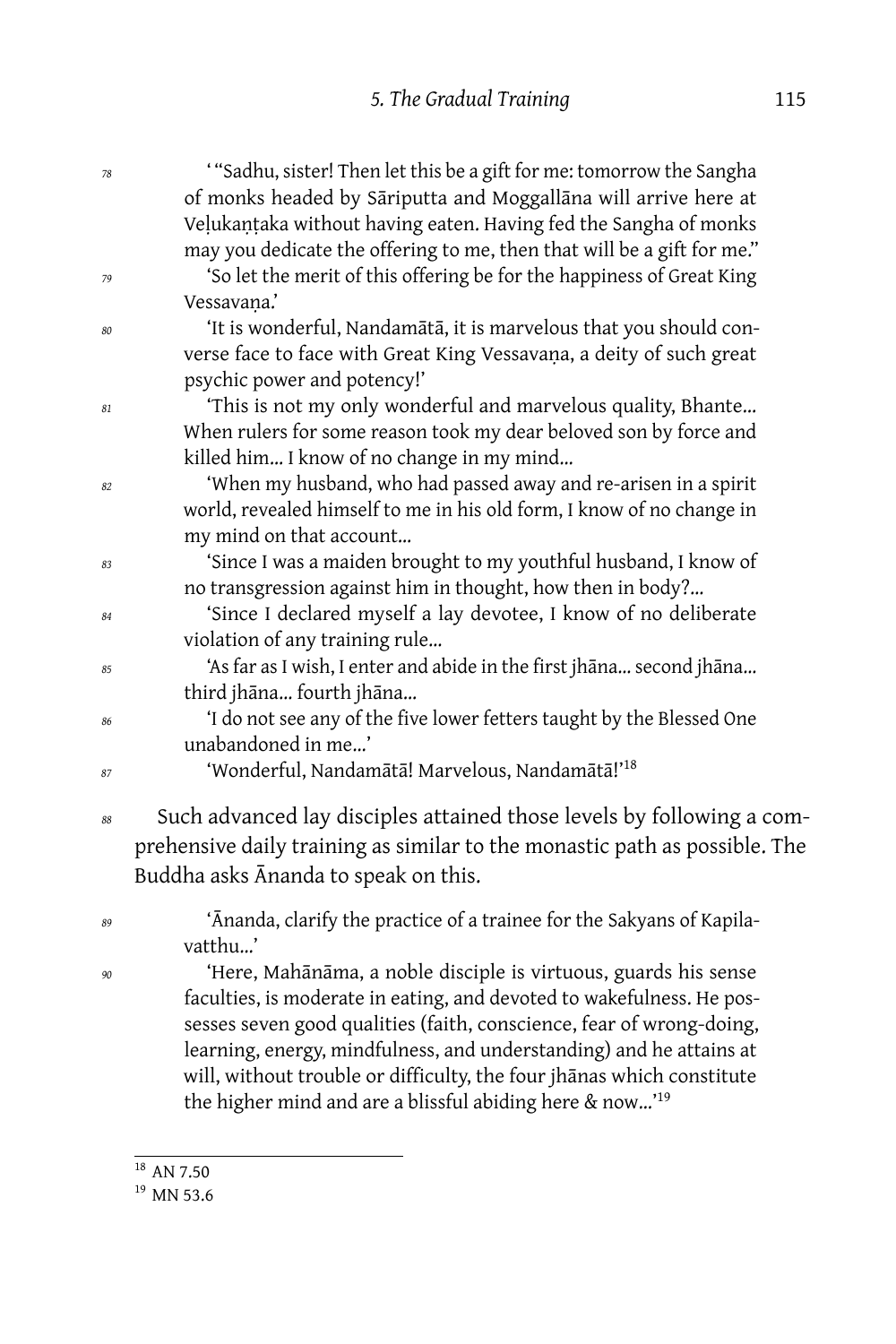*<sup>91</sup>* Some say that times have changed and it is no longer possible to find the quiet and solitude necessary for deep samādhi. There is some truth to this, with the loss of most of the forests and the pervasion of technology and noise pollution. But it's always been hard, and that shouldn't stop us from trying. Even today there are tens of thousands of Buddhist monks, nuns, and lay people who live constantly or for extended periods in peaceful and secluded places suitable for meditation. Most of these places, right now, have empty rooms or empty huts ready for anyone who wants to practice.

*<sup>92</sup>* 'Live enjoying retreat, monks, live delighting in retreat, developing samatha of the heart within, not neglecting jhāna, possessing vipassanā, and frequenting empty places. If you do so, one of two fruits may be expected — profound knowledge here & now or, there still being some residual defilement, the state of non-returning.<sup>'20</sup>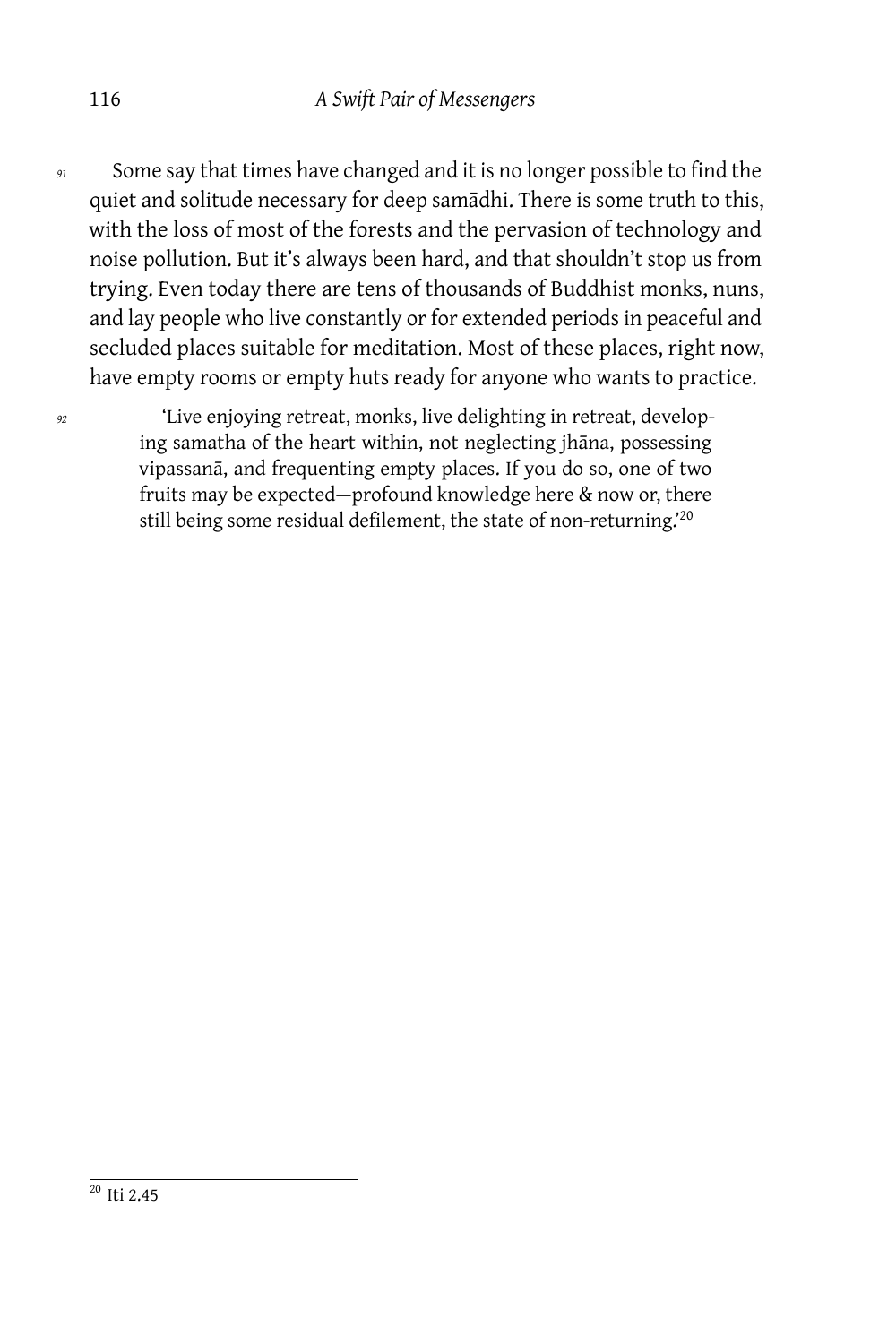### Chapter 6

# THE BENEFITS OF SAMĀDHI

*'A monk who develops and makes much of the four jhānas slopes, flows, and inclines towards Nibbana.'*

— The Buddha, SN 53.1

 $\operatorname{W}\nolimits_{\operatorname{HY}\nolimits}$  is this so? The Buddha often praised the jhānas as 'blissful abidings here & now'. Does this imply that jhānas are just escapism, a refined form of solitary vice? Why are jhānas blissful? To understand this, we must first consider the nature of pleasure. The Buddha made a clear distinction between the sensuality that is regarded as pleasure in the world, and the peace of mind that he himself saw as the source of true happiness.

#### **Sensuality**

*<sup>2</sup>* 'There are these five cords of sensual pleasures. What five? Visible forms cognizable by the eye… sounds cognizable by the ear… smells cognizable by the nose… tastes cognizable by the tongue…tangibles cognizable by the body that are wished for, desired, alluring, likable, connected with sensual pleasure, and provocative of lust.'<sup>1</sup>

*<sup>3</sup>* 'Suppose, Aggivessana, there were a high mountain not far from a village or town, and two friends would leave the village or town and approach the mountain hand in hand. Having reached it, one friend

 $\frac{1}{1}$  MN 13.7 etc.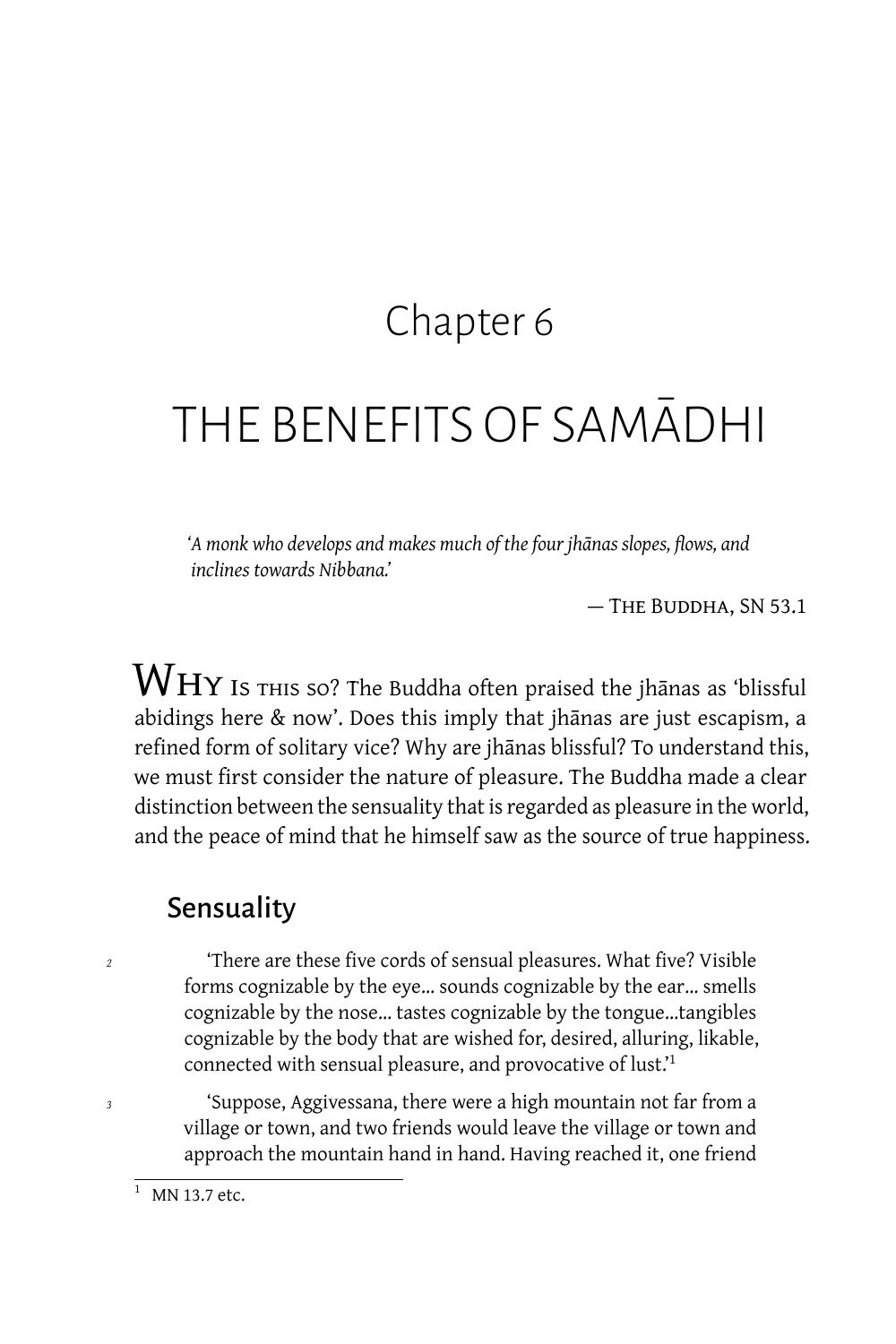would remain below at the foot of the mountain while the other would climb to the top. Then the friend who remained below at the foot of the mountain would say to the friend who stood on the top: "Well, friend, what do you see, standing on top of the mountain?" And the other replied: "I see lovely parks, groves, meadows, and ponds." Then the first friend would say: "It's impossible, friend, it cannot happen that while standing on top of the mountain you should see lovely parks, groves, meadows, and ponds."

*<sup>4</sup>* 'Then the other friend would come down to the foot of the mountain, take his friend by the arm, and make him climb to the top of the mountain. After giving him a few moments to catch his breath, he would ask: "Well, friend, standing on top of the mountain, what do you see?" And he would reply: "Standing on top of the mountain, friend, I see lovely parks, groves, meadows, and ponds." Then the other would say: "Friend, just a little earlier we heard you say: 'It is impossible, friend, it cannot happen that while standing on top of the mountain you should see lovely parks, groves, meadows, and ponds.' But now we heard you say [just the opposite]." Then the first friend would reply: "Because I was obstructed by this high mountain, friend, I did not see what was there to be seen."

*<sup>5</sup>* 'So too, Aggivessana, Prince Jayasena is obstructed, hindered, blocked, and enveloped by a still greater mass than this-the mass of ignorance. Thus it is impossible that Prince Jayasena, living in the midst of sensual pleasures, enjoying sensual pleasures, being devoured by thoughts of sensual pleasures, being consumed by the fever of sensual pleasures, bent on the search for sensual pleasures, could know, see, or witness that which must be known through renunciation, seen through renunciation, attained through renunciation, witnessed through renunciation.'<sup>2</sup>

*<sup>6</sup>* 'I have never seen or heard of a king or a king's minister in the past, future, or present, enjoying themselves with the five cords of sensual pleasure, who without abandoning craving & fever for sensual pleasures, was able to abide with mind… at peace within himself.

*<sup>7</sup>* 'On the contrary, Māgandiya, those contemplatives and brahmans in the past, future, or present, who abide with a mind at peace within themselves, all do so having understood in accordance with reality

 $\frac{2}{(2 \text{ MN } 125.9)}$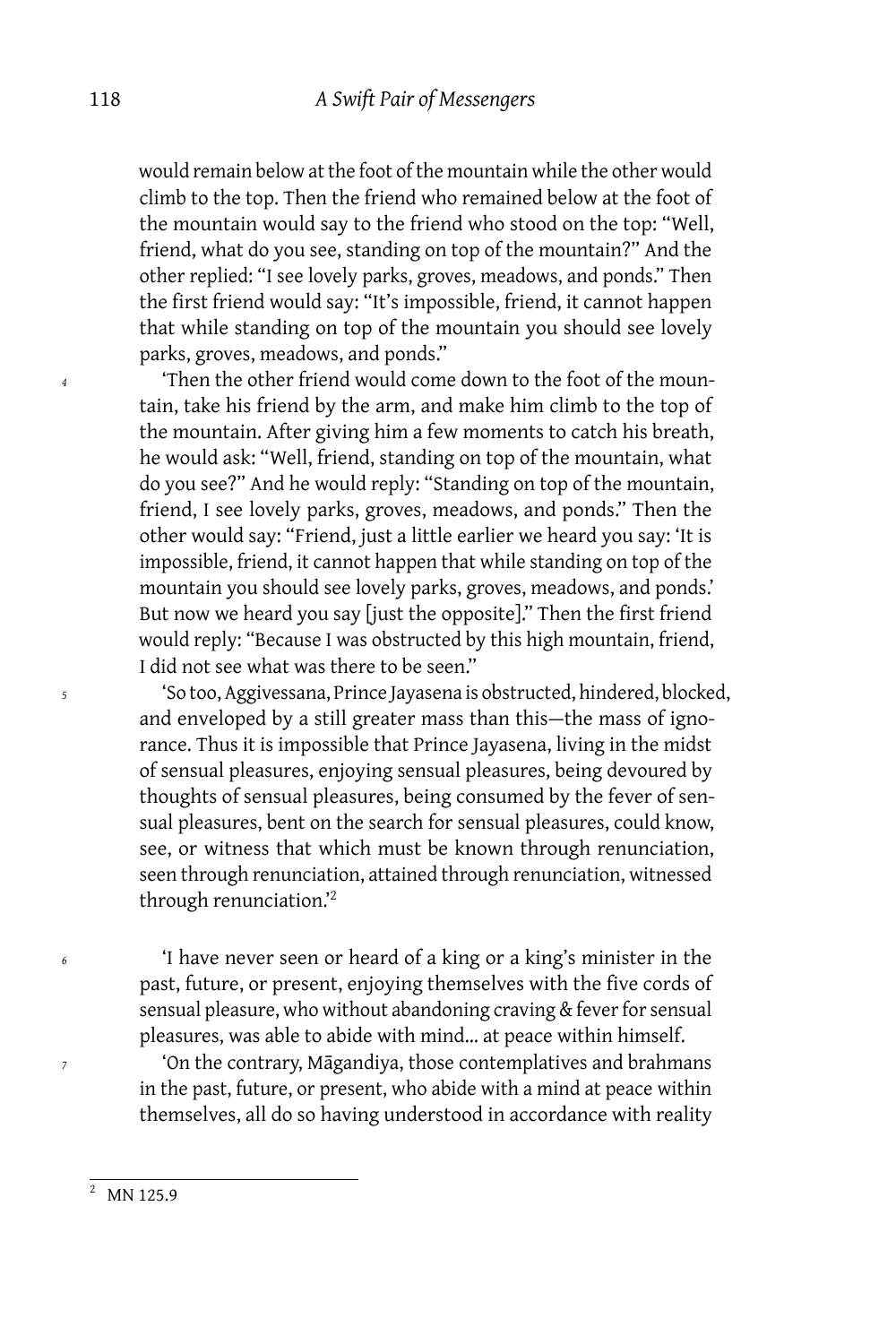the origin, ending, gratification, danger, and escape from sensual pleasures, and having abandoned craving & fever for sensual pleasures.<sup>3</sup>

*<sup>8</sup>* 'Where sensual pleasures end and those who have thoroughly ended sensual pleasures abide, certainly those venerable ones are wishless and quenched, crossed over and gone beyond with respect to that factor, I say. Where do sensual pleasures end and those who have thoroughly ended sensual pleasures abide? Whoever should say: "I do not know or see that" should be told: "Here, friend, a monk, quite secluded from sensual pleasures, secluded from unbeneficial qualities, enters and abides in the first jhāna… Here sensual pleasures end and those who have thoroughly ended sensual pleasures abide." Certainly, monks, the guileless and undeceitful person would exclaim "Sadhu!" and rejoice and admire what was said, revering and honoring the speaker with palms joined in homage.'<sup>4</sup>

Sensual desire is not restricted to sexual desire, or desire for food, etc. These are only the overt symptoms of the hunger for stimulation which constantly obsesses the minds of beings. Any interest or concern whatsoever connected with experiencing pleasure, relief, or comfort through the eye, ear, nose, tongue, or body, or any thoughts, memories, or expectations of such experience fall within the range of this prime hindrance. This is the defining characteristic of beings in the 'sensual world' and the chief reason for taking rebirth in this realm. Having taken rebirth here, life is for the most part dedicated to maximizing the experience of sensual pleasure. Hardly a few seconds ever go by during the course of an entire life truly free from harassment by concern for sensual pleasure. Even the overwhelming majority of religious practitioners — and here Buddhists are no exception — are motivated largely by sensual desire, whether it be the desire to experience refined sensual objects in a heavenly realm, or the desire to enjoy one's relationships and material comforts with mind at peace.

*<sup>10</sup>* The pleasure of sensuality is narrow, occurring in only a restricted zone of the totality of awareness, thus forcing a constriction of consciousness. It is evanescent, necessitating a constant toil to seek out new pleasures. It is stimulating, agitating the mind so that it cannot experience the pleasure

 $3$  MN 75.17–18

<sup>4</sup> AN 9.33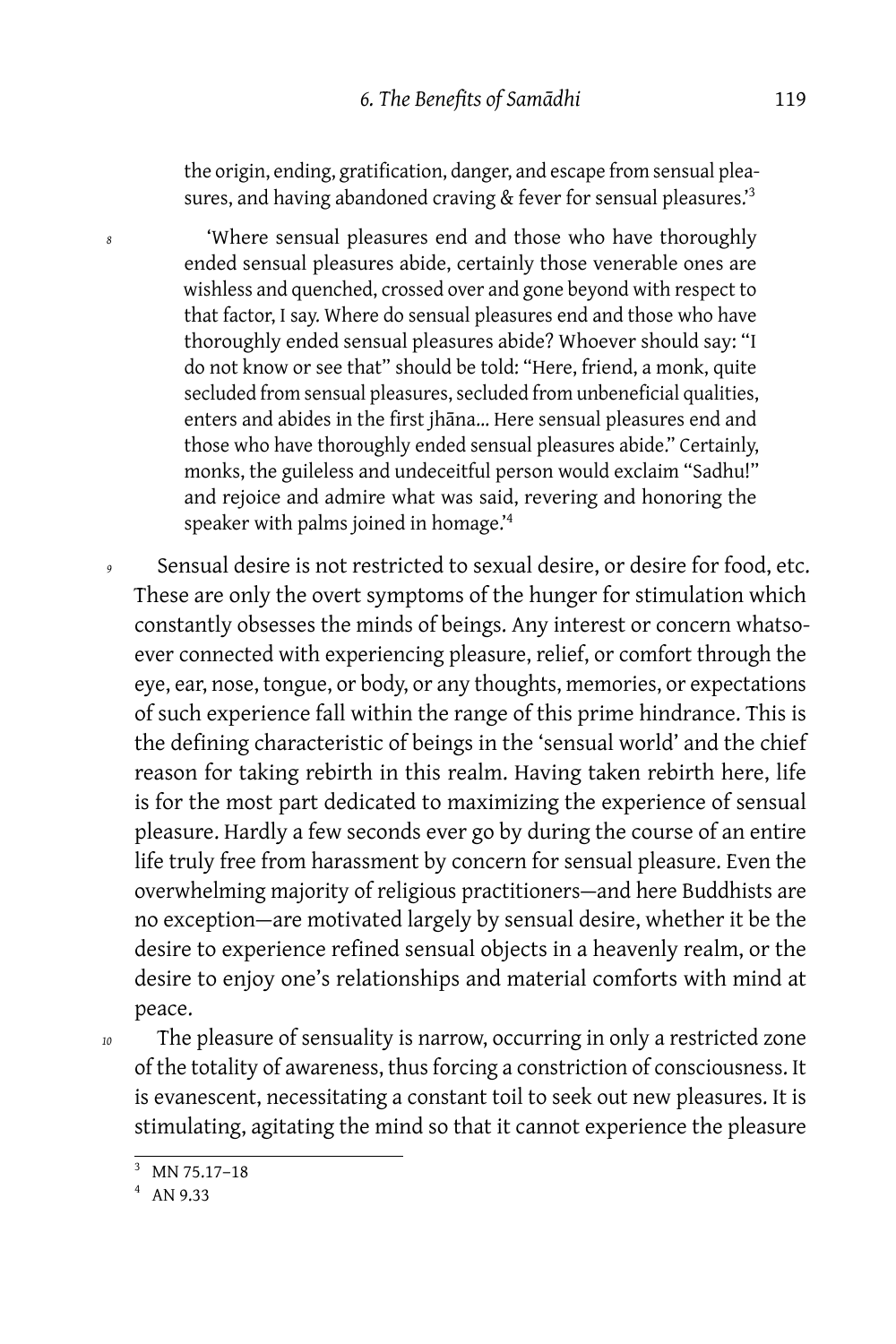fully, but keeps restlessly skipping about, thus concealing the inadequacy of the gratification provided by the pleasure. It is crude, coarsening the mind and blocking awareness of subtle realities. It is always interwoven with painful feeling, pressuring the mind to reject or deny part of experience. It is selfish, obstructing relationships with others based on genuine compassion and altruism. And because of all these things, it promotes the growth of unwholesome thoughts and intentions, leading to suffering in future lives and obstructing the path to Nibbana.

*<sup>11</sup>* The bliss of the peaceful mind shares none of these faults. It permeates the whole field of awareness, so that the mind is spacious and relaxed. Though of course impermanent, it is far more stable and enduring than sensual happiness. It is peaceful, soothing the fevered mind, drawing the mind into the stillness of deep, sustained contemplation. It is of surpassing subtlety, the limits of feeling, pointing the way to the transcendence of feeling. It is pure bliss without any admixture of pain, fostering a truly holistic awareness. It removes any motivation for relationships based on selfish desires; seeing the tenderness of one's own heart, one would shrink away from any act which would harm the heart of another. And because of all these things, it is exclusively associated with wholesome thoughts and intentions, leading to bliss not only in this life, but also to unimaginable ages of bliss in the future. It is the high road to the ultimate bliss of Nibbana. *<sup>12</sup>* Shortly before his Awakening, the Buddha, having reached the extreme of pain through self-mortification, reflected on the experience of jhāna he

*<sup>13</sup>* 'Why am I afraid of that bliss which has nothing to do with sensual pleasures and unbeneficial qualities? It occurred to me: "I am not afraid of that bliss, since it has nothing to do with sensual pleasures and unbeneficial qualities." '<sup>5</sup>

had as a child, and asked himself the crucial question:

#### Perception

*<sup>14</sup>* According to fundamental principles of Buddhist philosophy, it is the mind which creates the world. The mind, fueled with craving and attachments, cooks up the five senses to feed, distract, and entertain it, to avoid

 $5$  MN 36.32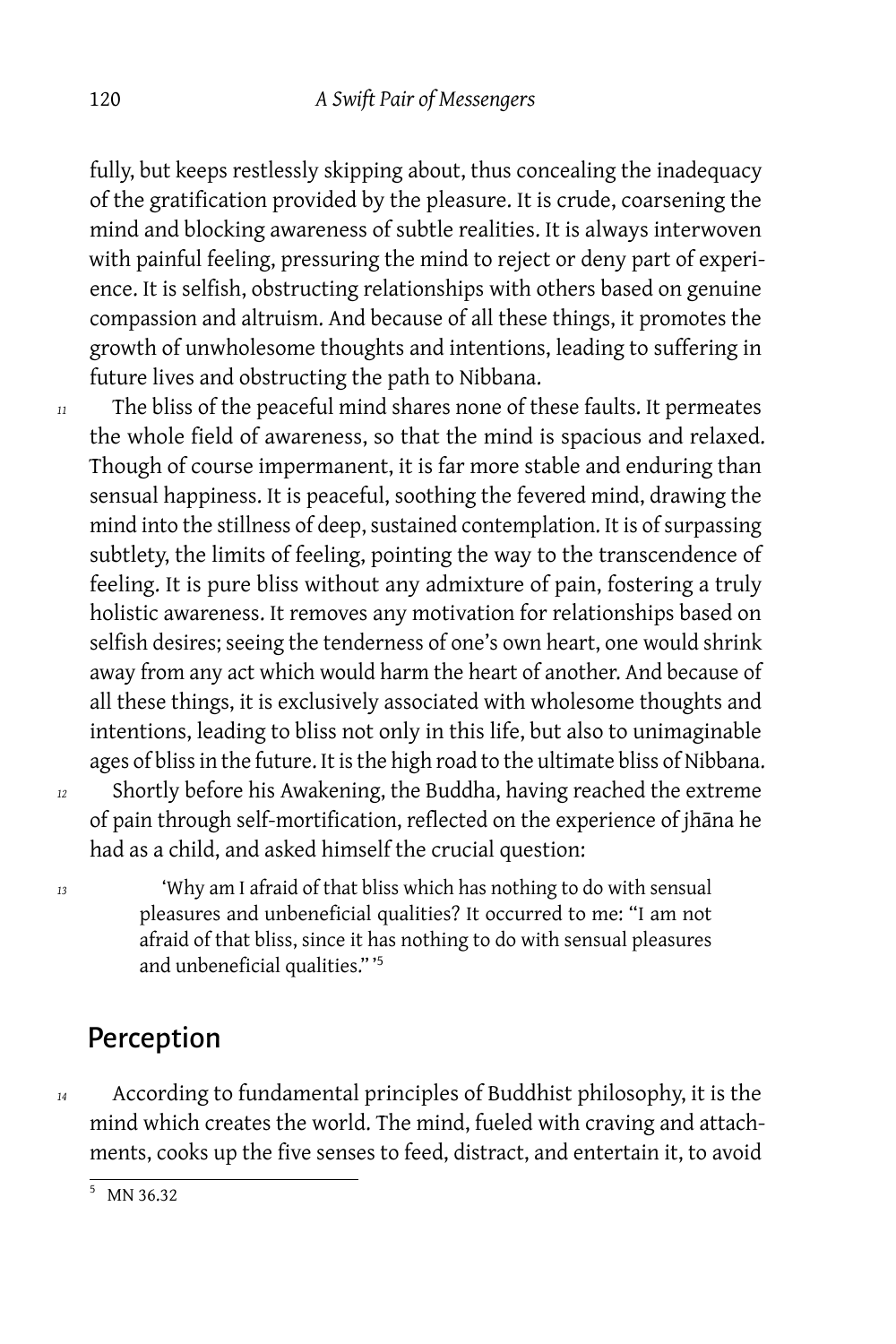at any cost the ghastly possibility of having to confront the grisly reality behind its cozy complacency. By assailing the mind with an overload of input, the five hindrances, hand in hand with the five senses, confuse and sully the ability to clearly know.

*<sup>15</sup>* 'Ignorance has a nutriment, I say. And what is the nutriment of ignorance?

<sup>16</sup> <sup>'</sup> "The five hindrances" should be the reply.<sup>6</sup>

*<sup>17</sup>* The importance of this statement can scarcely be overstated. It echoes the fundamental truth that one in samādhi knows & sees according to reality the four noble truths. The practice of jhāna, by cutting off the five hindrances, starves ignorance of its food. But how exactly does samādhi accomplish this?

- *<sup>18</sup>* One of the key factors in meditation is perception (*saññā*). Perception is a relatively shallow mode of knowing which recognizes the surface features of phenomena, interpreting them in terms of past experience. It marks off one section of sense data so that it can be treated as a unit. For example, it is perception that generalizes and summarizes the data in a visual image, recognizing that 'This is blue, this is yellow, this is red.' It filters, simplifies, and abstracts the sheer bewildering quantity of sense data, processing it in terms of manageable information, symbols, and labels. Perception forms the basis of concepts. While perception recognizes common features of phenomena, concepts combine a group or class of features into a mental image or idea. In order to construct something as ephemeral as a concept, the mind must be actively diverted from the clamor of sense experience and applied inwards.
- 

<sup>19</sup> The formation of a concept can be analyzed in two stages. First there is the initial conception of a verbal idea, a thought (*vitakka*). Secondly, a sustained series of these thoughts is linked up to form a coherent consideration (*vicāra*). At this stage, this thinking and considering is still preoccupied with perceptions of sense experience; but the mind is able for the first time to be aware of a mental object distinct from that experience, and hence by reflection to infer the existence of a 'mind' as experiencer. This development, though crucial for both psychology and philosophy, introduces a subtle distortion in experience. By representing the world as more

 $6$  AN 10.61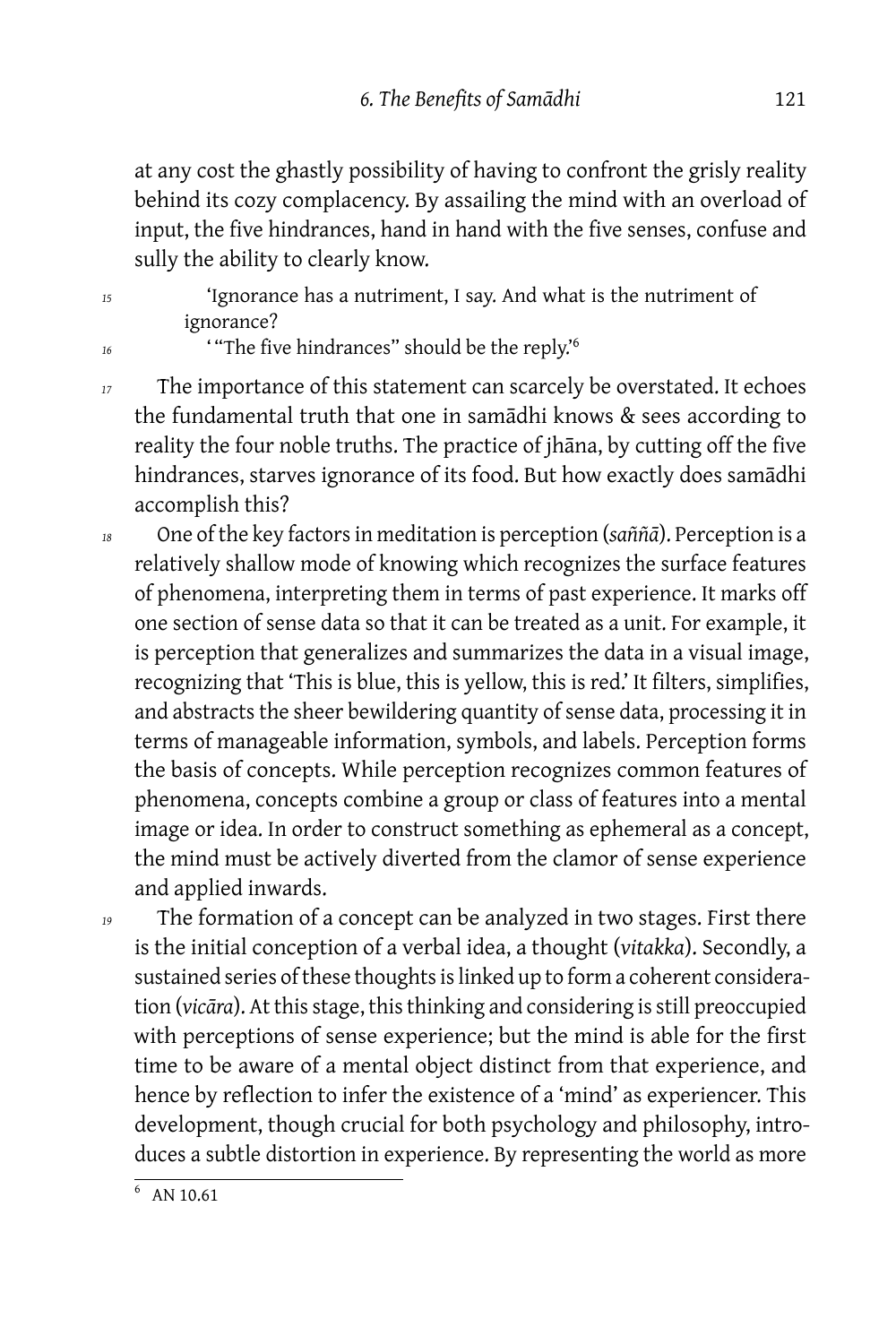coherent and meaningful than it really is, it invites an insidious obsession with the fantasy realm of concepts, the fairy castles of the imagination, divorced from the uncertainties of reality. This process is described with uncanny precision in this famous passage from the Madhupiṇḍika Sutta.

*<sup>20</sup>* 'Dependent on the eye and visible forms arises eye-consciousness. The coming together of the three is contact. Due to contact there is feeling. What one feels, one perceives. What one perceives, one thinks about. What one thinks about, one proliferates about. What one proliferates about is the source from which ideas derived from the proliferation of perceptions beset a person regarding past, future, and present visible forms cognizable by the eye [and so on].'<sup>7</sup>

*<sup>21</sup>* The first steps of this passage repeat the basic exposition of how consciousness works as analyzed in dependent origination. Our primary sense experience is the 'given', the raw materials common to all sentient beings.

*<sup>22</sup>* As this sense experience stimulates a response of liking, disliking, or disinterest, however, these feelings move towards a more active response to sense stimuli, which our passage reflects with a new syntactical structure. The static nouns are replaced by verbs-the momentum is picking up. The mind is adding to experience, and here perception plays a key role, under the influence of the four 'perversions of perception'-seeing permanence in what is impermanent, happiness in what is suffering, self in what is notself, and beauty in what is ugly.<sup>8</sup> Perception notices shared characteristics, so that each experience suggests an association with further phenomena. These associations become verbalized internally as mental images called 'thinking'. Thinking then expands and gets out of control in 'proliferation' (*papañca*). The following verse links 'proliferation' closely with 'conceit', the idea of a 'self'.

*<sup>23</sup>* 'One should thoroughly dig up the root Of the proliferating concept "I am the thinker." '<sup>9</sup>

*<sup>24</sup>* 'Proliferation' is the way the undisciplined mind, by identifying with and delighting in this process of thinking, erupts in a profusion of trivial

<sup>7</sup> MN 18.16. The subtle dynamics of this passage were explored by Bhikkhu Ñāṇānanda in his classic study *Concept and Reality*.

<sup>8</sup> AN 4.49

<sup>&</sup>lt;sup>9</sup> SNp 916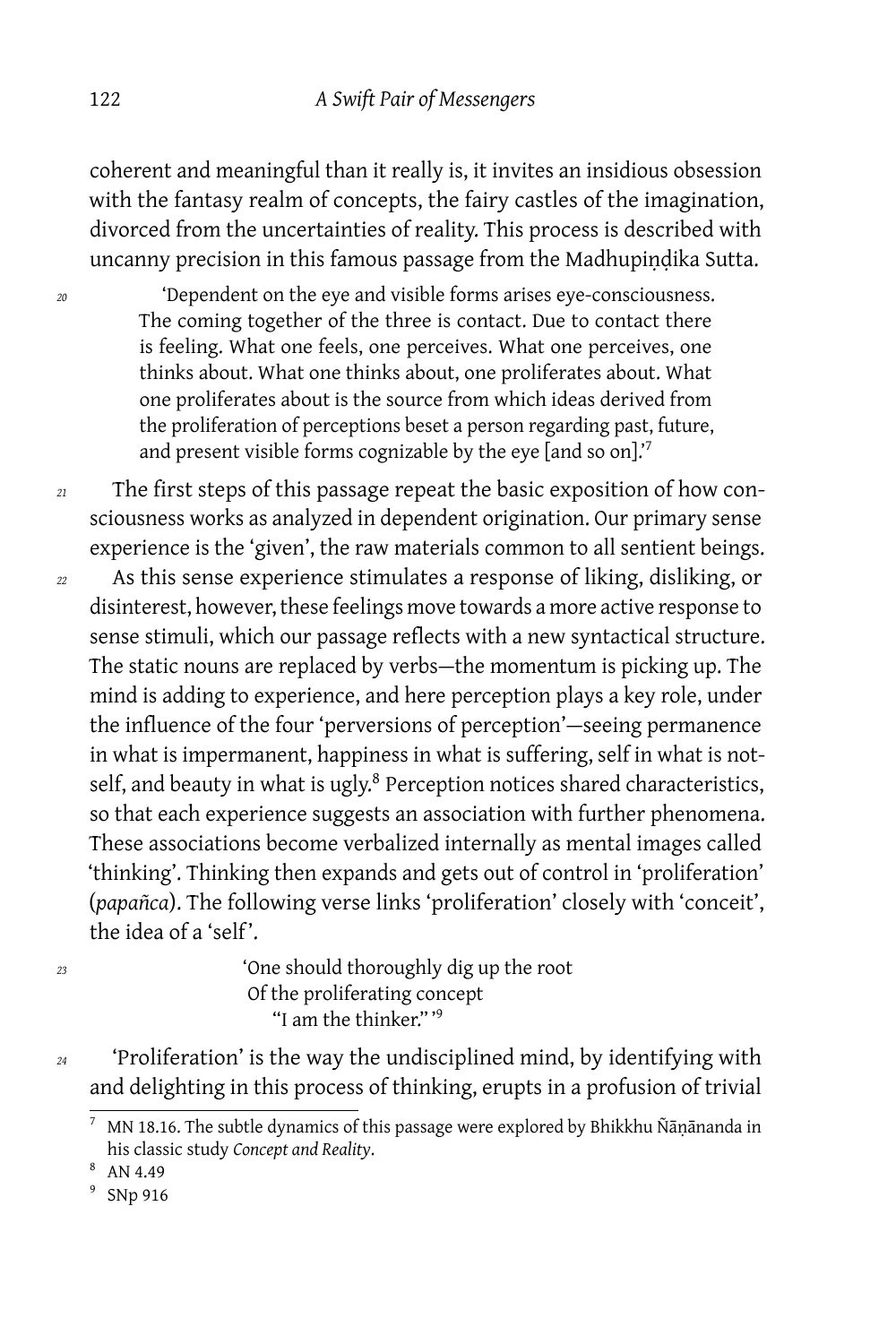and repetitious inner commentaries. So at this point the passage moves on from analysis purely in terms of mental factors-the 'person' is introduced. Proliferation has given birth to the full-blown concept of a 'thinker' who is being overwhelmed by the conceptual process by which they were born, which is now spinning out of control.

- *<sup>25</sup>* Significantly, at the same point time is introduced. The 'person' is precisely that stable, unchanging entity that is assumed to persist through the past, present, and future.
- *<sup>26</sup>* The 'ideas' spoken of in the passage lie close in meaning to 'concepts'; but the literal meaning 'reckonings, classifications' suggests rather more specifically the mind's calculating manipulation of the data of experience, like an inner spin doctor reaffirming the self and its place in the world.
- *<sup>27</sup>* The point of this passage is to show how uncontrolled proliferation is not merely the source of anxiety, confusion, or emotional upset, but is integral to the very origination of suffering. Since this is the case, the benefits of a meditation which can quell thought are not restricted to short term psychological ease. We have met such a meditation before.

*<sup>28</sup>* 'Mindfulness of breathing should be developed in order to cut off thinking.'<sup>10</sup>

- *<sup>29</sup>* It was seen above how perception simplifies experience into meaningful units. This essential function is undermined when proliferative thinking re-multiplies experience, so that just one word can trigger minutes or hours of discursive inner monologue. The special quality of mindfulness of breathing, shared to some degree with other meditation subjects, is to cut this process before it sprouts by staying with singleness of perception. When disciplined through meditation, the simplifying function of perception radically reduces the quantity of data in experience, allowing the development of a more refined and sensitive awareness.
- *<sup>30</sup>* If we are to understand this process a little better, we should start be reflecting on what exactly the 'breath' is. There is a certain experience at the beginning of each breath, a different experience in the middle, and yet another at the end. These experiences are simply awareness of the air element; but it is perception that marks them off as the 'breath'. Only the physical impact of the air on the nerve endings is registered by body

 $\frac{10 \text{ Ud }4.1, \text{etc.}}$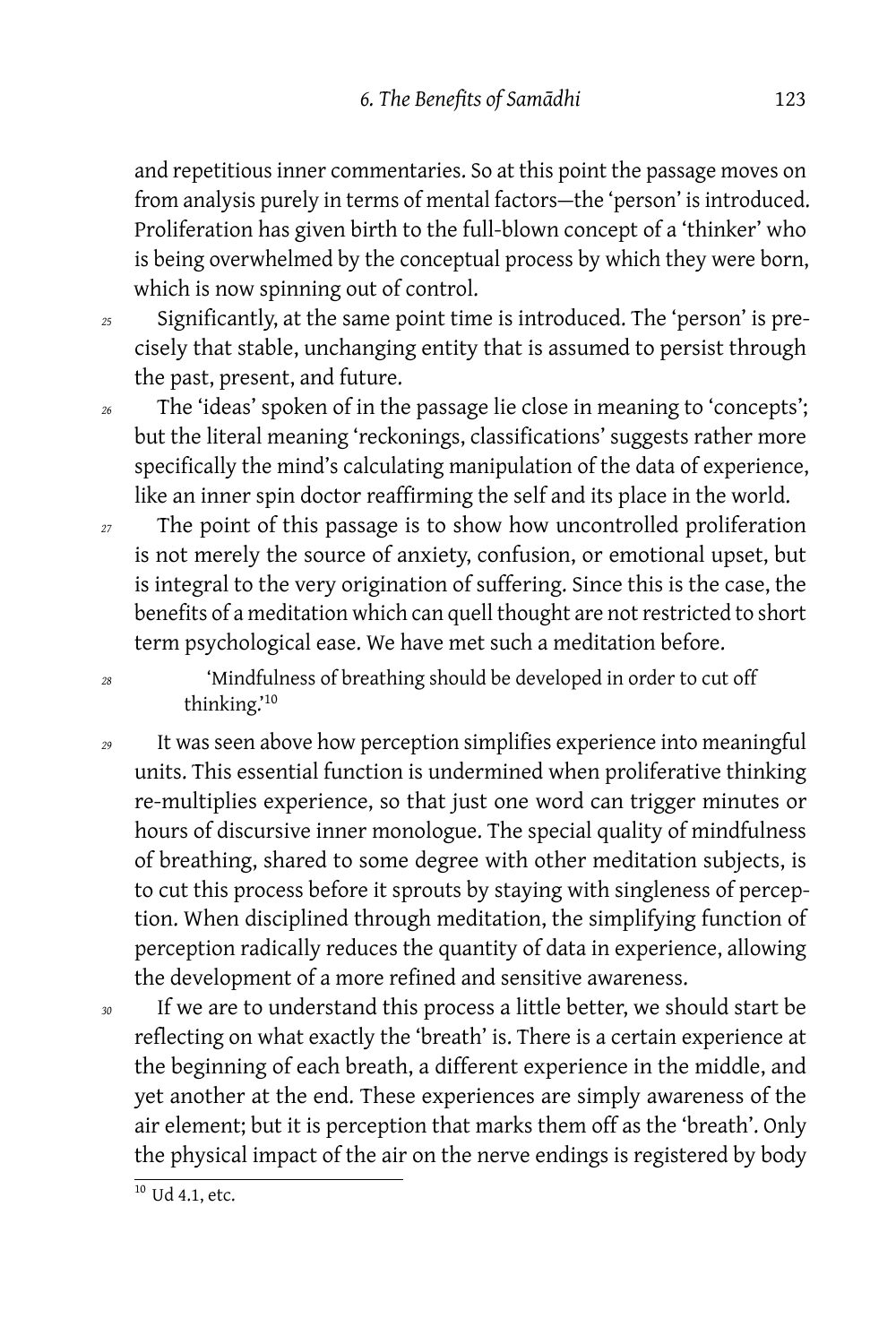consciousness. That body consciousness 'reports' to mind consciousness, which performs the more sophisticated cognitive tasks such as recognition, interpretation, and so on.

- *<sup>31</sup>* The function of *vitakka* to initiate thoughts and *vicāra* to sustain chains of thoughts is transformed by applying them not to perceptions of verbal constructs but to perceptions of the breath, actively directing the mind away from the diversity of sense experience onto the breath. Doing so over and over, the common features of the breaths become apparent. By combining the shared features of the breaths recognized by perception and by ignoring irrelevant data, the mind forms a stable and coherent concept or mental image of the breath.
- *<sup>32</sup>* As contemplation deepens, the physical breath becomes very fine, so that its impact, originally overpowering, fades and the settling mind gains more appreciation of the subtle mind consciousness. Here, the meditator is going beyond the first four steps of mindfulness of breathing which fall within body contemplation.
- *<sup>33</sup>* A numinous rapture arises; the mind floats up like a balloon relieved of its ballast as the heavy burden of the body is disappearing. The subtle reflection of the mind in the breath is now almost the sole object in awareness. This refined concept, because of ignoring fluctuations in detail, has an enduring quality which outlives the changing physical phenomena it is derived from, in just the same way that the concept of 'self' has an enduring quality which outlives the body.<sup>11</sup> It normally appears to the meditator as a brilliant light of awesome power, yet exquisite refinement.
- *<sup>34</sup>* As the fluctuations in consciousness even out, change fades away. One need no longer rely on memories of past experiences to interpret the present moment. The contrast on which time depends is not evident, and past and future disappear in the seamless flow of the present: onepointedness in time. The contents of experience become so rarefied that signs and summaries are rendered superfluous. A deeper mode of knowing emerges.

*<sup>35</sup>* 'Quite secluded from sensual pleasures, secluded from unbeneficial qualities one enters and abides in the first jhāna… One's former perception of sensual pleasures ceases. On that occasion there is a subtle

<sup>&</sup>lt;sup>11</sup> This does not, however, imply that concepts are not classified as conditioned and impermanent, as some suggest. See SN 15.20.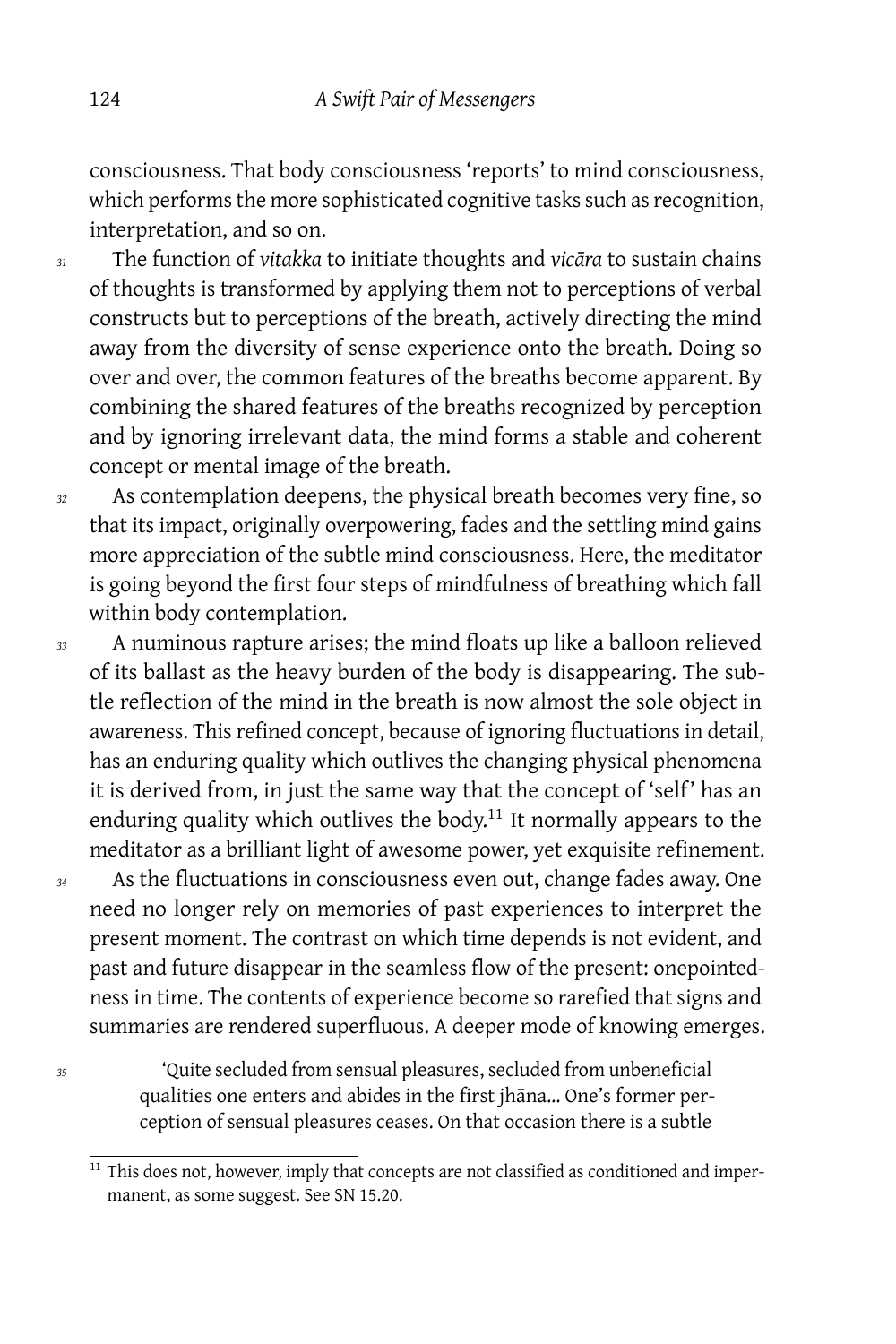& true perception of rapture & bliss born of seclusion. Thus with training some perceptions arise and some perceptions cease… Again, one enters and abides in the second jhāna… third jhāna… fourth jhāna… base of infinite space… base of infinite consciousness… base of nothingness. One's former perception of the base of infinite consciousness ceases. On that occasion there is a subtle & true perception of the base of nothingness… Thus with training, some perceptions arise and some perceptions cease.

*<sup>36</sup>* Poṭṭhapāda, from when a monk gains his own [inner] perception, he then step by step gradually contacts the peak of perception. Standing on the peak of perception it occurs to him: "Volition is evil to me; non-volition is better. If I were to form volitions and acts of will, this perception of mine would cease, and another, coarser, perception would arise. What if I were to neither form volitions nor acts of will?" … Those perceptions cease and other, coarser, perceptions do not arise. He contacts cessation.

*<sup>37</sup>* Thus, Poṭṭhapāda, there is the gradual attainment of the cessation of higher perceptions with clear comprehension.'<sup>12</sup>

#### Knowledge

- *<sup>38</sup>* If one is disinterested in these five senses and withdraws attention from them, how would they continue to exist? This is a simple matter, one that we can observe everyday in our ordinary acts of inattention. What we are not interested in, we turn away from, and it vanishes from our field of awareness. This happens to all of us every minute of every day, and in samādhi this ordinary feature of the mind is developed to a whole new level — as with so many things in samādhi.
- *<sup>39</sup>* The five senses disappear, together with their associated feelings, perceptions, thoughts, memories, intentions, and consciousnesses. When they stop, there is the first experiential understanding of 'cessation' at a really deep level. This is why the whole path of practice is called a 'gradual cessation'. And cessation can be a terrifying thing. For one who lacks grounding in this experience, the dawning realization of the frailty and emptiness of all one holds dear can precipitate a traumatic existential crisis.

 $\frac{12}{12}$  DN 9.10-17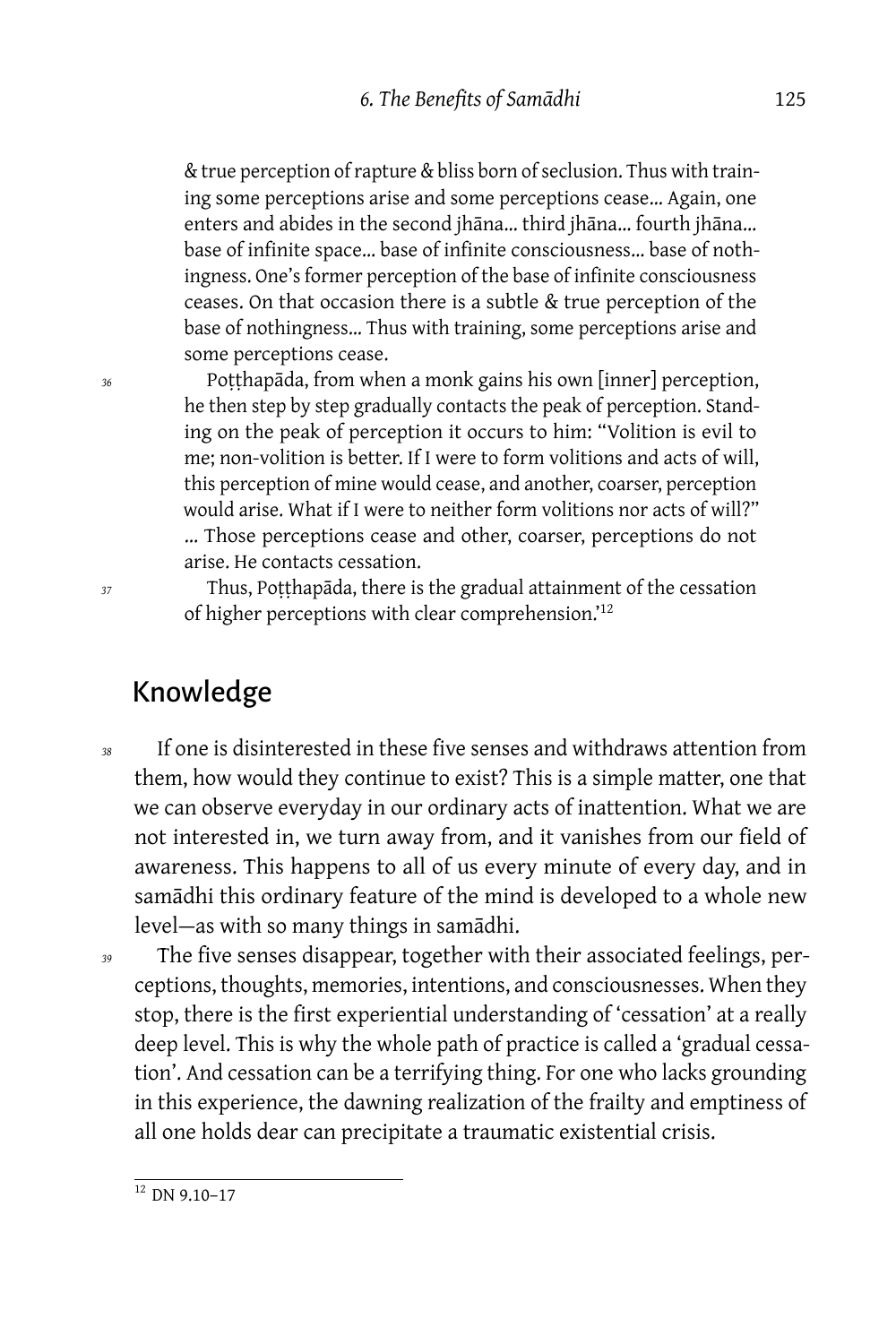*<sup>40</sup>* 'Here, monk, some have such a view: "This is the self, this is the world. After death I will be permanent, everlasting, eternal, not subject to change, and will remain just like eternity." He hears the Tathagata or a disciple of the Tathagata teaching Dhamma for the destruction of all standpoints for views, resolutions, obsessions, insistings, and inherent compulsions, for the relinquishing of all belongings, for the evaporation of craving, for fading away, cessation, Nibbana. It occurs to him: "Good grief! I shall be annihilated! Good grief! I shall perish! Good grief! I shall not exist!" He sorrows, grieves, and laments, beats his breast, and becomes distraught. Thus there is anxiety about what is non-existent within.'<sup>13</sup>

*<sup>41</sup>* The question then is, how do we cope with this? How do we prepare our mind, little by little, to accept emptiness? Once again, this is where jhāna comes in. Jhānas share, to a lesser degree, the bliss of cessation which is Nibbana. In fact, jhānas are called, with qualification, 'deathless', 'Nibbana here & now', 'Nibbana', even 'final Nibbana'.<sup>14</sup> The gradual abiding in jhāna, witnessing the successive stilling of activities, prepares the mind to accept that Nibbana is ultimate bliss, precisely because all feelings have ended.

*<sup>42</sup>* Venerable Sāriputta addressed the monks: 'Nibbana is bliss, friends, Nibbana is bliss.'

*<sup>43</sup>* When this was said, Venerable Udāyin said to Venerable Sāriputta: 'But what is the bliss there, in that nothing is felt?'

*<sup>44</sup>* 'Just that is the bliss there, in that nothing is felt… The bliss & happiness that arise dependent on the five cords of sensual pleasure; this is called the bliss of sensual pleasure. Here, a monk, quite secluded from sensual pleasures, secluded from unbeneficial qualities, enters and abides in the first jhāna… If perception and attention connected with sensual pleasure assail one abiding thus, this is an affliction for him, just as if pain arises in a happy person. Affliction has been called suffering by the Blessed One. By this method it should be understood how Nibbana is bliss…'<sup>15</sup>

*<sup>45</sup>* Once the mind has experienced jhāna, it will deeply understand the suffering of sense-activity and will be reluctant to get involved, remaining free from defilements for a long time. It can then engage in contemplation

<sup>13</sup> MN 22.20

<sup>14</sup> AN 9.48*ff.*

<sup>&</sup>lt;sup>15</sup> AN 9.34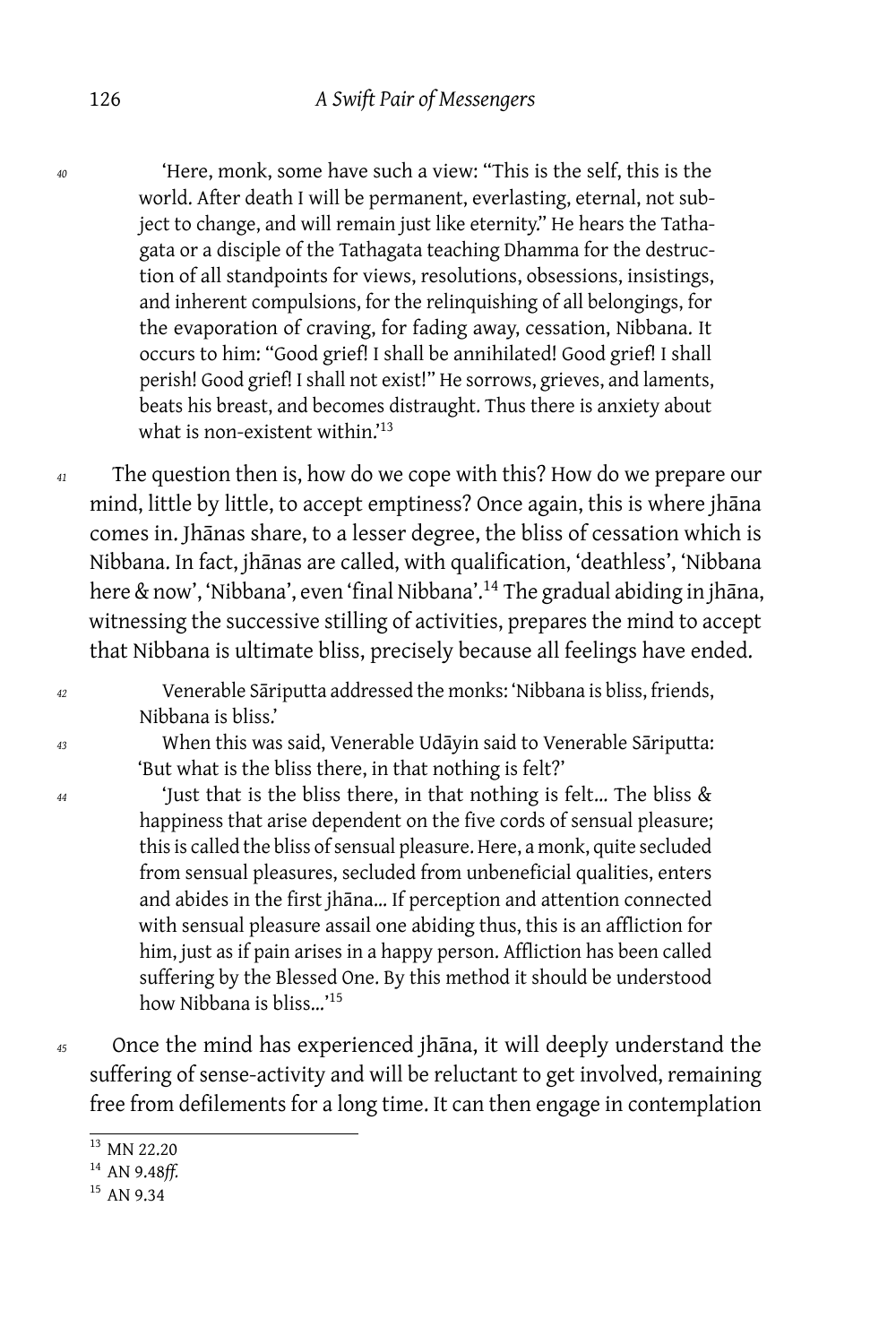of Dhamma without being diverted by distracting thoughts, sleepiness, or desire, and can pursue any theme of meditation as long as it wishes.

*<sup>46</sup>* 'When the mind is released from these five taints [hindrances], it is soft, workable, radiant, not brittle, it has right samādhi for the evaporation of the poisons. One can incline the mind to witness with direct knowledge any principle which can be witnessed with direct knowledge, and become an eyewitness in every case, there being a suitable basis.'<sup>16</sup>

*<sup>47</sup>* These direct knowledges have been met with above in the examination of satipaṭṭhāna and the gradual training. Although not absolutely necessary, their frequent occurrence in the suttas indicates that they should not be dismissed lightly. They include such important psychic powers as the ability to recollect one's past lives and to see how beings are reborn according to their actions. These confirm through personal experience the truth of action and rebirth, which constitutes ordinary right view. This will ripen into the transcendental right view of the four noble truths-how the process of rebirth works and how to bring it to an end. These are distinct kinds of knowledge; but the clearer is the knowledge of the details of rebirth, the easier will be the understanding of the principles of rebirth. The practice of jhāna will naturally lead to this kind of understanding by demonstrating how the mind can exist quite happily when relieved of the burden of the body. It is no coincidence that reports of near-death experiences — being drawn down a tunnel of light, meeting heavenly beings, feeling great bliss — are so similar to experiences commonly met with on the threshold of jhāna. To get into jhāna, one has to die to the body.

*<sup>48</sup>* I noted above how the ability of the mind to form concepts is the basis of both the idea of 'self' and the attainment of jhāna. As the unseen seer, the 'lord of the city in the center at the crossroads', the mind is the prime resort of the 'self '. Mind consciousness plays a role in the processing of all the other kinds of consciousness, and therefore can easily be mistaken for a permanent substratum of experience. Further, as it is within the mind that the idea of 'self' is born, when the mind is seeking for some aspect of experience to appropriate as 'self', it is automatically prone to turn back in on itself rather than seek outside. So we have seen that freedom

 $\frac{16}{16}$  AN 5.23; cp. SN 46.33.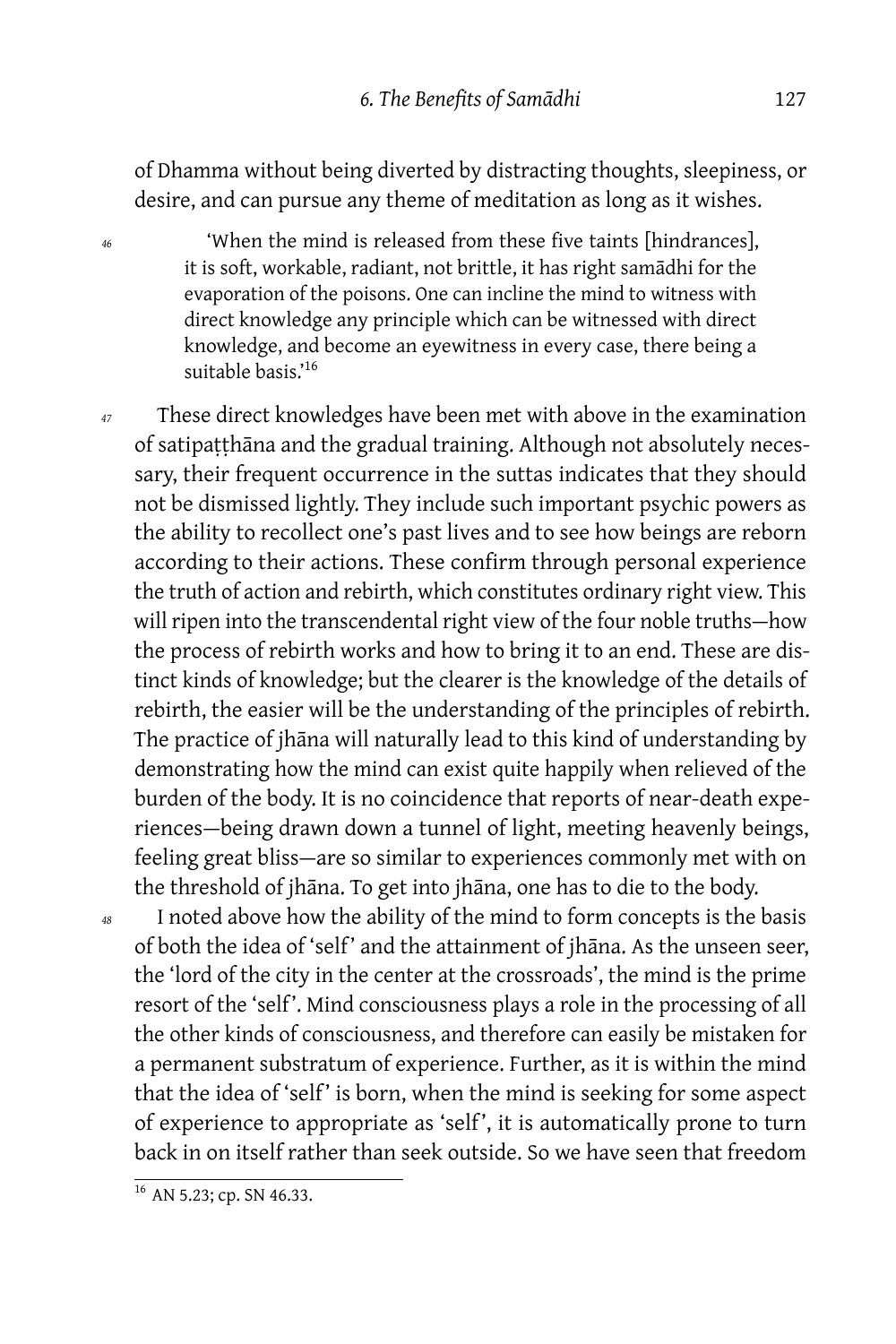from attachment to the mind is the exclusive province of the noble ones. For those who start practice with wrong views, then, the mind in jhāna becomes the obvious locus for theories of the self. But one who starts practice with right view will instead use their jhāna as a basis for insight into the nature of awareness.

*<sup>49</sup>* Jhānas are 'the end of the world'.<sup>17</sup> Five coarse kinds of consciousness have disappeared, leaving only the purified mind consciousness. Here, consciousness is directly accessible to profound contemplation. Not catching a glimpse of it here and there like a butterfly flitting in the twilight gloom of the forest, but gazing at it face to face for a long time, like a butterfly that has come to rest on one's hand in the clear light of day. Before, the 'self' could always shift its ground when challenged. But now it has been tracked to its last stronghold: consciousness itself. But why so many words?

*<sup>50</sup>* 'There are these four ways of devotion to the pursuit of pleasure, Cunda, which conduce exclusively to repulsion, fading away, cessation, peace, direct knowledge, enlightenment, Nibbana. What four? Here, a monk… enters and abides in the first jhāna… second jhāna… third jhāna… fourth jhāna.

*<sup>51</sup>* 'If wanderers from other religions should say: "The monks who are sons of the Sakyan abide devoted to these four ways of pursuing pleasure", they should be told: "Yes!" since they speak rightly, without misrepresenting the truth.

*<sup>52</sup>* 'If wanderers from other religions should ask: "How many fruits and benefits are there from devotion to these four ways of pursuing pleasure?" They should be told: "There are four fruits, four benefits. What four? Here, a monk… becomes a stream-enterer… a oncereturner… a non-returner… an arahant." '<sup>18</sup>

 $17$  AN 9.38

<sup>&</sup>lt;sup>18</sup> DN 29.24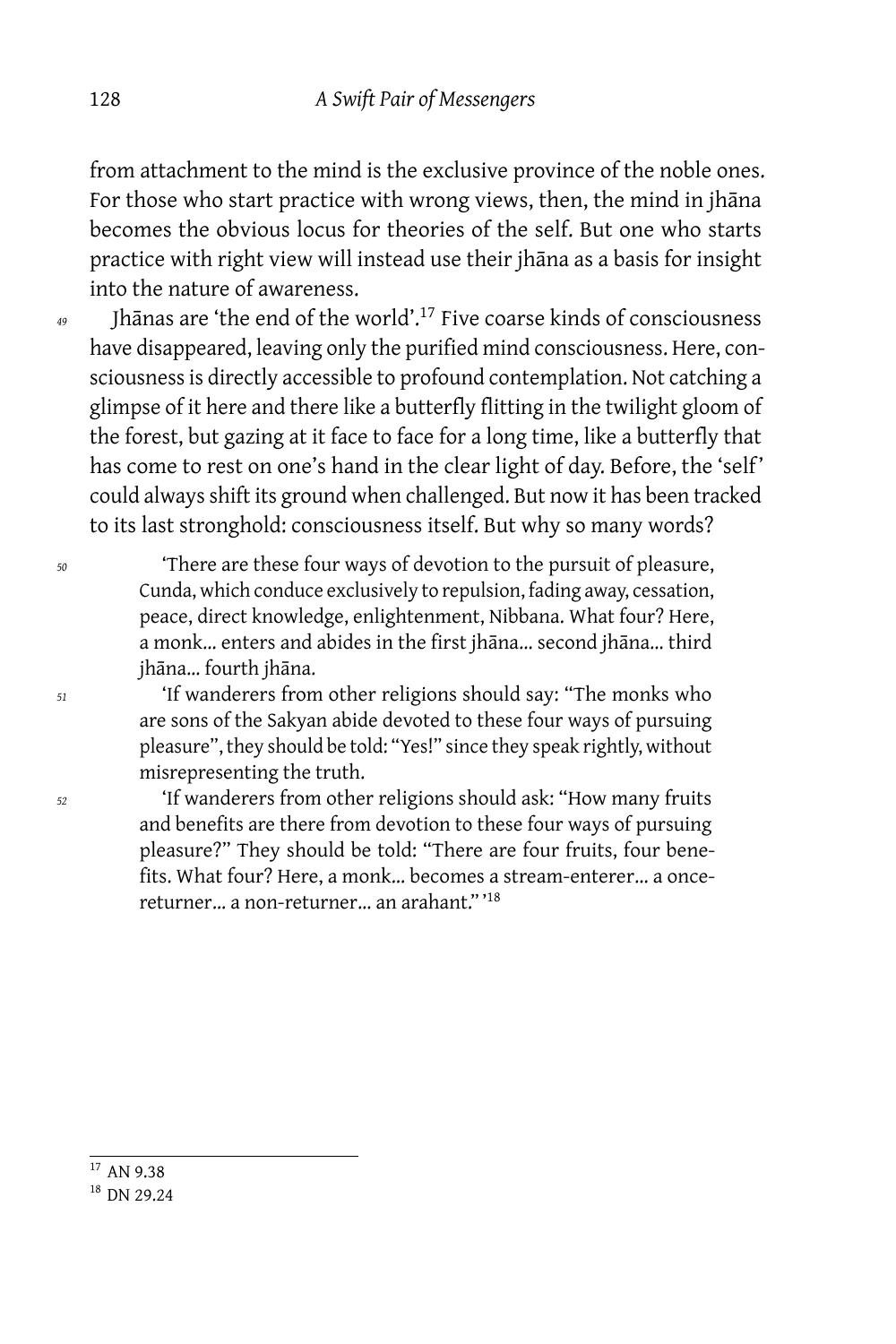### Chapter 7

# JHĀNA & THE NOBLE ONES

*'The four who are on the way And the four established in the fruit — This is the Sangha upright With understanding, virtue, and samādhi.'*

— The Buddha, SN 1.916

 $\mathop{\mathrm{ALL}}$  THE EXPOSITIONS OF THE PATH include samādhi as a central element. This being so, we should expect that samādhi will be one of the intrinsic qualities ascribed to the noble individuals, those who bring the path to life.

- *<sup>2</sup>* According to Buddhism, the path to Awakening is divided into four stages, each of which is further subdivided into the 'way to' and the 'realization of' each stage. These eight kinds of enlightened individual are referred to in many different ways in the suttas: 'noble one' (*ariya*), 'true person' (*sappurisa*), 'trainee' (*sekha*), and so on.
- *<sup>3</sup>* In this chapter the key sutta statements about the samādhi of the noble ones are collected, starting with the fully accomplished arahant and working down to those who have barely entered the path. In the passage below, the phrase 'noble one' refers to the arahant, not to those at all stages of Awakening, as normal.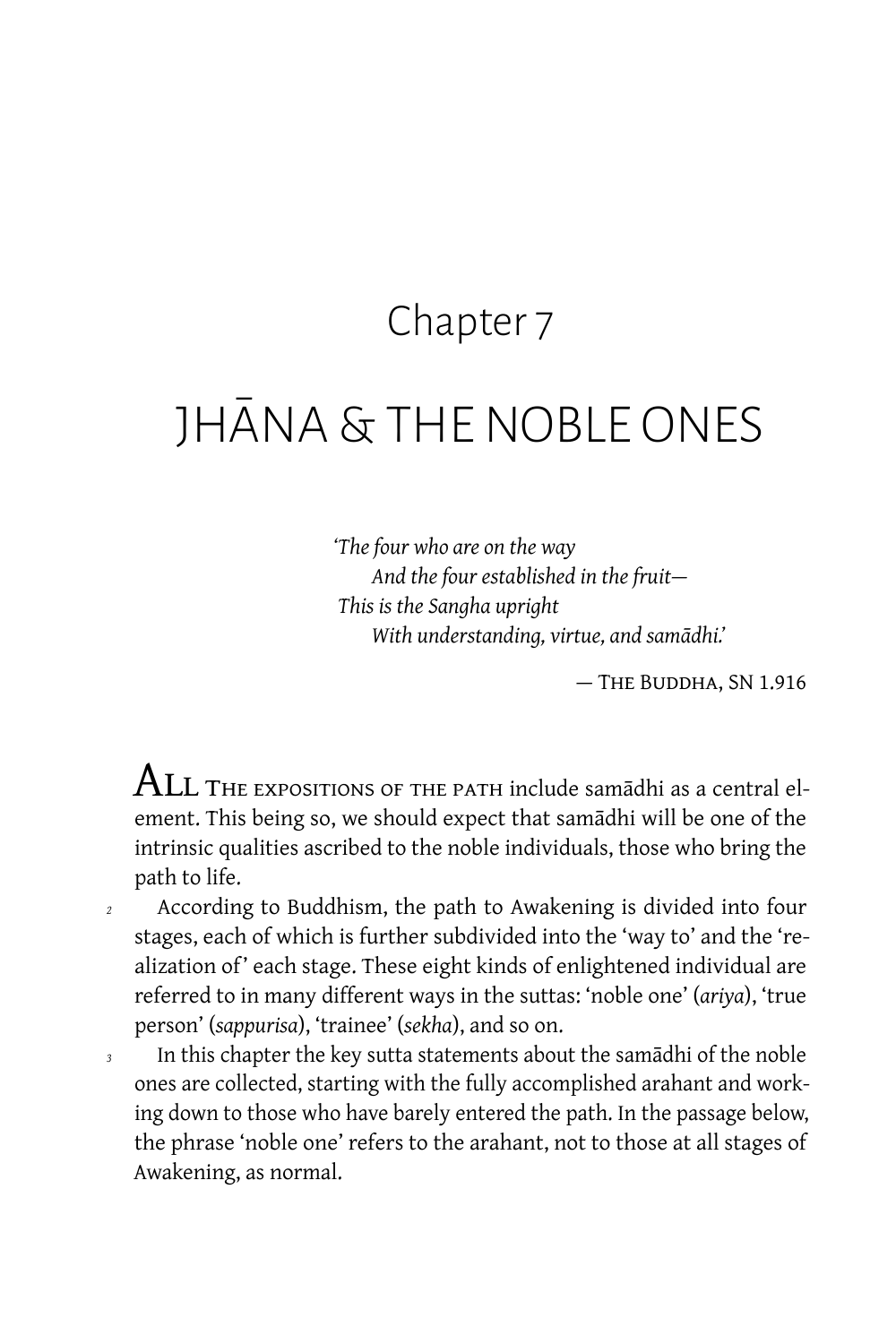*<sup>4</sup>* 'Monks, there are ten ways of noble living, by which noble ones have dwelt in the past, will dwell in the future, and are dwelling now. What ten?

*<sup>5</sup>* 'Here, monks, a monk has abandoned the five hindrances; has equanimity towards the six senses; guards mindfulness; is supported by using, enduring, avoiding, or dispelling after reflection; has rejected personal speculations about the truth; has utterly dismissed all searching; has unclouded intention; having tranquilized the bodily activity [of the breath]… he enters and abides in the fourth jhāna; has mind well released with the abandoning of lust, anger, and delusion; and has understanding well released by understanding that lust, anger, and delusion have been permanently uprooted. Whatever noble ones that lived in the past, will live in the future, or are living now, all of them live according to these ten ways of noble living.'<sup>1</sup>

*<sup>6</sup>* Elsewhere, the first jhāna is shown to be the minimum necessary prerequisite for arahantship;<sup>2</sup> but this sutta confirms that all arahants would have access to fourth jhāna after their attainment. Notice that with this fourth jhāna the breath is tranquillized. This must be a gradual process of settling, occurring at the very least over several minutes, and so ruling out any 'momentary' or transcendental 'path-moment' samādhi.

*<sup>7</sup>* For the arahant, free from all defilements, there is nothing to prevent the attainment of jhāna.

*<sup>8</sup>* 'Monk, having abandoned six things one can enter and abide in the first jhāna. What six? Sensual desire, ill will, sloth & torpor, restlessness & remorse, doubt; and the danger in sensual pleasures has been well seen with right understanding in accordance with reality.<sup>3</sup>

*<sup>9</sup>* To hold that an arahant may not attain jhāna is therefore tantamount to implying that they may still be subject to residual defilements.

*<sup>10</sup>* The historical context here is revealing. In virtually all other schools of Buddhism, a threefold development occurred contemporaneous with the development of the jhāna-less arahant in the Theravāda. Firstly, the Buddha was exalted from being a perfected human to being a god; secondly, the arahant was downgraded, subject, it was felt, to residual sensuality,

AN 10.20 condensed.

 $2 E.g.$  MN 64, AN 9.36.

 $3$  AN 6.73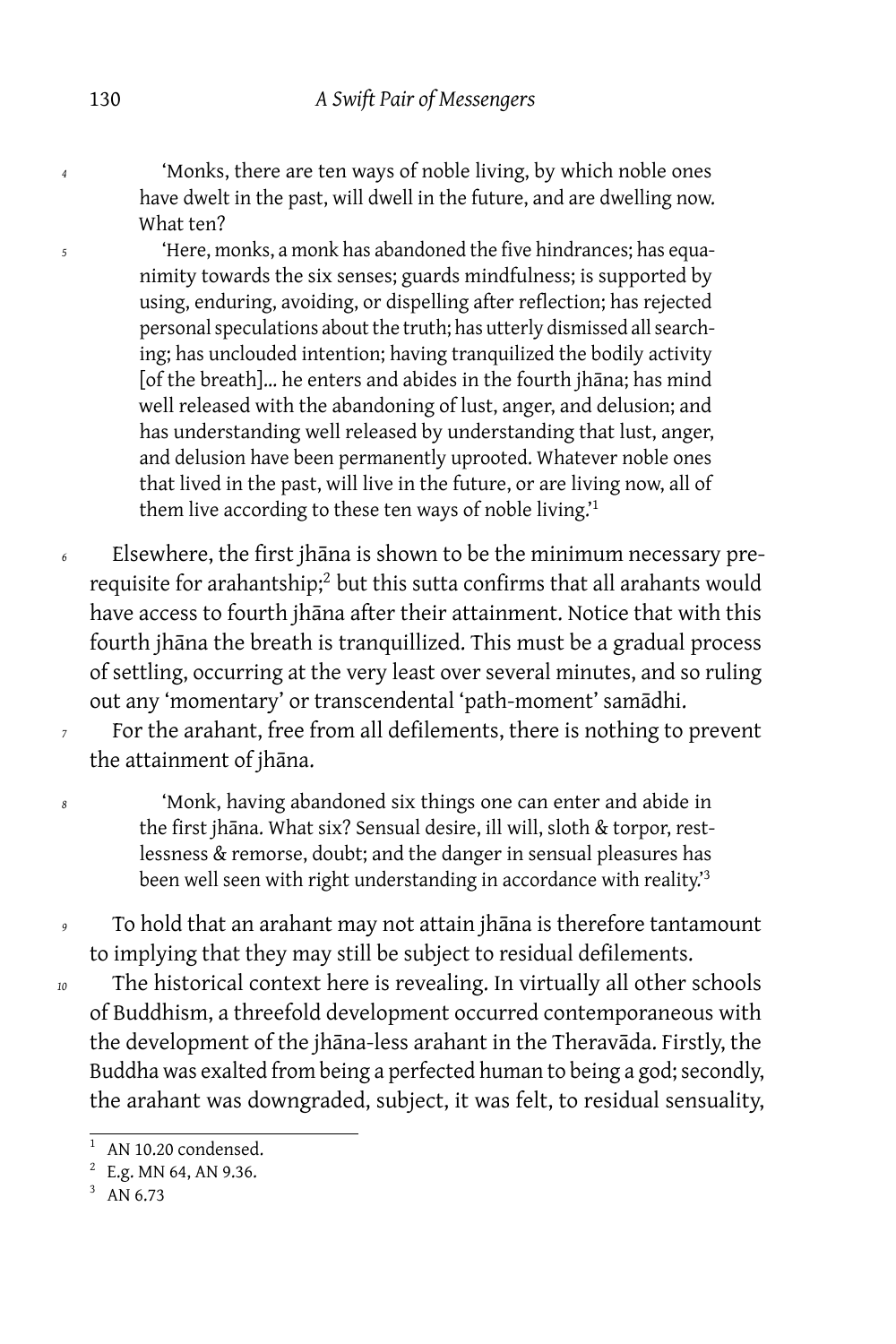lack of universal knowledge, even selfishness; and thirdly, the Bodhisattva ideal emerged from obscurity to fill the resulting gap as an alternative way of practice. These trends culminated in the Mahāyāna. In an attenuated form, the first and third of these trends are also evident in the Theravāda commentaries. So it is no surprise that the status of the arahant is gradually eroded.

*<sup>11</sup>* Some scholars, however, derive the jhāna-less arahant from one described in the suttas as 'released by understanding'. This is, however, not how the 'one released from understanding' is described in the suttas.

*<sup>12</sup>* ' "Released by understanding, released by understanding", is said, friend. What was the Blessed One referring to when he spoke of the one released by understanding?'

*<sup>13</sup>* 'Here, friend, a monk… enters and abides in the first jhāna. He understands that. This is what the Blessed One was referring to, with qualification, when he spoke of the one released by understanding. Again… he enters and abides in the second jhāna… third jhāna… fourth jhāna… base of infinite space… base of infinite consciousness… base of nothingness… base of neither perception nor non-perception… cessation of perception and feeling. Having seen with understanding, his poisons are completely evaporated. He understands that. This is what the Blessed One was referring to, without qualification, when he spoke of the one released by understanding.'<sup>4</sup>

*<sup>14</sup>* Elsewhere, however, the arahant released by understanding is, somewhat inconsistently, said to not dwell in the formless attainments.<sup>5</sup> The main point, then, is not which level of samādhi is achieved, but the emphasis on wisdom at each level. Nowhere in the suttas is it stated or implied that an arahant released by understanding does not attain the four jhānas.

*<sup>15</sup>* It is clear enough, then, that all arahants must, according to the emphatic and clear statements of the suttas, possess jhāna. What, then, of the next lower grade of noble one, the non-returner (*anāgāmi*)? The non-returner shares with the arahant the distinction of being 'perfected in samādhi'. With a typically memorable simile, the Buddha explains to Venerable Ānanda how the non-returner cuts through the five lower fetters.

<sup>4</sup> AN 9.44

<sup>5</sup> MN 70.16, SN 12.70; cp. AN 4.87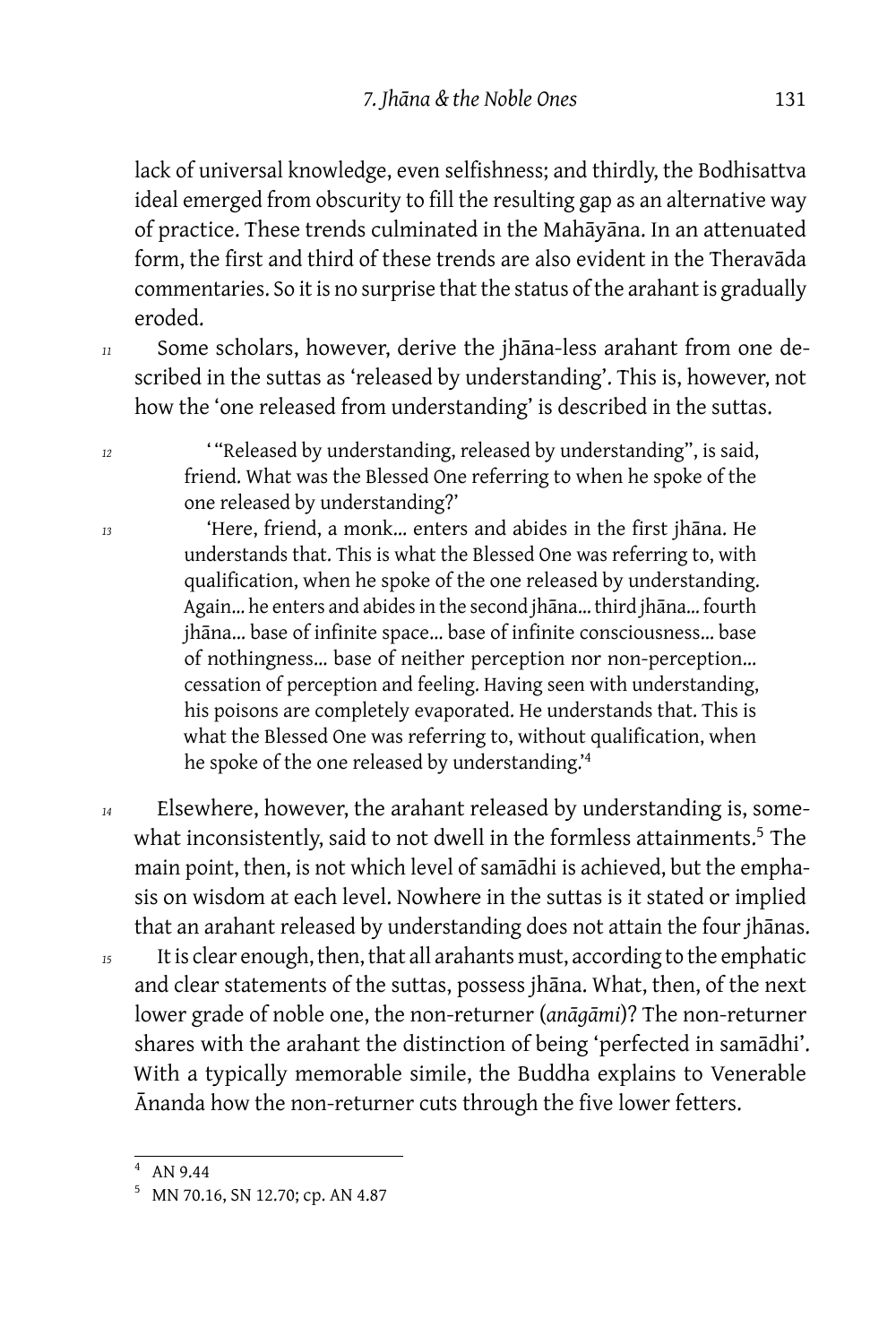*<sup>16</sup>* 'There is a path, Ānanda, a way for the abandoning of the five lower fetters. That someone, without coming to that path, that way, could know or see or abandon the five lower fetters [thereby becoming a non-returner]: that is not possible. Just as when there is a great tree with heartwood standing, it is not possible that anyone could cut out the heartwood without first cutting through the bark and sapwood… But that someone, by coming to that path, that way, could know and see and abandon the five lower fetters: that is possible.

*<sup>17</sup>* 'And what, Ānanda, is that path? Here, with seclusion from belongings, the abandoning of unbeneficial qualities, the complete tranquilization of bodily disturbance, quite secluded from sensual pleasures, secluded from unbeneficial qualities, a monk enters and abides in the first jhāna… second jhāna… third jhāna… fourth jhāna… base of infinite space… base of infinite consciousness… base of nothingness. Whatever exists in there of feeling, perception, conceptual activities, and consciousness [also physical form in the four jhānas only], he sees those phenomena as impermanent, suffering, a disease, a tumor, a barb, a calamity, an affliction, alien, disintegrating, empty, not-self. He turns his mind away from those phenomena and directs it towards the deathless element thus: "This is peaceful, this is sublime; that is, the samatha of all activities, the relinquishment of all belongings, the evaporation of craving, fading away, cessation, Nibbana." Standing on that he attains the evaporation of the poisons [or to the state of non-return]… This is the path, the way for the abandoning of the five lower fetters.'

*<sup>18</sup>* 'In that case, Bhante, how is it that some monks are released of heart and some are released by understanding?'

*<sup>19</sup>* 'The difference here, Ānanda, is in their spiritual faculties, I say.'<sup>6</sup>

*<sup>20</sup>* Here again the simile drives home that not only is each stage of the path absolutely necessary, it is just as necessary that they occur in the correct sequence: first the bark, then the sapwood, then the heartwood. The samādhi here occurs with the 'tranquilizing of bodily disturbance', which as usual is obviously not referring to a 'path-moment' of samādhi.<sup>7</sup> This is confirmed yet again in the body of the text, which treats samādhi exclusively as a basis for vipassanā, not as an enlightenment experience.

<sup>6</sup> MN 64.7*ff.*

<sup>7</sup> *Duṭṭhulla*, sometimes rendered 'inertia', but one cannot tranquilize inertia.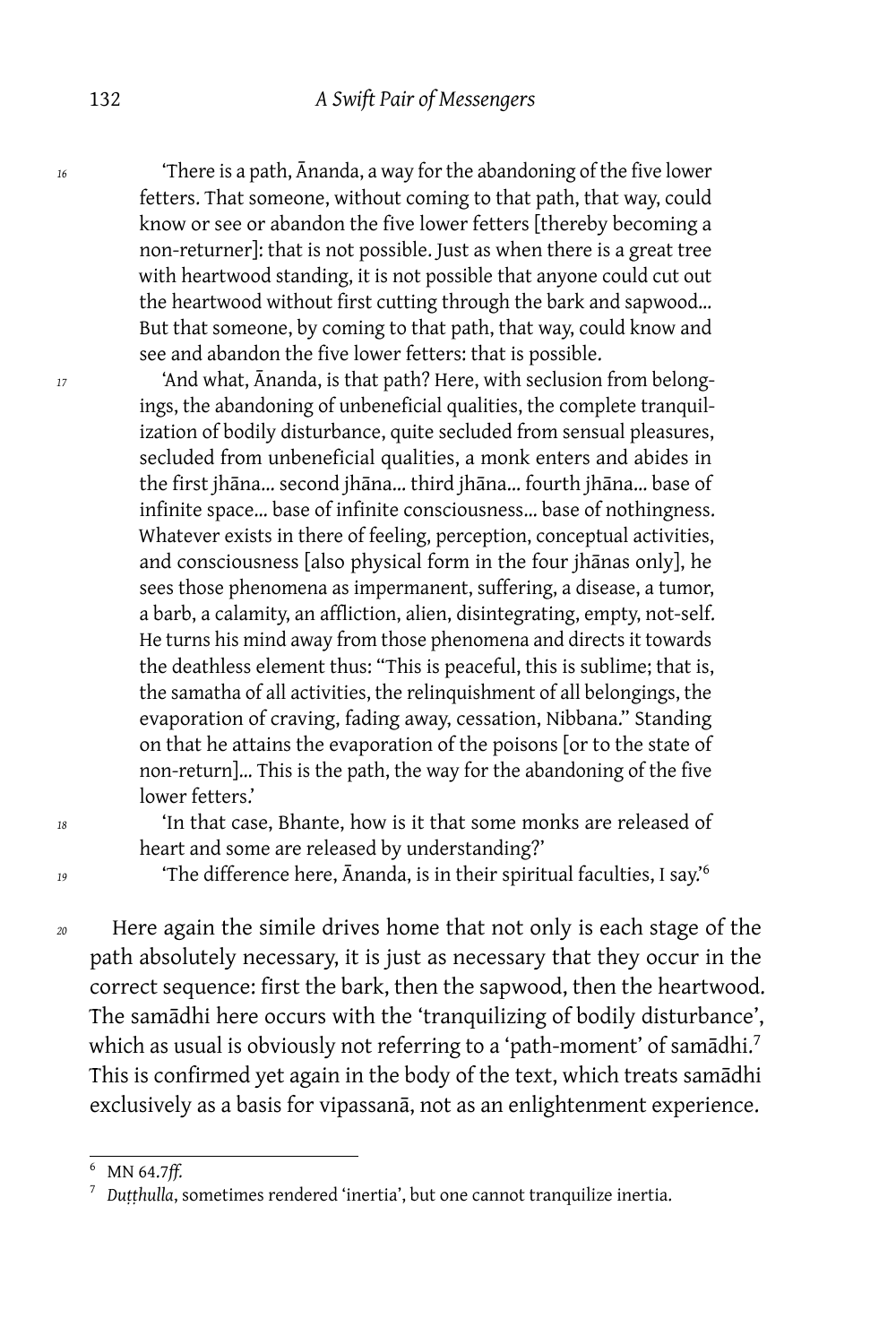*<sup>21</sup>* The suttas do not record any similarly forceful, definitive statements about the samādhi required by the other 'trainees' (*sekha*) — the streamenterer, the once-returner, and those on the way-yet the basic position is straightforward.

*<sup>22</sup>* 'Here, a monk is endowed with the right view, right intention, right speech, right action, right livelihood, right effort, right mindfulness, and right samādhi of a trainee. That is what "trainee" refers to.'<sup>8</sup>

*<sup>23</sup>* 'For a long time, Bhante, I have understood the Dhamma taught by the Blessed One thus: there is knowledge for one with samādhi, not for one without samādhi. But which comes first, samādhi or knowledge?' *<sup>24</sup>* …'Mahānāma, the virtue, samādhi, and understanding of both the trainee and the adept have been spoken of by the Blessed One… And what is the samādhi of the trainee? Here, a monk… enters and abides in the first jhāna… second jhāna… third jhāna… fourth jhāna.'<sup>9</sup>

- *<sup>25</sup>* Without hesitation or prevarication, Venerable Ānanda states that the samādhi of the trainee — that is, all *ariyas* or 'noble ones' except the arahant-is the four jhānas. Ānanda's answer to Mahānāma's question is not so explicit, but it seems to imply that the samādhi of the trainee comes before the understanding of the trainee, but the understanding of the trainee comes before the samādhi of the adept.
- *<sup>26</sup>* Such forthright and direct statements that the trainee possesses jhāna are by no means rare. Here are some more examples.
- *<sup>27</sup>* 'One trains in the higher virtue, the higher mind, and the higher understanding, therefore a monk is called a trainee.<sup>'10</sup>
- *<sup>28</sup>* 'What is the training in the higher mind? Here, a monk… enters and abides in the first jhāna… second jhāna… third jhāna… fourth jhāna.'<sup>11</sup>
- *<sup>29</sup>* 'And what is a true person? Here, someone is of right view, right intention, right speech, right action, right livelihood, right effort, right mindfulness, and right samādhi.'<sup>12</sup>

<sup>8</sup> SN 45.13

<sup>9</sup> AN 3.73

<sup>&</sup>lt;sup>10</sup> AN 3.84; cp. MN 48.12

 $11$  AN 3.88, 89

 $12$  SN 45.25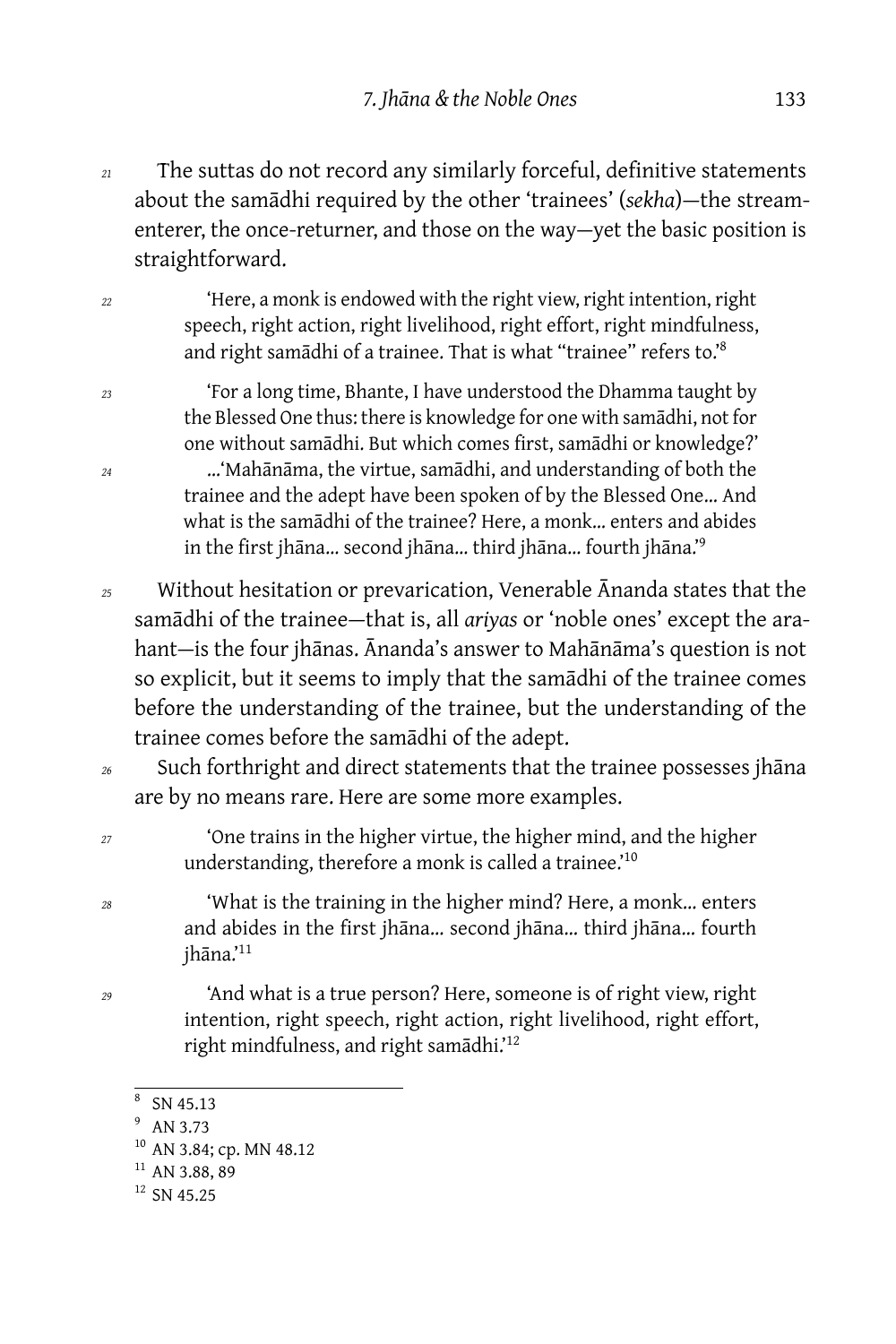*<sup>30</sup>* 'How is a person an unshakable contemplative [i.e. a stream-enterer]? Here a monk has right view, right intention, right speech, right action, right livelihood, right effort, right mindfulness, and right samādhi.'<sup>13</sup>

*<sup>31</sup>* 'Sāriputta, one who is endowed with this noble eightfold path is called a stream-enterer, this venerable one of such and such a name and clan.'<sup>14</sup>

*<sup>32</sup>* 'Here, a monk has fulfilled virtue and has measure of samādhi and understanding… with the evaporation of three fetters he is a stream-enterer…'<sup>15</sup>

*<sup>33</sup>* 'A faithful noble disciple, having thus repeatedly practiced striving, remembering, samādhi, and understanding, has full confidence thus: "These principles which I had previously only heard about I now abide in having personally contacted, and see having penetrated with understanding."'<sup>16</sup>

- *<sup>34</sup>* There is little room for equivocation in all these passages. A streamenterer possesses the path, including jhāna as right samādhi.
- *<sup>35</sup>* Sometimes the Buddha described the wrong eightfold path as the 'bad path'.<sup>17</sup> Since samādhi is the culmination of the path, the bad path is the absence of samādhi.
- *<sup>36</sup>* 'Samādhi is the path; no samādhi is the bad path.'<sup>18</sup>
- *<sup>37</sup>* And, as one would expect, it is impossible to attain the noble stages while still cultivating the 'bad path'. More specifically, however, the following passage speaks of identity view, doubt, and misapprehension of virtue & vows, which are the three fetters that are abandoned by the stream-enterer.
- 

*<sup>38</sup>* 'Without abandoning paying attention away from the root, cultivating the bad path, and laziness of the heart, it is impossible to abandon identity view, doubt, and misapprehension of virtue & vows.'<sup>19</sup>

- $13$  AN 4.89
- $14$  SN 55.5
- <sup>15</sup> AN 3.86, 9.12
- <sup>16</sup> SN 48.50
- <sup>17</sup> MN 19.26
- $18$  AN 6.64
- $19$  AN 10.76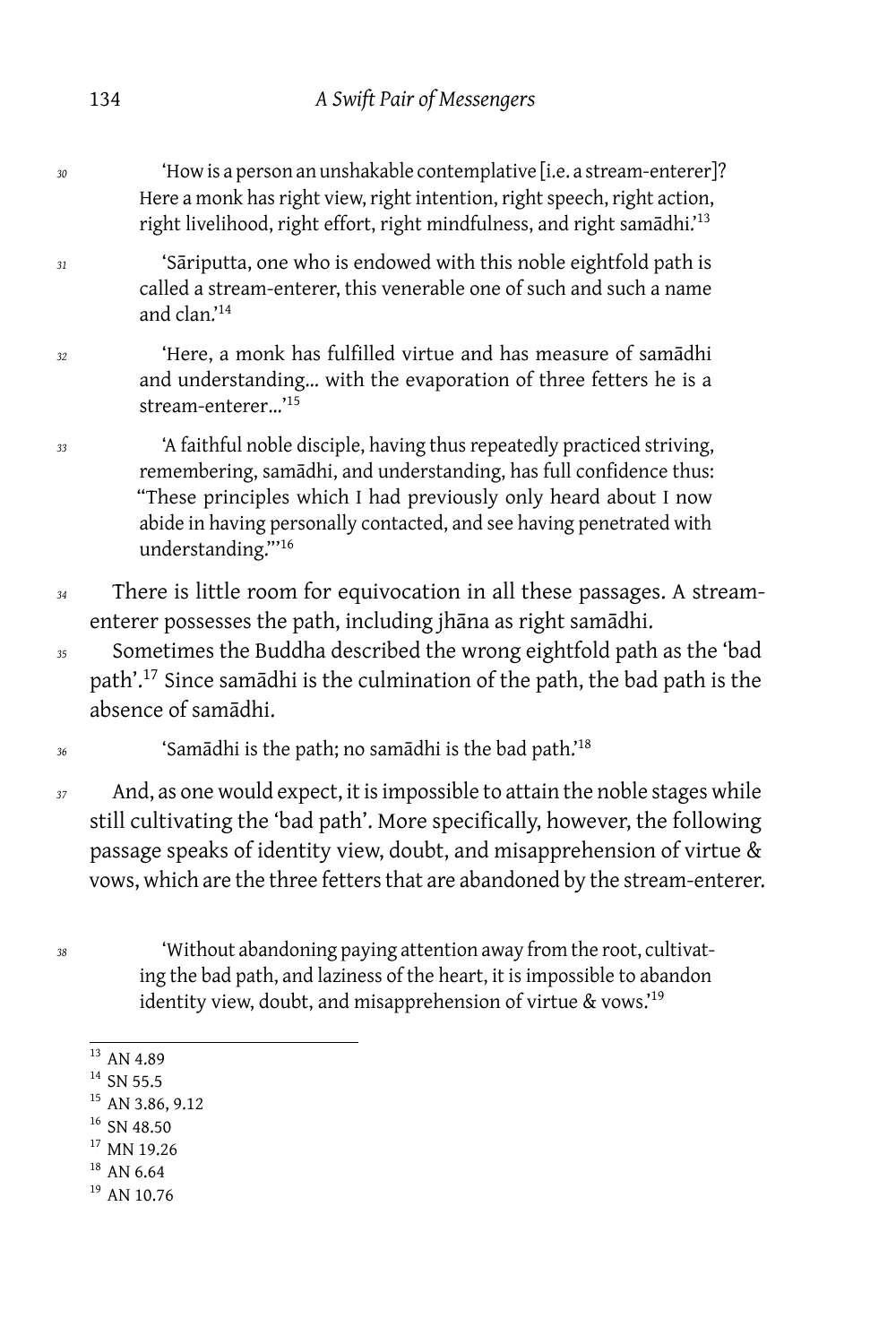- *<sup>39</sup>* If the 'path' by which these three fetters are abandoned by the streamenterer is, or more modestly, includes samādhi, then those on the path to stream-entry must also possess samādhi.
- <sup>40</sup> Being destined for enlightenment,<sup>20</sup> these individuals are of great interest to the aspirant, although since the Theravāda tradition relegates them to the status of a 'mind moment' they are often overlooked. If they possess jhāna it follows as a matter of course that those at higher stages will too. Let us see what the suttas have to say about these individuals. They are regularly credited with the five spiritual faculties.
- *<sup>41</sup>* 'One who has completely fulfilled these five spiritual faculties is an arahant. If they are weaker, he is one on the way to witnessing the fruit of arahantship. If they are weaker than that he is a nonreturner… one on the way to non-returning… a once-returner… one on the way to once-returning… a stream-enterer… If they are weaker than that, he is one on the way to witnessing the fruit of stream-entry. But monks, I say that one in whom these five spiritual faculties are completely and totally absent is an outsider, one who stands in the faction of ordinary persons.'<sup>21</sup>
- *<sup>42</sup>* So the one on the way to stream-entry possesses the spiritual faculty of samādhi, in other words jhāna, albeit weakly. 'Weakly' is of course quite different from 'not at all'. An accomplished practitioner is one who can enter such states at will, whenever they want, for as long as they want, and in whatever manner they want. Those on the path to stream-entry need not possess such a mastery, but they must have some experience of the path. Below we will examine several passages that describe those on the way to stream-entry in detail, which help to clarify what is meant by 'weakly'.
- *<sup>43</sup>* The one on the path to stream-entry is further described as the 'Dhammafollower' and the 'faith-follower'. These terms are most commonly used to distinguish between those on the way to stream-entry as giving chief emphasis to either understanding or faith. However, in a few passages they seem to be undifferentiated, such that the two terms apply to all those on

<sup>&</sup>lt;sup>20</sup> MN 22.46

 $21$  SN 48.18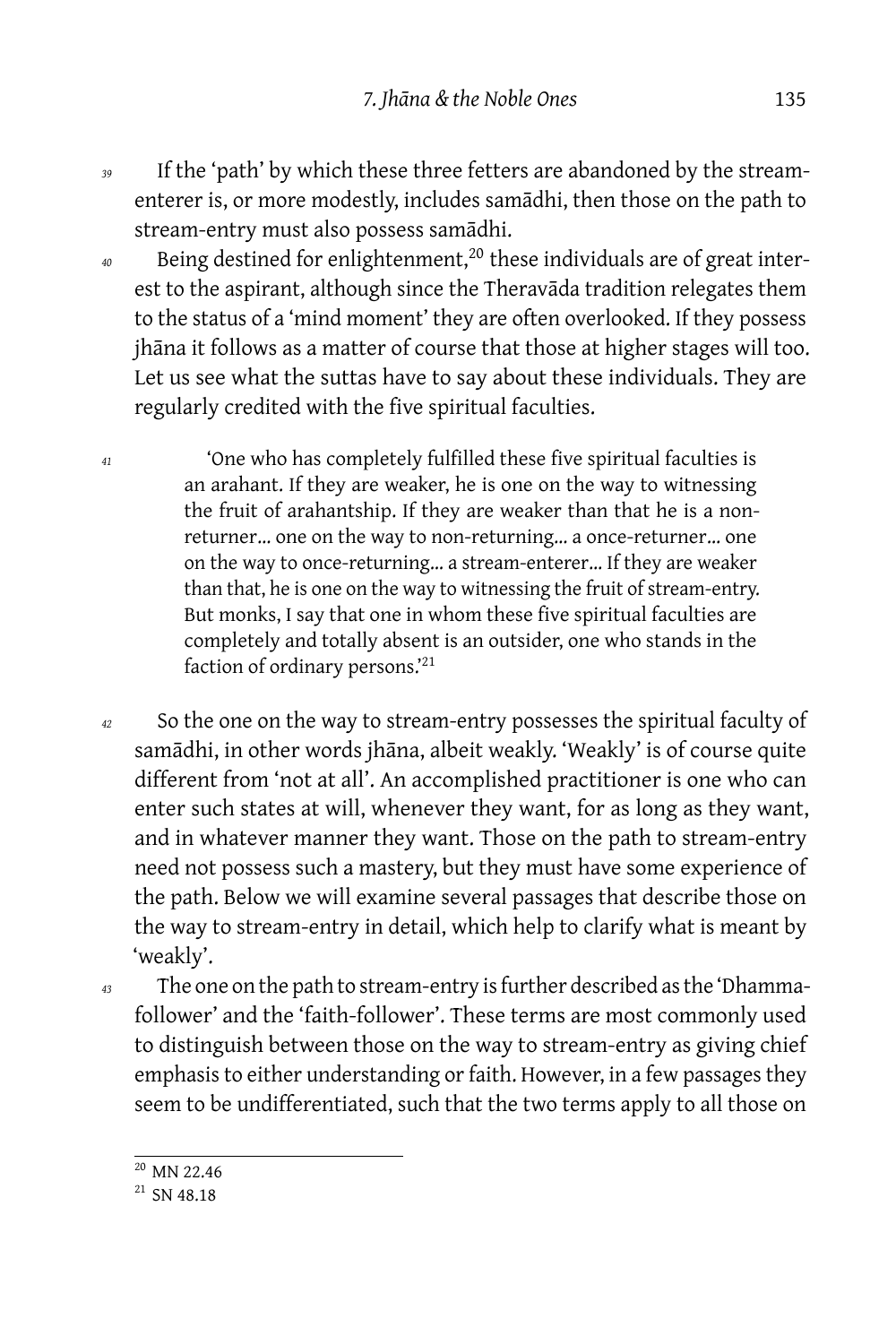the path to stream-entry treated as a single group.<sup>22</sup> In fact, the suttas' treatment of the different classifications of noble individuals (apart from the standard set of four pairs) is somewhat loose, and must be sensitively judged in each context. Even when they are differentiated, the Dhammafollower has the spiritual faculty of faith, while the faith-follower has the spiritual faculty of understanding, leaving no doubt that the difference is simply a matter of emphasis, and explaining how both terms can also be applied to all those on the path to stream-entry without distinction.

*<sup>44</sup>* The following passage compares the Dhamma-follower and the faithfollower with the stream-enterer. In this passage, the term 'rightness' refers to the noble eightfold path.<sup>23</sup>

*<sup>45</sup>* 'Monks, the eye… the ear… the nose… the tongue… the body… the mind is impermanent, changing, becoming otherwise. One who has faith and certainty in these principles thus is called a faith-follower, one who has entered the fixed course of rightness, entered the plane of true persons, and transcended the plane of ordinary persons. He is incapable of doing any action having done which he would be reborn in hell, an animal's womb, or the ghost realm. He is incapable of passing away without having witnessed the fruit of stream-entry.

*<sup>46</sup>* 'Monks, the eye… the ear… the nose… the tongue… the body… the mind is impermanent, changing, becoming otherwise. One who thus accepts these principles after pondering with a measure of understanding is called a Dhamma-follower, one who has entered the fixed course of rightness, entered the plane of true persons, and transcended the plane of ordinary persons. He is incapable of doing any action having done which he would be reborn in hell, an animal's womb, or the ghost realm. He is incapable of passing away without having witnessed the fruit of stream-entry.

*<sup>47</sup>* 'One who knows & sees these principles thus is called a streamenterer, not subject to [rebirth in] the abyss, fixed in destiny, destined for enlightenment.'<sup>24</sup>

*<sup>48</sup>* While the above passage deals with the understanding of those on the path to stream-entry, the following deals with their samādhi.

 $22$  E.g. MN 22.46, MN 34.10. This is reminiscent of the usage of the analogous terms 'release of heart, release by understanding' which we briefly noted above (Chapter 2.11).

<sup>&</sup>lt;sup>23</sup> SN 45.21

 $^{24}$  SN 25.1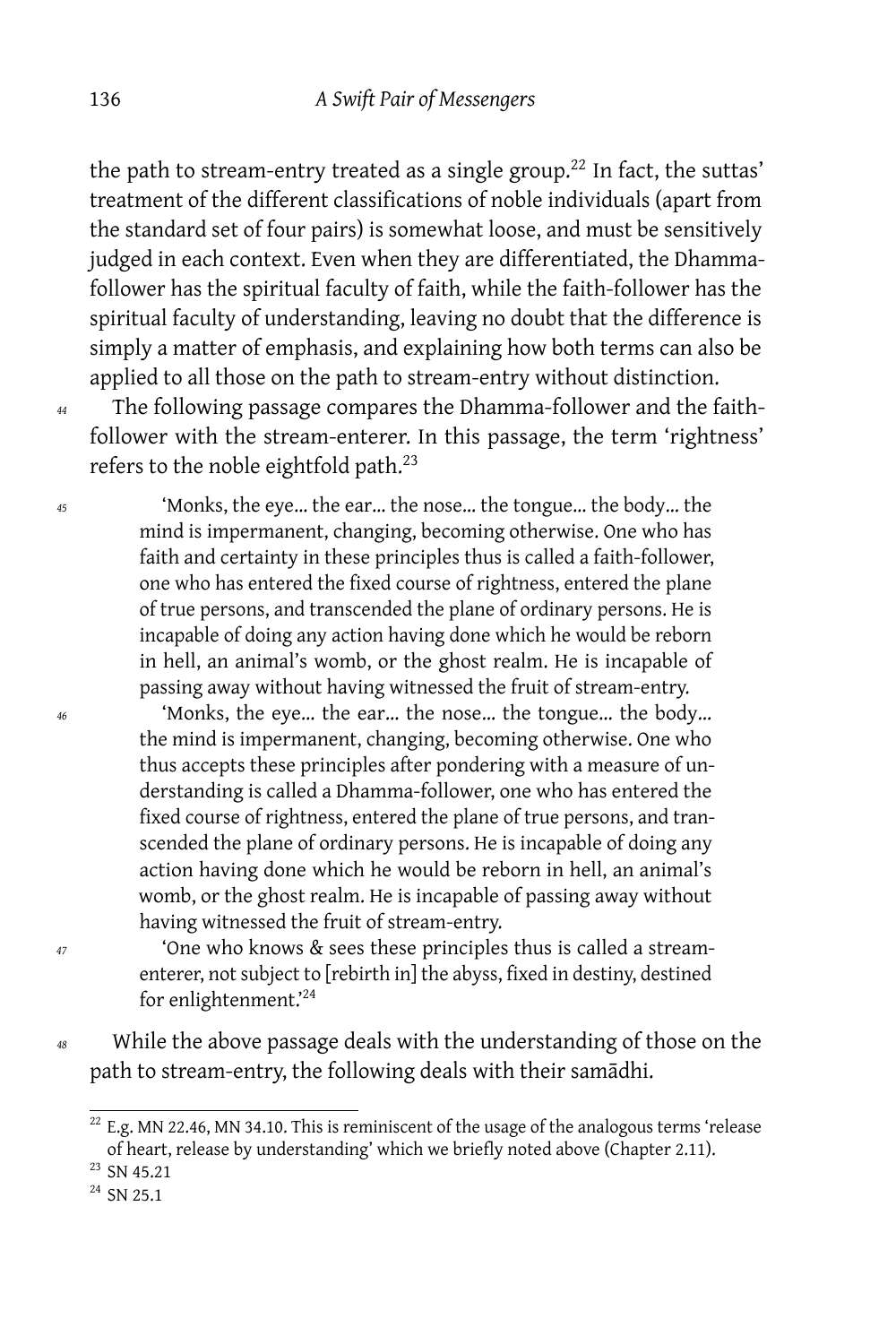*<sup>49</sup>* 'What kind of person is the Dhamma-follower? Here, monks, a certain person does not, having transcended forms, personally contact and abide in those peaceful formless liberations, and his poisons are not fully evaporated after being seen with understanding. But he accepts after pondering with a measure of understanding the principles made known by the Tathagata, and he has these qualities: the spiritual faculties of faith, energy, mindfulness, samādhi, and understanding…

*<sup>50</sup>* 'What kind of person is the faith-follower? Here, monks, a certain person does not, having transcended forms, personally contact and abide in those peaceful formless liberations, and his poisons are not fully evaporated after being seen with understanding. But he has a measure of faith and affection for the Tathagata, and he has these qualities: the spiritual faculties of faith, energy, mindfulness, samādhi, and understanding …'<sup>25</sup>

*<sup>51</sup>* Once more, these individuals on the path to stream entry are said to possess the spiritual faculty of samādhi, the four jhānas.

*<sup>52</sup>* In the following passage, 'laughing understanding' and 'swift understanding' refer to the arahant and the non-returner, 'release' to the arahant only. Although the terms are not used, the first 'certain person' is obviously the Dhamma-follower, and the second is the faith-follower.

*<sup>53</sup>* 'Here, Mahānāma, a certain person is endowed neither with confirmed confidence in the Buddha, Dhamma, and Sangha, nor with laughing understanding, swift understanding, or release. Yet he has these qualities: the spiritual faculties of faith, energy, mindfulness, samādhi, and understanding; and he accepts the Dhamma made known by the Tathagata after pondering with a measure of understanding. Even this person will not go to hell, an animal's womb, the ghost realm, or to a lower realm, bad destiny, or the abyss.

*<sup>54</sup>* 'Here, Mahānāma, a certain person is endowed neither with confirmed confidence in the Buddha, Dhamma, and Sangha, nor with laughing understanding, swift understanding, or release. Yet he has these qualities: the spiritual faculties of faith, energy, mindfulness, samādhi, and understanding; and he has a measure of faith and affection for the Tathagata. Even this person will not go to hell, an animal's womb, the ghost realm, or to a lower realm, bad destiny, or the abyss.'<sup>26</sup>

<sup>25</sup> MN 70.20–21

<sup>&</sup>lt;sup>26</sup> SN 55.24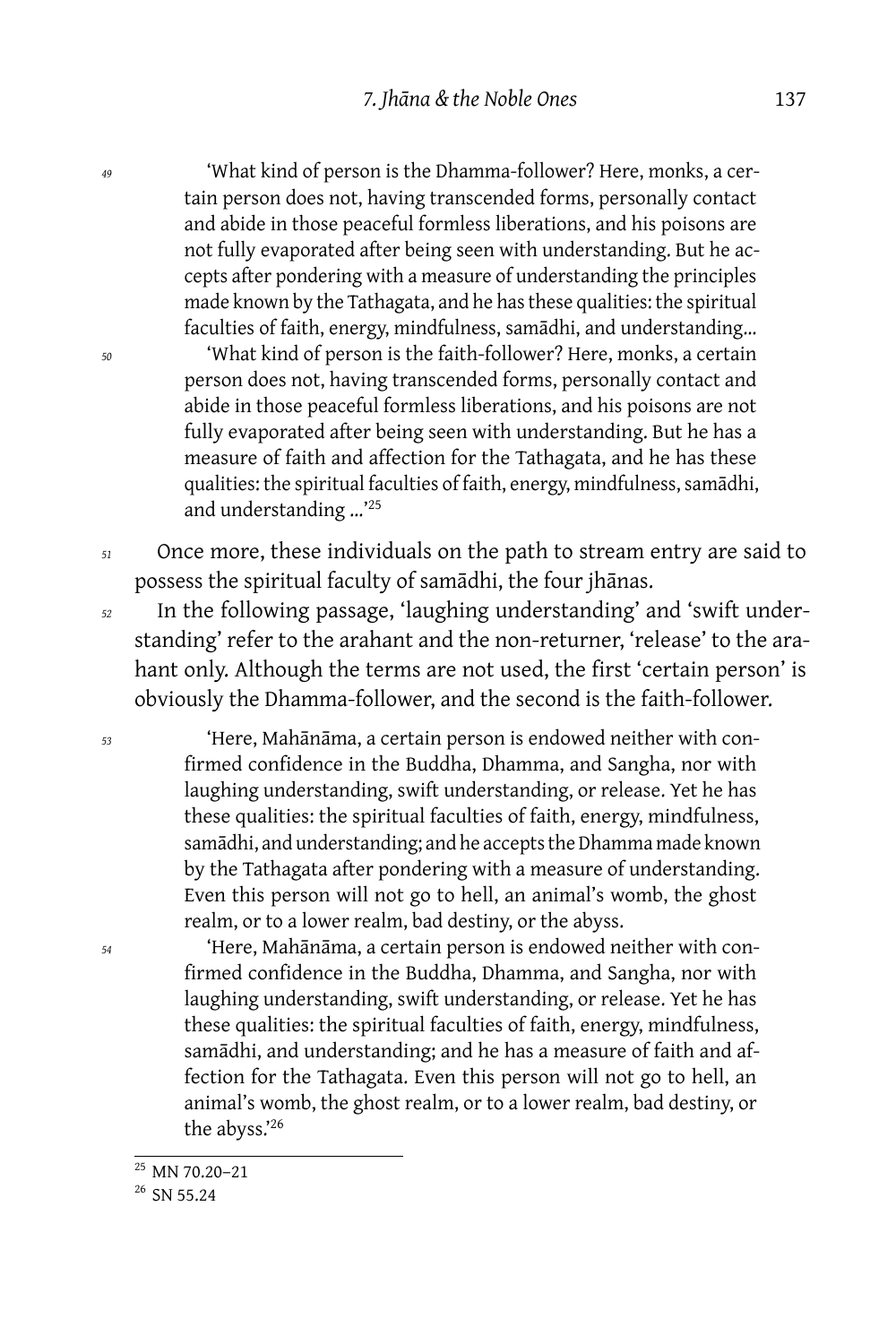- *<sup>55</sup>* Those on the way to stream-entry are not contrasted with the streamenterer in terms of their level of samādhi. Both classes of people will possess the spiritual faculty of samādhi, or jhāna. The difference is in how they understand Dhamma. The stream-enterer 'knows & sees' directly, while those on the path to stream-entry accept by faith or by pondering, i.e. with primarily emotive or intellectual acquiescence to the teachings.
- *<sup>56</sup>* These kinds of acceptance are two of five ways of knowing mentioned elsewhere, which may lead to either right or wrong conclusions, and which do not constitute 'awakening to the truth'. However, if correctly apprehended-as provisional, not conclusive-they form part of the practice for awakening.<sup>27</sup> In fact, acquiescence in line with the teachings is necessary before one can enter the way.<sup>28</sup>
- *<sup>57</sup>* Although this contrast is consistent with the normal ascription of 'knowledge & vision in accordance with reality' to the stream-enterer, elsewhere the noble ones as a whole are described as 'directly knowing' in contrast with the ordinary person, who merely 'perceives'.<sup>29</sup>
- *<sup>58</sup>* Rather than describing those on the path to stream-entry as directly knowing or not, perhaps they are better described as being in the process of coming to know. Like the time just before sunrise: compared with midnight it is light, but compared with midday it is still dark. When contrasted with the ordinary person, then, it may be said that they have direct knowledge, but when contrasted with the stream-enterer their knowledge is primarily conceptual. The possession of the spiritual faculty of understanding, though limited in this way, implies a degree of direct introspective insight. Not having fully seen the Dhamma, they also lack 'confirmed confidence'. Earlier, we saw this as a key ingredient of the 'relinquishment' that supports the samādhi of the stream-enterer. Those on the path to stream -entry would instead rely on their own intrinsic qualities: love of the Buddha, freedom from doubt about the teachings, and lack of remorse for doing evil.

*<sup>59</sup>* While the texts exhibit some equivocation over the understanding and faith faculties of those on the way to stream-entry, no such hesitation is ex-

<sup>27</sup> MN 95.14*ff.*; cp. SN 12.68.

<sup>28</sup> AN 6.88, AN 6.98*ff.*

<sup>&</sup>lt;sup>29</sup> E.g. MN 1, SN 48.5.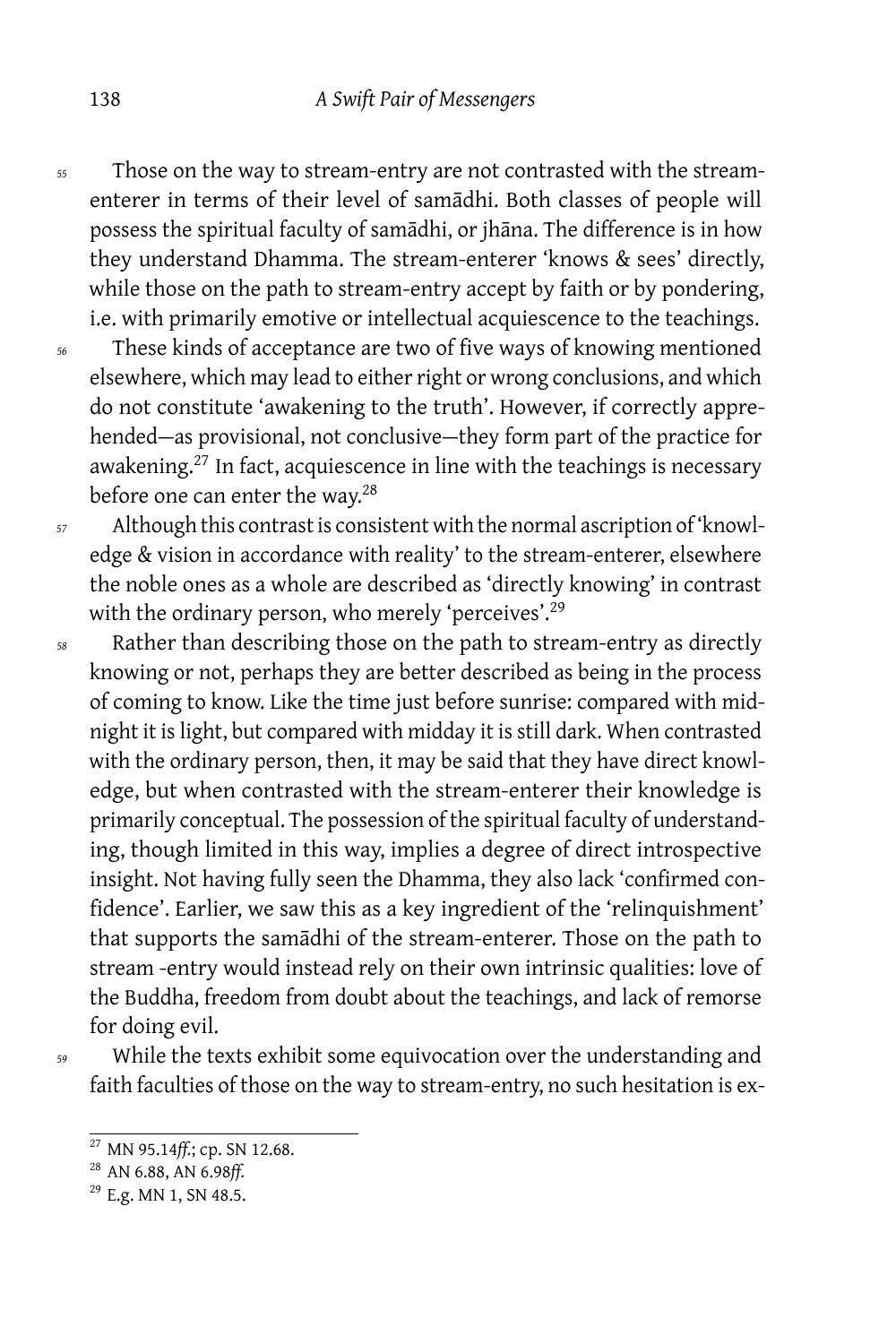pressed regarding their samādhi faculty. The Buddha specifically addresses the question of the level of samādhi required for the initial entry to the path. In common with the arahant released by understanding (sometimes), those on the path to stream-entry do not have the formless liberations. But they are repeatedly declared to possess the spiritual faculty of samādhi, i.e. jhāna. Although the Buddha took pains to make the attainment of the way to stream-entry appear accessible, emphasizing the qualities that the Dhamma-follower and faith-follower lack, nowhere is jhāna included among the qualities that they lack.

- *<sup>60</sup>* The weakness of the spiritual faculty of samādhi may be explained by the weakness of the supporting 'relinquishment'. The weakness of the faculty, it may be noted, does not necessarily imply weakness of samādhi. Even ordinary people, while totally bereft of the faculties, may be highly skilled in all samādhi attainments. The term 'spiritual faculty' implies rather that these principles become the ascendant prevailing dispositions, dominant in their own fields, and not to be overthrown. For ordinarily people, the long-term prognosis is decline from the heights they have attained, and eventually perhaps rebirth even in hell; while for the trainees, though they may still have short-term difficulties, the long term will bring only progress.
- *<sup>61</sup>* If those on the path to stream-entry possess jhāna, why then, as we saw above, is samādhi not directly stated in the dependent liberation to be a vital condition for this attainment? This is an abstruse question, and in the absence of a direct statement from the suttas, we might be forgiven for thinking that it is little more than a slight vagueness in wording. And yet, as so often in the Dhamma, there is a delicate logic at play here.
- *<sup>62</sup>* Consider the structure of the noble eightfold path. One starts with conceptual right view, and then develops the remaining factors culminating in right samādhi, which includes reviewing knowledge, a wisdom practice. At this point all the path factors have been fulfilled to a degree which may for some be sufficient for entering the way. So it seems that the attainment of right samādhi may itself be equivalent to entering the way. So it could not be a condition for entering the way, since nothing can be a condition for itself. This does not necessarily imply that all those with right view who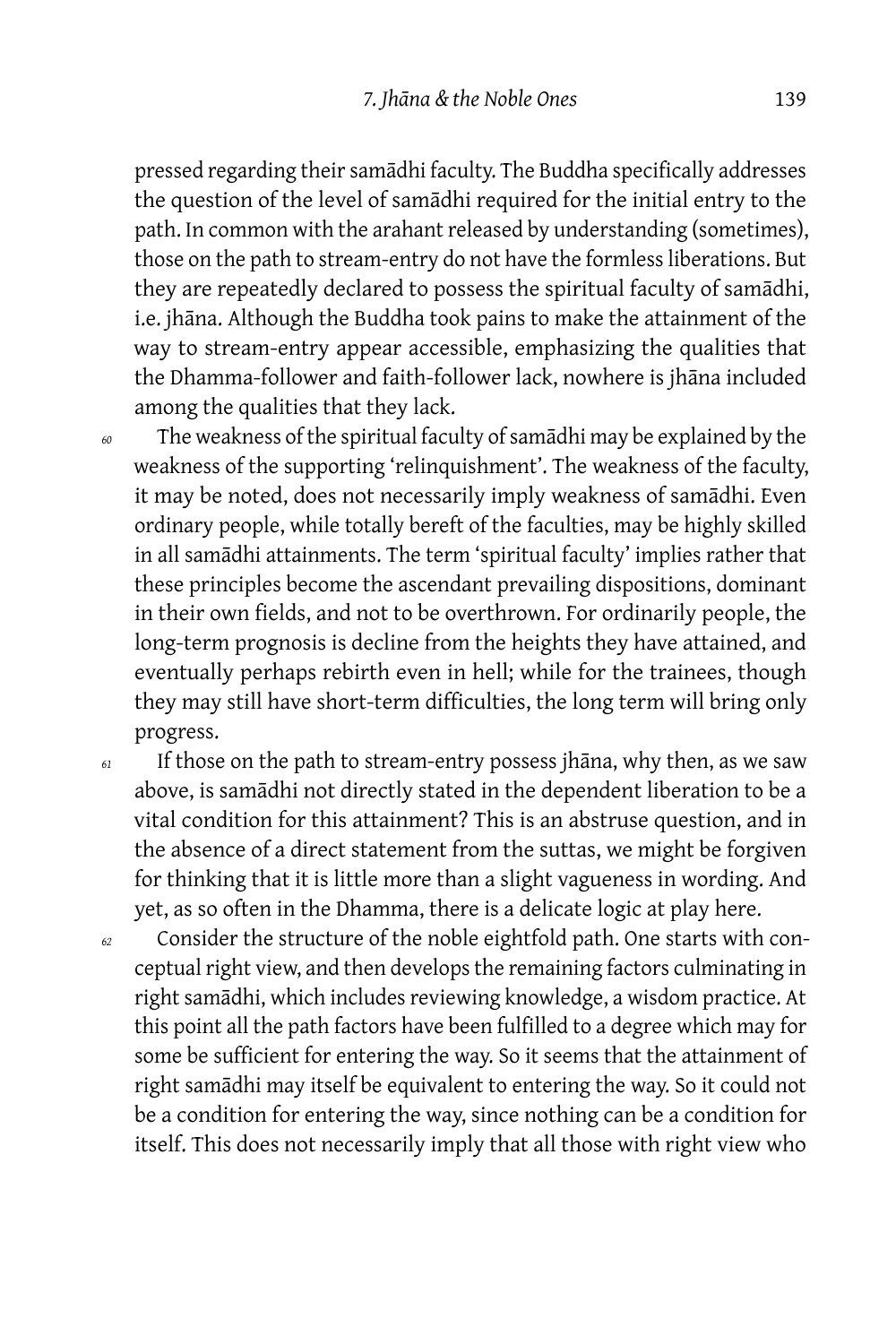develop samādhi become noble ones; this would depend on one's spiritual maturity, especially one's depth of wisdom or faith.

*<sup>63</sup>* Since those on the path to stream-entry must attain stream-entry in this very life, even if prevented from practicing by, say, grave illness or sudden death, it is difficult to escape the conclusion that they need not further develop their meditation after the entry to the path. This is because the attainment of the path requires development of all the path factors to a sufficient degree, such that the conditions for stream-entry are already fulfilled, requiring only time to bear their fruit. There does not seem to be any method given to ascertain exactly how much the path factors must be developed to reach this point. Normally, of course, the character of such individuals would be to delight in meditation, and the Buddha further exhorts them to put forth effort to minimize their time in samsāra.

### Conclusion

- *<sup>64</sup>* All noble ones are consistently and repeatedly said to be endowed with samādhi as a path-factor and spiritual faculty, to possess the samādhi of a trainee, and to train in the higher mind. These are all defined as jhāna.
- *<sup>65</sup>* The conclusion is inescapable: jhāna is necessary for all the stages of noble liberation. The noble path has eight factors. Jhānas are one of those factors. Only with the fulfillment of all eight factors can one be considered to be on the path.

*<sup>66</sup>* At the end of our tour of the suttas we return to this simple, straightforward principle. Our explorations of the subtle, sometimes enigmatic, world of the suttas serve to illuminate this model, revealing unexpected nuances, unappreciated depths. But always and everywhere, the keynote of peace permeates the path.

*<sup>67</sup>* 'I say, monk, that the evaporation of the poisons is dependent on the first jhāna… second jhāna… third jhāna… fourth jhāna… base of infinite space… base of infinite consciousness… base of nothingness… base of neither perception nor non-perception… cessation of perception and feeling.'<sup>30</sup>

 $30$  AN 9.36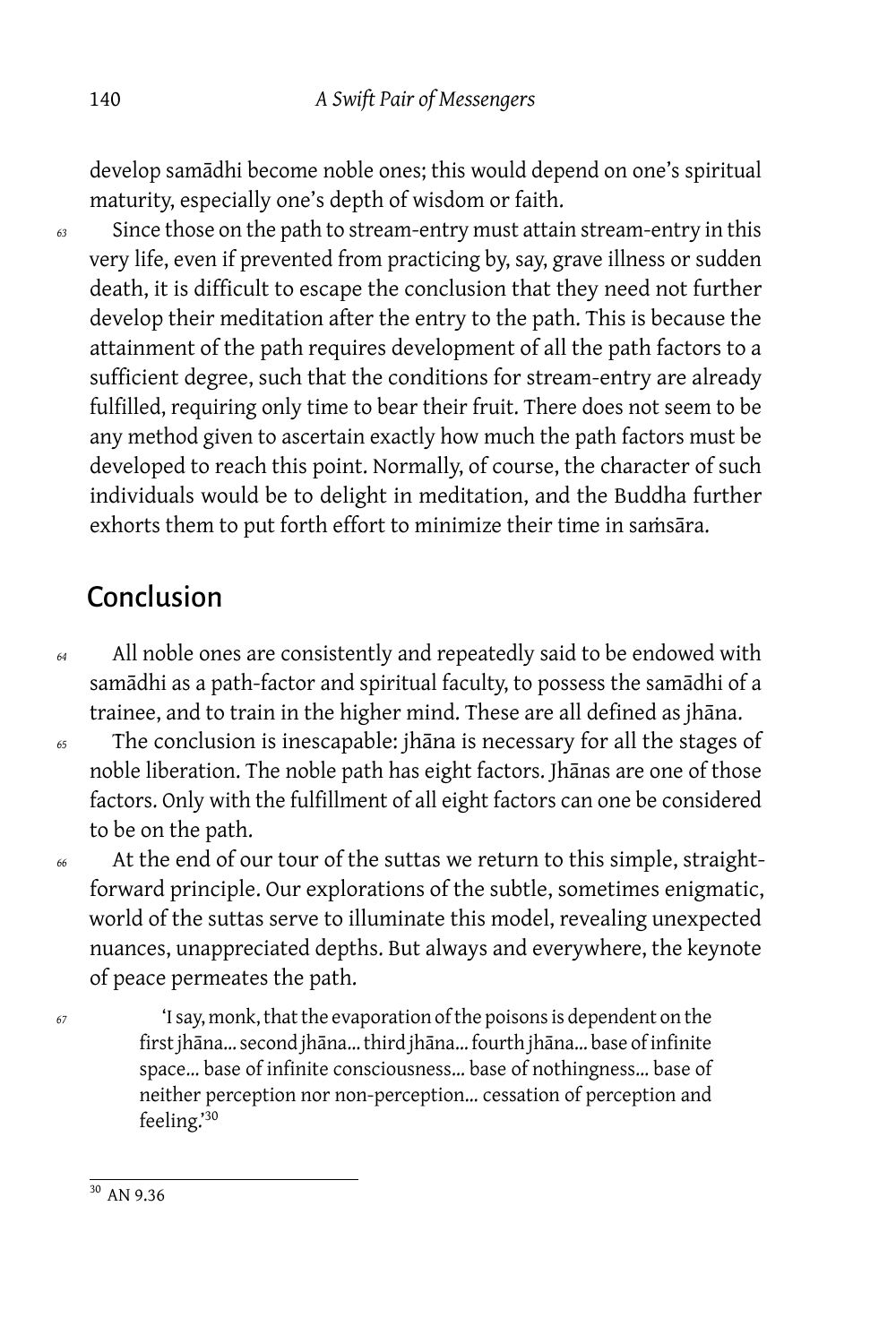### Chapter 8

### COUNTEREXAMPLES

HAVING COMPLETED OUR SURVEY, we now turn to a discussion of some of the sutta passages that have been taken to indicate that jhānas are not necessary for liberation. We have seen that the suttas explain the path clearly and explicitly, approaching the subject from different angles, but always including jhāna as an intrinsic element. If we are to discover a jhāna-less path we should expect a similar approach.

- *<sup>2</sup>* The principle of proportion and the principle of historical perspective, which I proposed in the first chapter, now come to the fore. Minor teachings should be seen in context. Background stories should be carefully examined for authenticity. We should ask: 'Is the Buddha altering the eightfold path, or describing a different path? Or is he clarifying details, emphasizing particular aspects or modes of practicing the eightfold path?'
- *<sup>3</sup>* As far as I can see, there are two possible outcomes of this discussion. Either the counter-examples do not imply that jhānas are unnecessary, or there is a contradiction in the teachings. We must remain alive to both possible outcomes. In most cases difficulties are readily solvable. If, however, the interpretations we provide — some of which must be tentative in the absence of definitive statements in the passages themselves, itself an indication of their secondary status-are not felt to be acceptable in some cases, we cannot simply ignore the authoritative sutta passages in the previous chapters.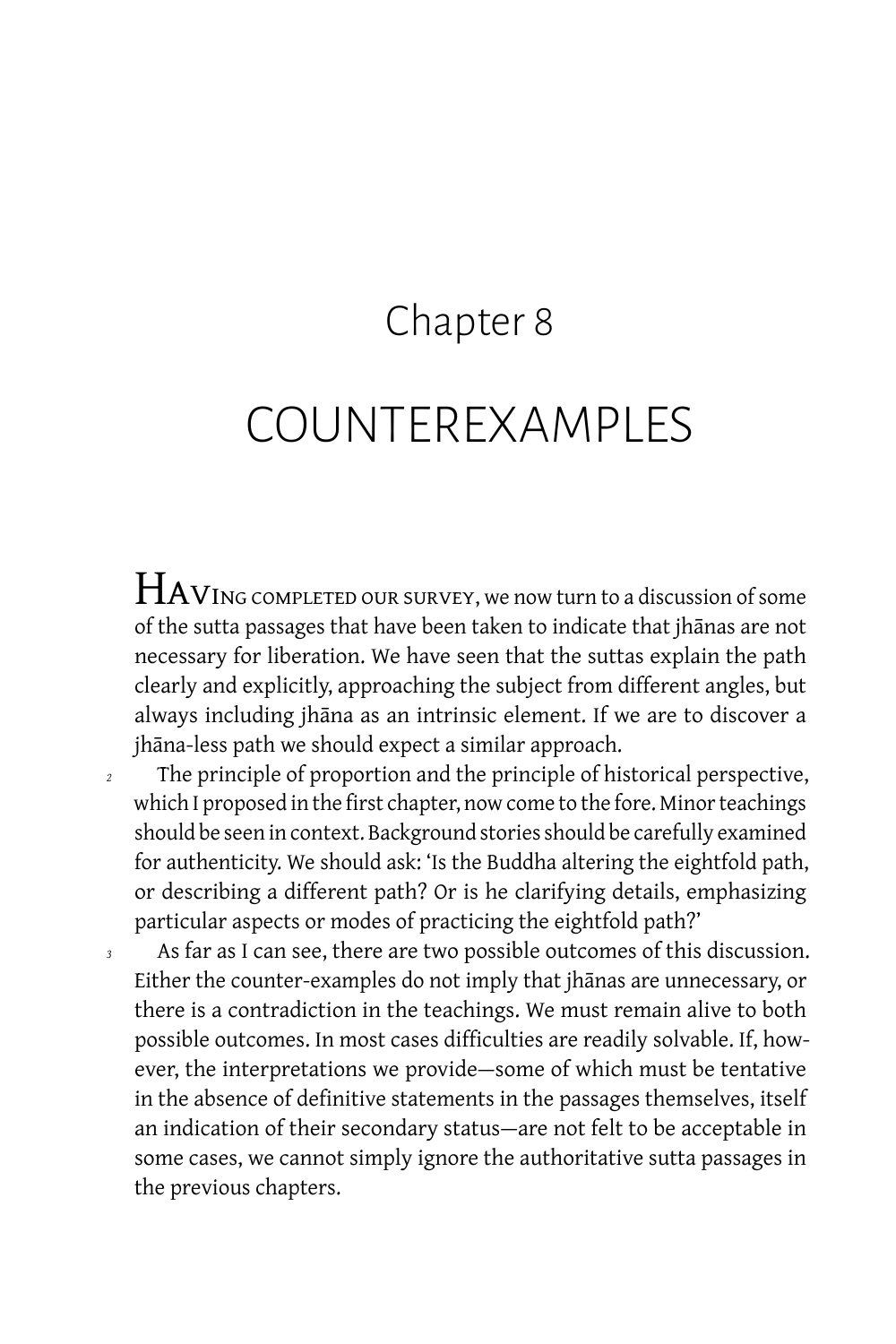*<sup>4</sup>* The Susīma Sutta has been frequently relied on to substantiate the claim that an arahant need not possess jhāna. According to the Pali version of the sutta, the wanderer Susīma fraudulently entered the Sangha desiring wealth and fame. He questioned a number of monks who had declared arahantship, and they denied possessing psychic powers or formless attainments. This is quite in line with the general position of the suttas. Jhāna is not mentioned, although as always it is implied if the sutta is read in the light of other sutta statements. For example, their declaration of arahantship included the phrase, 'The holy life has been lived,' which means they have fully developed the noble eightfold path. They say they are 'released by understanding'; we have seen above that such an attainment regularly includes jhāna, although, as here, it may not include the formless attainments, which are extra and beyond the four jhānas.

*<sup>5</sup>* Venerable Susīma is obviously puzzled by the monks' statements, since he appears to think the goal of Buddhist practice was the realization of psychic powers or formless attainments, which was, it seems, a common belief among non-Buddhists at the time. He goes to the Buddha. The Buddha does not explicitly endorse the monks' claims to arahantship,<sup>1</sup> but explains the situation thus:

*<sup>6</sup>* 'First there is the knowledge of the regularity of natural principles; afterwards there is the knowledge of Nibbana.'<sup>2</sup>

*<sup>7</sup>* This statement re-emphasizes the importance of causality and the regular sequence of knowledge. Without an understanding of the causal principles underlying suffering and the causal principles of the practice to break free from suffering, it is impossible to realize Nibbana. The Buddha then teaches Venerable Susīma a passage from the Anattalakkhana Sutta culminating in the release of arahantship.<sup>3</sup> This release is described in the Anattalakkhaṇa Sutta as 'release of mind'. We saw above that this 'mind' (or 'heart') release is due to the fading away of lust; and the fading away of lust is due to the development of the mind through samatha.<sup>4</sup> The Buddha goes on to teach dependent origination. Susīma says that he understands

<sup>1</sup> See MN 105.

 $2^2$  SN 12.70

 $3$  SN 22.59

 $4$  AN 2.3.10, quoted above.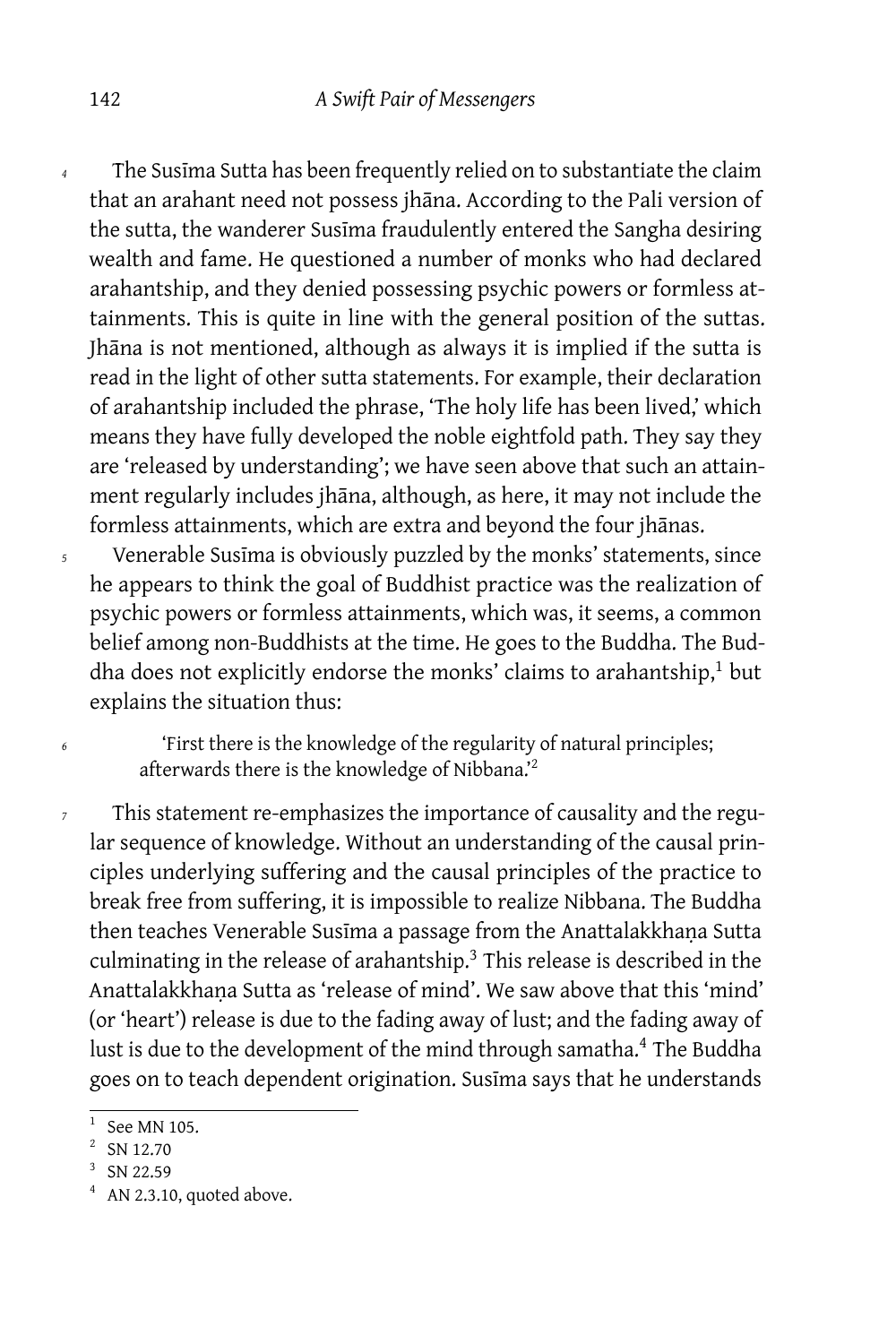those teachings, and filled with remorse, confesses his transgression to the Buddha.

Interestingly, in the Chinese version of this text, though the basic doctrinal teaching of dependent origination is similar and so original, the background story is quite different. There, Venerable Susīma, having fraudulently entered the Sangha, nevertheless quickly picked up enough doctrinal knowledge to expose by cross-examining some monks who had falsely boasted of being enlightened (one of the most serious vinaya offenses). As this text shows the monks in a very bad light it is unlikely to have been forged. While the faults of monks are of necessity on display throughout the Vinaya Piṭaka, the suttas almost always focus on the positive. Perhaps the background story in the Pali version was rewritten to whitewash faults in the Sangha. This must have occurred when the Pali canon of the Theravāda school had already become separated from the version later preserved in Chinese. This separation occurred no earlier than the Third Council, over a century after the Buddha's passing away.<sup>5</sup> This reinforces the principle that we should not use such isolated cases to overthrow the central teachings, which are all found in nearly identical form in all early Buddhist traditions.

In several places the Buddha talks about two 'ways of practice', which may be taken to indicate the distinction between separate meditative paths on the basis of whether or not they include jhāna. The 'painful way of practice' consists of the perceptions of the ugliness of the body, the repulsiveness of food, boredom with the whole world, death, and the impermanence of all activities. This 'painful way of practice' is contrasted (unfavorably) with the 'pleasant way of practice', which consists of jhāna.<sup>6</sup> We may note that the painful mode is never identified with vipassanā; the basic purpose of most of these contemplations is to eradicate sensual lust, which is an aspect of samatha. Nor has it anything to do with contemplation of painful feelings. Moreover, the distinction between these ways of practice was clearly not meant as a hard and fast division. Venerable

<sup>5</sup> This information is from Richard Gombrich's *How Buddhism Began*, which includes a chapter attempting to trace the beginnings of the decline of samādhi to the period after the Buddha's passing away, when the teachings were being collated and organized. He uses a different logic to arrive at a similar date as I give in the text.

 $6$  AN 4.163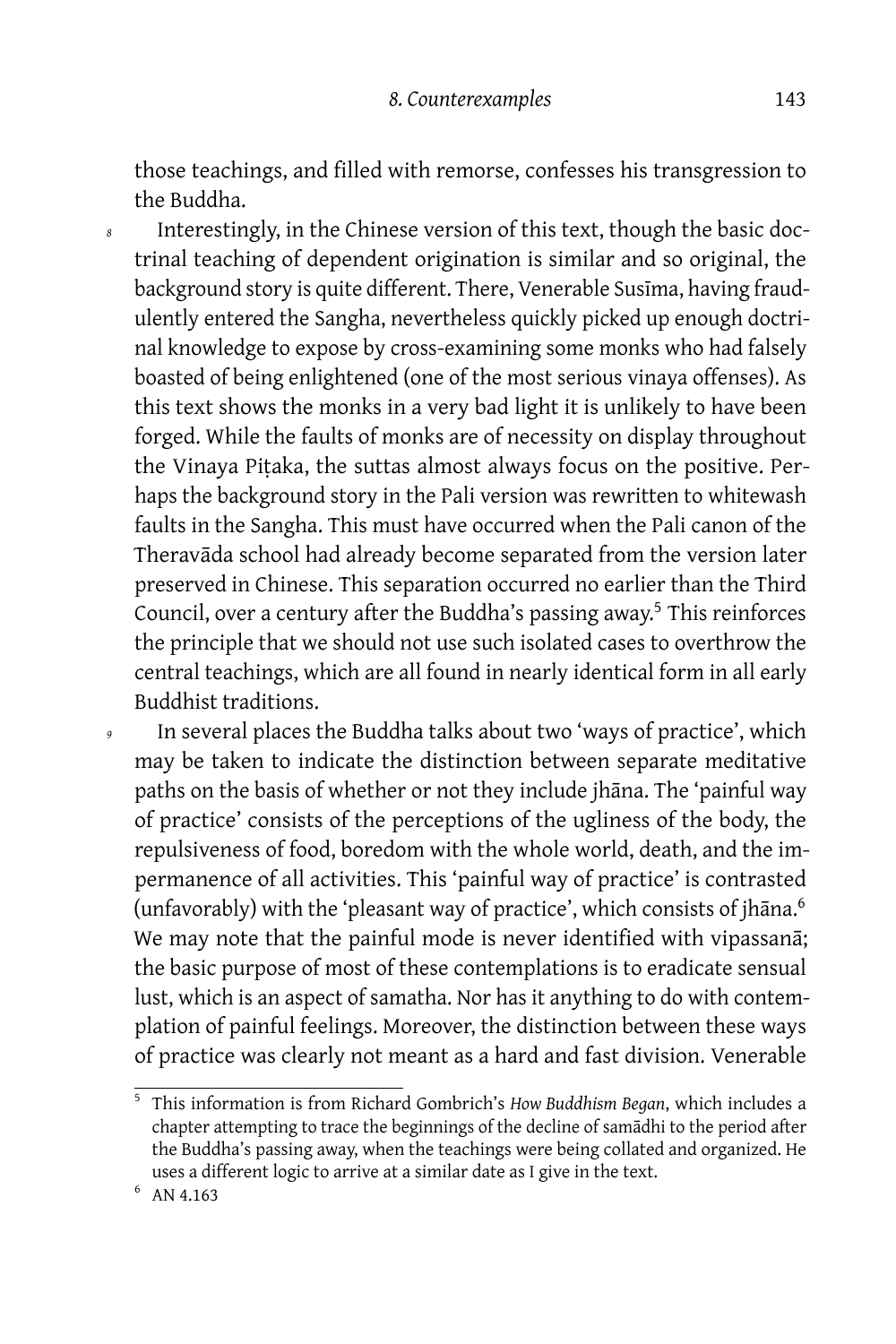Sāriputta's practice was of the pleasant mode, yet he had also perfected body contemplation.<sup>7</sup> Venerable Moggallāna's practice was of the painful mode, yet he possessed mastery in all levels of samādhi.<sup>8</sup> The distinction is merely a matter of emphasis. The pleasant practice of jhāna does not supplant the other seven path factors; nor does the painful practice supplant jhāna. In fact, one practicing each of the contemplations of the painful way of practice is said to 'not neglect jhāna'<sup>9</sup> and to possess the five spiritual faculties, if only weakly.<sup>10</sup>

*<sup>10</sup>* Another passage that has been evoked to demonstrate the superfluity of jhāna is when the Buddha says to Mahānāma the Sakyan that sensuality may arise in a noble one if they do not attain jhana.<sup>11</sup> However, this is phrased in the present tense, 'does not attain', not 'has never attained'. It seems that even after a stream-enterer has seen the Dhamma their samādhi may fall away unless they devote sufficient time to meditation, and therefore certain defilements may re-arise.<sup>12</sup> Stream-enterers and once-returners are not 'perfected in samādhi'. This does not imply that they have never experienced any jhānas, only that they may not have experienced all four jhānas, or may not be proficient in them.

*<sup>11</sup>* Again, the six recollections — the Buddha, Dhamma, Sangha, virtue, generosity, and deities-are taught as a basis for arahantship,<sup>13</sup> even though according to the Visuddhimagga they only lead to access samādhi. Some teachers have argued that this shows that arahantship need not be based on jhāna. It seems to me more than a little desperate to invoke such suttas, which teach samatha for arahantship with no mention of vipassanā, in order to establish a path of 'pure vipassanā'.

*<sup>12</sup>* Moreover, the Visuddhimagga's claim that these practices do not lead to jhāna is not sustainable. The suttas say that these meditations will abandon the five cords of sensual pleasures, so that the meditator dwells 'with heart become in every way like space — vast, exalted, measureless, free

<sup>7</sup> AN 4.168, AN 9.11

<sup>8</sup> AN 4.167, SN 40.1–9

<sup>9</sup> AN 1.20

<sup>&</sup>lt;sup>10</sup> AN 4.162

 $11$  MN 14.4, quoted above.

 $12$  Cp. SN 55.40, quoted above.

 $13$  AN 6.26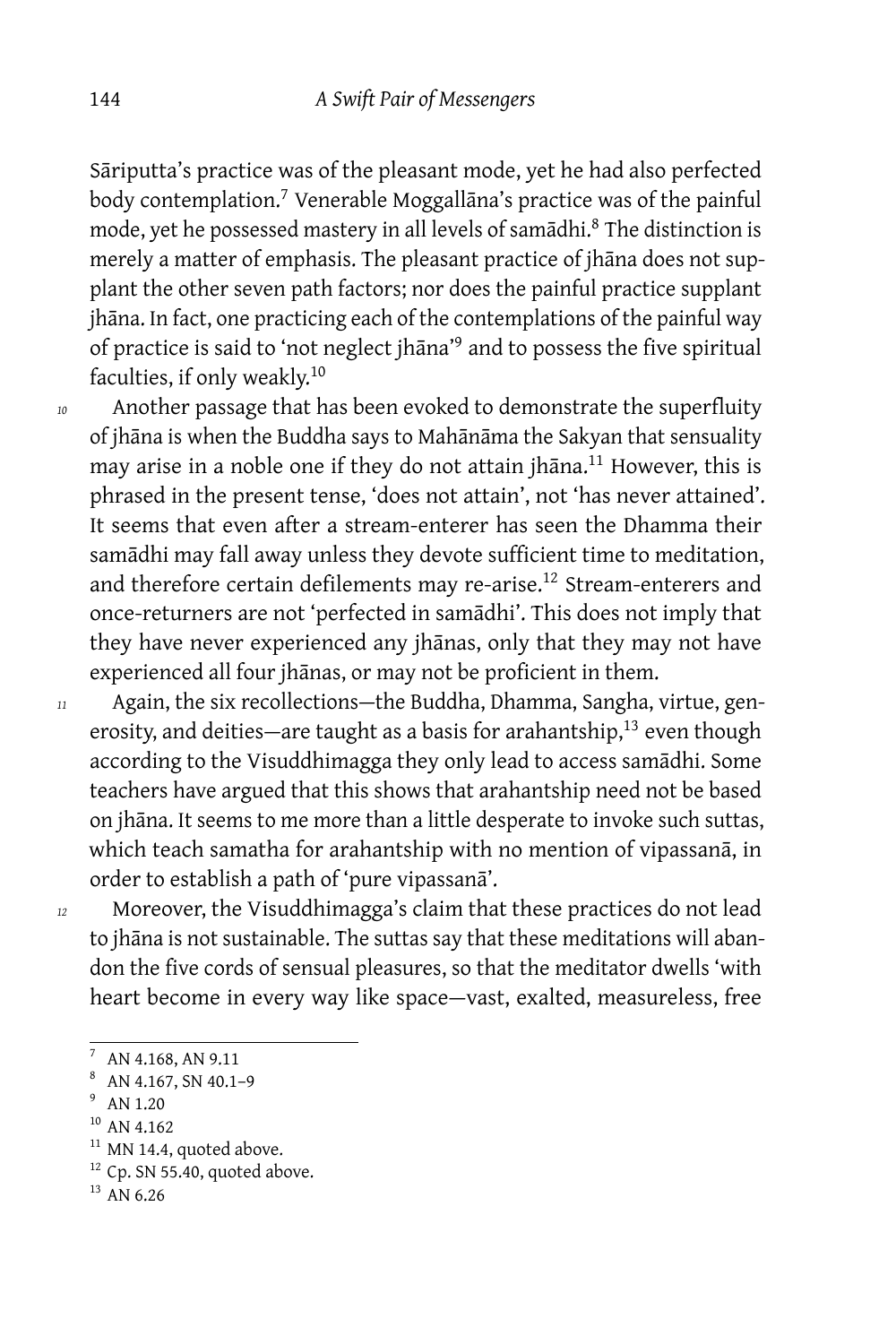from hatred and ill will.'<sup>14</sup> They are called 'blissful abidings here & now pertaining to the higher mind, for the purification of the unpurified mind, for the brightening of the dull mind.'<sup>15</sup> They lead to the abandoning of the 'taints of the mind'.<sup>16</sup> Each of these phrases implies jhāna. We cannot distinguish based on the suttas between the samādhi which results from these recollections and the samādhi which results from any other meditation subject. The Buddha simply confirms this straight-forward interpretation by saying that one who develops these recollections 'does not neglect jhāna'.<sup>17</sup>

*<sup>13</sup>* The chief reason why the Visuddhimagga thinks these recollections cannot induce jhāna is that they involve recollecting and pondering over diverse qualities of the Buddha, etc., and so can lead only to access samādhi (which is an incidental admission that so-called access samādhi is not truly one-pointed).<sup>18</sup> But there seems to be no reason why one could not leave off contemplating diverse qualities and focus on just one quality to arouse jhāna. A similar process is recommended in the Visuddhimagga itself for some other meditations, such as the parts of the body. This technique, based on the mental recitation of the word 'buddho', is a favorite method for developing jhāna in contemporary Thailand.

- *<sup>14</sup>* Probably the most striking and influential passages, which many believe to imply the superfluity of jhāna, are the background stories of monastics and laypeople attaining various levels of Dhamma with no mention of prior meditative development, usually while listening to a talk. There is usually nothing to positively rule out the possibility of previous attainment of jhāna, but in many cases this seems unlikely. Regarded as extraordinary and noteworthy, such cases of 'instant enlightenment' occur in a small proportion of suttas (for example, about half a dozen times in the Majjhima Nikāya), almost always when the Buddha himself is teaching. The Buddha is, however, rarely personally credited with confirming these attainments.
	- $^{\rm 14}$  AN 6.26
	- <sup>15</sup> AN 5.179
	- <sup>16</sup> AN 3.70
	- <sup>17</sup> AN 1.20
	- <sup>18</sup> Vsm 7.67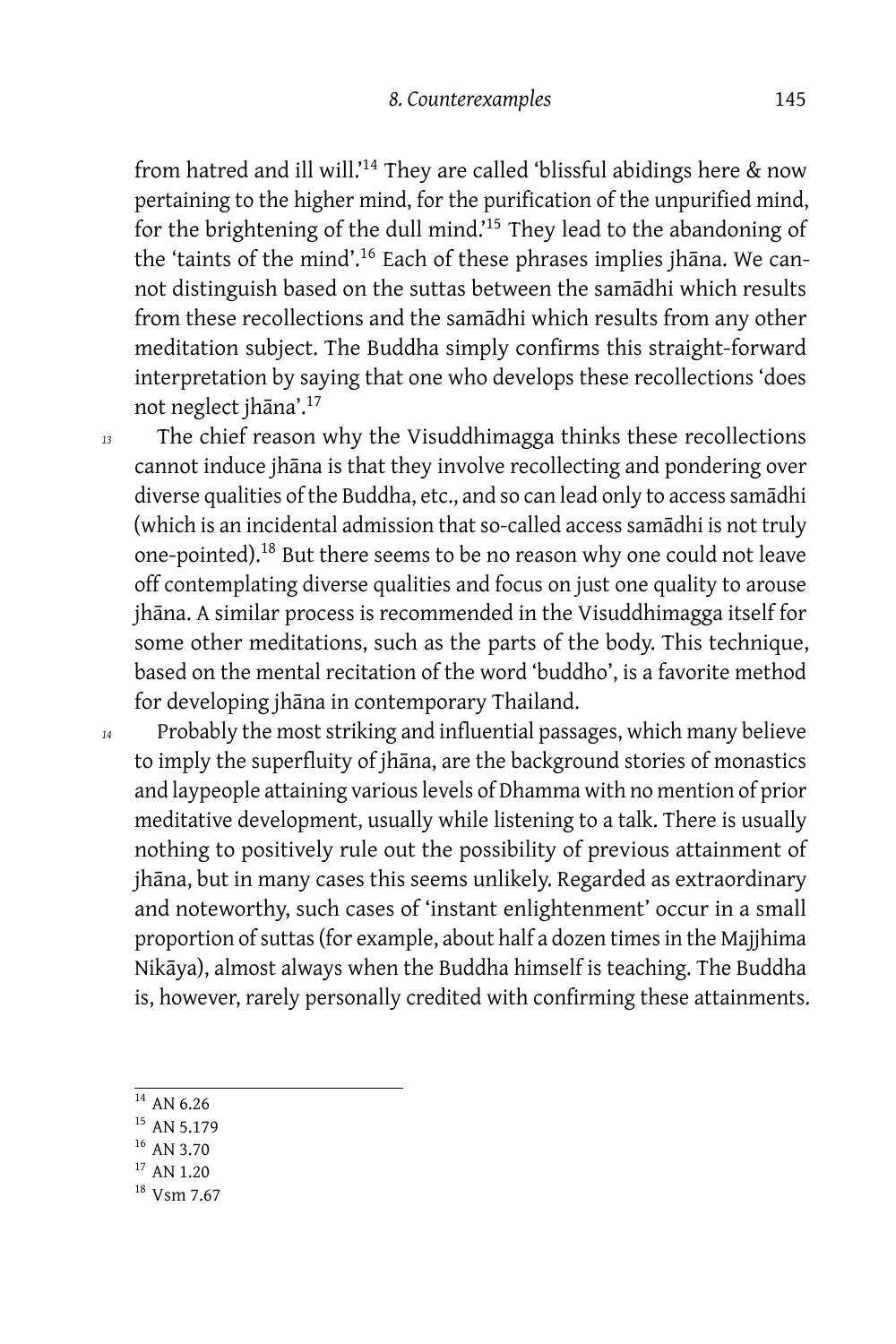In fact, he is at times reluctant to do so, typically preferring to show how one can know for oneself.<sup>19</sup>

*<sup>15</sup>* The most common attainment is stream-entry, so many conclude that such passages imply that this does not require jhāna. There are, however, a number of striking descriptions of people attaining arahantship in circumstances where it seems unlikely they had previously developed jhāna. So it seems that if such stories imply a jhāna-less stream-enterer we must also admit a jhāna-less arahant. But I prefer to reverse the logic: the texts unequivocally declare that arahants must have jhāna, so these stories cannot prove the existence of jhāna-less arahants. This being so, they cannot prove the jhāna-less stream-enterer either.

*<sup>16</sup>* I will advance three lines of argument to support this conclusion. Firstly, such stories are often of questionable authenticity. Secondly, they frequently describe a kind of samādhi gained immediately prior to the enlightenment experience that could well be jhāna. And thirdly, they were meant to point to the path, not replace it.

*<sup>17</sup>* First to historical matters. Descriptions of 'instant enlightenment' are scattered through the canon. Typically they are part of a narrative background. Such narratives, unlike the doctrinal teachings, are not ascribed to the Buddha or his disciples. They appear in the texts, author or authors unknown, time or times of composition unknown, source or sources unknown. Who was it that knew what stage of enlightenment had been reached by these people at that time? It is understandable that devoted students of a great teacher like the Buddha would listen well and remember, with a reasonable degree of agreement, the words that are spoken on an occasion. But a degree of refined spiritual attainment is not so easy to discern.

*<sup>18</sup>* It should come as no surprise, then, that in comparing suttas in Pali and Chinese, we find that, again and again, the content of the teaching is essentially the same, while the degree of attainment of the listeners should be completely different. After hearing the same talk, in one version the hearer is said to become a stream-enterer, while in another he goes forth and becomes an arahant; or else in one version he merely listens with appreciation, while in another he takes the three refuges.

 $19$  DN 16.2.8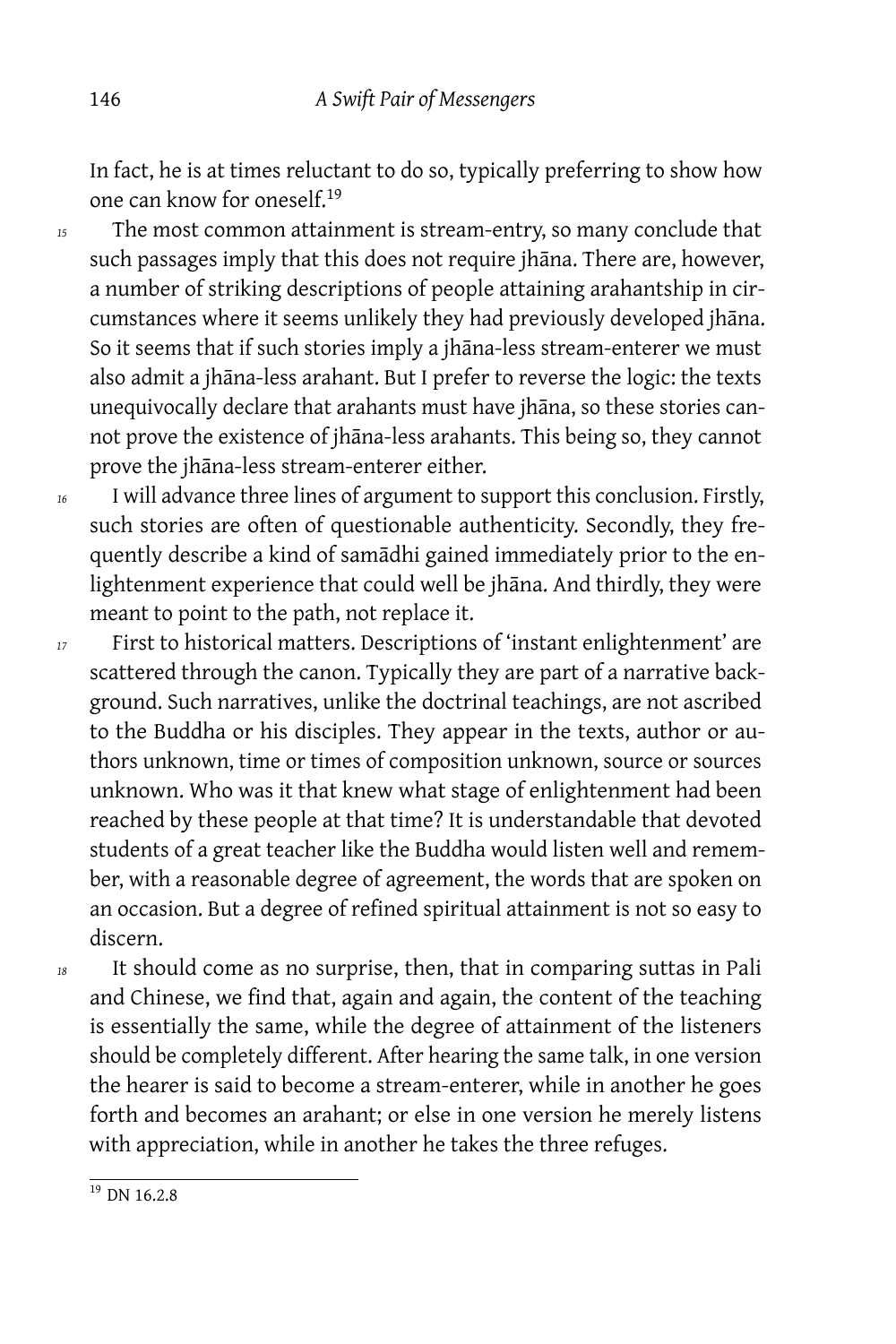- *<sup>19</sup>* This reminds us of the basic fact, so obvious that it is almost always overlooked: such declarations of attainment are not 'the suttas spoken by the Buddha'. They are framing narratives which are meant to give a context to the suttas spoken by the Buddha.
- *<sup>20</sup>* These stories appear most characteristically in the first chapter of the Vinaya Mahāvagga. I will therefore concentrate on this text, though many of the features I note here also occur in other contexts.
- *<sup>21</sup>* This chapter tells of the founding of Buddhism. It starts under the Bodhi tree with the Buddha reflecting how Dhammas become clear to the 'ardent brahman in jhāna'. It goes on to tell how the Buddha converted his first followers and established a monastic order, thus serving to introduce the Vinaya. This text, together with the Maha Parinibbana Sutta-with which it shares much in common-forms the basis of all later biographies of the Buddha. The other early schools also had their versions of this text, some of them extending it to a full-fledged biography. Although the early suttas spare little time for biography, later writers found that the Buddha's life story gave the teachings that 'personal touch' ideal for popularizing the teachings. The story was probably included to provide the Vinaya students with some background and doctrinal teachings, rounding out their education.
- *<sup>22</sup>* And, adding zest to the sometimes dry Vinaya material, the chapter abounds in all manner of wonderful and marvelous happenings — deities appearing; displays of supernormal powers; the Buddha even does battle with a ferocious fire-breathing dragon, tames it, and puts it in his bowl! This latter event comes replete with a flowery but superfluous verse summary<sup>20</sup> — an obviously late literary feature. Accounts of miraculous events are fairly restrained in the early strata of the canon. They increase markedly in the later strata, and proliferate wildly in later literature.
- *<sup>23</sup>* Not least wonderful and marvelous are the 'miracles of conversion'. It is to be expected that the codifiers of a religion should ascribe the maximum possible purity to the first adherents. It seems that almost everyone the Buddha taught in those first months became a stream-enterer at least. This includes, for example, King Bimbisāra together with a hundred thousand leading householders of Magadha. (There is no mention of how such a

 $\frac{20}{20}$  Mistaken for prose in the PTS Pali and translation.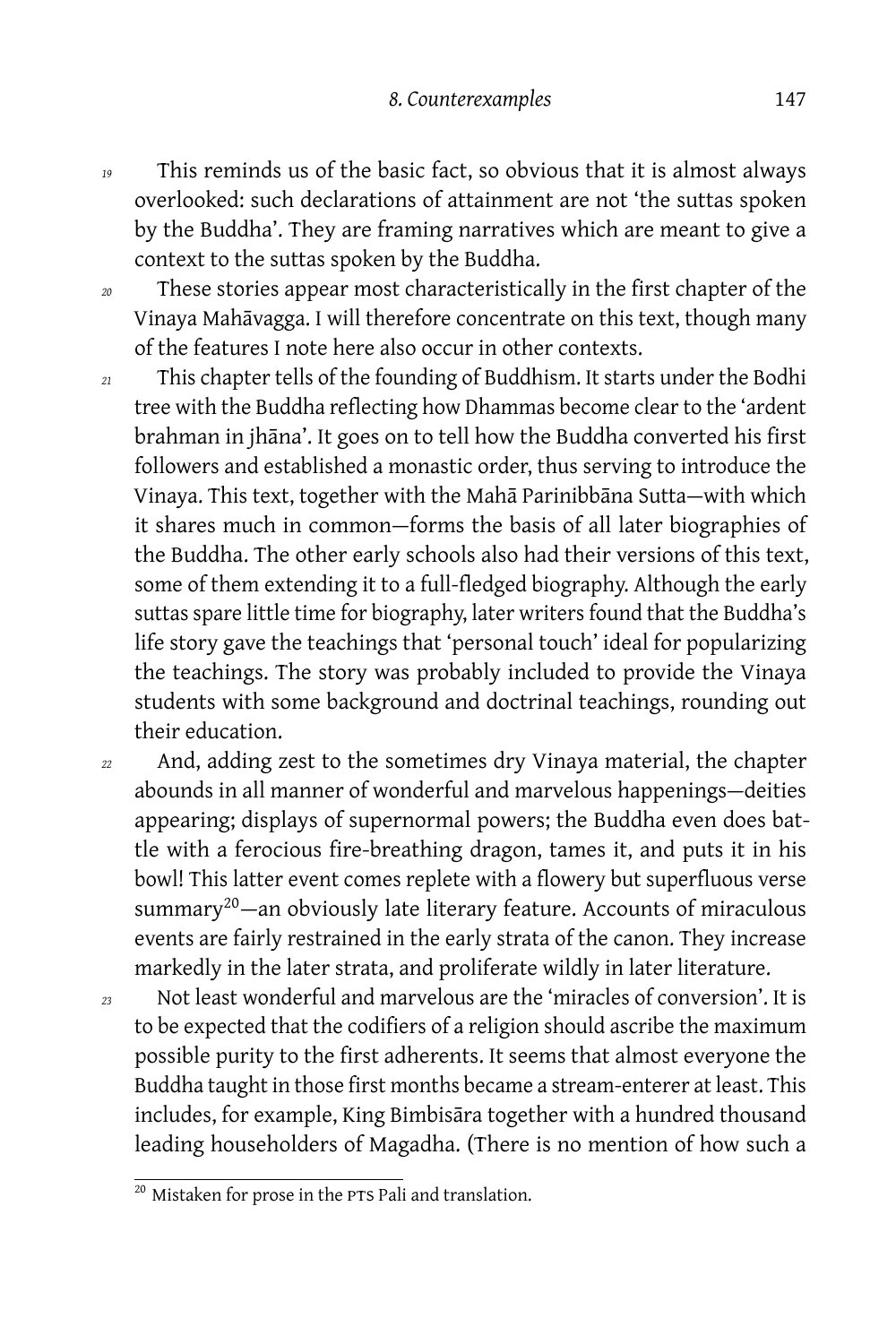vast multitude managed to squeeze around the woodland shrine where the Buddha was staying.) Such trends, too, proliferated in later writings; the Milinda Pañha piously informs us that over a billion lay followers had realized the Dhamma. There is surely an anomaly here. Only a short while before, the Buddha, reflecting on the subtlety of Dhamma and the strength of defilements, doubted anyone could understand and famously hesitated whether to teach at all.

*<sup>24</sup>* A. K. Warder suspects a political influence at work here. Although the Buddha's main center of operations was in the neighboring kingdom of Kosala, there are no comparable accounts of mass realizations there. During the period this text was being assembled, the star of Kosala was waning, while that of Magadha was waxing, following the aggressive expansionist policy initiated by Ajātasattu and culminating in the pan-Indian Buddhist empire of Asoka. It would have been most agreeable for the increasingly politicized Sangha of the time to emphasize the early Buddhist traditions of Magadha. In this chapter's emphasis on biography, missionary activity, miracles, mass lay conversion, and the liberating effect of listening to teachings there is a close connection with the popular, urbanized, scholastic Buddhism which emerged in Asoka's time.

*<sup>25</sup>* I suggest that this first chapter of the Mahāvagga was finalized in the same period as the final chapter of the Cūḷavagga, which tells of the Second Council, one hundred years after the Buddha's passing away. Although the doctrinal seeds around which this text crystallized — the four noble truths, the eightfold noble path, dependent origination — spring from the heart of the Buddha's awakening, the details of the connecting biography record popular tradition as much as enlightened revelation. And while the popular narrative appears to depict people gaining stream-entry with no prior meditative practice, the doctrinal teachings that inspire those realizations are just the same as everywhere else: the eightfold path, four noble truths, dependent origination.

*<sup>26</sup>* As I have already noted, 'instant enlightenment' also occurs elsewhere in the Pali canon. Having seen the dubious authenticity of the text where these events occur most prominently, we may well suspect that other occurrences may be tarred with the same brush. Stories come to mind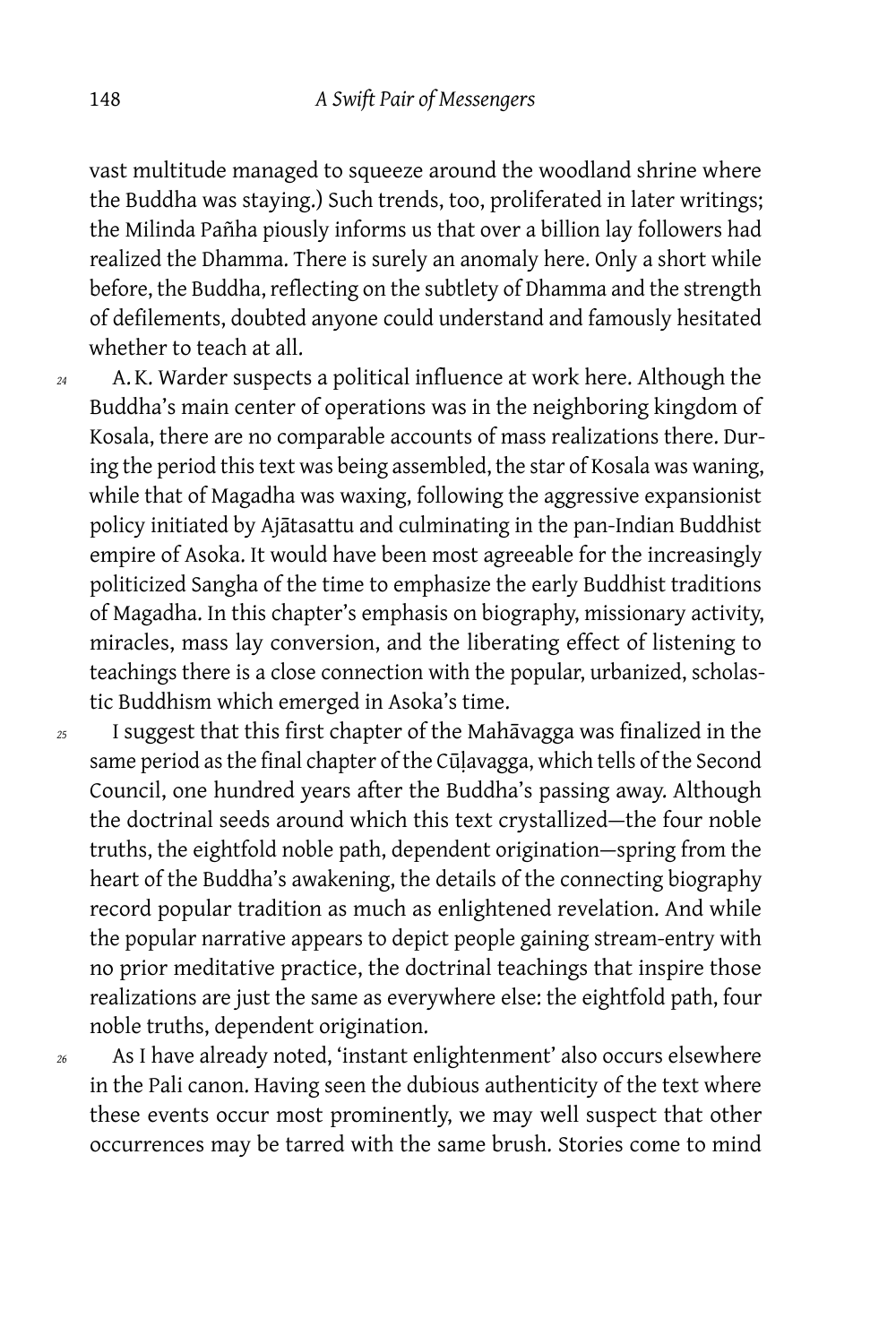such as the conversion of the assassins sent by Devadatta and the later conversion of Devadatta's entire retinue.

- *<sup>27</sup>* Now, I do not wish to suggest that all such stories are spurious. Some of the doctrinal passages we will examine below suggest that it is possible to realize Dhamma during a talk, and who knows whether any of the historical accounts may be genuine. However, I do wish to suggest that the historical evidence attesting to realization without prior practice is slim. It is often just those occasions when it seems least likely that the listener would have previously developed jhāna that turn out to be most historically questionable.
- *<sup>28</sup>* And so to my second line of argument. The passages describing 'instant enlightenment' frequently emphasize how the joy of listening to Dhamma purifies the mind in readiness for realization. Although the texts are not completely explicit on this point, the description of this mind state is certainly consonant with jhāna. The standard passage is as follows.

*<sup>29</sup>* 'Then the Blessed One gave the householder Upāli graduated instruction; that is, talk on giving, virtue, and the heavens. He explained the danger, degradation, and defilement in sensual pleasures and the blessings of renunciation. When he knew that the householder Upāli's mind was ready, soft, free of hindrances, elated, clear of doubt, he expounded to him the special teaching of the Buddhas: Suffering, its origin, its cessation, and the path. Just as a clean cloth with all the stains removed would take dye evenly, so too while the householder Upāli was sitting right there, the stainless, immaculate eye of the Dhamma arose in him: "Whatever is subject to arising is subject to cessation." '<sup>21</sup>

*<sup>30</sup>* This passage emphasizes the gradual, progressive nature of the teaching, paralleling the gradual, progressive nature of the path. We have seen how jhānas, the 'bliss of renunciation', are the escape from sensual pleasures; how the freedom from hindrances is equated with the first jhāna; and how samādhi is the indispensable condition for seeing the four noble truths. We have also seen that a stream-enterer knows that: 'These principles, which I formerly only heard of, I now abide in having personally contacted, and see having penetrated with understanding.' The simile of the clean

 $21$  MN 56.18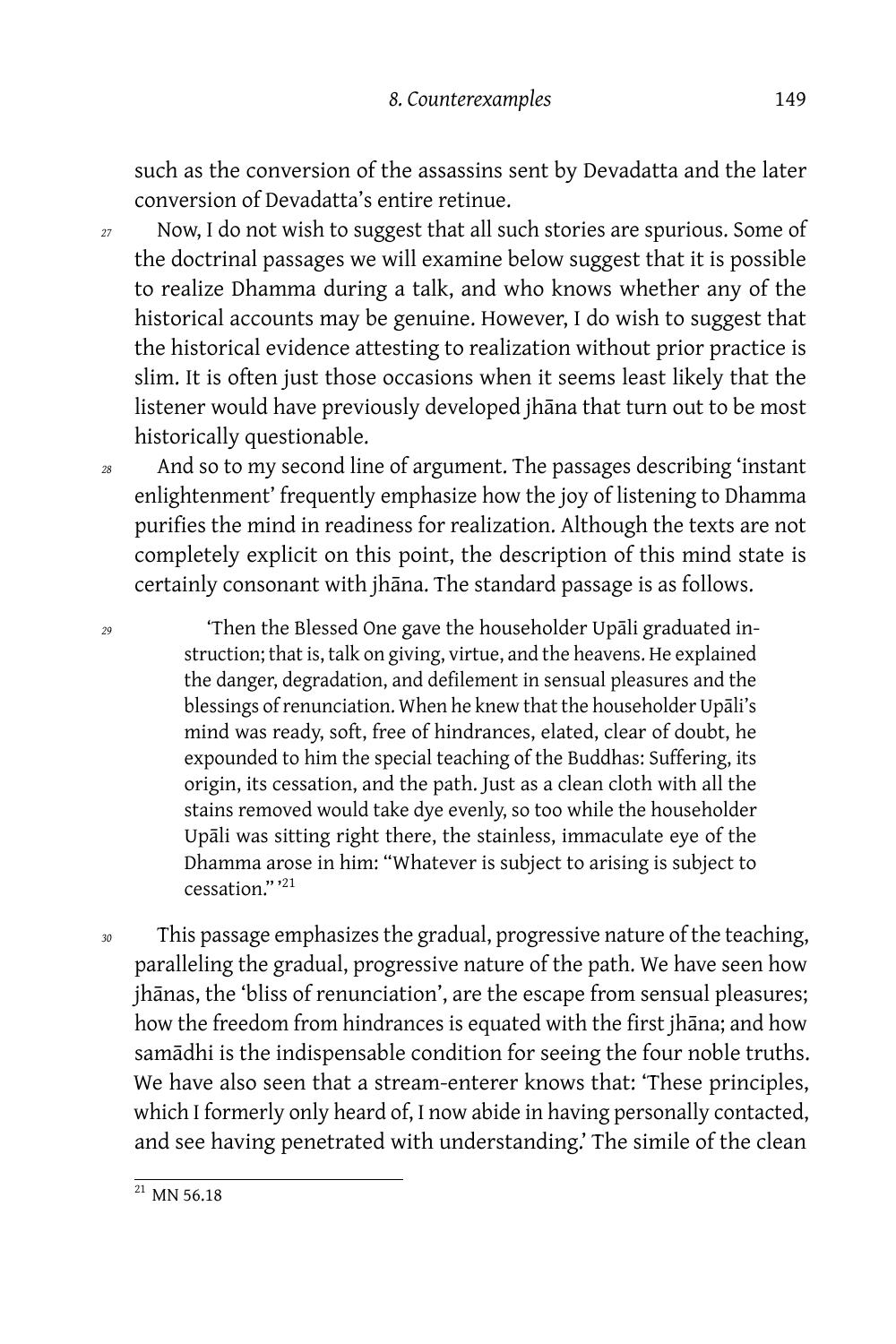cloth further emphasizes the need for purity of mind to see the Dhamma. Is it possible to attain jhāna during a Dhamma talk?

*<sup>31</sup>* 'When a noble disciple bends his ear to listen to Dhamma, paying full attention as a matter of vital concern, applying his whole heart to it, on that occasion the five hindrances are not present, on that occasion the seven enlightenment factors come to fulfillment by development.'22

*<sup>32</sup>* Here, samādhi is signified in both the negative aspect, as abandonment of the hindrances, and positive aspect, as fulfillment — not mere preliminary arousing-of the enlightenment factor of samādhi. I do not see how this could be anything less than full jhāna. While the above passage concerns one who is already a noble disciple, the following passage concerns one who is to enter the way to stream-entry.<sup>23</sup>

*<sup>33</sup>* 'Endowed with these five qualities, monks, one listening to the true Dhamma is incapable of entering the fixed course of rightness regarding beneficial qualities. What five? One criticizes the teachings; one criticizes the teacher; one criticizes oneself; one listens to Dhamma as one of scattered mind, not of one-pointed mind; and one pays attention away from the root. [But if one has the opposite qualities, one is capable.]'<sup>24</sup>

*<sup>34</sup>* If one-pointedness here merely implies paying full attention to the teaching, this passage might be read as implying that a pre-jhanic level of concentration can be sufficient to realize the Dhamma while listening to a discourse. But 'rightness' means the noble eightfold path, including jhāna; and the samādhi of one practicing for stream-entry is the spiritual faculty of samādhi, etc. We have also noted that the only passage that analyzes an unambiguously pre-jhanic samādhi in more detail describes it as 'not unified'.<sup>25</sup> This passage therefore seems to imply jhāna attained either before or during the talk itself. If so, this strongly supports the necessity of jhāna for entering the path. The following passage describes the process in more detail.

 $22$  SN 46.38

<sup>&</sup>lt;sup>23</sup> Cp. SN 25, quoted above.

<sup>&</sup>lt;sup>24</sup> AN 5.151

<sup>&</sup>lt;sup>25</sup> AN 3.110, quoted above.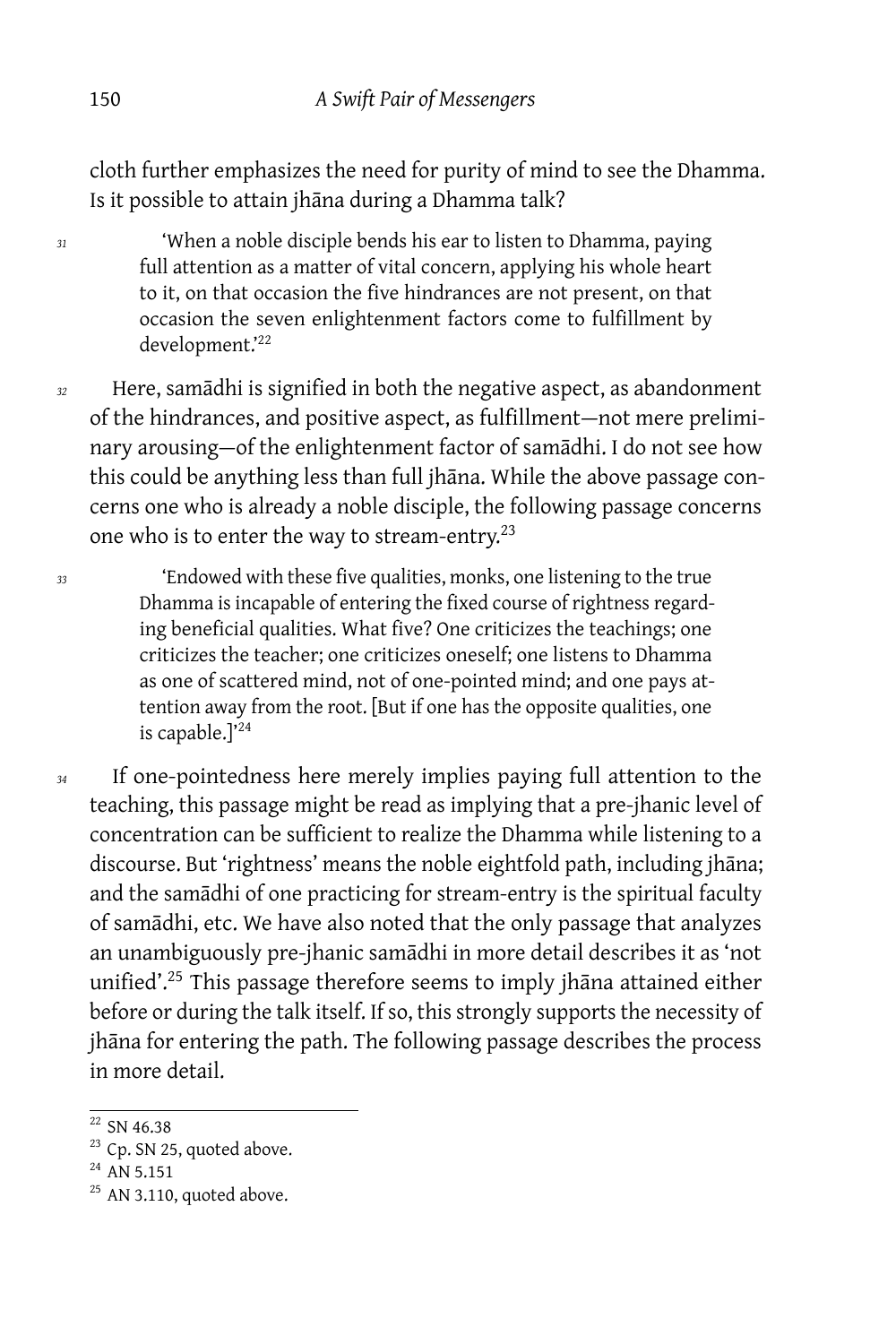| 35 | 'There are, monks, these five bases for release where for a monk<br>abiding diligent, ardent, and resolute his unreleased mind becomes re-<br>leased, his unevaporated poisons become evaporated, and the unattained |
|----|----------------------------------------------------------------------------------------------------------------------------------------------------------------------------------------------------------------------|
|    | supreme security from bondage becomes attained. What five?                                                                                                                                                           |
| 36 | 'Here, the Teacher or a respected companion in the holy life teaches                                                                                                                                                 |
|    | the Dhamma to a monk                                                                                                                                                                                                 |
| 37 | " Or a monk teaches the Dhamma he has learnt to others                                                                                                                                                               |
| 38 | " Or a monk recites in detail the Dhamma he has learnt                                                                                                                                                               |
| 39 | " Or a monk thinks over, examines, and explores with his mind                                                                                                                                                        |
|    | the Dhamma he has learnt                                                                                                                                                                                             |
| 40 | " Or a certain basis of samādhi is well apprehended, well attended                                                                                                                                                   |
|    | to, well held in mind, and well penetrated with understanding                                                                                                                                                        |
| 41 | [In all of the above cases:] 'He is inspired by the meaning and the                                                                                                                                                  |
|    | Dhamma. Being inspired by the meaning and the Dhamma, gladness is                                                                                                                                                    |
|    | born in him. In one who is glad, rapture is born. In one with rapturous                                                                                                                                              |
|    | mind, the body becomes tranquil. One with tranquil body feels bliss.                                                                                                                                                 |
|    | The mind of one who is blissful enters samādhi These are the five                                                                                                                                                    |
|    | bases of release' <sup>26</sup>                                                                                                                                                                                      |
| 42 | These situations correspond with the development of the enlighten-                                                                                                                                                   |
|    | ment factors, <sup>27</sup> with the basis of psychic power 'dependent on inquiry, one                                                                                                                               |
|    |                                                                                                                                                                                                                      |
|    | gains samādhi, one gains one-pointedness of mind', with the path which                                                                                                                                               |
|    | develops vipassanā prior to samatha, and with the nine dhammas that                                                                                                                                                  |
|    | are very helpful. <sup>28</sup> The crucial conditions for jhana are present exactly as                                                                                                                              |
|    | normal, and samādhi, the regular synonym for jhāna, appears as usual in                                                                                                                                              |

*<sup>43</sup>* Unlike the previous passages, here there is no particular reason to suppose that the attainment of samādhi must be simultaneous with hearing the Dhamma, etc. Rather, hearing the Dhamma, etc., is the spark for the development of samādhi. Although we noted above that the historical records almost always associate such events with teachings given by the Buddha himself, these doctrinal passages do not distinguish between whether the Buddha or a disciple is teaching; nor do they imply that the teacher must have psychic powers. We may note that only once in the suttas does a monk become enlightened while teaching, and in that case the monk was

between bliss and liberating insight.

 $26$  AN 5.26

 $27$  SN 46.3

<sup>28</sup> DN 34.2.2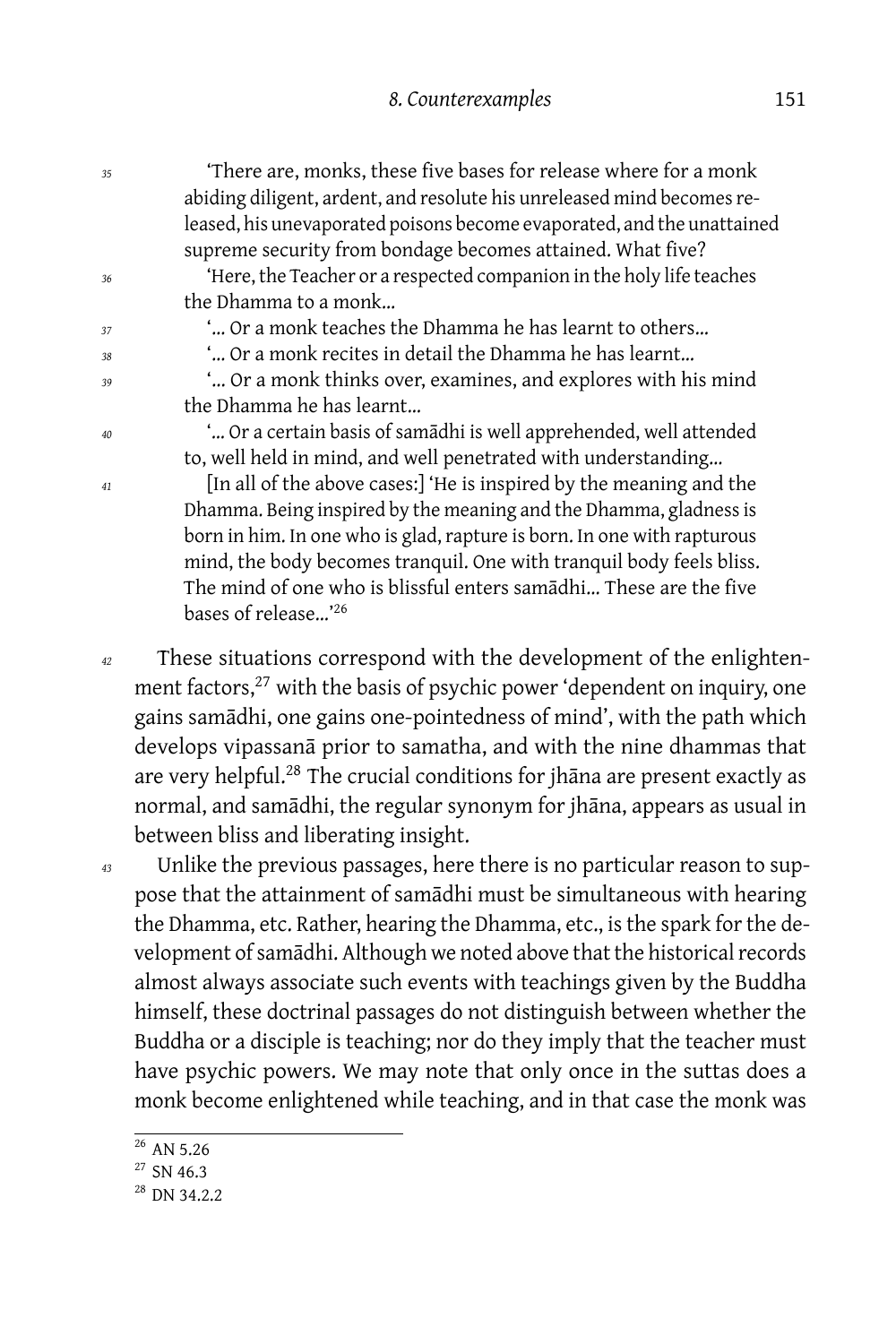already a non-returner.<sup>29</sup> In fact, listening to Dhamma is the only one of these occasions mentioned regularly for attaining stream-entry; but we should be cautious in drawing any implications from this. The suttas are, after all, records of oral teachings, not of meditation experiences.

*<sup>44</sup>* This passage should be considered together with the discourse on the 'abider in Dhamma'.<sup>30</sup> There, the first four kinds of monks-the studier, the teacher, the reciter, and the thinker — are contrasted unfavorably with the 'abider in Dhamma', who 'does not neglect retreat, is devoted to samatha of the heart within'. Study only yields its fruits when married to meditation.

- *<sup>45</sup>* The case of the brahman Dhānañjāni might also be mentioned in this connection. A corrupt tax collector, he was nevertheless able to develop the divine abidings on his deathbed through being exhorted by Venerable Sāriputta, and through the attainment of that jhāna he was reborn in the Brahmā realm.<sup>31</sup>
- *<sup>46</sup>* Taking all these passages together, it seems that it may be possible for certain people to attain jhāna during a Dhamma teaching, and to use this for developing insight leading to liberation.
- *<sup>47</sup>* I have left the most important line of argument until last. These passages were never intended to supplant or modify the noble eightfold path. Their purpose is to inspire, to rouse, to point to the teachings. They should encourage us to investigate the teachings thoroughly and to apply our whole hearts to the practice for the realization of the Dhamma in its fullness. Let us not grab the snake by its tail. Exploiting such passages to opt out of key aspects of the path surely confounds the very purpose of the teachings.
- *<sup>48</sup>* When all is said and done, though, these passages remain the most difficult to square with the integral importance of jhāna in the path. Indeed, they rest uneasily with our basic understanding that the attainment of Dhamma is a direct inner realization transcending concepts. At some point in the discourse, surely, the listener must apply the conceptual knowledge they have gained to the direct contemplation of experience. This much is implied by 'paying attention to the root'. If this inner turning to vipassanā can occur, there seems to be no hard and fast reason why an
	- <sup>29</sup> SN 22.89
	- <sup>30</sup> AN 5.73
	- <sup>31</sup> MN 97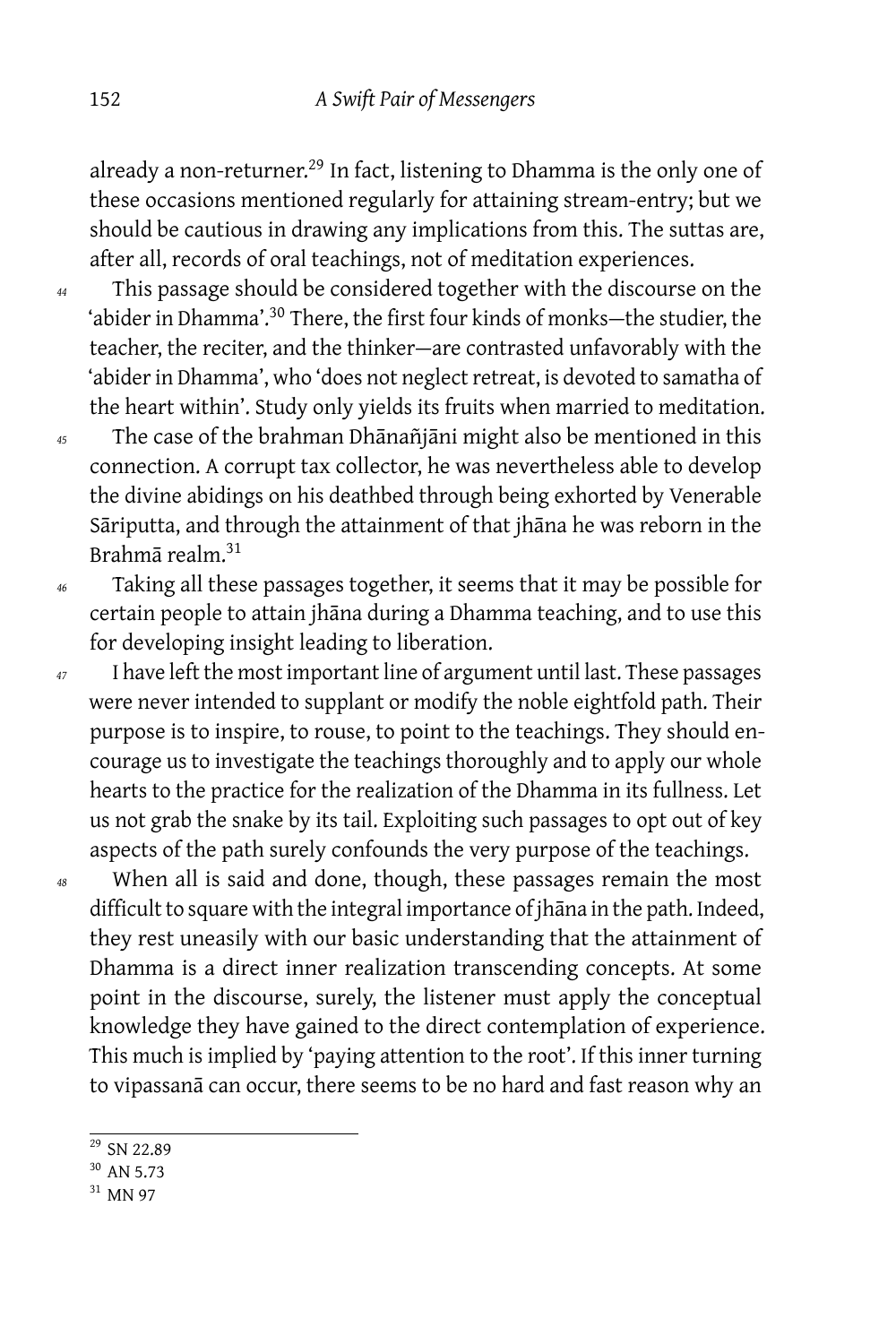inner turning to jhāna cannot also occur.<sup>32</sup> Certainly, there are no sutta passages that rule this out. Perhaps we must simply accept that these are almost unimaginable events occurring for the most extraordinary individuals.

- *<sup>49</sup>* For practical purposes, the question as to whether or not such events imply jhāna is perhaps not of overriding importance. At most they establish that some individuals can make extremely rapid progress on the path. They never constitute a separate path. The best way to maximize our chance of realizing Dhamma while listening to a talk is to assiduously develop samatha and vipassanā. Right view is assisted not just by learning, and not just by meditation, but by 'virtue, learning (or 'listening'), discussion, samatha, and vipassanā'.<sup>33</sup>
- *<sup>50</sup>* The above passages all mention samādhi. Dhamma is often taught, however, without any mention of samādhi at all. For example, neither the Buddha's second or third sermons mention samādhi, yet both led the audience to arahantship.<sup>34</sup> How should this be understood?
- *<sup>51</sup>* Elsewhere, Dhamma is taught with no mention of wisdom. For example, the famous verses known as the 'Exhortation in the Code of Conduct' primarily focus on virtue, but include two phrases indicating meditation: 'brightening the mind' and 'higher mind'. These refer specifically to samādhi. Vipassanā constitutes the 'higher understanding' not mentioned here. Having taught only virtue and samādhi, the Buddha sums up by saying: 'This is the dispensation of the Buddhas.'<sup>35</sup> Are we to understand that wisdom is a dispensable part of the Buddhist path? Or are we better off remembering the principles of interpretation we have relied on throughout?
- *<sup>52</sup>* The Soṇadaṇḍa Sutta exemplifies how these and similar contexts should be interpreted. A brahman tells the Buddha:
- 

*<sup>53</sup>* 'Understanding is purified by virtue, and virtue is purified by understanding; where one is, the other is; a virtuous person has understanding, and an understanding person is virtuous; and the combi-

 $32$  I have heard anecdotal evidence that seems to confirm this possibility.

<sup>&</sup>lt;sup>33</sup> MN 43.14, AN 5.25

<sup>&</sup>lt;sup>34</sup> SN 22.59, SN 35.28

<sup>&</sup>lt;sup>35</sup> DN 14.3.28; cp. MN 128.32, AN 7.65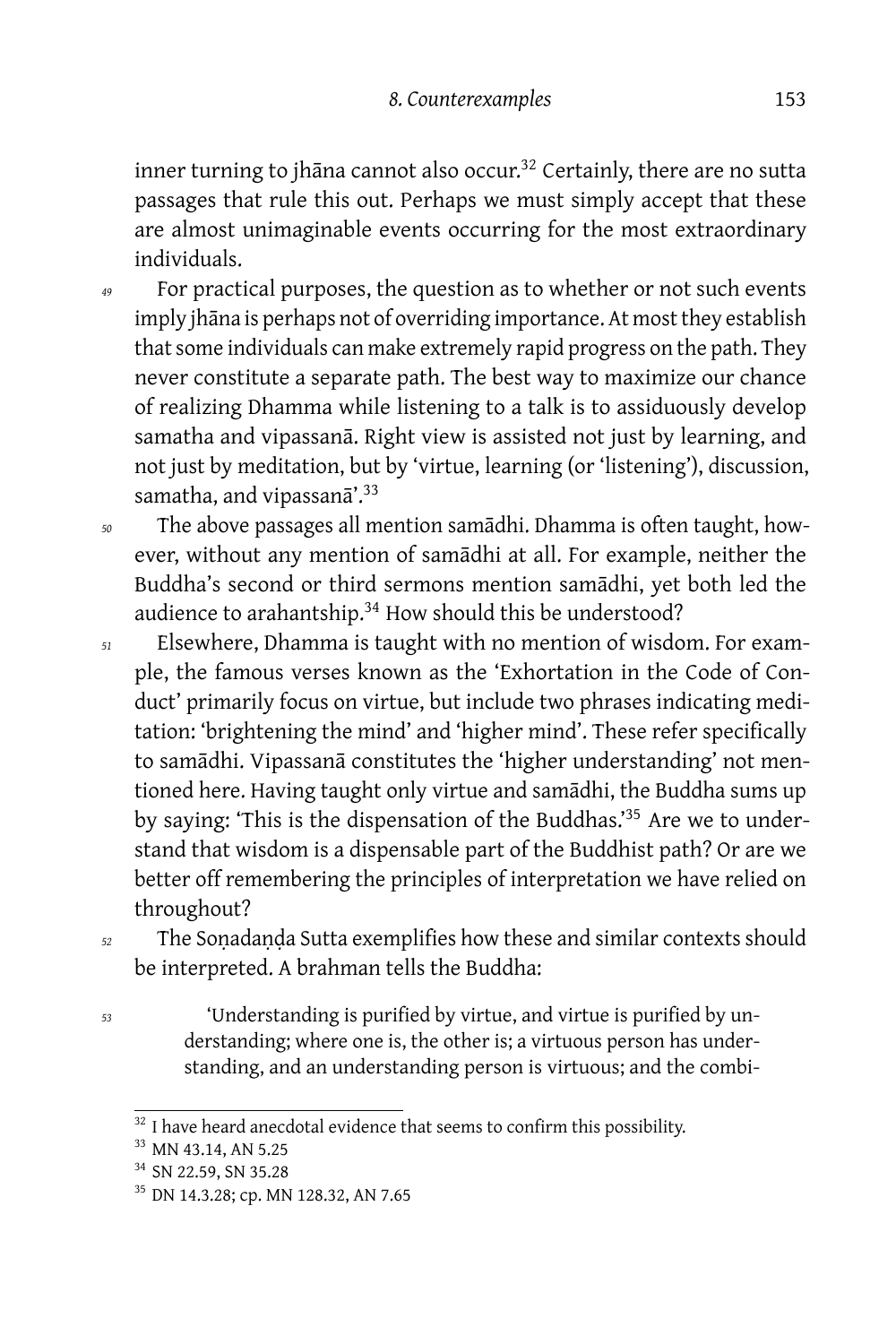nation of understanding and virtue is called the highest thing in the world.'

*<sup>54</sup>* 'But, brahman, what is that virtue, what is that understanding…? *<sup>55</sup>* 'Here, a disciple goes forth [as in the Sāmaññaphala Sutta]… undertakes the virtues… guards the senses… develops mindfulness and clear comprehension… is content, etc. That, brahman, is virtue.

*<sup>56</sup>* 'He enters and abides in the four jhānas… develops the direct knowledges… and attains the evaporation of the poisons… That, brahman, is understanding.'<sup>36</sup>

*<sup>57</sup>* When the path is taught in brief, certain aspects may be emphasized or others omitted to suit the situation. However, the detailed explanation of these brief teachings should be given in terms of the overall framework. If jhānas are not specifically mentioned, they can be included under wisdom. *<sup>58</sup>* Modern vipassanā schools warn that samādhi leads to attachment. There seems to be a deep fear of pleasure underlying this doctrine. But the theme

finds no support in the suttas. The 'danger' in samādhi is treated identically with the 'danger' in mindfulness and understanding; that is, they are not yet the final goal.<sup>37</sup> Abandoning the subtle relishing of the bliss of samādhi-reckoned as the fetters of lust for form and the formless, and in the craving, the poison, and the inherent compulsion for existence — is chiefly the task of the non-returner.<sup>38</sup> The issue of attachment to samādhi is addressed in the following analysis by Venerable Mahā Kaccāna of an enigmatic statement of the Buddha.

*<sup>59</sup>* 'A monk should scrutinize in such a way that as he scrutinizes his consciousness is not distracted and scattered externally, is not stuck within, and by not grasping he is not anxious. If he does so, then there is no production of birth, aging, death, and the origin of suffering for him in the future.'…

*<sup>60</sup>* 'How, friends, is consciousness called "distracted and scattered externally"? Having seen a visible form with the eye, a monk's consciousness follows after the feature of visible form, is tied, shackled, and fettered by the fetter of gratification in the feature of visible form. [And so on.]

<sup>&</sup>lt;sup>36</sup> DN 4 condensed.

<sup>37</sup> SN 48.2–7

<sup>38</sup> See e.g. Iti 3.96.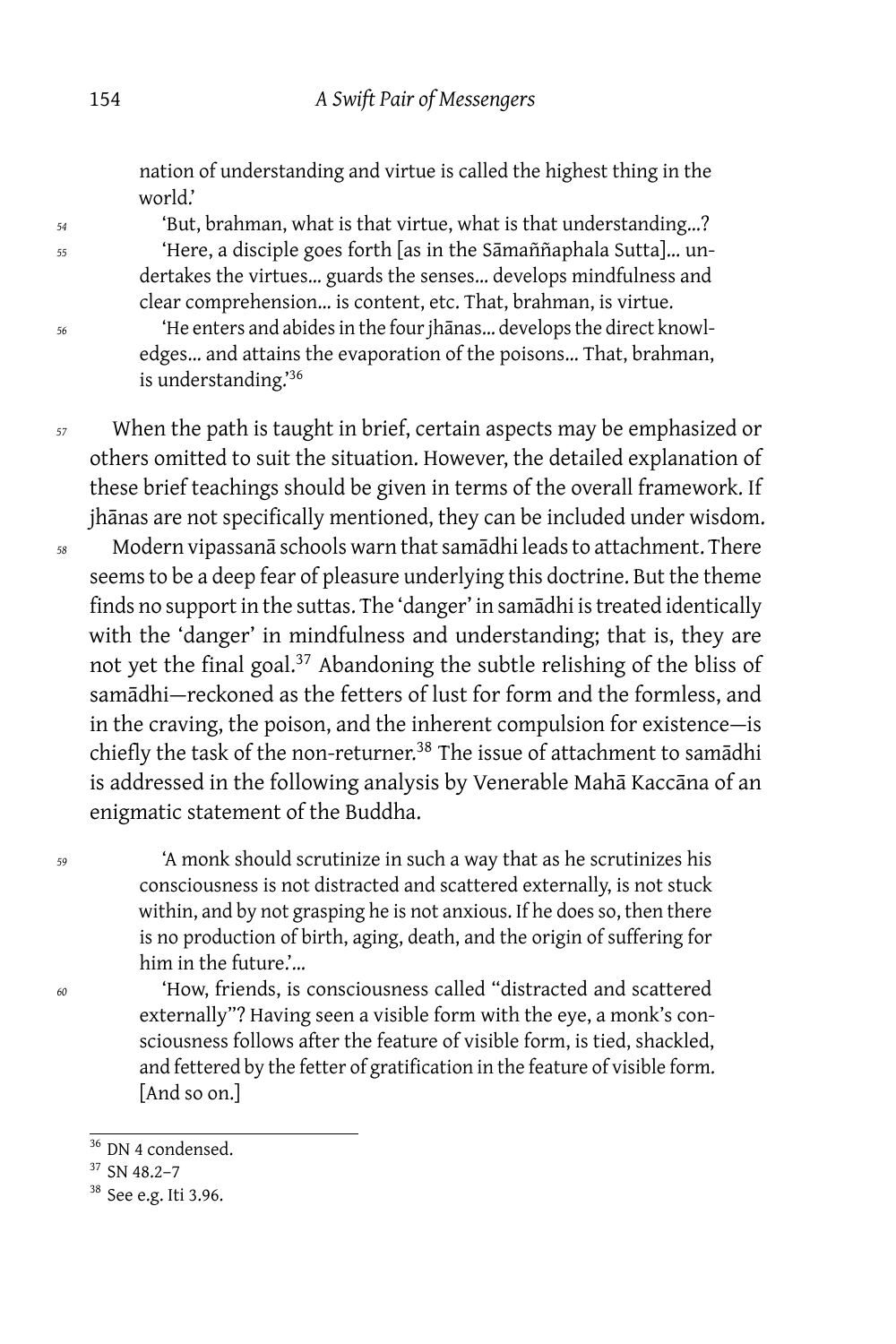*<sup>61</sup>* 'And how, friends, is consciousness called "not distracted and scattered externally"? Having seen a visible form with the eye, a monk's consciousness does not follow after the feature of visible form, is not tied, shackled, and fettered by the fetter of gratification in the feature of visible form. [And so on.]

*<sup>62</sup>* 'And how, friends, is the mind<sup>39</sup> called "stuck within"? Here, a monk… enters and abides in the first jhāna. His consciousness follows after the rapture & bliss born of seclusion, is tied, shackled, and fettered by the fetter of gratification in the rapture & bliss born of seclusion. [And so on for the "rapture & bliss born of samādhi" of the second jhāna; the "bliss with equanimity" of the third jhāna; and the "neither pleasure nor pain" of the fourth jhāna.]

*<sup>63</sup>* 'And how, friends, is the mind called "not stuck within"? Here, a monk … enters and abides in the first jhāna. His consciousness does not follow after the rapture & bliss born of seclusion, is not tied, shackled, and fettered by the fetter of gratification in the rapture & bliss born of seclusion. [And so on.]'<sup>40</sup>

*<sup>64</sup>* Venerable Mahā Kaccāna's exposition is typically subtle and precise. The three kinds of scrutiny correspond with the threefold training. The first kind is closely linked with sense restraint, an aspect of virtue. Note that 'mental phenomena' are here treated as external to consciousness, just as the other sense objects. The section on samādhi then follows as the natural sequel to virtue. The analysis shows that the way beyond attachment to spiritual bliss is not by avoiding jhāna. The monk 'not stuck within' practices jhāna just the same, but uses the subtle wisdom empowered by samādhi to avert attachment. The suttas consistently recommend samādhi as part of the practice to overcome attachment to samādhi.<sup>41</sup>

*<sup>65</sup>* Like so many of the suttas, this text is pointing to a gradual development. First one overcomes the scatterdness of the mind, which is accomplished through samādhi. Without the bliss and stillness of samādhi, it is impossible to withdraw the mind from the clamor of sense activity. Next, only after one has achieved this, one needs to move beyond the stillness of samādhi.

<sup>&</sup>lt;sup>39</sup> Here Venerable Mahā Kaccāna switches from 'consciousness' to 'mind'. Although generally having the same denotation, the suttas tend to treat 'consciousness' in terms of the first noble truth-'to be fully known'-and 'mind' in terms of the fourth noble truth-'to be developed'.

<sup>40</sup> MN 138

<sup>41</sup> See e.g. MN 8.14.18, MN 113.21*ff.*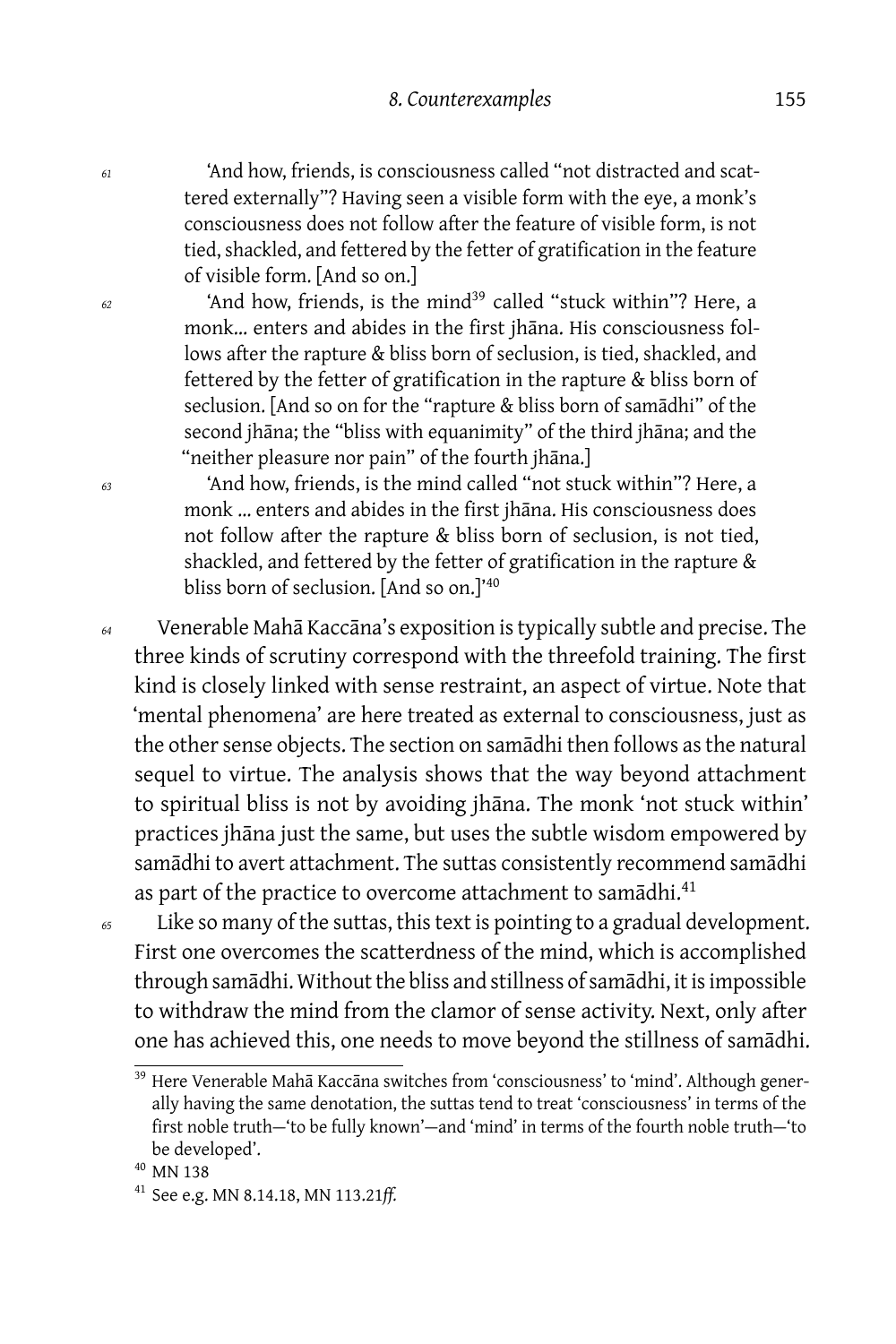The text presents this with the stock phrase, 'by not grasping he is not anxious'. The analysis of this phrase, which I have not included in the translation above, explains how, if the five aggregates are conceived in relation to a 'self', anxiety arises when they change. This deep level of insight follows on, as usual, from the development of samādhi.

- *<sup>66</sup>* The sutta does not comment on the final phrase: 'The production of birth, aging, death, and the origin of suffering in the future.' However, the identical phrase occurs in the Mahā Nidāna Sutta. There it refers to the fixation of consciousness in mentality & physical form. It suggests the dual role of consciousness, as the center of lived experience and as the sense of identity flowing on in rebirths. The verse which follows the same introductory summary in the Itivuttaka confirms that rebirth is the issue.<sup>42</sup>
- *<sup>67</sup>* This ties up with the Bodhisatta's famous rejection of his former teachers under whom he reached the highest formless attainments. When the Bodhisatta first practiced with these teachers, he began by studying the doctrinal theory. This is not explained in detail, but would certainly have placed the practice of samādhi within a conceptual framework, probably positing the eternal existence of a blissful soul in the plane of rebirth corresponding to the samādhi attainment. Any samādhi which results from such a wrong view is of necessity wrong samādhi.
- *<sup>68</sup>* The Bodhisatta nevertheless credits his teachers with possessing faith, energy, mindfulness, samādhi, and understanding (here these are not called 'spiritual faculties'), disposing of any idea that mindfulness and understanding are unique to Buddhism. As well as understanding kamma and rebirth, these teachers may well have pointed out that almost everything is impermanent, suffering, and not-self, clinging only to a rarefied view of self.
- *<sup>69</sup>* But the Bodhisatta set out on his spiritual quest in search of what was not subject to birth, aging, and death, and so he rejected this wrong samādhi of the sectarians, which leads only to rebirth in exalted planes of existence. His respect and gratitude for his former teachers is evident however, since they were the first people he thought of teaching after his enlightenment; having long had 'little dust in their eyes' they would quickly understand

 $42$  Iti 3.94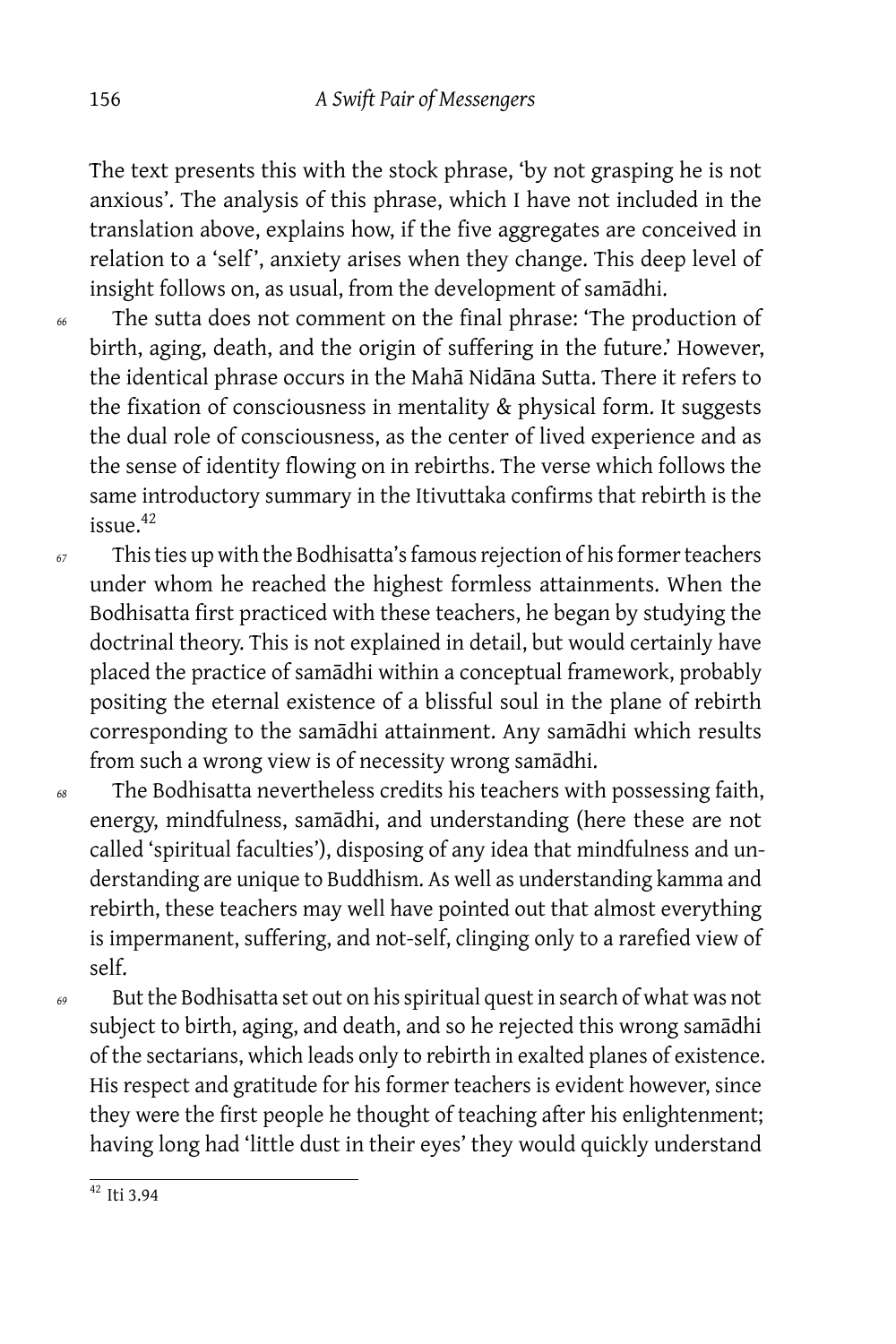the Dhamma. He did not extend the same honor to the self-mortifiers of the group of five monks as he did to the samādhi practitioners, merely commenting that 'they were very helpful'.<sup>43</sup>

*<sup>70</sup>* It is interesting that when the Bodhisatta, immediately before his enlightenment, reflected on his past practice of samādhi, he skipped over his experience with the sectarian teachers, recalling instead an isolated episode from his youth when he sat under the rose-apple tree and attained first jhāna. This memory showed him that samādhi need not be imprisoned within a dogmatic metaphysical framework, but in its essence is simply a natural expression of the gracious flow of the Dhamma.

### Conclusion

- *<sup>71</sup>* In summary, the passages that have been used to throw doubt on the necessity for jhāna consist of minor doctrinal statements and background stories. Even if we were to find a direct statement of the superfluity of jhāna in such material, could this outweigh the great mass of clear teachings on the path? Better try to derail a freight train with a toothpick. And of course, there is no such direct statement. The Buddha would hardly have fixed jhāna squarely in the heart of the path only to about face and declare a path of all head, no heart.
- *<sup>72</sup>* We should never forget that causality is a central features of the Dhamma, underlying the analysis of both the existential problem and the practical solution. The specific factors of the path, functioning as necessary conditions for their specific results, exemplify specific conditionality of phenomena in general, that is, dependent origination. Suggesting that one of the path factors may be optional introduces a fuzziness to the path, retreating from a causal to a correlative paradigm. The path becomes merely a collection of skillful means, not an embodiment of universal principles. It is true that some practices, such as the ascetic practices, formless attainments, and psychic powers are useful but not essential. But these do not occur in the wings to enlightenment or the dependent origination; they are not key factors of the path in the sense under consideration here.

<sup>43</sup> MN 26.22*ff.*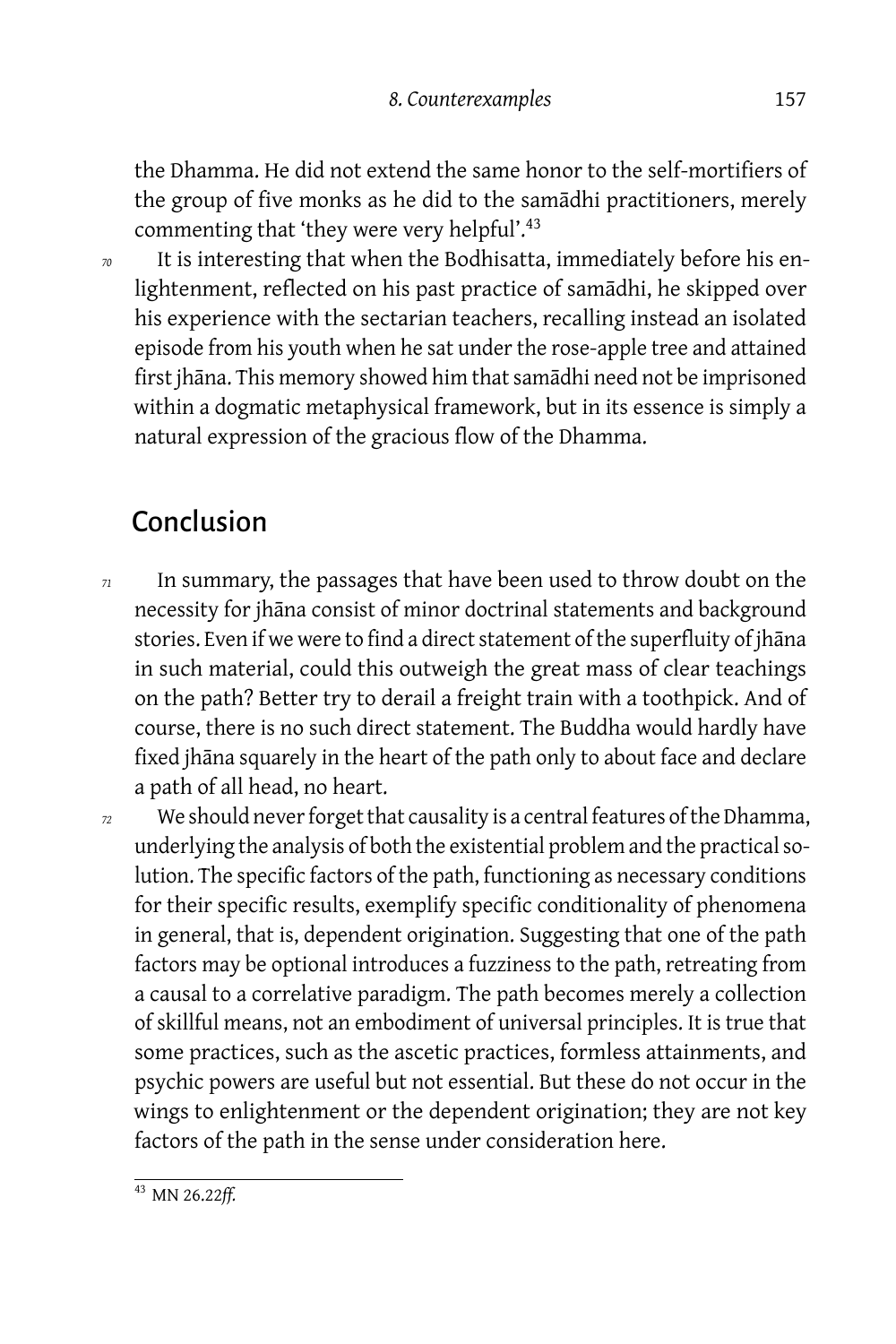- *<sup>73</sup>* Playing around with the key path factors unleashes a host of theoretical difficulties. If one path factor is optional, what of the others? Perhaps there might be more than one path? Then how many? How are the many benefits of jhāna accomplished without jhāna? How to overcome sensuality when one cannot withdraw from the senses? How to overcome restlessness when the mind is still moving? How to transcend concepts when the mind is still labeling? How to perceive subtle truths with coarse consciousness? If one can go beyond hindrances with bare mindfulness, why can't one simply center the mind and go into jhāna? What is hindering jhāna if not the hindrances? Being unable to realize the preliminary samatha of jhāna, how can one realize the ultimate samatha of Nibbana?
- *<sup>74</sup>* Deleting jhāna from the path would take more than pointing to a few suggestive passages; it would require a comprehensive model of the path to account for such difficulties. This is why the doctrine of a path without jhāna was only developed in the Theravāda school many centuries after the Buddha, and did not gain prominence until our own times. That is how long it took to work out a new set of interpretations and explanations that allowed the theorists to systematically explain away all the very many statements on the centrality of jhāna to the Buddha's path. But, as I have shown again and again, that commentarial model is not reliable, and it frequently contradicts the sutta passages it is purporting to explain. Anyone who wants to dispense with jhāna needs a new paradigm.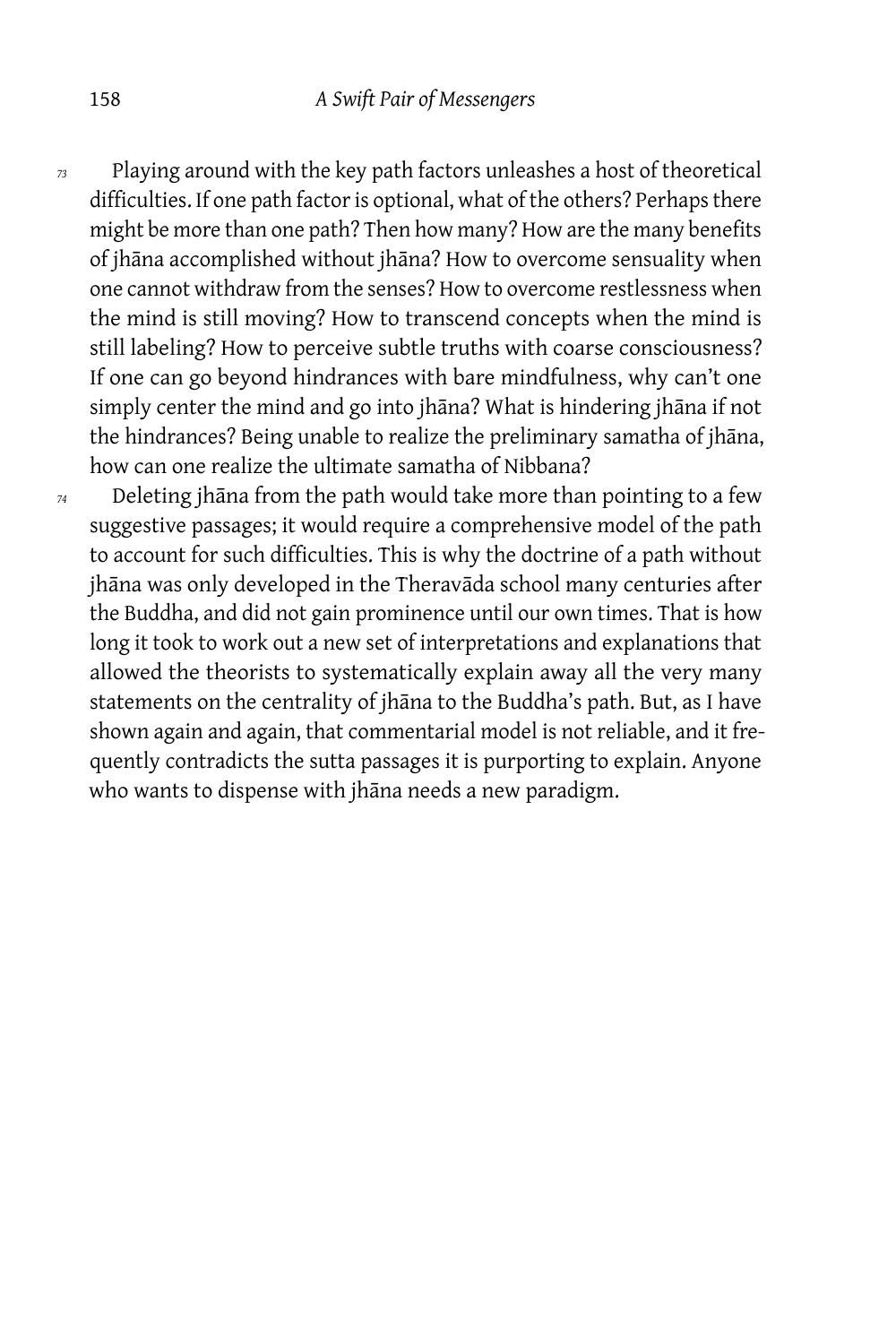# CONCLUSION: UNITY & DIVERSITY

*' "This Dhamma is for one with samādhi, not for one without samādhi." So it was said. For what reason was this said? Here, a monk… enters and abides in the first jhāna… second jhāna… third jhāna… fourth jhāna.'*

— The Buddha, AN 8.30

 $\rm{THE}$  BUDDHA NEVER DIVIDED the themes of meditation into two classes: samatha and vipassanā. Nor did he divide meditators into two classes: the samatha practitioners and the vipassanā practitioners. He taught the development of the mind for the ending of suffering. As mind is diverse, so too are the means of development diverse. But if we freeze these different means into different paths we fracture the organic unity of the Dhamma. Some may walk to the left, some to the right; some faster, some slower; some with ease, some with difficulty; but the path itself is one.

*<sup>2</sup>* 'This [eightfold path] is the only path There is no other for the purification of vision.'<sup>44</sup>

*<sup>3</sup>* I am well aware that by insisting that jhānas are necessary for liberation I court the risk of being labeled intolerant. Many, rightly wary of the specter of religious fanaticism, seek common ground between religions or between branches of the same religion by claiming that surface differences, arising as valid responses to the circumstances of time and place, mask an underlying unity.

 $44$  Dhp 274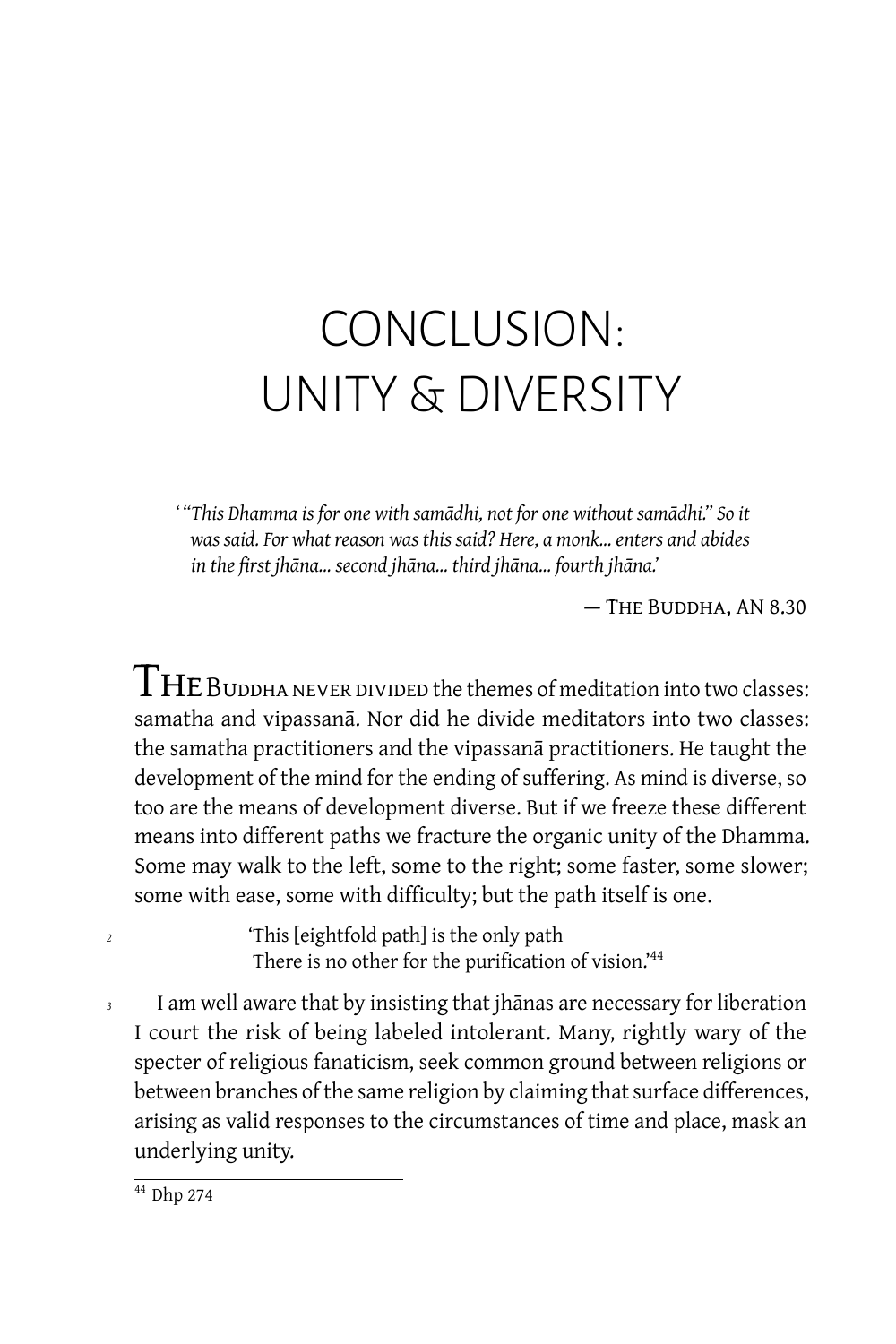- *<sup>4</sup>* I believe this is mistaken. Certainly, the Buddha flat-out denied that his teaching was the same as any other. While many differences do indeed float only on the surface, in my opinion an honest appraisal shows that, among many similarities, some meaningful differences persist even in the deep structures of religions-in their philosophies, in the experiences of their sages, and in the sayings of their founders. But of course, non-identity does not mean complete separation or contradiction; it means distinct but related.
- *<sup>5</sup>* Anyway, mere tolerance is a stingy virtue. We should do more than tolerate, we should celebrate goodness wherever we find it. We should rejoice in whatever peace, wisdom, and fulfillment any spiritual practitioner finds in their chosen way. We should be happy to live together, talk together, and practice together in a spirit of mutual respect, mutual harmony, and mutual support even if we have differing views or practices.
- *<sup>6</sup>* Saying: 'We should get along with them because, in the end, they're the same as us' is perhaps the most intolerant view of all. We value others because they measure up to our standard; but we should value others because of their intrinsic worth, because they measure up to their own standard. More importantly, one treats the truth shabbily. Truth is one, and does not bow to the whims of fashion. Here, surely, all would agree. The rich diversity of religious and philosophical doctrines in the world are attempts to represent that truth.
- *<sup>7</sup>* The view that 'It's all the same in the end' is just one more view. But it is a view perilously intolerant of reasoned inquiry. Declaring sensitive issues out of bounds for fear of disputes is the surest way to sap religion's vitality, relegating it to stagnation and irrelevance. A reasoned, thoughtful critique grants those views the dignity of attention, and it grants the adherents of those views the dignity of taking part in such an inquiry. Investigation can distinguish between trivial and important differences of opinion, and clear the way for meaningful reconciliation.

*<sup>8</sup>* 'Disputes about livelihood or the code of conduct are trifling, Ānanda. But should disputes arise in the Sangha about the path or the way of practice [the thirty-seven wings of enlightenment], they would be for the harm and misfortune of many.'<sup>45</sup>

<sup>&</sup>lt;sup>45</sup> MN 104.5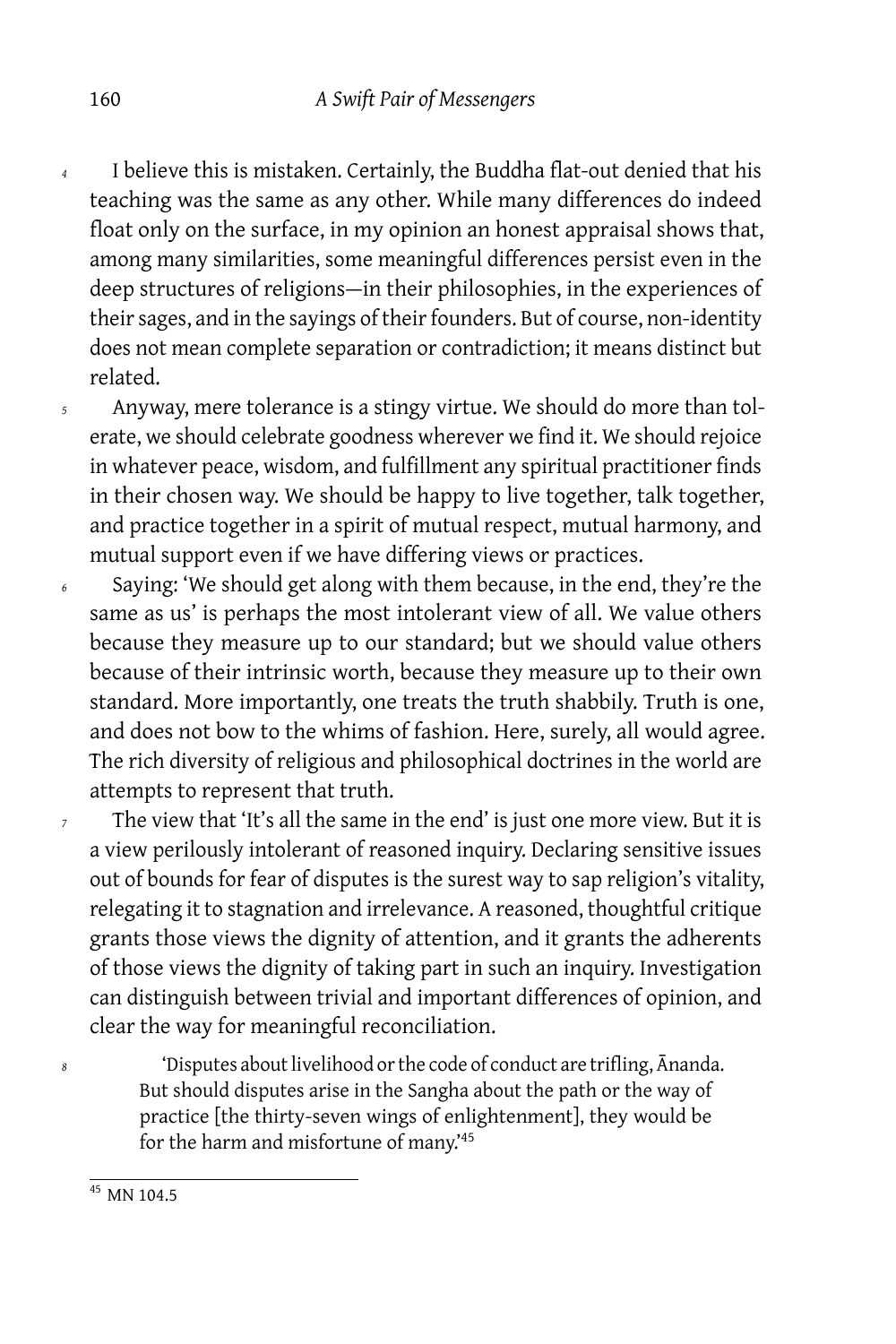- 'Only this is right-everything else is stupid': this is one extreme view. 'It's all the same in the end': this is a second extreme view. The Buddha taught us to avoid these extremes through analysis and inquiry: 'What is the same? What is different?'
- *<sup>10</sup>* In all the deserts on this broad earth there are not even two grains of sand that are completely identical. Still less are there two grains of sand that are utterly different. The true basis of compassion and respect is not a supposed identity of beliefs or paths, but our shared nature as sentient beings. We all feel pain. We are together in this lifeboat earth, drifting on the trackless seas, longing for a glimpse of land.
- *<sup>11</sup>* As we share our sorrows, so too we share our joys. And of all joys, none compares with the joy of letting go. This joy belongs to no-one, lives in no country. It is not 'Buddhist', and was not invented by the Buddha. Jhāna is not a difficulty or problem that we should fear, it is a promise that the spiritual life leads to an astonishing pleasure.
- *<sup>12</sup>* 'One should know how to define bliss, and knowing that, one should pursue bliss within oneself." So it was said. For what reason was this said?
- *<sup>13</sup>* 'The bliss and happiness that arise dependent on the five cords of sensual pleasure is called the bliss of sensual pleasure-a filthy, coarse, ignoble bliss. I say that this bliss should not be cultivated, should not be developed, should not be made much of, but should be feared.
- *<sup>14</sup>* 'Here, a monk, quite secluded from sensual pleasures, secluded from unbeneficial qualities, enters and abides in the first jhāna… second jhāna… third jhāna… fourth jhāna. This is called the bliss of renunciation, the bliss of seclusion, the bliss of peace, the bliss of enlightenment. I say that this bliss should be cultivated, should be developed, should be made much of, and should not be feared.'<sup>46</sup>
- *<sup>15</sup>* As I emphasized at the beginning, meaning does not inhere in a text. Still less can it be extracted and distilled into a definitive, universal formula. Rather, it arises in the response of the reader. Each reader will respond in their own way. This does not mean that textual analysis is irrelevant, since in some cases we can eliminate misleading readings, and in some cases possible interpretations can be confirmed by experience. But we should always remember that Dhamma does not stop short with the written word.

<sup>46</sup> MN 139.9; cp. MN 66.19–21.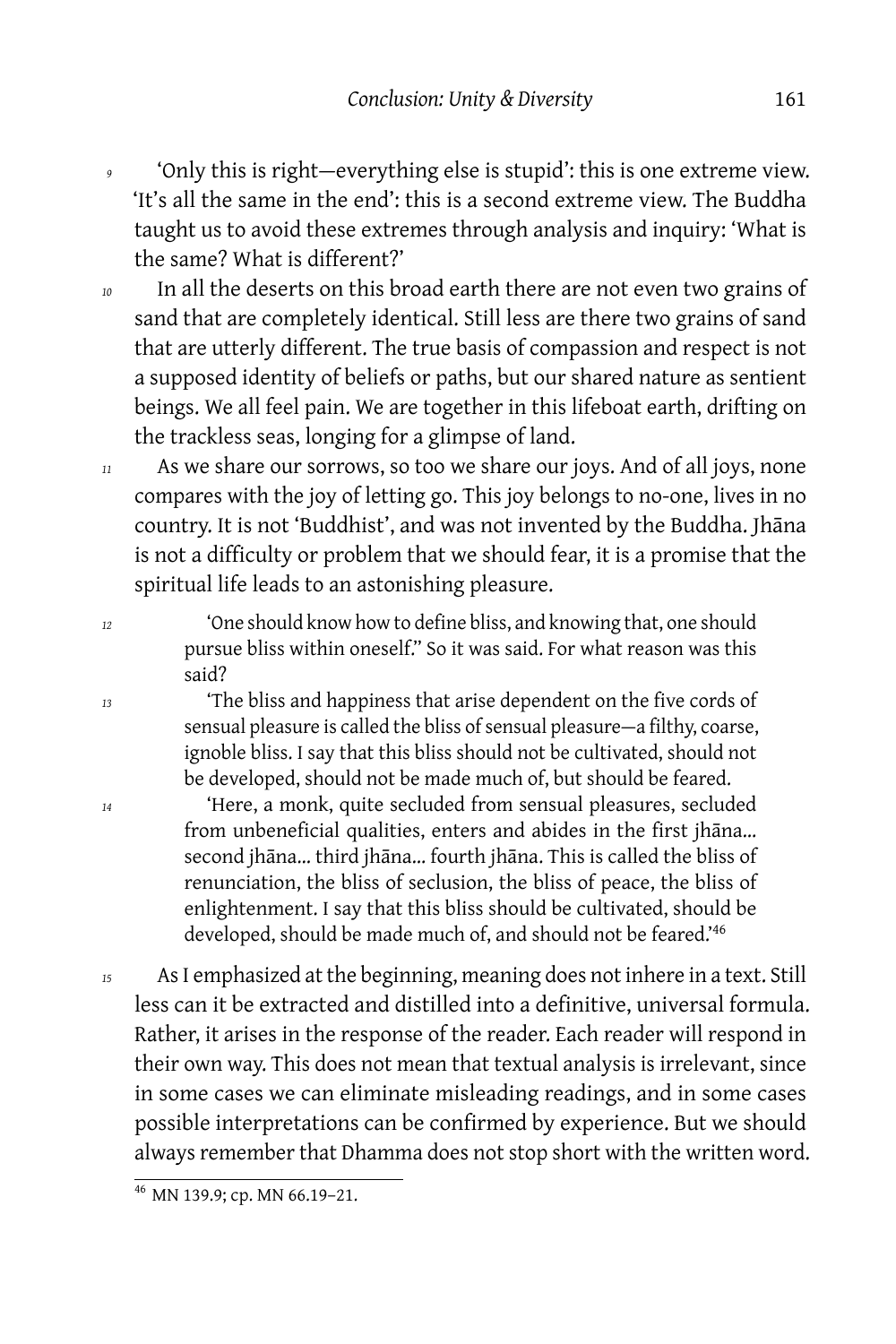*<sup>16</sup>* 'What, Bhante, does "abider in Dhamma" refer to?'

*<sup>17</sup>* … 'Here, a monk studies the Dhamma — the suttas, songs, expositions, verses, inspired sayings, "so it was said" sayings, birth stories, marvelous teachings, and catechisms.<sup>47</sup> He does not waste his days with that Dhamma he has studied, he does not neglect retreat, he is devoted to samatha of the heart within. Thus, monk, a monk is an "abider in Dhamma".

*<sup>18</sup>* 'Thus, monk, I have taught you the monk who studies a lot, the one who teaches a lot, the one who recites a lot, the one who thinks a lot, and the one who abides in Dhamma. I have done for you what should be done by a Teacher seeking the welfare of his disciples out of compassion. Here, monk, are roots of trees, here are empty huts. Practice jhāna, monk! Do not be negligent! Do not regret it later! This is our instruction to you.'<sup>48</sup>

*<sup>19</sup>* Dhamma is no weekend pastime. A crash course in meditation cannot be expected to effect any substantial, lasting transformation. If we want quick results we are likely to end up either disappointed or deluded. But if we allow our lives to yield to the soft touch of the Dhamma, our minds will grow more and more peaceful as our attachments grow less and less. Samatha is not about trying very hard to scale some far-off mountain peak; it is about being content with the wholesome happiness of the present moment. This is beyond no-one's reach. We usually underestimate the task; but we underestimate our own potential even more.

*<sup>20</sup>* 'I thought of a time when my Sakyan father was working and I was sitting in the shade of a rose-apple tree, where quite secluded from sensual pleasures, secluded from unbeneficial qualities, I entered and abode in the first jhāna, with initial & sustained application of mind, and the rapture & bliss born of seclusion. I thought: "Might that be the path to enlightenment?" Then following up that memory there came the awareness:

*<sup>21</sup>* "That indeed is the path to enlightenment." '<sup>49</sup>

<sup>47</sup> These are the nine *aṅgas* into which the Buddhist texts were classified before the development of the *nikāya* system.

 $48$  AN 5.73

<sup>49</sup> MN 36.31, MN 85, MN 100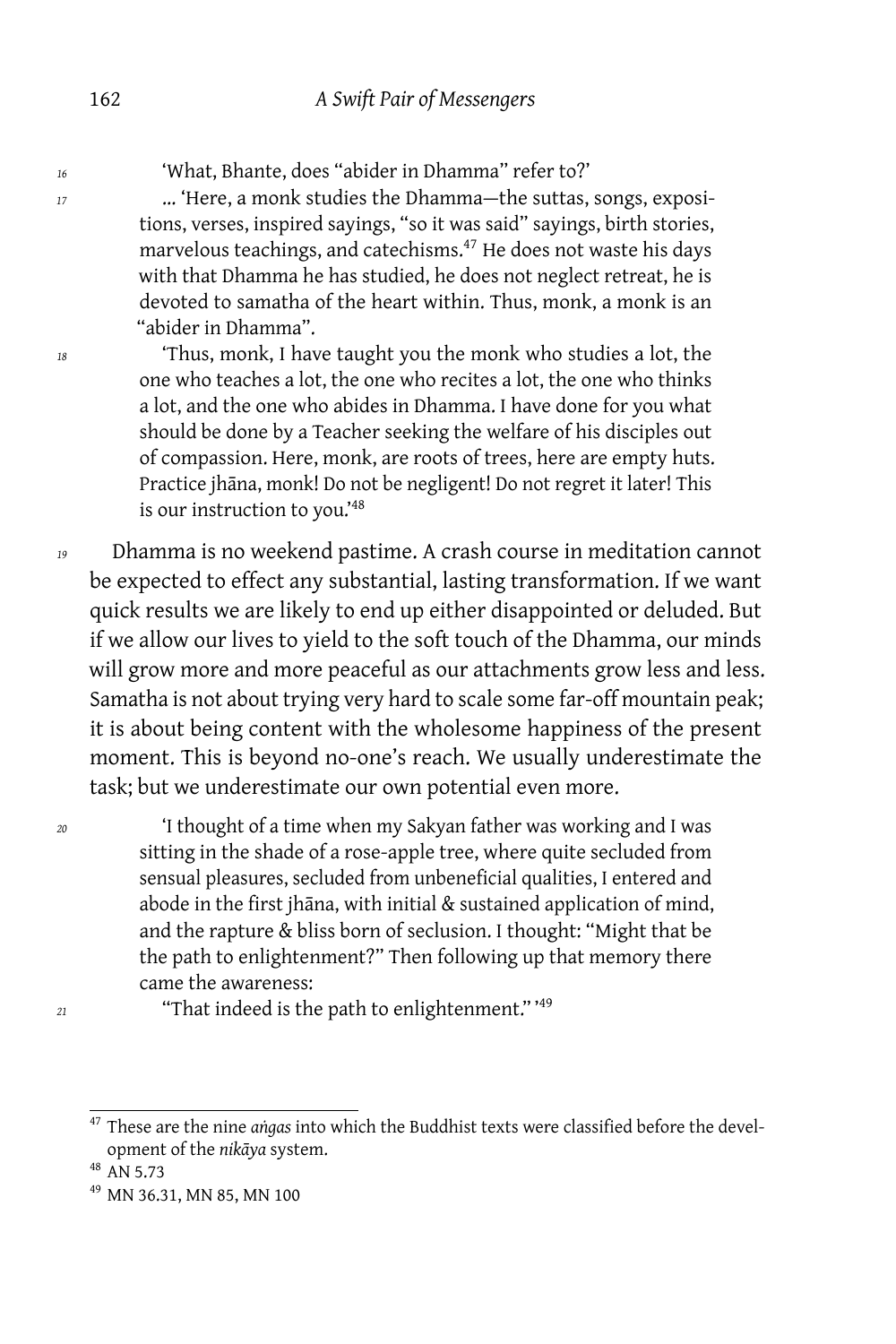### Appendix A

## ON THE TRANSLATIONS

 $\operatorname{IN}$  THE INTERESTS OF READABILITY and concision I have taken some liberties with condensing and paraphrasing the translations, and have divorced the chosen passages from their original contexts. On the other hand, I have treated doctrinal terms and passages with rigorous consistency, occasionally falling back on that last resort of the inept translator — word for word literalism. I have frequently relied on earlier translations, particularly the wonderful works of Bhikkhu Ñāṇamoḷi and Bhikkhu Bodhi, but the final choice of rendering is in all cases my own. I have retained the Pali terms for the crucial meditation terminology in all occurrences, with the exception of *satipaṭṭhāna*, which I have occasionally rendered 'establishing of mindfulness'. Otherwise, Pali has been retained only for a few words probably more familiar to Buddhists than their English equivalents — *arahant* (accomplished one), *vinaya* (discipline), *sādhu* (it is good!), *bhante* (venerable sir), *saṁsāra* (course of rebirths). I have generally dispensed with capitals for doctrinal terms as being justified neither by the Pali nor by current English. Since words such as *sutta*, *vinaya*, and *abhidhamma* may have a less specialized meaning in early Pali, I capitalize only when unambiguously referring to actual texts.

*<sup>2</sup>* Following is an explanation of my approach to some of the technical terminology.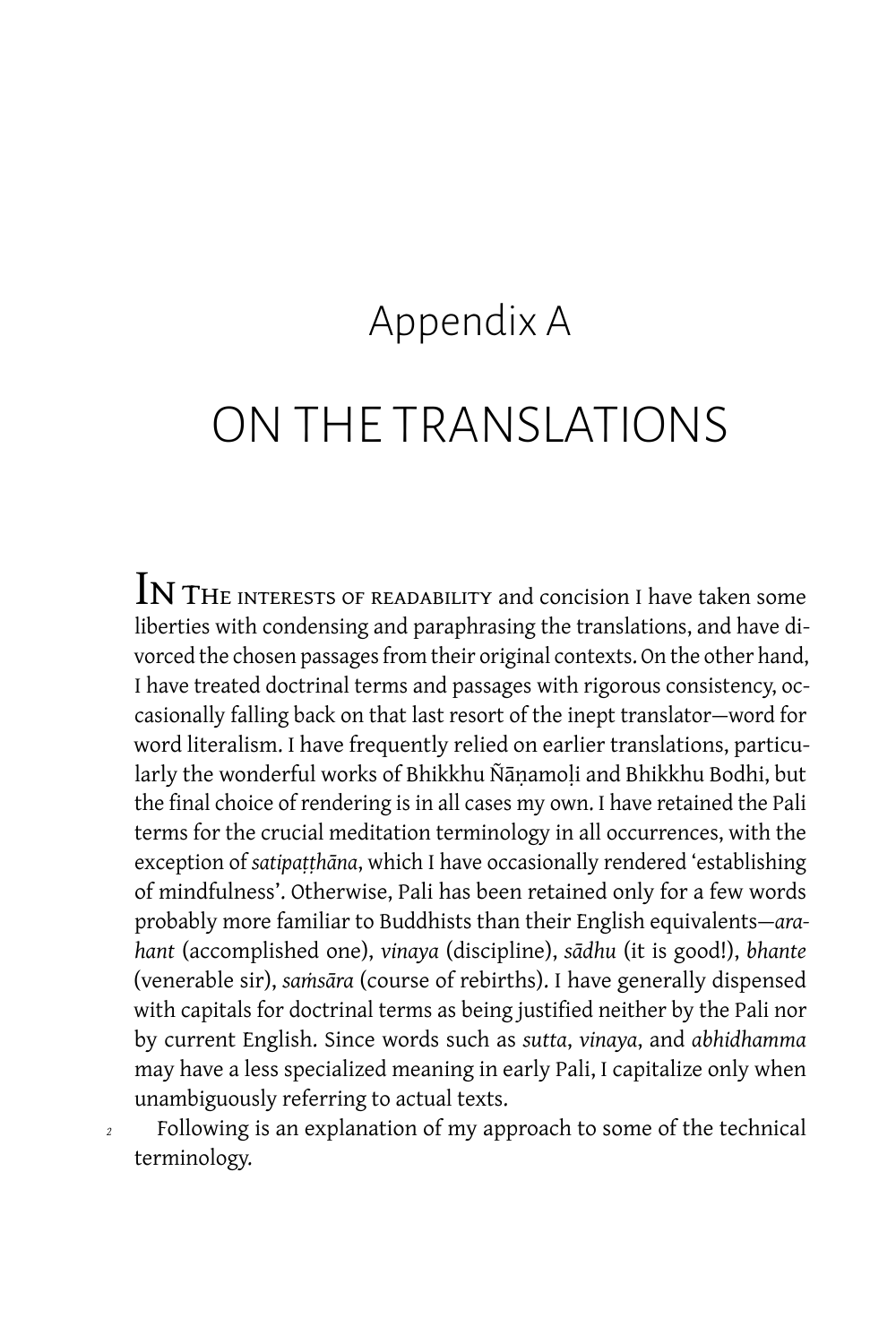- *<sup>3</sup> Anusaya* is the most fundamental level of the defilements, which, even if not presently active, will inevitably manifest when the conditions are ripe. 'Tendency', on the other hand, refers to a mere inclination. I have used 'inherent compulsion'.
- *<sup>4</sup> Avakkanti* is usually rendered following etymology as 'descent', but it seems more sensible to follow the unambiguous contextual meaning in dependent origination and elsewhere of 'reincarnation'. The contexts should clarify that this refers to a conditioned stream of consciousness, not an eternal soul.
- *<sup>5</sup> Āsava* has been rendered 'poison' rather than the feeble 'taint', which has been used for *upakkilesa*.
- *<sup>6</sup> Upanisā* has been derived by scholars from *upanisīdati* (so the subcommentary), or from *upanissāya* (so the commentary). The former supports the rendering 'proximate condition', the latter 'vital condition'. 'Virtue is the *upanisā* for samādhi' is an often-repeated, idiomatic usage of the term; but the proximate condition for samādhi is not virtue but bliss. *Upanisā* can substitute for *paccaya* as a general term for 'condition'; but its most idiomatic usage is in the dependent liberation, and there it means primarily 'vital condition'. We have met *upanisā* with this meaning in the definition of right samādhi at MN 117.1, etc. At AN 9.1 good friendship, virtue, talk on wanting little, etc., energy, and understanding are said to be the *upanisās* for the development of the wings to enlightenment. Similarly, at AN 3.67, lending an ear (to listen to Dhamma) is an *upanisā* for direct knowledge, etc. These too are both necessary $^1$  and, as the passage emphasizes, strongly inducive, but not proximate, conditions. I therefore take this as being the basic meaning, applied with some flexibility in other contexts.
- *<sup>7</sup> Kāya* usually means 'body', but in samādhi the five senses that make up the body have disappeared. The formless attainments, the deathless, the ultimate truth,<sup>2</sup> and cessation are said to be contacted 'with the kāya'. This last also rules out the '*nāmakāya*' (mentality body). At DN 27.9, *kāya* is synonymous with '*bhūta*': 'has become dhamma, become holy'. In other expressions also, for example the '*kāya*-witness',<sup>3</sup> *kāya* emphasizes the

<sup>&</sup>lt;sup>1</sup> Buddhas notwithstanding-the context is the training for disciples!

<sup>2</sup> MN 70.23

 $3$  E.g. AN 9.43; see also SN 48.50 quoted above, SN 48.53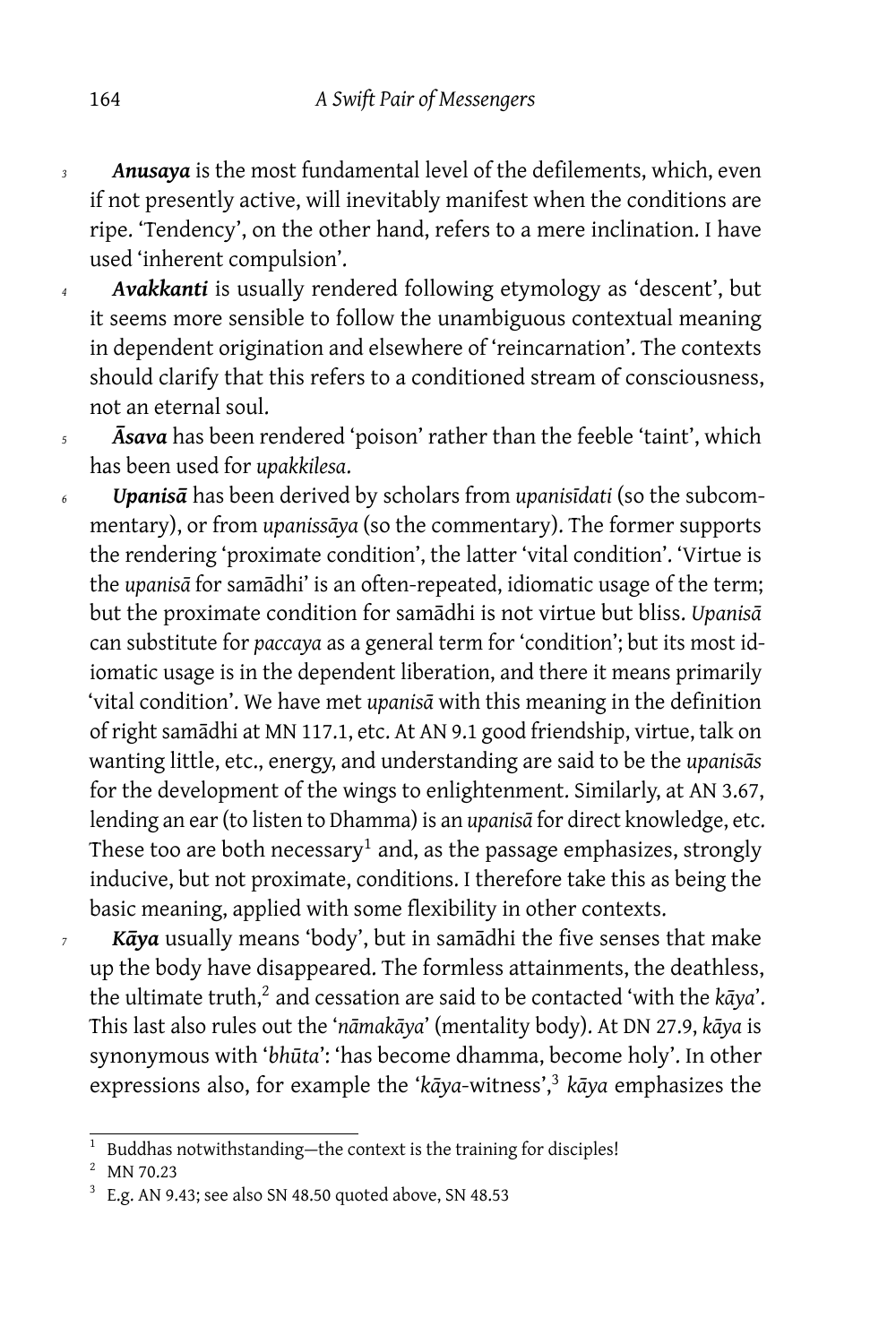directness of personal engagement. This meaning fits well in the samādhi contexts, so I have used 'person' or 'personally'. On the other hand, the '*kāya*-tranquility' that occurs before samādhi is surely parallel with the stage of breath meditation consisting of 'tranquilizing the *kāya*-activities'. This is the in-and-out breaths, and so refers simply to the physical body.

- *<sup>8</sup> Khaya* is gentler than 'destruction', which is handled by other words in the Pali. It means 'drying up' (of a stream), 'using up' (of supplies), 'waning' (of the moon), etc. I have used 'evaporation'.
- *<sup>9</sup> Dhamma* has been left untranslated, or rendered with 'principle', 'quality', 'phenomenon', or 'teaching', rather than 'state', which is precisely what it is not. Bhikkhu Bodhi rather curiously asks us to accept the rendering 'state' divested of both its chief denotation — the existing condition of a person or thing—and connotation—staticity (MLDB, p. 54). This rendering reinforces the ontological concretization of the concept of *dhamma*.
- *<sup>10</sup> Nipaka* (adjective) or *nepakka* (noun) appear most prominently as part of the compound *satinepakka* in the definition of mindfulness as spiritual faculty, etc. The resemblance of this compound to *satisampajañña* (mindfulness and clear comprehension) may have influenced the commentaries to gloss *nepakka* with 'understanding'. But other contexts show a closer connection with the Sanskrit cognate meaning 'chief, master'.
- *<sup>11</sup>* 'You should abide with the doors of the sense faculties guarded (*gutta*), with mindfulness protected (*ārakkhasati*), with masterly mindfulness (*nipakasati*), endowed with protected mind, with heart protected by mindfulness.'<sup>4</sup>
- <sup>12</sup> The meaning as 'mastery over the senses' also applies in the sequence virtue, *nipaka*, satipaṭṭhāna at MN 51.3, and at SNp 144. As a quality of a good friend (SNp 45, SNp 283) *nipaka* means 'self-mastery, self-control'. *Nipaka* is a quality of samādhi at AN 5.27 (quoted above), and in the compound *ekodinipaka* at SN 1.290 and SNp 962. Here too it means mastery:
- *<sup>13</sup>* 'With constant virtue, masterly (*nipaka*), in jhāna Whose mind is mastered (*vasībhūta*), one-pointed in samādhi That wise one, scattering the darkness With the threefold realization, is destroyer of Death.'<sup>5</sup>

<sup>4</sup> AN 5.114

<sup>5</sup> AN 3.58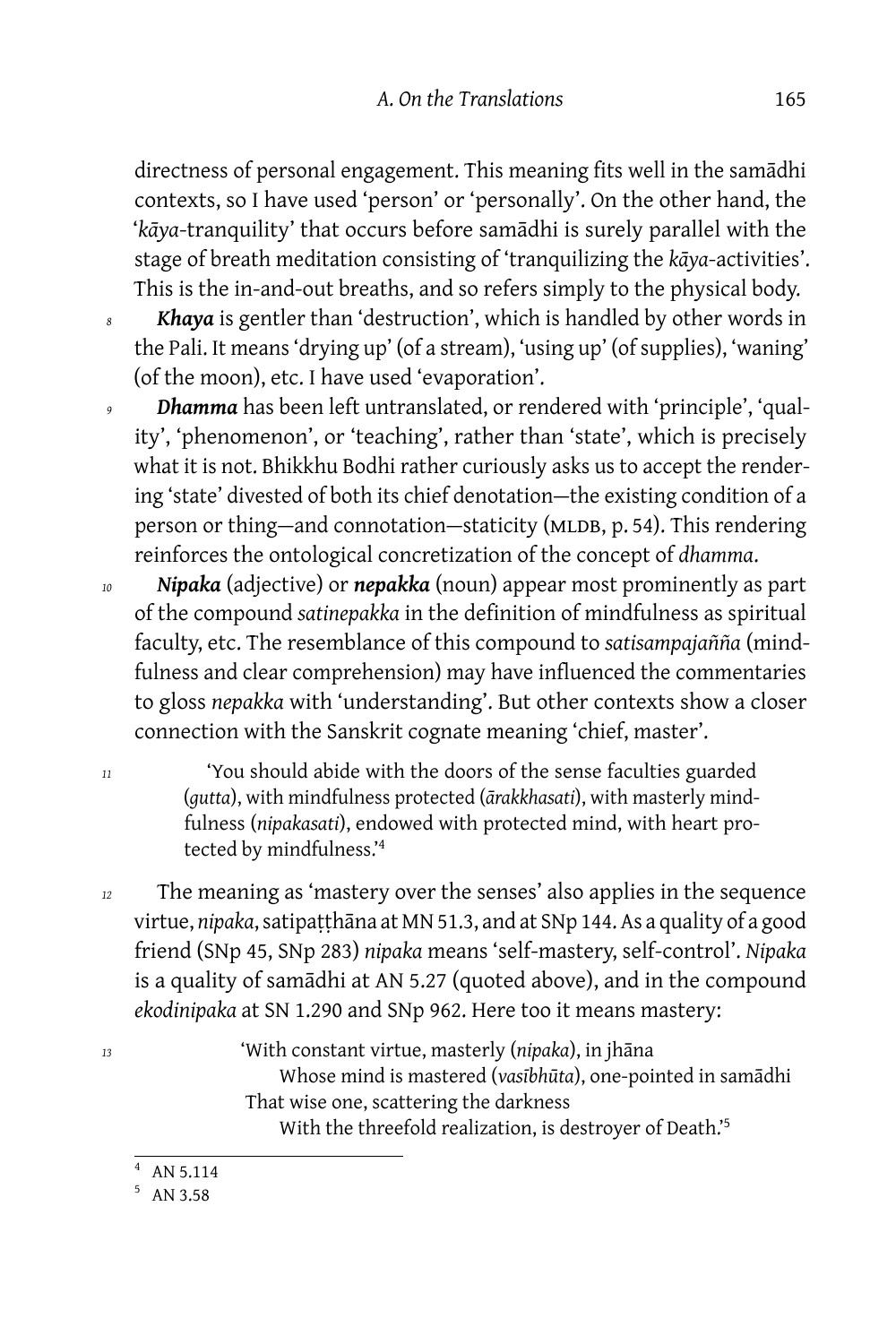- *<sup>14</sup> Nimitta* in the suttas probably never means 'radiant reflex image in meditation'. This was referred to rather as 'light and vision of forms', the 'radiant mind', etc. The commentarial usage of *nimitta* for this light is possibly influenced by such passages as this.
- *<sup>15</sup>* 'When, good sirs, the *nimittas* are seen, illumination is born, and light manifests, then Brahma will manifest.'<sup>6</sup>
- *<sup>16</sup>* At AN 5.193 the various pollutants and disturbances to water, compared with the five hindrances, prevent one from seeing 'the *nimitta* (reflection) of one's own face'. The commentarial term 'apprehending sign' (*uggaha nimitta*) was possible derived from passages such as AN 6.68 and SN 47.8; but here the meaning seems to be 'apprehending the character of the mind', how the mind responds to various 'foods'. AN 6.68 shows that 'apprehending the *nimitta* of the mind' is a preliminary stage of meditation, before fulfilling right view and then right samādhi. In at least some meditation contexts *nimitta* just means 'cause'.<sup>7</sup> It refers to some quality, aspect, or feature of experience which, when paid attention to, promotes the growth of a similar or related quality. This meaning fits in well with the contexts in this work, so I have adopted the rendering 'basis' rather than 'sign', which does not carry a causal implication. AN 3.19 says that a monk who does not 'carefully resolve' on their *samādhi nimitta* (here = meditation subject, perhaps satipaṭṭhāna) in the morning, midday, or evening cannot grow in good qualities. At MN 128.28 the phrase 'I pay attention to the light-*nimitta*' occurs, but even here I would regard the term 'attention' as hinting at a causal implication, consistent with the usage in the sutta.
- *<sup>17</sup> Rūpa* refers to the physical world as it appears to the mind. It includes energy, the *tejodhātu*, and is thus broader than 'matter' or even 'materiality'. The rendering 'physical form' attempts to capture both the breadth and the subjectivity of *rūpa*, and retains the connection with *rūpa* as the objects of sight, 'visible forms'.
- *<sup>18</sup> Vitakka* and *vicāra* do not mean 'thinking' in the context of jhāna. Thinking involves a succession of different mental objects and therefore cannot apply to the still one-pointedness of jhāna. Jhāna is a state of altered consciousness, and it is only to be expected that psychological terms will take

 $6$  DN 19.15

<sup>7</sup> At SN 48.40 *nimitta* = *nidāna*, *saṅkhāra*, *paccaya*, and at MN 128.16 *nimitta* = *hetu*, *paccaya*.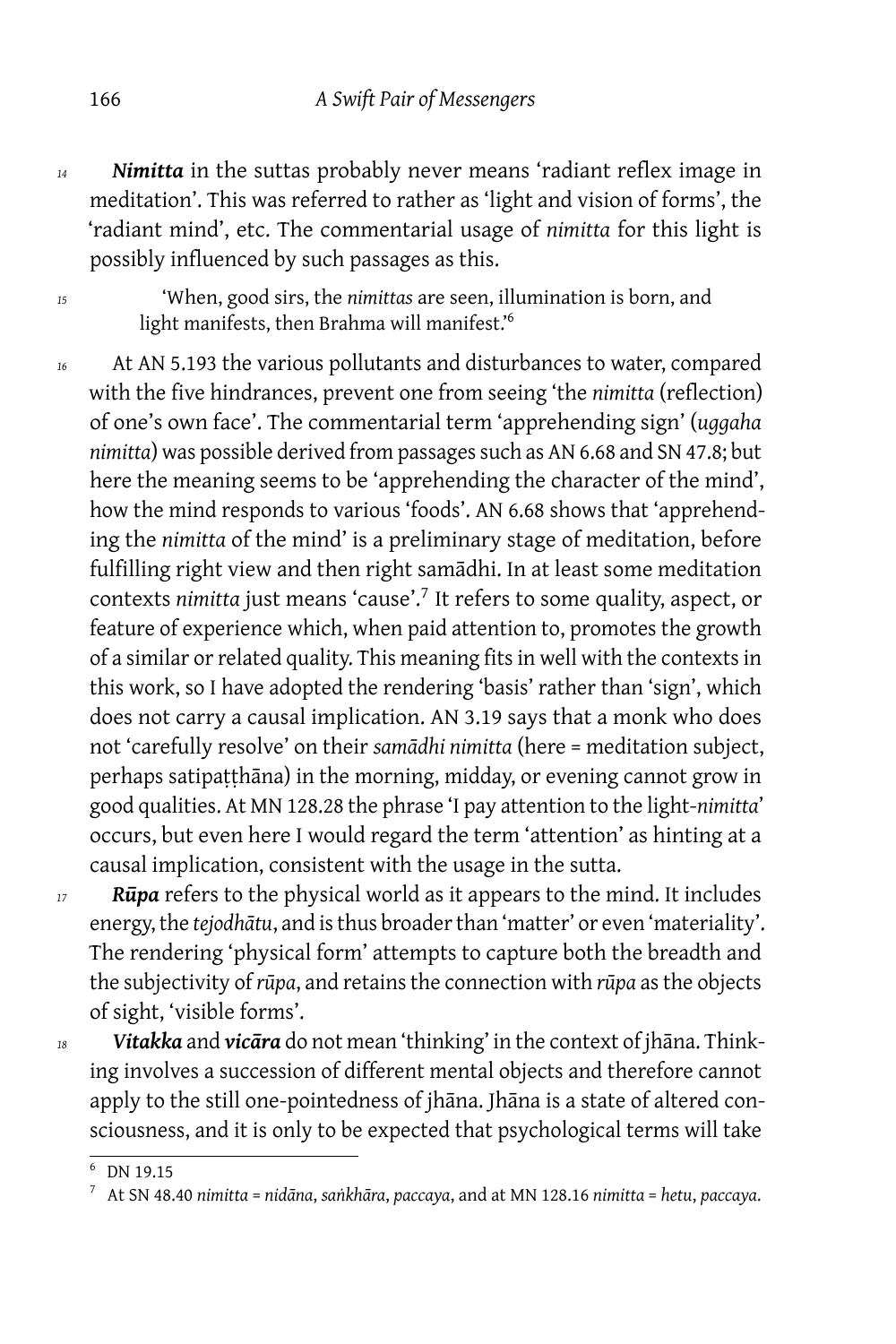on new and more refined meanings. The following passage brings out this distinction.

*<sup>19</sup>* 'I understood thus: "This thought (*vitakka*) of renunciation… non-ill will… non-cruelty which has arisen does not lead to the affliction of myself, of others, or of both. It matures understanding, relieves stress, and leads to Nibbana. But if I think on and consider on (*anuvitakka*, *anuvicāra*) for too long, my body will be strained. When the body is strained the mind is stirred up, and a mind stirred up is far from samādhi." So I steadied, settled, unified, and concentrated my mind in samādhi within myself. For what reason? So that my mind would not be stirred up…

*<sup>20</sup>* '… My energy was roused and unflagging; my mindfulness established and unconfused; my body tranquil and relaxed… I entered and abode in the first jhāna, with initial & sustained application of mind (*vitakka*, *vicāra*).'<sup>8</sup>

- *<sup>21</sup>* Further, mindfulness of breathing is taught for cutting off thinking (vitakka),<sup>9</sup> and at MN 20 five methods for quelling thoughts are taught; both of these practices are for the development of the higher mind, i.e. jhāna, including the jhāna factor of initial application (*vitakka*). If this implicit distinction is embodied in the translation, there is no need for the underivable rendering of *vitakka* in such contexts as 'distracting thoughts'. All thoughts, even thoughts about the Dhamma, $10$  must be abandoned for the mind to find peace.
- *<sup>22</sup> Vossaggārammaṇaṁ karitvā* is interpreted by the commentaries as meaning 'taking Nibbana as the object [of the mind in samādhi]'. This is identified as the transcendental samādhi of the noble path (moments) and fruits. Apart from our general critique of the concept of the momentary path, there are several reasons to doubt such an interpretation. Normally the Pali absolutive — here signified by 'having' — expresses a subordinate action completed before the main action of the sentence. This is the regular verb form in phrases at the start of the jhāna formula to signify the ending of the obstructions to jhāna or the fulfillment of the qualities leading to jhāna. For example: 'quite secluded from sensual pleasures' or 'having

MN 19

<sup>&</sup>lt;sup>9</sup> Ud 4.1

<sup>&</sup>lt;sup>10</sup> AN 3.100, AN 5.73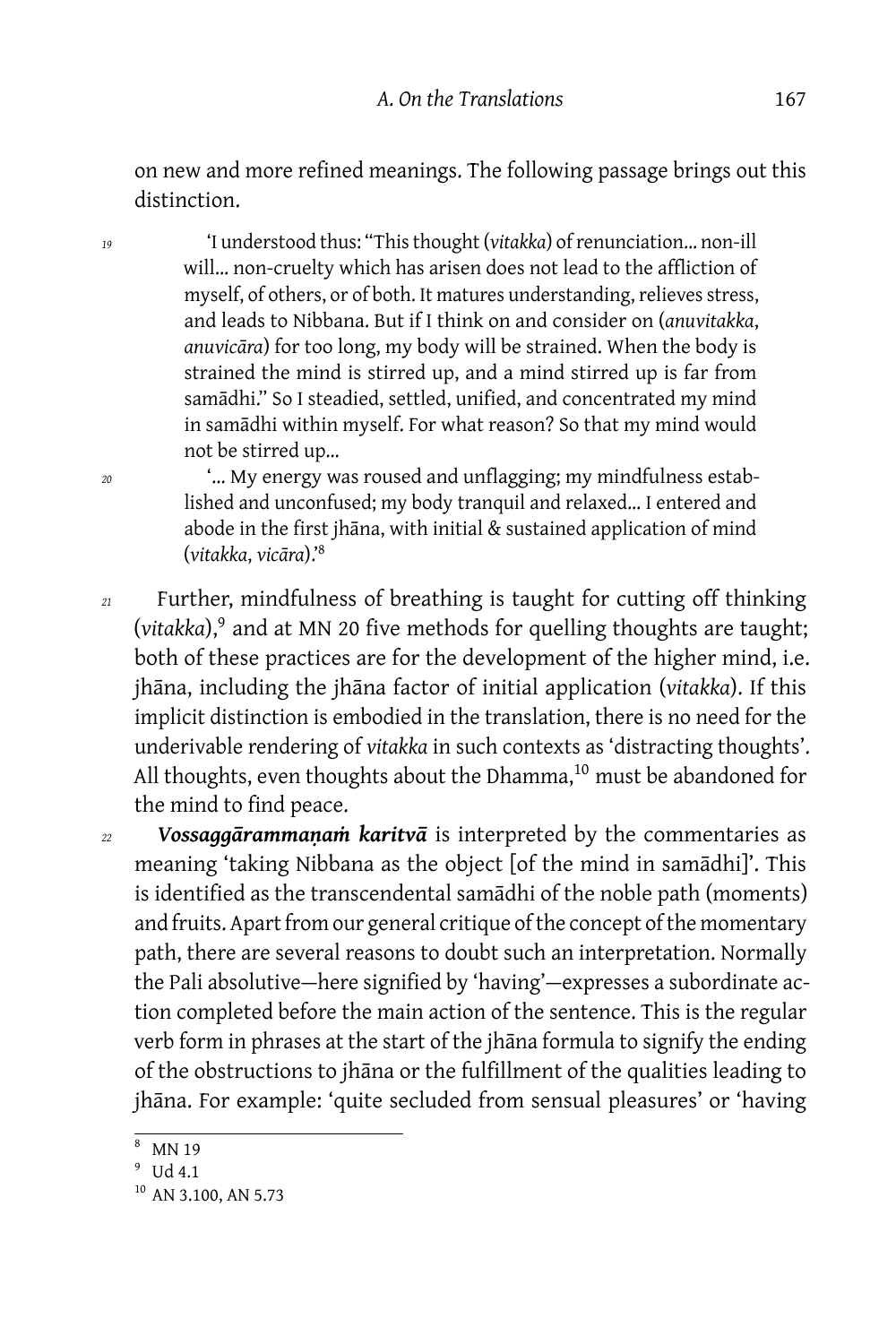abandoned these five hindrances'. The sentence: '*Idha bhikkhave ariyasāvako vossaggārammaṇam karitvā labhati samādhiṁ labhati cittass'ekaggataṁ*' is syntactically straightforward, so there is no reason to propose any nonstandard interpretation. Compare the formula for the bases for psychic powers: '*Chandaṁ ce bhikkhave nissāya labhati samādhiṁ, labhati cittass'ekaggataṁ…*' The commentarial explanation, however, entails the simultaneous occurrence of the main action with the subordinate clause. This may just be grammatically possible (almost any grammatical rule can admit some exceptions), but hardly likely. Bhikkhu Bodhi (CDB, p. 1930), perhaps influenced by the commentary, takes *vossaggārammanam karitvā* in apposition to 'samādhi' (grammatically the patient of the sentence, in accusative) rather than 'noble disciple' (the agent, in nominative). This is certainly unusual; Warder (*Introduction to Pali*, p. 48) lists no such usage of the absolutive.

*<sup>23</sup>* The phrase may be compared with the passage on the development of the six recollections: 'Having made this the support (*idaṁ ārammaṇaṁ karitvā*), some beings here are purified.'<sup>11</sup> Here, *ārammaṇaṁ karitvā* is obviously in apposition to 'beings', the agent. This passage also gives a good idea as to the meaning of *ārammaṇa* as 'support' or 'basis'; the previously developed good qualities that underpin further development. A related usage occurs at MN 21.11-one develops loving kindness towards one person, and then, relying on that (*tadārammaṇaṁ*), towards all beings. In such contexts the meaning approaches 'meditation subject'. This meaning is probably intended in the (late?) Jhānasaṁyutta.<sup>12</sup> From here, perhaps, developed the usage of *ārammaṇa* as 'object (of consciousness)', dominant in the abhidhamma but absent from the suttas, on which the commentaries rely to interpret *vossaggārammaṇaṁ karitvā*.

*<sup>24</sup>* There are other difficulties with the commentarial explanation. The definitions of some of the other spiritual faculties, for example that of mindfulness as 'memory of what was said and done long ago', has nothing to do with any 'path moment'. The commentaries therefore resort to a convoluted division of the spiritual faculties as transcendental, nontranscendental, and mixed. This directly contradicts the suttas that restrict

 $11$  AN 6.26, quoted above.

<sup>&</sup>lt;sup>12</sup> SN 34.5. Incidentally, should not *gocara* at SN 34.6 mean satipatthāna, the meditator's 'native habitat'? (see SN 37.6).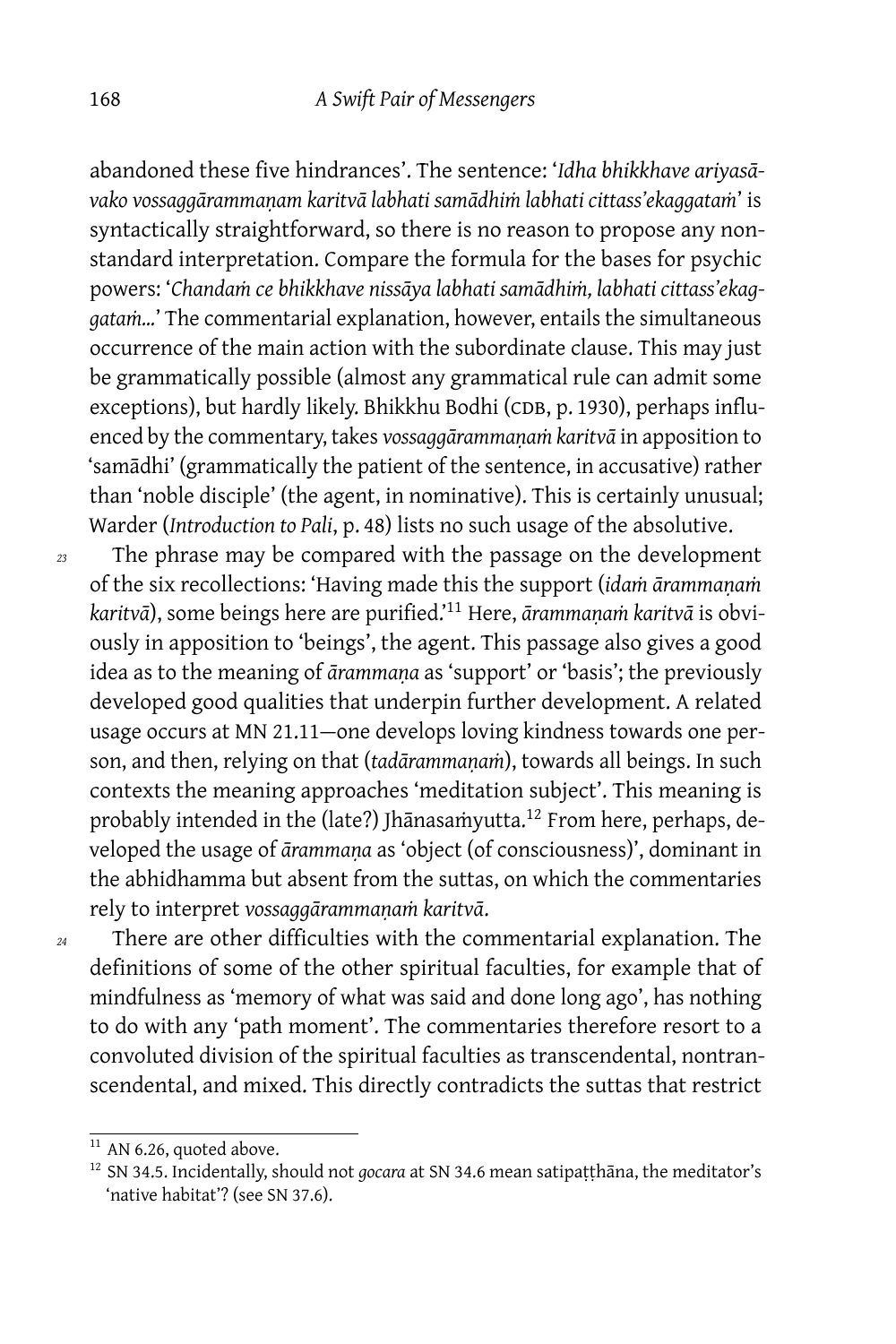the spiritual faculties to the noble individuals. Also, since 'transcendental' samādhi occurs before 'non-transcendental' understanding, it makes nonsense of any notion of progressive development.

- *<sup>25</sup> Saṅkhāra* has an active meaning in most of its occurrences, so I have reflected this by rendering it as 'activities' rather than 'formations'. This preserves the link with its etymological sibling 'action' (*kamma*), for which it often serves as a substitute. *Saṅkhāras* as the second link of dependent origination and the fourth aggregate are defined as volition (*cetanā*). However, particularly as the fourth aggregate, the abhidhamma takes them to be broader than that, encompassing a wide range of mental phenomena, from basic functions like contact to sophisticated emotions like equanimity. While the rendering 'conceptual activities' is too narrow for this, it is broader than 'volitional activities', and it emphasizes the conceptual, linguistic functions that are most typical of this aggregate, as well as the pregnant, causative aspect.
- *<sup>26</sup> Sacchikaroti* has been rendered by the literal 'witnessing', thus preserving the connection with 'personal witness' (*kāyasakkhi*), and freeing up 'realization' for *vijjā* rather than the tautologous 'true knowledge', in turn enabling 'knowledge' to be consistently reserved for words based on the root *ñāṇa*.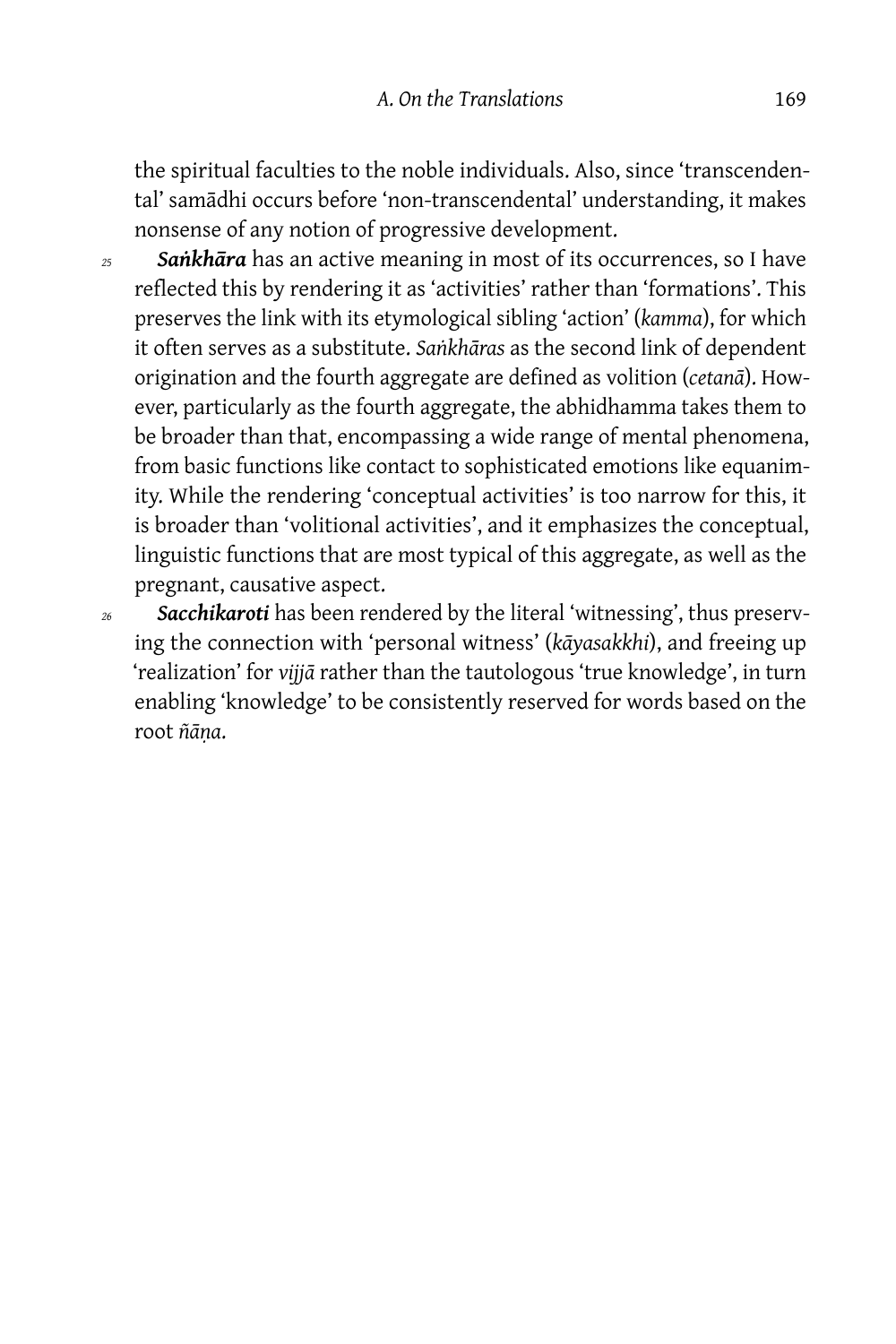### Appendix B

# CONTEMPORARY TEACHERS ON SAMĀDHI

'Right samādhi as the last link of the eightfold path is defined as the four meditative absorptions [jhānas].' BHIKKHU ÑĀNATILOKA

*Buddhist Dictionary*

'…the suttas themselves say nothing about a system of bare insight meditation…'

Bhikkhu Bodhi *The Connected Discourses of the Buddha*

'The Pali Piṭaka explains right samādhi in terms of the four jhānas.' Mahasi Sayadaw *A Discourse on Sallekha Sutta*

'The eightfold path includes both right view and right samādhi. A person who is to gain release has to develop all eight factors of the path. Otherwise they won't be able to gain release.'

Pra Ajahn Mun Bhūridatta *A Heart Released*

'Wisdom is the fruit of samatha.'

PRA AJAHN CHAH BODHIÑĀŅA *A Taste of Freedom*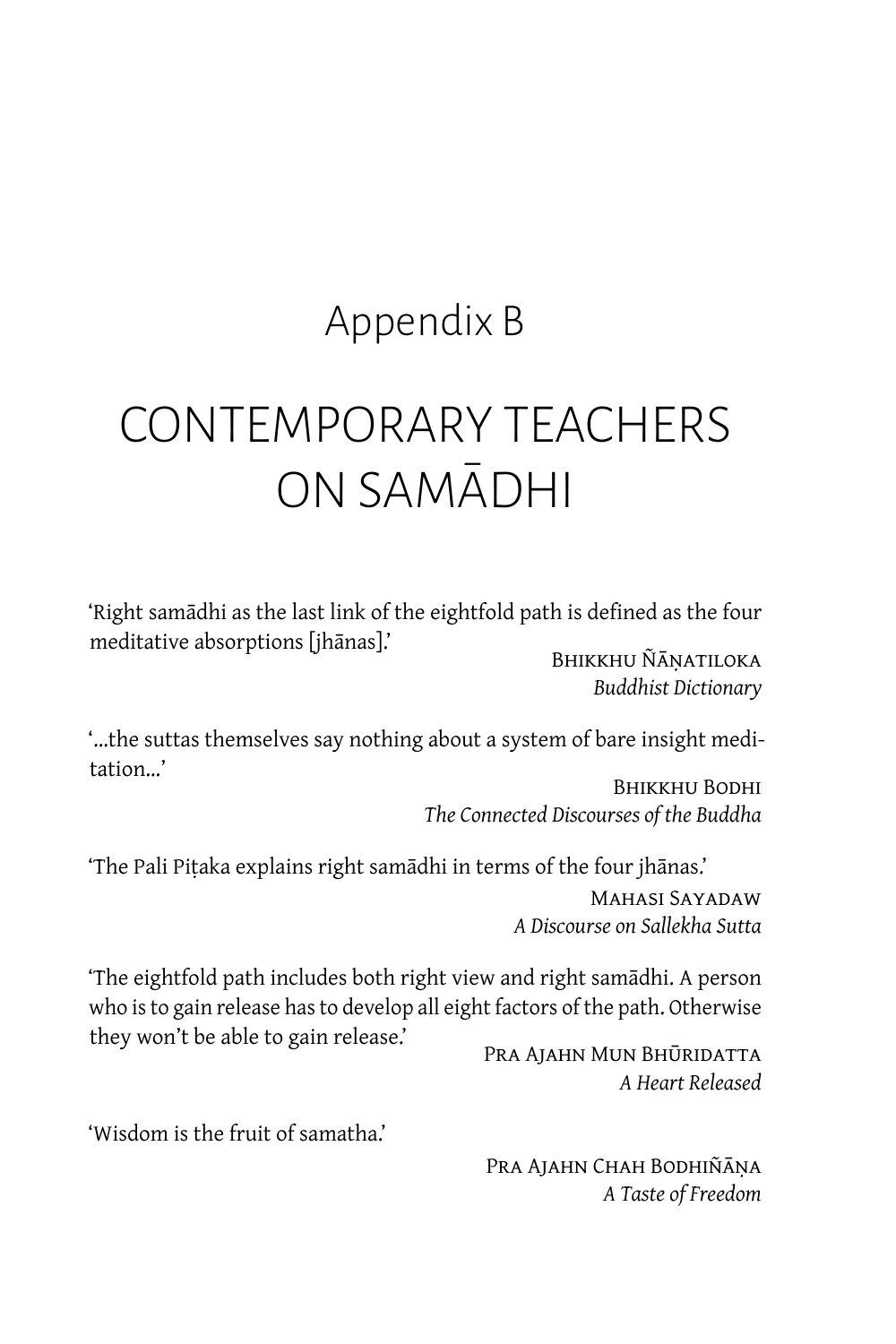'According to the suttas, concentration of jhāna strength is necessary for the manifestation of the path.'

Bhikkhu Ñāṇamoḷi *Path of Purification (Visuddhimagga), introduction note 21.*

'Wisdom and samādhi are a "dhamma pair" which go together and cannot be separated.'

Pra Ajahn Mahā Bua Ñāṇasampanno *Wisdom Develops Samadhi*

'The wisdom that can let go of defilement is a special wisdom, not ordinary wisdom. It needs samādhi as its basis if it's going to let go.'

> Pra Ajahn Fuang Jotiko *Awareness Itself*

'The wisdom of vipassanā is not something that can be fashioned into being by arrangement. Instead, it arises from samādhi that has been mastered until it is good and solid.'

PRA AJAHN THATE DESARAMSĪ *Buddho*

'If the mind goes running around without stopping, it doesn't really see suffering. It has to be still if it wants to see.'

> Pra Ajahn Lee Dhammadharo *The Skill of Release*

'The four jhānas are invariably included in the complete course of training laid down for disciples. They figure in the training as the discipline in higher consciousness, right concentration of the Noble Eightfold Path, and the faculty and power of concentration.'

> Dr Henepola Guṇaratana *A Critical Analysis of the Jhānas in Theravāda Buddhist Meditation*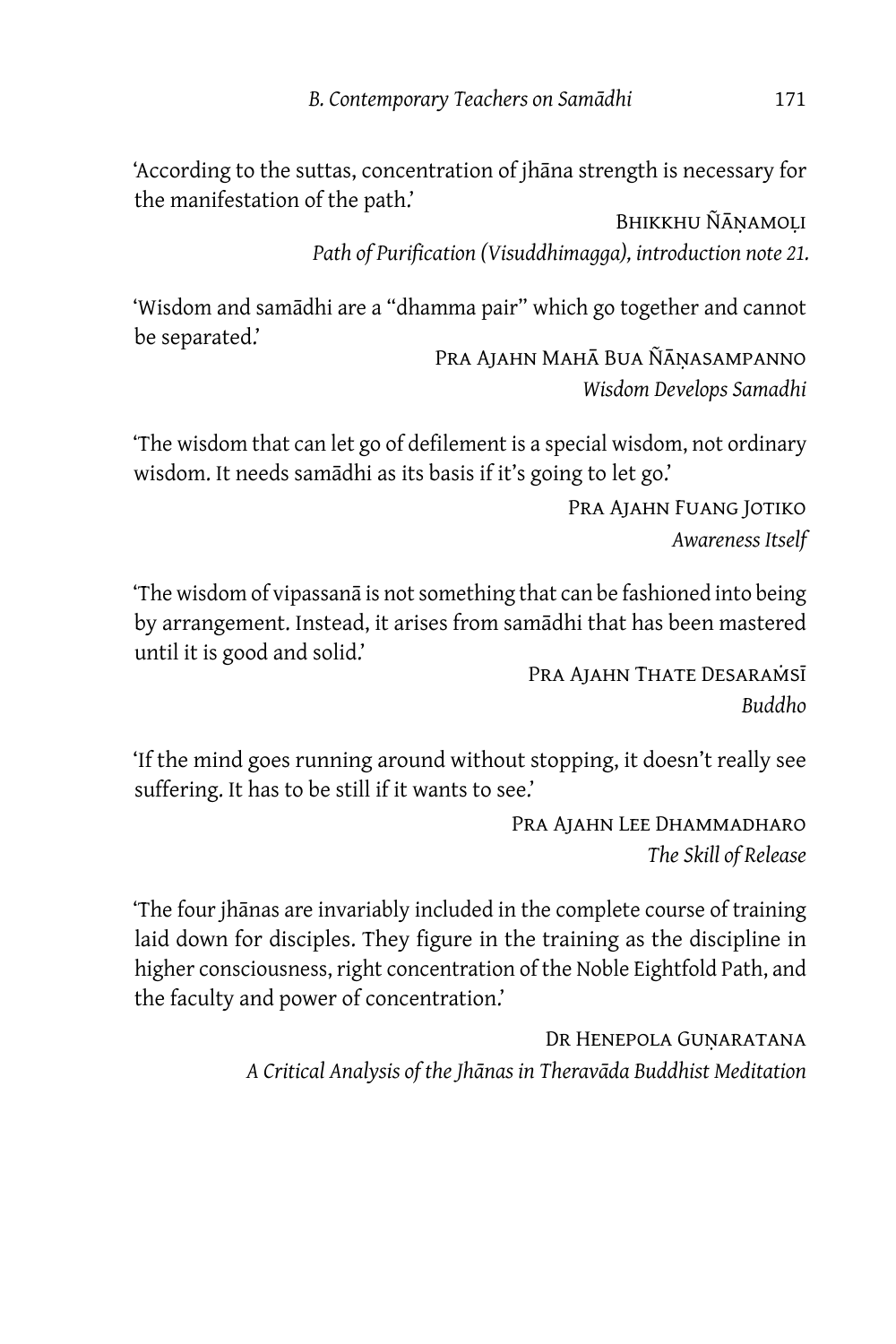## Appendix C

## INSTANT ENLIGHTENMENT

 ${\rm Tr \, ALL}$  seems so easy. Sit worshipfully at the feet of an all-enlightened Buddha, allow the rapture of devotion to suffuse one's mind, and rely on the Buddha to know just the right time to implant the seed of Awakening. No need to worry about meditation, renunciation, ethics. The idea of instant enlightenment has been used to justify a number of theses, past and present, all of which I feel distort the main orientation of the Buddha's teachings as recorded in the Nikāyas/Āgamas, viz:

- *<sup>2</sup>* 1) That jhāna is not necessary for realizing the Dhamma
- *<sup>3</sup>* 2) That the path in the ultimate sense is just a mind-moment.
- *<sup>4</sup>* 3) That attainment of the Dhamma is only possible due to the direct personal instruction of a Buddha.
- *<sup>5</sup>* 4) That in our degenerate times it is impossible to realize the Dhamma.
- *<sup>6</sup>* The teachings on instant enlightenment as currently recorded in the Pali canon do not provide substantial support for any of these views. Further, there are many features of such episodes that suggested that many of them are late interpolations.
- *<sup>7</sup>* 1) The texts that prominently feature such episodes tend to be late
- *<sup>8</sup>* 2) The frequency of such episodes increases steadily with the passing of time
- *<sup>9</sup>* 3) Some of the events are intrinsically implausible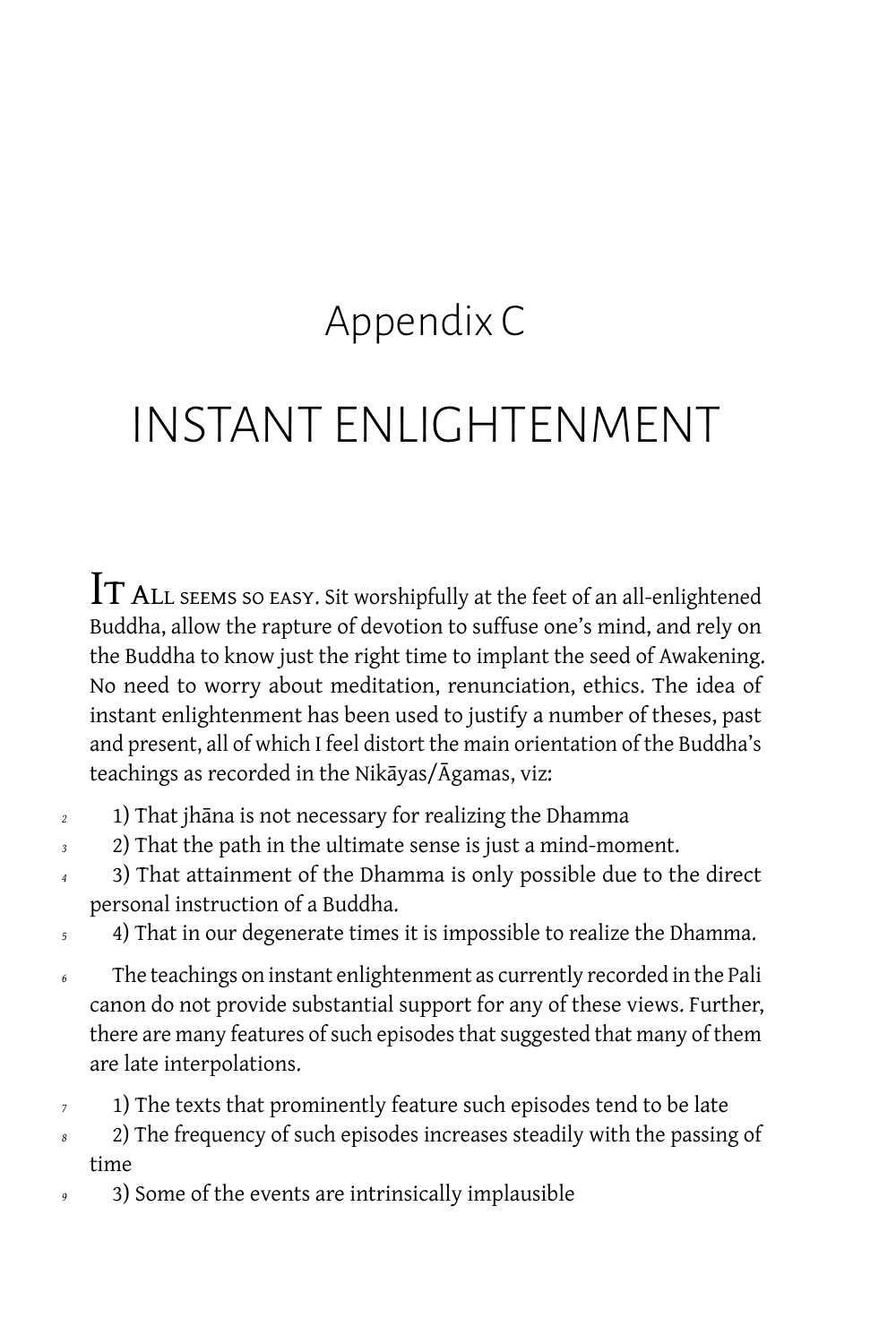- *<sup>10</sup>* 4) They are usually just background stories, typically not attributed to or confirmed by the Buddha.
- *<sup>11</sup>* 5) Anyone can remember where a discourse was given and what was said, but few are able to reliably assess transcendental attainments.
- *<sup>12</sup>* The comparative study of the Pali suttas with texts of other traditions throws further doubt on these passages. Here are a few examples of the kinds of differences that we typically find in the accounts of attainment realized during a Dhamma talk. This is not a detailed study, just a few notes I have taken from Thich Minh Chau's *The Chinese Madhyama Āgama and the Theravāda Majjhima Nikāya*.

#### **Ākaṅkheyya Sutta** (MN 6/MA 105)

*<sup>13</sup>* MA 105 ends with the monks going into seclusion, striving, and attaining arahantship. MN 6 says nothing of this. (CMA & PMN p. 227)

#### **Vatthūpama Sutta** (MN 7/MA 93)

<sup>14</sup> At the end of MN 7, the brahman Sundarika Bhāradvāja went for refuge, asked for ordination, and later, after striving, attained arahantship. In MA 93 he merely went for refuge and remained a lay follower. (CMA & PMN p. 232)

#### **Upāli Sutta** (MN 56/MA 133)

*<sup>15</sup>* In both versions, Upāli, the wealthy supporter of the Jains, was converted by the Buddha and in the same session, while the Buddha taught him the gradual training, he attained the vision of the Dhamma. (CMA & PMN p. 285*f*.)

#### **Māgandiya Sutta** (MN 75/MA 153)

*<sup>16</sup>* In MA 153 Māgandiya, a wanderer of another sect, was initially critical of the Buddha, was converted by him, experienced the vision of the Dhamma, went forth, and after striving attained arahantship. MN 75 omits the arising of the vision of Dhamma, but the other main elements are similar. (CMA & PMN p. 62)

#### **Vekhaṇassa Sutta** (MN 80/MA 209)

*<sup>17</sup>* MA 209 is similar to MA 153 above. Vekhaassa was initially critical of the Buddha, was converted by him, experienced the vision of the Dhamma, went forth, and after striving attained arahantship. However, MN80 simply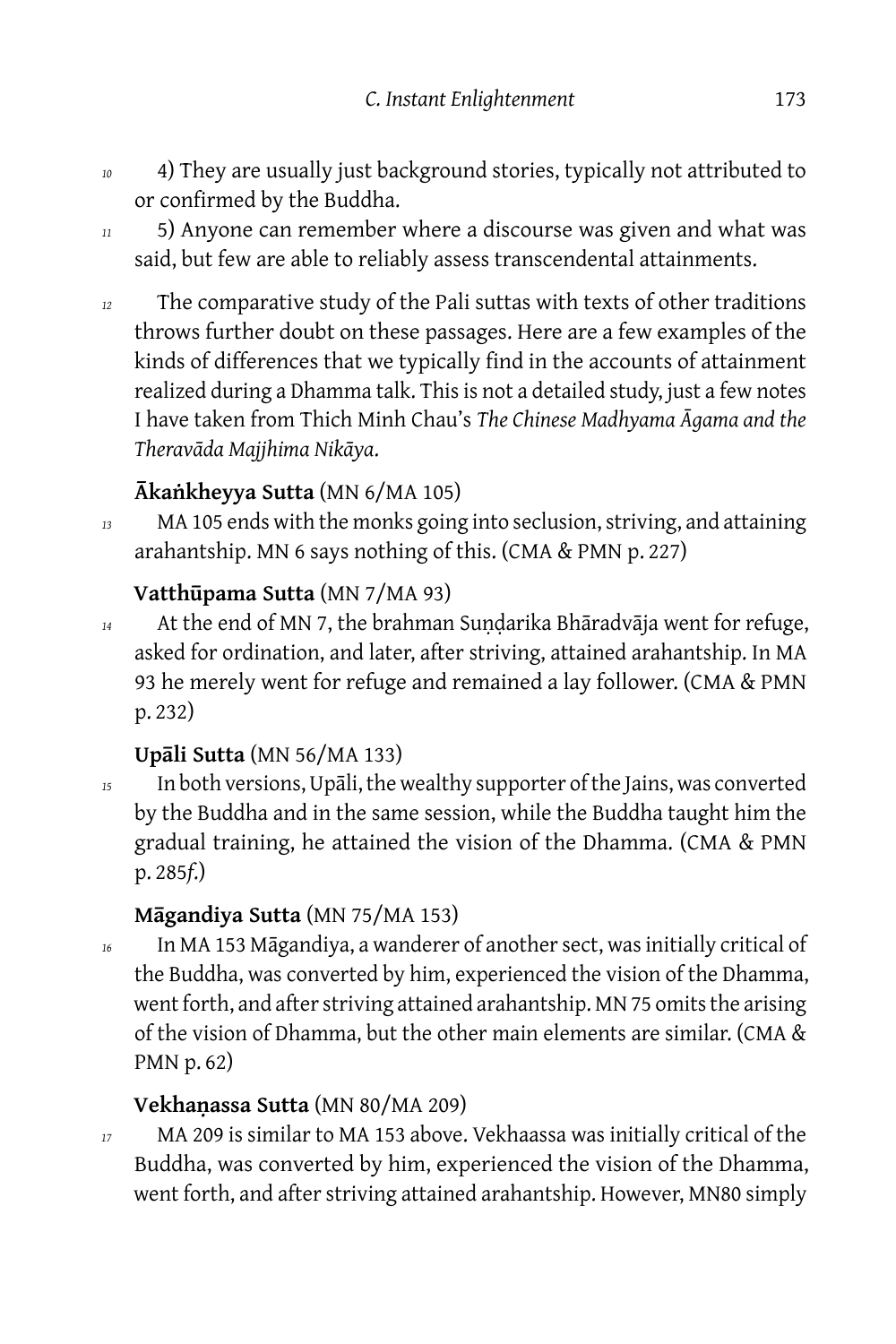reports that Vekhaassa went for refuge as a lay follower. (CMA & PMN p. 62)

#### **Raṭṭhapāla Sutta** (MN 82/MA 132)

*<sup>18</sup>* In both versions Raṭṭhapāla goes forth, strives, and attains arahantship. (CMA & PMN p. 294*ff.*)

#### **Poṭaliya Sutta** (MN 54/MA 203)

*<sup>19</sup>* In MA 203 the householder Poṭaliya attained the vision of the Dhamma during the discourse, then went for refuge as a lay devotee. MN 54 omits the arising of the vision of the Dhamma and is content to have Poṭaliya go for refuge. (CMA & PMN p. 71)

#### **Brahmāyu Sutta** (MN 91/MA 161)

*<sup>20</sup>* Both suttas agree that Brahmāyu, a learned and venerable brahman, attained the vision of the Dhamma during the discourse, died soon afterwards, and the Buddha declared that he had become a non-returner. The Chinese betrays its sloppy editing here by having Brahmāyu rejoice in the closing statement of the Buddha, even though he's already dead! (CMA & PMN p. 311*ff.*)

#### **Bakkula Sutta** (MN 124/MA 34)

*<sup>21</sup>* Acelakassapa asks his former friend Venerable Bakkula a rather personal question and receives in reply an account of Venerable Bakkula's high attainments and rigorous asceticism. In MN 124 he asks for the going forth, strives, and attains arahantship. MA 34 omits these details. This suggests that the Theravāda may have emphasized a more ascetic, solitary mode of practice than did the Sarvāstivāda. (CMA & PMN p. 75)

#### **Dhātuvibhaṅga Sutta** (MN 140/MA 162)

*<sup>22</sup>* In MA 162 Pukkusāti is said to have attained the vision of the Dhamma during the discourse. However MN 140 omits this, saying that, after hearing the discourse and asking for the going-forth, Pukkusati was killed by a cow and the Buddha declared that he was a non-returner. The Theravāda commentary, however, also says that Pukkusati attained the vision of the Dhamma during the discourse, thus agreeing with the Sarvāstivāda version. This agreement might be held to suggest that this was an early tradition passed down in the Theravāda community but for some reason not included in the canonical account. On the other hand, bearing in mind that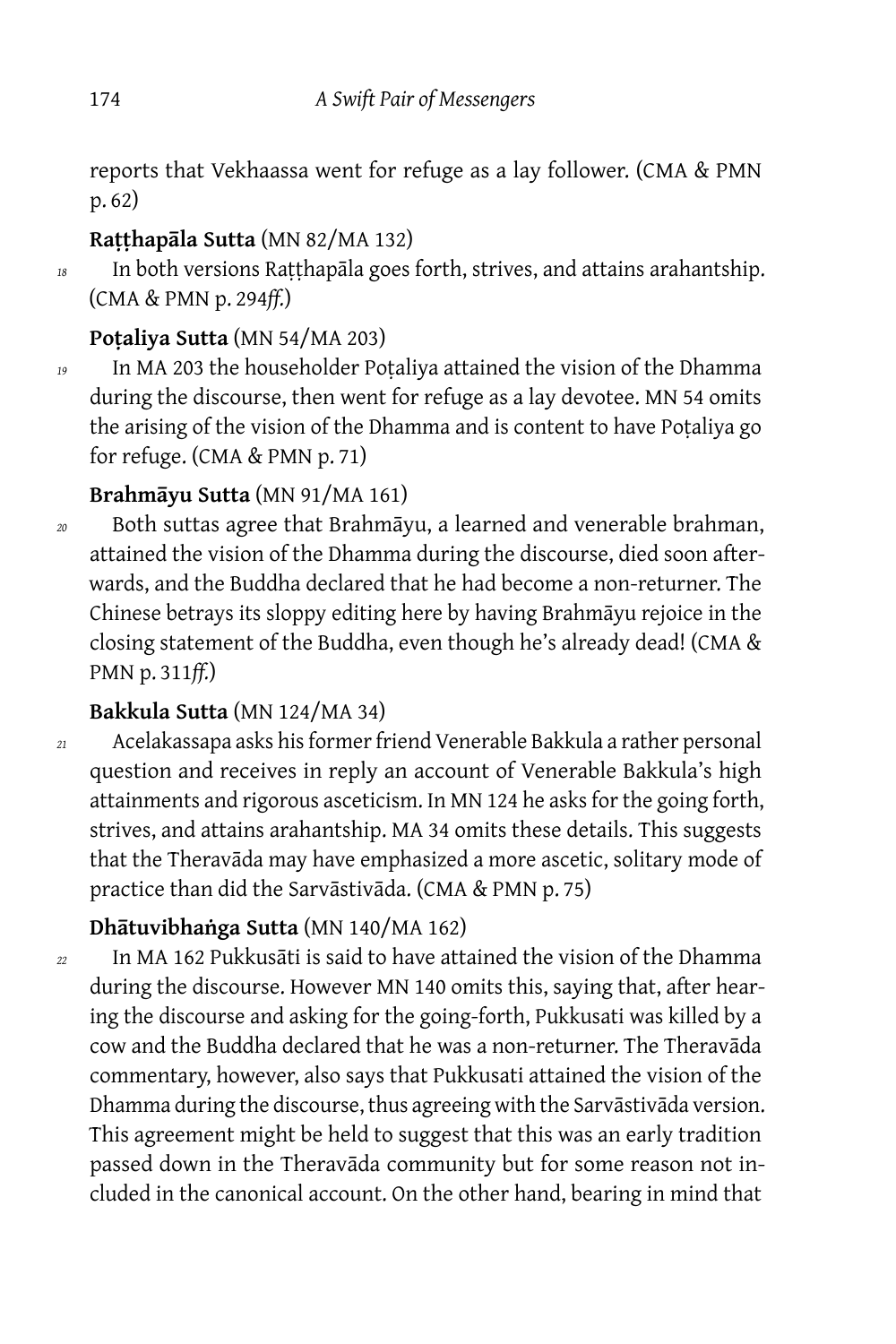the commentary has greatly elaborated the background story to this sutta, this may simply be one of a number of stock details that are commonly inserted in the stories of great disciples. (CMA & PMN p. 70)

## **Chachakka Sutta** (MN 148/MA 86)

- *<sup>23</sup>* MN 148 claims that 60 monks became arahants while listening to this discourse. MA 86 is silent. The Theravāda commentary further exaggerates the episodes of instant enlightenment at subsequent preachings of this discourse, confirming the impression that the Theravādins were anxious to exalt this proto-abhidhamma style analysis. (CMA & PMN p. 206)
- *<sup>24</sup>* Thus, of all the statements concerning the attainments of particular individuals, three are the same (Upāli, Raṭṭhapāla, and Brahmāyu) while the remaining eight are different. Of those, if we focus on the statements that refer specifically to attainment while listening to a discourse, two are the same (Upāli and Brahmāyu), while five are different (Poṭaliya, Māgandiya, Vekhaṇassa, Dhātuvibhaṅga, Chachakka). This correlation of around 30% should be compared with the near identity of key doctrines such as the four noble truths, the noble eightfold path, and the dependent origination. Even a trivial detail such as the settings of the suttas shows around 80% correlation. Also note that the only two discourses that agree in attributing the vision of the Dhamma to a new disciple while listening to a discourse are two of the most obvious propaganda vehicles in the whole canon. The Upāli Sutta was delivered to a wealthy chief disciple of the Jains (and we need not be surprised to find this story of the last days of the Jain teacher Mahāvīra as recorded by the Buddhists does not agree with the accounts in the Jain literature). The Brahmāyu Sutta was delivered to one of the most revered elders of the brahmans.
- *<sup>25</sup>* Bearing this in mind, together with the considerations I advanced at the start of this essay, I conclude that the historical reliability of the records of attainment in the Majjhimas approximates to zero. This does not mean that such events cannot happen-the mind is a strange and wonderful place. But we should be exceedingly cautious before drawing any inferences about the Dhamma based on the assumption that any particular incidents of instant enlightenment are literal historical fact.